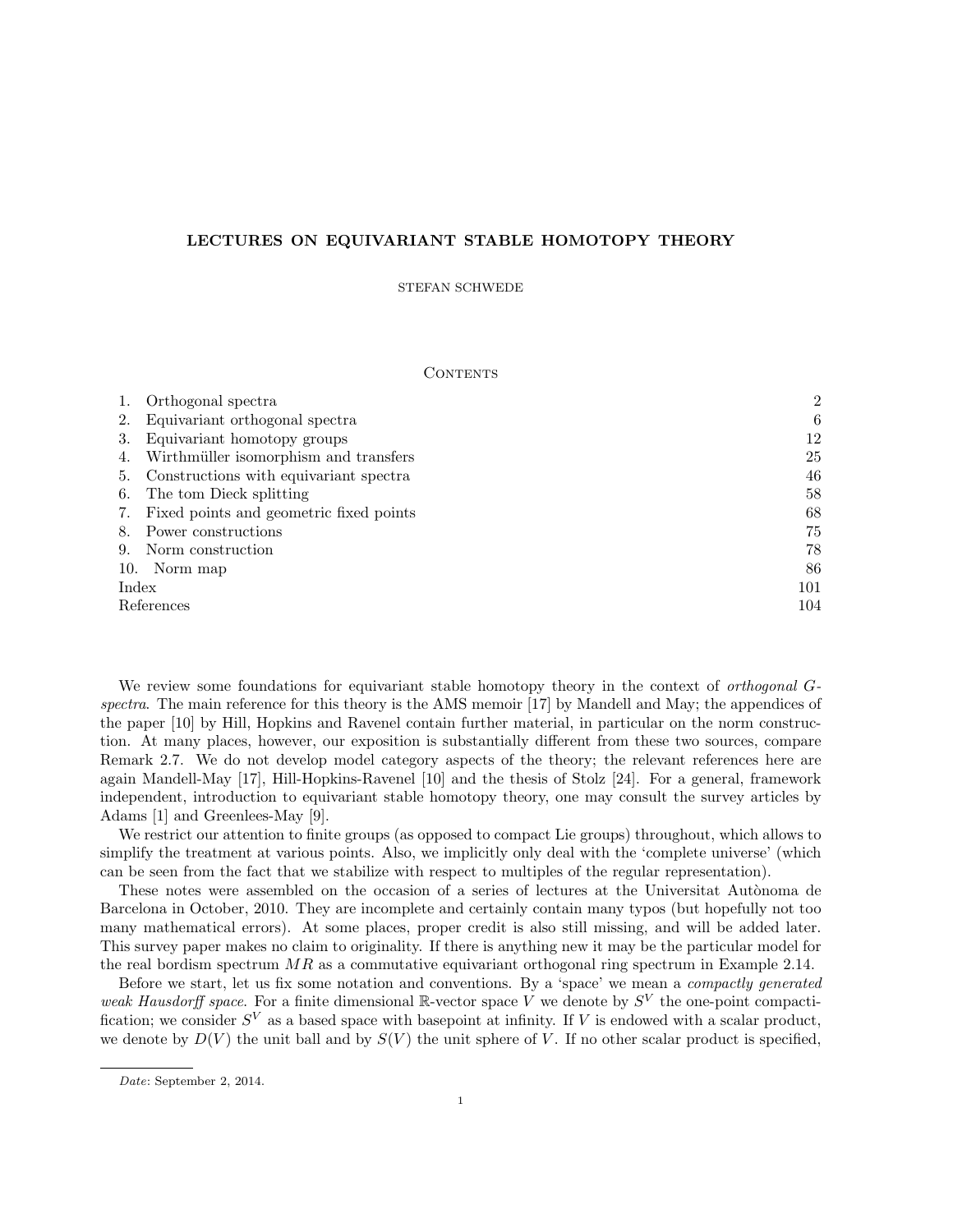then the vector space  $\mathbb{R}^n$  is always endowed with the standard scalar product

$$
\langle x, y \rangle = \sum_{i=1}^n x_i y_i .
$$

We write  $S^n$  for  $S^{\mathbb{R}^n}$ , the one-point compactification of  $\mathbb{R}^n$ .

For a finite group G we denote by  $\rho_G$  the regular representation of G, i.e., the free vector space  $\mathbb{R}[G]$ with orthonormal basis G. By  $\mathcal{O}(G)$  we denote the orbit category of G, i.e., the category with objects the cosets  $G/H$  for all subgroups H of G and with morphisms the homomorphisms of left G-sets.

I would like to thanks John Greenlees for being a reliable consultant on equivariant matters and for patiently answering many of my questions.

## 1. Orthogonal spectra

<span id="page-1-0"></span>Starting from the next section, our category of G-spectra will be the category of orthogonal spectra with G-action. So before adding group actions, we first review non-equivariant orthogonal spectra.

Definition 1.1. An *orthogonal spectrum* consists of the following data:

- a sequence of pointed spaces  $X_n$  for  $n \geq 0$ ,
- a base-point preserving continuous left action of the orthogonal group  $O(n)$  on  $X_n$  for each  $n \geq 0$ ,
- based maps  $\sigma_n : X_n \wedge S^1 \longrightarrow X_{n+1}$  for  $n \geq 0$ .

This data is subject to the following condition: for all  $n, m \geq 0$ , the iterated structure map

$$
\sigma^m \; : \; X_n \wedge S^m \; \longrightarrow \; X_{n+m}
$$

defined as the composition

$$
(1.2) \quad X_n \wedge S^m \xrightarrow{\sigma_n \wedge S^{m-1}} X_{n+1} \wedge S^{m-1} \xrightarrow{\sigma_{n+1} \wedge S^{m-2}} \cdots \xrightarrow{\sigma_{n+m-2} \wedge S^1} X_{n+m-1} \wedge S^1 \xrightarrow{\sigma_{n+m-1}} X_{n+m}
$$

is  $O(n) \times O(m)$ -equivariant. Here the orthogonal group  $O(m)$  acts on  $S<sup>m</sup>$  since this is the one-point compactification of  $\mathbb{R}^m$ , and  $O(n) \times O(m)$  acts on the target by restriction, along orthogonal sum, of the  $O(n+m)$ -action. We refer to the space  $X_n$  as the *n*-th level of the orthogonal spectrum X.

A morphism  $f: X \longrightarrow Y$  of orthogonal spectra consists of  $O(n)$ -equivariant based maps  $f_n: X_n \longrightarrow Y_n$ for  $n \geq 0$ , which are compatible with the structure maps in the sense that  $f_{n+1} \circ \sigma_n = \sigma_n \circ (f_n \wedge S^1)$  for all  $n \geq 0$ . We denote the category of orthogonal spectra by  $\mathcal{S}p$ .

An *orthogonal ring spectrum* R consists of the following data:

- a sequence of pointed spaces  $R_n$  for  $n \geq 0$
- a base-point preserving continuous left action of the orthogonal group  $O(n)$  on  $R_n$  for each  $n \geq 0$
- $O(n) \times O(m)$ -equivariant multiplication maps  $\mu_{n,m}: R_n \wedge R_m \longrightarrow R_{n+m}$  for  $n,m \geq 0$ , and
- $O(n)$ -equivariant unit maps  $\iota_n : S^n \longrightarrow R_n$  for all  $n \geq 0$ .

This data is subject to the following conditions: (Associativity) The square

$$
R_n \wedge R_m \wedge R_p \xrightarrow{\text{Id} \wedge \mu_{m,p}} R_n \wedge R_{m+p}
$$
  

$$
\downarrow \qquad \qquad \downarrow \qquad \qquad \downarrow \qquad \downarrow
$$
  

$$
R_{n+m} \wedge R_p \xrightarrow{\text{Id} \wedge \mu_{n+m,p}} R_{n+m+p}
$$

commutes for all  $n, m, p \geq 0$ .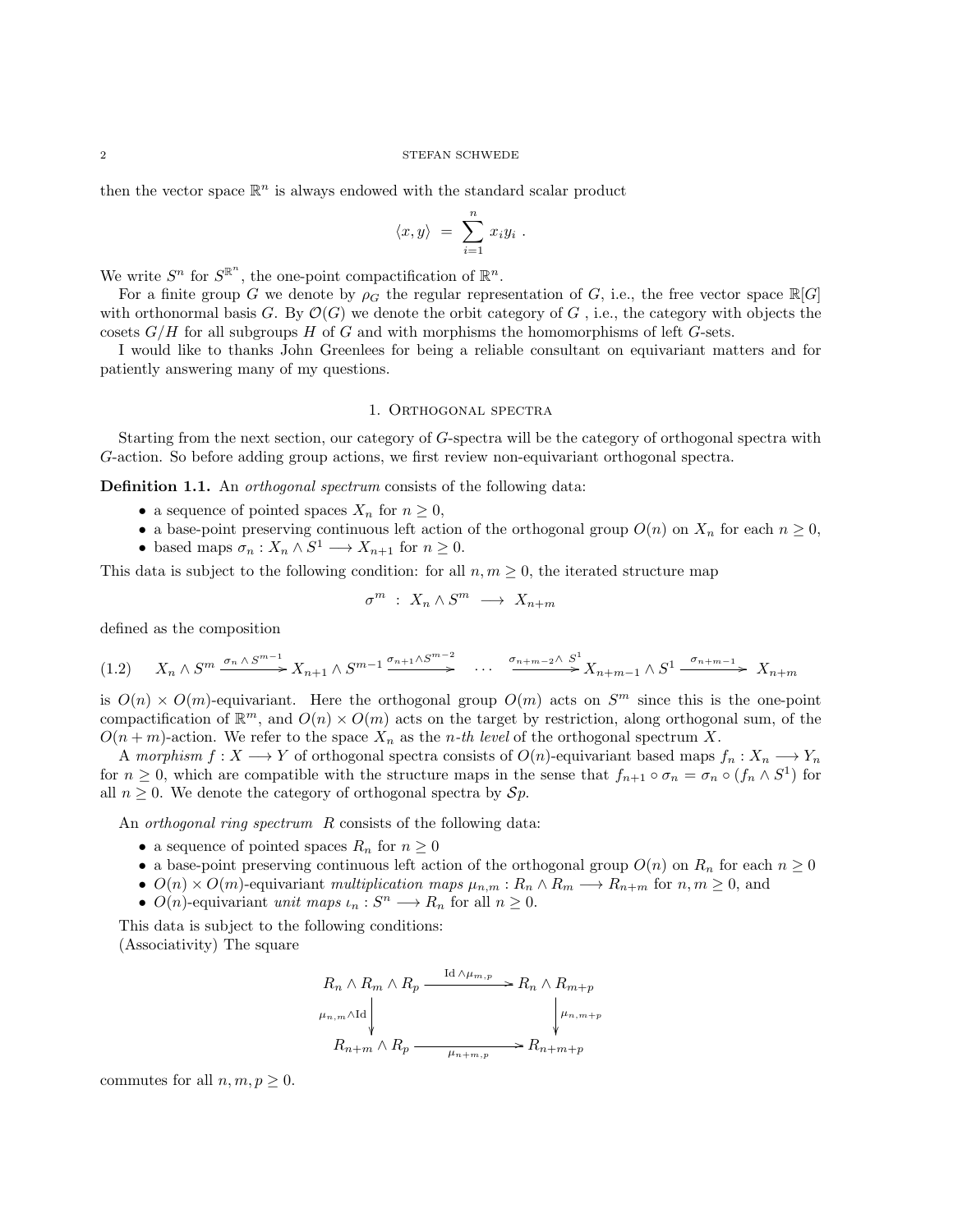(Unit) The two composites

$$
R_n \cong R_n \wedge S^0 \xrightarrow{R_n \wedge \iota_0} R_n \wedge R_0 \xrightarrow{\mu_{n,0}} R_n
$$
  

$$
R_n \cong S^0 \wedge R_n \xrightarrow{\iota_0 \wedge R_n} R_0 \wedge R_n \xrightarrow{\mu_{0,n}} R_n
$$

are the identity for all  $n \geq 0$ .

(Multiplicativity) The composite

$$
S^{n+m} \cong S^n \wedge S^m \xrightarrow{\iota_n \wedge \iota_m} R_n \wedge R_m \xrightarrow{\mu_{n,m}} R_{n+m}
$$

equals the unit map  $\iota_{n+m}: S^{n+m} \longrightarrow R_{n+m}$ . (where the first map is the canonical homeomorphism sending  $(x, y) \in S^{n+m}$  to  $x \wedge y$  in  $S^n \wedge S^m$ ).

(Centrality) The diagrams

$$
R_m \wedge S^n \xrightarrow{R_m \wedge \iota_n} R_m \wedge R_n \xrightarrow{\mu_{m,n}} R_{m+n}
$$
  
twist  

$$
S^n \wedge R_m \xrightarrow{\iota_n \wedge R_m} R_n \wedge R_m \xrightarrow{\mu_{n,m}} R_{n+m}
$$

commutes for all  $m, n \geq 0$ . Here  $\chi_{m,n} \in O(m+n)$  denotes the permutation matrix of the shuffle permutation which moves the first  $m$  elements past the last  $n$  elements, keeping each of the two blocks in order; in formulas,

(1.3) 
$$
\chi_{m,n}(i) = \begin{cases} i+n & \text{for } 1 \leq i \leq m, \\ i-m & \text{for } m+1 \leq i \leq m+n. \end{cases}
$$

An orthogonal ring spectrum  $R$  is *commutative* if the square

$$
R_m \wedge R_n \xrightarrow{\mu_{m,n}} R_{m+n}
$$
  
twist 
$$
\downarrow \qquad \qquad \downarrow x_{m,n}
$$

$$
R_n \wedge R_m \xrightarrow{\mu_{n,m}} R_{n+m}
$$

commutes for all  $m, n \geq 0$ . Note that this commutativity diagram implies the centrality condition above.

**Remark 1.4.** (i) The higher-dimensional unit maps  $\iota_n : S^n \longrightarrow R_n$  for  $n \geq 2$  are determined by the unit map  $\iota_1: S^1 \longrightarrow R_1$  and the multiplication as the composite

$$
S^n = S^1 \wedge \ldots \wedge S^1 \xrightarrow{\iota_1 \wedge \ldots \wedge \iota_1} R_1 \wedge \ldots \wedge R_1 \xrightarrow{\mu_1, \ldots, 1} R_n .
$$

The centrality condition implies that this map in  $\Sigma_n$ -equivariant, but we require that  $\iota_n$  is even  $O(n)$ equivariant.

(ii) As the terminology suggests, the orthogonal ring spectrum  $R$  has an underlying orthogonal spectrum. We keep the spaces  $R_n$  and orthogonal group actions and define the missing structure maps  $\sigma_n : R_n \wedge$  $S^1 \longrightarrow R_{n+1}$  as the composite  $\mu_{n,1} \circ (R_n \wedge \iota_1)$ . Associativity implies that the iterated structure map  $\sigma^m: R_n \wedge S^m \longrightarrow R_{n+m}$  equals the composite

$$
R_n \wedge S^m \xrightarrow{R_n \wedge \iota_m} R_n \wedge R_m \xrightarrow{\mu_{n,m}} R_{n+m} .
$$

So the iterated structure map is  $O(n) \times O(m)$ -equivariant, and we have in fact obtained an orthogonal spectrum.

(iii) Using the internal smash product of orthogonal spectra one can identify the 'explicit' definition of an orthogonal ring spectrum which we just gave with a more 'implicit' definition of an orthogonal spectrum R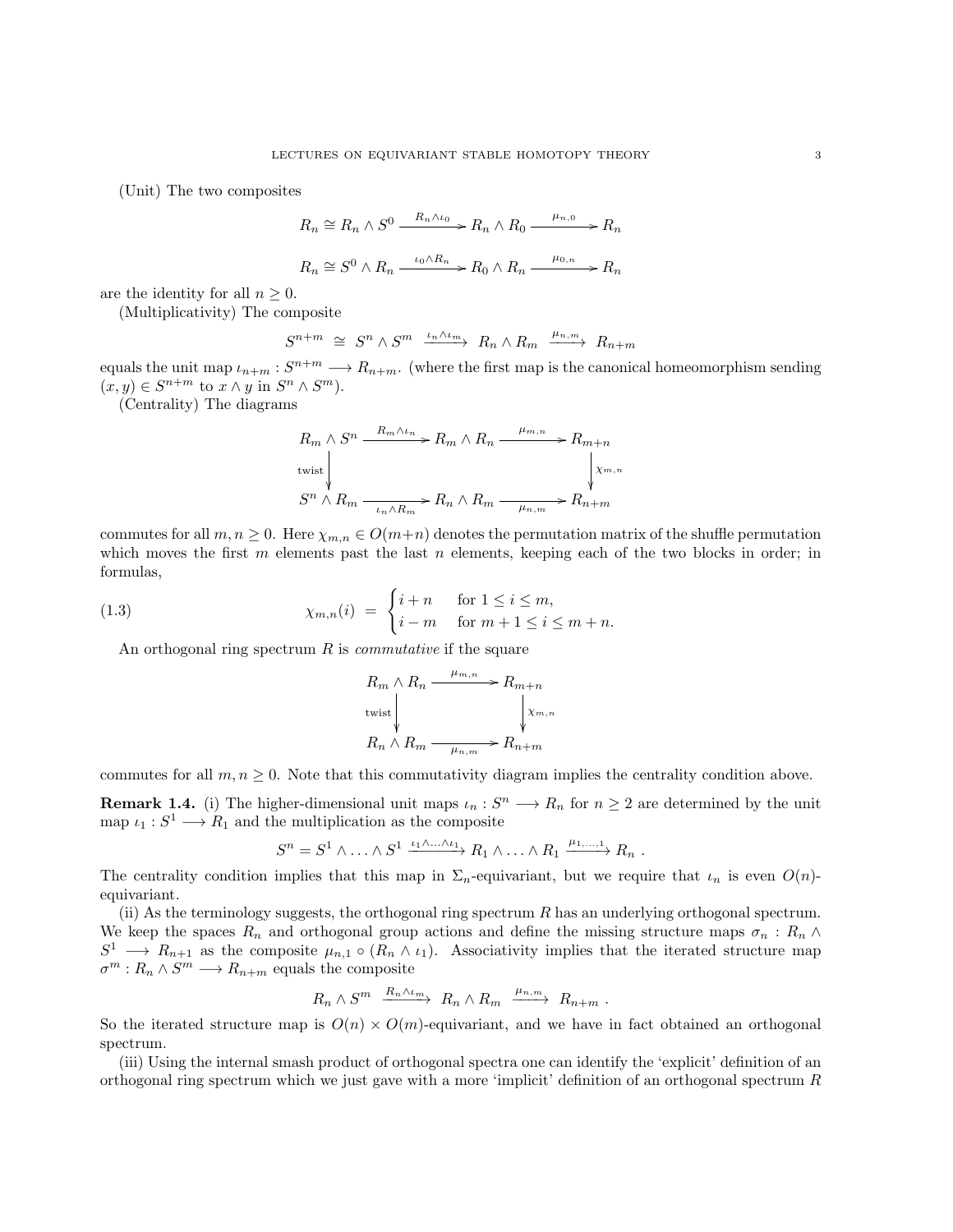together with morphisms  $\mu : R \wedge R \longrightarrow R$  and  $\iota : \mathbb{S} \longrightarrow R$  (where  $\mathbb{S}$  is the sphere spectrum) which are suitably associative and unital. The 'explicit' and 'implicit' definitions of orthogonal ring spectra coincide in the sense that they define isomorphic categories.

A morphism  $f: R \longrightarrow S$  of orthogonal ring spectra consists of  $O(n)$ -equivariant based maps  $f_n$ :  $R_n \longrightarrow S_n$  for  $n \geq 0$ , which are compatible with the multiplication and unit maps in the sense that  $f_{n+m}\mu_{n,m} = \mu_{n,m}(f_n \wedge f_m)$  and  $f_n\iota_n = \iota_n$ .

**Example 1.5** (Sphere spectrum). The orthogonal *sphere spectrum* S is given by  $\mathbb{S}_n = S^n$ , where the orthogonal group acts as the one-point compactification of its natural action on  $\mathbb{R}^n$ . The map  $\sigma_n : S^n \wedge$  $S^1 \longrightarrow S^{n+1}$  is the canonical homeomorphism. This is a commutative orthogonal ring spectrum with the identity map of  $S^n$  as the *n*-th unit map and the canonical homeomorphism  $S^n \wedge S^m \longrightarrow S^{n+m}$  as multiplication map. The sphere spectrum is the *initial* orthogonal ring spectrum: if  $R$  is any orthogonal ring spectrum, then a unique morphism of orthogonal ring spectra  $\mathbb{S} \longrightarrow R$  is given by the collection of unit maps  $\iota_n : S^n \longrightarrow R_n$ .

The category of right S-modules is isomorphic to the category of orthogonal spectra, via the forgetful functor mod-  $\mathbb{S} \longrightarrow Sp$ . Indeed, if X is a orthogonal spectrum then the associativity condition shows that there is at most one way to define action maps

$$
X_n \wedge S^m \longrightarrow X_{n+m} ,
$$

namely as the iterated structure map  $\sigma^m$ , and these do define the structure of a right S-module on X.

Primary invariants of an orthogonal spectrum are its homotopy groups: the  $k$ -th homotopy group of a orthogonal spectrum  $X$  is defined as the colimit

$$
\pi_k(X) = \operatorname{colim}_n \pi_{k+n} X_n
$$

taken over the *stabilization maps*  $\iota : \pi_{k+n}X_n \longrightarrow \pi_{k+n+1}X_{n+1}$  defined as the composite

(1.6) 
$$
\pi_{k+n} X_n \xrightarrow{-\wedge S^1} \pi_{k+n+1} (X_n \wedge S^1) \xrightarrow{(\sigma_n)_*} \pi_{k+n+1} X_{n+1} .
$$

For large enough n, the set  $\pi_{k+n}X_n$  has a natural abelian group structure and the stabilization maps are homomorphisms, so the colimit  $\pi_k X$  inherits a natural abelian group structure. The stable homotopy category can be obtained from the category of orthogonal spectra by formally inverting the class of  $\pi_*$ isomorphisms.

Now we get to the smash product of orthogonal spectra. We define a *bimorphism b* :  $(X, Y) \longrightarrow Z$  from a pair of orthogonal spectra  $(X, Y)$  to an orthogonal spectrum Z as a collection of based  $O(p) \times O(q)$ . equivariant maps

<span id="page-3-0"></span>
$$
b_{p,q} \; : \; X_p \wedge Y_q \; \longrightarrow \; Z_{p+q}
$$

for  $p, q \geq 0$ , such that the *bilinearity diagram* 

$$
(1.7)
$$
\n
$$
X_{p} \wedge Y_{q+1}
$$
\n
$$
X_{p} \wedge Y_{q+1}
$$
\n
$$
X_{p+1}
$$
\n
$$
Z_{p+q} \wedge S^{1}
$$
\n
$$
Z_{p+q+1}
$$
\n
$$
Z_{p+q+1}
$$
\n
$$
Z_{p+q+1}
$$
\n
$$
Z_{p+q+1}
$$
\n
$$
Z_{p+q+1}
$$
\n
$$
Z_{p+q+1}
$$
\n
$$
Z_{p+q+1}
$$
\n
$$
Z_{p+q+1}
$$
\n
$$
Z_{p+1+q}
$$

commutes for all  $p, q \geq 0$ .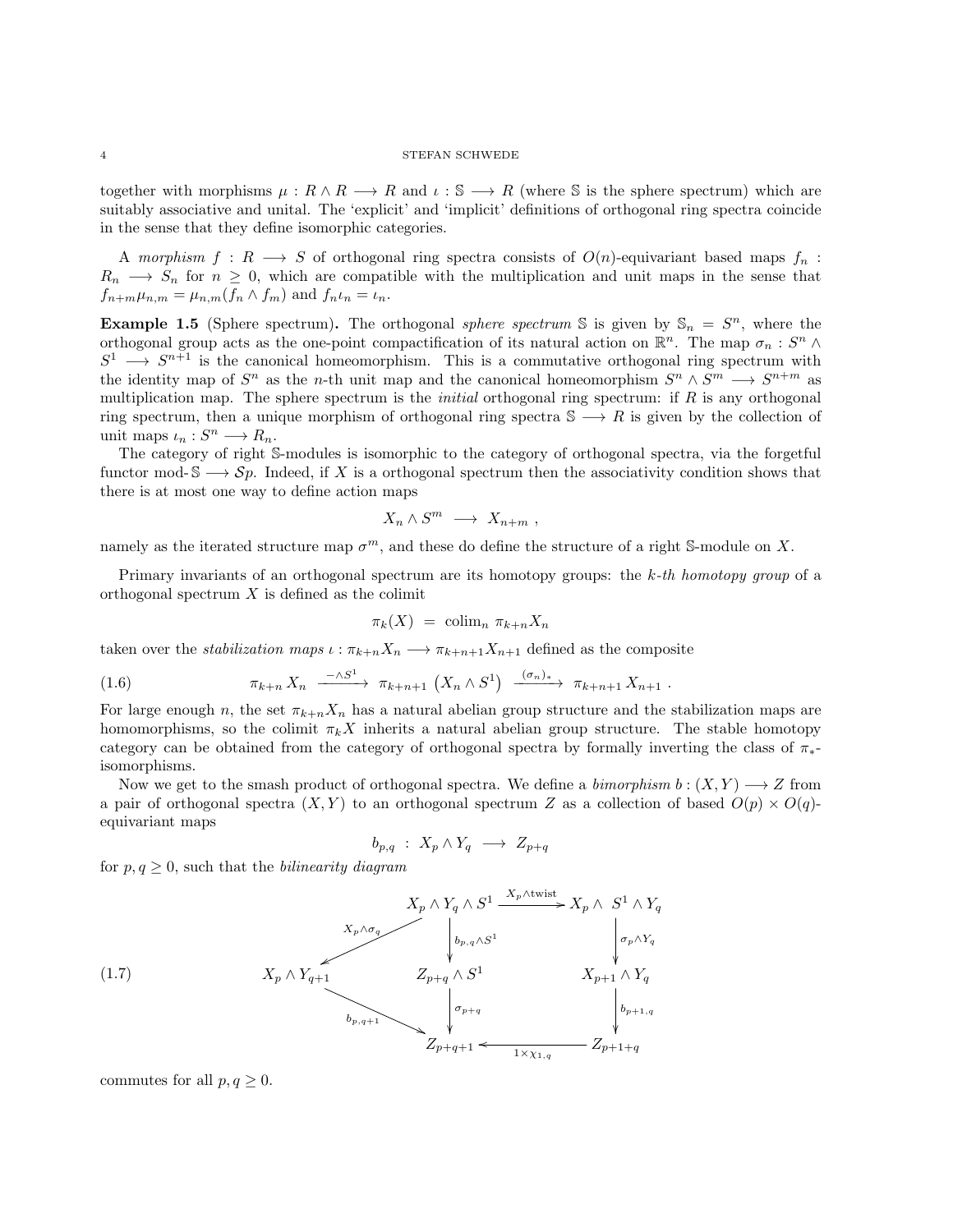We can then define a smash product of  $X$  and  $Y$  as a universal example of an orthogonal spectrum with a bimorphism from X and Y. More precisely, a smash product for X and Y is a pair  $(X \wedge Y, i)$  consisting of an orthogonal spectrum  $X \wedge Y$  and a universal bimorphism  $i : (X, Y) \longrightarrow X \wedge Y$ , i.e., a bimorphism such that for every orthogonal spectrum Z the map

<span id="page-4-0"></span>(1.8) 
$$
\mathcal{S}p(X \wedge Y, Z) \longrightarrow \text{Bimor}((X, Y), Z), \quad f \longmapsto f i = \{f_{p+q} \circ i_{p,q}\}_{p,q}
$$

is bijective.

We have to show that a universal bimorphism out of any pair of orthogonal spectra exists; in other words: we have to construct a smash product  $X \wedge Y$  from two given orthogonal spectra X and Y. We want  $X \wedge Y$ to be the universal recipient of a bimorphism from  $(X, Y)$ , and this pretty much tells us what we have to do. For  $n \geq 0$  we define the n-th level  $(X \wedge Y)_n$  as the coequalizer, in the category of pointed  $O(n)$ -spaces, of two maps

$$
\alpha_X, \, \alpha_Y \; : \; \bigvee_{p+1+q=n} O(n)^+ \wedge_{O(p)\times 1\times O(q)} X_p \wedge S^1 \wedge Y_q \; \longrightarrow \; \bigvee_{p+q=n} O(n)^+ \wedge_{O(p)\times O(q)} X_p \wedge Y_q \; .
$$

The wedges run over all non-negative values of p and q which satisfy the indicated relations. The map  $\alpha_X$ takes the wedge summand indexed by  $(p, 1, q)$  to the wedge summand indexed by  $(p + 1, q)$  using the map

$$
\sigma_p^X \wedge \text{Id} \; : \; X_p \wedge S^1 \wedge Y_q \; \longrightarrow \; X_{p+1} \wedge Y_q
$$

and inducing up. The other map  $\alpha_Y$  takes the wedge summand indexed by  $(p, 1, q)$  to the wedge summand indexed by  $(p, 1 + q)$  using the composite

$$
X_p \wedge S^1 \wedge Y_q \xrightarrow{\text{Id} \wedge \text{twist}} X_p \wedge Y_q \wedge S^1 \xrightarrow{\text{Id} \wedge \sigma_q^Y} X_p \wedge Y_{q+1} \xrightarrow{\text{Id} \wedge \chi_{q,1}} X_p \wedge Y_{1+q}
$$

and inducing up.

The structure map  $(X \wedge Y)_n \wedge S^1 \longrightarrow (X \wedge Y)_{n+1}$  is induced on coequalizers by the wedge of the maps

$$
O(n)^+ \wedge_{O(p)\times O(q)} X_p \wedge Y_q \wedge S^1 \longrightarrow O(n+1)^+ \wedge_{O(p)\times O(q+1)} X_p \wedge Y_{q+1}
$$

induced from Id  $\wedge \sigma_q^Y : X_p \wedge Y_q \wedge S^1 \longrightarrow X_p \wedge Y_{q+1}$ . One should check that this indeed passes to a welldefined map on coequalizers. Equivalently we could have defined the structure map by moving  $S^1$  past  $Y_q$ , using the structure map of X (instead of that of Y) and then shuffling back with the permutation  $\chi_{1,q}$ ; the definition of  $(X \wedge Y)_{n+1}$  as a coequalizer precisely ensures that these two possible structure maps coincide, and that the collection of maps

$$
X_p \wedge Y_q \xrightarrow{x \wedge y \mapsto 1 \wedge x \wedge y} \bigvee_{p+q=n} O(n)^+ \wedge_{O(p)\times O(q)} X_p \wedge Y_q \xrightarrow{\text{projection}} (X \wedge Y)_{p+q}
$$

forms a bimorphism – and in fact a universal one.

Very often only the object  $X \wedge Y$  will be referred to as the smash product, but one should keep in mind that it comes equipped with a specific, universal bimorphism. We will often refer to the bijection [\(1.8\)](#page-4-0) as the universal property of the smash product of orthogonal spectra.

The smash product  $X \wedge Y$  is a functor in both variables. It is also symmetric monoidal, i.e., there are natural associativity respectively symmetry isomorphisms

$$
(X \wedge Y) \wedge Z \longrightarrow X \wedge (Y \wedge Z)
$$
 respectively  $X \wedge Y \longrightarrow Y \wedge X$ 

and unit isomorphisms  $\mathcal{S} \wedge X \cong X \cong X \wedge \mathcal{S}$ .

We can obtain all the isomorphisms of the symmetric monoidal structure just from the universal property. Let us choose, for each pair of orthogonal spectra  $(X, Y)$ , a smash product  $X \wedge Y$  and a universal bimorphism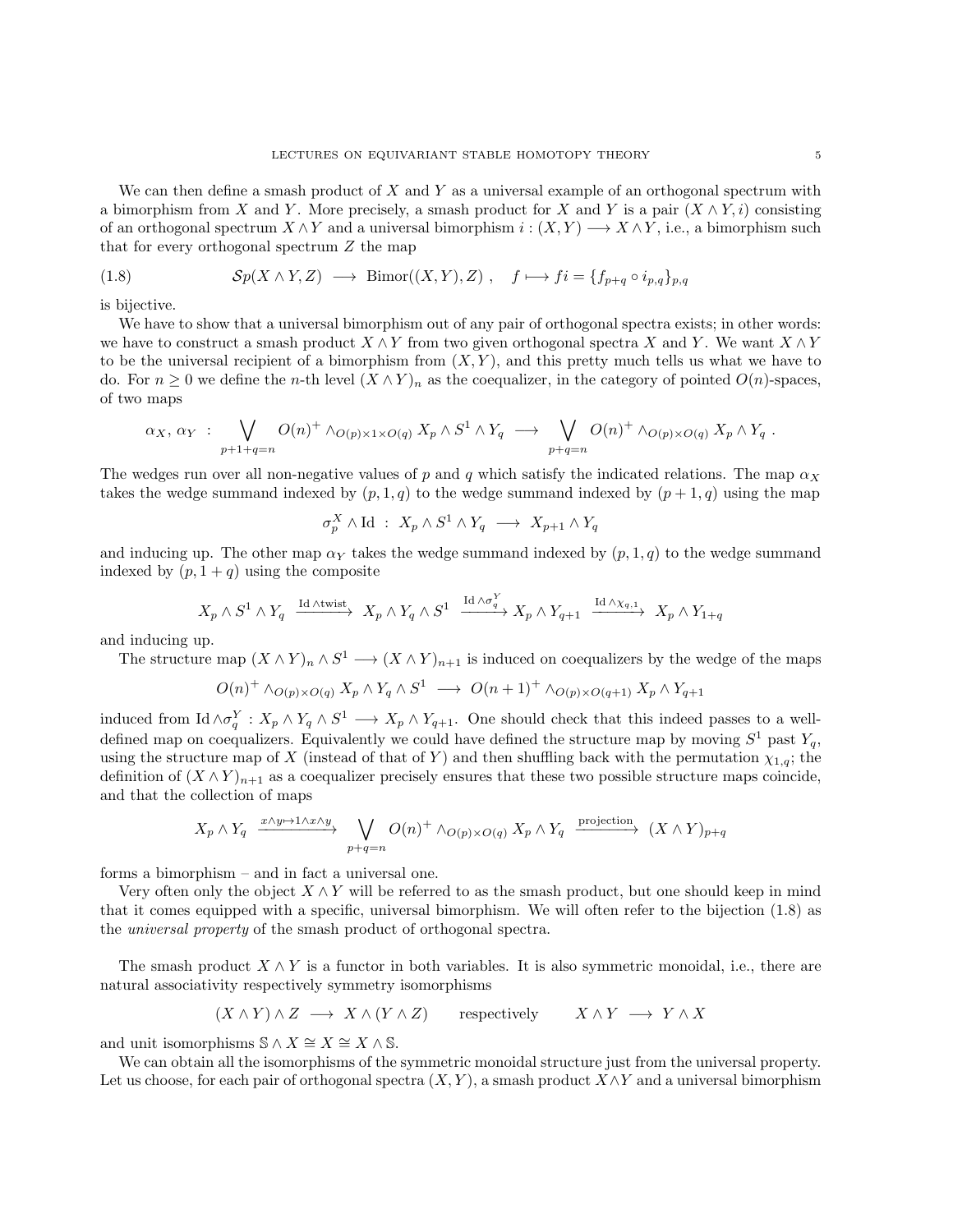#### $6$   $\,$   $\,$  STEFAN SCHWEDE  $\,$

 $i = \{i_{p,q}\} : (X, Y) \longrightarrow X \wedge Y$ . For the construction of the associativity isomorphism we notice that the family

$$
\left\{X_p \wedge Y_q \wedge Z_r \xrightarrow{i_{p,q} \wedge Z_r} (X \wedge Y)_{p+q} \wedge Z_r \xrightarrow{i_{p+q,r}} ((X \wedge Y) \wedge Z)_{p+q+r}\right\}_{p,q,r \ge 0}
$$

and the family

$$
\left\{X_p \wedge Y_q \wedge Z_r \xrightarrow{X_p \wedge i_{q,r}} X_p \wedge (Y \wedge Z)_{q+r} \xrightarrow{i_{p,q+r}} (X \wedge (Y \wedge Z))_{p+q+r} \right\}_{p,q,r \ge 0}
$$

both have the universal property of a trimorphism (whose definition is hopefully clear) out of  $X, Y$  and  $Z$ . The uniqueness of representing objects gives a unique isomorphism of orthogonal spectra

$$
\alpha_{X,Y,Z} : (X \wedge Y) \wedge Z \cong X \wedge (Y \wedge Z)
$$

such that  $(\alpha_{X,Y,Z})_{p+q+r} \circ i_{p+q,r} \circ (i_{p,q} \wedge Z_r) = i_{p,q+r} \circ (X_p \wedge i_{q,r}).$ 

The symmetry isomorphism  $\tau_{X,Y}: X \wedge Y \longrightarrow Y \wedge X$  corresponds to the bimorphism

(1.9) 
$$
\left\{X_p \wedge Y_q \xrightarrow{\text{twist}} Y_q \wedge X_p \xrightarrow{i_{q,p}} (Y \wedge X)_{q+p} \xrightarrow{\chi_{q,p}} (Y \wedge X)_{p+q} \right\}_{p,q \geq 0}.
$$

The block permutation  $\chi_{q,p}$  is crucial here: without it the bilinearity diagram [\(1.7\)](#page-3-0) would not commute and we would not have a bimorphism. If we restrict the composite  $\tau_{Y,X} \circ \tau_{X,Y}$  in level  $p+q$  along the map  $i_{p,q}: X_p \wedge Y_q \longrightarrow (X \wedge Y)_{p+q}$  we get  $i_{p,q}$  again. Thus  $\tau_{Y,X} \circ \tau_{X,Y} = \text{Id}_{X \wedge Y}$  and  $\tau_{Y,X}$  is inverse to  $\tau_{X,Y}$ .

The upshot is that the associativity and symmetry isomorphisms make the smash product of orthogonal spectra into a symmetric monoidal product with the sphere spectrum S as unit object. This product is closed symmetric monoidal in the sense that the smash product is adjoint to an internal Hom spectrum (that we discuss in Example [5.12](#page-51-0) below), i.e., there is an adjunction isomorphism

$$
Hom(X \wedge Y, Z) \cong Hom(X, Hom(Y, Z)).
$$

We remark again that orthogonal ring spectra are the same as monoid objects in the symmetric monoidal category of orthogonal spectra with respect to the smash product.

# 2. Equivariant orthogonal spectra

<span id="page-5-0"></span>In the rest of these notes we let G denote a finite group. Much of what we explain can be generalized to compact Lie groups, or to even more general classes of groups, but we'll concentrate on the finite group case throughout.

**Definition 2.1.** • An *orthogonal G-spectrum* is an orthogonal spectrum equipped with a G-action through automorphisms of orthogonal spectra.

- An orthogonal G-ring spectrum is an orthogonal ring spectrum equipped with a G-action through automorphisms of orthogonal ring spectra.
- A morphism of orthogonal G-spectra (respectively orthogonal G-ring spectra) is a morphism of underlying orthogonal spectra (respectively orthogonal ring spectra) that commutes with the group action.

If we unravel the definitions, we obtain that an orthogonal G-spectrum consists of pointed spaces  $X_n$ for  $n \geq 0$ , a based left  $O(n) \times G$ -action on  $X_n$  and based structure maps  $\sigma_n: X_n \wedge S^1 \longrightarrow X_{n+1}$  that are G-equivariant with respect to the given G-actions on  $X_n$  and  $X_{n+1}$  and the trivial G-action on the sphere  $S^1$ . Of course, this data is again subject to the condition that the iterated structure maps  $\sigma^m$ :  $X_n \wedge S^m \longrightarrow X_{n+m}$  are  $O(n) \times O(m)$ -equivariant. The iterated structure map  $\sigma^m$  is then automatically G-equivariant with respect to the given G-actions on  $X_n$  and  $X_{n+m}$  and the trivial G-action on  $S^m$ .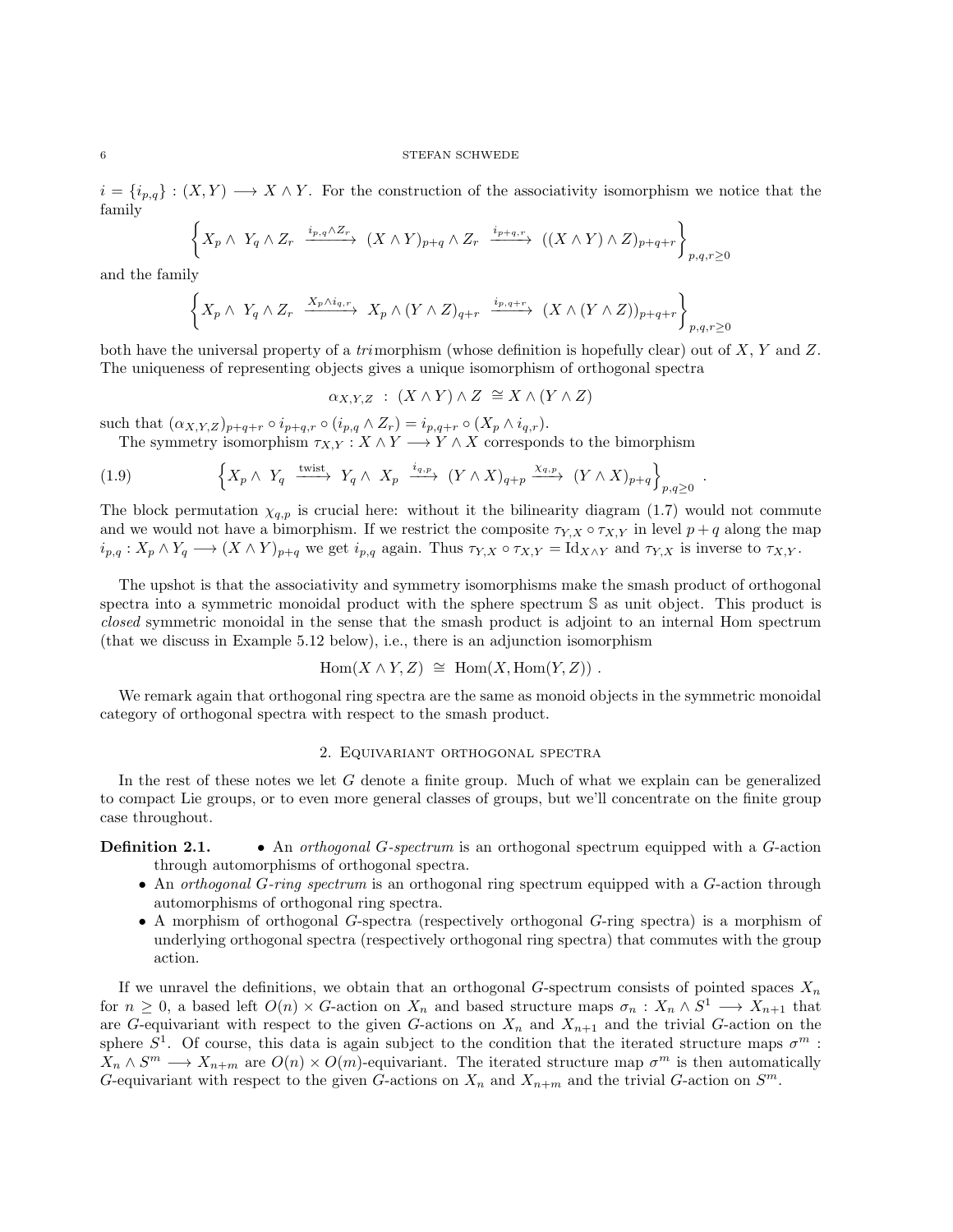Readers familiar with other accounts of equivariant stable homotopy theory may wonder immediately why no orthogonal representations of the group  $G$  show up in the definition of equivariant spectra. The reason is that they are secretly already present: the actions of the orthogonal groups encode enough information so that we can evaluate an orthogonal G-spectrum on a G-representation. We will now spend some time explaining this in detail.

In the following, an *inner product space* is a finite dimensional real vector space equipped with a scalar product. For every orthogonal spectrum X and inner product space V of dimension n we define  $X(V)$ , the value of  $X$  on  $V$ , as

$$
X(V) = \mathbf{L}(\mathbb{R}^n, V)^+ \wedge_{O(n)} X_n
$$

where  $\mathbb{R}^n$  has the standard scalar product and  $\mathbf{L}(\mathbb{R}^n, V)$  is the space of linear isometries from  $\mathbb{R}^n$  to V. The orthogonal group  $O(n)$  acts simply transitively on  $\mathbf{L}(\mathbb{R}^n, V)$  by precomposition, and  $X(V)$  is the coequalizer of the two  $O(n)$ -actions on  $\mathbf{L}(\mathbb{R}^n, V)^+ \wedge X_n$ . If  $V = \mathbb{R}^n$  then there is a canonical homeomorphism

(2.3) 
$$
X_n \longrightarrow X(\mathbb{R}^n), \quad x \longmapsto [\mathrm{Id}, x].
$$

In general, any choice of isometry  $\varphi : \mathbb{R}^n \longrightarrow V$  (which amounts to a choice of orthonormal basis of V) gives rise to a homeomorphism

<span id="page-6-3"></span><span id="page-6-1"></span>
$$
[\varphi,-] \; : \; X_n \; \longrightarrow \; X(V) \; , \quad x \; \longmapsto \; [\varphi,x] \; .
$$

Now let us consider a finite group  $G$  and an orthogonal  $G$ -spectrum  $X$  and suppose that  $V$  is a  $G$ representation (i.e., G acts on V by linear isometries). Then  $X(V)$  becomes a G-space by the rule

<span id="page-6-2"></span>
$$
g \cdot [\varphi, x] = [g\varphi, gx] .
$$

We want to stress that the underlying space of  $X(V)$  depends, up to homeomorphism, only on the dimension of the representation V. However, the G-action on V influences the G-action on  $X(V)$ .

The iterated structure maps  $\sigma^m : X_n \wedge S^m \longrightarrow X_{n+m}$  of an orthogonal G-spectrum X now become special cases of generalized structure maps

(2.4) 
$$
\sigma_{V,W} : X(V) \wedge S^W \longrightarrow X(V \oplus W).
$$

To define  $\sigma_{V,W}$  we set  $m = \dim(W)$  and choose an isometry  $\gamma : \mathbb{R}^m \longrightarrow W$ . Then

$$
\sigma_{V,W}([\varphi,x]\wedge w) = [\varphi\oplus \gamma, \sigma^m(x\wedge \gamma^{-1}(w))] \text{ in } \mathbf{L}(\mathbb{R}^{n+m}, V\oplus W)^+ \wedge_{O(n+m)} X_{n+m} = X(V\oplus W).
$$

We omit the verification that the map  $\sigma_{V,W}$  is well defined and independent of the choice of  $\gamma$ . It is straightforward from the definitions that the generalized structure maps are  $G$ -equivariant where – in contrast to the 'ordinary' structure maps  $X_n \wedge S^m \longrightarrow X_{n+m}$  – here the group G also acts on the representation sphere  $S^W$ . The generalized structure map  $\sigma_{V,W}$  is also  $O(V) \times O(W)$ -equivariant, so altogether it is equivariant for the semi-direct product group  $G \ltimes (O(V) \times O(W))$  formed from the conjugation action of G on  $O(V)$  and  $O(W)$ . Finally, the generalized structure maps are also associative: If we are given a third inner product space  $U$ , then the square

<span id="page-6-0"></span>(2.5)  
\n
$$
X(V) \wedge S^{W} \wedge S^{U} \xrightarrow{\sigma_{V,W} \wedge \text{Id}} X(V \oplus W) \wedge S^{U}
$$
\n
$$
\downarrow_{\sigma_{V \oplus W, U}} \qquad \qquad \downarrow_{\sigma_{V \oplus W, U}} X(V) \wedge S^{W \oplus U} \xrightarrow{\sigma_{V, W \oplus U}} X(V \oplus W \oplus U)
$$

commutes.

We end this section by introducing a piece of notation that will be convenient later. For an orthogonal G-spectrum, G-representations V, W and a based map  $f: S^V \longrightarrow X(V)$  (not necessarily equivariant), we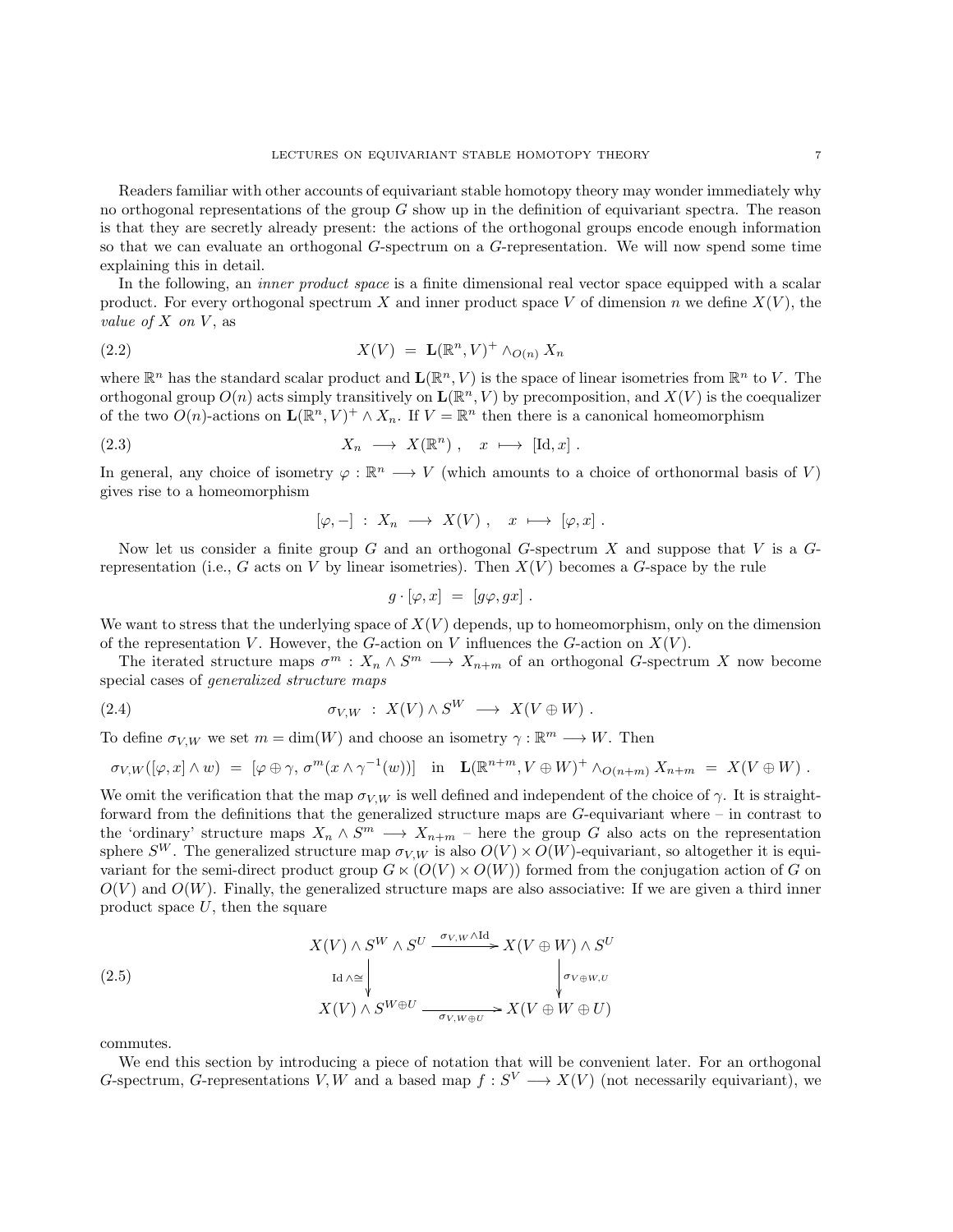denote by  $f \diamond W : S^{V \oplus W} \longrightarrow X(V \oplus W)$  the composite

(2.6) 
$$
S^{\oplus W} \cong S^{V} \wedge S^{W} \xrightarrow{f \wedge S^{W}} X(V) \wedge S^{W} \xrightarrow{\sigma_{V,W}} X(V \oplus W).
$$

We refer to  $f \circ W$  as the *stabilization of f by W*. The associativity property of the generalized structure maps implies the associativity property

<span id="page-7-3"></span>
$$
(f \diamond W) \diamond U = f \diamond (W \oplus U) : S^{V+W+U} \longrightarrow X(V \oplus W \oplus U) .
$$

<span id="page-7-0"></span>Remark 2.7. Let us clarify the relationship between our current definition of an orthogonal G-spectrum and the one used by Mandell and May in [\[17\]](#page-103-1) and Hill, Hopkins and Ravenel in [\[10\]](#page-103-2). As we shall explain, the two concepts are *not* the same, but the two categories are equivalent. This equivalence of categories is first discussed in [\[17,](#page-103-1) V, Thm. 1.5], and also appears in [\[10,](#page-103-2) Prop. A.18]. This is not the first time such a non-obvious equivalence of categories appears in equivariant homotopy theory. Segal's notion of a Γ-space has two equivariant generalizations in the presence of a finite group G. Segal developed the equivariant version in the preprint [\[20\]](#page-103-6), but this paper was never published. In [\[22\]](#page-103-7), Shimakawa published a detailed account of the theory of  $\Gamma_G$ -spaces, the Γ-space analogue of the  $\mathscr{I}_G$ -spectra of [\[17\]](#page-103-1); in [\[23\]](#page-103-8), Shimakawa observed that the category of  $\Gamma_{G}$ -spaces is equivalent to the category of  $\Gamma$ -G-spaces (i.e.,  $\Gamma$ -spaces with G-action, the analog of orthogonal spectra with G-action). This equivalence is a close analogue, but with G-sets as opposed to G-representations, of the equivalence we are about to discuss now.

For us, an orthogonal G-spectrum is simply an orthogonal spectrum with action by the group G; in particular, our equivariant spectra do not initially assign values to general G-representations. Let us denote, for the course of this remark, the category of orthogonal spectra with  $G$ -action by  $G$ - $Sp^O$ .

The definition of an orthogonal G-spectrum used by Mandell and May refers to a universe  $U$ , i.e., a certain infinite dimensional real inner product space with G-action by linear isometries. However, one upshot of this discussion is that, up to equivalence of categories, the equivariant orthogonal spectra of [\[17\]](#page-103-1) are nevertheless independent of the universe. Mandell and May denote by  $\mathcal{V}(U)$  the class of all finite dimensional G-representations that admit a G-equivariant, isometric embedding into the universe U. An  $\mathcal{I}_G$ -spectrum Y, or orthogonal G-spectrum, in the sense of [\[17,](#page-103-1) II Def. 2.6], consists of the following data:

- (i) a based G-space  $Y(V)$  for every G-representation V in the class  $\mathscr{V}(U)$ ,
- (ii) a continuous based  $G$ -map

$$
L(V, W)^{+} \wedge Y(V) \longrightarrow Y(W)
$$

for every pair of G-representations V and W in  $\mathcal{V}(U)$  of the same dimension (where Mandell and May write  $\mathscr{I}_{G}^{\mathscr{V}}(V,W)$  for  $\mathbf{L}(V,W)$ ,

(iii) continuous based  $G$ -maps

<span id="page-7-1"></span>
$$
\sigma_{V,W} : Y(V) \wedge S^W \longrightarrow Y(V \oplus W)
$$

for all pairs of G-representation V and W in  $\mathcal{V}(U)$ .

This data is subject to the following conditions:

- (a) the action maps  $(2.8)$  of the isometries on the values of Y have to be unital and associative;
- (b) the action maps  $(2.8)$  of the isometries on the values of Y and on representations spheres have to be compatible with the structure maps  $\sigma_{V,W}$ , i.e., the squares

<span id="page-7-2"></span>
$$
(2.9)
$$
\n
$$
\mathbf{L}(V, V')^+ \wedge \mathbf{L}(W, W')^+ \wedge Y(V) \wedge S^W \xrightarrow{\oplus \wedge \sigma_{V,W}} \mathbf{L}(V \oplus W, V' \oplus W')^+ \wedge Y(V \oplus W)
$$
\n
$$
\downarrow
$$
\n
$$
Y(V') \wedge S^{W'} \xrightarrow{\sigma_{V',W'}} Y(V' \oplus W')
$$

commute.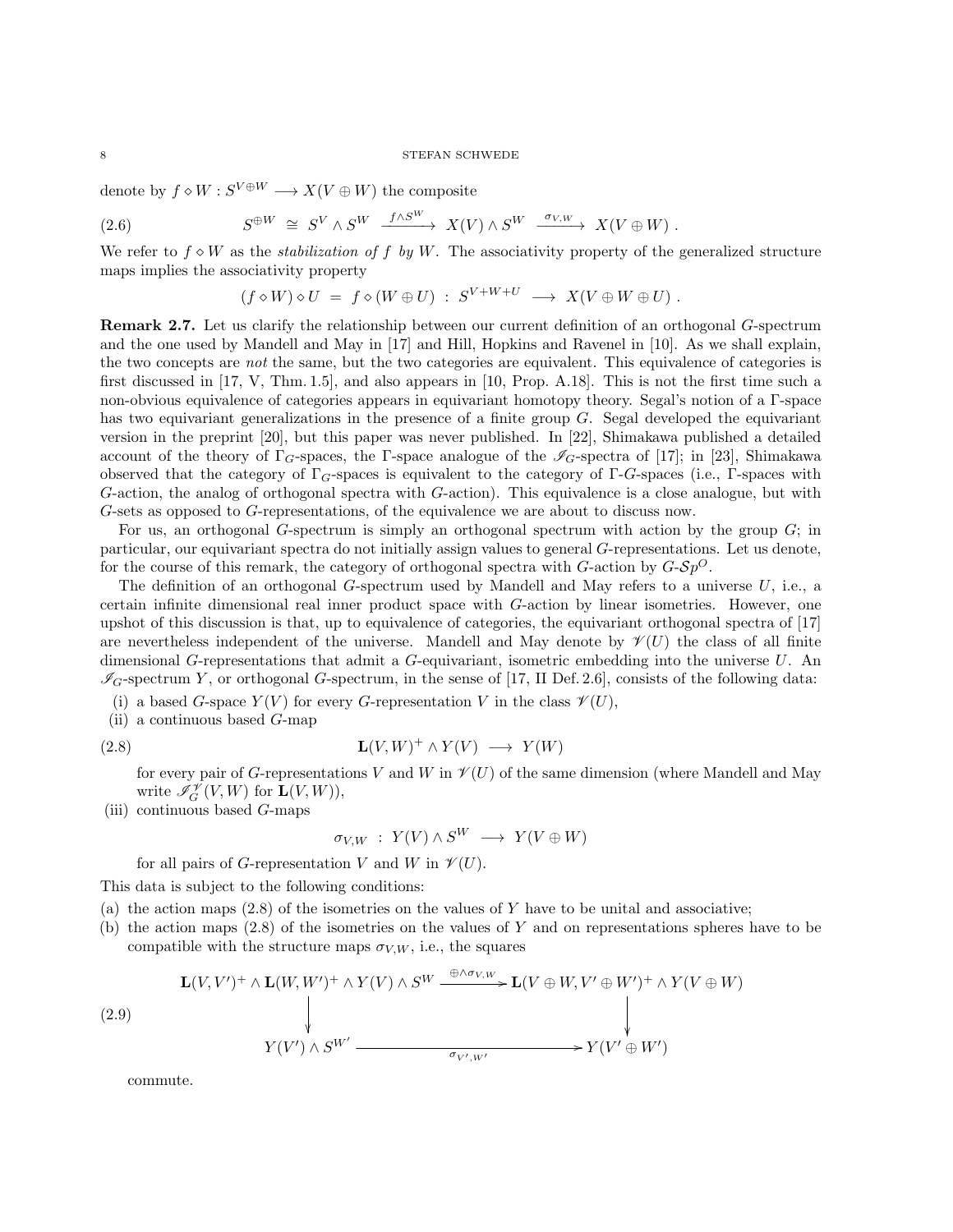(c) the morphism  $\sigma_{V,0}: Y(V) \wedge S^0 \longrightarrow Y(V \oplus 0)$  is the composite of the natural isomorphisms  $Y(V) \wedge S^0 \cong$  $Y(V)$  and  $Y(V) \cong Y(V \oplus 0)$ , and the associativity diagram [\(2.5\)](#page-6-0) commutes.

A morphism of  $f: Y \longrightarrow Z$  of  $\mathcal{I}_G$ -spectra consists of a based continuous  $G$ -map  $f(V): Y(V) \longrightarrow Z(V)$ for every V in  $\mathcal{V}(U)$ , strictly compatible with the action by the isometries and the structure maps  $\sigma_{V,W}$ . We denote the category of  $\mathcal{I}_G$ -spectra by  $\mathcal{I}_G$ -Sp.

The definition of  $\mathscr{I}_G$ -spectra above can be cast into an isomorphic, but more compact form, as enriched functors on a topological G-category  $\mathscr{J}_G$ , compare Theorem II.4.3 of [\[17\]](#page-103-1) (we also discuss this reformulation in Example [5.5](#page-47-0) below). In the formulation as enriched functors on  $\mathscr{J}_G$ , the structure on the collection of G-spaces  $Y(V)$  consists of continuous based G-map

$$
\mathscr{J}_G^{\mathscr{V}}(V,W) \wedge Y(V) \longrightarrow Y(W)
$$

for every pair of G-representations V and W in  $\mathcal{V}(U)$  (of possibly different dimensions), where  $\mathscr{J}_G^{\mathcal{V}}(V,W)$ is the Thom G-space of the orthogonal complement bundle over the G-space  $\mathbf{L}(V, W)$ . This formulation combines the actions [\(2.8\)](#page-7-1) of the linear isometries and the structure maps  $\sigma_{V,W}$  into a single piece of structure, and also simplifies the compatibility conditions. The definition of orthogonal spectra as enriched functors on the topological G-category  $\mathscr{J}_G$  is also the one used by Hill, Hopkins and Ravenel in [\[10,](#page-103-2) Def. A.12] (but beware that Hill, Hopkins and Ravenel write  $\mathcal{I}_G$  for the topological G-category that Mandell and May denote  $\mathscr{J}_G$ ; this is confusing because Mandell and May also use the notation  $\mathscr{I}_G$  in [\[17,](#page-103-1) II Def. 2.1], but for yet another G-category).

We explain the inverse equivalences of categories

$$
G\text{-}\mathcal{S}p^O \quad \underset{\mathbb{U}}{\xrightarrow{\mathbb{P}}} \quad \mathscr{I}_G\text{-}\mathcal{S}p \ .
$$

A  $\mathscr{I}_G$ -spectrum Y has an 'underlying' orthogonal spectrum with G-action UY. Indeed, all trivial Grepresentations belong to the class  $\mathscr{V}(U)$  for any universe U, so an  $\mathscr{I}_G$ -spectrum Y has a value at the trivial representation  $\mathbb{R}^n$ , and we set  $(\mathbb{U}Y)_n = Y(\mathbb{R}^n)$ . For  $V = W = \mathbb{R}^n$ , the action [\(2.8\)](#page-7-1) of the isometries specializes to an  $O(n)$ -action on  $(\mathbb{U}Y)_n$ . The map  $\sigma_{\mathbb{R}^n,\mathbb{R}^m}: Y(\mathbb{R}^n) \wedge S^m \longrightarrow Y(\mathbb{R}^{n+m})$  is the iterated structure map of the orthogonal spectrum UY, and it is  $O(n) \times O(m)$ -equivariant by the special case  $V = V' = \mathbb{R}^n$  and  $W = W' = \mathbb{R}^m$  of [\(2.9\)](#page-7-2).

Conversely, given an orthogonal spectrum with  $G$ -action  $X$ , we can evaluate it on any  $G$ -representation as in [\(2.2\)](#page-6-1) and equip it with generalized structure maps  $\sigma_{V,W}$  as in [\(2.4\)](#page-6-2). The action [\(2.8\)](#page-7-1) of a linear isometry  $\psi: V \longrightarrow W$  is given by  $\psi \wedge [\varphi, x] \mapsto [\psi \varphi, x]$ . Altogether, this defines an  $\mathscr{I}_G$ -spectrum  $\mathbb{P}X$  from the orthogonal spectrum with G-action X. The underlying orthogonal G-spectrum  $\mathbb{UP}X$  gives back what we started with; more precisely, the canonical homeomorphism  $(2.3)$  is a natural isomorphism between X and UPX.

In the other direction, a natural isomorphism from an  $\mathscr{I}_G$ -spectrum Y to PUY is obtained as follows. For G-representations V and W of the same dimension the isometry action  $(2.8)$  factors over a G-map

$$
\mathbf{L}(V,W)^+ \wedge_{O(V)} Y(V) \longrightarrow Y(W)
$$

that is an equivariant homeomorphism. In the special case  $V = \mathbb{R}^n$  we obtain a G-homeomorphism

$$
(\mathbb{U}Y)(W) = \mathbf{L}(\mathbb{R}^n, W)^+ \wedge_{O(n)} Y(\mathbb{R}^n) \longrightarrow Y(W)
$$

which is the W-component of a natural isomorphism  $\mathbb{P} \mathbb{U} Y \cong Y$ . So the forgetful functor U and the functor P of 'extensions to non-trivial G-representations' are inverse equivalences of categories.

Since our Definition [2.1](#page-0-0) and Definition II.2.6 of [\[17\]](#page-103-1) define equivalent categories, it is mainly a matter of taste and convenience in which one to work. The author prefers the present definition because the objects are freed of all unnecessary baggage. As we explained, the value of an equivariant spectrum on a general ndimensional G-representation V can be recovered canonically from the value at the trivial representation  $\mathbb{R}^n$ by the formula  $X(V) = \mathbf{L}(\mathbb{R}^n, V)^+ \wedge_{O(n)} X_n$ , so there is no need to drag the redundant values along. A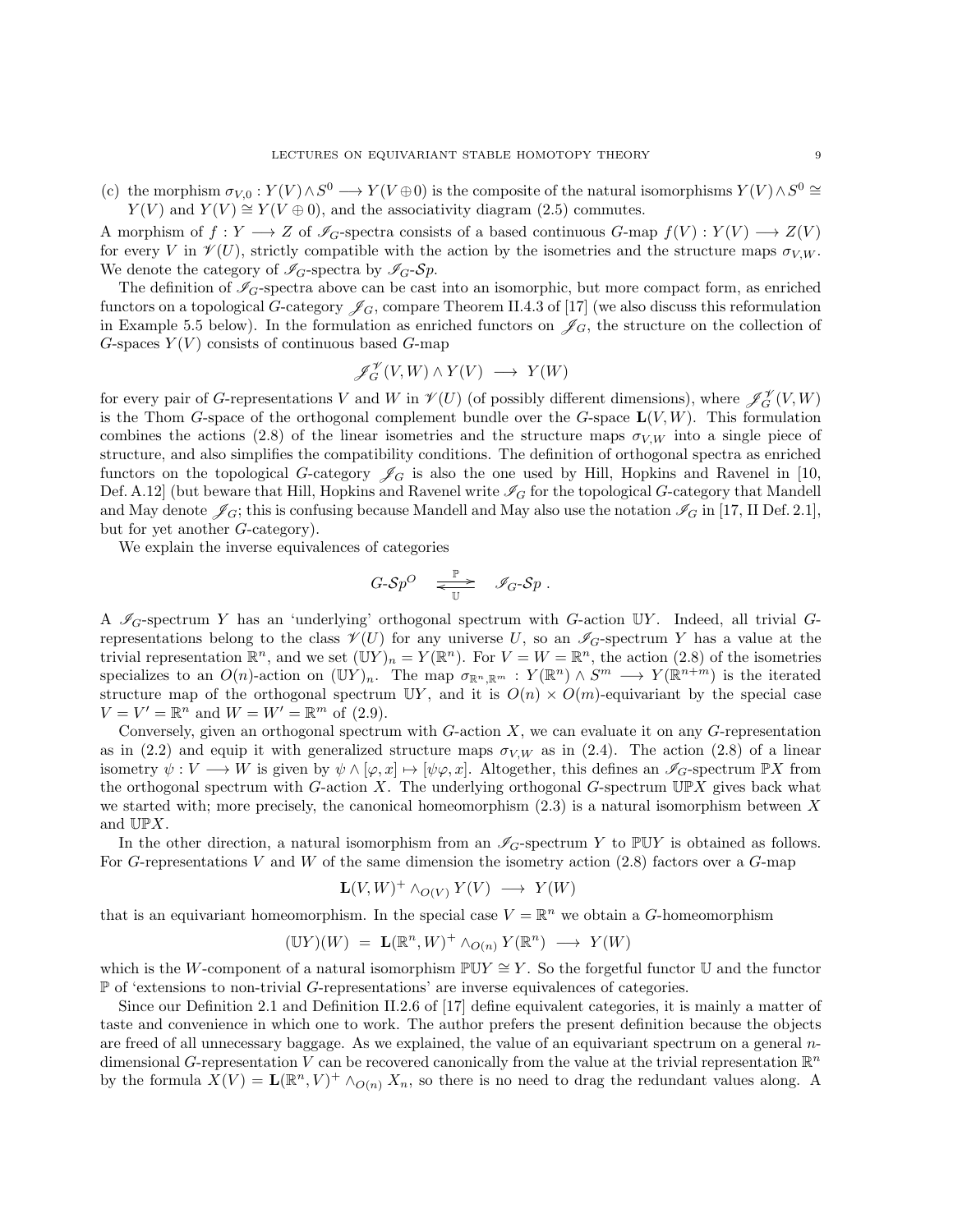#### $10$   $$\rm{STEFAN}$  SCHWEDE

related point is that in the language of  $\mathscr{I}_G$ -spectra the 'equivariant' smash product (see Theorem II.3.1) of [\[17\]](#page-103-1)) may seem more mysterious than it actually is. In fact, in our present setup, the 'equivariant' smash product is simply the smash product of the underlying non-equivariant orthogonal spectra with diagonal group action.

## 2.1. Basic examples.

Example 2.10 (Sphere spectrum). The *equivariant sphere spectrum* S is given by

$$
\mathbb{S}_n ~=~ S^n
$$

with action by  $O(n)$  from the natural action on  $\mathbb{R}^n$  and with trivial action of the group G. This does not mean, however, that G acts trivially on the value  $\mathcal{S}(V)$  of S on a general G-representation V. Indeed, the map

$$
\mathbb{S}(V) = \mathbf{L}(\mathbb{R}^n, V)^+ \wedge_{O(n)} S^n \longrightarrow S^V , \quad [\varphi, x] \longmapsto \varphi(x)
$$

is a  $G$ -equivariant homeomorphism to the representation sphere of  $V$  (which has non-trivial  $G$ -action if and only if  $V$  has).

**Example 2.11** (Suspension spectra). Every pointed G-space A gives rise to a suspension spectrum  $\Sigma^{\infty}A$ via

$$
(\Sigma^{\infty} A)_n = A \wedge S^n .
$$

The orthogonal group acts through the action on  $S<sup>n</sup>$ , the group G acts through the action on A, and the structure maps are the canonical homeomorphism  $(A \wedge S^n) \wedge S^1 \stackrel{\cong}{\to} A \wedge S^{n+1}$ . For example, the sphere spectrum S is isomorphic to the suspension spectrum  $\Sigma^{\infty}S^0$  (where G necessarily acts trivially on  $S^0$ ). If we evaluate the suspension spectrum on a  $G$ -representation  $V$  we obtain

$$
(\Sigma^{\infty} A)(V) \cong A \wedge S^V.
$$

This homeomorphism is G-equivariant with respect to the diagonal G-action on the right hand side.

**Example 2.12** (Non-equivariant spectra). Every (non-equivariant) orthogonal spectrum  $X$  gives rise to a G-spectrum by letting  $G$  act trivially. As in the example of the sphere spectrum above, this does not mean, however, that G acts trivially on  $X(V)$  for a general G-representation V. For example, if the underlying inner product space of V is  $\mathbb{R}^n$ , then  $X(V)$  is  $X_n$  with G-action through the representation homomorphism  $G \longrightarrow O(n)$ .

<span id="page-9-0"></span>**Example 2.13** (Eilenberg-Mac Lane spectra). Let M be a  $\mathbb{Z}G$ -module, i.e., an abelian group M with an additive G-action. The Eilenberg-Mac Lane spectrum  $HM$  is defined by

$$
(HM)_n = M[S^n],
$$

the reduced M-linearization of the *n*-sphere. The orthogonal group acts through the action on  $S<sup>n</sup>$ , and the group G acts through its action on M. The structure map  $\sigma_n : (HM)_n \wedge S^1 \longrightarrow (HM)_{n+1}$  is given by

$$
M[S^n] \wedge S^1 \longrightarrow M[S^{n+1}] , \quad \left( \sum_i a_i \cdot x_i \right) \wedge y \longrightarrow \sum_i a_i \cdot (x_i \wedge y) .
$$

If  $V$  is a  $G$ -representation, then we have a  $G$ -equivariant homeomorphism

$$
HM(V) \cong M[S^V]
$$

where G acts diagonally on the right, through the action on M and on  $S^V$ .

The underlying non-equivariant space of  $M[S<sup>n</sup>]$  is an Eilenberg-Mac Lane space of type  $(M, n)$ . But more is true: namely  $M[S^n]$  is an equivariant Eilenberg-Mac Lane space for the coefficient system (i.e., contravariant functor  $\mathcal{O}(G) \longrightarrow Ab$ ) associated to M that assigns the H-fixed points  $M^H$  to the coset  $G/H$ . Indeed, since G acts trivially on  $S^n$  we have  $(M[S^n])^H = (M^H)[S^n]$  for every subgroup H of G. Hence the homotopy groups of  $(M[S^n])^H$  vanish in dimensions different from n and the map

$$
M^H \ \longrightarrow \ \pi_n(M[S^n]^H)
$$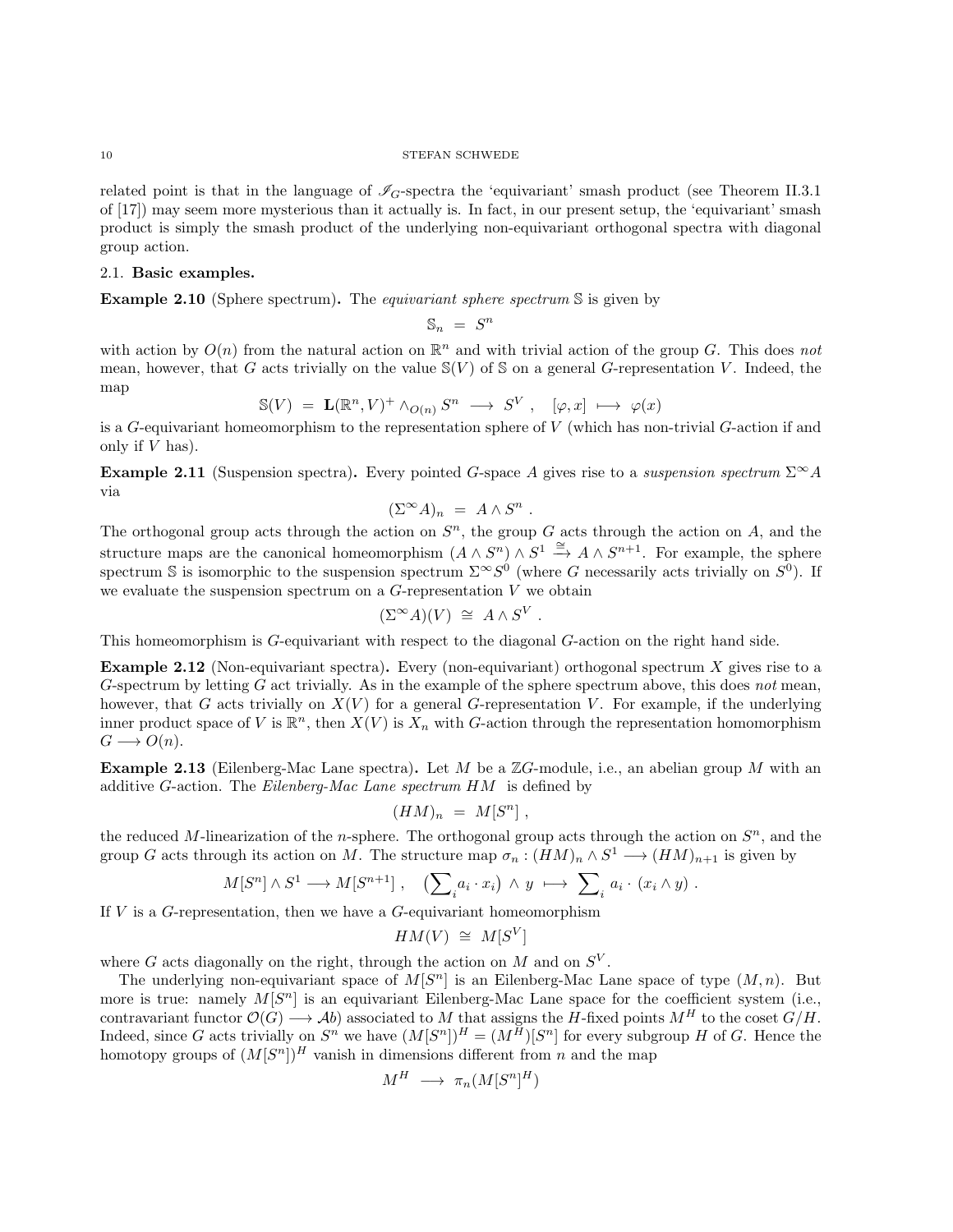that sends  $m \in M^H$  to the homotopy class of the H-map

$$
m \cdot - \; : \; S^n \; \longrightarrow \; M[S^n]
$$

is an isomorphism of abelian groups. In particular we see that under this isomorphism the inclusion maps  $M[S^n]^H \longrightarrow M[S^n]^K$  correspond to the inclusion  $M^H \longrightarrow M^K$ , so this is an isomorphism of contravariant functors on the orbit category  $\mathcal{O}(G)$ . But even more than that is true. As we shall discuss in Example [4.38](#page-44-0) below, the Eilenberg-Mac Lane spectrum  $HM$  is even an  $\Omega$ -G-spectrum, and its collection of 0th homotopy groups realizes the Mackey functor associated to the  $\mathbb{Z}G$ -module M.

The Eilenberg-Mac Lane functor  $H$  can be made into a lax symmetric monoidal functor with respect to the tensor product of  $\mathbb{Z}G$ -modules (with diagonal  $G$ -action) and the smash product of orthogonal  $G$ spectra (with diagonal G-action). Indeed, if M and N are  $\mathbb{Z}G$ -modules, a natural morphism of orthogonal G-spectra

$$
HM \wedge HN \longrightarrow H(M \otimes N)
$$

is obtained, by the universal property [\(1.8\)](#page-4-0), from the bilinear morphism

$$
(HM)_m \wedge (HN)_n = M[S^m] \wedge N[S^n]
$$
  

$$
\longrightarrow (M \otimes N)[S^{m+n}] = (H(M \otimes N))_{m+n}
$$

given by

$$
\left(\sum_i m_i \cdot x_i\right) \wedge \left(\sum_j n_j \cdot y_j\right) \ \longmapsto \ \sum_{i,j} (m_i \otimes n_j) \cdot (x_i \wedge y_j) \ .
$$

A unit map  $\mathbb{S} \longrightarrow H\mathbb{Z}$  is given by the inclusion of generators, and it is equivariant with respect to the trivial G-action on Z.

As a formal consequence, the Eilenberg-Mac Lane functor  $H$  turns a  $G$ -ring  $A$  into an orthogonal  $G$ -ring spectrum with multiplication map

$$
HA \wedge HA \longrightarrow H(A \otimes A) \xrightarrow{H\mu} HA,
$$

where  $\mu : A \otimes A \longrightarrow A$  is the multiplication in A, i.e.,  $\mu(a \otimes b) = ab$ .

<span id="page-10-0"></span>Example 2.14 (Real cobordism). The Thom spectrum representing stably almost complex cobordism, has a natural structure of  $C_2$ -orthogonal ring spectrum, where the action of the cyclic group  $C_2$  of order two comes from complex conjugation on the coefficients of unitary matrices.

We first consider the collection of pointed  $C_2$ -spaces  $MU = \{MU_n\}_{n>0}$  defined by

$$
MU_n = EU(n)^+ \wedge_{U(n)} S^{\mathbb{C}^n} ,
$$

the Thom space of the tautological complex vector bundle  $EU(n) \times_{U(n)} \mathbb{C}^n$  over  $BU(n) = EU(n)/U(n)$ . Here  $U(n)$  is the *n*-th unitary group consisting of automorphisms of  $\mathbb{C}^n$  preserving the standard hermitian scalar product.

There are multiplication maps

$$
\mu_{n,m} : MU_n \wedge MU_m \longrightarrow MU_{n+m}
$$

which are induced from the identification  $\mathbb{C}^n \oplus \mathbb{C}^m \cong \mathbb{C}^{n+m}$  which is equivariant with respect to the group  $U(n) \times U(m)$ , viewed as a subgroup of  $U(n + m)$  by direct sum of linear maps. For  $n \geq 0$  there are unit maps  $\iota_n: S^{\mathbb{C}^n} \longrightarrow MU_n$  using the 'vertex map'  $U(n) \longrightarrow EU(n)$ . The collection of spaces  $MU_n$  does not form an orthogonal spectrum since we only get structure maps  $MU_n \wedge S^{\mathbb{C}} \longrightarrow MU_{n+1}$  involving a 2-sphere  $S^{\mathbb{C}}$ . The natural structure that the collection of spaces  $\overline{MU}$  has is that of a 'real spectrum', as we explain in Example [7.11](#page-71-0) below. We have to modify the construction somewhat to end up with an orthogonal spectrum.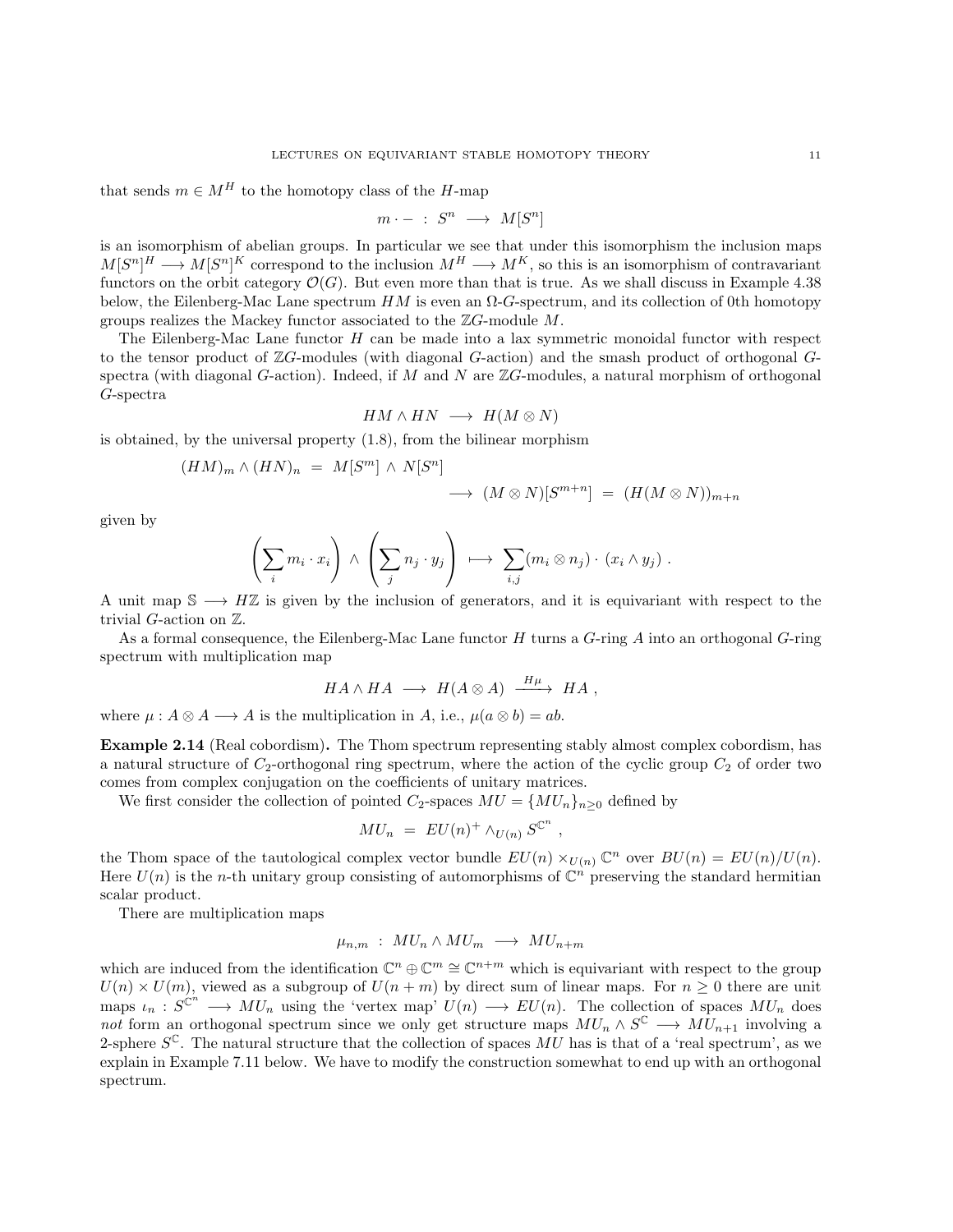We set

$$
MR_n = \ \mathrm{map}(S^{i\mathbb{R}^n}, MU_n)
$$

where  $i$  stands for the imaginary unit. The orthogonal group act by conjugation (via the complexification map  $O(n) \longrightarrow U(n)$  on  $MU_n$ ). The group  $C_2$  acts on iR by sign, on  $MU_n$  by complex conjugation and on the space  $MR_n$  by conjugation.

Then the product of MU combined with smashing maps gives  $C_2 \times O(n) \times O(m)$ -equivariant maps

$$
MR_n \wedge MR_m = \text{map}(S^{i\mathbb{R}^n}, MU_n) \wedge \text{map}(S^{i\mathbb{R}^m}, MU_m) \longrightarrow \text{map}(S^{i\mathbb{R}^{n+m}}, MU_{n+m}) \cong MR_{n+m}
$$
  
 $f \wedge g \longmapsto f \cdot g = \mu_{n,m} \circ (f \wedge g)$ .

We make MR into an orthogonal  $C_2$ -ring spectrum via the unit maps  $S^n \longrightarrow (MR)_n = \text{map}(S^{i\mathbb{R}^n}, MU_n)$ which is adjoint to

$$
S^n \wedge S^{i\mathbb{R}^n} \ \cong \ S^{\mathbb{C}^n} \ \xrightarrow{\iota_n} MU_n \ .
$$

Here we use the C<sub>2</sub>-equivariant decomposition  $\mathbb{C}^n = 1 \cdot \mathbb{R}^n \oplus i \cdot \mathbb{R}^n$  to identify  $S^{\mathbb{C}^n}$  with the smash product of a 'real' and 'imaginary' n-sphere. Since the multiplications of  $MU$  and  $MR$  are commutative, the centrality condition is automatically satisfied. We resulting orthogonal  $C_2$ -ring spectrum is called the *real bordism* spectrum.

The value of the orthogonal spectrum underlying  $MR$  on a real inner product space V is given by

$$
MR(V) = \text{map}(S^{iV}, EU(V_{\mathbb{C}})^+ \wedge_{U(V_{\mathbb{C}})} S^{V_{\mathbb{C}}}),
$$

where  $V_{\mathbb{C}} = \mathbb{C} \otimes_{\mathbb{R}} V$  is the complexification of V, with induced hermitian scalar product.

The (non-equivariant) homotopy groups of  $MR$  are given by

$$
\pi_k(MR) = \operatorname{colim}_n \pi_{k+n} \operatorname{map}(S^{i\mathbb{R}^n}, MU_n) \cong \operatorname{colim}_n \pi_{k+2n}(EU(n)^+ \wedge_{U(n)} S^{\mathbb{C}^n}) ;
$$

so by Thom's theorem they are isomorphic to the ring of cobordism classes of stably almost complex k-manifolds. The underlying non-equivariant spectrum of  $MR$  is the complex cobordism spectrum. So even though the individual spaces  $MR_n$  are not Thom spaces, the orthogonal spectrum which they form altogether has the 'correct' stable homotopy type.

In Example [7.11](#page-71-0) we will reinterpret the  $RO(C_2)$ -graded equivariant homotopy groups of MR as

$$
\pi_k^{C_2}(MR) \cong \operatorname{colim}_n [S^{k+n\mathbb{C}}, MU_n]^{C_2} .
$$

As we shall also discuss in Example [7.11,](#page-71-0) the geometric fixed points  $\Phi^{C_2}MR$  of MR are stably equivalent to the unoriented cobordism spectrum MO.

Essentially the same construction gives a commutative orthogonal  $C_2$ -ring spectrum MSR whose underlying non-equivariant spectrum is a model for special unitary cobordism and whose geometric fixed points are a model for oriented cobordism MSO.

## 3. Equivariant homotopy groups

<span id="page-11-0"></span>The 0-th equivariant homotopy group  $\pi_0^G X$  of an orthogonal G-spectrum X is defined as the colimit

(3.1) 
$$
\pi_0^G(X) = \text{colim}_n [S^{n\rho_G}, X(n\rho_G)]^G,
$$

where  $\rho_G$  is the regular representation of G,  $n\rho_G = \rho_G \oplus \cdots \oplus \rho_G$  (*n* copies) and  $[-,-]^G$  means G-equivariant homotopy classes of based G-maps. The colimit is taken along stabilization by the regular representation

(3.2) 
$$
-\diamond \rho_G : [S^{n\rho_G}, X(n\rho_G)]^G \longrightarrow [S^{(n+1)\rho_G}, X((n+1)\rho_G)]^G
$$

(this stabilization was defined in [\(2.6\)](#page-7-3) as  $f \circ \rho_G = \sigma_{n \rho_G, \rho_G}(f \wedge S^{\rho_G})$ ). If  $k$  is positive, we define

$$
\pi_k^G(X) = \pi_0^G(\Omega^k X) ;
$$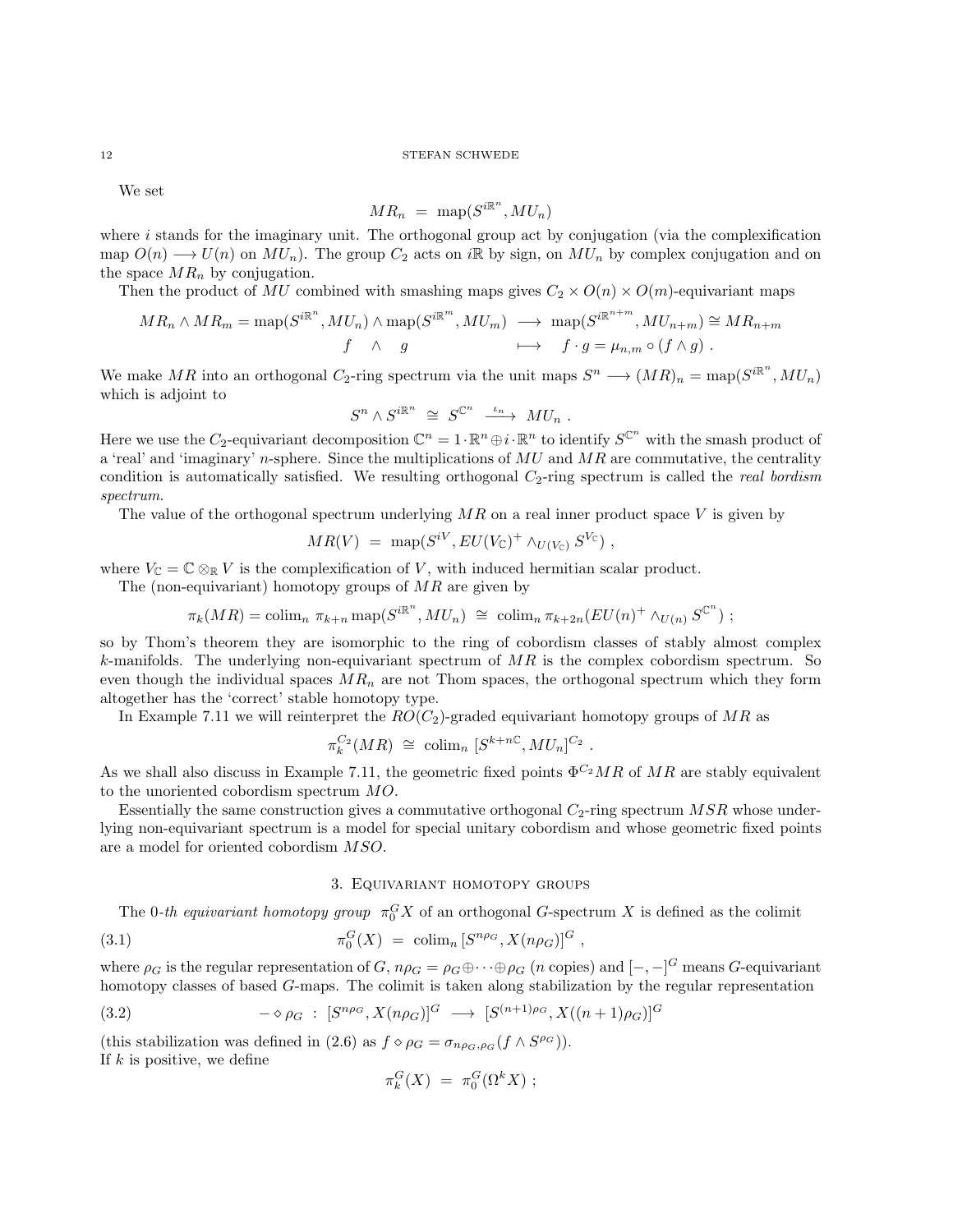if  $k$  is negative, we define

$$
\pi_k^G(X) \; = \; \pi_0^G(\sh^{-k} X) \; .
$$

Obviously, the definition of equivariant homotopy groups makes essential use of the fact that we can evaluate an orthogonal G-spectrum on a representation (in this case, on multiples of the regular representations), and that we have generalized structure maps relating these values.

First we observe that the colimit  $\pi_0^G X$  is indeed naturally an abelian group. The regular representation decomposes as  $\rho_G = (\rho_G)^G \oplus \bar{\rho}_G \cong \mathbb{R} \oplus \bar{\rho}_G$ , where  $\bar{\rho}_G$  is the reduced regular representation, the kernel of the augmentation map

$$
\rho_G = \mathbb{R}[G] \longrightarrow \mathbb{R} \ , \quad \sum_{g \in G} \lambda_g \cdot g \ \longmapsto \ \sum_{g \in G} \lambda_g \ .
$$

So the representation sphere  $S^{n\rho_G}$  decomposes G-equivariantly as a smash product  $S^n \wedge S^{n\bar{\rho}_G}$ . For  $n \geq 1$  we can use the trivial suspension coordinate to define a group structure on the set  $[S^{n\rho_G}, A]^G$ . For  $n \geq 2$  there are two independent trivial suspension coordinates, so the group structure is abelian. Hence the colimit  $\pi_0^G X$  inherits an abelian group structure.

It will be important for the development of the theory to know that a based G-map  $f: S^V \longrightarrow X(V)$ , for any G-representation V, gives rise to an unambiguously defined element  $\langle f \rangle$  in  $\pi_0^G X$  as follows. First we consider a G-equivariant linear isometric embedding  $\alpha: V \longrightarrow W$ . Given a G-map  $f: S^V \longrightarrow X(V)$  we define another  $G$ -map  $\alpha_* f : S^W \longrightarrow X(W)$  as the composite

<span id="page-12-1"></span>(3.3) 
$$
S^{W} \cong S^{V + (W - \alpha(V))} \xrightarrow{f \circ (W - \alpha(V))} X(V \oplus (W - \alpha(V))) \cong X(W)
$$

where we have used  $\alpha$  twice to identify  $V \oplus (W - \alpha(V))$  with W. If  $\beta : W \longrightarrow U$  is another G-isometric embedding, then we have

$$
\beta_*(\alpha_* f) = (\beta \alpha)_* f.
$$

We observe that if  $\alpha$  is bijective (i.e., an equivariant isometry), then  $\alpha_* f$  becomes the ' $\alpha$ -conjugate' of f, i.e., the composite

$$
S^W \xrightarrow{\alpha^{-1}} S^V \xrightarrow{f} X(V) \xrightarrow{X(\alpha)} X(W)
$$
.

This construction also generalizes the stabilization by a representation. Indeed, when  $i: V \longrightarrow V \oplus W$  is the inclusion of the first summand, then  $i_* f = f \diamond W$ , the stabilization of f by W in the sense of [\(2.6\)](#page-7-3).

Given a  $G$ -map  $f: S^V \longrightarrow X(V)$ , we choose a linear isometric embedding  $j: V \longrightarrow m\rho_G$  for suitably large m and obtain an element

$$
\langle f \rangle = [j_* f] \in \pi_0^G(X) .
$$

Clearly, for G-homotopic maps f and f', the maps  $j_*f$  and  $j_*f'$  are again G-homotopic. It is more subtle to see that  $\langle f \rangle$  does not depend on the choice of embedding j, but we will show this now.

<span id="page-12-0"></span>**Proposition 3.4.** Let X be a G-spectrum, V a G-representation and  $f: S^V \longrightarrow X(V)$  a based G-map.

- (i) The class  $\langle f \rangle = [j_* f]$  in  $\pi_0^G(X)$  is independent of the choice of linear isometric embedding j.
- (ii) For every G-equivariant linear isometric embedding  $\alpha : V \longrightarrow W$  we have

$$
\langle \alpha_* f \rangle = \langle f \rangle \quad in \quad \pi_0^G X.
$$

(iii) For every G-representation W we have  $\langle f \diamond W \rangle = \langle f \rangle$ .

Proof. We start by proving a special case of (ii); loosely speaking we show that conjugation of the G-map  $g: S^W \longrightarrow X(W)$  by an automorphism of the representation W is homotopically trivial after stabilization with W. In more detail: given an automorphism  $\alpha : W \longrightarrow W$  (i.e., a G-equivariant linear isometry), the map g and its conjugate  $\alpha_* g$  are not generally homotopic, but:

**Claim:** For every based continuous  $G$ -map  $q: S^W \longrightarrow X(W)$  the two maps

$$
g \diamond W , (\alpha_* g) \diamond W : S^{W \oplus W} \longrightarrow X(W \oplus W)
$$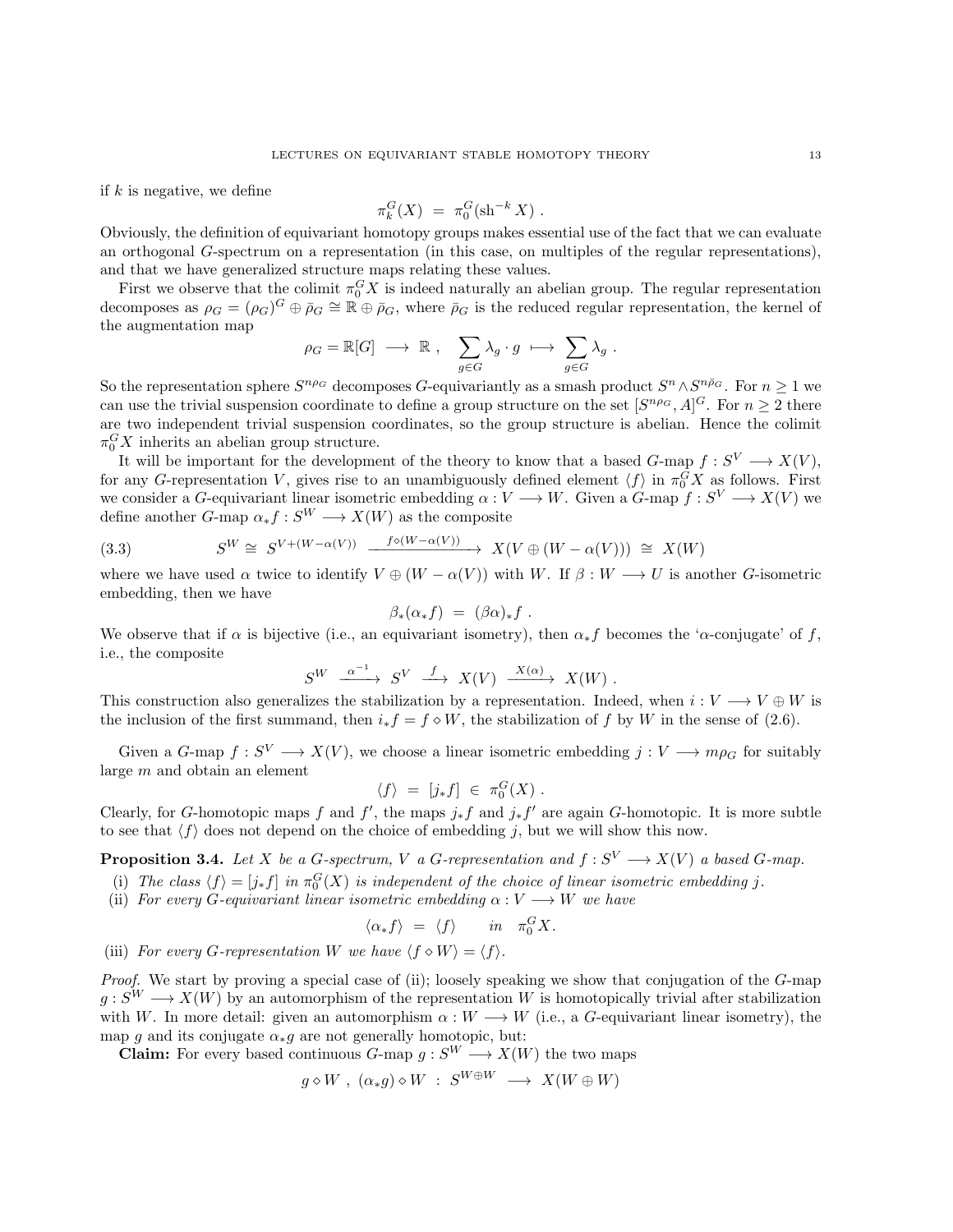are G-homotopic.

To prove the claim we let  $i: W \longrightarrow W \oplus W$  be the inclusion of the first summand. We define

$$
\psi : [0,1] \longrightarrow [0,1] \quad \text{by} \quad \psi(x) = \sqrt{1-x^2}
$$

and consider the continuous map

$$
H : W \times [0,1] \longrightarrow W \oplus W , \quad (w,t) \longmapsto \begin{cases} (\psi(2t) \cdot \alpha(w), 2t \cdot w) & \text{for } 0 \le t \le 1/2, \\ ((2t-1) \cdot w, \ \psi(2t-1) \cdot w) & \text{for } 1/2 \le t \le 1. \end{cases}
$$

Then H is a homotopy, through G-equivariant isometric embeddings, from  $i \circ \alpha$ , via the second summand inclusion, to i. In particular,  $H_t: W \longrightarrow W \oplus W$  defined by  $H_t(w) = H(w, t)$  is a G-equivariant linear isometric embedding for all  $t \in [0, 1]$ . So

$$
t \ \longmapsto (H_t)_*g \ : \ S^{W \oplus W} \longrightarrow \ X(W \oplus W)
$$

is the desired continuous 1-parameter family of G-equivariant based maps, from

$$
(H_0)_*g = (i \circ \alpha)_*g = i_*(\alpha_*g) = (\alpha_*g) \circ W
$$

to  $(H_1)_*g = i_*g = g \diamond W$ .

(i) Let  $j: V \longrightarrow m\rho$  and  $j': V \longrightarrow m'\rho$  be two equivariant linear isometric embeddings. We first discuss the case where  $m = m'$ . We choose an equivariant isometry  $\alpha : m\rho \longrightarrow m\rho$  such that  $\alpha j = j'$ . Then we have

$$
[j'_{*}f] = [\alpha_{*}(j_{*}f)] = [(\alpha_{*}(j_{*}f)) \diamond m\rho] = [(j_{*}f) \diamond m\rho] = [j_{*}f]
$$

by the claim above for  $W = m\rho$  and  $g = j_* f : S^{m\rho} \longrightarrow X(m\rho)$ . In general we can suppose without loss of generality that  $m' = m+n \ge m$ . We let  $i : m\rho \longrightarrow m\rho \oplus n\rho = (m+n)\rho$  the inclusion of the first summand. Then we have

$$
(ij)_*f = i_*(j_*f) = (j_*f) \diamond n\rho
$$

and hence

$$
[j'_{*}f] = [(ij)_{*}f] = [j_{*}f],
$$

where the first equation is the special case of the previous paragraph.

(ii) If  $j : W \longrightarrow m\rho$  is an equivariant linear isometric embedding, then so is  $j\alpha : V \longrightarrow m\rho$ . Since we can use any equivariant isometric embedding to define the class  $\langle f \rangle$ , we get

$$
\langle \alpha_* f \rangle = [j_*(\alpha_* f)] = [(j\alpha)_* f] = \langle f \rangle.
$$

Part (iii) is a special case of (ii) because  $f \circ W = i_*f$  for the inclusion  $i: V \longrightarrow V \oplus W$  of the first summand.  $\square$ 

**Definition 3.5.** A morphism  $f: X \longrightarrow Y$  of orthogonal G-spectra is a  $\underline{\pi}_*$ -isomorphism if the induced map  $\pi_k^H(f) : \pi_k^H(X) \longrightarrow \pi_k^H(Y)$  is an isomorphism for all integers k and all subgroups H of G. We define the *G*-equivariant stable homotopy category  $Ho(\mathcal{S}p_G)$  as the category obtained from the category  $\mathcal{S}p_G$  of orthogonal G-spectra by formally inverting the  $\pi_*$ -isomorphisms.

The class of  $\pi_*$ -isomorphisms takes part in several model structures on the category of orthogonal  $G$ spectra: Mandell and May establish a 'projective' stable model structure in [\[17,](#page-103-1) III Thm. 4.2]. Stolz constructs a stable 'S-model structure' with the same equivalences, but more cofibrations, in [\[24,](#page-103-3) Thm. 2.3.27]. Hence the tools of homotopical algebra are available for studying and manipulating the G-equivariant stable homotopy category  $Ho(\mathcal{S}p_G)$ .

Functoriality. We can now discuss the functoriality of the G-equivariant homotopy groups with respect to change of the group G. We let  $\alpha: K \longrightarrow G$  be any group homomorphism. We denote by  $\alpha^*$  the restriction functor from G-spaces to K-spaces (or from G-representations to K-representations) along  $\alpha$ ,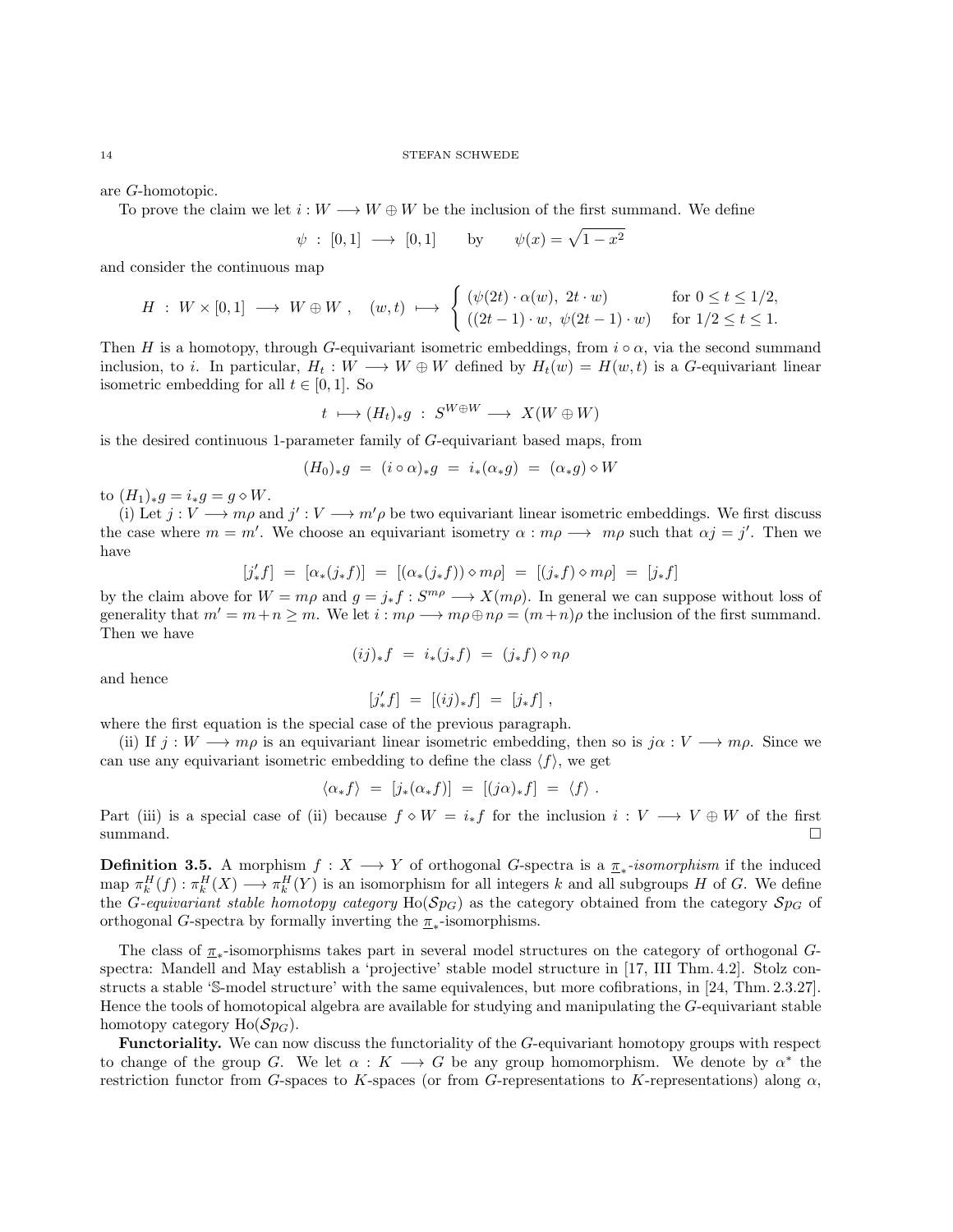i.e.,  $\alpha^* X$  (respectively  $\alpha^* V$ ) is the same topological space as X (respectively the same inner product space  $\alpha^*V$ ) endowed with K-action via

<span id="page-14-1"></span>
$$
k \cdot x = \alpha(k) \cdot x \; .
$$

Given an orthogonal G-spectrum X we denote by  $\alpha^* X$  the orthogonal K-spectrum with the same underlying orthogonal spectrum as X, but with K-action obtained by restricting the G-action along  $\alpha$ . We note that for every G-representation V, the K-spaces  $\alpha^*(X(V))$  and  $(\alpha^*X)(\alpha^*V)$  are equal (not just isomorphic).

We can define a restriction map

$$
(3.6) \qquad \alpha^* \; : \; \pi_0^G(X) \; \longrightarrow \; \pi_0^K(\alpha^*X)
$$

by restricting everything in sight from the group G to K along  $\alpha$ . More precisely, given a G-map f:  $S^{n\rho_G} \longrightarrow X(n\rho_G)$  we can consider the K-map

$$
\alpha^* f \; : \; S^{\alpha^*(n\rho_G)} = \alpha^* \left( S^{n\rho_G} \right) \; \longrightarrow \; \alpha^*(X(n\rho_G)) = (\alpha^* X)(\alpha^*(n\rho_G)) \; .
$$

As explained in Proposition [3.4,](#page-12-0) such a map defines an element in the 0-th K-equivariant homotopy group of  $\alpha^* X$ , and we set

$$
\alpha^*[f] \ = \ \langle \alpha^* f \rangle \ \in \ \pi_0^K(\alpha^* X) \ .
$$

Proposition [3.4](#page-12-0) (iii) and the relation

$$
\alpha^*(f \diamond \rho_G) = (\alpha^* f) \diamond (\alpha^* \rho_G)
$$

guarantee that the outcome only depends on the class of f in  $\pi_0^G X$ .

Clearly the restriction map is additive and for a second group homomorphism  $\beta : L \longrightarrow K$  we have  $\beta^*(\alpha^* X) = (\alpha \beta)^* X$  and

 $\beta^* \circ \alpha^* = (\alpha \beta)^* : \pi_0^G(X) \longrightarrow \pi_0^L((\alpha \beta)^* X)$ .

For later reference we give another interpretation of the restriction map along an inner automorphism. For  $g \in G$  we denote by

$$
c_g \; : \; G \; \longrightarrow \; G \; , \quad \gamma \; \longmapsto \; c_g(\gamma) \; = \; g^{-1} \gamma g
$$

the conjugation automorphism by q. We observe that for every orthogonal  $G$ -spectrum X the map

$$
l_g^X \; : \; c_g^* X \; \longrightarrow \; X \; , \quad x \; \longmapsto \; gx
$$

given by left multiplication by g is an isomorphism of orthogonal G-spectra from the restriction of X along  $c_q$  to X.

<span id="page-14-0"></span>**Proposition 3.7.** For every G-spectrum X and every  $g \in G$ , the maps

$$
c_g^* \; : \; \pi_0^G(X) \; \longrightarrow \; \pi_0^G(c_g^*X) \qquad \text{and} \qquad \pi_0^G(l_g^X) \; : \; \pi_0^G(c_g^*X) \; \longrightarrow \; \pi_0^GX
$$

are inverse to each other.

*Proof.* We consider a G-map  $f: S^V \longrightarrow X(V)$  that represents a class in  $\pi_0^G X$  (for example, for V can be a multiple of the regular representation). The diagram of G-maps

$$
c_g^*(S^V) \xrightarrow{\begin{array}{c} c_g^*f\\ \downarrow \\ \downarrow \\ S^{c_g^*V} \xrightarrow{\begin{array}{c} l_g^V\\ \downarrow \\ \downarrow \\ \downarrow \\ \end{array}}}\n c_g^*(X(V)) \xrightarrow{\begin{array}{c} c_g^*(X(V)) \xrightarrow{\begin{array}{c} \downarrow \\ \downarrow \\ \downarrow \\ \downarrow \\ \downarrow \\ \end{array}}}\n (c_g^*Y) \\ \xrightarrow{\begin{array}{c} l_g^V(c_g^*V) \xrightarrow{\begin{array}{c} \downarrow \\ \downarrow \\ \downarrow \\ \downarrow \\ \end{array}}}\n s^{(c_g^*V)} \xrightarrow{\begin{array}{c} l_g^V(c_g^*V) \xrightarrow{\begin{array}{c} \downarrow \\ \downarrow \\ \downarrow \\ \end{array}}}\n x(c_g^*V) \xrightarrow{\begin{array}{c} \downarrow \\ \downarrow \\ \end{array}}\n (c_g^*V)
$$

commutes, where  $l_g^V, l_g^{X(V)}$  and  $l_g^X$  are the left multiplication maps on the representation V, the space  $X(V)$  respectively the spectrum X. The left square commutes because f is a G-map, and the right square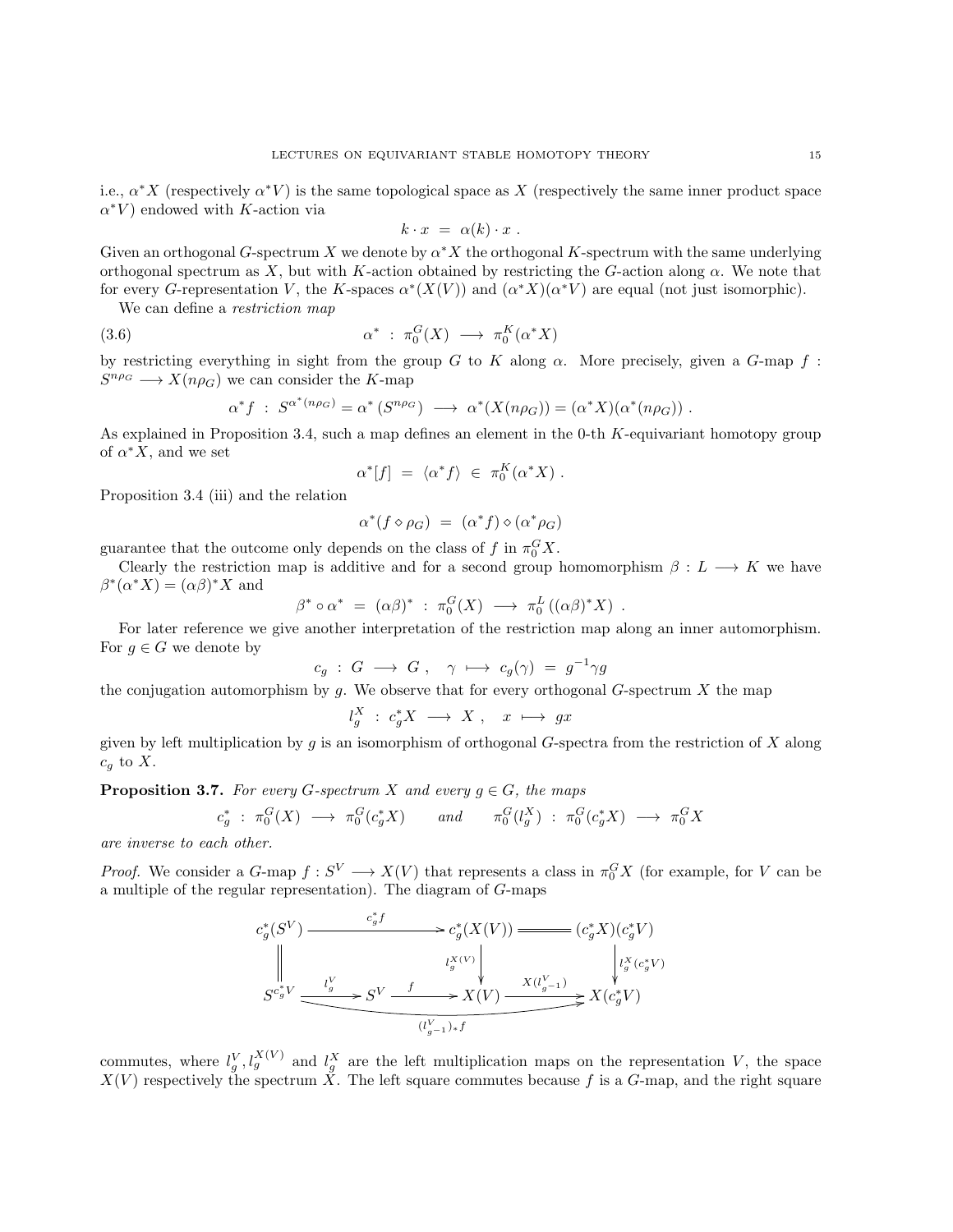commutes because the G-action on  $X(V) = \mathbf{L}(\mathbb{R}^n, V)^+ \wedge_{O(n)} X_n$  was defined diagonally, using the G-action on V and on  $X_n$ . So we get

$$
\pi_0^G(l_g^X)\langle c_g^*f\rangle \;=\; \langle l_g^X(c_g^*V)\circ (c_g^*f)\rangle \;=\; \langle (l_{g^{-1}}^V)_*f\rangle \;=\; \langle f\rangle \;.
$$

The last equation holds by Proposition [3.4](#page-12-0) (ii) because  $l_{g^{-1}}^V : V \longrightarrow c_g^*V$  is an isomorphism of Grepresentations.

If X is a G-spectrum and H subgroup of G, we denote by  $\pi_k^H(\underline{X})$  the H-equivariant homotopy group of the underlying H-spectrum of X. The collections of groups  $\pi_k^H(X)$ , for  $H \subseteq G$ , have a lot of extra structure, known as a *Mackey functor*, as  $H$  varies over the subgroups of  $G$ , It suffices to explain this structure for  $k = 0$ , and two thirds of the structure maps are a special case of the functoriality of the equivariant homotopy groups in the group.

**Restriction.** We let  $H$  be a subgroup of  $G$ . As the name suggests, we obtain a *restriction map* 

$$
\text{res}^G_H : \pi_0^G(X) \longrightarrow \pi_0^H(X)
$$

by restricting everything in sight from the group G to H. More formally, we let  $i : H \longrightarrow G$  denote the inclusion and we define

$$
res_H^G = i^* : \pi_0^G(X) \longrightarrow \pi_0^H(i^*X) = \pi_0^H(X)
$$
.

We have  $res_G^G = \text{Id}$  and restriction is transitive, i.e., for subgroups  $K \subseteq H \subseteq G$  we have  $res_K^H \circ res_H^G = res_K^G$ .

**Conjugation.** For every subgroup H of G and every element  $g \in G$  the conjugation map

$$
c_g \; : \; H \; \longrightarrow \; H^g = g^{-1} H g \; , \quad h \; \longmapsto \; c_g(h) \; = \; g^{-1} h g
$$

is a group homomorphism; moreover, left multiplication by  $q$  is an isomorphism

<span id="page-15-0"></span>
$$
l_g^X \; : \; c_g^* X \; \longrightarrow \; X
$$

of orthogonal H-spectra from the restriction of the underlying H-spectrum of X along  $c<sub>g</sub>$  to the underlying H-spectrum. We denote the composite

(3.8) 
$$
\pi_0^{H^g}(X) \xrightarrow{c_g^*} \pi_0^H(c_g^*X) \xrightarrow{\pi_0^H(l_g^X)} \pi_0^H(X)
$$

by  $g_*$  and refer to it as the *conjugation map*.

Conjugation is transitive. Indeed, for  $g, \bar{g} \in G$  we have  $c_{g\bar{g}} = c_{\bar{g}} \circ c_g : H \longrightarrow H^{g\bar{g}}$  and thus  $c_{g\bar{g}}^* = c_g^* \circ c_{\bar{g}}^*$ as maps from  $\pi_0^{H^{g\bar{g}}}X$  to  $\pi_0^H(c^*_{g}(c^*_{\bar{g}}X)) = \pi_0^H(c^*_{g\bar{g}}X)$ . So we deduce

$$
\begin{array}{rcl}\ng_{*} \circ \bar{g}_{*} & = & \pi_{0}^{H} (l_{g}^{X}) \circ c_{g}^{*} \circ \pi_{0}^{H^{g}} (l_{\bar{g}}^{X}) \circ c_{\bar{g}}^{*} \\
& = & \pi_{0}^{H} (l_{g}^{X}) \circ \pi_{0}^{H} (c_{g}^{*} (l_{\bar{g}}^{X})) \circ c_{g}^{*} \circ c_{\bar{g}}^{*} \\
& = & \pi_{0}^{H} (l_{g\bar{g}}^{X}) \circ \pi_{0}^{H} (c_{g}^{*} (l_{\bar{g}}^{X})) \circ c_{g}^{*} \circ c_{\bar{g}}^{*} \\
& = & \pi_{0}^{H} (l_{g\bar{g}}^{X}) \circ c_{g\bar{g}}^{*} \\
& = & \pi_{0}^{H} (l_{g\bar{g}}^{X}) \circ c_{g\bar{g}}^{*} \\
& = & \pi_{0}^{H} (l_{g\bar{g}}^{X}) \circ c_{g\bar{g}}^{*} \\
& = & \pi_{0}^{H} (l_{g\bar{g}}^{X}) \circ c_{g\bar{g}}^{*} \\
& = & \pi_{0}^{H} (l_{g\bar{g}}^{X}) \circ c_{g\bar{g}}^{*} \\
& = & \pi_{0}^{H} (l_{g\bar{g}}^{X}) \circ c_{g\bar{g}}^{*} \\
& = & \pi_{0}^{H} (l_{g\bar{g}}^{X}) \circ c_{g\bar{g}}^{*} \\
& = & \pi_{0}^{H} (l_{g\bar{g}}^{X}) \circ c_{g\bar{g}}^{*} \\
& = & \pi_{0}^{H} (l_{g\bar{g}}^{X}) \circ c_{g\bar{g}}^{*} \\
& = & \pi_{0}^{H} (l_{g\bar{g}}^{X}) \circ c_{g\bar{g}}^{*} \\
& = & \pi_{0}^{H} (l_{g\bar{g}}^{X}) \circ c_{g\bar{g}}^{*} \\
& = & \pi_{0}^{H} (l_{g\bar{g}}^{X}) \circ c_{g\bar{g}}^{*} \\
& = & \pi_{0}^{H} (l_{g\bar{g}}^{X}) \circ c_{g\bar{g}}^{*} \\
&
$$

as maps  $\pi_0^{H^{g\bar{g}}}(X) \longrightarrow \pi_0^H(X)$ . Here the second equality is the naturality of the restriction homomorphism  $c_g^*$ , and the third equality uses that  $l_g^X \circ c_g^*(l_{\bar{g}}^X) = l_{g\bar{g}}^X$  as morphisms  $c_{g\bar{g}}^* X \longrightarrow X$ .

Conjugation yields an action of the Weyl group. Indeed, if g normalizes H, then  $H<sup>g</sup> = H$  and  $g_*$  is an automorphism of the group  $\pi_0^H(X)$ . If moreover g belongs to H, then  $g_*$  is the identity automorphism of  $\pi_0^H(X)$  by Proposition [3.7.](#page-14-0) So the action of the normalizer  $N_GH$  of H on  $\pi_0^H(X)$  factors over the Weyl group  $WH = N_G H/H$ .

Now we discuss various properties of the homotopy groups of G-spectra, for example that looping and suspending a spectrum shifts homotopy groups, a long exact sequences of homotopy groups associated to a mapping cone, or that homotopy groups commute with sums and products.

Let X be a G-spectrum and V a representation. The loop spectrum  $\Omega^V X$  is defined by

$$
(\Omega^V X)_n = \Omega^V(X_n) = \text{map}(S^V, X_n) ,
$$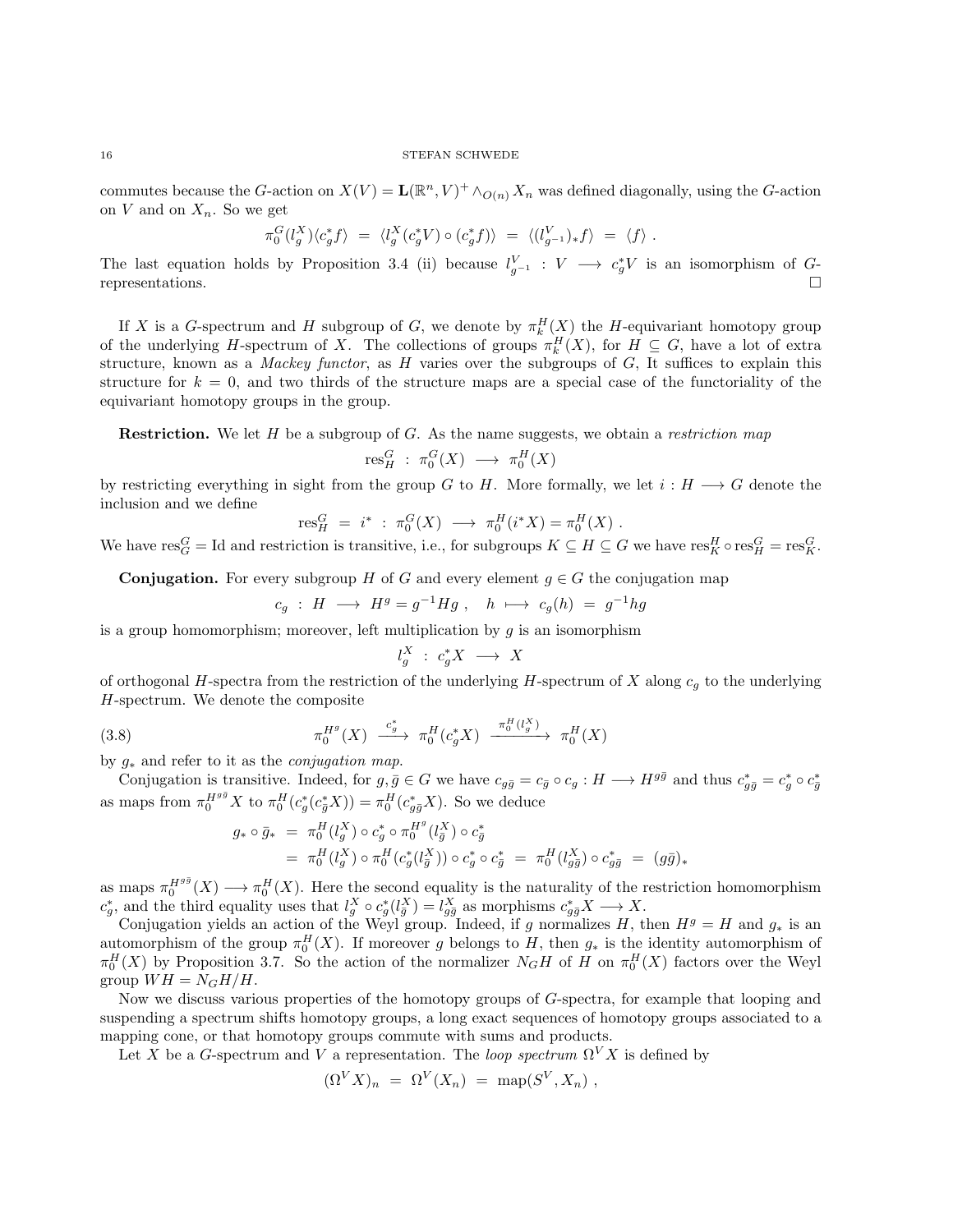the based mapping space from the sphere  $S^V$  to the *n*-th level of X. The group  $O(n)$  acts through its action on  $X_n$  and G acts by conjugation, i.e., via  $({}^g\varphi)(v) = g \cdot \varphi(g^{-1}v)$  for  $g : S^V \longrightarrow X_n$ ,  $v \in S^V$  and  $g \in G$ . The structure map is given by the composite

$$
\operatorname{map}(S^V, X_n) \wedge S^1 \longrightarrow \operatorname{map}(S^V, X_n \wedge S^1) \xrightarrow{\operatorname{map}(S^V, \sigma_n)} \operatorname{map}(S^V, X_{n+1})
$$

where the first is an assembly map that sends  $\varphi \wedge t \in \text{map}(S^V, X_n) \wedge S^1$  to the map sending  $v \in S^V$  to  $\varphi(v) \wedge t$ .

The suspension  $S^V \wedge X$  is defined by

$$
(S^V \wedge X)_n = S^V \wedge X_n ,
$$

the smash product of the sphere  $S^V$  with the *n*-th level of X. The group  $O(n)$  acts through its action on  $X_n$ and G acts diagonally, through the actions on  $S<sup>V</sup>$  and  $X<sub>n</sub>$ . The structure map is given by the composite

$$
(S^V \wedge X)_n \wedge S^1 = S^V \wedge X_n \wedge S^1 \xrightarrow{S^V \wedge \sigma_n} S^V \wedge X_{n+1} = (S^V \wedge X)_{n+1}
$$

For the values on a  $G$ -representation  $V$  we have

$$
(\Omega^V X)(W) \cong \text{map}(S^V, X(X)) \quad \text{respectively} \quad (S^V \wedge X)(W) \cong S^V \wedge X(W) .
$$

Both construction are special cases of mapping spectra from and smash products with a based G-spaces, compare Example [5.2.](#page-46-0) We obtain an adjunction between  $S^V \wedge -$  and  $\Omega^V$  as the special case  $A = S^V$ of [\(5.3\)](#page-46-1).

Now we show that looping and suspending a  $G$ -spectrum by a representation sphere shifts the  $RO(G)$ graded homotopy groups. In particular, looping and suspending by a trivial representation shifts the Z-graded equivariant homotopy groups. The loop homomorphism starts from the bijection

(3.9) 
$$
\alpha : [S^{k+n\rho_G}, \Omega^V X(n\rho_G)]^G \cong [S^{V+k+n\rho_G}, X(n\rho_G)]^G
$$

defined by sending a representing G-map  $f : S^{k+n\rho_G} \longrightarrow \Omega^V X(n\rho_G)$  to the class of the adjoint  $\hat{f}$ :  $S^{V+k+n\rho_G} \longrightarrow X(n\rho_G)$  given by  $\hat{f}(s \wedge t) = f(t)(s)$ , where  $s \in S^V$ ,  $t \in S^{k+n\rho_G}$ . As *n* varies, these particular isomorphisms are compatible with stabilization maps, so they induce an isomorphism

(3.10) 
$$
\alpha : \pi_k^G(\Omega^V X) \xrightarrow{\simeq} \pi_{V+k}^G(X)
$$

on colimits. In the special case  $V = \mathbb{R}$  this becomes a natural isomorphism  $\alpha : \pi_k^G(\Omega X) \cong \pi_{1+k}^G(X)$ . The maps

<span id="page-16-1"></span>
$$
S^{V}\wedge - : [S^{k+n\rho_G}, X(n\rho_G)]^G \longrightarrow [S^{V+k+n\rho_G}, S^V \wedge X(n\rho_G)]^G
$$

given by smashing from the left with the identity of  $S^V$  are compatible with the stabilization process for the equivariant homotopy groups for X respectively  $S<sup>V</sup> \wedge X$ , so upon passage to colimits they induce a natural map of homotopy groups

$$
S^V \wedge - : \pi_k^G(X) \longrightarrow \pi_{V+k}^G(S^V \wedge X) ,
$$

which we call the suspension homomorphism.

We let  $\eta: X \longrightarrow \Omega^V(S^V \wedge X)$  and  $\epsilon: S^V \wedge \Omega^V X \longrightarrow X$  denote the unit respectively counit of the adjunction [\(5.3\)](#page-46-1). Then for every map  $f: S^{k+n\rho_G} \longrightarrow \Omega^V X(n\rho_G)$  we have  $\hat{f} = \epsilon(n\rho_G) \circ (S^V \wedge f)$  and for every map  $g: S^{k+n\rho_G} \longrightarrow X(n\rho_G)$  we have  $S^V \wedge g = \eta(n\rho_G) \circ g$ . This means that the two triangles (3.11)

<span id="page-16-0"></span>

commute.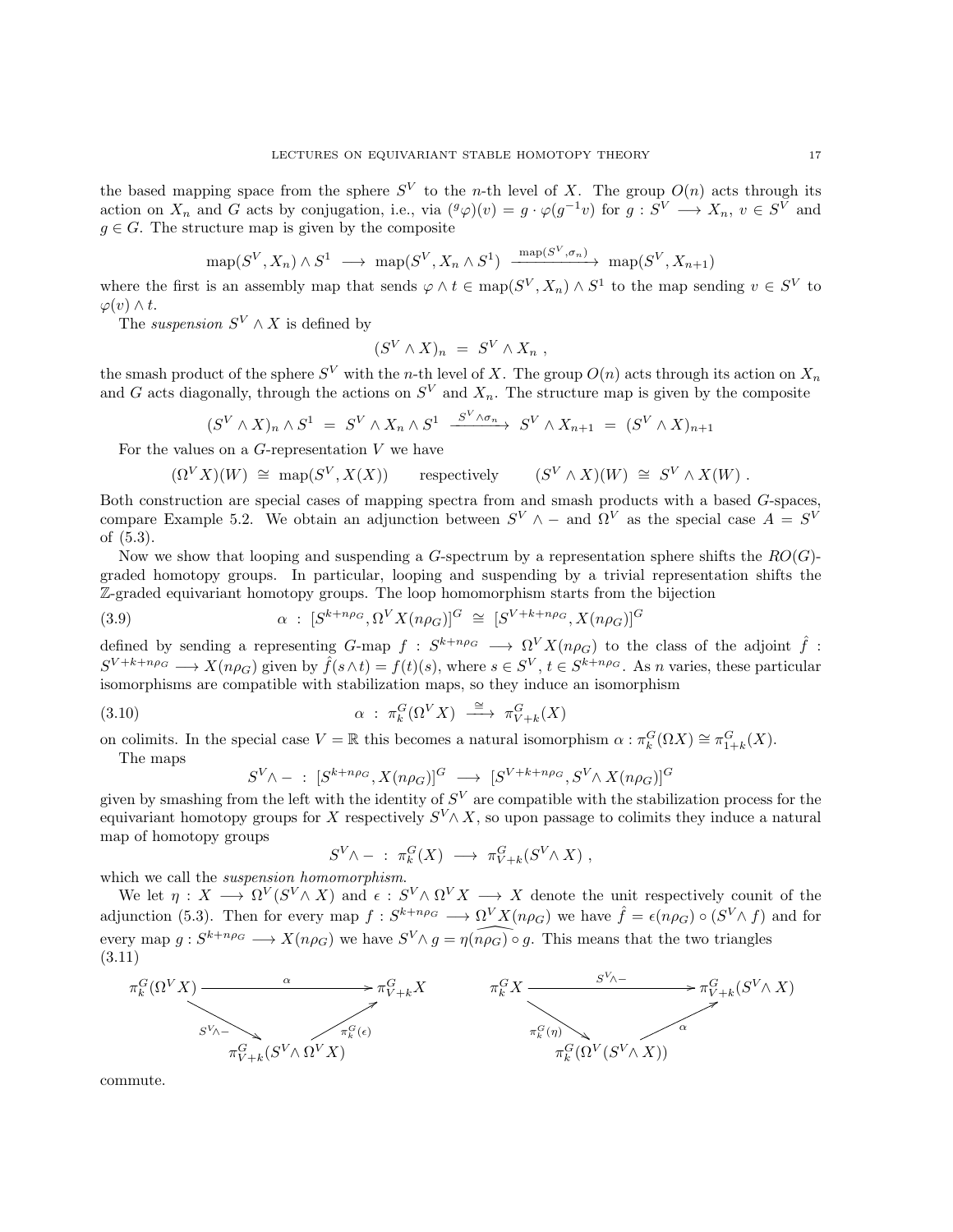<span id="page-17-0"></span>**Proposition 3.12.** For every orthogonal G-spectrum X, every integer k and every G-representation V the loop and suspension homomorphisms

(3.13)  $\alpha : \pi_k^G(\Omega^V X) \longrightarrow \pi_{V+k}^G(X) \text{ and } S^V \wedge - : \pi_k^G(X) \longrightarrow \pi_{V+k}^G(S^V \wedge X)$ are isomorphisms. Moreover, the unit  $\eta: X \longrightarrow \Omega^V(S^V \wedge X)$  and counit  $\epsilon: S^V \wedge \Omega^V X \longrightarrow X$  of the

adjunction [\(5.3\)](#page-46-1) are  $\pi_*$ -isomorphisms.

*Proof.* We already justified why the loop morphism  $\alpha$  is an isomorphism. For the suspension homomorphism we construct a map

$$
J : \pi_{V+k}^G(S^V \wedge X) \longrightarrow \pi_k^G(X)
$$

in the other direction. Suppose that  $g: S^{V+k+n\rho} \longrightarrow S^{V} \wedge X(n\rho)$  represents an element in  $\pi_{V+k}(S^{V} \wedge X)$ , where we abbreviate  $\rho = \rho_G$ . We consider the composite  $J(g)$ 

$$
S^{V+k+n\rho} \xrightarrow{g} S^{V} \wedge X(n\rho) \xrightarrow{\tau_{S^V,X(n\rho)}} X(n\rho) \wedge S^V \xrightarrow{\sigma_{n\rho,V}} X(n\rho \oplus V) \xrightarrow{X(\tau_{n\rho,V})} X(V \oplus n\rho) .
$$

If we stabilize g to  $g \circ \rho$ , then the composite  $J(g)$  changes to  $J(g) \circ \rho$ . So we can set  $J([g]) = \langle J(g) \rangle$  and this is well defined by part (iii) of Proposition [3.4.](#page-12-0)

For  $f: S^{k+n\rho} \longrightarrow X(n\rho)$  we have  $J(S^V \wedge f) = i_*f$  (defined in [\(3.3\)](#page-12-1)) where  $i: n\rho \longrightarrow V \oplus n\rho$  is the inclusion of the second summand. Thus  $J[S^V \wedge f] = \langle i_* f \rangle = \langle f \rangle = [f]$  in  $\pi_k^G(X)$  by Proposition [3.4](#page-12-0) (ii). The composite in both directions send representatives to a suitable suspensions. So the map  $J$  is inverse to  $S^V \wedge$  – and the suspension homomorphism is an isomorphism.

Since loop and suspension homomorphisms are isomorphism, the triangles [\(3.11\)](#page-16-0) show that the adjunction unit and counit induces isomorphisms on  $\pi_k^G$  for all integers k.

The restriction of  $\Omega^V X$  (respectively  $S^V \wedge X$ ) to a subgroup H of G is again  $\Omega^V X$  (respectively  $S^V \wedge X$ ), where now  $V$  denotes the underlying  $H$ -representation of  $V$ . So by applying the previous argument to the underlying H-spectrum of X proves that  $\pi_k^H(\eta)$  and  $\pi_k^H(\epsilon)$  are isomorphisms for every subgroup H of G; hence  $\eta$  and  $\epsilon$  are  $\underline{\pi}_*$ -isomorphisms.

**Example 3.14** (Shift). Let V be a G-representation. The V-shift sh<sup>V</sup> X of a G-spectrum X is given in level  $n$  by the  $G$ -space

$$
(\mathrm{sh}^V X)_n = X(V \oplus \mathbb{R}^n) .
$$

The orthogonal group  $O(n)$  acts through the monomorphism  $\mathrm{Id}_V \oplus -: O(\mathbb{R}^n) \longrightarrow O(V \oplus \mathbb{R}^n)$ . The structure maps of sh<sup>V</sup>X are the generalized structure maps for X. We observe that  $(\text{sh}^m X)_n = X(\mathbb{R}^m \oplus \mathbb{R}^n)$  is canonically isomorphic to  $X_{m+n}$ , which explains the name 'shift'. On the n-level of sh<sup>V</sup> X the group  $O(V)$ acts via the inclusion  $-\oplus \mathrm{Id}_{\mathbb{R}^n} : O(V) \longrightarrow O(V \oplus \mathbb{R}^n)$ . These levelwise actions commute with all other structure, so they constitute a continuous left action of the group  $O(V)$  on the spectrum sh<sup>V</sup> X.

As an example, the shift of a suspension spectrum is another suspension spectrum:

s

$$
h^V(\Sigma^{\infty}A) \cong \Sigma^{\infty}(A \wedge S^V) .
$$

For another  $G$ -representation  $W$  we have

$$
(\mathrm{sh}^V X)(W) \,\,\cong\,\, X(V\oplus W)
$$

by a natural G-equivariant homeomorphism, and hence  $sh^U(sh^V X)$  is isomorphic to  $sh^{V \oplus U} X$ .

Shifting a G-spectrum shifts the homotopy groups in the following sense. We define a natural *shift* homomorphism

(3.15) 
$$
\mathrm{sh}^V : \pi_0^G(X) \longrightarrow \pi_V^G(\mathrm{sh}^V X)
$$

by sending the class represented by a G-map  $f: S^{n\rho_G} \longrightarrow X(n\rho_G)$  to the class  $\langle i_* f \rangle$ , where  $i: n\rho_G \longrightarrow$  $V \oplus n\rho_G$  is the inclusion of the second summand and

$$
i_*f : S^{V+n\rho_G} \longrightarrow X(V \oplus n\rho_G) = (\text{sh}^V X)(n\rho_G)
$$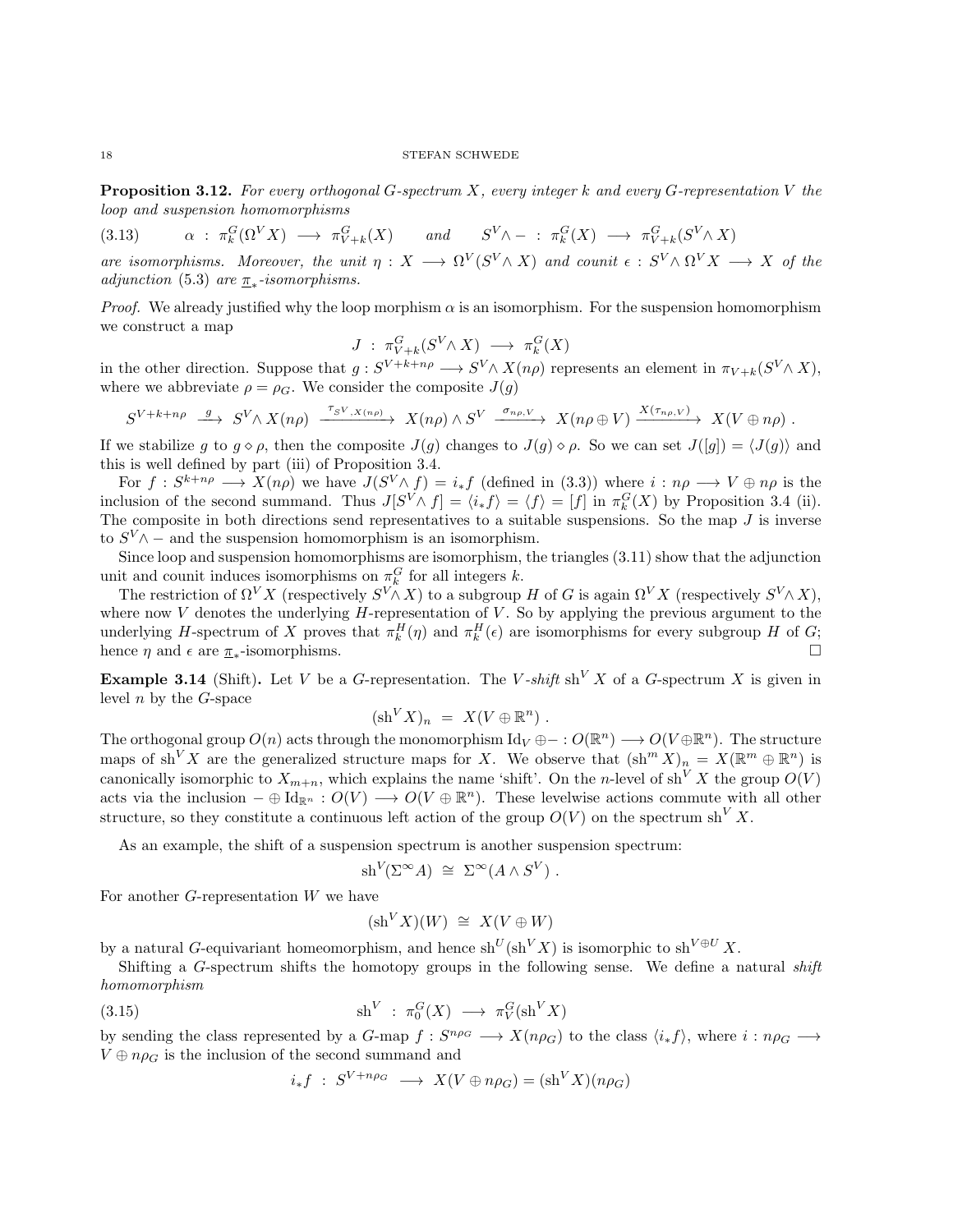is as in [\(3.3\)](#page-12-1). If we stabilize f to  $g \circ \rho_G$  then  $i_* f$  changes to  $(i_* f) \circ \rho_G$ . So the assignment sh<sup>V</sup>[f] =  $\langle i_* f \rangle$ is well-defined.

The suspension and the shift of an equivariant spectrum are related by a natural morphism  $\lambda: S^V \wedge X \longrightarrow$  $\sh^{V} X$  in level *n* as the composite

$$
(3.16) \t S^V \wedge X_n \xrightarrow{\text{twist}} X_n \wedge S^V \xrightarrow{\sigma_{n,V}} X(\mathbb{R}^n \oplus V) \xrightarrow{X(\tau_{\mathbb{R}^n,V})} X(V \oplus \mathbb{R}^n) = (\text{sh}^V X)_n .
$$

It follows that for every G-representation W the map  $\lambda(W) : S^V \wedge X(W) \longrightarrow (sh^V X)(W)$  is the composite

<span id="page-18-0"></span>
$$
S^V \wedge X(W) \xrightarrow{\text{twist}} X(W) \wedge S^V \xrightarrow{\sigma_{W,V}} X(W \oplus V) \xrightarrow{X(\tau_V, w)} X(V \oplus W) = (\text{sh}^V X)(W) .
$$

<span id="page-18-1"></span>**Proposition 3.17.** Let X be an orthogonal G-spectrum and V a G-representation.

(i) The shift homomorphism

$$
\mathrm{sh}^V\ :\ \pi_0^G(X)\ \longrightarrow\ \pi_V^G(\mathrm{sh}^V X)
$$

is an isomorphism.

(ii) The morphism

$$
\lambda \; : \; S^V \wedge X \; \longrightarrow \; \sh^V X \qquad \text{and its adjoint} \qquad \tilde{\lambda} \; : \; X \; \longrightarrow \; \Omega^V (\sh^V X)
$$

are  $\pi_*$ -isomorphisms.

*Proof.* (i) There is a tautological map in the other direction: we send the class in  $\pi_V^G(\text{sh}^V X)$  represented by a  $G$ -map  $g: S^{V+n\rho_G} \longrightarrow (sh^V X)(n\rho_G)$  to the class

$$
\langle g: S^{V+n\rho_G} \longrightarrow X(V \oplus n\rho_G) \rangle \in \pi_0^G(X) .
$$

In other words: we don't change the representing map at all and only rewrite the target  $(\text{sh}^{V} X)(n\rho_G)$  as  $X(V \oplus n\rho_G)$ . This is clearly compatible with stabilization by the regular representation, so it descends to a well-defined map  $\pi_V^G(\text{sh}^V X) \longrightarrow \pi_0^G X$ . The two maps are inverse to each other by Proposition [3.4](#page-12-0) (ii).

(ii) We start by showing that the morphism  $\tilde{\lambda}: X \longrightarrow \Omega^V(\text{sh}^V X)$  induces an isomorphism on  $\pi_0^G$ . The composite

$$
\pi_0^G(X) \xrightarrow{\pi_0^G(\tilde{\lambda})} \pi_0^G(\Omega^V(\sh^V X)) \xrightarrow{\alpha} \pi_V^G(\sh^V X)
$$

with the loop isomorphism [\(3.10\)](#page-16-1) sends the class represented by a  $G$ -map  $g: S^{n\rho} \longrightarrow X(n\rho)$  to the class  $\langle i_*g \rangle$  where  $i : n\rho \longrightarrow V \oplus n\rho$  is the inclusion of the second summand. In other words, the composite equals the shift homomorphism  $sh<sup>V</sup>$  that is bijective by part (i). Since the loop and shift homomorphisms are bijective, so is  $\pi_0^G(\tilde{\lambda})$ .

For  $k > 0$  we have  $\pi_k^G(X) = \pi_0^G(\Omega^k X)$ , by definition. There is an isomorphism  $\Omega^k(\Omega^V(\sh^V X)) \cong$  $\Omega^V(\text{sh}^V(\Omega^k X))$  that moves the loop coordinates indexed by  $\mathbb{R}^k$  past those indexed by V and that makes the diagram

$$
\pi_k^G(X) \xrightarrow{\pi_k^G(\tilde{\lambda})} \pi_k^G(\Omega^V(\sh^V X)) \xrightarrow{\pi_0^G(\Omega^k(\Omega^V(\sh^V X)))} \downarrow \cong
$$
\n
$$
\pi_0^G(\Omega^k X) \xrightarrow{\pi_0^G(\tilde{\lambda})} \pi_0^G(\Omega^V(\sh^V(\Omega^k X)))
$$

commute. The lower horizontal map is an isomorphism by the above, hence  $\pi_k^G(\tilde{\lambda})$  is an isomorphism for  $k > 0$ . For  $k < 0$  we have  $\pi_k^G(X) = \pi_0^G(\text{sh}^{-k} X)$ , and the analogous argument works based on the isomorphism sh<sup>-k</sup>( $\Omega^V(\sh^V X)$ ) ≅  $\Omega^V(\sh^{V}(\sh^{-k} X))$  that moves the shift coordinates indexed by  $\mathbb{R}^k$  past those indexed by V. Hence  $\pi_k^G(\tilde{\lambda})$  is an isomorphism for every integer k.

Shifting and looping by  $\tilde{V}$  commutes with restriction to subgroups. So the previous result applied to the restriction of X to a subgroup H of G shows that  $\pi_k^H(\tilde{\lambda}) : \pi_k^H(X) \longrightarrow \pi_k^H(\Omega^V(\sh^V X))$  is an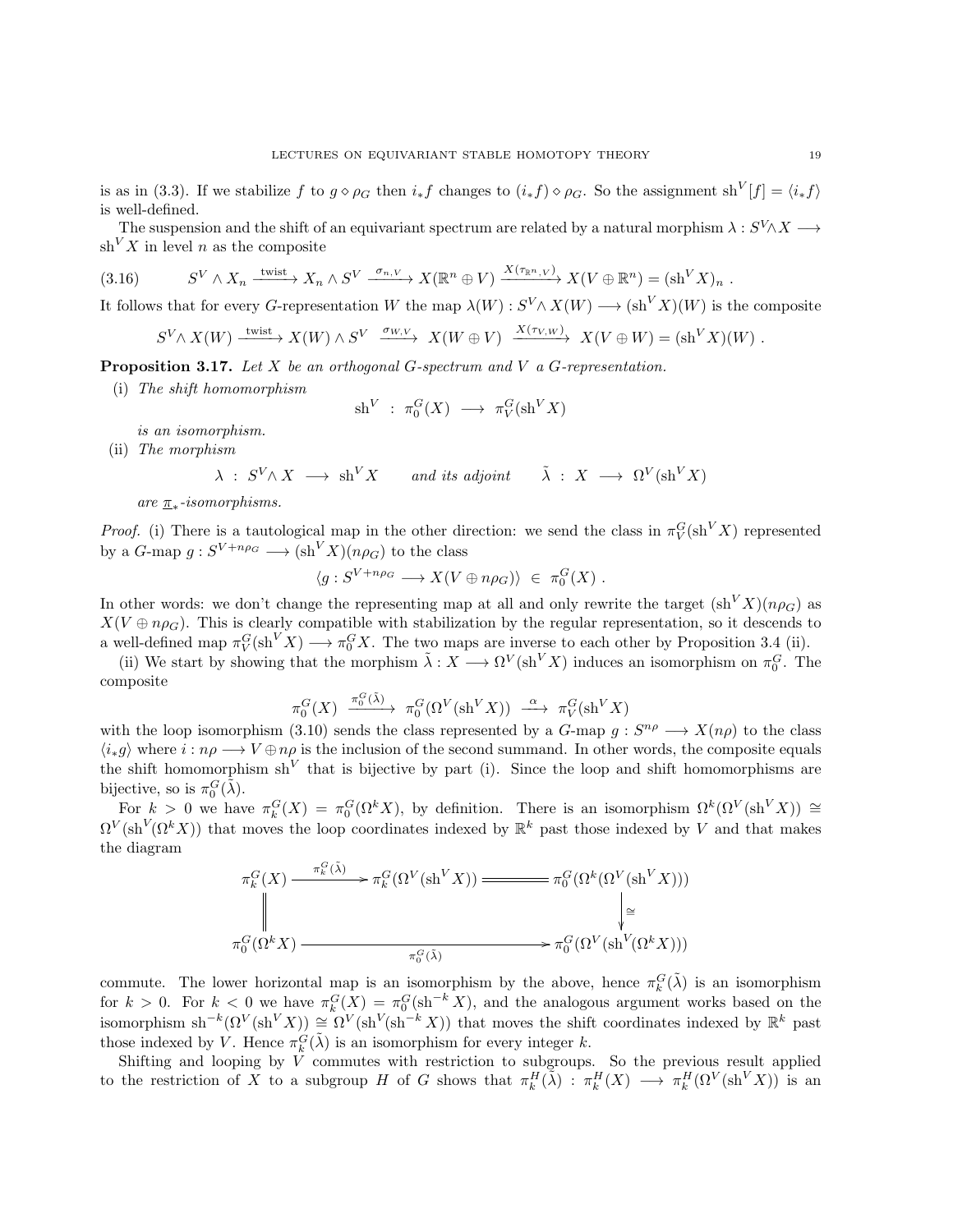isomorphism for every integer k. Hence  $\tilde{\lambda}$  is a  $\underline{\pi}_*$ -isomorphism. The adjoint  $\lambda$  is then also a  $\underline{\pi}_*$ -isomorphism by Proposition [3.12.](#page-17-0)

As a word of warning we remark that the analog of the map  $\lambda$  in the world of *symmetric G*-spectra (with a G-set in place of the G-representation V) is not generally a  $\pi_*$ -isomorphism. This phenomenon can be traced back to Proposition [3.4](#page-12-0) which has no counterpart in the world of symmetric G-spectra.

Now we introduce an important concept, the notion of ' $G$ - $\Omega$ -spectra', which encode equivariant infinite loop spaces.

**Definition 3.18.** An orthogonal G-spectrum X is a  $G$ - $\Omega$ -spectrum if for every pair of G-representations V, W the map  $\tilde{\sigma}_{V,W}$  :  $X(V) \longrightarrow \Omega^W X(V \oplus W)$  which is adjoint to the generalized structure map  $\sigma_{V.W}: X(V) \wedge S^{W} \to X(V \oplus W)$  is a weak G-homotopy equivalence.

G-Ω-spectra do not come up so frequently in nature. Some examples are given by Eilenberg-Mac Lane spectra of ZG-modules (see Examples [2.13](#page-9-0) and [4.38\)](#page-44-0) and spectra that arise from very special Γ-G-spaces by evaluation on spheres.

Shifting preserves  $G$ -Ω-spectra: if X is a  $G$ -Ω-spectrum and U, V and W are  $G$ -representations, then the map

$$
\tilde{\sigma}_{U,W} \; : \; (\mathrm{sh}^V X)(U) \; \longrightarrow \; \Omega^W (\mathrm{sh}^V X)(U \oplus W)
$$

for the spectrum  $\sh^{V} X$  is G-homeomorphic to the map

$$
\tilde{\sigma}_{V \oplus U, W} : X(V \oplus U) \longrightarrow \Omega^W X(V \oplus U \oplus W)
$$

for  $X$ , and hence a weak  $G$ -equivalence.

**Proposition 3.19.** For every G- $\Omega$ -spectrum X, every  $k \geq 0$  and every subgroup H of G the map

$$
\pi_k(X_0^H) \longrightarrow \pi_k^H(X)
$$

is an isomorphism.

*Proof.* In the special case where  $V = n\rho_G$  and  $W = \rho_G$  are multiples of the regular representation, the defining property of a  $G$ - $\Omega$ -spectrum specializes to the fact that the maps

$$
\tilde{\sigma}_{n\rho_G,\rho_G} : X(n\rho_G) \longrightarrow \Omega^{\rho_G} X((n+1)\rho_G)
$$

are G-weak equivalences. If we loop by  $S^{n\rho_G}$  and take H-equivariant homotopy classes, we see that the stabilization map

$$
- \diamond \rho_G : [S^{n\rho_G}, X(n\rho_G)]^H \longrightarrow [S^{(n+1)\rho_G}, X((n+1)\rho_G)]^H
$$

is bijective. The group  $\pi_0^H(X)$  is the colimit of this sequence, so the upshot is that for every G- $\Omega$ -spectrum  $X$  the map

$$
\pi_0(X_0^H) \longrightarrow \pi_0^H(X)
$$

is an isomorphism. Under this isomorphism the restriction maps  $\pi_0^H(X) \longrightarrow \pi_0^K(X)$  for  $K \subset H$  correspond to the map induced by the inclusion  $X_0^H \longrightarrow X_0^K$  on path components.

**Construction 3.20.** We can now indicate how a G-spectrum can be naturally approximated, up to  $\pi_*$ isomorphism, by a  $G$ - $\Omega$ -spectrum. For this purpose we introduce a functor called Q as the mapping telescope of the sequence

(3.21)

$$
X \xrightarrow{\tilde{\lambda}_X} \Omega^{\rho} \sh^{\rho} X \xrightarrow{\Omega^{\rho}(\tilde{\lambda}_{\operatorname{sh}^{\rho} X})} \cdots \longrightarrow \Omega^{m\rho} \sh^{m\rho} X \xrightarrow{\Omega^{m\rho}(\tilde{\lambda}_{\operatorname{sh}^{m\rho} X})} \Omega^{(m+1)\rho} \sh^{(m+1)\rho} X \longrightarrow \cdots
$$

Here  $\rho = \rho_G$  is the regular representation of G and  $\tilde{\lambda}_X : X \longrightarrow \Omega^V \text{sh}^V X$  is the adjoint of the morphism  $\lambda_X : S^V \wedge X \longrightarrow \text{sh}^V X$  defined in [\(3.16\)](#page-18-0). This construction comes with a canonical natural morphism  $\lambda_X^{\infty}: X \longrightarrow QX$ , the embedding of the initial term into the mapping telescope.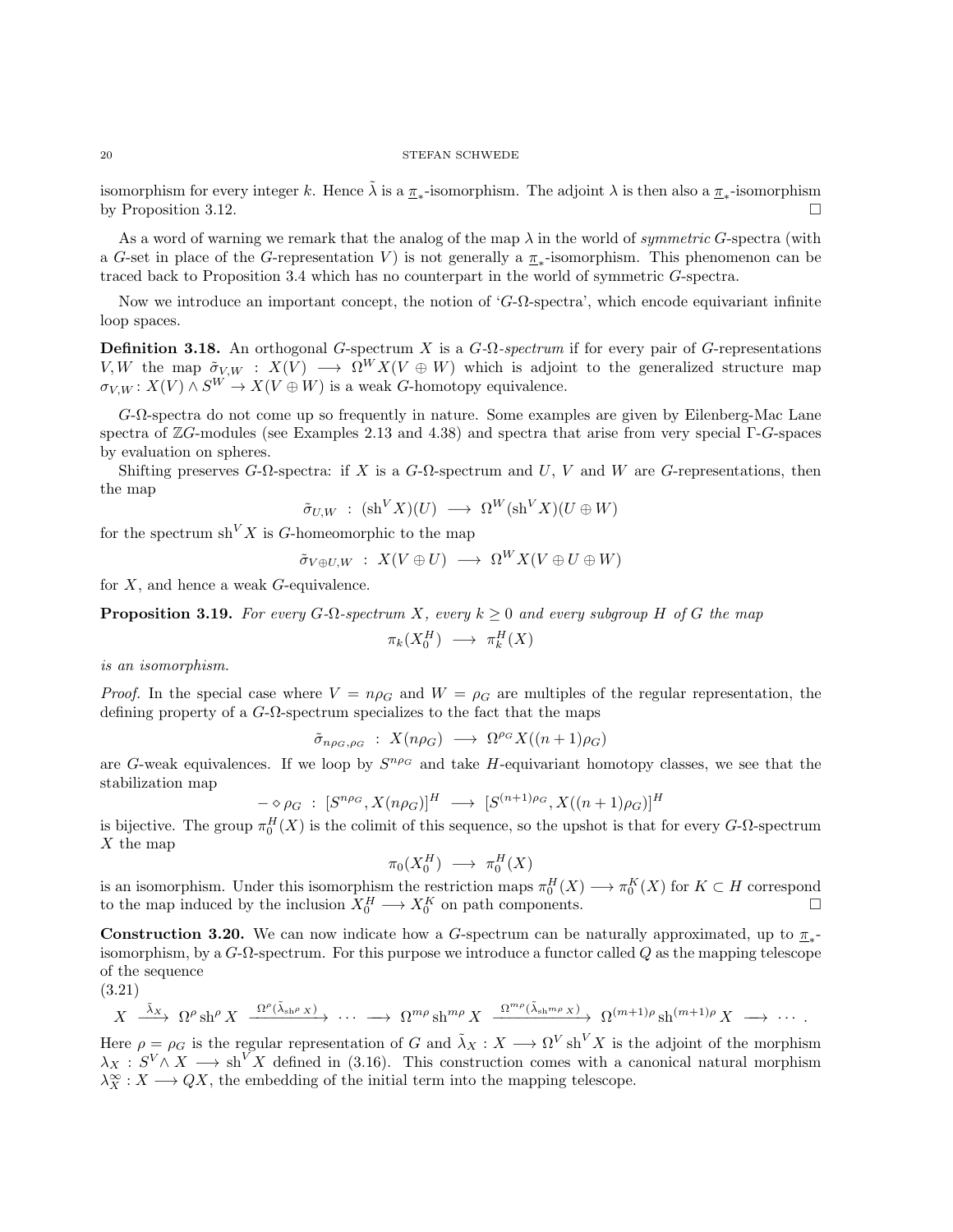Every morphism in the sequence defining  $QX$  is a  $\underline{\pi}_*$ -isomorphism by Theorem [3.17](#page-18-1) (ii). So the morphism  $\lambda_X^{\infty}: X \longrightarrow QX$  is also a  $\underline{\pi}_*$ -isomorphism. One has to work a little more to show that the spectrum  $QX$  is a G-Ω-spectrum.

Mapping cone and homotopy fiber. The (reduced) mapping cone Cf of a morphism of based G-spaces  $f : A \longrightarrow B$  is defined by

(3.22) 
$$
Cf = ([0,1] \wedge A) \cup_f B .
$$

Here the unit interval [0, 1] is pointed by  $0 \in [0, 1]$ , so that  $[0, 1] \wedge A$  is the reduced cone of A. The group G acts trivially on the interval. The mapping cone comes with an inclusion  $i : B \longrightarrow C f$  and a projection  $p: Cf \longrightarrow S^1 \wedge A$ ; the projection sends B to the basepoint and is given on  $[0,1] \wedge A$  by  $p(x, a) = \mathbf{t}(x) \wedge a$ where  $\mathbf{t} : [0,1] \longrightarrow S^1$  is given by  $\mathbf{t}(x) = \frac{2x-1}{x(1-x)}$ . What is relevant about the map  $\mathbf{t}$  is not the precise formula, but that it passes to a homeomorphism between the quotient space  $[0,1]/\{0,1\}$  and the circle  $S^1$ , and that it satisfies  $t(1-x) = -t(x)$ .

The homotopy fiber is the construction 'dual' to the mapping cone. The homotopy fiber of a morphism  $f: A \longrightarrow B$  of based spaces is the fiber product

$$
F(f) = * \times_B B^{[0,1]} \times_B A = \{ (\lambda, a) \in B^{[0,1]} \times A \mid \lambda(0) = *, \lambda(1) = f(a) \},
$$

i.e., the space of paths in  $B$  starting at the basepoint and equipped with a lift of the endpoint to  $A$ . Again the group  $G$  acts trivially on the interval. As basepoint of the homotopy fiber we take the pair consisting of the constant path at the basepoint of  $B$  and the basepoint of  $A$ . The homotopy fiber comes with maps

$$
\Omega B \xrightarrow{i} F(f) \xrightarrow{p} A ;
$$

the map p is the projection to the second factor and the value of the map i on a based loop  $\omega : S^1 \longrightarrow B$  is

$$
i(\omega)=(\omega\circ\mathbf{t},\ast)\ .
$$

<span id="page-20-0"></span>**Proposition 3.23.** Let  $f : A \longrightarrow B$  be a map of based G-spaces. Then the composites

$$
A \xrightarrow{f} B \xrightarrow{i} Cf \qquad and \qquad F(f) \xrightarrow{p} A \xrightarrow{f} B
$$

are naturally based G-null-homotopic. Moreover, the diagram



commutes up to natural, based G-homotopy, where  $\tau$  is the sign involution of  $S^1$  given by  $x \mapsto -x$ .

The proof of Proposition [3.23](#page-20-0) is by elementary and explicit homotopies, and we omit it.

<span id="page-20-1"></span>**Lemma 3.24.** Let  $f : A \longrightarrow B$  and  $\beta : Z \longrightarrow B$  be morphisms of based G-spaces such that the composite  $i\beta: Z \longrightarrow Cf$  is equivariantly null-homotopic. Then there exists a based  $G$ -map  $h: S^1 \wedge Z \longrightarrow S^1 \wedge A$  such that  $(S^1 \wedge f) \circ h : S^1 \wedge Z \longrightarrow S^1 \wedge B$  is equivariantly homotopic to  $S^1 \wedge \beta$ .

*Proof.* Let  $H : [0,1] \times Z \longrightarrow Cf$  be a based, equivariant null-homotopy of the composite  $i\beta : Z \longrightarrow Cf$ , i.e., H takes  $0 \times Z$  and  $[0,1] \times z_0$  to the basepoint and  $H(1,x) = i(\beta(x))$  for all  $x \in Z$ . The composite  $p_A H : [0,1] \times Z \longrightarrow S^1 \wedge A$  then factors as  $p_A H = hp_Z$  for a unique G-map  $h : S^1 \wedge Z \longrightarrow S^1 \wedge A$ . We claim that h has the required property.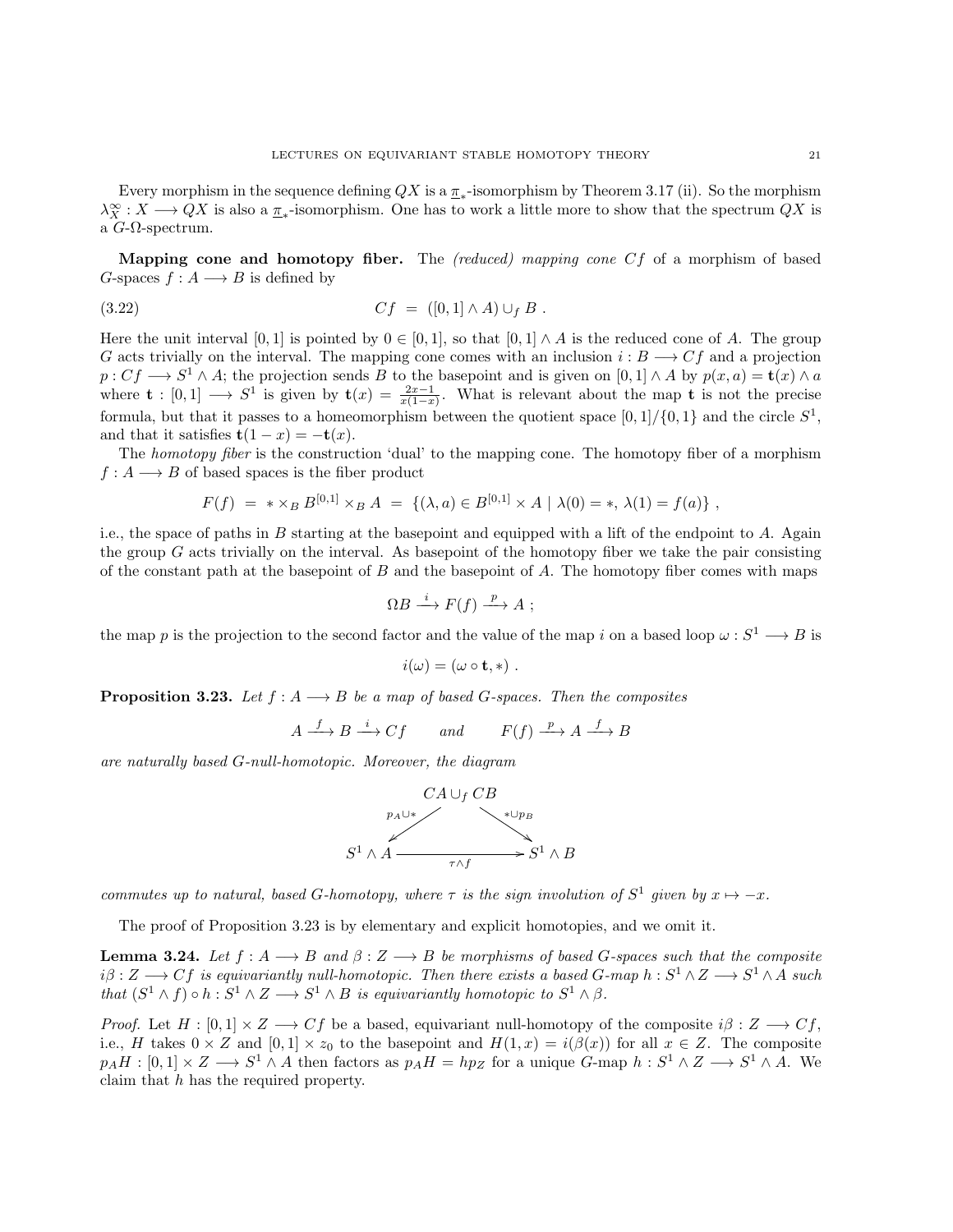To prove the claim we need the G-homotopy equivalence  $p_Z \cup * : CZ \cup_{1 \times Z} CZ \longrightarrow S^1 \wedge Z$  which collapses the second cone. We obtain a sequence of equalities and G-homotopies

$$
(S^1 \wedge f) \circ h \circ (p_Z \cup *) = (S^1 \wedge f) \circ (p_A \cup *) \circ (H \cup C(\beta))
$$
  
= (\tau \wedge B) \circ (\tau \wedge f) \circ (p\_A \cup \*) \circ (H \cup C(\beta))  

$$
\simeq (\tau \wedge B) \circ (* \cup p_B) \circ (H \cup C(\beta))
$$
  
= (\tau \wedge B) \circ (S^1 \wedge \beta) \circ (\* \cup p\_Z)  
= (S^1 \wedge \beta) \circ (\tau \wedge Z) \circ (\* \cup p\_Z) \simeq (S^1 \wedge \beta) \circ (p\_Z \cup \*)

Here  $H \cup C(\beta)$ :  $CZ \cup_{1 \times Z} CZ \longrightarrow Cf \cup_B CB \cong CA \cup_f CB$  and  $\tau$  is the sign involution of  $S^1$ . The two homotopies result from Proposition [3.23](#page-20-0) applied to  $f$  respectively the identity of  $Z$ , and we used the naturality of various constructions. Since the map  $p_Z \cup *$  is a G-homotopy equivalence, this proves that the map  $(S^1 \wedge f) \circ h$  is homotopic to S  $1 \wedge \beta$ .

Now we can introduce mapping cones and homotopy fibers for orthogonal G-spectra. The mapping cone Cf of a morphism of orthogonal G-spectra  $f: X \longrightarrow Y$  is defined by

<span id="page-21-0"></span>
$$
(3.25) \t(Cf)_n = C(f_n) = ([0,1] \wedge X_n) \cup_f Y_n ,
$$

the reduced mapping cone of  $f_n : X_n \longrightarrow Y_n$ . The orthogonal group  $O(n)$  acts on  $(Cf)_n$  through the given action on  $X_n$  and  $Y_n$  and trivially on the interval. The inclusions  $i_n: Y_n \longrightarrow C(f_n)$  and projections  $p_n$ :  $C(f_n) \longrightarrow S^1 \wedge X_n$  assemble into morphisms of orthogonal G-spectra  $i: Y \longrightarrow Cf$  and  $p: Cf \longrightarrow S^1 \wedge X$ . For every G-representation V, the G-space  $(Cf)(V)$  is naturally G-homeomorphic to the mapping cone of the G-map  $f(V) : X(V) \longrightarrow Y(V)$ .

We define a *connecting homomorphism*  $\delta: \pi_{1+k}^G(Cf) \longrightarrow \pi_k^G(X)$  as the composite

(3.26) 
$$
\pi_{1+k}^G(Cf) \xrightarrow{\pi_{1+k}^G(p)} \pi_{1+k}^G(S^1 \wedge X) \cong \pi_k^G(X) ,
$$

where the first map is the effect of the projection  $p: C_f \longrightarrow S^1 \wedge X$  on homotopy groups, and the second map is the inverse of the suspension isomorphism  $S^1 \wedge - : \pi_k^G(X) \longrightarrow \pi_{1+k}^G(S^1 \wedge X)$ .

The homotopy fiber  $F(f)$  of the morphism  $f: X \longrightarrow Y$  is the orthogonal spectrum defined by

$$
(3.27) \t\t\t F(f)_n = F(f_n) ,
$$

the homotopy fiber of  $f_n: X_n \longrightarrow Y_n$ . The group  $G \times O(n)$  acts on  $F(f)_n$  through the given action on  $X_n$ and  $Y_n$  and trivially on the interval. Put another way, the homotopy fiber is the pullback in the cartesian square of orthogonal G-spectra:



The inclusions  $i_n : \Omega Y_n \longrightarrow F(f)_n$  and projections  $p_n : F(f)_n \longrightarrow X_n$  assemble into morphisms of orthogonal G-spectra  $i : \Omega Y \longrightarrow F(f)$  and  $p : F(f) \longrightarrow X$ . For every G-representation V, the G-space  $F(f)(V)$  is naturally G-homeomorphic to the homotopy fiber of the G-map  $f(V) : X(V) \longrightarrow Y(V)$ . We define a *connecting homomorphism*  $\delta : \pi_{1+k}^G(Y) \longrightarrow \pi_k^G(F(f))(f)$  as the composite

(3.28) 
$$
\pi_{1+k}^G(Y) \xrightarrow{\alpha^{-1}} \pi_k^G(\Omega Y) \xrightarrow{\pi_k^G(i)} \pi_k^G(F(f)),
$$

where  $\alpha : \pi_k^G(\Omega Y) \longrightarrow \pi_{1+k}^G(Y)$  is the loop isomorphism [\(3.10\)](#page-16-1).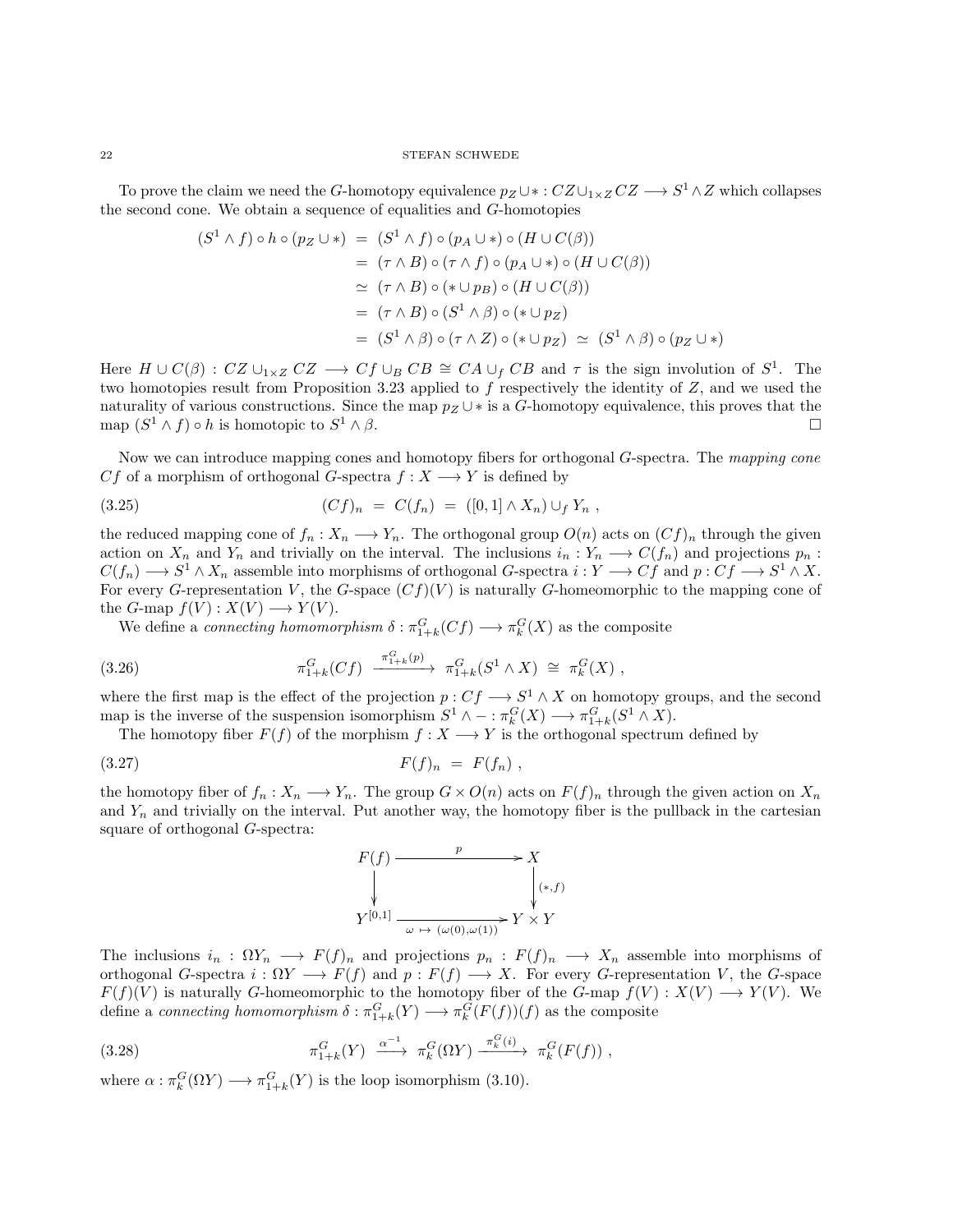<span id="page-22-0"></span>**Proposition 3.29.** For every morphism  $f: X \longrightarrow Y$  of orthogonal G-spectra the long sequences of abelian groups

$$
\cdots \longrightarrow \pi_k^G(X) \xrightarrow{f_*} \pi_k^G(Y) \xrightarrow{i_*} \pi_k^G(Cf) \xrightarrow{\delta} \pi_{k-1}^G(X) \longrightarrow \cdots
$$

and

$$
\cdots \longrightarrow \pi_k^G(X) \xrightarrow{f_*} \pi_k^G(Y) \xrightarrow{\delta} \pi_{k-1}^G(F(f)) \xrightarrow{p_*} \pi_{k-1}^G(X) \longrightarrow \cdots
$$

are exact.

*Proof.* We start with exactness of the first sequence at  $\pi_k^G(Y)$ . The composite of  $f: X \longrightarrow Y$  and the inclusion  $Y \longrightarrow Cf$  is equivariantly null-homotopic, so it induces the trivial map on  $\pi_k^G$ . It remains to show that every element in the kernel of  $i_* : \pi_k^G(Y) \longrightarrow \pi_k^G(Cf)$  is in the image of  $f_*$ . Let  $\beta: S^{k+n\rho} \longrightarrow Y(n\rho)$ represent an element in the kernel. By increasing n, if necessary, we can assume that the composite of  $\beta$ with the inclusion  $i: Y(n\rho) \longrightarrow (Cf)(n\rho) = C(f(n\rho))$  is equivariantly null-homotopic. By Lemma [3.24](#page-20-1) there is a  $G$ -map  $h: S^1 \wedge S^{k+n\rho} \longrightarrow S^1 \wedge X(n\rho)$  such that  $(S^1 \wedge f(n\rho)) \circ h$  is  $G$ -homotopic to  $S^1 \wedge \beta$ . The composite

$$
\tilde{h} \; : \; S^{k+n\rho+1} \; \cong \; S^{k+n\rho} \wedge S^1 \; \xrightarrow{\tau_{S^{k+n\rho}, S^1}} \; S^1 \wedge S^{k+n\rho} \; \xrightarrow{\quad h \quad} \; S^1 \wedge X(n\rho) \; \xrightarrow{\tau_{S^1, X(n\rho)}} \; X(n\rho) \wedge S^1
$$

then has the property that  $(f(n\rho) \wedge S^1) \circ \tilde{h}$  is G-homotopic to  $\beta \wedge S^1$ . The composite

$$
S^{k+n\rho+1} \stackrel{\tilde{h}}{\longrightarrow} X(n\rho) \wedge S^1 \stackrel{\sigma_{n\rho,\mathbb{R}}}{\longrightarrow} X(n\rho \oplus \mathbb{R})
$$

represents an equivariant homotopy class  $\langle \sigma_{n\rho,\mathbb{R}} \circ \tilde{h} \rangle$  in  $\pi_k^G(X)$  and we have

$$
\begin{array}{rcl}\n\pi_k^G(f)\langle\sigma_{n\rho,\mathbb{R}}\circ\tilde{h}\rangle &=& \langle f(n\rho\oplus\mathbb{R})\circ\sigma_{n\rho,\mathbb{R}}\circ\tilde{h}\rangle \\
&=& \langle\sigma_{n\rho,\mathbb{R}}\circ(f(n\rho)\wedge S^1)\circ\tilde{h}\rangle \\
&=& \langle\sigma_{n\rho,\mathbb{R}}\circ(\beta\wedge S^1)\rangle \\
&=& \langle\beta\circ\mathbb{R}\rangle \\
&=& \langle\beta\rangle\n\end{array}
$$

So the class represented by  $\beta$  is in the image of  $f_* : \pi_k^G(X) \longrightarrow \pi_k^G(Y)$ .

We now deduce the exactness at  $\pi_k^G(Cf)$  and  $\pi_{k-1}^G(X)$  by comparing the mapping cone sequence for  $f: X \longrightarrow Y$  to the mapping cone sequence for the morphism  $i: Y \longrightarrow Cf$  (shifted to the left). We observe that the collapse map

$$
* \cup p \; : \; Ci \cong CY \cup_f CX \; \longrightarrow \; S^1 \wedge X
$$

is an equivariant homotopy equivalence, and thus induces an isomorphism of equivariant homotopy groups. Indeed, a homotopy inverse

$$
r \; : \; S^1 \wedge X \; \longrightarrow \; CY \cup_f CX
$$

is defined by the formula

$$
r(s \wedge x) = \begin{cases} (2s, x) \in CX & \text{for } 0 \le s \le 1/2 \text{, and} \\ (2 - 2s, f(x)) \in CY & \text{for } 1/2 \le s \le 1 \end{cases}
$$

which is to be interpreted levelwise. We omit the explicit G-homotopies  $r(* \cup p) \simeq \text{Id}$  and  $(* \cup p)r \simeq \text{Id}$ .

Now we consider the diagram



whose upper row is part of the mapping cone sequence for the morphism  $i: Y \longrightarrow Cf$ . The left triangle commutes on the nose and the right triangle commutes up to the G-homotopy. We get a commutative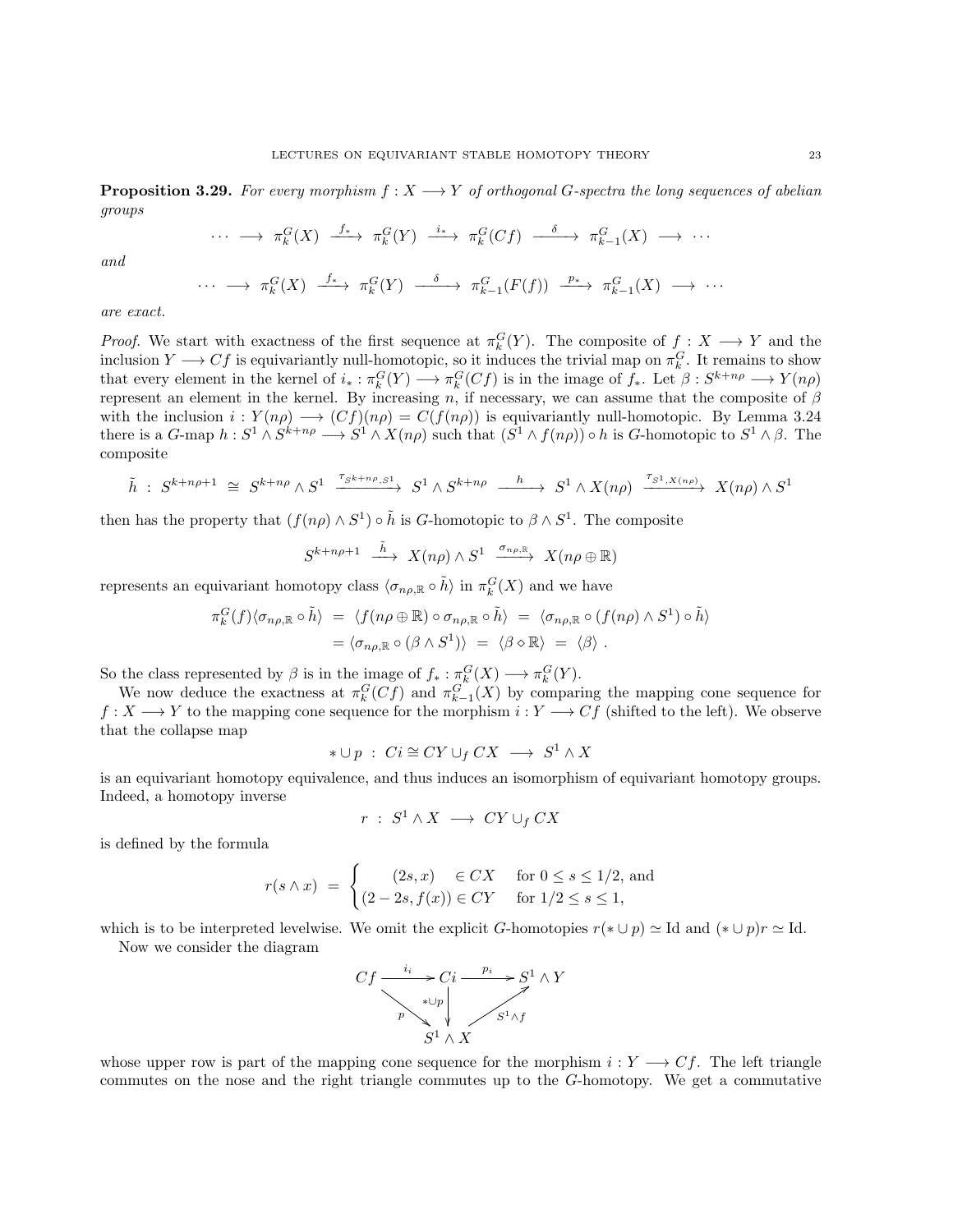#### $24$   $\,$   $\,$  STEFAN SCHWEDE  $\,$

diagram

$$
\pi_k^G(Y) \xrightarrow{i_*} \pi_k^G(Cf) \xrightarrow{(i_i)_*} \pi_k^G(Ci) \xrightarrow{\delta} \pi_{k-1}^G(Y)
$$
\n
$$
\parallel \qquad \qquad \parallel \qquad (S^{-1} \land \neg) \circ (\ast \cup p)_* \parallel \cong \qquad \qquad \parallel
$$
\n
$$
\pi_k^G(Y) \xrightarrow{i_*} \pi_k^G(Cf) \xrightarrow{\delta} \pi_{k-1}^G(X) \xrightarrow{f_*} \pi_{k-1}^G(Y)
$$

(using, for the right square, the naturality of the suspension isomorphism). By the previous paragraph, applied to  $i: Y \longrightarrow Cf$  instead of f, the upper row is exact at  $\pi_k^G(Cf)$ . Since all vertical maps are isomorphisms, the original lower row is exact at  $\pi_k^G(Cf)$ . But the morphism f was arbitrary, so when applied to  $i: Y \longrightarrow Cf$  instead of f, we obtain that the upper row is exact at  $\pi_k^G(C_i)$ . Since all vertical maps are isomorphisms, the original lower row is exact at  $\pi_{k-1}^G(X)$ . This finishes the proof of exactness of the first sequence.

Now we come to why the second sequence is exact. For every  $n \geq 0$  the sequence  $F(f)(n\rho) =$  $F(f(n\rho)) \longrightarrow X(n\rho) \longrightarrow Y(n\rho)$  is an equivariant homotopy fiber sequence. So for every based G-CWcomplex A, the long sequence of based sets

$$
\cdots \longrightarrow [A,\Omega Y(n\rho)]^G \stackrel{\delta}{\longrightarrow} [A,F(f(n\rho))]^G \stackrel{[A,p(n\rho)]^G}{\longrightarrow} [A,X(n\rho)]^G \stackrel{[A,f(n\rho)]^G}{\longrightarrow} [A,Y(n\rho)]^G
$$

is exact. We take  $A = S^{k+n\rho}$  and form the colimit over n. Since sequential colimits are exact the resulting sequence of colimits is again exact, and that proves the second claim.  $\Box$ 

**Corollary 3.30.** (i) For every family of orthogonal G-spectra  $\{X^i\}_{i\in I}$  and every integer k the canonical map

$$
\bigoplus_{i \in I} \pi_k(X^i) \longrightarrow \pi_k\left(\bigvee_{i \in I} X^i\right)
$$

is an isomorphism of Mackey functors.

(ii) For every finite indexing set I, every family  $\{X^i\}_{i\in I}$  of orthogonal G-spectra and every integer k the canonical map

$$
\pi_k\left(\prod_{i\in I}X^i\right)\ \longrightarrow\ \prod_{i\in I}\pi_k(X^i)
$$

is an isomorphism of Mackey functors.

(iii) For every finite family of orthogonal G-spectra the canonical morphism from the wedge to the product is a  $\pi_*$ -isomorphism.

*Proof.* (i) We first show the special case of two summands. If  $X$  and  $Y$  are two orthogonal  $G$ -spectra, then the wedge inclusion  $i_X : X \longrightarrow X \vee Y$  has a retraction. So for every subgroup H of G the associated long exact homotopy group sequence of Proposition [3.29](#page-22-0) (i) splits into short exact sequences

$$
0 \longrightarrow \pi_k^H(X) \xrightarrow{\pi_k^H(i_X)} \pi_k^H(X \vee Y) \xrightarrow{\text{incl}} \pi_k^H(C(i_X)) \longrightarrow 0.
$$

The mapping cone  $C(i_X)$  is isomorphic to  $(CX) \vee Y$  and thus G-homotopy equivalent to Y. So we can replace  $\pi_k^H(C(i_X))$  by  $\pi_k^H(Y)$  and conclude that  $\pi_k^H(X \vee Y)$  splits as the sum of  $\pi_k^H(X)$  and  $\pi_k^H(Y)$ , via the canonical map. The case of a finite indexing set  $I$  now follows by induction, and the general case follows since homotopy groups of orthogonal G-spectra commute with filtered colimits.

(ii) The functor  $X \mapsto [S^{k+n\rho_G}, X(n\rho_G)]$  commutes with products. For finite indexing sets product are also sums, which commute with filtered colimits.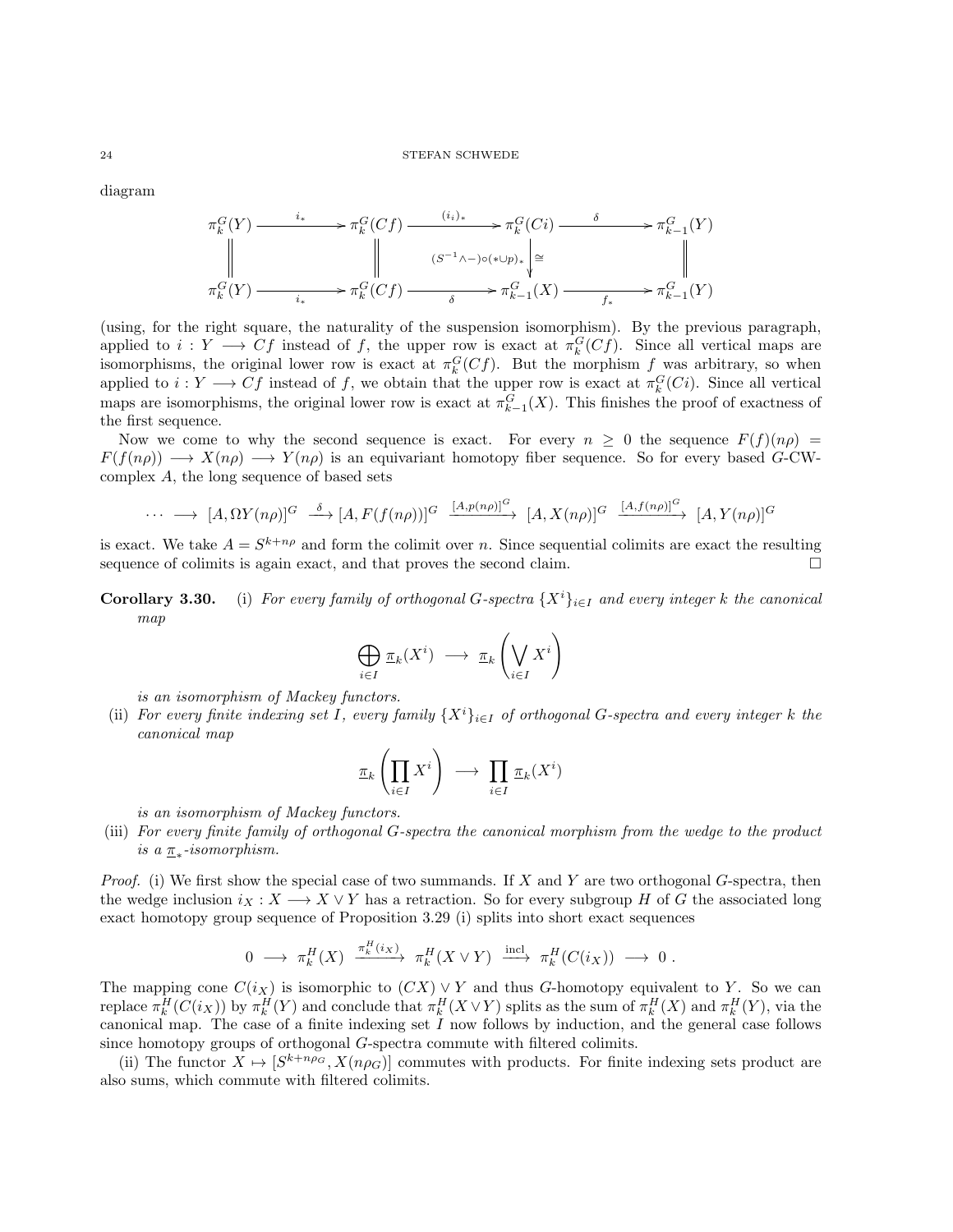(iii) This is a direct consequence of (i) and (ii). More precisely, for finite indexing set I and every integer k the composite map

$$
\bigoplus_{i\in I}\pi_k^H(X^i)\longrightarrow \pi_k^H(\bigvee_{i\in I}X^i)\ \longrightarrow\ \pi_k^H(\prod_{i\in I}X^i)\longrightarrow\prod_{i\in I}\pi_k^H(X^i)
$$

is an isomorphism, where the first and last maps are the canonical ones. These canonical maps are isomorphisms by parts (i) respectively (ii), hence so is the middle map.  $\square$ 

As a word of warning we remark that the functors  $\pi_k^G$  and  $\underline{\pi}_k$  do not preserve arbitrary products; the problem is that the sequential colimit involved in the definition of  $\pi_k^G$  does not commute with arbitrary products.

# 4. WIRTHMÜLLER ISOMORPHISM AND TRANSFERS

<span id="page-24-0"></span>In this section we establish the Wirthmüller isomorphism and discuss the closely related transfer maps on equivariant homotopy groups. The restriction functor from  $G$ -spectra to  $H$ -spectra has both a left adjoint  $G \ltimes_H -$  and a right adjoint map<sup>H</sup>(G, −). In classical representation theory of finite groups, the algebraic analogues of the left and the right adjoint are naturally isomorphic. In equivariant stable homotopy theory, the best we can hope for is a natural  $\pi_*$ -isomorphism, and that is the content of the Wirthmüller isomorphism, compare Theorem [4.9](#page-28-0) below.

We need some auxiliary results to prepare for this. We let  $X$  be an orthogonal  $G$ -spectrum. Then the naive G-fixed point spectrum  $X^G$  is the categorical G-fixed point spectrum whose m-th level is the G-fixed point space

 $(X^G)_m = (X_m)^G$ 

of the *m*-th level of  $X$ .

<span id="page-24-1"></span>**Proposition 4.1.** Let  $f : X \longrightarrow Y$  be a morphism of orthogonal G-spectra such that for every subgroup  $H \leq G$  and every H-representation W the induced morphism of naive H-fixed point spectra  $(\text{sh}^W f)^H : (\text{sh}^W X)^H \longrightarrow (\text{sh}^W Y)^H$  of W-shifts is a non-equivariant stable equivalence. Then f is a π∗ -isomorphism.

*Proof.* We start with the special case where the target of  $f$  is the trivial  $G$ -spectrum. In other words, we let C be an orthogonal G-spectrum such that for every subgroup H of G and every H-representation  $W$ the naive H-fixed point spectrum  $(\text{sh}^W C)^H$  of the W-shift of C is stably contractible. We show that then the equivariant groups  $\pi_kC$  are trivial for all integers k.

We claim: for every finite based  $G$ -CW-complex  $A$ , every  $G$ -representation  $W$  and every based  $G$ -map  $f: A \longrightarrow C(W)$  there is an  $m \geq 0$  such that the composite

$$
A \stackrel{f}{\longrightarrow} C(W) \stackrel{\tilde{\sigma}_{W,\mathbb{R}^m}}{\longrightarrow} \Omega^m C(W \oplus \mathbb{R}^m)
$$

is G-equivariantly null-homotopic.

We prove the claim by induction over the number of cells in a G-CW-structure of A. The induction starts with  $A = *$ , where there is nothing to show. Now we suppose that the claim holds for a based G-CW-complex B and A is obtained from B by attaching an equivariant cell  $G/H \times D^k$  along an attaching G-map  $\alpha: G/H \times S^{k-1} \longrightarrow B$ . The induction hypothesis, applied to the restriction of f to B, provides an  $m \geq 0$  such that the composite

$$
B \xrightarrow{f_B} C(W) \xrightarrow{\tilde{\sigma}_{W,\mathbb{R}^m}} \Omega^m C(W \oplus \mathbb{R}^m)
$$

is G-equivariantly null-homotopic. The equivariant homotopy extension property of the pair  $(A, B)$  provides a based  $G$ -map  $f': A \longrightarrow \Omega^m C(W \oplus \mathbb{R}^m)$  that is  $G$ -homotopic to  $\tilde{\sigma}_{W,\mathbb{R}^m} \circ f$  and sends  $B$  to the basepoint. So  $f'$  factors over the quotient space  $A/B$  through a based  $G$ -map

$$
A/B \longrightarrow \Omega^m C(W \oplus \mathbb{R}^m) .
$$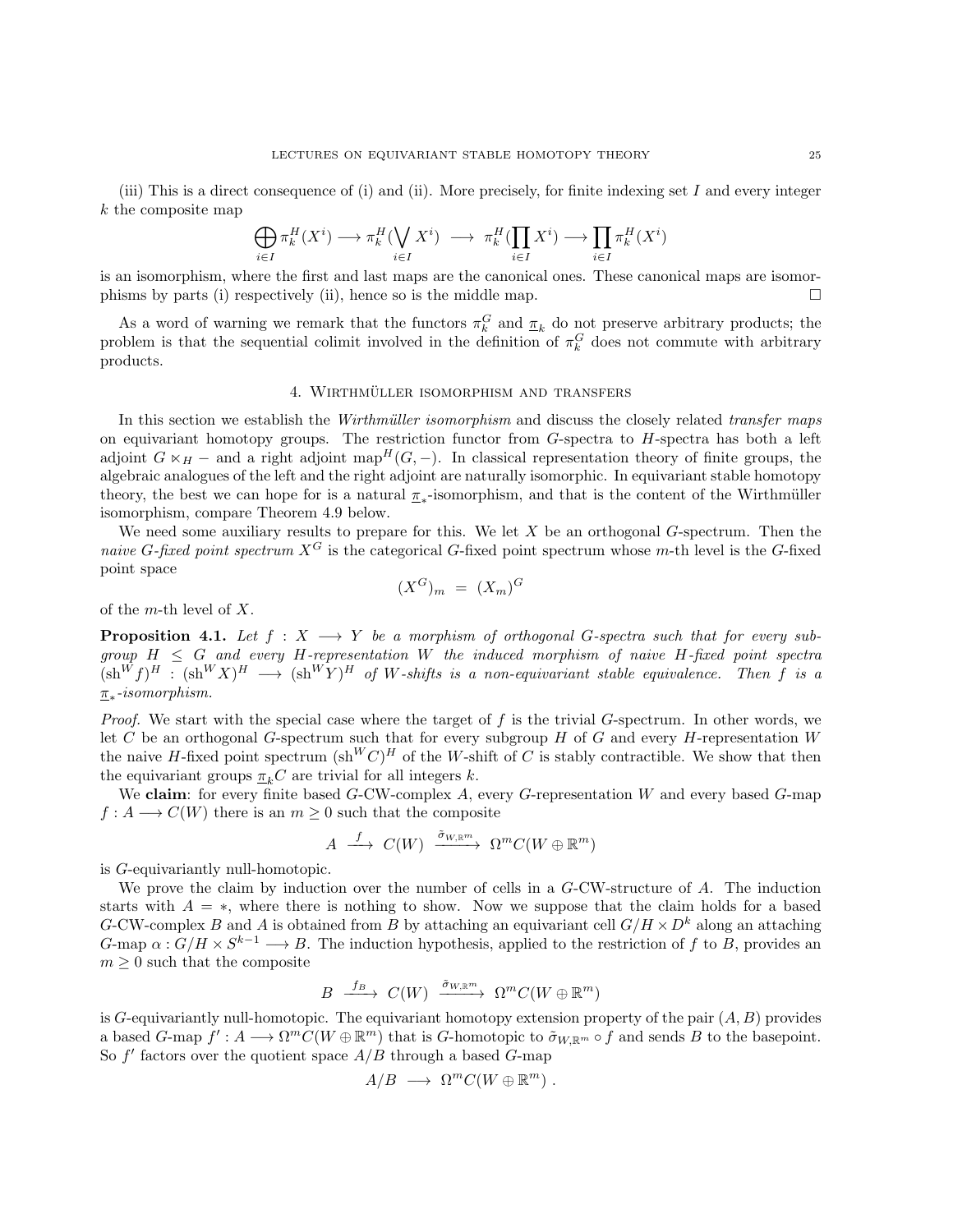Since  $A/B$  is G-homeomorphic to  $(G/H)^+ \wedge S^k$ , the last map can be translated into a G-map

$$
(G/H)^+ \wedge S^k \longrightarrow \Omega^m C(W \oplus \mathbb{R}^m)
$$

whose composite with  $H \wedge - : S^k \longrightarrow (G/H)^+ \wedge S^k$  lands in the H-fixed points of the target and is thus a based map

$$
S^k \longrightarrow (\Omega^m C(W \oplus \mathbb{R}^m)) \qquad H = \Omega^m C(W \oplus \mathbb{R}^m) H.
$$

This maps represents an element in  $\pi_k((\text{sh}^W C)^H)$ , the stable homotopy group of the naive H-fixed point spectrum of the  $W$ -shift of  $C$ . This homotopy group is zero by hypothesis, so the composite

$$
S^k \ \longrightarrow \ \Omega^m C(W \oplus \mathbb{R}^m)^H \ \xrightarrow{\Omega^m \tilde{\sigma}^H_{W \oplus \mathbb{R}^m, \mathbb{R}^l}} \ \Omega^{m+l} C(W \oplus \mathbb{R}^{m+l})^H
$$

is (non-equivariantly) null-homotopic for some  $l \geq 0$ . Hence the G-map

$$
(G/H)^+ \wedge S^k \ \longrightarrow \ \Omega^m C(W \oplus \mathbb{R}^m) \ \xrightarrow{\Omega^m \tilde{\sigma}_{W \oplus \mathbb{R}^m, \mathbb{R}^l}} \ \Omega^{m+l} C(W \oplus \mathbb{R}^{m+l})
$$

is G-equivariantly null-homotopic. The same is thus true after precomposition with the quotient map  $A \longrightarrow A/B \cong (G/H)^+ \wedge S^k$ , and so the composite

$$
A \xrightarrow{f'} \Omega^m C(W \oplus \mathbb{R}^m) \xrightarrow{\Omega^m \tilde{\sigma}_{W \oplus \mathbb{R}^m, \mathbb{R}^l}} \Omega^{m+l} C(W \oplus \mathbb{R}^{m+l})
$$

is G-equivariantly null-homotopic. Since f' is equivariantly homotopic to  $\tilde{\sigma}_{W,\mathbb{R}^m} \circ f$ , this finishes the induction step and proves the claim.

Now we can show that the equivariant homotopy groups  $\pi_k^G(C)$  are trivial. We give the argument for  $k \geq 0$ , the case of negative k being similar. We let

$$
f \; : \; S^{k+n\rho_G} \; \longrightarrow \; C(n\rho_G)
$$

be a based G-map that represents a class in  $\pi_k^G(C)$ . Since  $S^{k+n\rho_G}$  admits the structure of a finite G-CWcomplex, the claim provides an  $m \geq 0$  such that the composite

$$
S^{k+n\rho_G} \xrightarrow{f} C(n\rho_G) \xrightarrow{\tilde{\sigma}_{n\rho_G, \mathbb{R}^m}} \Omega^m(C(n\rho_G \oplus \mathbb{R}^m))
$$

is G-equivariantly null-homotopic. This composite is adjoint to the stabilization  $f \circ \mathbb{R}^m : S^{k+n\rho_G+m} \longrightarrow$  $C(n\rho_G \oplus \mathbb{R}^m)$  of f by the trivial G-representation  $\mathbb{R}^m$ , so the stabilization is itself G-equivariantly nullhomotopic. Since  $f \circ \mathbb{R}^m$  represents the same class in  $\pi_k^G(C)$  as f, we conclude that f represents the zero element. Since f was arbitrary,  $\pi_k^G(C) = 0$ .

We use the mapping cone [\(3.25\)](#page-21-0) of the morphism  $f : X \longrightarrow Y$  to deduce the general case of the proposition from the special case. Indeed, the mapping cone construction commutes with shift by a representation and with naive fixed points, i.e.,  $(\text{sh}^W(Cf))^H = (C(\text{sh}^W f))^H = C((\text{sh}^W f)^H)$ . Since  $(\text{sh}^W f)^H$  is a nonequivariant stable equivalence, its mapping cone is stably contractible by the long exact homotopy group sequence (Proposition [3.29\)](#page-22-0). So the mapping cone spectrum  $Cf$  satisfies the hypothesis of the special case, and so its equivariant homotopy groups  $\pi_*(Cf)$  are all trivial. Another application of the long exact homotopy group sequence then shows that  $\pi_* f : \pi_* X \longrightarrow \pi_* Y$  is an isomorphism of equivariant homotopy groups.  $\square$ 

Given a subgroup  $H \leq G$  and a based H-space B, a natural based G-map

(4.2) 
$$
\Psi_B : G \ltimes_H B \longrightarrow \text{map}^H(G, B)
$$

is defined by

<span id="page-25-0"></span>
$$
\Psi_B(g \ltimes b)(\gamma) = \begin{cases} \gamma g b & \text{if } \gamma g \in H, \text{ and} \\ * & \text{if } \gamma g \notin H. \end{cases}
$$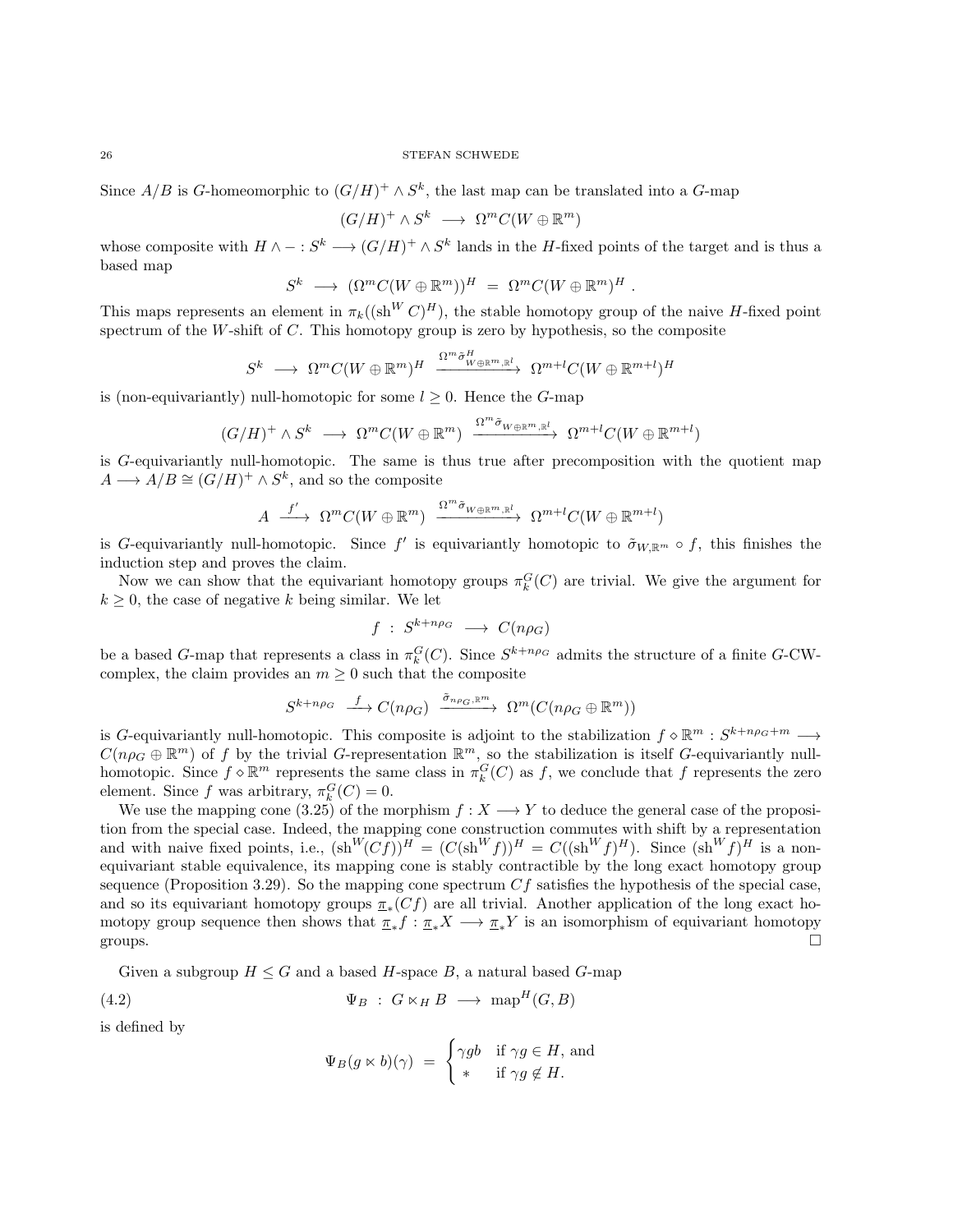<span id="page-26-0"></span>**Proposition 4.3.** Let G be a finite group, H a subgroup of G, Z a based H-CW-complex and  $m \geq 0$ . Then for every subgroup  $K \leq G$  the K-fixed point map

$$
(\Psi_{Z\wedge S^{m\rho_G}})^K \ : \ (G \ltimes_H (Z \wedge S^{m\rho_G}))^K \ \longrightarrow \ (\text{map}^H(G, Z \wedge S^{m\rho_G}))^K
$$

is  $(m \cdot [G : K] + m - 1)$ -connected.

*Proof.* We simplify notation and write  $\rho = \rho_G$  for the regular representation of G. We decompose source and target of the map  $\Psi_{Z\wedge S^{m\rho}}$  as a wedge respectively product of smaller pieces, according to K-H-double cosets. For this analysis we let B be any H-space, for example  $B = Z \wedge S^{m\rho}$ . We choose representatives  $\{g\}$ for the  $K$ - $H$ -double cosets of  $G$  and decompose

$$
(G \ltimes_H B)^K = \left( \left( \coprod_{[g]} KgH \right)^+ \wedge_H B \right)^K = \bigvee_{[g]} (KgH^+ \wedge_H B)^K.
$$

If  $K^g$  is not contained in H, then only the basepoint of the summand  $KgH^+\wedge_H B$  is K-fixed, i.e.,  $(KgH^+\wedge_H B)$  $B)^K$  = \*. On the other hand, if  $K^g \leq H$ , then the map

$$
B^{K^g} \stackrel{\cong}{\longrightarrow} (KgH^+ \wedge_H B)^K , \quad b \mapsto [g \wedge b]
$$

is a homeomorphism. We conclude that these maps together form a homeomorphism

$$
\bigvee_{[g]\in K\backslash G/H, K^g\leq H} B^{K^g} \longrightarrow (G\ltimes_H B)^K.
$$

The inverses  $\{g^{-1}\}\$ form a set of H-K-double coset representatives. So we obtain a homeomorphism

$$
(\text{map}^H(G, B))^K \ = \ (\text{map}^H(\coprod_{[g]}Hg^{-1}K, B))^K = \prod_{[g]} (\text{map}^H(Hg^{-1}K, B))^K \ = \prod_{[g]}B^{K^g \cap H}
$$

by sending a G-map  $\varphi: G \longrightarrow B$  to the tuple  $(\varphi(g^{-1}))_{\{g\}}$ .

Under these identifications, the map  $(\Psi_B)^K : (G \ltimes_H B)^K \longrightarrow (\text{map}^H(G, B))^K$  becomes the composite of the inclusion of a wedge into a product, followed by an inclusion into a larger product, i.e., the following diagram commutes:

$$
(G \ltimes_H B)^K \xrightarrow{\qquad (\Psi_B)^K} (\text{map}^H(G, B))^K
$$
  
\n
$$
\cong \qquad \qquad \downarrow \qquad \qquad \downarrow
$$
  
\n
$$
\downarrow \qquad \qquad \downarrow
$$
  
\n
$$
[g] \in K \setminus G/H, K^g \subseteq H \qquad \qquad i \longrightarrow \prod_{[g] \in K \setminus G/H, K^g \subseteq H} B^{K^g} \xrightarrow{\qquad \qquad j \longrightarrow} \prod_{[g] \in K \setminus G/H} B^{K^g \cap H}
$$

Now we specialize to the case of interest where  $B = Z \wedge S^{m\rho}$ , and we estimate the connectivities of both lower horizontal maps:

• The connectivity of the space  $B^{K^g} = Z^{K^g} \wedge S^{m \rho^{K^g}}$  can be estimated as

$$
\text{conn}(Z^{K^g} \wedge S^{m \rho^{K^g}}) \geq \dim(m \rho^{K^g}) - 1 = m \cdot [G:K] - 1.
$$

Since  $Z^{K^g}$  is an H-CW-complex,  $Z^{K^g} \wedge S^{m\rho^{K^g}}$  is a non-equivariant CW-complex, and the connectivity of the lower left inclusion  $i$  of the wedge into the product is at least

$$
2m \cdot [G:K]-1.
$$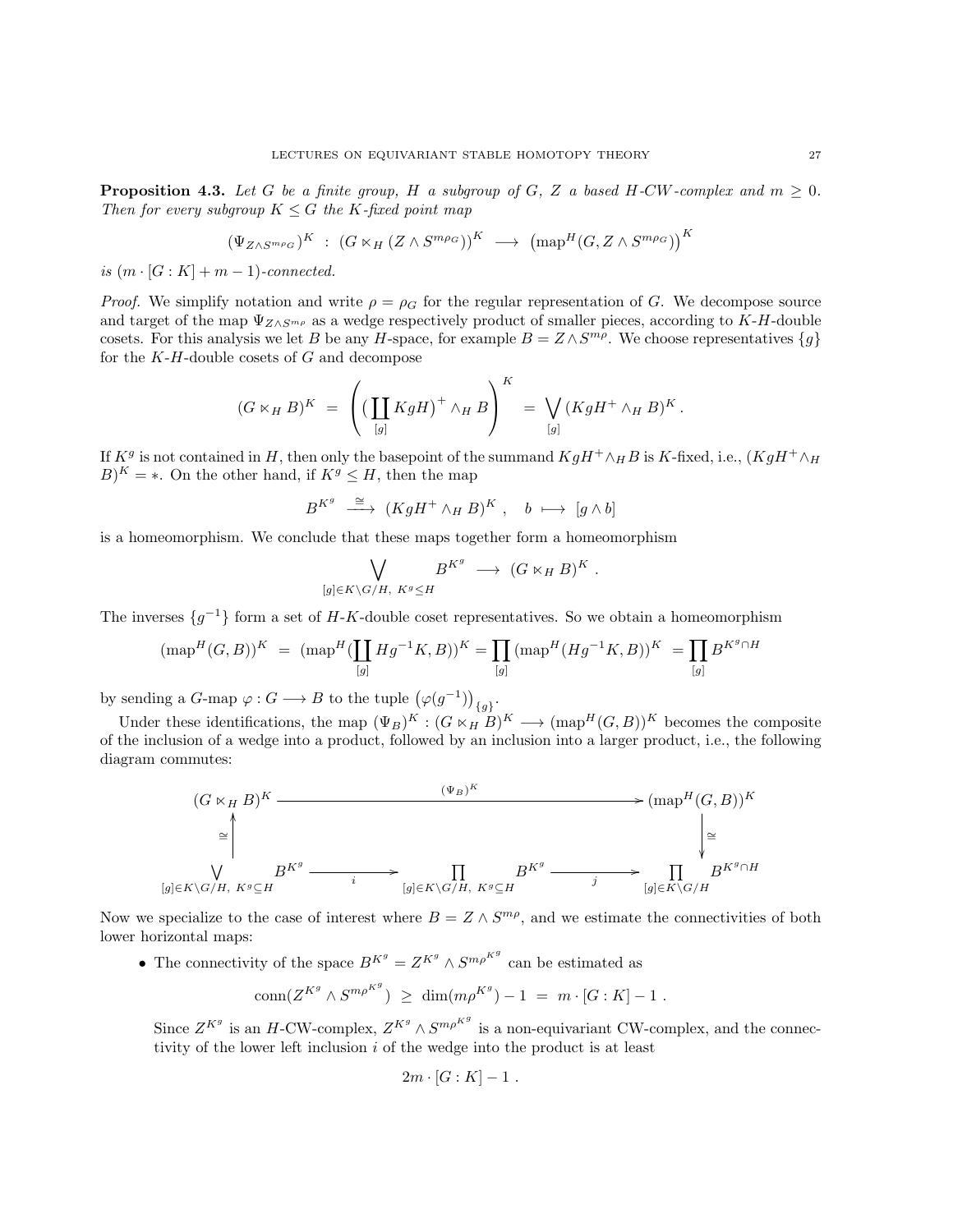• The connectivity of the lower right inclusion  $j$  is the minimum of the connectivities of the additional factors in the larger product. These additional factors are indexed by double cosets  $KqH$  such that  $K^g$  is not contained in H, in which case  $K^g \cap H$  is strictly smaller than  $K^g$ . In the case of main interest where  $B = Z \wedge S^{m\rho}$ , the connectivity of  $B^{K^g \cap H} = Z^{K^g \cap H} \wedge S^{m\rho^{K^g \cap H}}$  can be estimated as

$$
\operatorname{conn}(Z^{K^g \cap H} \wedge S^{m \rho^{K^g \cap H}}) \ge \dim(m \rho^{K^g \cap H}) - 1 = m \cdot [G : K^g \cap H] - 1
$$
  

$$
\ge m \cdot [G : K] + m - 1
$$

Here we have used that  $K^g \cap H$  is a proper subgroup of  $K^g$ , and so  $[G: K^g \cap H] > [G: K^g] = [G: K]$ . We conclude that the connectivity of the maps i and j, and hence of the map  $(\Psi_{Z\wedge S^{m\rho}})^K$  is at least  $m \cdot [G:K] + m - 1.$ 

Now we can establish the Wirthmüller isomorphism. This isomorphism first appeared in [\[26,](#page-103-9) Thm. 2.1] in the more general context of compact Lie groups. Wirthmüller attributes parts of the ideas to tom Dieck and his statement that G-spectra define a 'complete G-homology theory', amounts to Theorem [4.9](#page-28-0) when Y is a suspension spectrum. The generalization of Wirthmüller's isomorphism to arbitrary  $H$ -spectra is due to Lewis and May [\[16,](#page-103-10) II Thm. 6.2]. Our proof of the Wirthm¨uller isomorphism for finite groups is an adaptation to orthogonal spectra of tom Dieck's exposition in [\[6,](#page-103-11) II Prop. 6.12]. We emphasize that our proof is without any cofibrancy or CW-type hypotheses on the orthogonal H-spectrum.

Let  $H$  be a subgroup of  $G$ . Then the restriction functor from orthogonal  $G$ -spectra to orthogonal  $H$ spectra has a left and a right adjoint, and both are essentially given by applying the space level adjoint  $G \ltimes_H -$  and map<sup>H</sup>(G, -) levelwise.

**Construction 4.4.** We let  $H$  be a subgroup of  $G$  and  $Y$  an orthogonal  $H$ -spectrum. The *coinduced* G-spectrum is defined levelwise, i.e., by  $(\text{map}^H(G, Y))_n = \text{map}^H(G, Y_n)$  with induced action by the orthogonal group and induced structure maps. If V is a G-representation, then the G-space map<sup>H</sup>(G, Y)(V) is canonically isomorphic to  $\text{map}^H(G, Y(i^*V))$ . Indeed, a G-equivariant homeomorphism

<span id="page-27-0"></span>(4.5) 
$$
\operatorname{map}^{H}(G, Y)(V) = \mathbf{O}(\mathbb{R}^{n}, V) \wedge_{O(n)} \operatorname{map}^{H}(G, Y_{n})
$$

$$
\longrightarrow \operatorname{map}^{H}(G, \mathbf{O}(\mathbb{R}^{n}, V) \wedge_{O(n)} Y_{n}) = \operatorname{map}^{H}(G, Y(i^{*}V))
$$

is given by

$$
[\varphi, f] \ \longmapsto \ \{ \, g \mapsto [l_g \circ \varphi, \, f(g)] \, \}
$$

where  $\dim(V) = n, \varphi : \mathbb{R}^n \longrightarrow V$  is a linear isometry and  $f: G \longrightarrow Y_n$  an H-map and  $l_g: V \longrightarrow V$  is left translation by  $q \in G$ .

The G-equivariant homotopy groups of the coinduced G-spectrum map  $H(G, Y)$  are canonically isomorphic to the  $H$ -equivariant homotopy groups of Y, by a simple adjointness argument. We claim hat for every integer k the composite

(4.6) 
$$
\pi_k^G(\text{map}^H(G,Y)) \xrightarrow{\text{res}_H^G} \pi_k^H(\text{map}^H(G,Y)) \xrightarrow{\pi_{i^*V}^H(\text{ev})} \pi_k^H(Y)
$$

is an isomorphism, where ev : map<sup>H</sup>(G, Y)  $\longrightarrow$  Y is evaluation at  $1 \in G$ . Indeed, for every  $n \geq 0$ , the G-equivariant homeomorphism [\(4.5\)](#page-27-0)

<span id="page-27-1"></span>
$$
(\text{map}^H(G,Y))(n\rho_G) \ \cong \ \text{map}^H(G,Y(i^*(n\rho_G)))
$$

and the adjunction provides a natural bijection

$$
[S^{k+n\rho_G}, \text{map}^H(G, Y)(n\rho_G)]^G \cong [S^{k+i^*(n\rho_G)}, Y(i^*(n\rho_G))]^H.
$$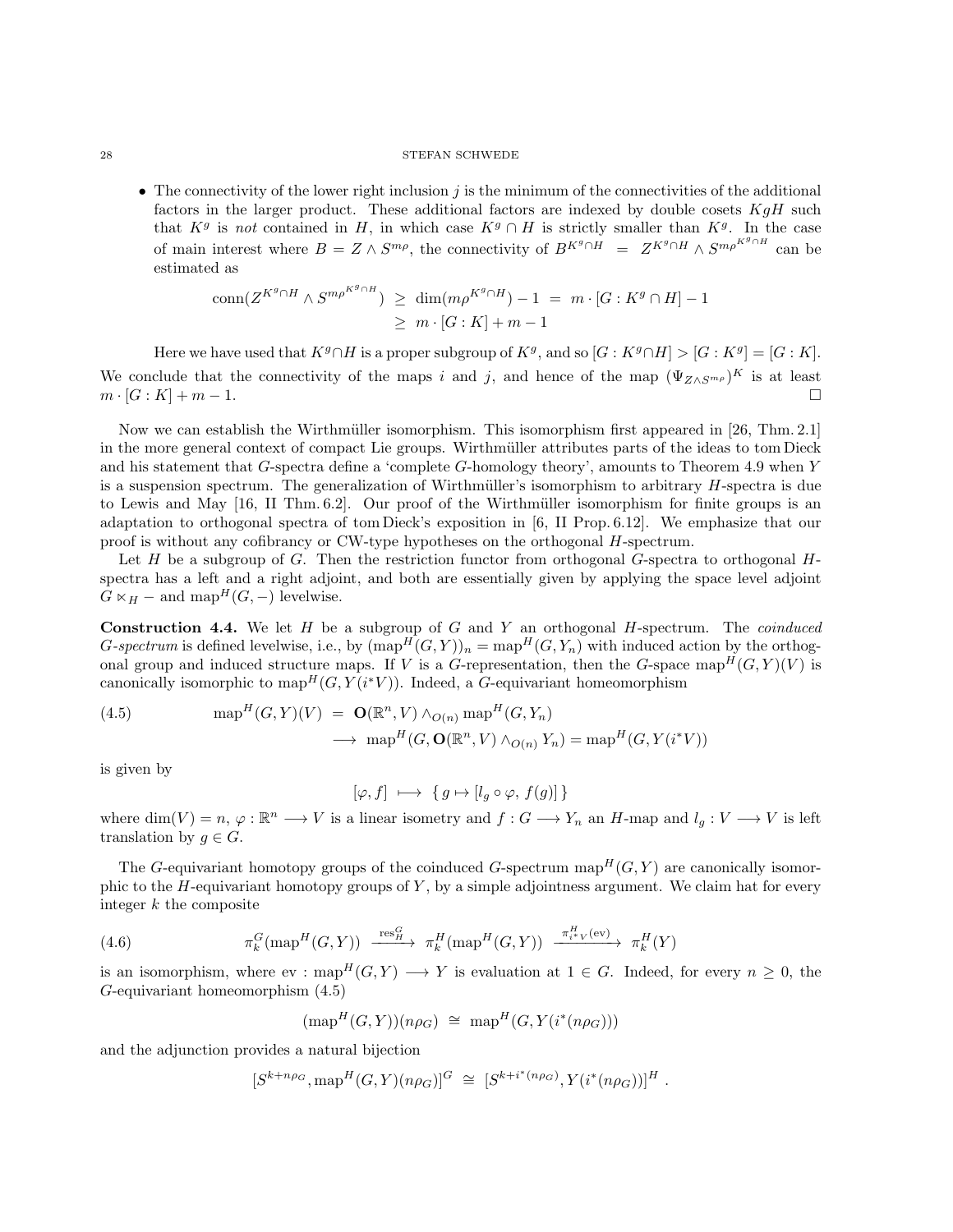These bijections are compatible with stabilization as n increases, and assemble into an isomorphism of abelian groups

$$
\pi_k^G(\text{map}^H(G,Y)) = \text{colim}_n [S^{k+n\rho_G}, \text{map}^H(G,Y)(n\rho_G)]^G \cong \text{colim}_n [S^{k+i^*(n\rho_G)}, Y(i^*(n\rho_G))]^H.
$$

The restricted representation  $i^*(\rho_G)$  is H-isomorphic to  $[G:H] \cdot \rho_H$ , so the sequence  $\{i^*(n\rho_G)\}_{n\geq 0}$  of restricted regular representations is isomorphic to a cofinal subsequence of the sequence  $\{m\rho_H\}_{m\geq 0}$ . Hence the colimit on the right hand side is isomorphic to the group  $\pi_k^H(Y)$ .

**Construction 4.7.** The left adjoint to the restriction functor from  $G$ -spectra to  $H$ -spectrum is constructed in a similar way. For an orthogonal H-spectrum Y we denote by  $G \ltimes_H Y$  the *induced G-spectrum* with n-th level given by  $(G \ltimes_H Y)_n = G \ltimes_H Y_n$ , with induced action by the orthogonal group and induced structure maps. If  $V$  is a  $G$ -representation, then the map

<span id="page-28-2"></span>(4.8) 
$$
G \ltimes_H Y(i^*V) \cong (G \ltimes_H Y)(V), \quad g \ltimes [\varphi, y] \mapsto [l_g \circ \varphi, g \ltimes y]
$$

is a preferred G-equivariant homeomorphism. The G-maps [\(4.2\)](#page-25-0) for the various levels  $Y_n$  form a morphism of orthogonal G-spectra  $\Psi_Y : G \ltimes_H Y \longrightarrow \text{map}^H(G, Y)$ .

<span id="page-28-0"></span>**Theorem 4.9** (Wirthmüller isomorphism). Let  $H$  be a subgroup of  $G$  and  $Y$  an orthogonal  $H$ -spectrum. Then the morphism

$$
\Psi_Y \; : \; G \ltimes_H Y \; \longrightarrow \; \mathrm{map}^H(G, Y)
$$

is a  $\pi_*$ -isomorphism.

*Proof.* We start by showing that the morphism  $\Psi_Y$  induces an isomorphism on  $\pi_k^G$  for every integer k. By the long exact homotopy group sequence (Proposition [3.29\)](#page-22-0) it suffices to show that the G-equivariant homotopy groups of the mapping cone  $C(\Psi_Y)$  vanish.

We show this first under the additional assumption that for every H-representation V, the space  $Y(V)$ has the based H-homotopy type of an H-CW-complex. We treat the case where  $k \geq 0$ , the case of negative k being similar. To simplify notation we write  $\rho = \rho_G$  for the regular representation of G.

The generalized structure map

$$
\sigma_{n\rho,m\rho} : C(\Psi)(n\rho) \wedge S^{m\rho} \longrightarrow C(\Psi)((n+m)\rho)
$$

of the mapping cone spectrum factors through the mapping cone of the G-map

(4.10) 
$$
\Psi_{Y(n\rho)\wedge S^{m\rho}} : G \ltimes_H (Y(n\rho) \wedge S^{m\rho}) \longrightarrow \text{map}^H(G, Y(n\rho) \wedge S^{m\rho}).
$$

So the stabilization map

<span id="page-28-1"></span>
$$
-\diamond m\rho : [S^{k+n\rho}, C(\Psi)(n\rho)]^G \longrightarrow [S^{k+(n+m)\rho}, C(\Psi)((n+m)\rho)]^G
$$

that occurs in the sequence whose colimit is  $\pi_k^G(C(\Psi))$  factors through the equivariant homotopy set

(4.11) 
$$
[S^{k+(n+m)\rho}, C(\Psi_{Y(n\rho)\wedge S^{m\rho}})]^G.
$$

So it suffices to show that for every  $n \geq 0$  there is an  $m \geq 0$  such that the set [\(4.11\)](#page-28-1) has only one element. We claim that  $m = k + n \cdot |G| + 2$  has this property. Indeed, Proposition [4.3](#page-26-0) shows that for every subgroup  $K \leq G$  the K-fixed point map

$$
(\Psi_{Y(n\rho)\wedge S^{m\rho}})^K \; : \; (G \ltimes_H (Y(n\rho) \wedge S^{m\rho}))^K \; \longrightarrow \; (\text{map}^H(G, Y(n\rho) \wedge S^{m\rho}))^K
$$

and hence its mapping cone, is  $(m \cdot [G : K] + m - 1)$ -connected. Mapping cones commute with K-fixed points, so the K-fixed point space  $C(\Psi_{Y(n\rho)\wedge S^{m\rho}})^K$  is  $(m\cdot [G:K]+m-1)$ -connected. The representation sphere  $S^{k+(n+m)\rho}$  admits the structure of a G-CW-complex, and the dimension of its K-fixed points is

$$
\dim((S^{k+(n+m)\rho})^K) = k + (n+m) \cdot \dim(\rho^K) = k + n \cdot [G:K] + m \cdot [G:K];
$$

,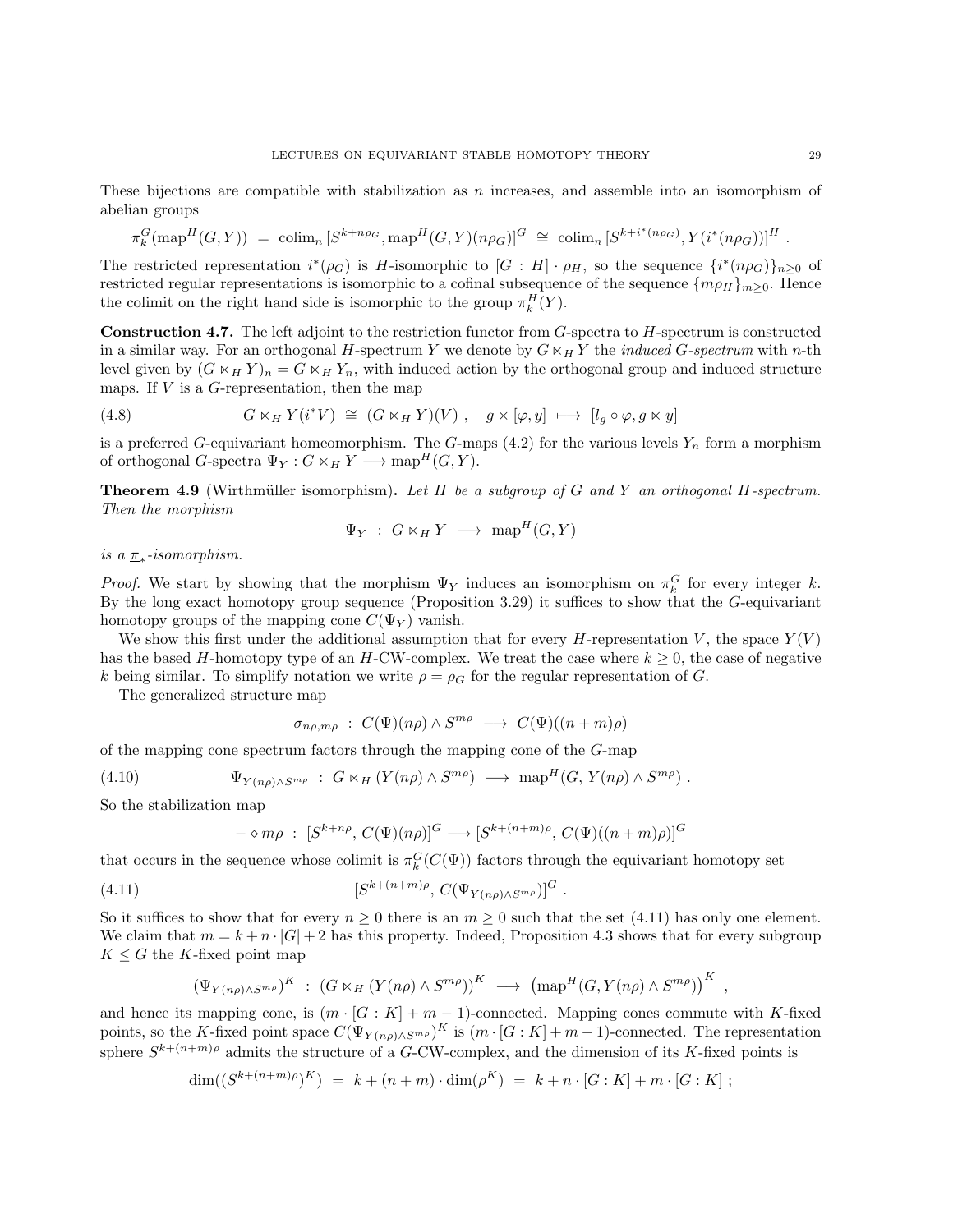by our choice of m, this number is strictly less than  $m \cdot [G : K] + m - 1$ , the connectivity of  $C(\Psi_{Y(n\rho) \wedge S^{m\rho}})^K$ . By elementary equivariant obstruction theory along a G-CW-structure of  $S^{k+(n+m)\rho}$  (see for example [\[6,](#page-103-11) II Prop. 2.6]), every based G-map from  $S^{k+(n+m)\rho}$  to  $C(\Psi_{Y(n\rho)\wedge S^{m\rho}})$  is equivariantly null-homotopic.

Now we show the bijectivity of  $\pi_*^G(\Psi_Y)$  in general, without hypotheses on Y. For this purpose we choose a level equivalence of orthogonal H-spectra  $\varphi: Y^c \longrightarrow Y$  such that  $Y^c$  is q-cofibrant in the sense of [\[17,](#page-103-1) III] Def. 2.3]; this is possible by the level model structure of [\[17,](#page-103-1) III Thm. 2.4]. As a level equivalence,  $\varphi$  induces an isomorphism on the H-equivariant stable homotopy groups; the natural isomorphism  $\pi_*^G(\text{map}^H(G,Y)) \cong$  $\pi_*^H(Y)$  (compare [\(4.6\)](#page-27-1)) then shows that

$$
\operatorname{{\rm map}}^H(G,\varphi) \; : \; \operatorname{{\rm map}}^H(G,Y^c) \; \longrightarrow \; \operatorname{{\rm map}}^H(G,Y)
$$

is a  $\pi_*^G$ -isomorphism. We use the criterion given by Proposition [4.1](#page-24-1) to show that

$$
G\ltimes_H\varphi\;:\;G\ltimes_HY^c\;\longrightarrow\;G\ltimes_HY
$$

is a  $\pi_*^G$ -isomorphism as well. We need to show that for every subgroup  $K \leq G$  and every K-representation W the induced morphism of naive K-fixed point spectra  $(\text{sh}^W(G \ltimes_H \varphi))^K$  of W-shifts is a non-equivariant stable equivalence. We use the double coset decomposition

$$
(\mathrm{sh}^W(G\ltimes_H Y))^K \cong \bigvee_{[g]\in K\backslash G/H, K^g\leq H} (\mathrm{sh}^{c^*_gW}Y)^{K^g} ,
$$

and similarly for  $Y<sup>c</sup>$ . The wedge is indexed by a set  ${g}$  of representatives of the K-H-double cosets for which  $K^g \leq H$ . Since  $\varphi$  is a level equivalence, the map

$$
(\mathrm{sh}^{c_g^*W}Y^c)_m^{K^g} = Y^c(c_g^*(W) \oplus \mathbb{R}^m)^{K^g} \xrightarrow{\varphi(c_g^*(W) \oplus \mathbb{R}^m)^{K^g}} Y(c_g^*(W) \oplus \mathbb{R}^m)^{K^g} = (\mathrm{sh}^{c_g^*W}Y)_m^{K^g}
$$

is a weak equivalence for every  $m \geq 0$  and every  $g \in G$  such that  $K^g \leq H$ . So the morphism

$$
(\mathrm{sh}^{c^*_g W} \varphi)^{K^g} \; : \; (\mathrm{sh}^{c^*_g W} Y^c)^{K^g} \; \longrightarrow \; (\mathrm{sh}^{c^*_g W} Y)^{K^g}
$$

is a non-equivariant stable equivalence whenever  $K^g \leq H$ . Since homotopy groups take wedges to direct sums (by the non-equivariant case of Corollary [3.30](#page-0-0) (i)), the wedge decomposition of  $(\text{sh}^W(G \ltimes_H Y))^K$ shows that  $(\text{sh}^W(G \times_H \varphi))^K$  is a non-equivariant stable equivalence, as claimed.

In the commutative square

$$
\pi_*^G(G \ltimes_H Y^c) \xrightarrow{\pi_*^G(\Psi_{Y^c})} \pi_*^G(\text{map}^H(G, Y^c))
$$
\n
$$
\pi_*^G(\text{G} \ltimes_H \varphi) \downarrow \qquad \qquad \downarrow \pi_*^G(\text{map}^H(G, \varphi))
$$
\n
$$
\pi_*^G(G \ltimes_H Y) \xrightarrow{\pi_*^G(\Psi_Y)} \pi_*^G(\text{map}^H(G, Y))
$$

both vertical maps are thus isomorphisms. As a q-cofibrant orthogonal  $H$ -spectrum,  $Y<sup>c</sup>$  has the property that for every H-representation V, the space  $Y^c(V)$  is a retract of a based H-CW-complex. So  $\pi_*^G(\Psi_{Y^c})$  is bijective by the first step; we conclude that the map  $\pi_*^G(\Psi_Y)$  is also bijective.

Now we show that the morphism  $\Psi_Y$  induces isomorphisms on K-equivariant homotopy groups for every proper subgroup K of G. We choose representatives  $\{g\}$  for the K-H-double cosets in G. These determine decompositions

$$
G = \coprod_{[g]} KgH \qquad \text{and} \qquad G = \coprod_{[g]} Hg^{-1}K
$$

of G as  $K-H$ -bisets respectively  $H-K$ -bisets. These decompositions induce isomorphisms of orthogonal K-spectra

$$
\operatorname{res}^G_K(G \ltimes_H Y) \cong \bigvee_{[g] \in K \backslash G/H} (KgH)^+ \wedge_H Y \cong \bigvee_{[g] \in K \backslash G/H} K \ltimes_{K \cap^g H} (c_g^* (\operatorname{res}^H_{K^g \cap H} Y))
$$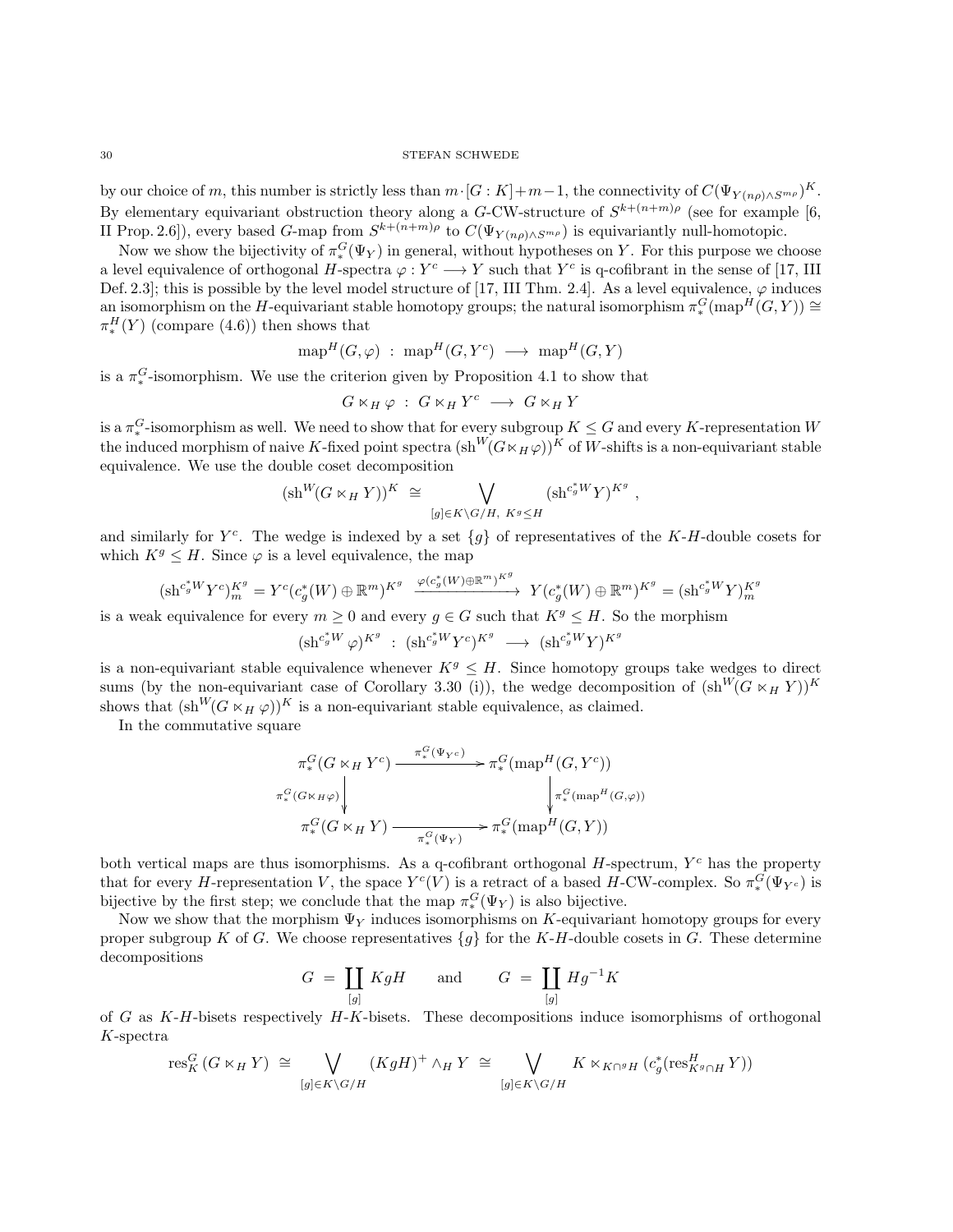and

$$
\mathrm{res}^G_K\left(\mathrm{map}^H(G,Y)\right) \;\cong\; \prod_{[g]\in K\backslash G/H} \mathrm{map}^H(Hg^{-1}K,Y) \;\cong\; \prod_{[g]\in K\backslash G/H} \mathrm{map}^{K\cap^g H}(K,c^*_g(\mathrm{res}^H_{K^g\cap H}\,Y))\;.
$$

Moreover the following diagram commutes

$$
\bigoplus_{[g]\in K\backslash G/H}\pi^K_*(K\ltimes_{K\cap^g H}(c^*_g(\operatorname{res}^H_{K^g\cap H}Y)))\xrightarrow{\cong} \pi^K_*(G\ltimes_H Y)
$$
\n
$$
\bigoplus_{\pi^K_*(\Psi_{c^*_g(\operatorname{res}^H_{K^g\cap H}Y)})}\pi^K_*(\operatorname{sup}^{H\backslash G/H}(K,c^*_g(\operatorname{res}^H_{K^g\cap H}Y)))\xleftarrow{\cong} \pi^K_*(\operatorname{sup}^H(G,Y))
$$
\n
$$
[g]\in K\backslash G/H
$$

The horizontal maps are isomorphisms because  $K$ -equivariant homotopy groups take wedges and finite products to direct sums (Corollary [3.30\)](#page-0-0); the left vertical map is an isomorphism by the previous step (for K instead of G). So the map  $\pi_*^K(\Psi_Y)$  is an isomorphism as well.

Now we discuss the transfer maps in equivariant homotopy groups of a  $G$ -spectrum. For a subgroup  $H$ of G we construct two kinds of transfer maps. First, the external transfer

(4.12) 
$$
\text{Tr}_H^G: \pi_0^H(Y) \longrightarrow \pi_0^G(G \ltimes_H Y)
$$

that is defined and natural for orthogonal  $H$ -spectra Y. Given an orthogonal  $G$ -spectrum X, we obtain the internal transfer

(4.13) 
$$
\operatorname{tr}_H^G: \pi_0^H(X) \longrightarrow \pi_0^G(X)
$$

as the composite

$$
\pi_0^H(X) \xrightarrow{\text{Tr}_H^G} \pi_0^G(G \ltimes_H X) \xrightarrow{\pi_0^G(\text{act})} \pi_0^G(X)
$$

of the external transfer for the underlying H-spectrum of X and the effect of the action morphism  $G \ltimes_H$  $X \longrightarrow X$  (a morphism of orthogonal G-spectra) on the equivariant homotopy group. In order to distinguish the two kinds of transfer maps we use a capital 'T' for the external transfer and a lower case 't' for the internal transfer.

Our definition of the external transfer  $\text{Tr}_{H}^{G}$  is essentially as the 'inverse of the Wirthmüller isomorphism', modulo an identification of  $\pi_k^G(\text{map}^H(G, Y))$  with  $\pi_k^H(Y)$ . We will then relate that rather abstract definition to the more concrete traditional definition via an equivariant Thom-Pontryagin construction. The starting point for the definition of the external transfer is the following consequence of the Wirthmüller isomorphism.

For every subgroup  $H$  of  $G$  and every orthogonal  $H$ -spectrum  $Y$  we define a morphism

$$
\text{pr} \; : \; G \ltimes_H Y \longrightarrow Y
$$

as the projection onto the preferred wedge summand  $H \ltimes_H Y$  in  $G \ltimes_H Y$ . In other words, the n-th level  $pr_n: G \ltimes_H Y_n \longrightarrow Y_n$  is defined by

$$
\mathrm{pr}_n(g \ltimes y) = \begin{cases} gy & \text{if } g \in H \text{, and} \\ * & \text{if } g \notin H. \end{cases}
$$

The projection is a morphism of orthogonal  $H$ -spectra (but it is not  $G$ -equivariant).

<span id="page-30-0"></span>**Proposition 4.14.** For every subgroup  $H$  of  $G$  and every orthogonal  $H$ -spectrum  $Y$  the composite

$$
\pi_*^G(G \ltimes_H Y) \xrightarrow{\text{res}_H^G} \pi_*^H(G \ltimes_H Y) \xrightarrow{\pi_*^H(\text{pr})} \pi_*^H(Y) ,
$$

is an isomorphism.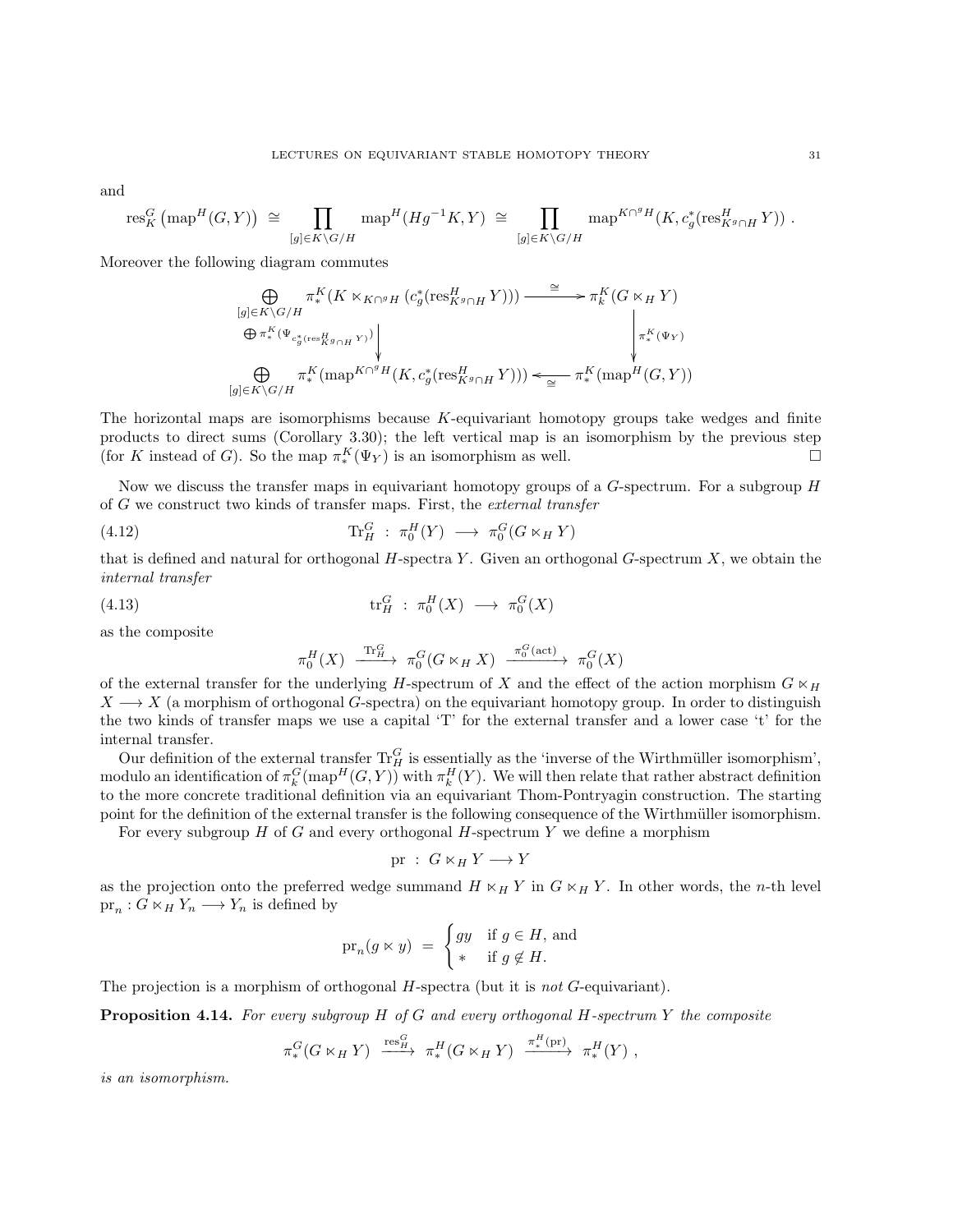#### $32$   $$\rm{STEFAN}$  SCHWEDE

Proof. The projection pr factors as the composite

$$
G \ltimes_H Y \xrightarrow{\Psi_Y} \text{map}^H(G, Y) \xrightarrow{\text{ev}} Y
$$
,

where the second morphism is evaluation at 1 (hence the counit of the adjunction); the map in question is thus equal to

$$
\pi_*^H(\text{pr}) \circ \text{res}_H^G = \pi_*^H(\text{ev}) \circ \pi_*^H(\Psi_Y) \circ \text{res}_H^G = \pi_*^H(\text{ev}) \circ \text{res}_H^G \circ \pi_*^G(\Psi_Y) .
$$

Since  $\pi_*^H$  (ev) ores<sub>H</sub> is an isomorphism by [\(4.6\)](#page-27-1), and  $\pi_*^G(\Psi_Y)$  is the Wirthmüller isomorphism (Theorem [4.9\)](#page-28-0), this proves the claim.  $\Box$ 

<span id="page-31-0"></span>**Definition 4.15.** Let H be a subgroup of G and Y an orthogonal H-spectrum. The external transfer map

$$
\text{Tr}^G_H \; : \; \pi^H_*(Y) \; \longrightarrow \; \pi^G_*(G \ltimes_H Y)
$$

is defined as the inverse of the isomorphism  $\pi_*^H(\text{pr}) \circ \text{res}_H^G$ .

The definition of the external transfer as the inverse of some easily understood map allows for rather formal proofs of various properties of the transfer maps. Along these lines we will show below the transitivity of the transfer maps, the compatibility with restriction along epimorphisms, and the double coset formula. On the other hand, Definition [4.15](#page-31-0) does not reveal the geometric interpretation of the transfer as a Thom-Pontryagin construction – which is usually taken as the definition of the transfer. We will reconcile these two approaches now.

**Construction 4.16.** Let H be a subgroup of G and Y an orthogonal H-spectrum. We let W be an H-representation and  $f: S^W \longrightarrow Y(W)$  an H-equivariant based map that represents and equivariant homotopy class in  $\pi_0^H(Y)$ . We will explain a geometric construction of the external transfer of this class. By enlarging W, if necessary, we can assume that  $W = i^*V$  is the underlying H-representation of a Grepresentation  $V$ . By enlarging  $V$ , if necessary, we can assume moreover that there exists a  $G$ -equivariant injection

$$
i~:~G/H~\longrightarrow~V~,
$$

which amounts to a vector  $v = i(H)$  in V whose stabilizer group is H. For every sufficiently small real number  $\varepsilon > 0$  the open balls of radius  $\varepsilon$  around the image points  $i(qH) = g \cdot v$  are pairwise disjoint. Hence the G-map

$$
j\;:\;G\times_H D(V)\;\longrightarrow\;V\;,\quad [g,w]\;\longmapsto\;g\cdot(v+\varepsilon\cdot w)
$$

is an embedding of the open balls with image disjoint open  $\varepsilon$ -balls. So we get a G-equivariant Thom-Pontryagin collapse map

$$
c\;:\;S^V\;\longrightarrow\;\frac{G\times_H D(V)}{G\times_H S(V)}
$$

that is inverse to j on the open balls and sends their complement to the collapsed subspace  $G \times_H S(V)$ . We compose with a G-homeomorphism

$$
\frac{G \times_H D(V)}{G \times_H S(V)} \cong G \ltimes_H S^V
$$

that stretches the unit interval by a homeomorphism  $[0, 1] \cong [0, \infty]$ . Altogether we have obtain a Gequivariant transfer map

$$
\mathrm{tr}~:~S^V~\longrightarrow~G\ltimes_H S^{i^*V}~.
$$

The composite

$$
S^V \xrightarrow{\text{tr}} G \ltimes_H S^{i^*V} \xrightarrow{G \ltimes_H f} G \ltimes_H Y(i^*V) \cong_{(4.8)} (G \ltimes_H Y)(V)
$$

is then a G-equivariant based map and we claim that it represents the external transfer, i.e.,

$$
\langle (G \ltimes_H f) \circ \text{tr} \rangle = \text{Tr}_H^G \langle f \rangle \quad \text{in} \quad \pi_0^G \langle G \ltimes_H Y \rangle .
$$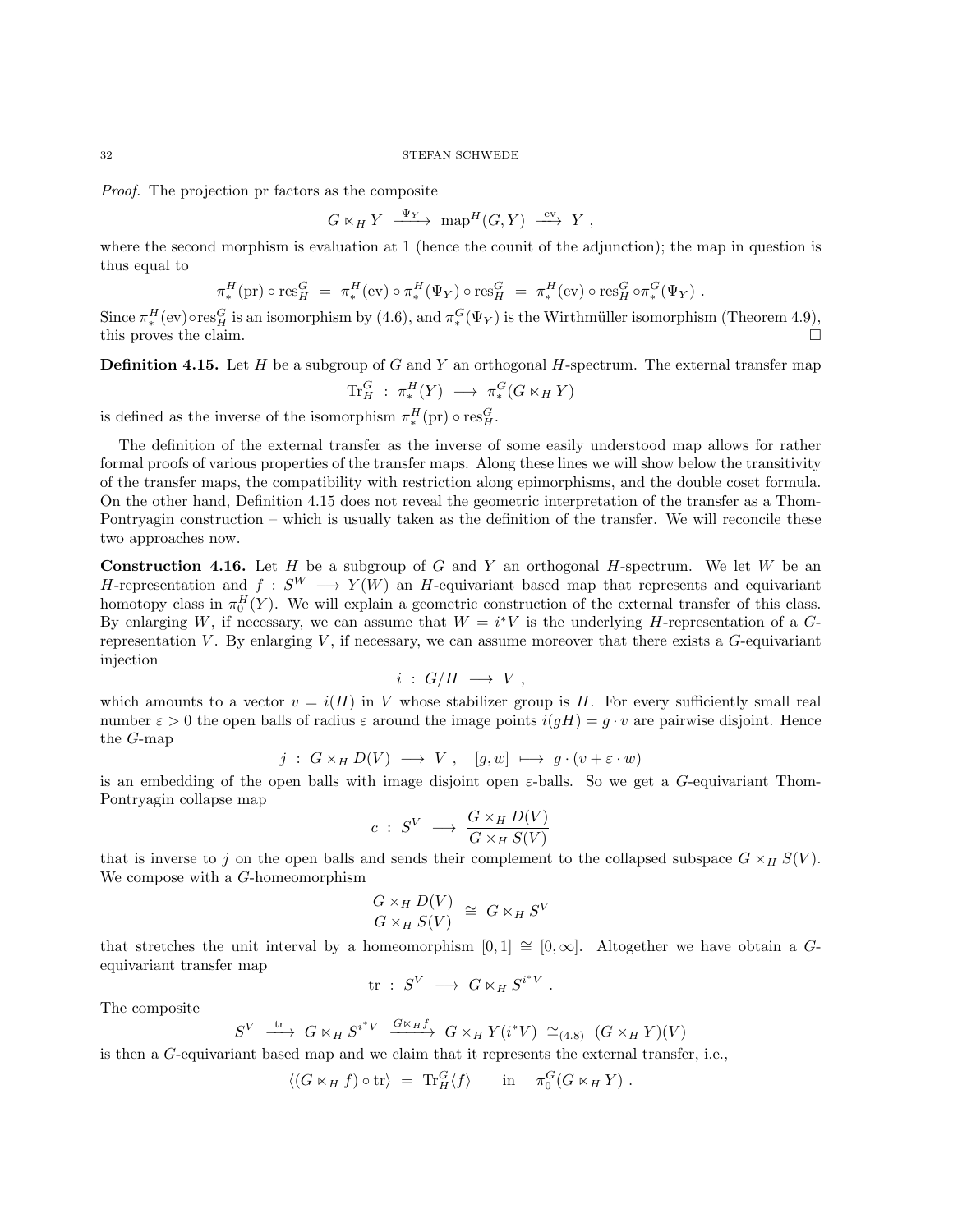To see this we contemplate the commutative diagram of based H-maps:



The composite pr  $\circ$  tr :  $S^V \longrightarrow S^V$  sends the open  $\varepsilon$ -ball around the preferred vector  $v = i(H)$  homeomorphically onto  $S^V - \{\infty\}$ , and the complement of this  $\varepsilon$ -ball to the point at infinity. Moreover, on the  $\epsilon$ -ball, the map is a composite of a dilation and a radial stretching, so  $pr \circ tr$  is  $H$ -equivariantly homotopic to the identity of  $S^V$ . We conclude that

$$
\pi_0^H(\mathrm{pr})\left(\mathrm{res}^G_H\langle (G\ltimes_H f)\circ\mathrm{tr}\rangle\right) \;=\; \langle\mathrm{pr}\circ (G\ltimes_H f)\circ\mathrm{tr}\rangle \;=\; \langle f\circ\mathrm{pr}\circ\mathrm{tr}\rangle \;=\; \langle f\rangle \qquad\text{in}\quad \pi_0^H(Y)\;.
$$

The external transfer is defined as the inverse of  $\pi_0^H(\text{pr}) \circ \text{res}_H^G$ , so this proves the claim.

Now we prove various properties of the external and internal transfer maps. We start with transitivity with respect to a nested triple of groups  $K \leq H \leq G$ . In this situation, restricting a G-action to a K-action can be done in two step, through an intermediate H-action. So the left adjoint  $G \ltimes_K -$  is canonically isomorphic to the composite of the two partial left adjoints:

$$
\kappa\;:\;G\ltimes_H(H\ltimes_KY)\;\cong\;G\ltimes_KY\;,\quad g\ltimes (h\ltimes y)\;\longmapsto\;(gh)\ltimes y\;,
$$

and similarly for the various right adjoints.

**Proposition 4.17.** The external transfer maps are transitive, i.e., for nested subgroups  $K \leq H \leq G$  and every orthogonal K-spectrum Z the composite

$$
\pi_*^K(Z) \xrightarrow{\operatorname{Tr}_K^H} \pi_*^K(H \ltimes_H Z) \xrightarrow{\operatorname{Tr}_H^G} \pi_*^G(G \ltimes_H (H \ltimes_K Z)) \xrightarrow{\pi_*^G(\kappa)} \pi_*^G(G \ltimes_K Z)
$$

agrees with the external transfer  $\text{Tr}_{K}^{G}$ . The internal transfer maps are transitive, i.e.,

$$
\operatorname{tr}_H^G\circ \operatorname{tr}_K^H \,\,=\,\, \operatorname{tr}_K^G \,\,:\,\, \pi^K_*(X) \,\,\longrightarrow\,\, \pi^G_*(X)
$$

for every orthogonal G-spectrum X.

Proof. The square

$$
G \ltimes_H (H \ltimes_K Y) \xrightarrow{\kappa} G \ltimes_K Y
$$
  
\n
$$
\begin{array}{c} \operatorname{pr}_{H}^{G} \\ H \ltimes_K Y \xrightarrow{\qquad \qquad} Y \\ H \times_K Y \xrightarrow{\qquad \qquad} \operatorname{pr}_{K}^{H} \end{array}
$$

commutes, where we decorate the wedge summand projections by the groups involved. So

$$
\begin{split} \pi^K_* (\mathrm{pr}^G_K) \circ \mathrm{res}^G_K \circ \pi^G_*(\kappa) \circ \mathrm{Tr}^G_H \circ \mathrm{Tr}^H_K &= \pi^K_*(\mathrm{pr}^G_K) \circ \pi^K_*(\kappa) \circ \mathrm{res}^G_K \circ \mathrm{Tr}^G_H \circ \mathrm{Tr}^H_K \\ &= \pi^K_*(\mathrm{pr}^H_K) \circ \pi^K_*(\mathrm{pr}^G_H) \circ \mathrm{res}^H_H \circ \mathrm{res}^G_H \circ \mathrm{Tr}^G_H \circ \mathrm{Tr}^H_K \\ &= \pi^K_*(\mathrm{pr}^H_K) \circ \mathrm{res}^H_K \circ \pi^H_*(\mathrm{pr}^G_H) \circ \mathrm{res}^G_H \circ \mathrm{Tr}^H_H \circ \mathrm{Tr}^H_K \\ &= \pi^K_*(\mathrm{pr}^H_K) \circ \mathrm{res}^H_K \circ \mathrm{Tr}^H_K \; = \; \mathrm{Id} \;\; . \end{split}
$$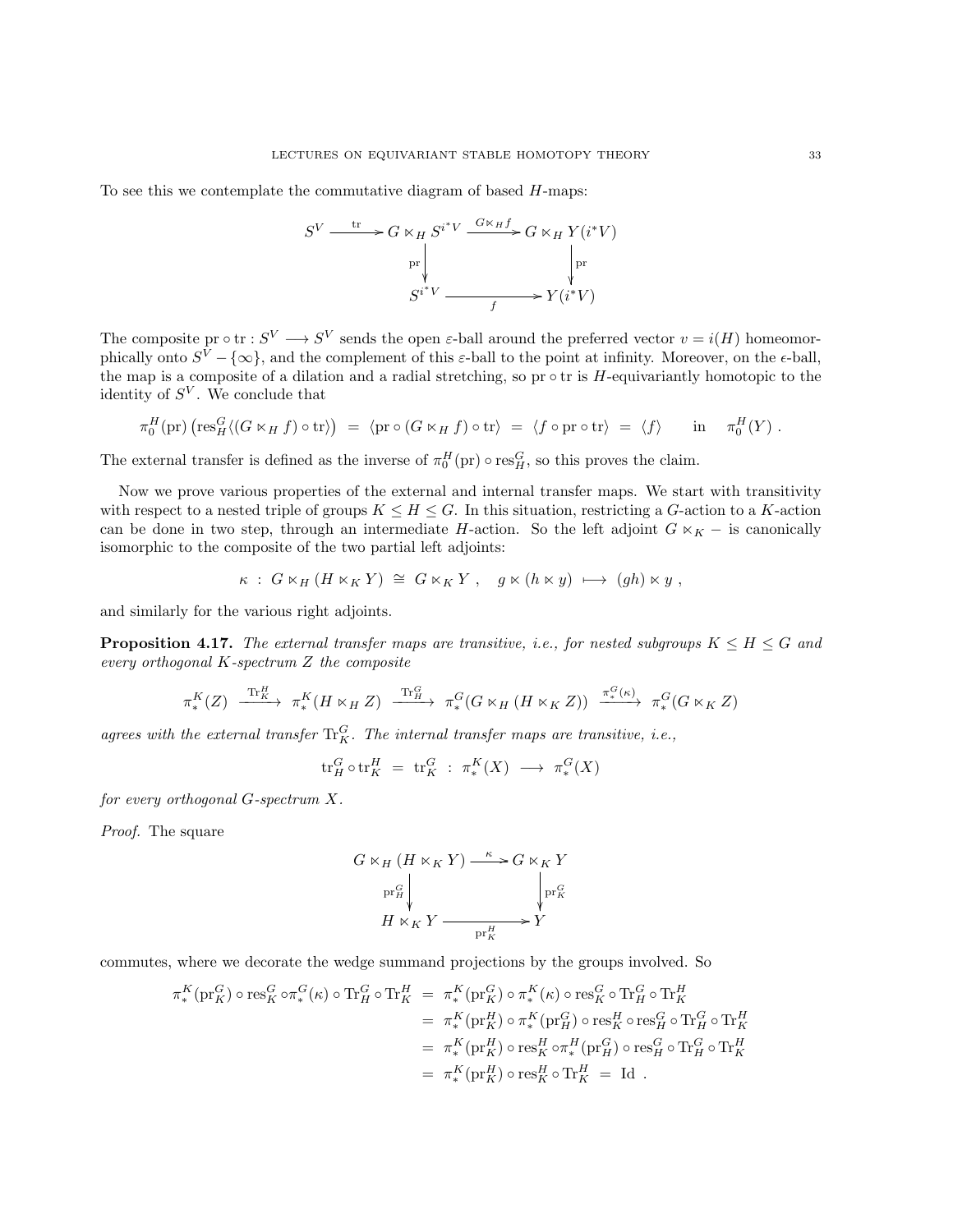### $34$   $\,$  STEFAN SCHWEDE  $\,$

Since the composite  $\pi_*^G(\kappa) \circ \text{Tr}_H^G \circ \text{Tr}_K^H$  is inverse to  $\pi_*^K(\text{pr}_K^G) \circ \text{res}_K^G$ , it equals  $\text{Tr}_K^G$ . The transitivity of the internal transfer maps follows by naturality because for every orthogonal  $G$ -spectrum  $X$  the square



 $\Box$ commutes.

Now we study how transfer maps interact with the restriction homomorphism [\(3.6\)](#page-14-1) of equivariant homotopy groups. The following proposition explains what happens when a transfer is restricted along an epimorphism. The double coset formula [\(4.22\)](#page-36-0) below explains what happens when a transfer is restricted to a subgroup. Every group homomorphism is the composite of an epimorphism and a subgroup inclusion, so together this can be used to rewrite the composite of a transfer map with the restriction homomorphism along an arbitrary group homomorphism.

We let  $\alpha: K \longrightarrow G$  be a surjective homomorphism of finite groups, H a subgroup of G and  $L = \alpha^{-1}(H)$ . For every based  $H$ -space  $A$  the map

$$
K \ltimes_L ((\alpha|_L)^* A) \longrightarrow \alpha^*(G \ltimes_H A) , \quad k \ltimes a \longrightarrow \alpha(k) \ltimes a
$$

is a K-equivariant homeomorphism. For an orthogonal  $H$ -spectrum  $Y$ , these isomorphisms for the various levels together define an isomorphism of orthogonal K-spectra

$$
\xi\;:\;K\ltimes_L((\alpha|_L)^*Y)\;\longrightarrow\;\alpha^*(G\ltimes_H Y)\;.
$$

The next proposition shows that transfer maps are compatible in a straightforward way with restriction maps along epimorphisms.

<span id="page-33-0"></span>**Proposition 4.18.** Let  $\alpha : K \longrightarrow G$  be a surjective homomorphism of finite groups, H a subgroup of G and  $L = \alpha^{-1}(H)$ .

(i) For every orthogonal  $H$ -spectrum  $Y$  the following square commutes:

$$
\pi_*^H(Y) \xrightarrow{\operatorname{Tr}_H^G} \pi_*^G(G \ltimes_H Y)
$$
\n
$$
\pi_*^L((\alpha|_L)^* \downarrow \qquad \qquad \downarrow \qquad \qquad \downarrow \qquad \qquad \downarrow \qquad \qquad \downarrow
$$
\n
$$
\pi_*^L((\alpha|_L)^*(Y)) \xrightarrow{\operatorname{Tr}_L^K} \pi_*^K(K \ltimes_L ((\alpha|_L)^* Y)) \xrightarrow{\pi_*^K(\xi)} \pi_*^K(\alpha^*(G \ltimes_H Y))
$$

(ii) For every orthogonal  $G$ -spectrum  $X$  the following square commutes:

$$
\begin{array}{c}\n\pi_{*}^{H}(X) \xrightarrow{\text{tr}_{H}^{G}} \pi_{*}^{G}(X) \\
(\alpha|_{L})^{*} \downarrow \qquad \qquad \downarrow \alpha^{*} \\
\pi_{*}^{L}(\alpha^{*}X) \xrightarrow{\text{tr}_{L}^{K}} \pi_{*}^{K}(\alpha^{*}X)\n\end{array}
$$

Proof. (i) The composite

$$
K \ltimes_L ((\alpha|_L)^* Y) \stackrel{\xi}{\longrightarrow} \alpha^* (G \ltimes_H Y) \xrightarrow{(\alpha|_L)^* (\text{pr}_H^G)} (\alpha|_L)^* (Y)
$$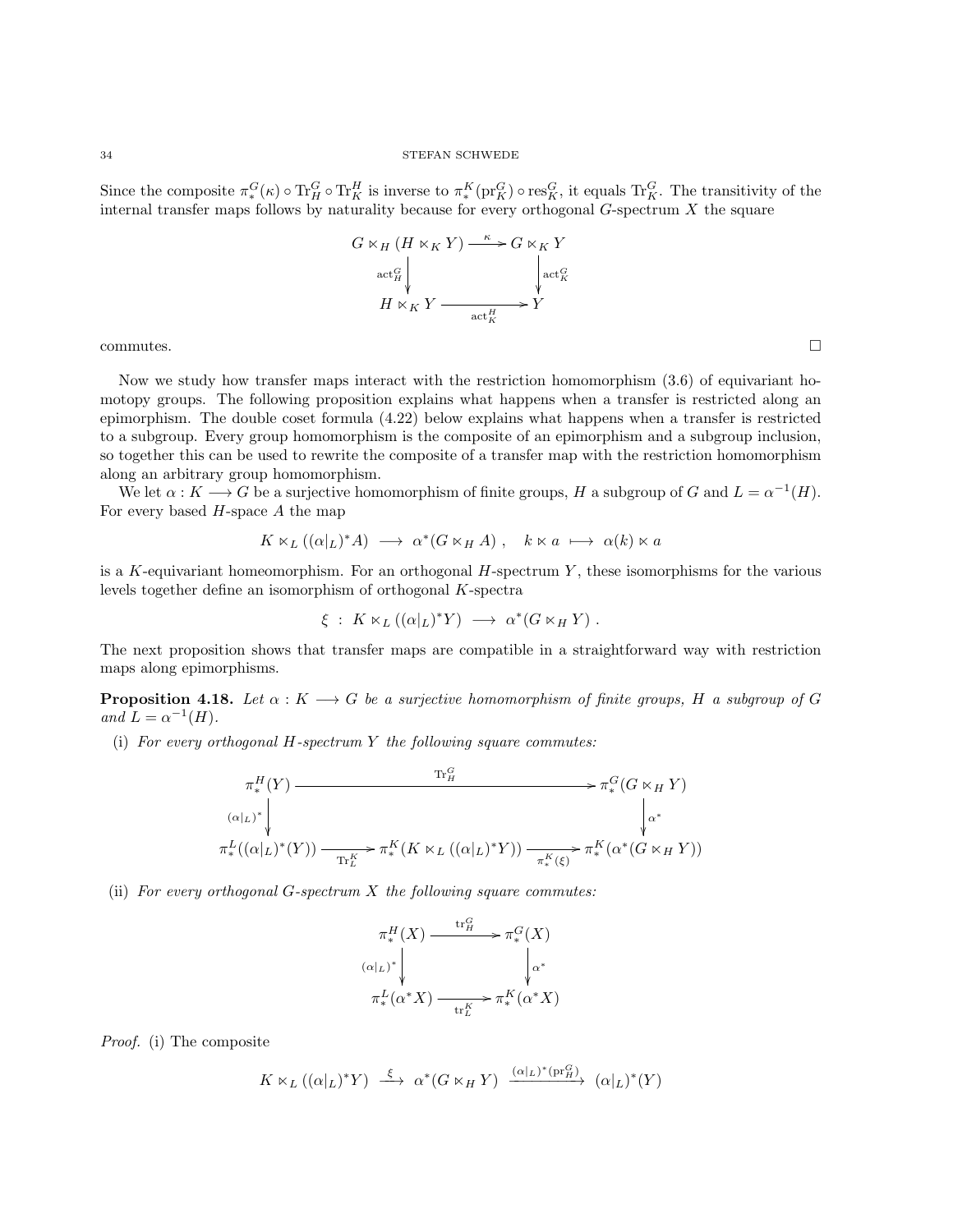equals the wedge summand projection  $pr_L^K$ , so

$$
\begin{split} \pi^K_* (\xi) \circ \operatorname{Tr}^K_L \circ \pi^L_* ((\alpha|_L)^* (\operatorname{pr}^G_H)) \circ \operatorname{res}^K_L &= \pi^K_* (\xi) \circ \operatorname{Tr}^K_L \circ \pi^L_* (\operatorname{pr}^K_L) \circ \pi^L_* (\xi^{-1}) \circ \operatorname{res}^K_L \\ &= \pi^K_* (\xi) \circ \operatorname{Tr}^K_L \circ \pi^L_* (\operatorname{pr}^K_L) \circ \operatorname{res}^K_L \circ \pi^K_* (\xi^{-1}) \\ &= \pi^K_* (\xi) \circ \pi^K_* (\xi^{-1}) = \operatorname{Id} \end{split}
$$

is the identity of  $\pi_*^K(\alpha^*(G \ltimes_H Y))$ . Thus

$$
\begin{split} \pi^{K}_{*}(\xi)\circ \text{Tr}_{L}^{K}\circ (\alpha|_{L})^{*}\circ \pi^{H}_{*}(\text{pr}_{H}^{G})\circ \text{res}_{H}^{G}\quad & =\; \pi^{K}_{*}(\xi)\circ \text{Tr}_{L}^{K}\circ \pi^{L}_{*}((\alpha|_{L})^{*}(\text{pr}_{H}^{G}))\circ (\alpha|_{L})^{*}\circ \text{res}_{H}^{G}\\ & =\; \pi^{K}_{*}(\xi)\circ \text{Tr}_{L}^{K}\circ \pi^{L}_{*}((\alpha|_{L})^{*}(\text{pr}_{H}^{G}))\circ \text{res}_{L}^{K}\circ \alpha^{*}\; =\; \alpha^{*}\ .\end{split}
$$

Precomposing with the external transfer  $\text{Tr}_{H}^{G}$  and using Proposition [4.14](#page-30-0) shows the first claim. Part (ii) follows from part (i) and the fact that

$$
K \ltimes_L ((\alpha|_L)^*(Y)) \stackrel{\xi}{\longrightarrow} \alpha^*(G \ltimes_H Y) \xrightarrow{\alpha^*(\text{act})} \alpha^*Y
$$
  

$$
(\alpha|_L)^*(Y).
$$

is the action map of K on  $(\alpha|_L)^*$ 

A special case of an epimorphism is the conjugation map

$$
c_g \; : \; H \; \longrightarrow \; H^g = g^{-1} H g \; , \quad h \; \longmapsto \; c_g(h) \; = \; g^{-1} h g
$$

induced by an element  $g \in G$  of the ambient group. We recall from [\(3.8\)](#page-15-0) that the conjugation map  $g_*: \pi_0^{H^g}(X) \longrightarrow \pi_0^H(X)$  is defined as the composite

$$
\pi_0^{H^g}(X) \xrightarrow{c^*_g} \pi_0^H(c^*_g X) \xrightarrow{\pi_0^H(l_g^X)} \pi_0^H(X)
$$

where  $l_g^X$  :  $c_g^*X \longrightarrow X$  is left translation by g. Proposition [4.18](#page-33-0) (ii) applied to  $K = G$  and the inner automorphism  $\alpha = c_g : G \longrightarrow G$  implies the relation

$$
\text{tr}_{H}^{G} \circ g_{*} \ = \ \text{tr}_{H}^{G} \circ \pi_{*}^{H}(l_{g}^{X}) \circ c_{g}^{*} \ = \ \pi_{*}^{G}(l_{g}^{X}) \circ \text{tr}_{H}^{G} \circ c_{g}^{*} \ = \ \pi_{*}^{G}(l_{g}^{X}) \circ c_{g}^{*} \circ \text{tr}_{H^{g}}^{G} \ = \ \text{tr}_{H^{g}}^{G}
$$

as maps from  $\pi^{H^g}_* X$  to  $\pi^G_*(X)$ , for every orthogonal G-spectrum X. The last step is the fact that inner automorphisms induce the identity, compare Proposition [3.7.](#page-14-0)

Now we prove the *double coset formula* for the restriction of a transfer to a subgroup. We let  $K$  and  $H$ be subgroups of G and A a based H-space A. For every  $g \in G$ , the map

$$
\kappa_g : K \ltimes_{K \cap {}^g H} (\text{res}^g_{K \cap {}^g H} (c_g^* A)) \longrightarrow G \ltimes_H A , \quad k \ltimes a \longmapsto (kg) \ltimes a
$$

is K-equivariant. As usual,  $c_g: {}^g H \longrightarrow H$  is the conjugation homomorphism given by  $c_g(\gamma) = g^{-1}\gamma g$ . If we let q vary in a set of  $K-H$ -double coset representatives, the combined map

$$
\bigvee_{[g]\in K\backslash G/H} K\ltimes_{K\cap^g H} (\operatorname{res}^g_{K\cap^g H}(c_g^*A))\xrightarrow{\ \ \vee\ \kappa_g \ \ } \operatorname{res}^G_K(G\ltimes_H A)
$$

is a K-equivariant homeomorphism. All this is natural, so we can apply the constructions and maps levelwise to an orthogonal H-spectrum Y and obtain an analogous morphism of orthogonal K-spectra

$$
\kappa_g \; : \; K \ltimes_{K \cap {}^g H} (\operatorname{res}^g_{K \cap {}^g H} (c_g^* Y)) \; \longrightarrow \; G \ltimes_H Y \; ,
$$

which gives a wedge decomposition of the underlying K-spectrum of  $G \ltimes_H Y$  when g runs over a set of representatives of all K-H-double cosets.

Proposition 4.19 (External double coset formula). For all subgroups K and H of G and every orthogonal H-spectrum Y the relation

$$
\mathrm{res}^G_K\circ \mathrm{Tr}^G_H \ = \ \sum_{[g]\in K\backslash G/H} \ \pi^K_*(\kappa_g) \circ \mathrm{Tr}^K_{K\cap^g H} \circ \mathrm{res}^g_{K\cap^g H} \circ c^*_g
$$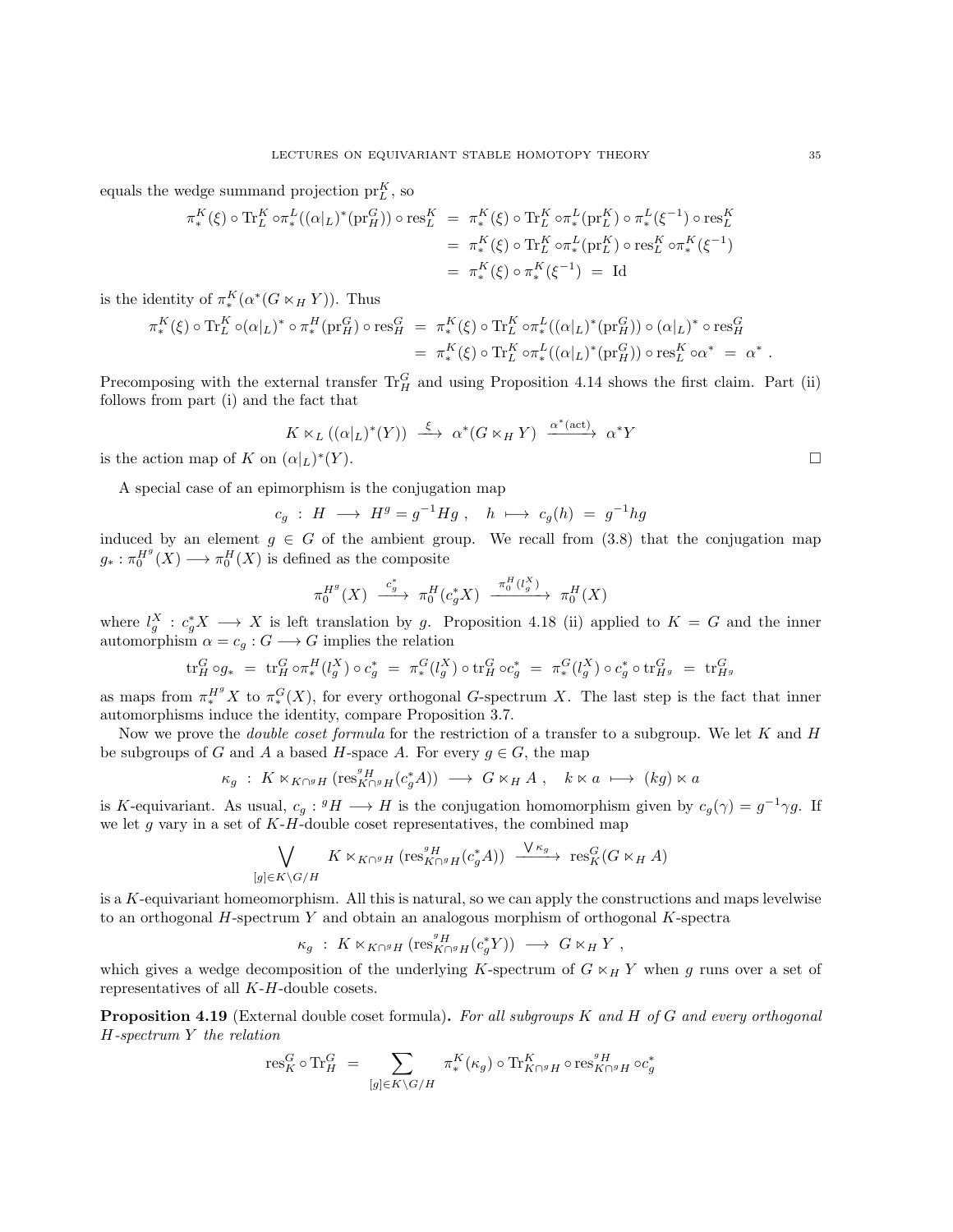holds as maps  $\pi_*^H(Y) \longrightarrow \pi_*^K(G \ltimes_H Y)$ .

*Proof.* For  $g \in G$  we denote by

$$
\text{pr}_{g} \; : \; G \ltimes_{H} Y \; \longrightarrow \; K \ltimes_{K \cap^{g} H} (c_{g}^{*} Y)
$$

the morphism of orthogonal K-spectra that is left inverse to  $\kappa_q$  and sends all K-H-double cosets other than  $KgH$  to the basepoint. The morphism of orthogonal  $(K \cap {}^g H)$ -spectra  $c_g^*({\rm pr}_H^G) : c_g^*(G \ltimes_H Y) \longrightarrow c_g^*(Y)$ equals the composite

$$
c_g^*(G \ltimes_H Y) \xrightarrow{l_g} G \ltimes_H Y \xrightarrow{\text{pr}_g} K \ltimes_{K \cap g} H (c_g^* Y) \xrightarrow{\text{pr}_{K \cap g}^K H} c_g^* Y
$$

where  $l<sub>g</sub>$  is left multiplication by g. So

$$
\begin{array}{rcl} \operatorname{res}^{g}_{K\cap^{g}H}\circ c_{g}^{*}\circ\pi_{*}^{H}(\mathrm{pr}_{H}^{G})\circ \operatorname{res}^{G}_{H} & = & \pi_{*}^{K\cap^{g}H}(c_{g}^{*}(\mathrm{pr}_{H}^{G}))\circ \operatorname{res}^{g}_{K\cap^{g}H}\circ c_{g}^{*}\circ \operatorname{res}^{G}_{H} \\ & = & \pi_{*}^{K\cap^{g}H}(\mathrm{pr}_{K\cap^{g}H}^{K})\circ\pi_{*}^{K\cap^{g}H}(\mathrm{pr}_{g})\circ\pi_{*}^{K\cap^{g}H}(l_{g})\circ \operatorname{res}^{G}_{K\cap^{g}H}\circ c_{g}^{*} \\ & = & \pi_{*}^{K\cap^{g}H}(\mathrm{pr}_{K\cap^{g}H}^{K})\circ\pi_{*}^{K\cap^{g}H}(\mathrm{pr}_{g})\circ \operatorname{res}^{G}_{K\cap^{g}H}\circ\pi_{*}^{G}(l_{g})\circ c_{g}^{*} \\ & = & \pi_{*}^{K\cap^{g}H}(\mathrm{pr}_{K\cap^{g}H}^{K})\circ\pi_{*}^{K\cap^{g}H}(\mathrm{pr}_{g})\circ \operatorname{res}^{G}_{K\cap^{g}H} \end{array}
$$

We have used various naturality properties and, in the last equation, that inner automorphisms induce the identity (Proposition [3.7\)](#page-14-0). The external transfer  $\text{Tr}_{H}^{G}$  is inverse to  $\pi_{*}^{H}(\text{pr}_{H}^{G}) \circ \text{res}_{H}^{G}$ , so precomposition with this external transfer gives

$$
\begin{array}{rcl}\operatorname{res}^g_{K\cap^gH}\circ c_g^* & = & \pi^{K\cap^gH}_*(\mathrm{pr}^K_{K\cap^gH})\circ \pi^{K\cap^gH}_*(\mathrm{pr}_g)\circ \operatorname{res}^G_{K\cap^gH}\circ \operatorname{Tr}^G_H\\ & = & \pi^{K\cap^gH}_*(\mathrm{pr}^K_{K\cap^gH})\circ \operatorname{res}^K_{K\cap^gH}\circ \pi^K_*(\mathrm{pr}_g)\circ \operatorname{res}^G_K\circ \ \operatorname{Tr}^G_H\ .\end{array}
$$

Similarly, the transfer map  $\operatorname{Tr}^K_{K\cap^gH}$  is inverse to  $\pi^{K\cap^gH}_*(\operatorname{pr}^K_{K\cap^gH}) \circ \operatorname{res}^K_{K\cap^gH}$ , so postcomposition with this external transfer gives

<span id="page-35-0"></span>(4.20) 
$$
\text{Tr}_{K \cap {}^{g}H}^{K} \circ \text{res}_{K \cap {}^{g}H}^{g} \circ c_{g}^{*} = \pi_{*}^{K}(\text{pr}_{g}) \circ \text{res}_{K}^{G} \circ \text{Tr}_{H}^{G}
$$

as maps  $\pi_*^H(G \ltimes_H Y) \longrightarrow \pi_*^K(K \ltimes_{K \cap^g H} (c_g^* Y)).$ 

The underlying orthogonal K-spectrum of  $G \ltimes_H Y$  is the wedge, indexed over K-H-double coset representatives, of the images of the idempotent endomorphisms  $\kappa_g \circ \text{pr}_g$  of  $G \ltimes_H Y$ . Since equivariant homotopy groups takes wedges to sums, the identity of  $\pi_*^K(G \ltimes_K Y)$  is the sum of the effects of these idempotents. So we can postcompose the relation [\(4.20\)](#page-35-0) with  $\pi_*^{K}(\kappa_g)$  and sum over double coset representatives to get the desired formula:

$$
\sum_{[g]\in K\backslash G/H} \pi^K_*(\kappa_g)\circ \operatorname{Tr}_{K\cap^gH}^K\circ \operatorname{res}^K_{K\cap^gH}\circ c_g^* = \sum_{[g]\in K\backslash G/H} \pi^K_*(\kappa_g\circ \operatorname{pr}_g)\circ \operatorname{res}^G_K\circ \operatorname{Tr}^G_H = \operatorname{res}^G_K\circ \operatorname{Tr}^G_H.
$$

The double coset formula for the internal transfer maps follows from the external one by naturality arguments.

**Proposition 4.21** (Internal double coset formula). For all subgroups K and H of G and every orthogonal G-spectrum X the relation

$$
\operatorname{res}^G_K\circ \operatorname{tr}_H^G \,\, = \,\, \sum_{[g]\in K\backslash G/H} \, \operatorname{tr}^K_{K\cap {}^g H}\circ \operatorname{res}^{{}^g H}_{K\cap {}^g H}\circ g_*
$$

holds as maps  $\pi_*^H(X) \longrightarrow \pi_*^K(X)$ .

*Proof.* We denote by  $\eta^G : G \ltimes_H X \longrightarrow X$  the G-action morphism. If we apply the map  $\pi_*^K(\eta^G)$  to the external double coset formula, then the left hand side becomes the composite of internal transfer and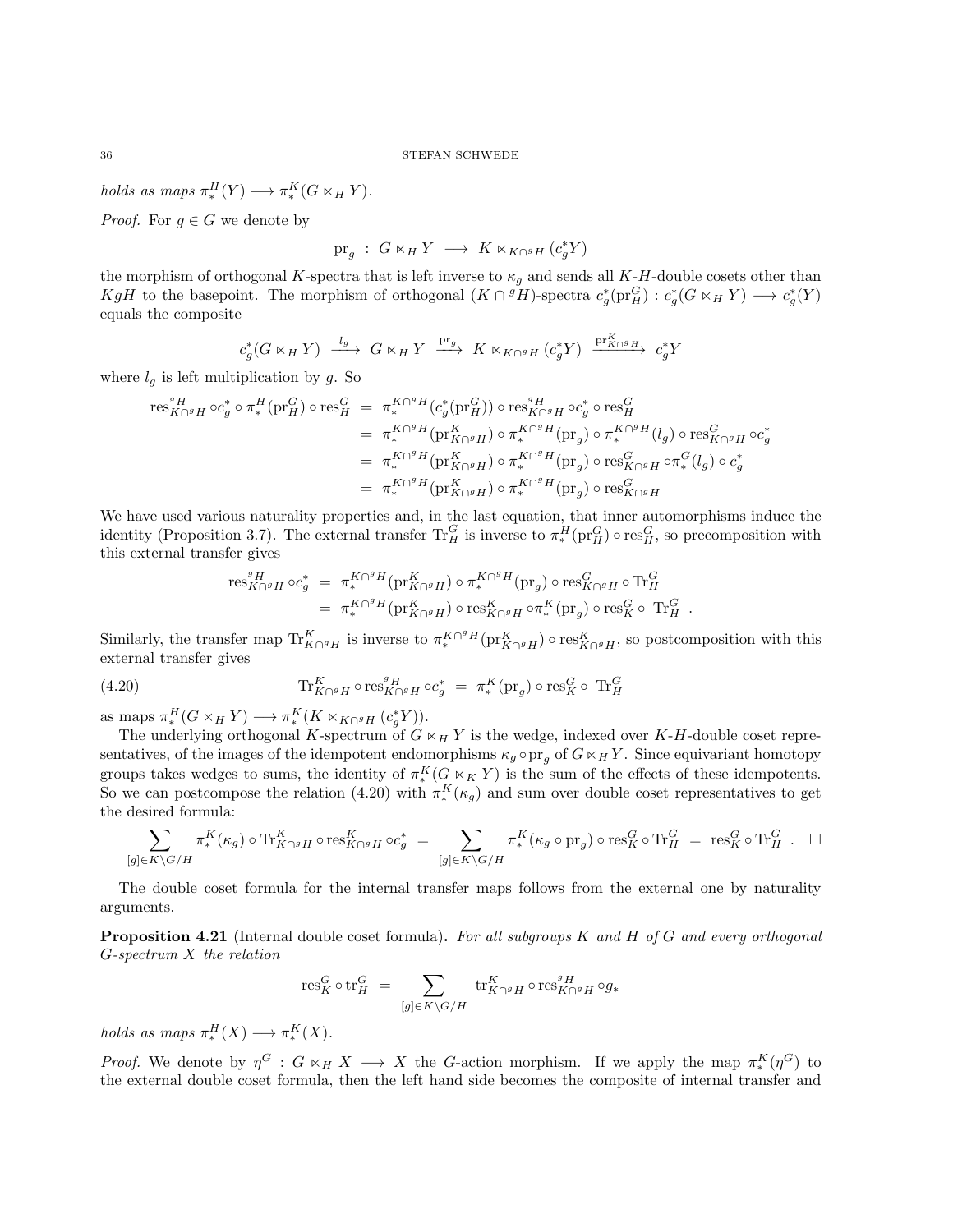restriction (using that restriction is natural for the the G-morphism  $\eta^G$ ). Now we simplify the summands on the right hand side of the external double coset formula. For every  $g \in G$  the square of K-morphisms

$$
K \ltimes_{K \cap {}^{g}H} (c_g^* X) \xrightarrow{\eta^K} c_g^* X
$$
  
\n
$$
\begin{array}{c} \n\kappa_g \downarrow \\
\downarrow \iota_g^X \\
G \ltimes_H X \xrightarrow{\eta^G} X\n\end{array}
$$

commutes, where as usual  $l_q$  is left multiplication by g. So we get

$$
\begin{split} \pi^K_*(\eta^G) \circ \pi^K_*(\kappa_g) \circ \text{Tr}^K_{K \cap {}^g H} \circ \text{res}^{{}^g H}_{K \cap {}^g H} \circ c_g^* &= \pi^K_*(l_g^X) \circ \pi^K_*(\eta^K)_* \circ \text{Tr}^K_{K \cap {}^g H} \circ \text{res}^{{}^g H}_{K \cap {}^g H} \circ c_g^* \\ &= \pi^K_*(l_g^X)_* \circ \text{tr}^K_{K \cap {}^g H} \circ \text{res}^{{}^g H}_{K \cap {}^g H} \circ c_g^* \\ &= \text{tr}^K_{K \cap {}^g H} \circ \text{res}^{{}^g H}_{K \cap {}^g H} \circ \pi^{{}^g H}_*(l_g^X)_* \circ c_g^* \\ &= \text{tr}^K_{K \cap {}^g H} \circ \text{res}^{{}^g H}_{K \cap {}^g H} \circ g_* \end{split}
$$

The second equality is the definition of the internal transfer for the spectrum  $c_g^*X$ . The third equality is the fact that transfer and restriction are natural for the G-morphism  $l_g^X: c_g^* X \longrightarrow X$ . The final relation is the definition [\(3.8\)](#page-15-0) of the conjugation map  $g_* : \pi_*^H(X) \longrightarrow \pi_*^g(H)$ .

The restriction, conjugation and transfer maps make the homotopy groups  $\pi_k^H(X)$  for varying H into a Mackey functor. We recall that a Mackey functor for a group  $G$  consists of the following data:

- an abelian group  $M(H)$  for every subgroup H of G,
- conjugation maps  $g_*: M(H) \longrightarrow M({}^g H)$  for  $H \subset G$  and  $g \in G$ , where  ${}^g H = g H g^{-1}$ ,
- restriction maps  $\text{res}^H_K : M(H) \longrightarrow M(K)$  for  $K \subset H \subset G$ ,
- transfer maps maps  $\operatorname{tr}_K^H : M(K) \longrightarrow M(H)$  for  $K \subset H \subset G$ .

This data has to satisfy the following conditions. The unit conditions

$$
res_H^H = Id_{M(H)}
$$
 and  $c_h = Id_{M(H)}$  for  $h \in H$ 

and transitivity conditions

$$
g_* \circ g'_* \ = \ (gg')_* \ , \quad \operatorname{res}^K_L \circ \operatorname{res}^H_K \ = \ \operatorname{res}^H_L \qquad \text{and} \qquad \operatorname{res}^H_K \circ g_* \ = \ g_* \circ \operatorname{res}^{H^g}_{K^g}
$$

express that facts that the restriction and conjugation maps assemble into a contravariant functor on the orbit category  $\mathcal{O}(G)$  of G. The unit conditions  $\text{tr}_{H}^{H} = \text{Id}_{M(H)}$  and transitivity conditions

$$
\mathrm{tr}_K^H \circ \mathrm{tr}_L^K \,\, = \,\, \mathrm{tr}_L^H \quad \text{ and } \quad \, \mathrm{tr}_K^H \circ g_* \,\, = \,\, g_* \circ \mathrm{tr}_{K^g}^{H^g}
$$

express the fact that the transfer and conjugation maps form a covariant functor on the orbit category of G. Finally, restriction and transfer are related by the double coset formula. It says that for every pair of subgroups  $K, K'$  of H the relation

(4.22) 
$$
\text{res}_{K'}^{H} \circ \text{tr}_{K}^{H} = \sum_{[h] \in K' \backslash H / K} \text{tr}_{K' \cap {}^{h} K}^{K'} \circ \text{res}_{K' \cap {}^{h} K}^{ {}^{h} K} \circ h_{*}
$$

holds as maps  $M(K) \longrightarrow M(K')$ . Here [h] runs over a set of representatives for the double cosets for  $K'\backslash H/K$ .

<span id="page-36-0"></span>Remark 4.23. The definition [\(3.1\)](#page-11-0) of equivariant homotopy groups of an orthogonal G-spectrum has room for an extra parameter. Indeed, we can use a G-representation U instead of the regular representation, and modify [\(3.1\)](#page-11-0) to

$$
\pi_0^{G,U}(X) \; = \; \mathrm{colim}_n \, [S^{nU}, X(nU)]^G \ ,
$$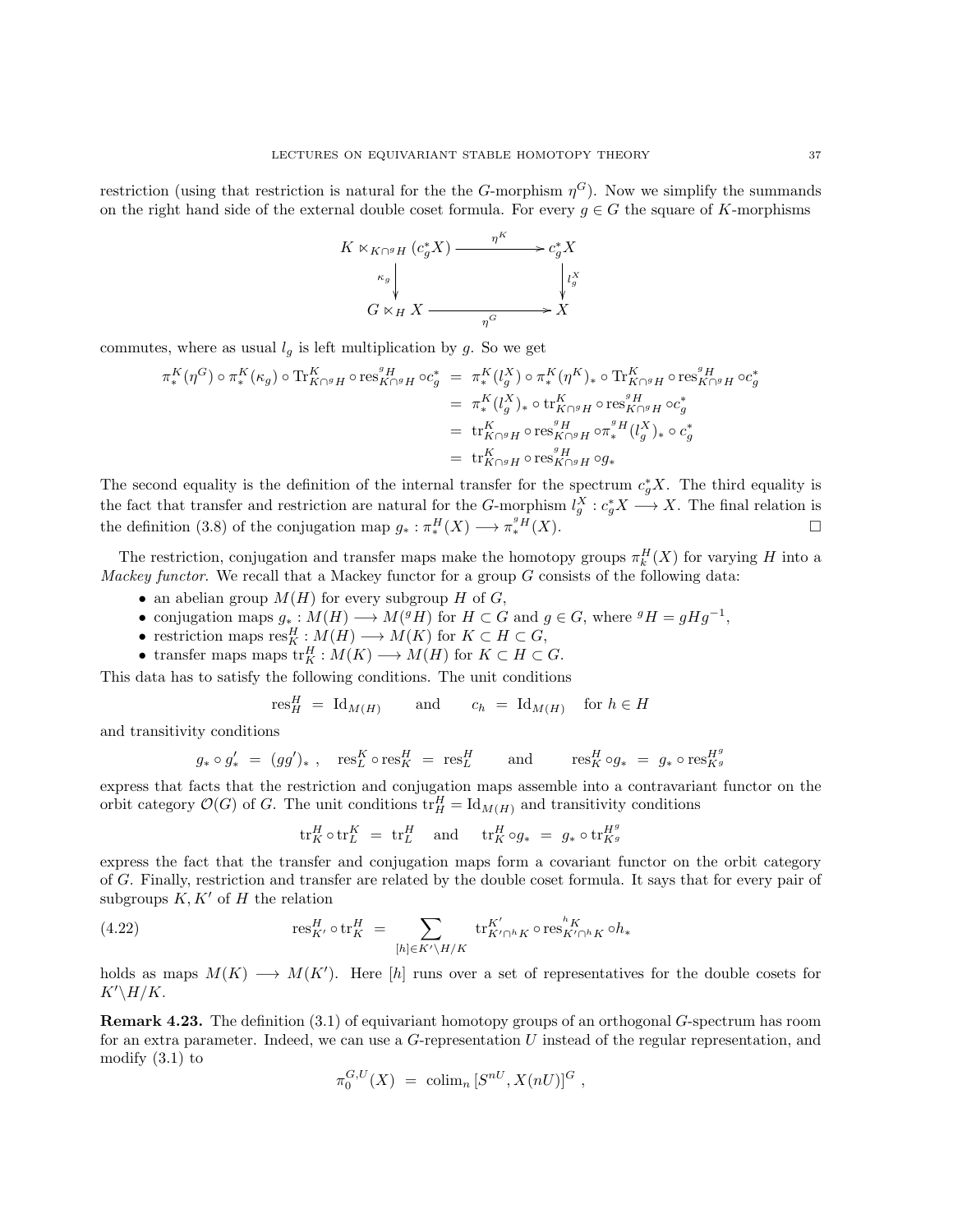## $38$   $\,$   $\,$  STEFAN SCHWEDE  $\,$

where the colimit is taken along  $-\diamond U$ , stabilization by U. In order to end up with abelian groups we should assume that  $U^G \neq 0$ . We can then define a  $(G, U)$ -equivariant stable homotopy category by formally inverting the morphisms of orthogonal G-spectra that induce isomorphisms on the groups  $\pi_k^{H,U}$  for all integers  $k$  and all subgroups  $H$  of  $G$ .

If we stabilize with a representation  $U$  that does not contain all irreducible  $G$ -representations, then some aspects of the theory change. For example, Proposition [3.4](#page-12-0) does not hold in full generality anymore, but only for G-representation V that embed into  $nU$  for some  $n \geq 1$ . Also we can in general not construct the transfer maps [\(4.12\)](#page-30-0) and [\(4.13\)](#page-30-1) because we may not be ably to embed a coset  $G/H$  equivariantly into a sum of copies of U. So the U-based homotopy groups  $\pi_0^{G,U} X$  will typically admit some, but not all transfers, and they do not form full Mackey functors.

If  $\bar{U}$  is another G-representation such that U embeds into a sum of copies of  $\bar{U}$ , then the analog (with  $\bar{U}$ instead of the regular representation) of Proposition [3.4](#page-12-0) lets us define a preferred homomorphism

$$
\pi_0^{G,U} X \longrightarrow \pi_0^{G,\bar{U}} X , \quad [f: S^{nU} \longrightarrow X(nU)] \longrightarrow \langle f \rangle .
$$

This homomorphism is natural in  $X$  and compatible with restriction to subgroups and with those transfers that exists for  $\pi_0^{G,U}$ . If  $\bar{U}$  also embeds into a sum of copies of U, we get an inverse homomorphism in the other direction by exchanging the roles of U and  $\overline{U}$ . So up to canonical natural isomorphism, the group  $\pi_0^{G,U}X$  only depends on the 'universe' generated by U, i.e., on the infinite dimensional G-representation  $\infty U$ , the direct sum of countably many copies of U. The universes  $\infty U$  and  $\infty \overline{U}$  are G-isometrically isomorphic if and only the same irreducible representations embed in U and  $\overline{U}$ . So  $\pi_0^{G,U}X$ , and hence the  $(G, U)$ equivariant stable homotopy category, only depends on the class of irreducible representations contained in U. Somewhat less obviously, the group  $\pi_0^{G,U}X$ , and in fact the entire G-equivariant stable homotopy theory based on the universe  $\infty U$ , depends on even less, namely only on the set of those subgroups of G that occur as stabilizers of vectors in  $\infty U$  (or what is the same, the set of subgroups  $H \leq G$  such that  $G/H$ embeds *G*-equivariantly into  $\infty U$ ). [\[15,](#page-103-0) Thm. 1.2].

In these notes, we focus on the most interesting case where  $U = \rho_G$  is the regular representation. Then  $\infty$ ρ<sub>G</sub> is a complete universe (i.e., every G-representation embeds into it) and we arrive at what is often referred to as 'genuine' equivariant stable homotopy theory, with full Mackey functor structure on the equivariant homotopy groups.

The other extreme is where  $U = \mathbb{R}$  is a trivial 1-dimensional representation. Then  $\infty U = \mathbb{R}^{\infty}$  has trivial G-action and is thus called a trivial universe. The homotopy groups  $\pi_0^{G,\mathbb{R}} X$  do not support any non-trivial transfers and the  $(G, \mathbb{R})$ -equivariant stable homotopy category is often referred to as the 'naive' equivariant stable homotopy category.

Another case that comes up naturally is the natural representation of the symmetric group  $\Sigma_m$  on  $\mathbb{R}^m$ , by permutation of coordinates; for  $m \geq 3$  the corresponding universe is neither complete nor trivial. The corresponding equivariant homotopy groups arise naturally as target of power operation, compare Remark [8.4](#page-76-0) below.

**Construction 4.24** (Multiplication by the equivariant stems). The equivariant stable stems  $\pi_*^G = \pi_*^G$ form a graded ring with a certain commutativity property that acts on the homotopy groups of every other G-spectrum  $X$ . We denote the action simply by a 'dot'

<span id="page-37-0"></span>(4.25) 
$$
\qquad \qquad \cdot \; : \; \pi_k^G(X) \times \pi_l^G \; \longrightarrow \; \pi_{k+l}^G(X) \; .
$$

The definition is essentially straightforward, but there is one subtlety in showing that the product is welldefined.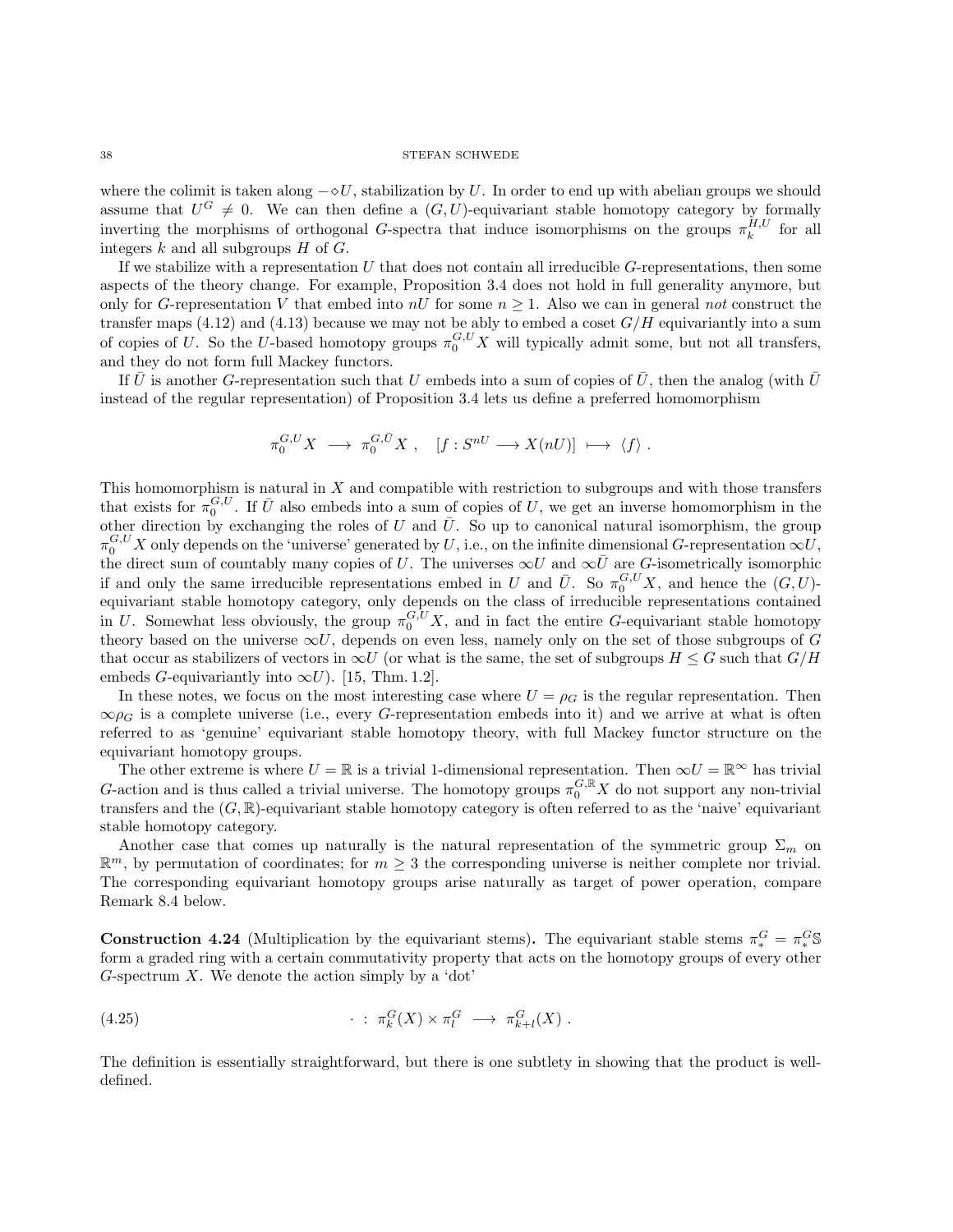Suppose  $f: S^{k+n\rho} \longrightarrow X(n\rho)$  and  $g: S^{l+m\rho} \longrightarrow S^{m\rho}$  represent classes in  $\pi_k^G(X)$  respectively  $\pi_l^G$ S. Then we denote by  $f \cdot g$  the composite

$$
S^{(k+l)+(n+m)\rho} \xrightarrow{\text{Id }\wedge \tau_{l,n\rho} \wedge \text{Id}} S^{k+n\rho} \wedge S^{l+m\rho} \xrightarrow{f\wedge g} X(n\rho) \wedge S^{m\rho}
$$

$$
\xrightarrow{\sigma_{n\rho,m\rho}} X(n\rho+m\rho) \cong X((n+m)\rho) .
$$

When we stabilize the representing maps by the regular representation we have the relations

$$
f \cdot (g \diamond \rho_G) = (f \cdot g) \diamond \rho_G = \alpha_* ((f \diamond \rho_G) \cdot g)
$$

where  $\alpha : (n+1+m)\rho_G \longrightarrow (n+m+1)\rho_G$  is the automorphism that moves the  $(n+1)$ st copy of the regular representation past the last m copies; here Proposition [3.4](#page-12-0) is used one more time. The upshot is that the definition

$$
[f] \cdot [g] = [f \cdot g]
$$

is well-defined. One also checks that the product is biadditive, unital and associative in the sense that for every orthogonal spectrum  $X$  the diagram

$$
\pi_k^G(X) \times \pi_l^G \times \pi_j^G \xrightarrow{\cdot \times \text{Id}} \pi_{k+l}^G(X) \times \pi_j^G
$$
\n
$$
\downarrow \qquad \qquad \downarrow \qquad \qquad \downarrow
$$
\n
$$
\pi_k^G(X) \times \pi_{l+j}^G \xrightarrow{\cdot \qquad \qquad \uparrow} \pi_{k+l+j}^G(X)
$$

commutes.

Finally, in the case  $X = \mathbb{S}$  the internal multiplication in the equivariant homotopy groups of spheres is commutative in the graded sense, i.e., we have  $xy = (-1)^{kl}yx$  for  $x \in \pi_k^G$  and  $y \in \pi_l^G$ . We will prove this as a special case of a more subtle commutativity property of the external product of ' $RO(G)$ -graded homotopy groups', see  $(4.31)$ .

The action map [\(4.25\)](#page-37-0) is a special case of a more general external product

$$
\pi_k^G(X) \times \pi_l^G(Y) \longrightarrow \pi_{k+l}^G(X \wedge Y)
$$

where G acts diagonally on the smash product  $X \wedge Y$ .

The action of the equivariant stable stems on the homotopy groups of a G-spectrum is compatible with restriction from to subgroups, i.e., for all  $H \subseteq G$  we have

$$
\text{res}^G_H(x \cdot y) = \text{res}^G_H(x) \cdot \text{res}^G_H(y)
$$

for  $x \in \pi_k^G(X)$  and  $y \in \pi_l^G$ . There is also a formula for the product of two transfers, namely

<span id="page-38-0"></span>
$$
\text{tr}_{H}^{G}(x) \cdot \text{tr}_{K}^{G}(y) = \sum_{[g] \in H \backslash G / K} \text{tr}_{H \cap {^g}K}^{G} \left( \text{res}_{H \cap {^g}K}^{H}(x) \cdot (g_{*} \text{res}_{H {^g} \cap K}^{K}(y)) \right)
$$

for  $x \in \pi_k^H(X)$  and  $y \in \pi_l^K$ . The special case  $K = G$  respectively  $H = G$  proves a reciprocity property with respect to the transfer maps, i.e., we have

(4.26) 
$$
\operatorname{tr}_H^G(x) \cdot y = \operatorname{tr}_H^G(x \cdot \operatorname{res}_H^G(y)) \quad \text{and} \quad x \cdot \operatorname{tr}_K^G(y) = \operatorname{tr}_K^G(\operatorname{res}_K^G(x) \cdot y).
$$

Remark 4.27. The Mackey functors that arise in algebra, for example in group cohomology, often have the special property that restriction followed by transfer to the same subgroup is multiplication by the index. In out context, however,  $\text{tr}_K^G \circ \text{res}_K^G$  is *not* in general multiplication by the index  $[G:K]$ . Indeed, the special case of Frobenius reciprocity with  $y = 1$  says that

$$
\text{tr}_K^G(\text{res}_K^G(x)) = x \cdot \text{tr}_K^G(1)
$$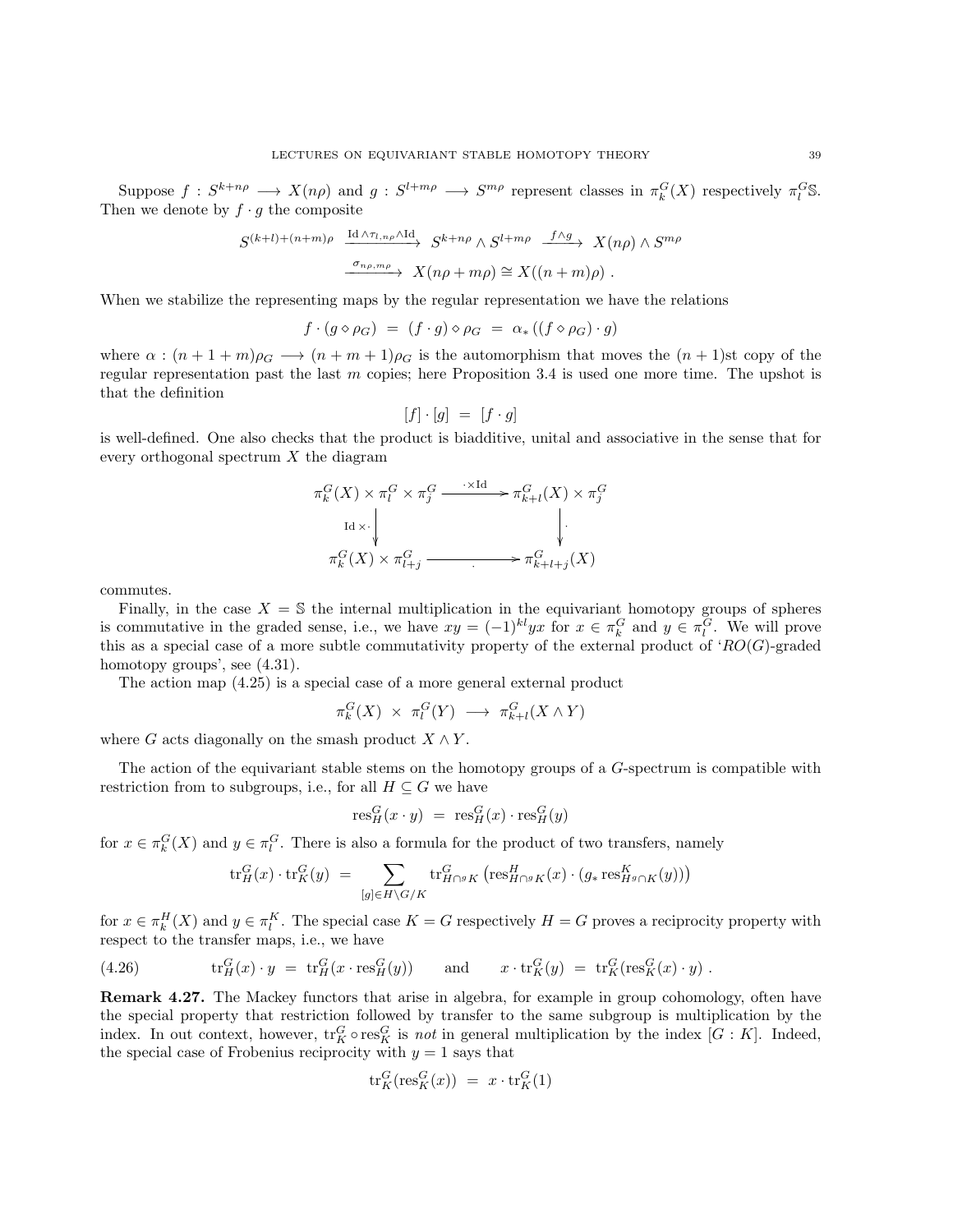for all  $a \in \pi_k^G(X)$ . The element  $\text{tr}_K^G(1) \in \pi_0^G$  is different from  $[G:K] \cdot 1$ , but the map

$$
\pi_0^G \ = \ \pi_0^G(\mathbb{S}) \ \longrightarrow \ \pi_0^G(H\mathbb{Z}) \ \cong \ \mathbb{Z}
$$

induced by the unit morphism  $\mathbb{S} \longrightarrow H\mathbb{Z}$  takes  $\text{tr}_K^G(1)$  to the index  $[G:K]$ . So the relation  $\text{tr}_K^G(\text{res}_K^G(x)) =$  $[G: K] \cdot x$  does hold in the homotopy Mackey functor of every  $H\mathbb{Z}$ -module spectrum.

 $RO(G)$ -graded homotopy groups. There is a way to index homotopy groups by representations that is commonly referred to as  $RO(G)$ -graded homotopy groups. In this note we will not actually grade by the group  $RO(G)$ , i.e., by *isomorphism classes* of representations, but rather by actual representations. Lewis and Mandell [\[13,](#page-103-1) App. A] show that a strict  $RO(G)$ -grading is possible, but it involves coherence issues that are resolvable because a certain 'coherence cycle' is a coboundary, see [\[13,](#page-103-1) Prop. A.5]. For a comprehensive account of the intricacies of  $RO(G)$ -gradings we recommend Dugger's paper [\[7\]](#page-103-2).

For an orthogonal  $G$ -spectrum  $X$  and a  $G$ -representation  $V$  we define

<span id="page-39-1"></span>
$$
\pi_V^G(X) = \pi_0^G(\Omega^V X) \cong \operatorname{colim}_n [S^{V+n\rho_G}, X(n\rho_G)]^G.
$$

With this definition we have  $\pi_k^G(X) \cong \pi_{\mathbb{R}^k}^G(X)$ . The 'RO(G)-graded' homotopy groups admit an external product

(4.28) 
$$
\qquad \qquad \cdot \; : \; \pi_V^G(X) \times \pi_W^G(Y) \; \longrightarrow \; \pi_{V+W}^G(X \wedge Y)
$$

that is a straightforward generalization of the action  $(4.25)$  of the equivariant stable stems on the equivariant homotopy groups of a G-spectrum. Suppose  $f: S^{V+n\rho} \longrightarrow X(n\rho)$  and  $g: S^{W+m\rho} \longrightarrow S^{m\rho}$  represent classes in  $\pi_V^G(X)$  respectively  $\pi_W^G(Y)$ . Then we denote by  $f \cdot g$  the composite

$$
S^{(V+W)+(n+m)\rho} \xrightarrow{\text{Id} \wedge \tau_{W,n\rho} \wedge \text{Id}} S^{V+n\rho} \wedge S^{W+m\rho} \xrightarrow{f \wedge g} X(n\rho) \wedge Y(m\rho)
$$

$$
\xrightarrow{i_{n\rho,m\rho}} (X \wedge Y)(n\rho + m\rho) = (X \wedge Y)((n+m)\rho) .
$$

The justification that the assignment  $[f] \cdot [g] = [f \cdot g]$  is a well-defined, biadditive, unital and associative is the same as for the action map [\(4.25\)](#page-37-0) above.

The Frobenius property of the  $RO(G)$ -graded multiplication has the form:

(4.29) 
$$
\operatorname{tr}(x) \cdot y = \operatorname{tr}_H^G(x \cdot \operatorname{res}_H^G(y))
$$

where V and W are G-representations,  $x \in \pi_{i^*V}^H(X)$  and  $y \in \pi_W^G$ S. The transfer maps on the left hand side is the one associated to the representation V, the one on the right hand side is the one for  $V \oplus W$ .

The external product [\(4.28\)](#page-39-1) also has a certain commutativity property:

<span id="page-39-2"></span>**Proposition 4.30.** For all orthogonal G-spectra  $X$  and  $Y$  and all G-representations  $V$  and  $W$  the square

<span id="page-39-0"></span>
$$
\pi_V^G(X) \times \pi_W^G(Y) \longrightarrow \pi_{V+W}^G(X \wedge Y)
$$
\n
$$
\downarrow \qquad \qquad \downarrow \pi_{V+W}^G(\tau_{X,Y})
$$
\n
$$
\pi_{V+W}^G(Y) \times \pi_V^G(X) \longrightarrow \pi_{W+V}^G(Y \wedge X)
$$

commutes. Here  $\tau_{X,Y}: X \wedge Y \longrightarrow Y \wedge X$  is the symmetry isomorphism of the smash product and  $\tau_{V,W}$ :  $V \oplus W \longrightarrow W \oplus V$  is the isometry  $\tau_{V,W}(v, w) = (w, v)$ . In particular, the external product in Z-graded equivariant homotopy groups satisfies

(4.31) 
$$
y \cdot x = (-1)^{kl} \cdot (\tau_{X,Y})_*(x \cdot y)
$$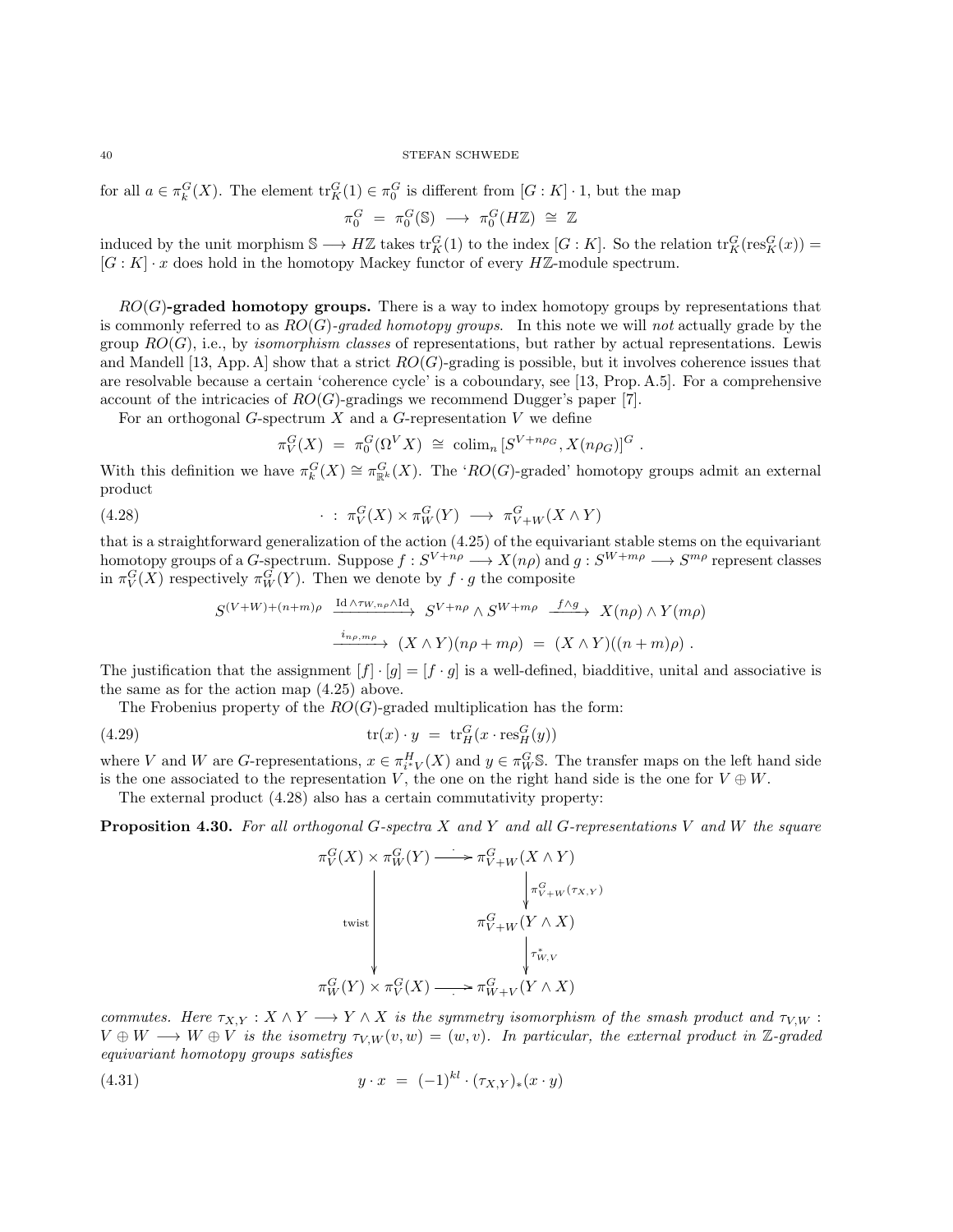for 
$$
x \in \pi_k^G(X)
$$
 and  $y \in \pi_l^G(Y)$ .

*Proof.* For representing maps  $f: S^{V+n\rho} \longrightarrow X(n\rho)$  and  $g: S^{W+m\rho} \longrightarrow Y(m\rho)$  the diagram



commutes. Passage to homotopy classes gives

$$
[g \cdot f] = \left[ \tau_{X,Y}((m+n)\rho) \circ (\tau_{n\rho,m\rho})_* \left( (f \cdot g) \circ (\tau_{V,W}^{-1} \wedge \mathrm{Id}) \right) \right]
$$
  

$$
= (\tau_{X,Y})_* \left[ (\tau_{n\rho,m\rho})_* \left( (f \cdot g) \circ (\tau_{V,W}^{-1} \wedge \mathrm{Id}) \right) \right]
$$
  

$$
= (\tau_{X,Y})_* [(f \cdot g) \circ (\tau_{W,V} \wedge \mathrm{Id})] = (\tau_{X,Y})_* (\tau_{W,V}^*[f \cdot g]) ,
$$

as claimed.; the third equation uses Proposition [3.4.](#page-12-0) If  $V = \mathbb{R}^k$  and  $W = \mathbb{R}^l$  are trivial G-representations, then precomposition by  $\tau_{W,V} : \mathbb{R}^{l+k} \longrightarrow \mathbb{R}^{k+l}$  induces multiplication by  $(-1)^{kl}$  on  $\pi_{k+l}^G$ . So the commutativity relation becomes  $y \cdot x = (-1)^{kl} \cdot (\tau_{X,Y})_*(x \cdot y)$ .

When we change the group along a homomorphism  $\alpha : K \longrightarrow G$ , the ' $RO(G)$ -grading' changes accordingly. Indeed, by applying the restriction  $\alpha^*$  to representing G-maps we obtain a well-defined restriction homomorphism

$$
\alpha^* \; : \; \pi_V^G(X) \; \longrightarrow \; \pi_{\alpha^*V}^K(\alpha^*X)
$$

generalizing the restriction map [\(3.6\)](#page-14-0).

The conjugation map gets an extra twist in the  $RO(G)$ -graded context coming from the fact that also the indexing representation changes. For a subgroup H of G, a G-spectrum X and  $g \in G$ , there are really two different kinds of conjugation maps

(4.32) 
$$
g_* : \pi_V^H(X) \xrightarrow{c^*_g} \pi_{c^*_g V}^g(X)
$$
 and  $g_* : \pi_V^H(X) \xrightarrow{c^*_g} \pi_V^{g}H(X)$ .

The first map  $g_{\star}$  is defined for any *H*-representation V as the composite

$$
\pi_V^H(X) \xrightarrow{c_g^*} \pi_{c_g^*V}^{g_H}(c_g^*X) \xrightarrow{(l_g^X)_*} \pi_{c_g^*V}^{g_H}(X) .
$$

The second map  $g_*$  is only defined if V is the restriction to H of a G-representation;  $g_*$  is then the composite

$$
\pi_V^H(X) \xrightarrow{g_*} \pi_{c_g^*V}^{g} (X) \xrightarrow{(l_g^V)_*} \pi_V^{g} H(X) ,
$$

where  $l_g^V: c_g^*V \longrightarrow V$  is left multiplication by  $g \in G$ , which is an isomorphism of  $^gH$ -representations. If  $V = \mathbb{R}^k$  with trivial G-action, then  $c_g^*V$  has trivial action,  $l_g^V$  is the identity and so  $g_*$  and  $g_*$  coincide and both specialize to the conjugation map in the integer graded context [\(3.8\)](#page-15-0).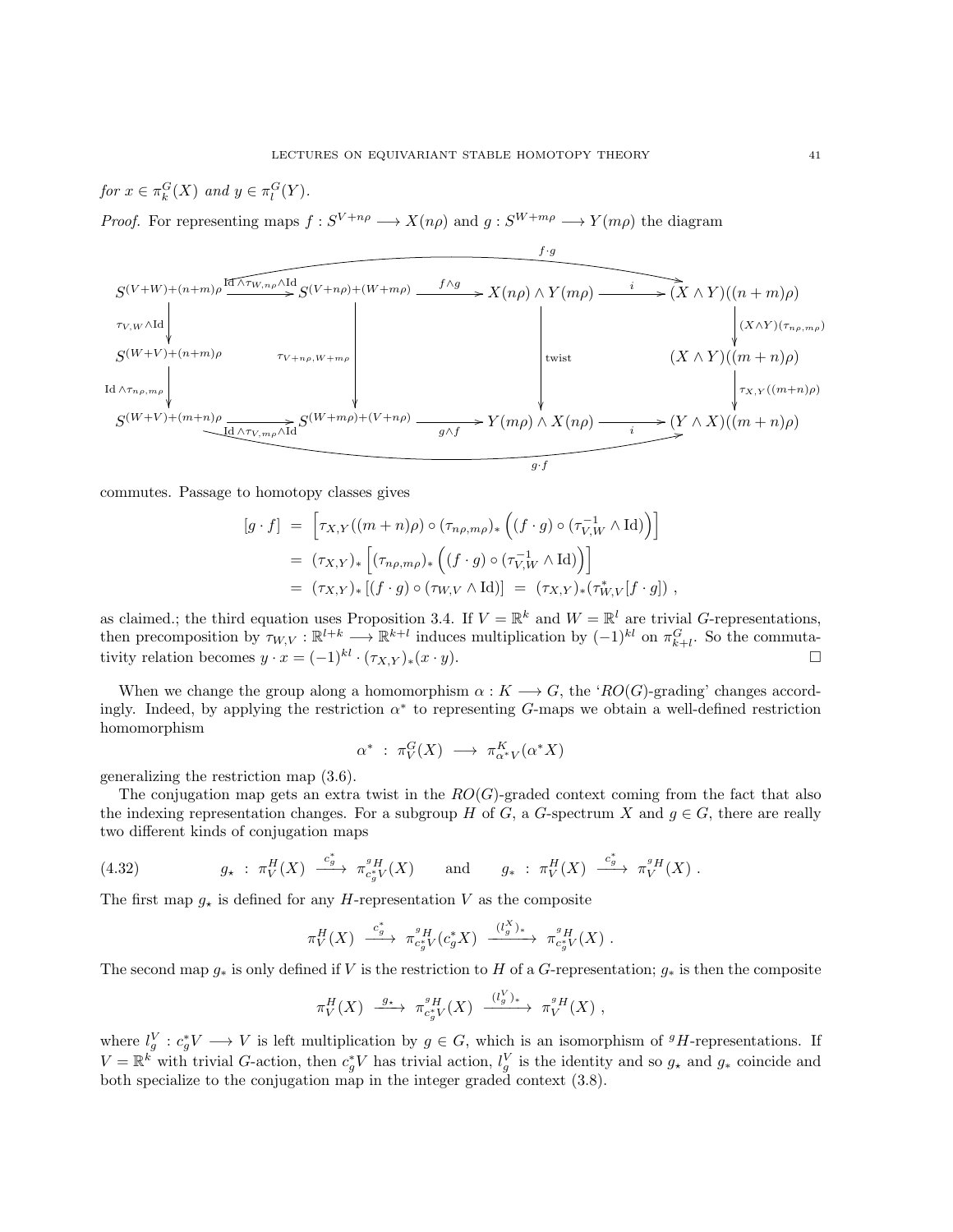There are also  $RO(G)$ -graded external and internal transfer maps for a subgroup  $H \subset G$ . These transfer maps take the form

<span id="page-41-0"></span>(4.33) 
$$
\text{Tr}_{H}^{G}: \pi_{i^*V}^H(Y) \longrightarrow \pi_V^G(G \ltimes_H Y) \text{ respectively } \text{tr}_{H}^{G}: \pi_{i^*V}^H(X) \longrightarrow \pi_V^G(X)
$$

for an H-spectrum Y respectively a G-spectrum X. Here V is a G-representation and  $i^*V$  is the underlying  $H$ -representation. We emphasize that there are in general many  $G$ -representations with the same underlying H-representation, so there can be many different  $RO(G)$ -graded transfer maps with the same source but different targets.

These  $RO(G)$ -graded transfers [\(4.33\)](#page-41-0) can either be defined by adding the representation V to the construction in the special case [\(4.12\)](#page-30-0) above. Alternatively, we can define this more general transfer from the previous transfer [\(4.12\)](#page-30-0) as the composite

$$
\pi_{i^*V}^H(Y) = \pi_0^H(\Omega^{i^*V}Y) \xrightarrow{\text{Tr}_H^G} \pi_0^G(G \ltimes_H (\Omega^{i^*V}Y)) \longrightarrow \pi_0^G(\Omega^V(G \ltimes_H Y)) = \pi_V^G(G \ltimes_H Y).
$$

Here the second map is induced by the morphism of G-spectra  $G \ltimes_H (\Omega^{i^*V} Y) \longrightarrow \Omega^V(G \ltimes_H Y)$  that is adjoint to the  $H$ -morphism

$$
\Omega^{i^*V}Y \xrightarrow{\Omega^{i^*V}(\eta)} \Omega^{i^*V}(i^*(G \ltimes_H Y)) = i^*(\Omega^V(G \ltimes_H Y)).
$$

In the  $RO(G)$ -graded setting, there are also external and internal double coset formulas; they look almost the same as in the integer graded context, but a little more care has to be taken with respect to the indexing representations. The proof is then almost the same as in Proposition [4.19.](#page-34-0)

**Proposition 4.34** (External  $RO(G)$ -graded double coset formula). For all subgroups K and H of G, every orthogonal  $H$ -spectrum  $Y$  and every  $G$ -representation  $V$  we have

$$
\mathrm{res}^G_K\circ \mathrm{Tr}^G_H \ = \ \sum_{[g]\in K\backslash G/H} \ (\kappa_g)_*\circ \mathrm{Tr}^K_{K\cap^g H}\circ \mathrm{res}^{^g H}_{K\cap^g H}\circ (l_g^V)_*\circ c_g^*
$$

as maps  $\pi_V^H(Y) \longrightarrow \pi_V^K(G \ltimes_H Y)$ .

The internal double coset formula follows from the external one by naturality arguments, in much the same way as in the integer graded situation in Proposition [4.21,](#page-35-0) but paying attention to change of indexing representations. The final formula has the exact same form.

**Proposition 4.35** (Internal  $RO(G)$ -graded double coset formula). For all subgroups K and H of G, every orthogonal  $G$ -spectrum  $X$  and every  $G$ -representation  $V$  we have

$$
\operatorname{res}^G_K\circ \operatorname{tr}_H^G \,\, = \,\, \sum_{[g]\in K\backslash G/H} \, \operatorname{tr}_{K\cap^gH}^K\circ \operatorname{res}^g_{K\cap^gH}\circ g_*
$$

as maps  $\pi_V^H(X) \longrightarrow \pi_V^K(X)$ .

Now we discuss the homotopy groups of some of the sample G-spectra with special attention to the Mackey functor structure. We will discuss the 0-th equivariant stable stems  $\pi_0^G$ S in some detail in Section [6,](#page-57-0) after proving the tom Dieck splitting. The upshot is Theorem [6.14,](#page-64-0) due to Segal, that identifies  $\pi_0^G$ S with the Burnside ring  $A(G)$ .

Example 4.36 (Cyclic group of order 2). We review some of the features discussed so far in the first non-trivial case, i.e., for the cyclic group  $C_2$  of order 2. The orbit category of  $C_2 = \{1, \tau\}$  is displayed below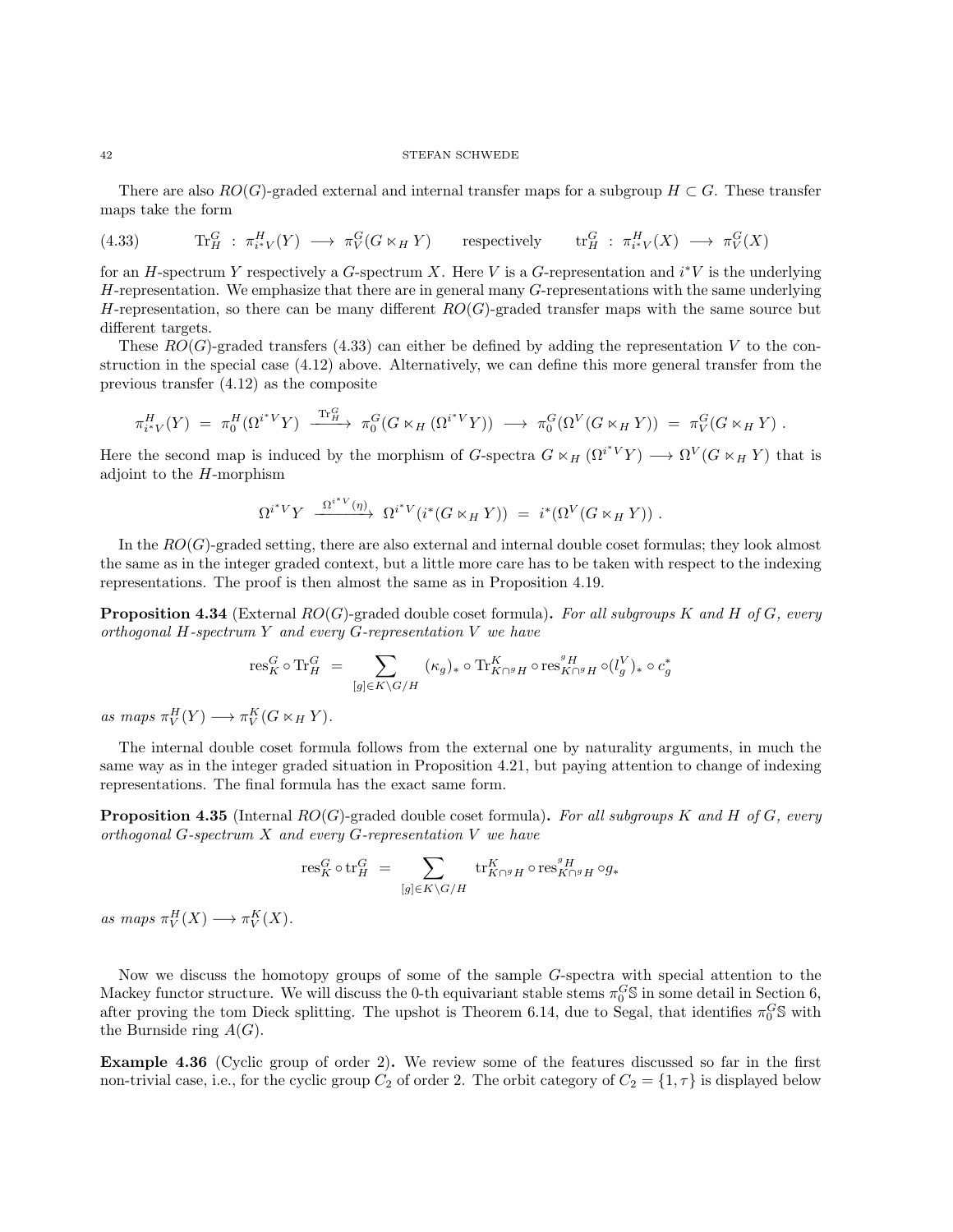on the left (where only non-identity morphisms are drawn). To the right of it are the values and structure maps of a Mackey functor M for the group  $C_2$ 



The transfer map is drawn with a dashed arrow since it does not correspond to any morphism in the orbit category and is a genuinely stable phenomenon. In this case there is only one interesting instance of the double coset formula, namely for  $H = C_2$  and  $K = K' = e$ , and that specializes to the relation

$$
res \circ tr = 1 + c_{\tau} .
$$

The group  $C_2$  has two irreducible representations, both 1-dimensional, namely the trivial representation 1 and the sign representation  $\sigma$ . The regular representation is isomorphic to  $\mathbb C$  with action by complex conjugation, and it decomposes as  $\rho_{C_2} \cong 1 + \sigma$ . So the representation ring  $RO(C_2)$  is free abelian of rank 2, and the  $RO(C_2)$ -grading can be turned into a bigrading. We use the 'motivic' grading convention and write

$$
\pi_{p,q}^{C_2}(X) = \pi_{p-q}^{C_2}(\Omega^{q\sigma}X) = \operatorname{colim}_n[S^{(p-q)+q\sigma+n\rho}, X(n\rho)]^{C_2}.
$$

The convention reflects the fact that the underlying non-equivariant sphere of  $S^{(p-q)+q\sigma}$  has dimension p. By Proposition [4.30](#page-39-2) the bigraded product in  $\pi_{*,*}^{C_2}$  has a certain commutativity property, namely

$$
(4.37) \t\t y \cdot x = (-1)^{(p-q)(k-l)} \varepsilon^{ql} \cdot x \cdot y
$$

for  $x \in \pi_{p,q}^{C_2}$  and  $y \in \pi_{k,l}^{C_2}$ , where  $\varepsilon = \langle \tau_{\sigma,\sigma} \rangle \in \pi_{0,0}^{C_2}$  is the class of the twist automorphism of  $\tau_{\sigma,\sigma}$  of  $S^{\sigma+\sigma}$ . The inclusion of equivariant maps into all maps gives a restriction homomorphism

<span id="page-42-0"></span>
$$
i^* \; : \; \pi_{p,q}^{C_2} \; \longrightarrow \; \pi_p^{\mathrm{s}}
$$

to the equivariant to the non-equivariant stable stems. We can also define a 'geometric fixed point map'

$$
\Phi \; : \; \pi^{C_2}_{p,q} \; \longrightarrow \; \pi^{\mathrm{s}}_{p-q}
$$

by sending the class of a  $C_2$ -map  $f: S^{(p-q)+q\sigma+n\rho} \longrightarrow S^{n\rho}$  to the class of the fixed point map

$$
f^{C_2} \; : \; S^{p-q+n} \; \cong \; (S^{(p-q)+q\sigma+n\rho})^{C_2} \; \longrightarrow \; (S^{n\rho})^{C_2} \; \cong S^n \; ,
$$

using that the sign representation has no nonzero fixed points and identifying  $\rho^{C_2} \cong \mathbb{R}$ . The map  $\Phi$  is a special case of a more general geometric fixed point map  $\Phi^G : \pi_{V+k}^G(X) \longrightarrow \pi_{\dim(V)+k}(\Phi^G X)$  that we discuss in [\(7.4\)](#page-68-0) below.

As we shall show in Theorem [6.14,](#page-64-0) the group  $\pi_{0,0}^{C_2}$  is isomorphic to the Burnside ring  $A(C_2)$  and it is free abelian of rank 2 with basis given by the class 1 and  $t = \text{tr}(1)$ , the image of the generator 1 under the transfer map

$$
\text{tr} \; : \; \pi_0^{\rm s} = \pi_0^e(\mathbb{S}) \; \longrightarrow \; \pi_0^{C_2}(\mathbb{S}) \; = \; \pi_{0,0}^{C_2} \; .
$$

For  $p = q = 0$  the combined map

$$
(i^*,\Phi)~:~\pi_{0,0}^{C_2}~\longrightarrow~\pi_0^{\mathrm{s}}\times\pi_0^{\mathrm{s}}
$$

is thus a monomorphism and can be used to deduce relations in the ring  $\pi_{0,0}^{C_2}$ .

The class 1 is represented by the identity of  $S^0$  and we have  $i^*(1) = 1$  and  $\Phi(1) = 1$ . We can find an unstable representative of the element t by going back to the definition of the transfer. We can embed  $C_2$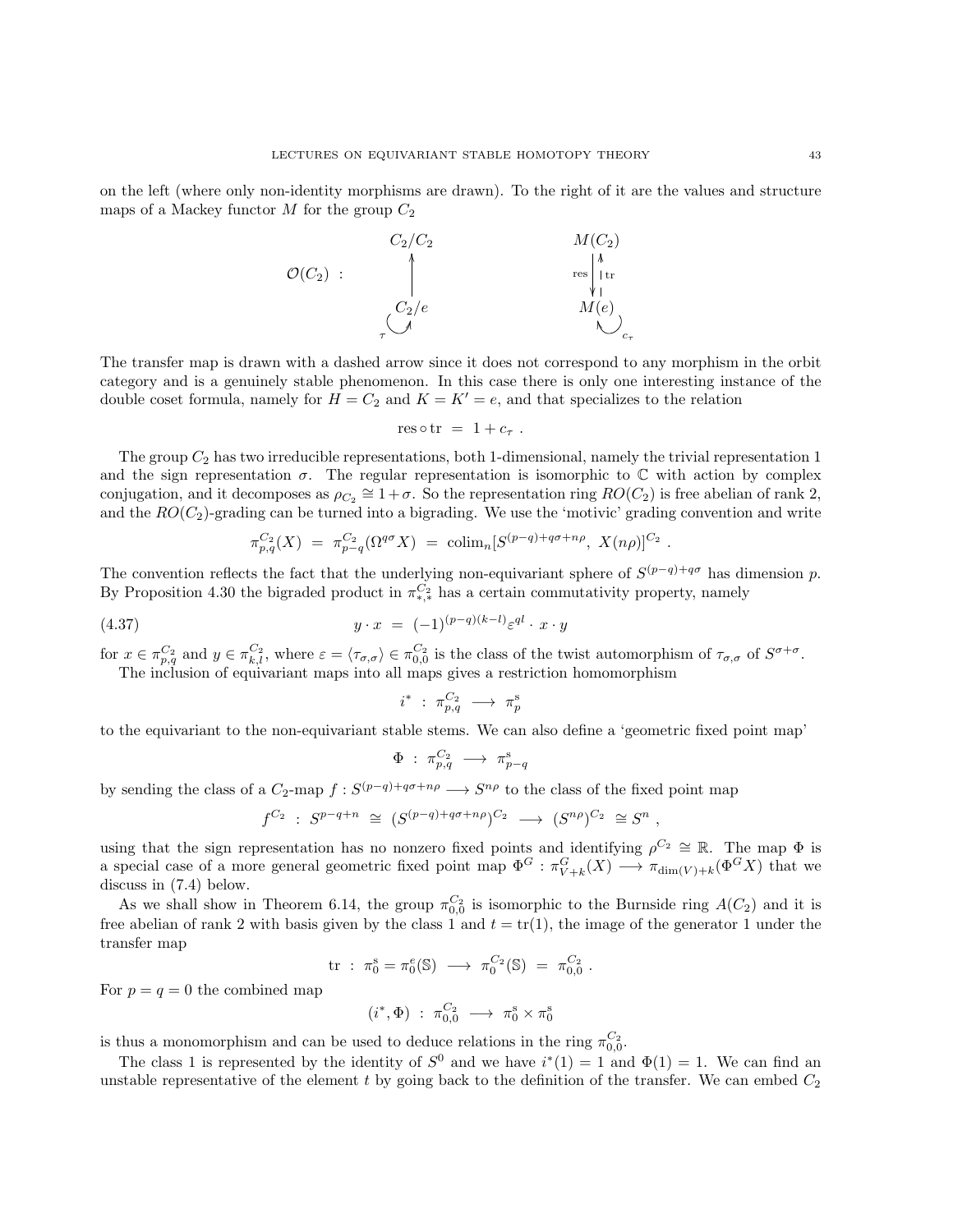equivariantly into the sign representation  $\sigma$  by sending  $1 \in C_2$  to  $1 \in \mathbb{R}$  and sending  $\gamma \in C_2$  to  $-1 \in \mathbb{R}$ . The open balls of radius 1 around 1 and -1 are disjoint, so the transfer is represented unstably by the composite

$$
t\;:\;S^{\sigma}\;\xrightarrow{\text{collapse}}\;\xrightarrow{C_2\times[-1,+1]}\;\xrightarrow{\cong}\;C_2^+\wedge\frac{[-1,+1]}{\{+1,-1\}}\;\xrightarrow{\cong}\;C_2^+\wedge S^{\sigma}\;\xrightarrow{\text{act}}\;S^{\sigma}
$$

.

The underlying non-equivariant endomorphism of  $S^{\sigma} = S^1$  has degree 2, so we have  $i^*(t) = 2$ . The map t takes the two fixed points 0 and  $\infty$  of  $S^{\sigma}$  to the basepoint, so  $\Phi(t) = 0$ .

The class  $\varepsilon$  represented by the twist automorphism of  $\tau : S^{\sigma} \wedge S^{\sigma}$  satisfies  $i^{*}(\varepsilon) = -1$  (since  $S^{\sigma}$  is non-equivariantly a 1-sphere) and  $\Phi(\varepsilon) = 1$  (since the fixed point map  $\tau^{C_2}$  is the twist map of the 0-sphere  $S^0$ , which is the identity). So we must have

$$
\varepsilon\ =\ 1-t\quad\text{in}\quad\pi_{0,0}^{C_2}
$$

.

Evidently we have  $\varepsilon^2 = 1$ , so we also obtain the multiplicative relation  $t^2 = 2t$  in  $\pi_{0,0}^{C_2}$ .

Now that we understand the ring  $\pi_{0,0}^{C_2}$  we turn to some non-zero bigrading. The Hopf map

$$
\eta \; : \; S(\mathbb{C}^2) \; \longrightarrow \; \mathbb{C}\mathrm{P}^1 \; , \quad (x,y) \; \longmapsto \; [x:y]
$$

is C<sub>2</sub>-equivariant with respect to complex conjugation on the coordinates of the unit sphere  $S(\mathbb{C}^2)$  and the projective line  $\mathbb{C}P^1$ . [based at the fixed points (1,1) respectively [1:1] The unit sphere  $S(\mathbb{C}^2)$  is equivariantly homeomorphic to the representation sphere  $S^{\sigma+\rho}$ , where  $\sigma$  is the sign representation on R. Moreover,  $\mathbb{C}P^1$ is equivariantly homeomorphic to  $S^{\rho}$ , so we can interpret the projection map as a  $C_2$ -map  $S^{\sigma+\rho} \longrightarrow S^{\rho}$ that represents an element

$$
\eta_{C_2} \in \pi_{\sigma}^{C_2}(\mathbb{S}) = \pi_{1,1}^{C_2} .
$$

The commutativity relation [\(4.37\)](#page-42-0) specializes to  $\eta_{C_2}^2 = \varepsilon \cdot \eta_{C_2}^2$ .

Under the restriction map  $i^* : \pi_{1,1}^{C_2} \longrightarrow \pi_1^s$  to the non-equivariant stable 1-stem, the class  $\eta_{C_2}$  maps to the Hopf map  $\eta$ . However, in contrast to its non-equivariant image, the  $C_2$ -class  $\eta_{C_2}$  is neither torsion nor nilpotent. Indeed, the image of  $\eta_{C_2}$  under the geometric fixed point map [\(7.4\)](#page-68-0)

$$
\Phi\ :\ \pi^{C_2}_{1,1}\ \longrightarrow\ \pi_0^s
$$

is represented by the fixed points of the map  $S^{\mathbb{C}} \wedge \eta$  which turns out to be

$$
S(\mathbb{R}^2) \xrightarrow{\eta^{C_2}} \mathbb{R}P^1 .
$$

This is the real Hopf map, so we have  $\Phi(\eta_{C_2}) = 2$  in  $\pi_0^s \cong \mathbb{Z}$ . Since  $\Phi$  is a ring homomorphism this shows that all powers  $\eta_{C_2}^m$  are elements of infinite order in  $\pi_{m,m}^{C_2}$ .

We consider the commutative square

$$
(x, y) \quad S(\mathbb{C}^2) \xrightarrow{\eta} \mathbb{CP}^1 \quad [x : y]
$$
  
\n
$$
\downarrow \qquad \qquad \downarrow \qquad \qquad \downarrow
$$
  
\n
$$
(y, x) \quad S(\mathbb{C}^2) \xrightarrow{\eta} \mathbb{CP}^1 \quad [y : x]
$$

of  $C_2$ -spaces and equivariant maps. The left vertical map has degree 1 as a non-equivariant map and degree  $-1$  on fixed points  $S(\mathbb{C}^2)^{C_2} = S(\mathbb{R}^2)$ ; so the left vertical map represents  $-\varepsilon$  in π<sub>0,0</sub>. The right vertical map has degree −1 as a non-equivariant map, and it has degree −1 on fixed points, so it represents the class −1 in  $\pi_{0,0}^{C_2}$ . Hence the commutative square implies the relation  $-\varepsilon \cdot \eta_{C_2} = -\eta_{C_2}$ ; equivalently, we have

$$
t \cdot \eta_{C_2} = (1 - \varepsilon) \cdot \eta_{C_2} = 0
$$

in  $\pi_{1,1}^{C_2}$ . Under the restriction map i<sup>\*</sup> this relation becomes the familiar relation  $2 \cdot \eta = 0$  in the nonequivariant 1-stem.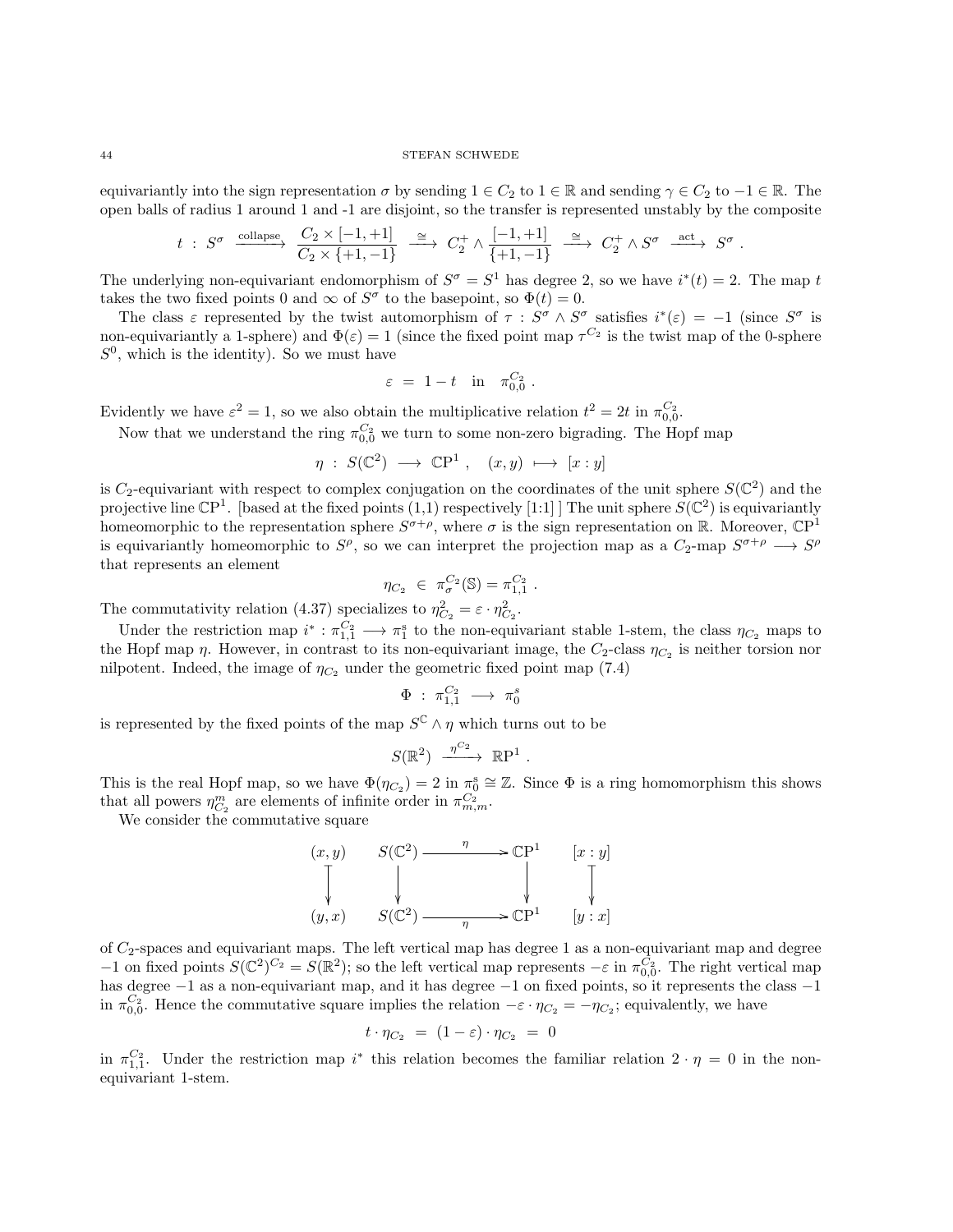Example 4.38 (Eilenberg-Mac Lane spectra). In Example [2.13](#page-9-0) we introduced the Eilenberg-Mac Lane spectrum  $HM$  of a  $\mathbb{Z}G$ -module M. Now we discuss the homotopy groups of  $HM$  as a Mackey functor. From  $M$  we can obtain a Mackey functor  $M$  with values

$$
\underline{M}(H) = M^H ;
$$

the contravariant functoriality is by inclusion of fixed points and conjugation. The covariant functoriality is given by algebraic transfer, i.e., for  $K \subset H$  the map  $\operatorname{tr}_K^H : M^K \longrightarrow M^H$  is given by

$$
\text{tr}_K^H(m) \;=\; \sum_{hK\in H/K} hm\;.
$$

As we discussed above, the G-space  $HM_n = M[S^n]$  is an equivariant Eilenberg-Mac Lane space for the underlying contravariant functor of  $M$ . Moreover, the equivariant Eilenberg-Mac Lane spectrum  $HM$  of a ZG-module is even an  $\Omega$ -G-spectrum. Indeed, when we assign to a finite G-set S the (discrete) G-space M[S] with diagonal G-action, then we obtain a very special G-Γ-space. So Segal's equivariant Γ-space machine applies and shows that  $HM$  is a  $G$ - $\Omega$ -spectrum for the Mackey functor M (see Proposition 4.3 of [\[20\]](#page-103-3), or [\[22,](#page-103-4) Thm. B] for a published version). Dos Santos reproves this result in [\[18\]](#page-103-5) with different methods. Either of these approaches shows that for every G-representation V the G-space  $HM(V) = M[S^V]$  is an equivariant Eilenberg-Mac Lane space of type  $(\underline{M}, V)$ , i.e., the G-space map $(S^V, M[S^V])$  has homotopically discrete fixed points for all subgroups of  $G$  and the natural map

$$
M^H\;\longrightarrow\;[S^V,M[S^V]]^H=\pi_0\operatorname{map}^H(S^V,M[S^V])
$$

sending  $m \in M^H$  to the homotopy class of  $m \cdot - : S^V \longrightarrow M[S^V]$  is an isomorphism. More generally, for every  $G$ -representation  $V$  and every based  $G$ -CW-complex  $L$  the map

$$
M[L] \ \longrightarrow \ \text{map}(S^V, M[L \wedge S^V])
$$

adjoint to the assembly map  $M[L] \wedge S^V \longrightarrow M[L \wedge S^V]$  is a G-weak equivalence.

As for every  $G$ - $\Omega$ -spectrum, the map

$$
\pi_k(M^K) = \pi_k((HM_0)^K) \longrightarrow \pi_k^K(HM)
$$

is an isomorphism for all  $n \geq 0$ . Thus the homotopy Mackey functor  $\pi_k(HM)$  is trivial for  $k > 0$  (and for  $k < 0...$ ), and we have  $\pi_0^K(HM) \cong \pi_0((HM_0)^K) \cong M^K$ . This is natural in the subgroup K, and for  $K \subset H$ the restriction maps  $\pi_0^H(HM) \longrightarrow \pi_0^K(HM)$  correspond to the inclusion  $M^H \longrightarrow M^K$ . Moreover, we have 'transfer=transfer', i.e., the topologically defined transfer  ${\rm tr}_K^H : \pi_0^K(HM) \longrightarrow \pi_0^H(HM)$  corresponds to the algebraic transfer  $M^K \longrightarrow M^H$ . So in summary, we have obtained isomorphism of Mackey functors

$$
\underline{\pi}_0(HM) \; \cong \; \underline{M} \; .
$$

The Mackey functors  $M$  arising from  $\mathbb{Z}G$ -modules  $M$  are special, for example because all restriction maps are injective. A general Mackey functor  $N$  also has an Eilenberg-Mac Lane  $G$ -spectrum  $HN$  that satisfies

$$
\underline{\pi}_*(HN) \cong \begin{cases} N & \text{for } n = 0, \text{ and} \\ 0 & \text{else.} \end{cases}
$$

Moreover, any two orthogonal G-spectra with this property are related by a chain of  $\pi_*$ -isomorphisms. In other words, the Eilenberg-Mac Lane spectrum of a Mackey functor is unique up to preferred isomorphism in the equivariant stable homotopy category  $Ho(\mathcal{S}_{\mathcal{P}G})$ . However, in contrast to the special Mackey functor arising from  $\mathbb{Z}G$ -modules, I am not aware of an explicit construction of  $HN$  for a general Mackey functor N. The first construction (in the context of Lewis-May-Steinberger spectra) is due to Lewis, May and McClure [\[14\]](#page-103-6) and proceeds by defining an 'ordinary' homology theory, defined on equivariant spectra, with coefficients in the Mackey functor and then using a general representability theorem. A different construction was later given by dos Santos and Nie [\[19,](#page-103-7) Thm. 4.22].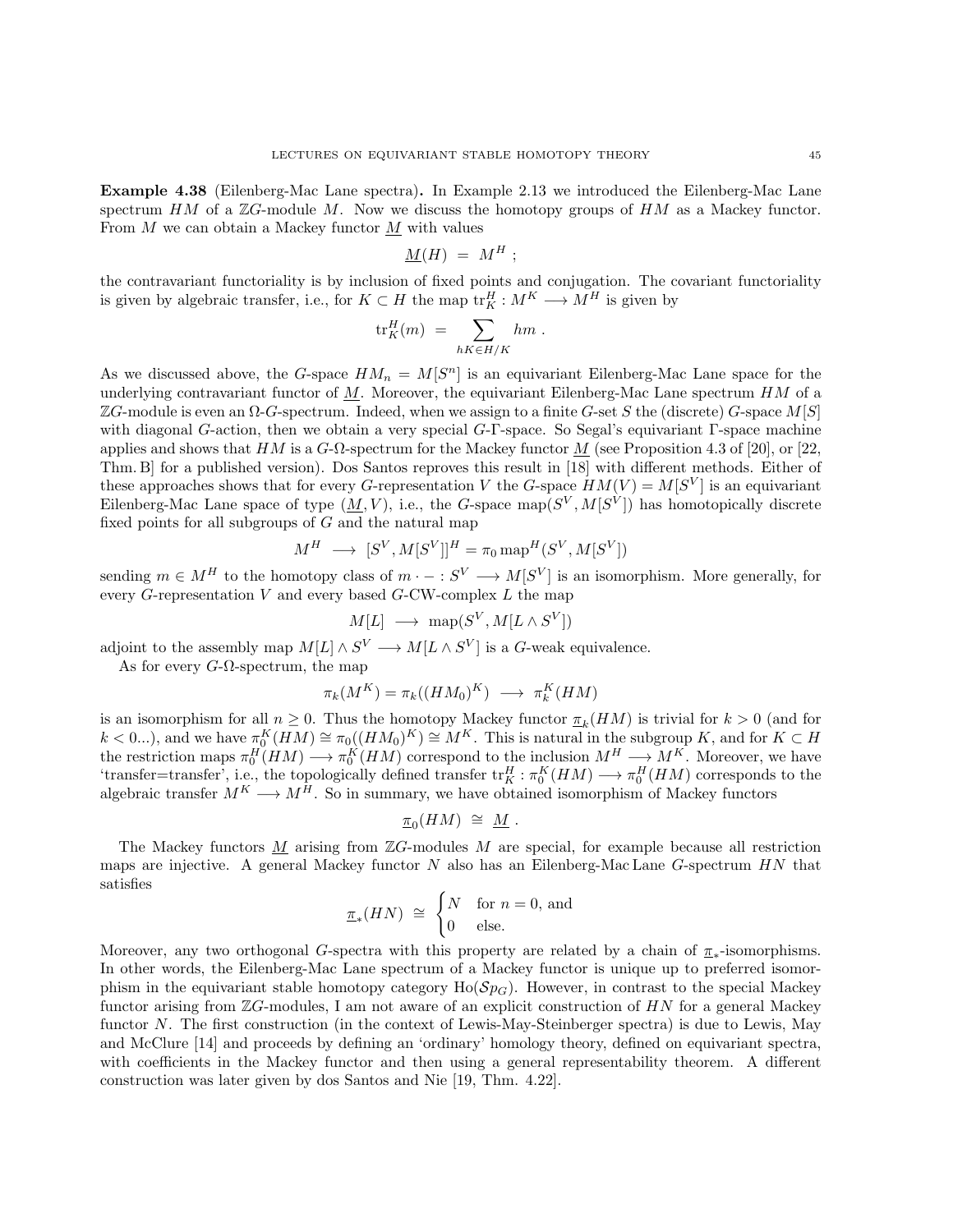Similarly as in the non-equivariant context, Eilenberg-Mac Lane spectra represent 'ordinary' (as opposed to 'generalized') homology and cohomology. More specifically this means that for every Mackey functor N and every G-CW-complex A the homotopy group  $\pi_k(HN^A)$  of the mapping spectrum is naturally isomorphic to the Bredon cohomology group  $H_G^{-k}(A, N)$  of A with coefficients in the underlying contravariant  $\mathcal{O}(G)$ functor of N, and the group  $\pi_k(A \wedge HN)$  is naturally isomorphic to the Bredon homology group  $H_k^G(A, N)$ of A with coefficients in the underlying covariant  $\mathcal{O}(G)$ -functor of N.

**Example 4.39.** Here is a specific example of a  $K(\underline{M}, V)$ . We let the group  $C_2$  act on  $\mathbb{C}P^{\infty}$  by complex conjugation. We claim that  $\mathbb{C}\mathrm{P}^{\infty}$  is an Eilenberg-Mac Lane space of type  $(\rho, \underline{\mathbb{Z}})$ , and hence  $C_2$ -homotopy equivalent to the space  $H\mathbb{Z}(S^{\rho}) = \mathbb{Z}[S^{\rho}]$  (here  $\rho = \rho_{C_2}$  is the regular representation). Since  $\mathbb{CP}^{\infty}$  is a non-equivariant  $K(\mathbb{Z}, 2)$ , the underlying space of map( $S^{\rho}, \mathbb{C}P^{\infty}$ ) is homotopically discrete with components given by  $\mathbb{Z}$ . To get at the homotopy type of the  $C_2$ -fixed points we map out of the  $C_2$ -cofibration

$$
S^1 = (S^{\rho})^{C_2} \longrightarrow S^{\rho}
$$

and investigate the resulting Serre fibration

$$
\text{map}^{C_2}(S^{\rho}/S^1, \mathbb{C}\mathrm{P}^{\infty}) \longrightarrow \text{map}^{C_2}(S^{\rho}, \mathbb{C}\mathrm{P}^{\infty}) \longrightarrow \text{map}^{C_2}(S^1, \mathbb{C}\mathrm{P}^{\infty}) \cong \text{map}(S^1, (\mathbb{C}\mathrm{P}^{\infty})^{C_2}).
$$

The space  $S^{\rho}/S^1$  is  $C_2$ -homeomorphic to  $C_2^+\wedge S^2$ , hence the fiber map<sup> $C_2(S^{\rho}/S^1,\mathbb{C}\mathbb{P}^{\infty})$  is homeomorphic</sup> to

$$
\text{map}^{C_2}(C_2^+ \wedge S^2, \mathbb{C}\mathbf{P}^\infty) \ \cong \ \Omega^2 \mathbb{C}\mathbf{P}^\infty ,
$$

hence homotopically discrete with  $\pi_0$  isomorphic to Z. Since  $(\mathbb{C}P^{\infty})^{C_2} \cong \mathbb{R}P^{\infty}$ , the base is homeomorphic to  $\Omega \mathbb{R}P^{\infty}$ , hence homotopically discrete with  $\pi_0$  isomorphic to  $\mathbb{F}_2$ . Finally, the short exact sequence

$$
0 \longrightarrow \mathbb{Z} \cong [S^{\rho}/S^1, \mathbb{C}P^{\infty}]^{C_2} \longrightarrow [S^{\rho}, \mathbb{C}P^{\infty}]^{C_2} \longrightarrow [S^1, \mathbb{R}P^{\infty}] \cong \mathbb{F}_2 \longrightarrow 0
$$

does not split since the  $C_2$ -map

$$
S^\rho \cong \mathbb{C}\mathrm{P}^1 \ \xrightarrow{\mathrm{incl}} \ \mathbb{C}\mathrm{P}^\infty
$$

is an element of infinite order in the middle group whose restriction to fixed points is the inclusion  $S^1 \cong$  $\mathbb{R}P^1 \longrightarrow \mathbb{R}P^\infty$ , hence the generator of  $[S^1, \mathbb{R}P^\infty]$  and such that twice this class is the image of the generator from the left group.

**Example 4.40.** We close this section with an example of a morphism of G-spectra that is a  $\pi_*$ -isomorphism of underlying non-equivariant spectra, but not an equivariant  $\pi_*$ -isomorphism We consider the rationalized sphere spectrum  $\mathbb{S}\mathbb{Q}$ , defined as the homotopy colimit in  $\text{Ho}(\mathcal{S}p_G)$  of the sequence

$$
\mathbb{S} \stackrel{\cdot 2}{\rightarrow} \mathbb{S} \stackrel{\cdot 3}{\rightarrow} \mathbb{S} \stackrel{\cdot 4}{\rightarrow} \cdots.
$$

The unit map  $\mathbb{S} \longrightarrow H\mathbb{Q}$  to the Eilenberg-Mac Lane spectrum of the trivial ZG-module  $\mathbb{Q}$  extends to a morphism  $\mathbb{S}\mathbb{Q}\longrightarrow H\mathbb{Q}$  that is a  $\pi_*$ -isomorphism of underlying non-equivariant spectra. However, we have

$$
\pi_0^G(\mathbb{SQ}) = \mathbb{Q} \otimes \pi_0^G \mathbb{S} \cong \mathbb{Q} \otimes A(G) ,
$$

the rationalized Burnside ring. For every non-trivial group  $G$ ,  $\pi_0^G$ ( $\mathbb{S}\mathbb{Q}$ ) is thus non isomorphic to  $\pi_0^G(H\mathbb{Q})$  = Q.

## 5. Constructions with equivariant spectra

We discuss various constructions which produce new equivariant orthogonal spectra from old ones.

Example 5.1 (Limits and colimits). The category of orthogonal G-spectra has all limits and colimits, and they are defined levelwise. Let us be a bit more precise and consider a functor  $F: J \longrightarrow Sp_G$  from a small category J to the category of orthogonal G-spectra. Then we define an orthogonal G-spectrum colim<sub>I</sub> F in level  $n$  by

$$
(\operatorname{colim}_{J} F)_n = \operatorname{colim}_{j \in J} F(j)_n ,
$$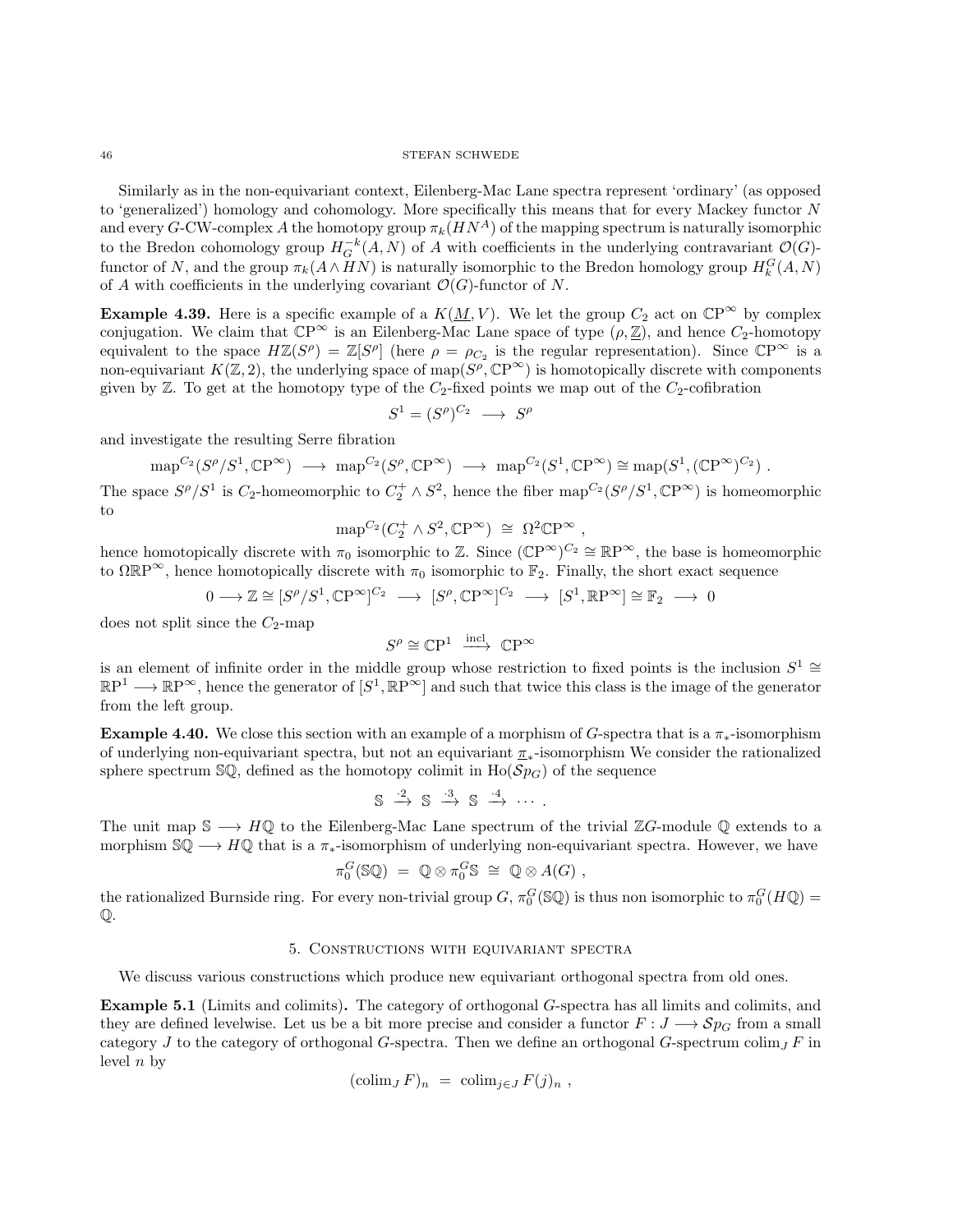the colimit being taken in the category of pointed  $G \times O(n)$ -spaces. The structure map is the composite

$$
(\text{colim}_{j\in J} F(j)_n) \wedge S^1 \cong \text{colim}_{j\in J} (F(j)_n \wedge S^1) \xrightarrow{\text{colim}_J \sigma_n} \text{colim}_{j\in J} F(j)_{n+1} ;
$$

here we exploit that smashing with  $S^1$  is a left adjoint, and thus the natural map  $\text{colim}_{j\in J}(F(j)_n \wedge S^1) \longrightarrow$  $(\text{colim}_{j\in J} F(j)_n) \wedge S^1$  is an isomorphism, whose inverse is the first map above.

The argument for inverse limits is similar, but we have to use that structure maps can also be defined in the adjoint form. We can take

$$
(\lim_{J} F)_n = \lim_{j \in J} F(j)_n ,
$$

and the structure map is adjoint to the composite

$$
\lim_{j \in J} F(j)_n \xrightarrow{\lim_{j \in J} \hat{\sigma}_n} \lim_{j \in J} \Omega(F(j)_{n+1}) \cong \Omega(\lim_{j \in J} F(j)_{n+1}).
$$

Limits and colimits commute with evaluation at a G-representation V, i.e., the G-space (colim<sub>J</sub> F)(V) (respectively  $(\lim_{J}F)(V)$  is a colimit (respectively limit) of the composite of F with the functor of evaluation at  $V$ .

The inverse limit, calculated levelwise, of a diagram of orthogonal G-ring spectra and homomorphisms is again an orthogonal G-ring spectrum. In other words, equivariant ring spectra have limits and the forgetful functor to G-spectra preserves them. Equivariant ring spectra also have co-limits, but they are not preserved by the forgetful functor.

<span id="page-46-0"></span>**Example 5.2** (Smash products with and functions from  $G$ -space). If A is pointed  $G$ -space and X a  $G$ spectrum, we can define two new G-spectra  $A \wedge X$  and  $X^A$  by smashing with A or taking maps from A levelwise; the structure maps and actions of the orthogonal groups do not interact with A.

In more detail we set

$$
(A \wedge X)_n = A \wedge X_n \qquad \text{respectively} \qquad (X^A)_n = X^A_n = \text{map}(A, X_n)
$$

for  $n \geq 0$ . The group  $O(n)$  acts through its action on  $X_n$ . The structure map is given by the composite

$$
(A \wedge X)_n \wedge S^1 = A \wedge X_n \wedge S^1 \xrightarrow{\mathrm{Id} \wedge \sigma_n} A \wedge X_{n+1} = (A \wedge X)_{n+1}
$$

respectively by the composite

$$
X_n^A \wedge S^1 \longrightarrow (X_n \wedge S^1)^A \xrightarrow{\sigma_n^A} X_{n+1}^A
$$

where the first is an assembly map that sends  $\varphi \wedge t \in X_n^A \wedge S^1$  to the map sending  $a \in A$  to  $\varphi(a) \wedge t$ . The second is application of map(A, –) to the structure map of X. The group G acts on  $(A \wedge X)_n = A \wedge X_n$ diagonally, through the actions on A and  $X_n$ . In the other case the group G acts on  $(X^A)_n = \text{map}(A, X_n)$ by conjugation, i.e., via  $({}^g\varphi)(a) = g \cdot \varphi(g^{-1}a)$  for  $g : A \longrightarrow X_n$ ,  $a \in A$  and  $g \in G$ . For example, the spectrum  $A \wedge S$  is equal to the suspension spectrum  $\Sigma^{\infty}A$ . For the values on a G-representation V we have

$$
(A \wedge X)(V) \cong A \wedge X(V)
$$
 and  $(X^A)(V) \cong X(V)^A$ .

Just as the functors  $A \wedge -$  and map $(A, -)$  are adjoint on the level of based G-spaces, the two functors just introduced are an adjoint pair on the level of G-spectra. The adjunction

(5.3) 
$$
\qquad \qquad \hat{Sp}_G(X, Y^A) \longrightarrow Sp_G(A \wedge X, Y)
$$

takes a morphism  $f: X \longrightarrow Y^A$  to the morphism  $\hat{f}: A \wedge X \longrightarrow Y$  whose n-th level  $\hat{f}_n: A \wedge X_n \longrightarrow Y_n$  is given by  $f_n(a \wedge x) = f_n(x)(a)$ .

We note that if X is a  $G$ - $\Omega$ -spectrum and A a based G-CW-complex, then  $X^A$  is again a  $G$ - $\Omega$ -spectrum. Indeed, the mapping space functor map(A, –) takes the G-weak equivalence  $\tilde{\sigma}_{V,W}: X(V) \longrightarrow \Omega^W X(V \oplus W)$ to a G-weak equivalence

$$
X^{A}(V) = \text{map}(A, X(V)) \xrightarrow{\text{map}(A, \tilde{\sigma}_{V,W})} \text{map}(A, \Omega^{W} X(V \oplus W)) \cong \Omega^{W}(X^{A}(V \oplus W)).
$$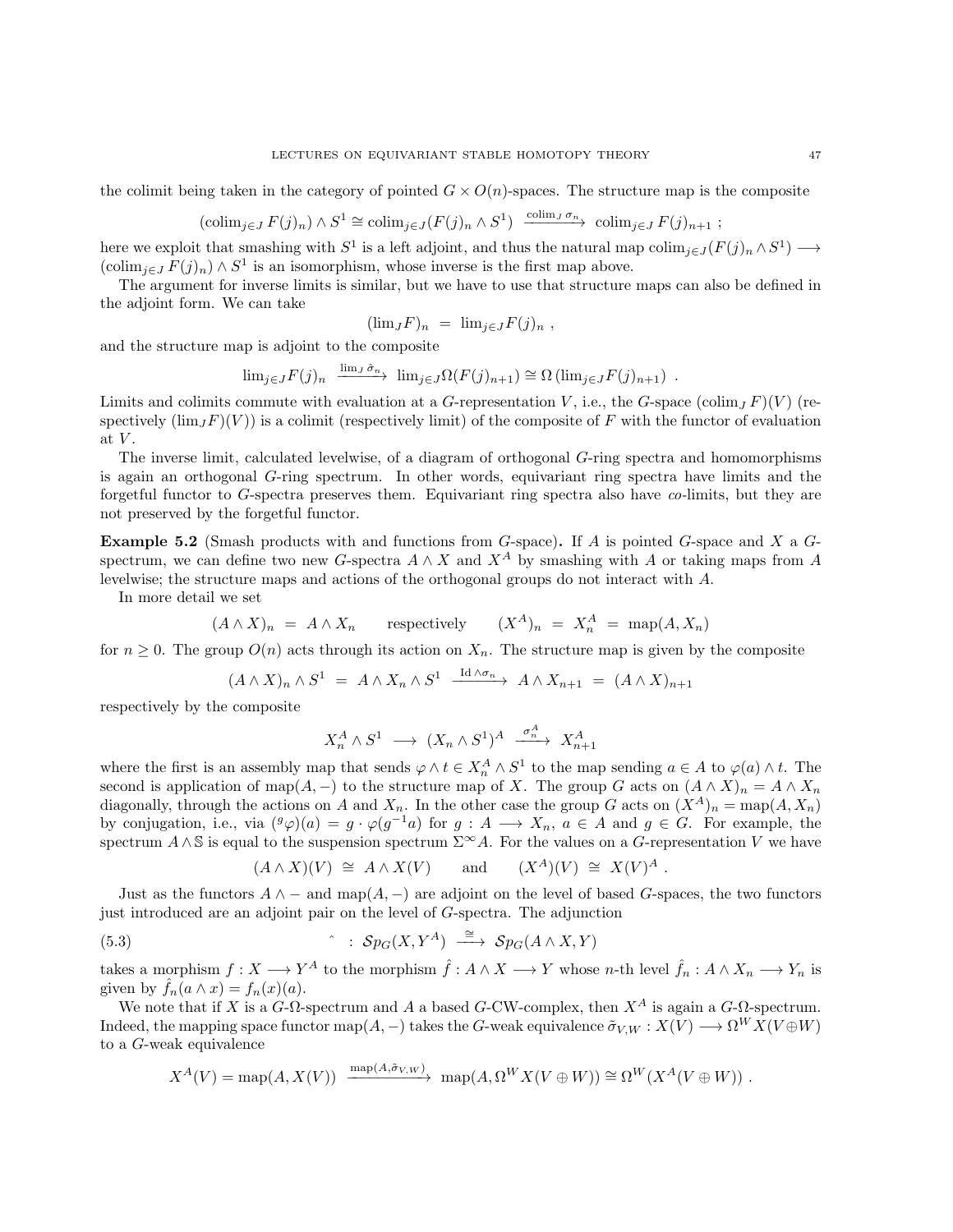Loop and suspension with a representation sphere are the special case  $A = S<sup>V</sup>$  of the previous construction. As we discussed above, the adjunction unit  $X \longrightarrow \Omega^V(S^V \wedge X)$  and counit  $S^V \wedge \Omega^V Y \longrightarrow Y$  are then  $\pi_*$ -isomorphisms, see Proposition [3.12.](#page-17-0) As we discussed in [\(3.10\)](#page-16-0), the group  $\pi_k^G(\Omega^m X)$  is naturally isomorphic to  $\pi_{m+k}^G(X)$ , and the group  $\pi_{m+k}^G(S^m \wedge X)$  is naturally isomorphic to  $\pi_k^G(X)$ ; so looping and suspending (by trivial representation spheres) preserves  $\pi_*$ -isomorphism. The next proposition generalizes this.

<span id="page-47-1"></span>**Proposition 5.4.** Let A be a based G-CW-complex. Then the functor  $A \wedge -$  preserves  $\underline{\pi}_*$ -isomorphisms of orthogonal G-spectra. If A is finite, then the functor  $map(A, -)$  preserves  $\underline{\pi}_*$ -isomorphisms of orthogonal G-spectra.

*Proof.* We let  $f: X \longrightarrow Y$  be a  $\underline{\pi}_*$ -isomorphism of orthogonal G-spectra. We start with the case of a finite G-CW-complex A and prove by induction on the number of equivariant cells that  $A \wedge f$  and map $(A, f)$ induce isomorphisms on  $\pi_k^G$  for all integers k.

If A consists only of the basepoint, then  $A \wedge X$  and map( $A, X$ ) are trivial and the claims are trivially true. Now suppose we have shown the claim for a finite based  $G$ -CW-complex  $A$  and  $B$  is obtained from  $A$  by attaching an equivariant n-cell  $G/H \times D^n$  along its boundary. Then the mapping cone  $C(i)$  of the inclusion  $i: A \longrightarrow B$  is based G-homotopy equivalent to  $G/H^+ \wedge S^n$ . So the spectrum  $C(i) \wedge X$  is G-homotopy equivalent to  $G/H^+ \wedge S^n \wedge X$ , and hence to  $S^n \wedge (G \ltimes_H X)$ . The G-homotopy groups of  $C(i) \wedge X$  are thus naturally isomorphic to

$$
\pi_k^G(S^n \wedge (G \ltimes_H X)) \cong \pi_{k-n}^G(G \ltimes_H X) \cong \pi_{k-n}^H(X) ,
$$

using the Wirthmüller isomorphism (Theorem [4.9\)](#page-28-0). So smashing with  $C(i)$  takes  $\pi_*$ -isomorphisms to  $\pi_*^G$ isomorphisms. The mapping cone of the morphism  $i \wedge X : A \wedge X \longrightarrow B \wedge X$  is naturally isomorphic to  $C(i) \wedge X$ ; since  $A \wedge -$  and  $C(i) \wedge -$  take  $\underline{\pi}_*$ -isomorphisms to  $\pi_*^G$ -isomorphisms, so does  $B \wedge -$  by the first long exact sequence of Proposition [3.29](#page-22-0) and the five lemma.

The induction step for map(A, X) is exactly dual. Since  $C(i)$  is homotopy equivalent to  $G/H^+ \wedge S^n$ , the spectrum map $(C(i), X)$  is homotopy equivalent to map $(G/H^+, \Omega^n X)$ , and hence its G-homotopy groups are naturally isomorphic to

$$
\pi_k^G \operatorname{map}(G/H^+, \Omega^n X) \cong \pi_k^H(\Omega^n X) \cong \pi_{n+k}^H(X) .
$$

So the functor map $(C(i),-)$  takes  $\underline{\pi}_*$ -isomorphisms to  $\pi_*^G$ -isomorphisms. The homotopy fiber of the morphism  $\text{map}(i, X) : \text{map}(B, X) \longrightarrow \text{map}(A, X)$  is naturally isomorphic to  $\text{map}(C(i), X)$ ; since  $\text{map}(A, -)$ and map( $C(i)$ , –) take  $\underline{\pi}_*$ -isomorphisms to  $\pi_*^G$ -isomorphisms, so does map( $B$ , –) by the second long exact sequence of Proposition [3.29](#page-22-0) and the five lemma.

Now we let H be an arbitrary subgroup of G. The underlying H-spectrum of  $A \wedge X$  respectively  $map(A, X)$  is the smash product of the underlying H-CW-complex of A and the underlying H-spectrum of X, respectively the spectrum of maps from the underlying  $H$ -CW-complex of A to the underlying H-spectrum of X. Moreover, the restriction of a  $\pi_*$ -isomorphism of G-spectra is a  $\pi_*$ -isomorphism of  $H$ -spectra. So by applying the previous paragraph to the group  $H$  instead of  $G$  and to the underlying H-morphism of f shows that  $\pi_k^H(A \wedge f)$  and  $\pi_k^H(\text{map}(A, f))$  are isomorphisms for all integers k.

If remains to prove that claim about  $A \wedge -$  for infinite G-CW-complexes. Every G-CW-complex is the filtered colimit, along equivariant h-cofibrations, of its finite G-CW-subcomplexes. Since equivariant homotopy groups commute with such filtered colimits, we are reduced to the previous case of finite G-CW- $\Box$ complexes.

<span id="page-47-0"></span>**Example 5.5** (Free G-spectra). Given a G-representation V, we define an orthogonal G-spectrum  $F_V$ which is 'freely generated in level  $V'$ . Before we give the formal definition we try to motivate why certain Thom spaces come up at this point. The guiding principle is that the value  $F_V(W)$  should be the based G-space of 'all natural maps'  $X(V) \longrightarrow X(W)$  as X varies over all orthogonal G-spectra. If the dimension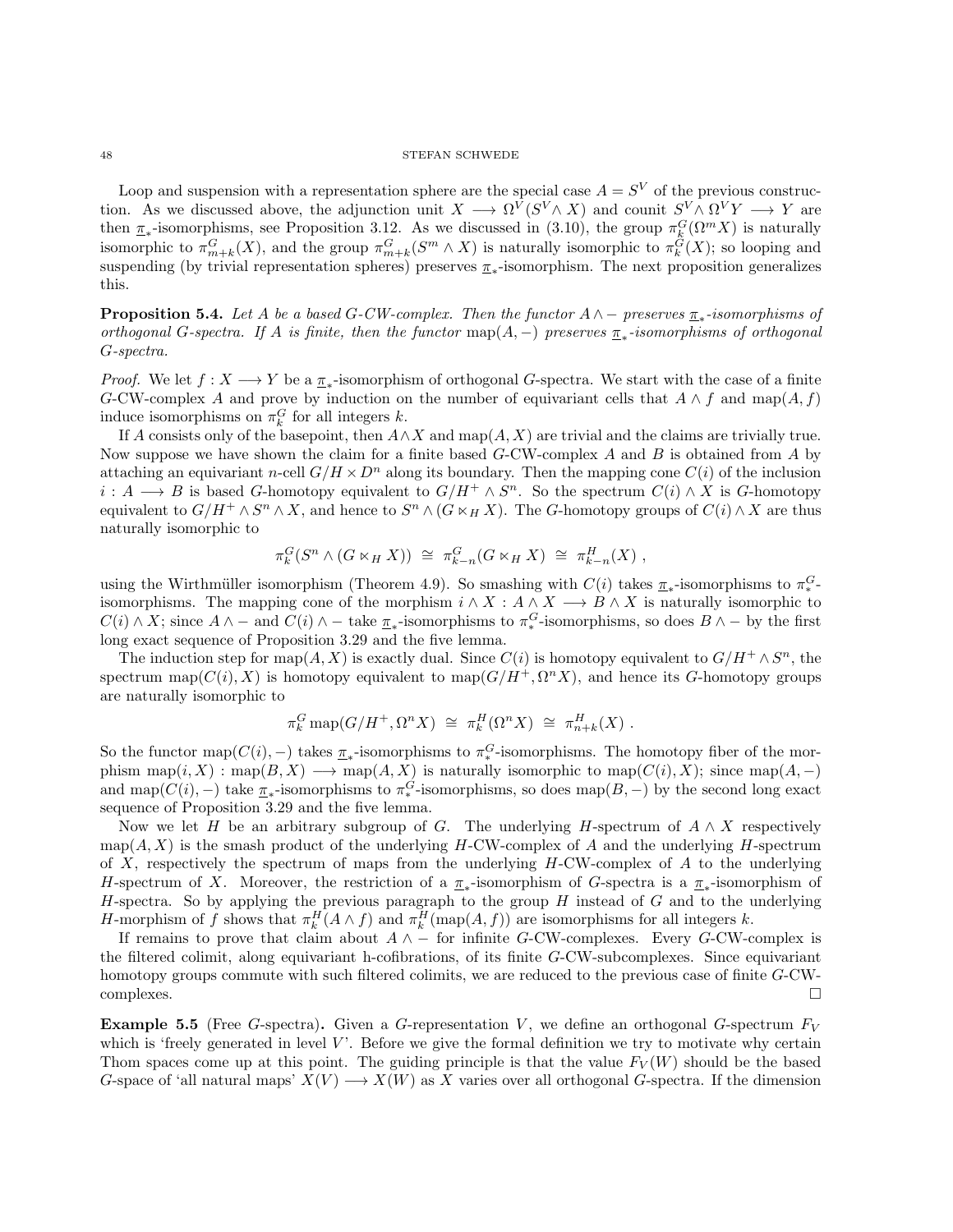of  $W$  is smaller than the dimension  $V$ , this space consists only of the basepoint. Otherwise, every linear isometric embedding  $\alpha: V \longrightarrow W$  gives rise to a linear isometry

(5.6) 
$$
\tilde{\alpha} : V \oplus (W - \alpha(V)) \cong W, \quad \tilde{\alpha}(v, w) = \alpha(v) + w.
$$

Using this isometry we obtain a map

<span id="page-48-0"></span>
$$
X(V) \wedge S^{W-\alpha(V)} \xrightarrow{\sigma_{V,W-\alpha(V)}} X(V \oplus (W-\alpha(V))) \xrightarrow{X(\tilde{\alpha})} X(W) .
$$

Hence for every linear isometric embedding  $\alpha: V \longrightarrow W$  we get maps  $X(V) \longrightarrow X(W)$  parametrized by the sphere  $S^{W-\alpha(V)}$  of the orthogonal complement of the image of  $\alpha$ . But the resulting maps from  $X(V)$ to  $X(W)$  should also vary continuously with the embedding  $\alpha$ , hence the topology on the space  $\mathbf{L}(V, W)$ of linear isometric embeddings enters. The easiest way to make all of this precise is to observe that the orthogonal complements  $W - \alpha(V)$  are the fibers of a vector bundle over  $\mathbf{L}(V, W)$  with total space

$$
\xi(V,W) = \{ (\alpha, w) \in \mathbf{L}(V,W) \times W \mid w \perp \alpha(V) \} .
$$

The structure map  $\xi(V, W) \longrightarrow L(V, W)$  of this 'orthogonal complement' vector bundle is the projection to the first factor. We let  $O(V, W)$  be the Thom space of the bundle  $\xi(V, W)$ , which we define as the one-point compactification of the total space of  $\xi(V, W)$ ; because the base space  $\mathbf{L}(V, W)$  is compact, the one-point compactification is equivariantly homeomorphic to the quotient of the disc bundle of  $\xi(V, W)$  by the sphere bundle.

Up to non-canonical homeomorphism, we can describe the space  $O(V, W)$  differently as follows. If the dimension of W is smaller than the dimension of V, then the space  $\mathbf{L}(V, W)$  is empty and  $\mathbf{O}(V, W)$ consists of a single point. Otherwise we can choose a linear isometric embedding  $\alpha: V \longrightarrow W$ , and we let  $V^{\perp} = W - \alpha(V)$  denote the orthogonal complement of its image. Then the maps

$$
O(W)/O(V^{\perp}) \longrightarrow \mathbf{L}(V,W) , A \cdot O(V^{\perp}) \longmapsto A \cdot \alpha \quad \text{and} O(W)^{+} \wedge_{O(V^{\perp})} S^{V^{\perp}} \longrightarrow \mathbf{O}(V,W) , [A, w] \longmapsto A \cdot (\alpha, w)
$$

are homeomorphisms. Put yet another way: if dim  $V = n$  and dim  $W = n+m$ , then  $\mathbf{L}(V, W)$  is homeomorphic to the homogeneous space  $O(n+m)/O(m)$  and  $O(V,W)$  is homeomorphic to  $O(n+m)^+ \wedge_{O(m)} S^m$ .

Now suppose that X is an orthogonal spectrum and let  $n = \dim V$  and  $n + m = \dim W$ . We can define a continuous based action map

<span id="page-48-1"></span>(5.7) 
$$
\circ : X(V) \wedge \mathbf{O}(V, W) \longrightarrow X(W)
$$

$$
x \wedge (\alpha, w) \longmapsto X(\tilde{\alpha})(\sigma_{V, W - \alpha(V)}(x \wedge w))
$$

where  $\tilde{\alpha}: V \oplus (W - \alpha(V)) \longrightarrow W$  was defined in [\(5.6\)](#page-48-0).

We obtain a map

$$
\kappa\;:\;S^W\;\longrightarrow\;{\mathbf O}(V,V\oplus W)\;,\quad w\;\longmapsto\; (i_V,(0,w))\;,
$$

as the inclusion of the fiber over  $i_V : V \longrightarrow V \oplus W$ , the inclusion of the first summand. The generalized structure map  $\sigma_{VW}$  originally defined in [\(2.4\)](#page-6-0) then coincides with the composite

$$
X(V) \wedge S^{W} \xrightarrow{X(V) \wedge \kappa} X(V) \wedge \mathbf{O}(V, V \oplus W) \xrightarrow{\circ} X(W) .
$$

The action maps are associative: If we are given a third inner product space  $U$ , there is a bundle map

$$
\xi(U,V) \times \xi(V,W) \longrightarrow \xi(U,W) , \quad ((\beta, v), (\alpha, w)) \longmapsto (\alpha\beta, \alpha(v) + w)
$$

which covers the composition map  $\mathbf{L}(U, V) \times \mathbf{L}(V, W) \longrightarrow \mathbf{L}(U, W)$ . Passage to Thom spaces gives a based map

$$
\circ \; : \; \mathbf{O}(U, V) \times \mathbf{O}(V, W) \; \longrightarrow \; \mathbf{O}(U, W)
$$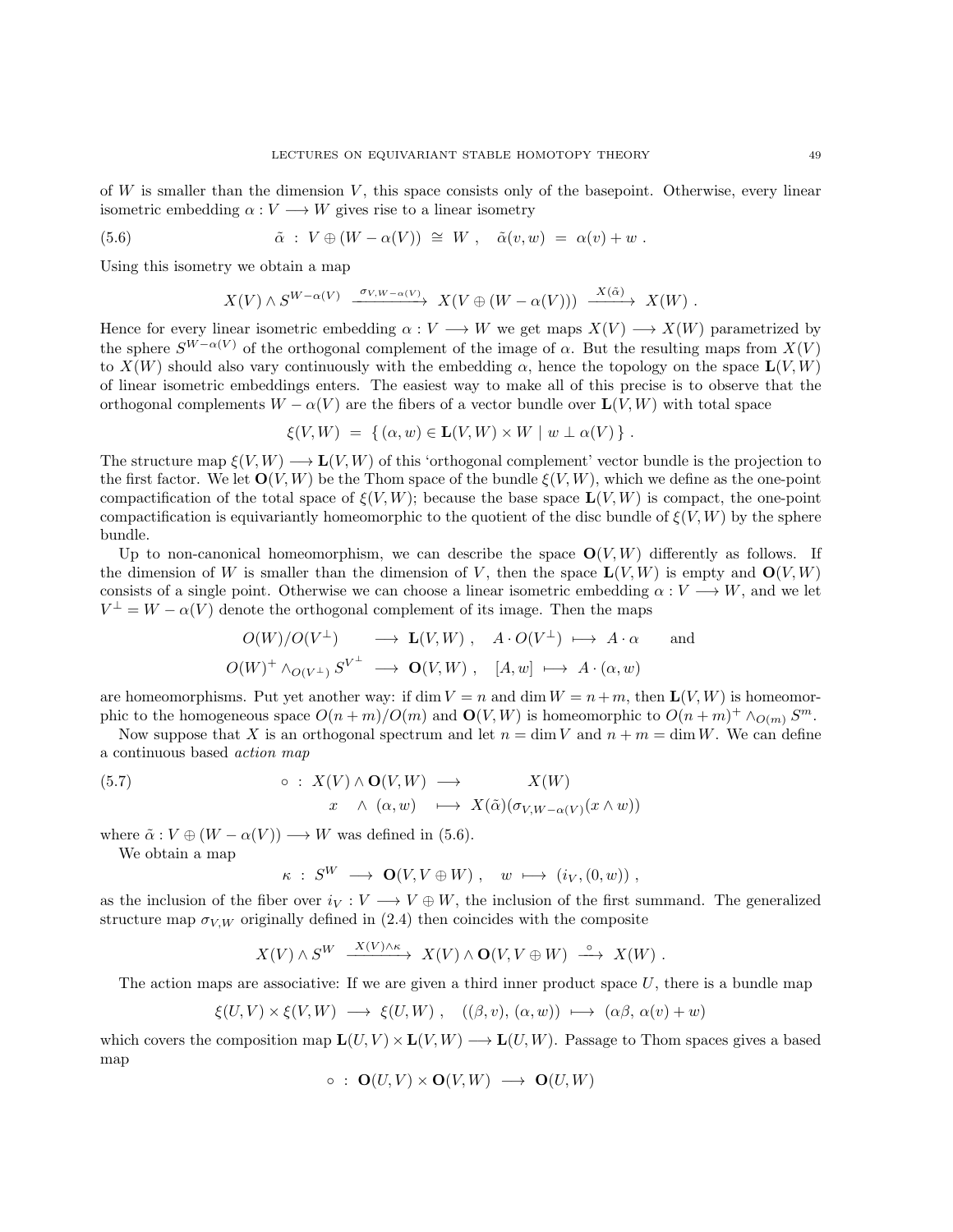which is clearly associative. The action is also associative in the sense that the square

$$
X(U) \wedge \mathbf{O}(U, V) \wedge \mathbf{O}(V, W) \xrightarrow{\circ \wedge \mathrm{Id}} X(V) \wedge \mathbf{O}(V, W)
$$
  
\n
$$
X(U) \wedge \mathbf{O}(U, W) \xrightarrow{\circ} X(W)
$$

commutes for every triple of inner product spaces.

Now we add group actions to the picture everywhere. Suppose that  $G$  is a finite group and  $X$  and orthogonal G-spectrum. Given two G-representations V and W, we let G act on the space  $\mathbf{L}(V, W)$  of (not necessarily equivariant) linear isometric embeddings by conjugation, i.e., for  $g \in G$ ,  $\alpha: V \longrightarrow W$  and  $v \in V$ we set

$$
({}^g\alpha)(v) = g \cdot \alpha(g^{-1}v) .
$$

This action prolongs to an action by bundle isomorphisms on  $\xi(V, W)$  via

$$
g \cdot (\alpha, w) = ({}^g \alpha, gw) ,
$$

and hence passes to a G-action on Thom spaces  $O(V, W)$ . The action map [\(5.7\)](#page-48-1) is then G-equivariant.

One can summarize this discussion as follows. We have defined a based topological G-category O with objects all G-representations, with based morphism G-space  $O(V, W)$ , composition map  $\circ$  and units  $1_V = (\text{Id}_V, 0)$  in  $\mathbf{O}(V, V)$ . Moreover, for every orthogonal G-spectrum X, the action maps [\(5.7\)](#page-48-1) make the collection of G-spaces  $\{X(V)\}\nu$  into a based continuous G-functor  $X: \mathbf{O} \longrightarrow \mathcal{T}_G$  to the category of based G-spaces. The assignment  $X \mapsto \{X(V)\}_V$  is in fact an equivalence of categories from the category of orthogonal G-spectra to the category of (based, continuous) G-functors from  $\bf{O}$  to  $\mathcal{T}_G$ . We are not going to show this.

The free G-spectrum  $F_V$  is given in level n by

$$
(F_V)_n = \mathbf{O}(V, \mathbb{R}^n) ,
$$

with the above G-action and with  $O(n)$ -action through  $\mathbb{R}^n$ . Since G acts trivially on  $\mathbb{R}^n$ , the G-action comes out to

$$
g \cdot (\alpha, x) = (\alpha \circ (g^{-1} \cdot -), x)
$$

for  $\alpha \in \mathbf{L}(V, \mathbb{R}^n)$  and  $x \in \mathbb{R}^n - \alpha(V)$ . We note that  $F_V$  consists of a single point in all levels below the dimension of V. The structure map  $(F_V)_n \wedge S^1 \longrightarrow (F_V)_{n+1}$  is given by

$$
\mathbf{O}(V,\mathbb{R}^n) \wedge S^1 \xrightarrow{\mathrm{Id} \wedge \kappa} \mathbf{O}(V,\mathbb{R}^n) \wedge \mathbf{O}(\mathbb{R}^n,\mathbb{R}^{n+1}) \xrightarrow{\circ} \mathbf{O}(V,\mathbb{R}^{n+1}) .
$$

The 'freeness' property of  $F_V$  is made precise as follows: for every G-fixed point  $x \in X(V)$  there is a unique morphism  $\hat{x}: F_V \longrightarrow X$  of G-spectra such that the map

$$
O(V)^{+} = (F_V)(V) \xrightarrow{\hat{x}(V)} X(V)
$$

sends the identity of V to x. Indeed, the morphism  $\hat{x}$  is given in level n as the composite

$$
\mathbf{O}(V, \mathbb{R}^n) \xrightarrow{x \wedge -} X(V) \wedge \mathbf{O}(V, \mathbb{R}^n) \xrightarrow{\circ} X_n .
$$

For two G-representations V and W, the smash product  $F_V \wedge F_W$  (with diagonal G-action) is canonically isomorphic to the free G-spectrum  $F_{V \oplus W}$ . Indeed, a morphism

$$
(5.8)\t\t F_V \wedge F_W \longrightarrow F_{V \oplus W}
$$

is obtained by the universal property  $(1.8)$  from the bimorphism with  $(p, q)$ -component

$$
(F_V)_p \wedge (F_W)_q = \mathbf{O}(V, \mathbb{R}^p) \wedge \mathbf{O}(W, \mathbb{R}^q) \stackrel{\oplus}{\longrightarrow} \mathbf{O}(V \oplus W, \mathbb{R}^{p+q}) = (F_{V \oplus W})_{p+q}.
$$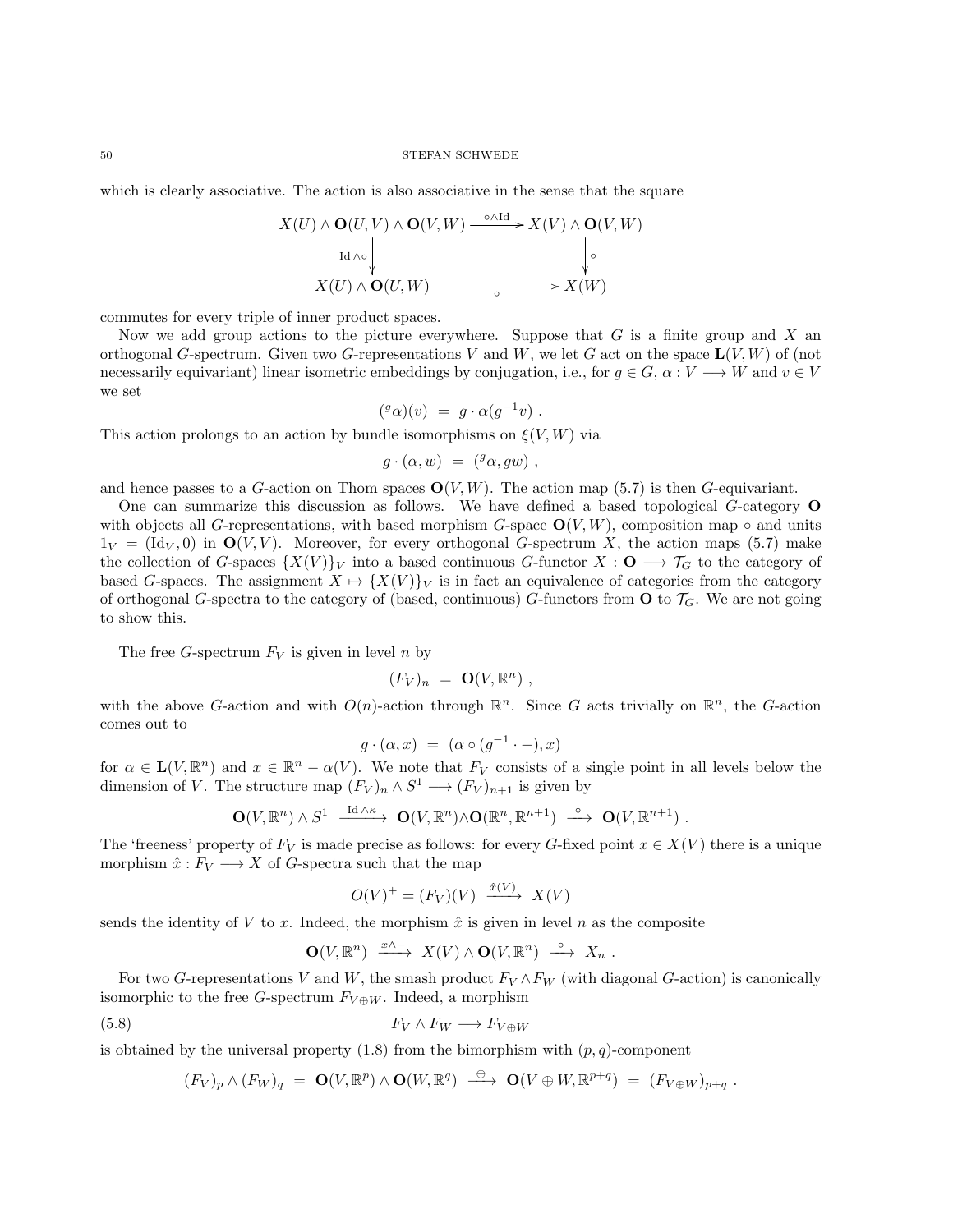In the other direction, a morphism  $F_{V \oplus W} \longrightarrow F_V \wedge F_W$  is freely generated by the image of the G-fixed point Id ∧ Id under the generalized universal map

$$
F_V(V) \wedge F_W(W) \xrightarrow{i_V, w} (F_V \wedge F_W)(V \oplus W) .
$$

These two maps are inverse to each other.

Smashing a based G-space with the free G-spectrum  $F_V$  produces a functor

$$
F_V : G\mathbf{T} \longrightarrow Sp_G , F_V A = A \wedge F_V .
$$

This functor is left adjoint of the evaluation functor at  $V$ . More precisely, for based  $G$ -space  $A$  and every based continuous G-map  $f: A \longrightarrow X(V)$  there is a unique morphism of G-spectra  $\hat{f}: F_V A \longrightarrow X$  such that the composite

$$
A \xrightarrow{-\wedge \text{Id}_V} A \wedge O(V)^+ = (F_V A)(V) \xrightarrow{\hat{f}(V)} X(V)
$$

equals f. Indeed, the morphism  $\hat{f}$  is given in level n as the composite

$$
A \wedge \mathbf{O}(V, \mathbb{R}^n) \xrightarrow{f \wedge \neg} X(V) \wedge \mathbf{O}(V, \mathbb{R}^n) \xrightarrow{\circ} X_n .
$$

We will see in Proposition [5.14](#page-52-0) below that the free G-spectrum  $F_V A$  is  $\pi_*$ -isomorphic to  $\Omega^V(\Sigma^{\infty}A)$ , the V -fold loop spectrum of the suspension spectrum of A. Indeed, a natural map

$$
F_V A \longrightarrow \Omega^V(\Sigma^{\infty} A)
$$

is the one freely generated by the adjunction unit  $A \longrightarrow \Omega^V(A \wedge S^V) = \Omega^V(\Sigma^{\infty}A)(V)$ .

Example 5.9 (Semifree G-spectra). There are somewhat 'less free' orthogonal spectra which start from a pointed  $G \ltimes O(V)$ -space L as follows. If V is any G-representation then G acts by conjugation on the space  $O(V)$  of (not necessarily equivariant) isometries. The value  $X(V)$  of an orthogonal G-spectrum at V has both an action of  $O(V)$  and an action of G that together make up a left action of the semi-direct product  $G \ltimes O(V)$ . We claim that the evaluation functor

$$
ev_V : Sp_G \longrightarrow (G \ltimes O(V))\mathbf{T}, \quad X \longmapsto X(V)
$$

has a left adjoint which we denote  $G_V$ . (The evaluation functor  $ev_V$  also has a right adjoint, which will not discuss.) The spectrum  $G_V L$  is given by

$$
(G_V L)_n = \mathbf{O}(V, \mathbb{R}^n) \wedge_{O(V)} L .
$$

The structure map  $(G_V L)_n \wedge S^1 \longrightarrow (G_V L)_{n+1}$  is defined by

$$
\mathbf{O}(V, \mathbb{R}^n) \wedge_{O(V)} L \wedge S^1 \cong (\mathbf{O}(V, \mathbb{R}^n) \wedge S^1) \wedge_{O(V)} L
$$
\n
$$
\xrightarrow{\mathrm{Id} \wedge \kappa \wedge \mathrm{Id}} (\mathbf{O}(V, \mathbb{R}^n) \wedge \mathbf{O}(\mathbb{R}^n, \mathbb{R}^{n+1})) \wedge_{O(V)} L
$$
\n
$$
\xrightarrow{\circ \wedge \mathrm{Id}} \mathbf{O}(V, \mathbb{R}^{n+1}) \wedge_{O(V)} L .
$$

We observe that  $G_V L$  is trivial in all levels below the dimension of V. We refer to  $G_V L$  as the *semifree* G-spectrum generated by  $L$  in level  $V$ . The values of the semifree spectrum on a general  $G$ -representation  $W$  is given by

$$
(G_V L)(W) = \mathbf{O}(V, W) \wedge_{O(V)} L .
$$

Every free G-spectrum is semifree, i.e., there is a natural isomorphism  $F_V A \cong G_V(O(V)^+ \wedge A)$  by 'canceling  $O(V)$ ; here  $O(V)^+ \wedge A$  has the diagonal G-action. Every orthogonal G-spectrum is built from semifree ones, in the sense of a certain coend construction.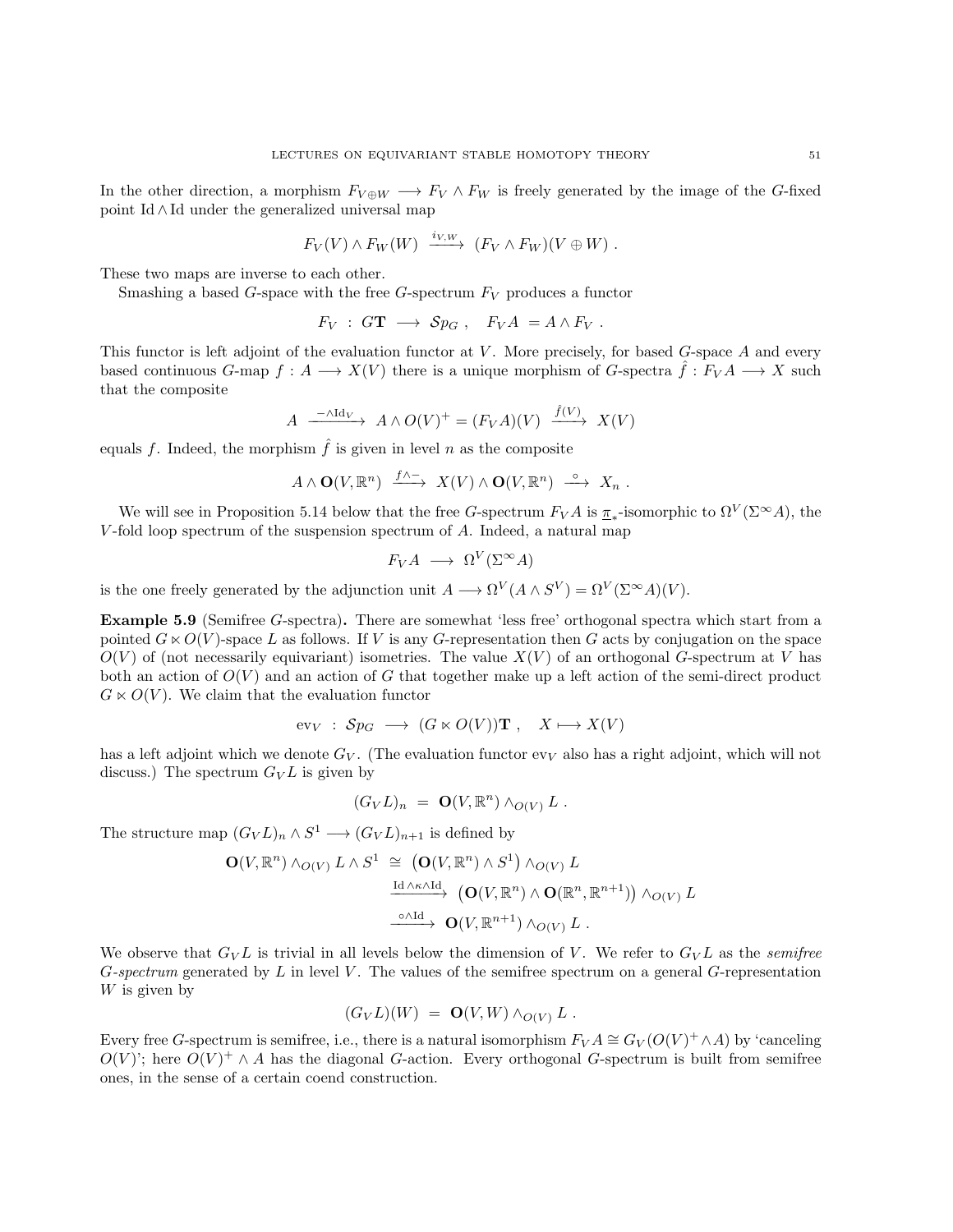## $52$   $$\rm{STEFAN}$  SCHWEDE

Example 5.10 (Mapping spaces). There is a whole space of morphisms between two orthogonal spectra X and Y. Every morphism  $f: X \longrightarrow Y$  consists of a family of based  $O(n)$ -equivariant maps  $\{f_n: X_n \longrightarrow Y\}$  $Y_n$ <sub>n</sub>><sub>0</sub> which satisfy some conditions. So the set of morphisms from X to Y is a subset of the product of mapping spaces  $\prod_{n\geq 0} \text{map}(X_n, Y_n)$  and we give it the subspace topology of the (compactly generated) product topology. We denote this mapping space by  $map(X, Y)$ . The morphism space has a natural basepoint, namely the levelwise constant map at the basepoints.

If X and Y are orthogonal G-spectra, the group G acts by conjugation on the mapping space map $(X, Y)$ of underlying non-equivariant spectra. The G-fixed points  $map^G(X, Y)$  of this action consists precisely of the G-equivariant morphism of orthogonal spectra, i.e., the morphism of G-spectra.

For a pointed G-space A and orthogonal G-spectra  $X$  and  $Y$  we have adjunction G-homeomorphisms

$$
\operatorname{map}(A, \operatorname{map}(X, Y)) \cong \operatorname{map}(A \wedge X, Y) \cong \operatorname{map}(X, Y^A) ,
$$

where the first mapping space is taken in the category  $T$  of compactly generated spaces, with conjugation action by  $G$ . For free  $G$ -spectra we have  $G$ -equivariant isomorphisms

(5.11) 
$$
\text{map}(F_V A, Y) \cong \text{map}(A, Y(V)).
$$

Here G acts on the right hand side by conjugation with respect to the given actions on A and  $Y(V)$ . The associative and unital composition maps

$$
\operatorname{map}(Y, Z) \wedge \operatorname{map}(X, Y) \longrightarrow \operatorname{map}(X, Z)
$$

are G-equivariant (with respect to the diagonal G-action on the left).

Example 5.12 (Internal Hom spectra). Orthogonal spectra have internal function objects: for orthogonal spectra X and Y we define a orthogonal spectrum  $\text{Hom}(X, Y)$  in level n by

$$
Hom(X, Y)_n = map(X, \operatorname{sh}^n Y).
$$

The left  $O(n)$ -action on sh<sup>n</sup> Y as described in Example [3.14](#page-17-1) yields a left  $O(n)$ -action on this mapping space. The structure map  $\sigma_n: \text{Hom}(X, Y)_n \wedge S^1 \longrightarrow \text{Hom}(X, Y)_{n+1}$  is the composite

$$
\operatorname{map}(X,\operatorname{sh}^n Y)\wedge S^1 \xrightarrow{\operatorname{assembly}} \operatorname{map}(X,S^1\wedge \operatorname{sh}^n Y) \xrightarrow{\operatorname{map}(X,\lambda_{\operatorname{sh}^n Y})} \operatorname{map}(X,\operatorname{sh}^{n+1} Y);
$$

here the first map is of 'assembly type', i.e., it takes  $f \wedge t$  to the map which sends  $x \in X$  to  $t \wedge f(x)$  (for  $f: X \longrightarrow \text{sh}^n Y$  and  $t \in S^1$ , and  $\lambda_{\text{sh}^n} Y : S^1 \wedge \text{sh}^n Y \longrightarrow \text{sh}(\text{sh}^n Y) = \text{sh}^{n+1} Y$  is the natural morphism defined in [\(3.16\)](#page-18-0).

In order to verify that this indeed gives a orthogonal spectrum we describe the iterated structure map. Let us denote by  $\lambda_Y^{(m)}$  $y_Y^{(m)}$ :  $S^m \wedge Y \longrightarrow \text{sh}^m Y$  the morphism  $(3.16)$  for  $V = \mathbb{R}^m$ . Then for all  $k, m \geq 0$  the diagram

$$
S^{k} \wedge S^{m} \wedge Y \xrightarrow{\operatorname{Id} \wedge \lambda_Y^{(m)}} S^{k} \wedge \operatorname{sh}^{m} Y \xrightarrow{\lambda_{\operatorname{sh}^{m} Y}^{(k)}} \operatorname{sh}^{k}(\operatorname{sh}^{m} Y)
$$
  
\n
$$
\cong \downarrow \qquad \qquad \downarrow \qquad \qquad \downarrow
$$
  
\n
$$
S^{k+m} \wedge Y \xrightarrow{\chi_{k,m} \wedge \operatorname{Id}} S^{m+k} \wedge Y \xrightarrow{\lambda_Y^{(m+k)}} \operatorname{sh}^{m+k} Y
$$

commutes. This implies that the iterated structure map of the spectrum  $\text{Hom}(X, Y)$  equals the composite

$$
\operatorname{map}(X, \operatorname{sh}^n Y) \wedge S^m \xrightarrow{\operatorname{assembly}} \operatorname{map}(X, S^m \wedge \operatorname{sh}^n Y) \xrightarrow{\operatorname{map}(X, \lambda_{\operatorname{sh}^n Y}^{(m)})} \operatorname{map}(X, \operatorname{sh}^{n+m} Y)
$$

and is thus  $O(n) \times O(m)$ -equivariant. The first map is again of 'assembly type', i.e., for  $f: X \longrightarrow \text{sh}^n Y$ and  $t \in S^m$  it takes  $f \wedge t$  to the map which sends  $x \in X$  to  $t \wedge f(x)$ .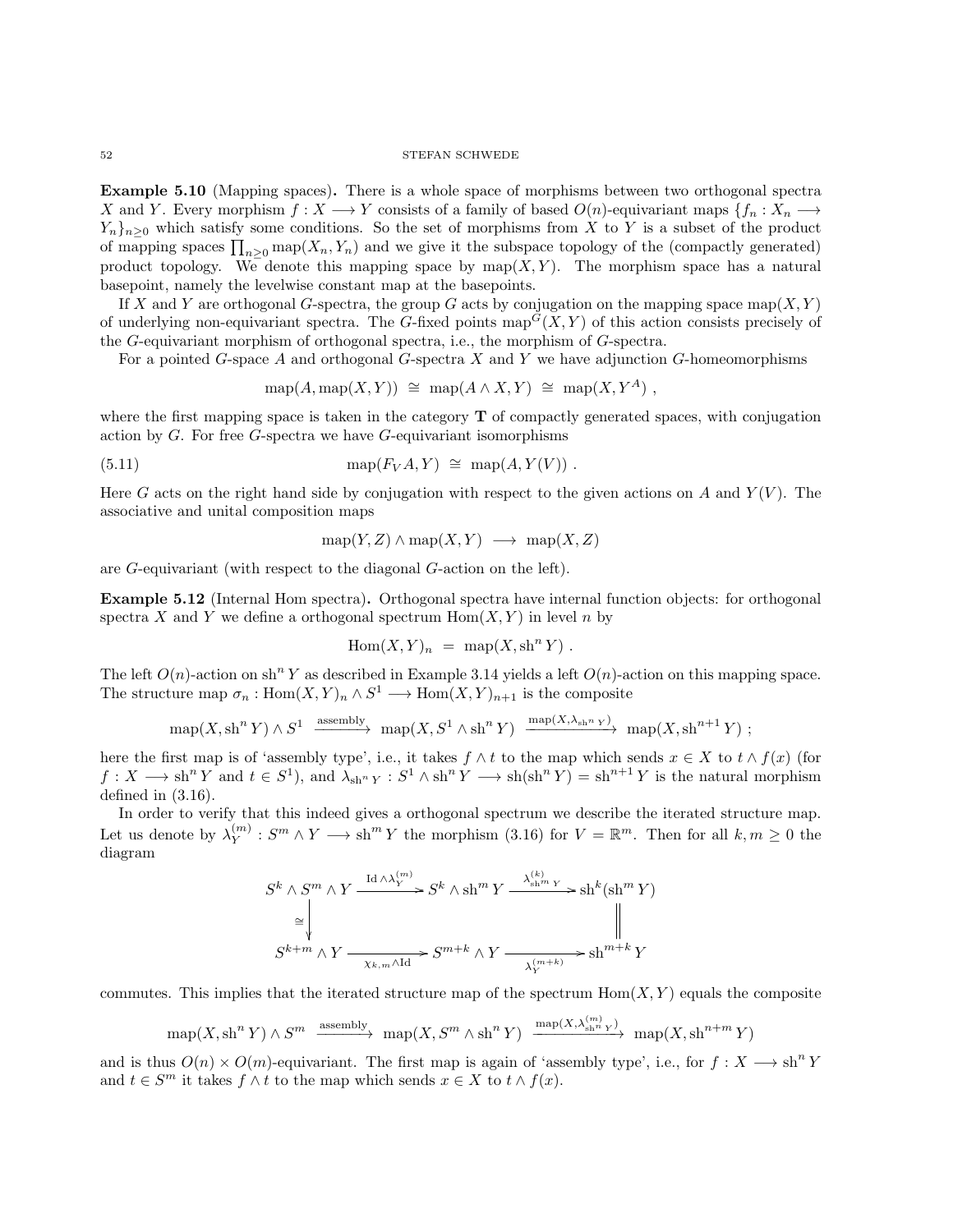If X and Y are G-spectra, then the G-action on  $\text{Hom}(X, Y)_n = \text{map}(X, \text{sh}^n Y)$  makes the mapping spectrum  $\text{Hom}(X, Y)$  into an orthogonal G-spectrum. For a G-representation V we have a G-homeomorphism

$$
\operatorname{Hom}(X,Y)(V) \; \cong \; \operatorname{map}(X,\operatorname{sh}^V Y) \; .
$$

Taking function spectrum commutes with shifting in the second variable, i.e., we have isomorphisms

(5.13) 
$$
\text{Hom}(X, \text{sh}^V Y) \cong \text{sh}^V \text{Hom}(X, Y) .
$$

Indeed, in level  $n$  we have

$$
\text{Hom}(X, \text{sh}^V Y)_n = \text{map}(X, \text{sh}^n(\text{sh}^V Y)) \cong \text{map}(X, \text{sh}^{V+n} Y)
$$
  
= 
$$
\text{Hom}(X, Y)(V \oplus \mathbb{R}^n) = (\text{sh}^V \text{Hom}(X, Y))_n.
$$

The orthogonal group actions and structure maps coincide as well.

The internal function spectrum functor Hom(X, –) is right adjoint to the internal smash product –  $\wedge$ X of orthogonal G-spectra (with diagonal G-action). A natural isomorphism of orthogonal G-spectra  $Hom(F_V, Y) \cong sh^V Y$  is given at level *n* by

$$
\operatorname{Hom}(F_V, Y)_n = \operatorname{map}(F_V, \operatorname{sh}^n Y) \cong (\operatorname{sh}^n Y)(V) = Y(\mathbb{R}^n \oplus V) \xrightarrow{\tau_{\mathbb{R}^n, V}} Y(V \oplus \mathbb{R}^n) = (\operatorname{sh}^V Y)_n
$$

where the second map is the adjunction bijection described in Example [5.5.](#page-47-0) This isomorphism is equivariant for the left actions of  $O(V)$  induced on the source from the right  $O(V)$ -action on a free spectrum. In the special case  $V = 0$  we have  $F_0S^0 = S$ , which gives a natural isomorphism of orthogonal spectra  $Hom(\mathbb{S}, Y) \cong Y$ .

Change of groups. All of the construction that we have discussed in this section are nicely compatible with change of groups. Given a group homomorphism  $\alpha : K \longrightarrow G$ , we can restrict G-spaces, G-representations and G-spectra along  $\alpha$ , and all of the above constructions commute with this restriction on the nose (and not just up to isomorphism!)

For example, the restriction functor  $\alpha^* : Sp_G \longrightarrow Sp_K$  commutes with limits and colimits, and for a based  $G$ -space  $A$  and an orthogonal  $G$ -spectrum  $X$  we have

$$
\alpha^*(A \wedge X) \ = \ (\alpha^*A) \wedge (\alpha^*X) \qquad \text{and} \qquad \alpha^*(\text{map}(A,X)) \ = \ \text{map}(\alpha^*A, \alpha^*X)
$$

as orthogonal K-spectra.

For a G-representation V we have  $\alpha^*(S^V) = S^{\alpha^*V}$  and for an orthogonal G-spectrum X we have  $\alpha^*(X(V)) = (\alpha^*X)(\alpha^*V)$  as K-spaces. Consequently,

$$
\alpha^*(S^V \wedge X) = S^{\alpha^*V} \wedge (\alpha^*X) , \quad \alpha^*(\Omega^V X) = \Omega^{\alpha^*V}(\alpha^*X) \quad \text{and} \quad \alpha^*(\mathrm{sh}^V X) = \mathrm{sh}^{\alpha^*V}(\alpha^*X)
$$

as orthogonal K-spectra. Given another G-representation W we have  $\alpha^* \mathbf{O}(V, W) = \mathbf{O}(\alpha^* V, \alpha^* W)$  and hence the restrictions of a free and semifree spectra are again free:

$$
\alpha^*(F_V) = F_{\alpha^*V}
$$
 and  $\alpha^*(G_VL) = G_{\alpha^*V}(\alpha^*L)$ 

(where  $\alpha^* L$  has the same  $O(V)$ -action as L). Finally, if Y is another orthogonal G-spectrum, then we have

$$
\alpha^*(\text{map}(X,Y)) = \text{map}(\alpha^*X, \alpha^*Y) \quad \text{and} \quad \alpha^*(\text{Hom}(X,Y)) = \text{Hom}(\alpha^*X, \alpha^*Y).
$$

We emphasize again that here we always have equality, not just isomorphism.

Our next aim is to show that the free orthogonal G-spectrum  $F_V$  generated by a G-representation V behaves like a  $(-V)$ -sphere, a sphere spectrum for the virtual representation  $-V$ . More precisely we show:

<span id="page-52-0"></span>**Proposition 5.14.** For every G-representation V the morphism

$$
F_VS^V\ \longrightarrow\ \mathbb{S}
$$

adjoint to the identity of  $S^V$  is a  $\underline{\pi}_*$ -isomorphism. For every based G-CW-complex A the map

$$
F_V A \longrightarrow \Omega^V(\Sigma^\infty A)
$$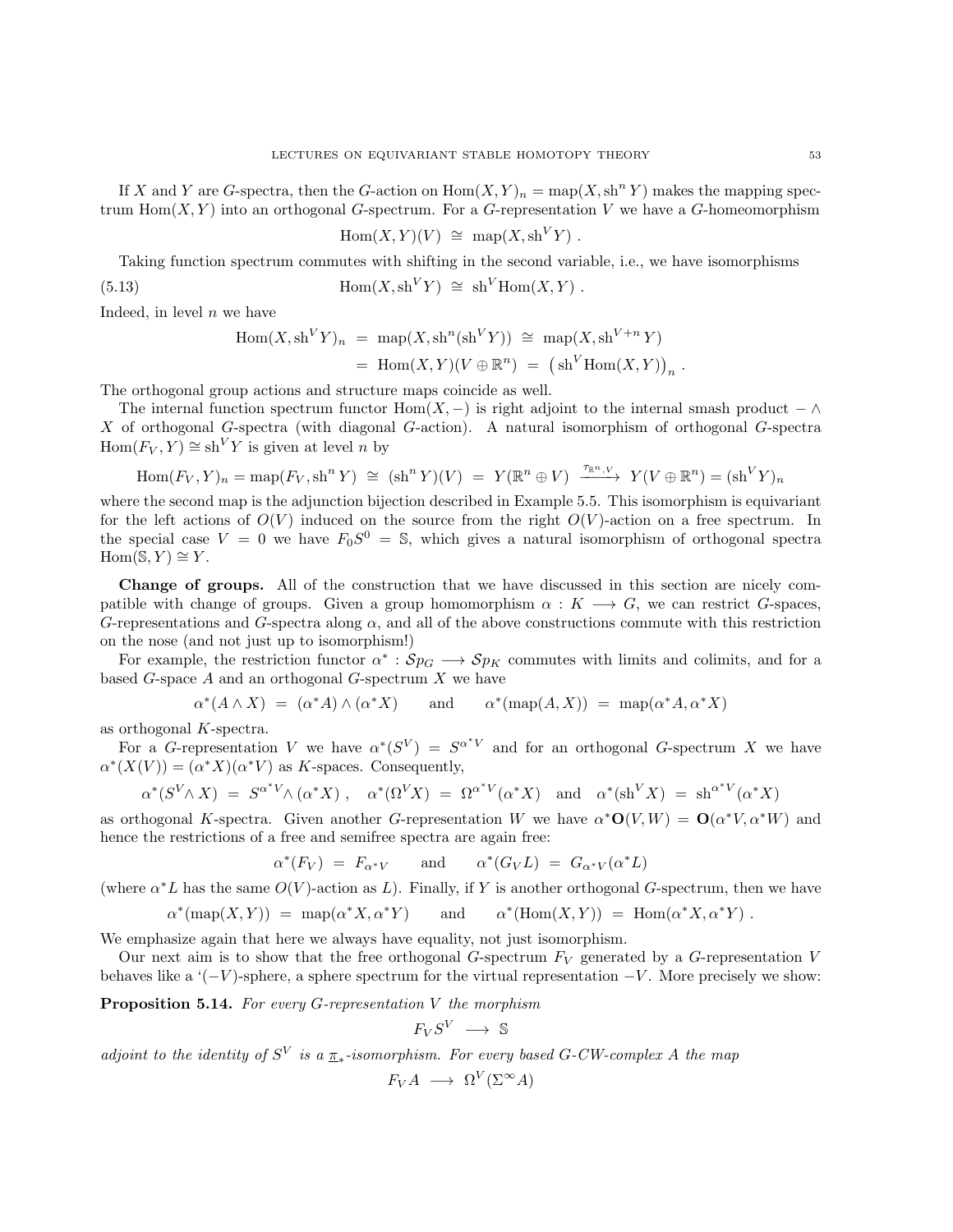adjoint to the adjunction unit  $A \longrightarrow \Omega^V(A \wedge S^V) = (\Omega^V(\Sigma^{\infty}A))(V)$  is a  $\underline{\pi}_*$ -isomorphism.

Before we prove the proposition, we introduce and analyze a new construction. As before we denote by **L** the topological category with objects the inner product spaces  $\mathbb{R}^n$  for  $n \geq 0$  and with morphism space  $\mathbf{L}(\mathbb{R}^m,\mathbb{R}^n)$  the space of isometric embedding from  $\mathbb{R}^m$  to  $\mathbb{R}^n$ . We denote by  $G\mathbf{T}^{\mathbf{L}}$  the category of  $L-G\text{-}spaces, i.e., covariant continuous functors from } L$  to the category of pointed G-spaces

<span id="page-53-0"></span>**Example 5.15** (Smash product with L-G-spaces). Given an L-G-space  $T : L \longrightarrow G\mathbf{T}$  and an orthogonal G-spectrum X, we can form a new orthogonal G-spectrum  $T \wedge X$  by setting

$$
(T \wedge X)_n = T(\mathbb{R}^n) \wedge X_n
$$

with diagonal action of  $O(n)$  and G-action through the action on  $X_n$ . The structure map is given by

$$
(T \wedge X)_n \wedge S^1 = T(\mathbb{R}^n) \wedge X_n \wedge S^1 \xrightarrow{T(\iota) \wedge \sigma_n} T(\mathbb{R}^{n+1}) \wedge X_{n+1} = (T \wedge X)_{n+1}
$$

where  $\iota : \mathbb{R}^n \longrightarrow \mathbb{R}^{n+1}$  is the 'inclusion' with  $\iota(x) = (x, 0)$ . If A is a pointed G-space and  $T_A$  the constant functor with values A, then  $T_A \wedge X$  is equal to  $A \wedge X$ , i.e., this construction reduces to the levelwise smash product with a G-space as in Example [5.2.](#page-46-0)

Given any **L**-G-space T, we can evaluate it on a G-representation V by setting

$$
T(V) = \mathbf{L}(\mathbb{R}^n, V) \times_{O(n)} T(\mathbb{R}^n)
$$

where  $n = \dim V$ . The group G acts diagonally, via the given action on  $T(\mathbb{R}^n)$  and the action on V. We denote by

$$
T(\infty \rho_G) = \operatorname{colim}_{n \in \mathbb{N}} T(n \rho_G)
$$

the G-space obtained as the sequential colimit over the maps induced by the 'inclusions'  $n\rho_G \rightarrow (n+1)\rho_G$ .

<span id="page-53-1"></span>**Proposition 5.16.** Let X be an orthogonal G-spectrum and T an L-G-space (with a suitable h-cofibration property). Then the orthogonal G-spectrum  $T \wedge X$  is related by a natural chain of  $\underline{\pi}_*$ -isomorphisms to  $T(\infty \rho_G) \wedge X$ .

Now we can give the

*Proof of Proposition [5.14.](#page-52-0)* We recall that the value of  $F_V S^V$  on a G-representation W is given by

$$
(F_VS^V)(W) = \mathbf{O}(V,W) \wedge S^V.
$$

After smashing with  $S^V$  the Thom space  $O(V, W)$  'untwists', i.e., the map

$$
\mathbf{O}(V,W) \wedge S^V \longrightarrow \mathbf{L}(V,W)^+ \wedge S^W , \quad (\alpha,w) \wedge v \longrightarrow \alpha \wedge (w + \alpha(v))
$$

is a  $G$ -equivariant homeomorphism. As  $W$  varies, these homeomorphisms form an isomorphism

$$
F_V S^V \cong \mathbf{L}(V, -)^+ \wedge \mathbb{S}
$$

of orthogonal G-spectra, where the right hand side is the smash product of the L-G-space  $L(V, -)^+$  with an orthogonal spectrum in the sense of Example [5.15.](#page-53-0) Under this isomorphism the map  $F_V S^V \longrightarrow \mathbb{S}$  becomes the projection  $\mathbf{L}(V, -)^+ \wedge \mathbb{S}$  taking  $\mathbf{L}(V, -)$  objectwise to a point.

By Proposition [\(5.16\)](#page-53-1) the G-spectrum  $\mathbf{L}(V, -)^+ \wedge \mathbb{S}$  is  $\underline{\pi}_*$ -isomorphic to  $\mathbf{L}(V, \infty \rho_G)^+ \wedge \mathbb{S}$ , which is another name for th equivariant suspension spectrum of the G-space  $\mathbf{L}(V, \infty \rho_G)$ . So it suffices to show that this space, which is a  $G$ -CW-complex, is weakly  $G$ -contractible. For a subgroup  $H$  of  $G$  the fixed points  $\mathbf{L}(V, \infty,\rho_G)^H$  is the space of H-equivariant linear isometric embedding from V to  $\infty,\rho_G$ . Since the representation  $\infty \rho_G$  contains V infinitely often, this space is contractible.

For the second statement we exploit that smashing with A preserves  $\pi_*$ -isomorphisms (Proposition [5.4\)](#page-47-1). So by the first part the map  $F_V(S^V \wedge A) \longrightarrow \Sigma^{\infty}A$  is a  $\underline{\pi}_*$ -isomorphism. Hence its adjoint  $F_V A \longrightarrow$  $\Omega^V(\Sigma^{\infty}A)$  is a  $\underline{\pi}_*$ -isomorphism by Proposition [3.12.](#page-17-0)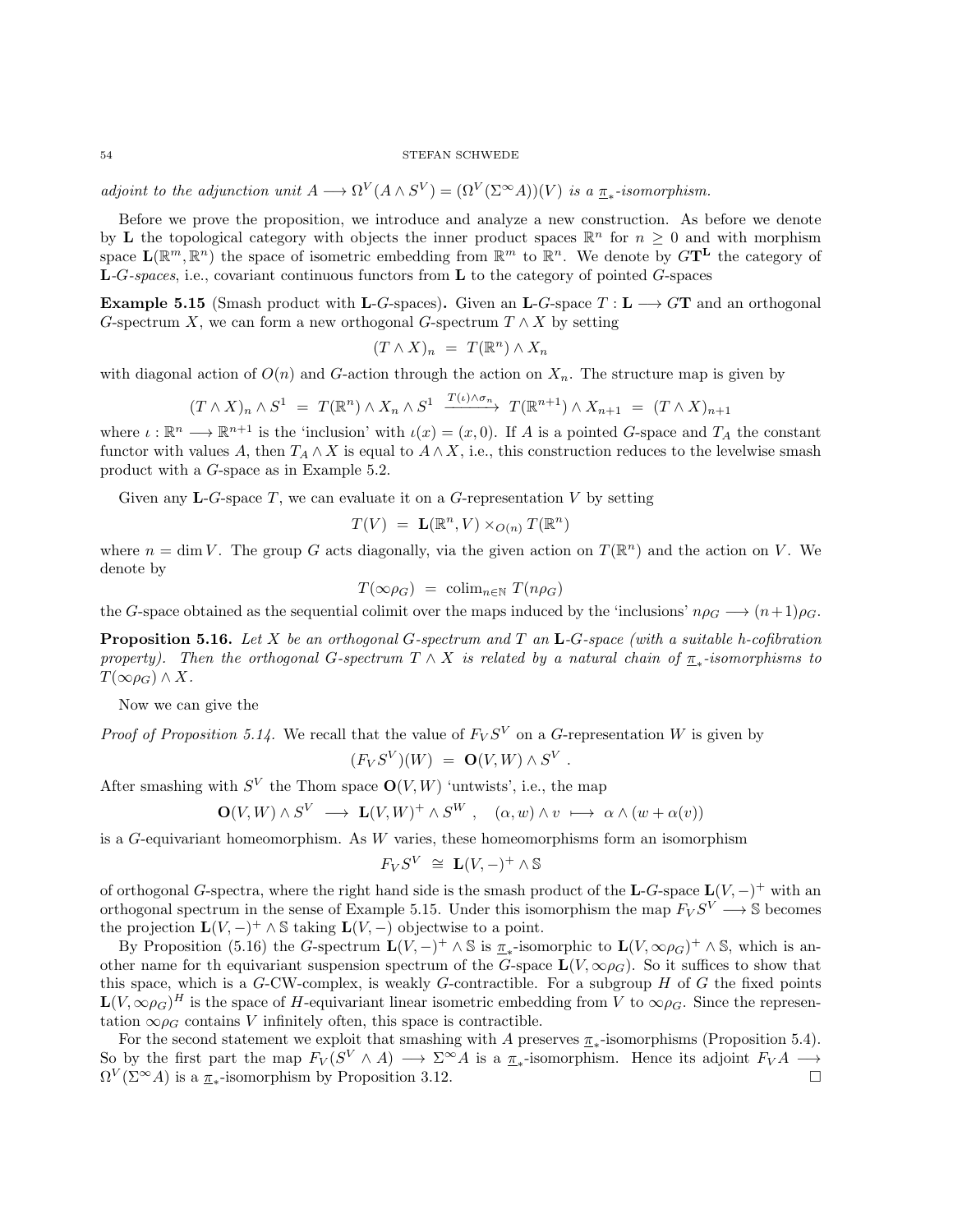**Definition 5.17.** A morphism  $f : X \longrightarrow Y$  of orthogonal G-spectra is a *strong level equivalence* if for every  $G$ -representation  $V$  the map

$$
f(V) \; : \; X(V) \; \longrightarrow \; Y(V)
$$

is a G-weak equivalence.

**Proposition 5.18.** (i) Let  $f: X \longrightarrow Y$  be a morphism of orthogonal G-spectra with the following property: for every  $n \geq 0$  and every subgroup K of  $O(n) \times G$  such that  $K \cap (O(n) \times 1) = 1$ , the map

$$
f_n^K \; : \; X_n^K \; \longrightarrow \; Y_n^K
$$

on K-fixed points is a weak equivalence of spaces. Then f is a strong level equivalence.

(ii) Every strong level equivalence of orthogonal G-spectra is a  $\pi_*$ -isomorphism.

*Proof.* (i) Let V be a G-representation and set  $n = \dim V$ . Let  $\alpha : \mathbb{R}^n \longrightarrow V$  by a linear isometry, not necessarily G-equivariant. We define a homomorphism  $-\alpha$  :  $G \longrightarrow O(n)$  by 'conjugation by  $\alpha$ , i.e., we set

$$
(g^{\alpha})(x) = \alpha^{-1}(g \cdot \alpha(x))
$$

for  $g \in G$  and  $x \in \mathbb{R}^n$ . Then we define a new action of G on the space  $X_n$  by setting

$$
g * x = (g^{\alpha}, g) \cdot x .
$$

In other words, we restrict the  $O(n) \times G$ -action on  $X_n$  along the monomorphism  $(-\alpha, Id) : G \longrightarrow O(n) \times G$ . The map

$$
X_n \longrightarrow X(V) , \quad x \longmapsto [\alpha, x]
$$

is a homeomorphism, natural in X and G-equivalent with respect to the new action of G on  $X_n$ . So for every subgroup H of G the fixed point space  $X(V)^H$  is homeomorphic to  $X_n^K$  where  $K \subset O(n) \times G$  is the image of H under the monomorphism  $(-\alpha, Id)$ . The group K satisfies  $K \cap (O(n) \times 1) = 1$ , so the map  $f_n^K$ , and hence  $f(V)^H$ , is a weak equivalence. Since H was any subgroup of G, the map  $f(V) : X(V) \longrightarrow Y(V)$ is a G-weak equivalence.

(ii) We first treat the case of homotopy groups of dimension 0. By hypothesis the map  $f(n\rho): X(n\rho) \longrightarrow$  $Y(n\rho)$  is a G-weak equivalence. Since the representation sphere  $S^{n\rho}$  can be given a G-CW-structure, the induced map on mapping spaces

$$
\operatorname{map}(S^{n\rho}, f) \; : \; \operatorname{map}(S^{n\rho}, X(n\rho)) \; \longrightarrow \; \operatorname{map}(S^{n\rho}, Y(n\rho))
$$

is a G-weak equivalence. Taking H-fixed points and passing to the colimit over n shows that  $\pi_0^H f$ :  $\pi_0^H(X) \longrightarrow \pi_0^H(Y)$  is an isomorphism for all subgroups H of G. For dimensions  $k > 0$  we exploit that  $(\Omega^W X)(V)$  is naturally G-homeomorphic to  $\Omega^W X(V)$ , so every loop, by any G-representations, of a strong level equivalence is again a strong level equivalence. For dimensions  $k < 0$  we exploit that  $(sh<sup>V</sup> X)(W)$ is naturally G-homeomorphic to  $X(V \oplus W)$ , so every shift, by any G-representations, of a strong level equivalence is again a strong level equivalence.

**Proposition 5.19.** (i) Let X be a G- $\Omega$ -spectrum such that  $\underline{\pi}_k(X) = 0$  for every integer k. Then for every G-representation V the space  $X(V)$  is G-weakly contractible.

(ii) Every  $\underline{\pi}_*$ -isomorphism between  $G$ - $\Omega$ -spectra is a strong level equivalence.

Proof. (i) See Mandell and May [\[17,](#page-103-8) III, Lemma 9.1].

(ii) Let  $f: X \longrightarrow Y$  be a  $\underline{\pi}_*$ -isomorphism between G- $\Omega$ -spectra. We let F denote the homotopy fiber of f. The long exact sequence of homotopy groups implies that  $\pi_*F = 0$ . For every G-representation V the G-space  $F(V)$  is then G-homeomorphic to the homotopy fiber of  $f(V) : X(V) \longrightarrow Y(V)$ . So F is again a  $G$ - $\Omega$ -spectrum.

By the  $\Omega$ -spectrum property, the space  $X(V)$  is G-weakly equivalent to  $\Omega X(V \oplus \mathbb{R})$  and similarly for Y. So the map  $f(V)$  is G-weakly equivalent to

$$
\Omega f(V \oplus \mathbb{R}) \; : \; \Omega X(V \oplus \mathbb{R}) \; \longrightarrow \; \Omega X(V \oplus \mathbb{R}) \; .
$$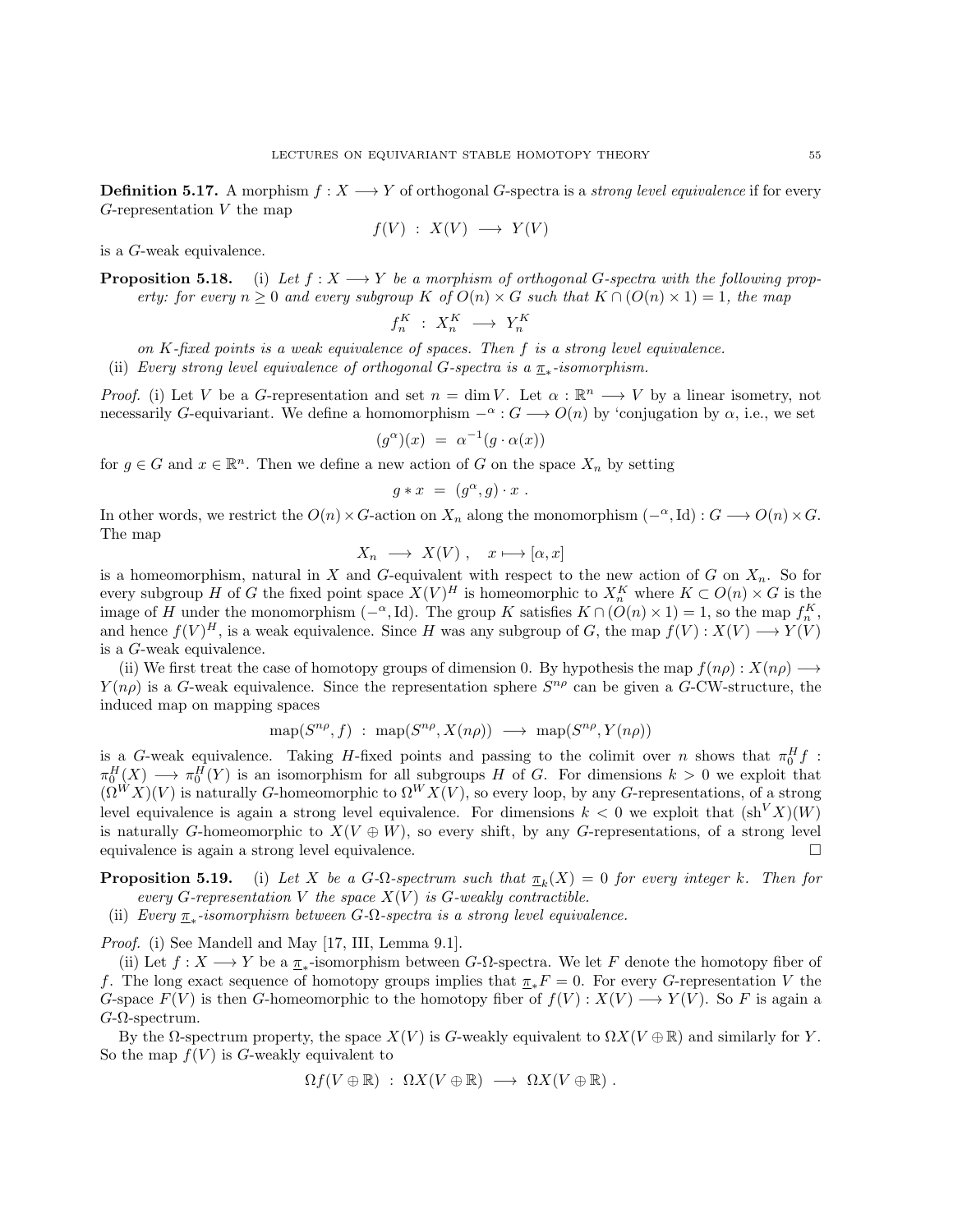Hence we have a homotopy fiber sequence

$$
X(V)^H \xrightarrow{f(V)^H} Y(V)^H \longrightarrow F(V \oplus \mathbb{R})^H
$$

for every subgroup H of G. By part (i) the space  $F(V)^H$  is weakly contractible, so  $f(V)^H$  is a weak equivalence.

5.1. Canonical presentation. The canonical presentation is a way to write an orthogonal G-spectrum as a mapping telescope (homotopy colimit) of desuspended (by certain representations) suspension spectra.

Let X be an orthogonal G-spectrum. We assume that the space  $X(V)$  has the homotopy type of a  $G$ -CW-complex for every  $G$ -representation  $V$ . This is no real loss of generality since every orthogonal G-spectrum is strongly level equivalent to a sufficiently cofibrant G-spectrum, which has this property.

We consider two nested G-representations  $V \subset W$ . The identity of  $X(V)$  is adjoint to a morphism of G-spectra

$$
i_V : F_V X(V) \longrightarrow X ,
$$

and similarly for  $W$  instead of  $V$ . We obtain a commutative square

$$
F_W(X(V) \wedge S^{W-V}) \xrightarrow{F_W \sigma_{V,W-V}} F_W X(W)
$$
  
\n
$$
\simeq \downarrow \qquad \qquad \downarrow_{iw}
$$
  
\n
$$
F_V X(V) \xrightarrow{\phantom{V_V} \downarrow_{iw}} X
$$

in which the left vertical morphism is adjoint to the map of G-spaces

$$
X(V) \wedge S^{W-V} \xrightarrow{X(V) \wedge \kappa} X(V) \wedge \mathbf{O}(V,W) = (F_V X(V))(W) .
$$

We claim that the left vertical morphism is a  $\pi_*$ -isomorphism. Since smashing with the representation sphere  $S^V$  detects  $\pi_*$ -isomorphisms, it suffices to show this after smashing with  $S^V$ . Then the map becomes the left vertical map in the commutative diagram



The two diagonal maps are  $\pi_*$ -isomorphisms by Proposition [5.14](#page-52-0) and because smashing with  $X(V)$  respectively  $X(W)$  preserves  $\pi_*$ -isomorphisms.

The upshot is that in the homotopy category of G-spectra, we have a morphism

<span id="page-55-0"></span>
$$
j_{V,W} : F_V X(V) \longrightarrow F_W X(W)
$$

that satisfies  $i_W j_{V,W} = i_V$  as maps from  $F_V X(V)$  to X.

Now we consider a nested sequence of G-representations:

$$
(5.20) \t\t V_0 \subset V_1 \subset \cdots \subset V_n \subset \cdots
$$

As just described this gives rise to a sequence

$$
F_{V_0}X(V_0) \xrightarrow{j_{V_0,V_1}} F_{V_1}X(V_1) \xrightarrow{j_{V_1,V_2}} \cdots \longrightarrow F_{V_n}X(V_n) \xrightarrow{j_{V_n,V_{n+1}}} \cdots
$$

in the homotopy category of G-spectra, together with compatible maps  $i_{V_n}: F_{V_n}X(V_n) \longrightarrow X$ . Such data gives rise to a morphism

hocolim<sub>n</sub>  $F_V X(V_n) \longrightarrow X$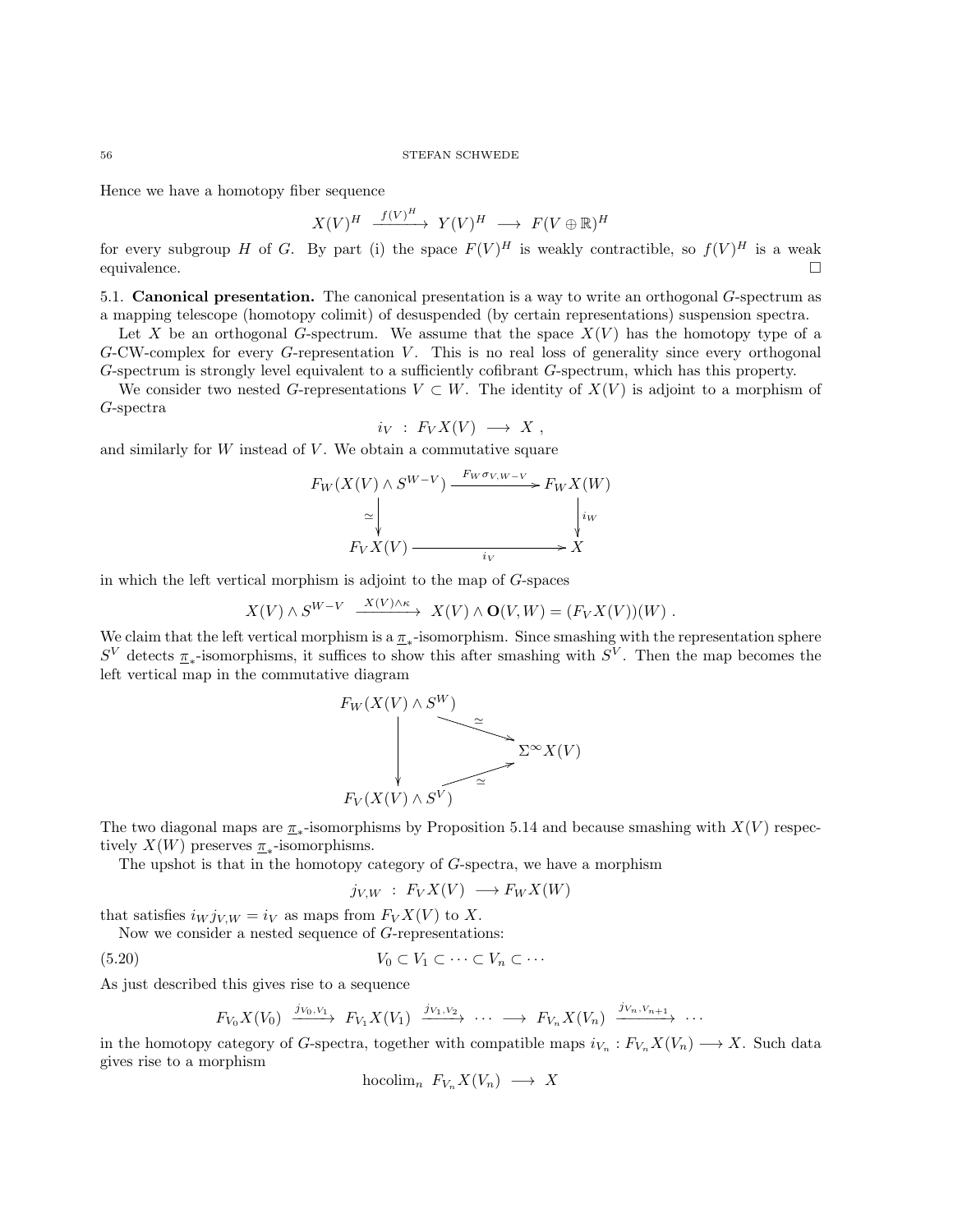in the homotopy category of orthogonal G-spectra from the homotopy colimit of the sequence.

**Proposition 5.21.** Suppose that the nested sequence  $(5.20)$  of G-representations that is exhausting, i.e., every G-representation embeds equivariantly into  $V_n$  for large enough n. Then for every orthogonal Gspectrum X, the map

$$
\text{hocolim}_{n} F_{V_n} X(V_n) \longrightarrow X
$$

is an isomorphism in the homotopy category of orthogonal G-spectra.

Before we give the proof we remark that since  $F_V S^V = F_V \wedge \Sigma^{\infty} S^V$  is  $\underline{\pi}_*$ -isomorphic to the G-sphere spectrum S,  $F_V$  is an inverse to the representation sphere  $S^V$  with respect to the derived smash product of G-spectra. So we may think of  $F_V$  as 'S<sup>-V</sup>', the sphere of the virtual representation  $-V$ . With this in mind,  $F_V X(V)$  is  $S^{-V} \wedge X(V)$  and the content of the proposition can be summarized as

$$
X \cong \text{hocolim}_n S^{-V_n} \wedge X(V_n)
$$

in Ho( $Sp_G$ ).

Proof. The given exhaustive sequence and the exhaustive sequence

$$
\rho \longrightarrow 2\rho \longrightarrow 3\rho \longrightarrow \dots \longrightarrow n\rho \longrightarrow \dots
$$

of multiples of the regular representation can be cofinally embedded into each other. So the two resulting homotopy colimits are isomorphic in  $H_0(Sp_G)$ . It thus suffices to consider the nested sequence of regular representations and show that the map

$$
\text{hocolim}_{n} F_{n\rho} X(n\rho) \longrightarrow X
$$

is a  $\pi_*$ -isomorphism. For an integer k and subgroup H of G, the left hand side evaluate to:

$$
\pi_k^H(\text{hocolim}_n \ F_{n\rho}X(n\rho)) \cong \text{colim}_n \pi_k^H(F_{n\rho}X(n\rho))
$$
  
\n
$$
\cong \text{colim}_n \pi_{k+n\rho}^H(\Sigma^{\infty}X(n\rho))
$$
  
\n
$$
\cong \text{colim}_{n,m}[S^{k+n\rho+n\rho}, X(n\rho) \wedge S^{m\rho}]^H
$$
  
\n
$$
\cong \text{colim}_m \pi_{k+m\rho}^H(S^{m\rho} \wedge X) \cong \pi_k^H(X)
$$

Let F be a family of subgroups of G, i.e., F is a set of subgroups of G closed under conjugation and passage to subgroups. We denote by  $E\mathcal{F}$  any universal space for the family  $\mathcal{F}$ , i.e., a G-CW-complex such that the fixed points set  $(E\mathcal{F})^H$  is contractible for  $H \in \mathcal{F}$  and  $(E\mathcal{F})^H$  is empty for  $H \notin \mathcal{F}$ .

<span id="page-56-1"></span>**Example 5.22.** Let V be a G-representation. We let  $\mathcal{F}_V$  denote the family of those subgroups H of G such that  $V^H \neq 0$ . Let  $S(\infty V)$  be the unit sphere in the infinite dimensional representation  $\infty V = \bigoplus_{\mathbb{N}} V$ ; in other words,

$$
S(\infty V) = \bigcup_{n \geq 0} S(nV)
$$

is the union of the unit spheres of  $nV$  with the weak topology. Then we have

$$
S(\infty V)^H = S(\infty (V^H))
$$

which is empty if H does not belong to  $\mathcal{F}_V$  and an infinite dimensional sphere, hence contractible, for  $H \in \mathcal{F}_V$ . In other words: the space  $S(\infty V)$  is a universal space  $E\mathcal{F}_V$ .

<span id="page-56-0"></span>**Lemma 5.23.** Let  $\mathcal F$  be a family of subgroups of  $G$  and  $X$  an orthogonal  $G$ -spectrum. Then for every subgroup H in the family F the projection  $E\mathcal{F}^+ \wedge X \longrightarrow X$  induces isomorphisms

$$
\pi_k^H(E\mathcal{F}^+\wedge X)\ \stackrel{\cong}{\longrightarrow}\ \pi_k^H(X)\ .
$$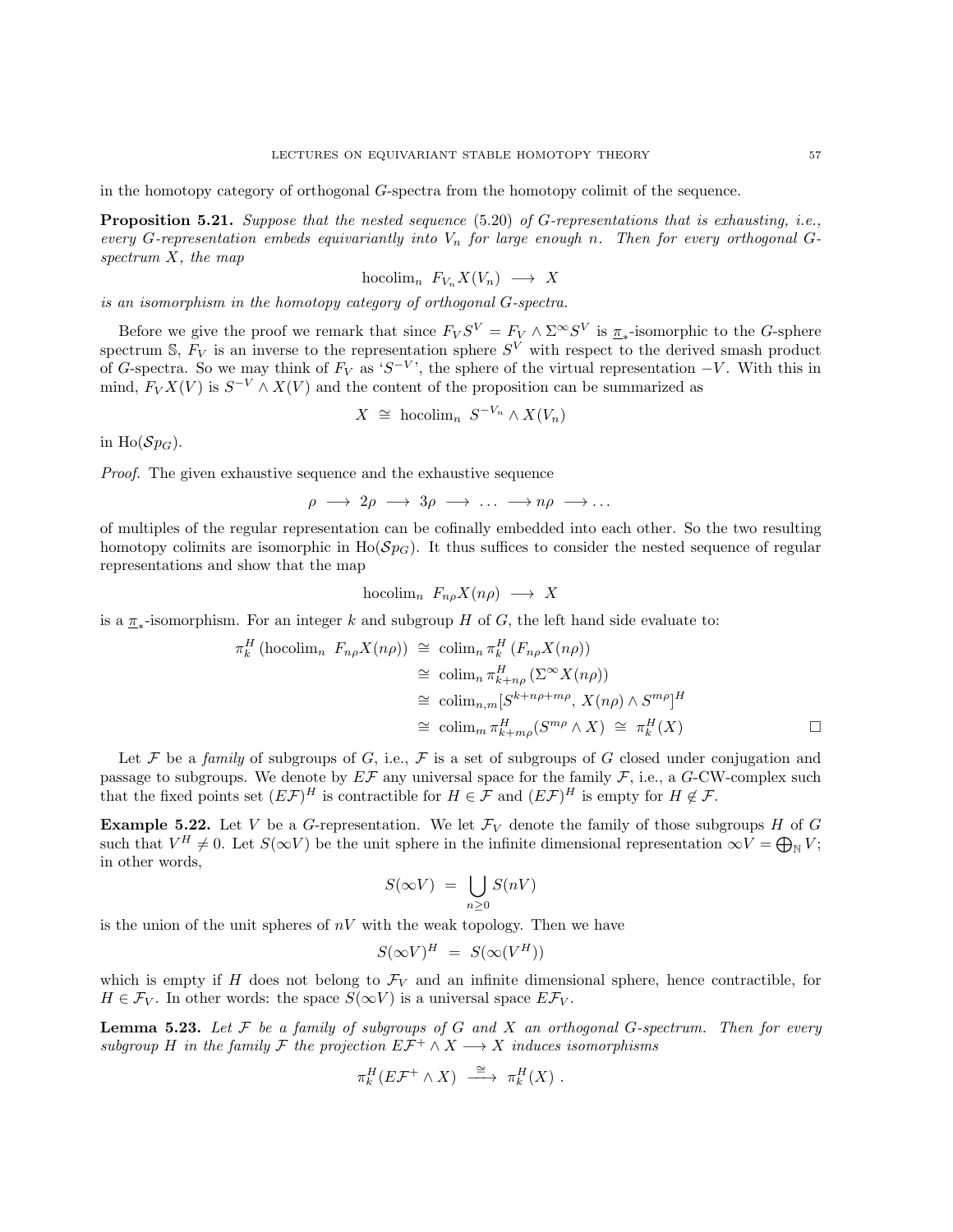*Proof.* For every subgroup H in the family F and every subgroup K of H the map  $E\mathcal{F} \longrightarrow *$  is a weak equivalence on K-fixed points. Since both sides are H-CW-complexes, the map  $E\mathcal{F} \longrightarrow *$  is an H-homotopy equivalence. So the map  $E\mathcal{F}^+ \longrightarrow S^0$ , and hence the map  $E\mathcal{F}^+ \wedge X \longrightarrow S^0 \wedge X \cong X$  are *H*-homotopy equivalences, and the conclusion follows.

**Proposition 5.24.** Let F be a family of subgroups of G. For a morphism  $f: X \longrightarrow Y$  of orthogonal G-spectra, the following are equivalent:

- (i) For every subgroup H of F the morphism  $i^*f : i^*X \longrightarrow i^*Y$  is a  $\underline{\pi}_*$ -isomorphism of H-spectra.
- (ii) For every subgroup H of F the induced map  $\pi_*^H f : \pi_*^H(X) \longrightarrow \pi_*^H(Y)$  is an isomorphism of graded homotopy groups.
- (iii) The morphism  $E\mathcal{F}^+ \wedge f : E\mathcal{F}^+ \wedge X \longrightarrow E\mathcal{F}^+ \wedge Y$  is a  $\underline{\pi}_*$ -isomorphism of G-spectra.

*Proof.* Properties (i) and (ii) are equivalent because for every subgroup K of H the groups  $\pi_k^K(i^*X)$  and  $\pi_k^K(X)$  are naturally isomorphic.

Property (iii) implies property (ii) because of the natural isomorphism  $\pi_k^H(E\mathcal{F}^+\wedge X)\cong \pi_k^H(X)$  of Lemma [5.23](#page-56-0)

(i)  $\Rightarrow$ (iii) By passage to the mapping cone of f it suffices to show that for all G-spectra X such that  $\pi_*^H(X) = 0$  for all  $H \in \mathcal{F}$  the spectrum  $E\mathcal{F}^+ \wedge X$  is  $\underline{\pi}_*$ -trivial. Since smashing with the G-CW-complex  $E\mathcal{F}^+$  preserves  $\underline{\pi}_*$ -isomorphisms, we may assume that X is a G- $\Omega$ -spectrum (for example by using the construction [3.20\)](#page-19-0). Then for every subgroup H in F and every G-representation V we have  $X(V)^H \simeq *,$ by Proposition [5.19.](#page-0-0) Hence  $E\mathcal{F}^+ \wedge X(V)$  is G-weakly contractible, and thus  $\underline{\pi}_*(E\mathcal{F}^+ \wedge X) = 0$ .

# 6. The tom Dieck splitting

<span id="page-57-0"></span>Among the simplest kinds of examples of orthogonal G-spectra are suspension spectra of G-spaces. A G-space is essentially determined by the homotopy types of the fixed point spaces for the various subgroups, and one can ask if and how the equivariant stable homotopy groups can be obtained from the fixed point information. The tom Dieck splitting provides an answer to this, and it rewrites the equivariant stable homotopy groups of a suspension spectrum as a sum of terms, indexed by conjugacy classes of subgroups H, where the summand indexed by  $H$  depends only on the  $H$ -fixed points of the original  $G$ -space. The sphere spectrum is an equivariant suspension spectrum, and by applying the tom Dieck splitting to this case we can identify the G-equivariant stable 0-stem with the Burnside ring of G.

Tom Dieck's splitting originally appeared in [\[4,](#page-103-9) Satz 2] in the more general context of compact Lie groups; we follow the original proof.

Construction 6.1. We start by introducing the maps whose sum will later turn out to be the isomorphism of the tom Dieck splitting. We let A be a based G-space and H a subgroup of G. We define natural transformation

 $(6.2)$ 

<span id="page-57-1"></span>
$$
\zeta_H \; : \; \pi^{WH}_*(\Sigma^\infty(EWH^+ \wedge A^H)) \; \longrightarrow \; \pi^G_*(\Sigma^\infty A)
$$

where  $WH = W_GH = (N_GH)/H$  is the Weyl group of H which acts on the H-fixed point space A. The map  $\zeta_H$  is defined as the composite

$$
\pi_*^{WH}(\Sigma^{\infty}(EWH^+ \wedge A^H)) \xrightarrow{\qquad p^* \qquad \pi_*^{NH}(\Sigma^{\infty}(EWH^+ \wedge A^H))
$$
  

$$
\xrightarrow{\qquad i_* \qquad \pi_*^{NH}(\Sigma^{\infty}(EWH^+ \wedge A))
$$
  

$$
\xrightarrow{\text{Tr}_{NH}^G} \pi_*^G(G \ltimes_{NH} (\Sigma^{\infty}(EWH^+ \wedge A)))
$$
  

$$
\xrightarrow{\qquad q_* \qquad \pi_*^G(\Sigma^{\infty}A)}
$$

Here, and in the following,  $NH = N_GH$  is the normalizer of H in G. The first map is the restriction homomorphism [\(3.6\)](#page-14-0) along the projection  $p : NH \longrightarrow (NH)/H = WH$ . The second map is induced by the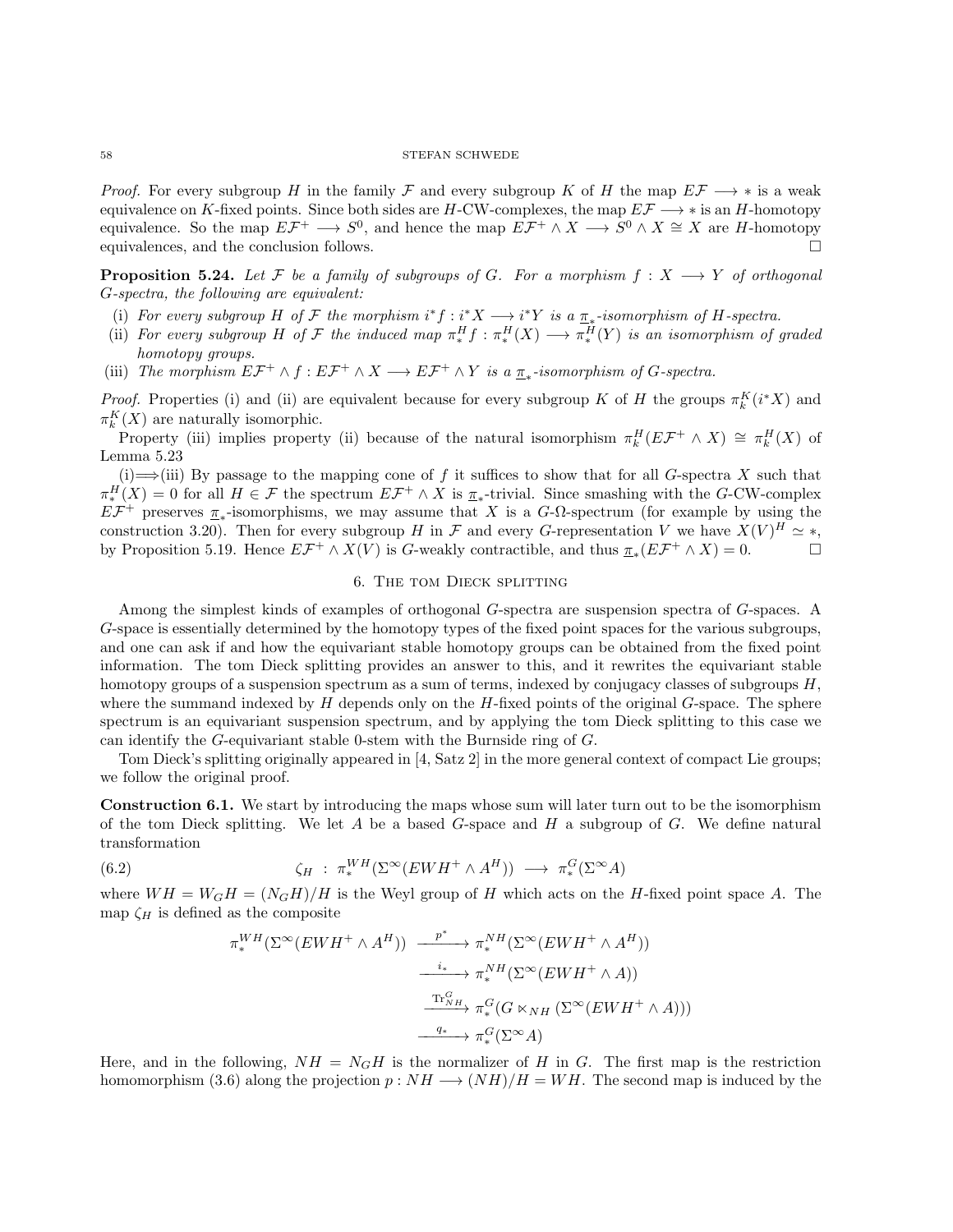$NH$ -equivariant inclusion  $i: A^H \longrightarrow A$  of the H-fixed points. The third map is the external transfer [\(4.12\)](#page-30-0). The fourth map is the effect on equivariant homotopy groups of the morphism of orthogonal G-spectra

$$
q : G \ltimes_{NH} (\Sigma^{\infty} (EWH^+ \wedge A) \longrightarrow \Sigma^{\infty} A
$$

that is adjoint to the morphism of orthogonal NH-spectra

$$
\Sigma^{\infty}(EWH^+ \wedge A) \longrightarrow \Sigma^{\infty}A
$$

induced from the NH-equivariant projection  $EWH^+ \wedge A \longrightarrow A$ . To simplify notation we suppress that we sometimes view EWH and  $A^H$  as NH-spaces by restriction along the projection p; so more properly we should be writing  $p^*(EWH)$  or  $p^*(A)$  in those places.

The following terminology will be useful throughout this section.

<span id="page-58-1"></span>**Definition 6.3.** Let G be a finite group, H a subgroup of G and A a based G-space. Then A is *concentrated* at the conjugacy class of H if the K-fixed points  $A^K$  are contractible for every subgroup  $K \leq G$  that is not conjugate to  $H$ .

We emphasize that in the previous definition we require  $A<sup>K</sup>$  to actually be contractible, in the based sense, to the basepoint; if we only asked for weak contractibility, some of the arguments below would not work.

<span id="page-58-0"></span>Proposition 6.4. Let G be a finite group, H a normal subgroup of G and Y a based G-space that is concentrated at  $H$ . Then for every finite based  $G$ -CW-complex  $B$  the geometric fixed point map

$$
(-)^H
$$
 :  $\text{map}^G(B, Y) \longrightarrow \text{map}^{G/H}(B^H, Y^H)$ 

that takes a based G-map  $f : B \longrightarrow Y$  to the restriction to H-fixed points  $f^H : B^H \longrightarrow Y^H$  is a weak equivalence and Serre fibration.

*Proof.* We let A be an G-space that is obtained from an G-subspace  $A'$  by attaching an equivariant cell of orbit type K with K different from H. Applying map<sup> $G(-, Y)$ </sup> turns the pushout of G-spaces on the left

$$
G/K \times S^{n-1} \longrightarrow G/K \times D^n \qquad \text{map}^G(A, Y) \longrightarrow \text{map}^G(A', Y)
$$
  
\n
$$
\downarrow \qquad \qquad \downarrow \qquad \qquad \downarrow
$$
  
\n
$$
A' \longrightarrow A \qquad \text{map}(D^n, Y^K) \longrightarrow \text{map}(S^{n-1}, Y^K)
$$

into a the pullback square on the right in which both horizontal maps are Serre fibrations. Since Y is concentrated at H, the space  $Y^K$  is contractible, hence so are the two mapping spaces in the lower row. The restriction map  $\text{map}^G(A, Y) \longrightarrow \text{map}^G(A', Y)$  is thus a Serre fibration and weak equivalence.

We apply this argument to various G-subcomplexes of B. We let  $B_0 = \{a \in B \mid G_a \nleq H\}$  be the G-subcomplex of all points whose stabilizer group is not contained in H. Since  $H$  is normal in  $G$ , the fixed point space  $B^H$  also form an G-subcomplex of B. All points  $a \in B - (B_0 \cup B^H)$  have their stabilizer group contained in, but different from, H. So B is obtained from  $B_0 \cup B^H$  by attaching equivariant cells of orbit type K for  $K \leq H$ . So the restriction map

$$
\text{map}^G(B, Y) \longrightarrow \text{map}^G(B_0 \cup B^H, Y)
$$

is a Serre fibration and weak equivalence.

Both  $B_0$  and  $B_0 \cap B^H$  are built with G-cells of orbit types K with  $K \neq H$ . So the mapping spaces

$$
\text{map}^G(B_0, Y) \quad \text{and} \quad \text{map}^G(B_0 \cap B^H, Y)
$$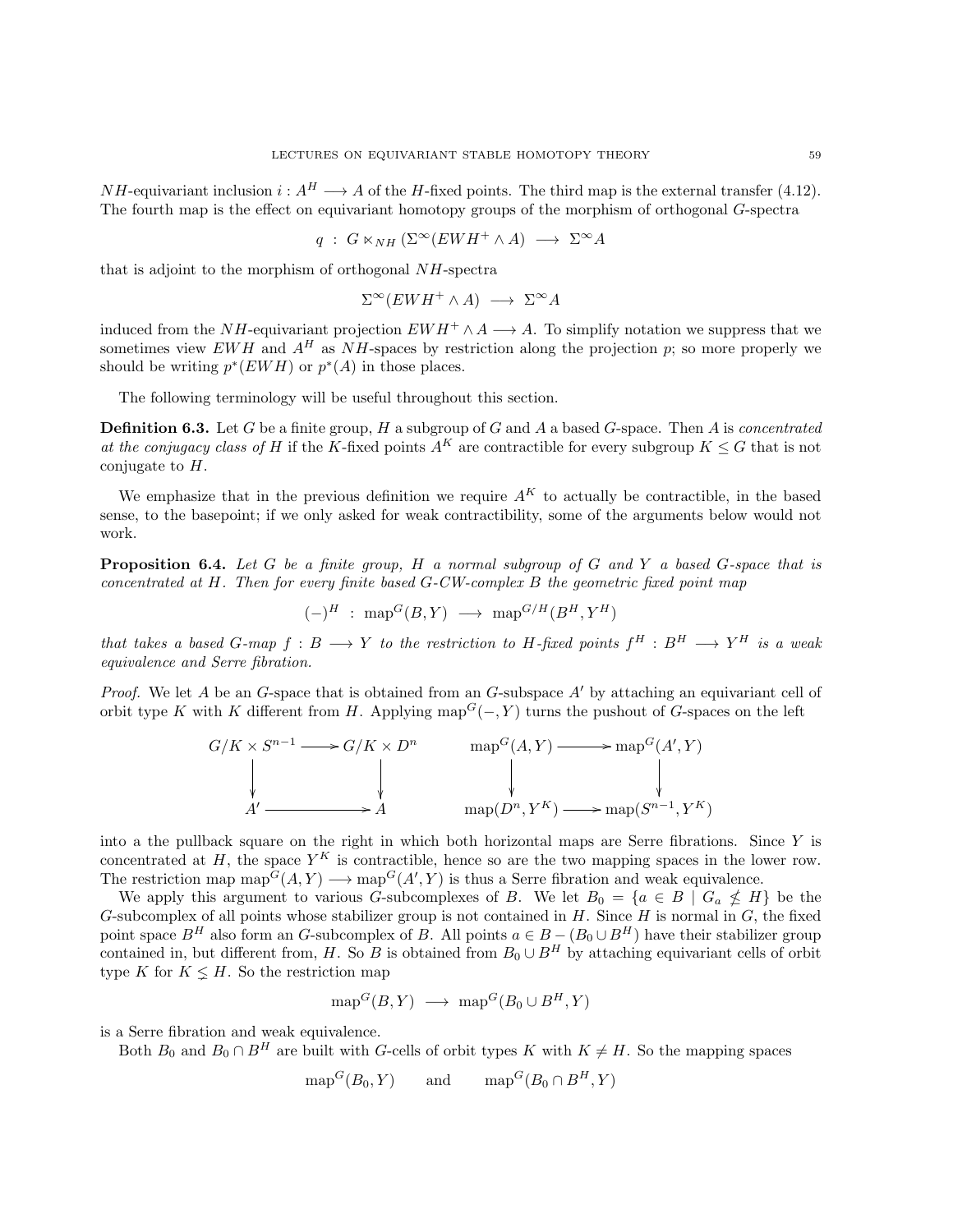are weakly contractible by the first paragraph. The square of restriction maps

$$
\operatorname{map}^G(B_0 \cup B^H, Y) \longrightarrow \operatorname{map}^G(B^H, Y)
$$
  
\n
$$
\downarrow \qquad \qquad \downarrow
$$
  
\n
$$
\operatorname{map}^G(B_0, Y) \longrightarrow \operatorname{map}^G(B_0 \cap B^H, Y)
$$

is a pullback and all four maps are Serre fibrations. The two mapping spaces in the lower row are weakly contractible, so the upper horizontal restriction map is a weak equivalence and Serre fibration. The geometric fixed point map in question is thus the composite of two restriction maps

$$
\operatorname{{\rm map}}^G(B,Y) \ \longrightarrow \ \operatorname{{\rm map}}^G(B_0\cup B^H,Y) \ \longrightarrow \ \operatorname{{\rm map}}^G(B^H,Y)=\operatorname{{\rm map}}^{G/H}(B^H,Y^H)
$$

both of which are weak equivalences and Serre fibrations.

We start by proving that statement that will turn out as a special case of the tom Dieck splitting, and it will also be a main step in the proof.

<span id="page-59-0"></span>**Proposition 6.5.** Let G be a finite group, H a subgroup of G and A a based G-space that is concentrated at the conjugacy class of H. Then the map

$$
\zeta_H : \pi_*^{WH}(\Sigma^{\infty}(EWH^+ \wedge A^H)) \longrightarrow \pi_*^G(\Sigma^{\infty}A)
$$

is an isomorphism.

*Proof.* The map  $\zeta_H$  was defined as a composite of four maps. The external transfer map  $\text{Tr}_{NH}^G$ :  $\pi_*^{NH}(\Sigma^{\infty}(EWH^+\wedge A))\longrightarrow \pi_*^G(G\ltimes_{NH}(\Sigma^{\infty}(EWH^+\wedge A)))$  is an isomorphism by definition. We will show that in addition (a) the composite  $i_* \circ p^*$  of the first two maps is an isomorphism, and (b) the fourth map  $q_*$  is an isomorphism.

(a) The composite map

$$
i_* \circ p^* \; : \; \pi_k^{WH}(EWH^+ \wedge A^H) \; \longrightarrow \; \pi_k^{NH}(EWH^+ \wedge A)
$$

has a retraction

$$
\Phi^H : \pi_*^{NH}(EWH^+ \wedge A) \longrightarrow \pi_*^{WH}(EWH^+ \wedge A^H)
$$

given by a  $H$ -geometric fixed point map:

$$
[f:S^{k+V}\longrightarrow S^V\wedge EWH^+\wedge A]\ \longmapsto\ [f^H:S^{k+V^H}\longrightarrow S^{V^H}\wedge EWH^+\wedge A^H]
$$

(here V is any NH-representation). We recall that NH acts on EWH by restriction along  $p : NH \longrightarrow WH$ , so the subgroup  $H \leq NH$  acts trivially, and  $(EWH)^H = EWH$ . The maps in the image of  $i_* \circ p^*$  are defined on NH-representations on which H already acts trivially, so  $\Phi^H$  is indeed left inverse to  $i_* \circ p^*$ . The NH-space  $Y = S^{m \cdot \rho_N} \wedge EWH^+ \wedge A$  is concentrated at the normal subgroup H by hypothesis on A, so Proposition [6.4,](#page-58-0) applied to  $G = NH$  and the G-CW-complex  $S^{k+m \cdot \rho_N}$  shows that the geometric fixed point map

$$
\Phi^H \; : \; [S^{k+m\cdot\rho_N}, S^{m\cdot\rho_N} \wedge EWH^+ \wedge A]^{NH} \; \longrightarrow \; [S^{k+m\cdot(\rho_N)^H}, S^{m\cdot(\rho_N)^H} \wedge EWH^+ \wedge A^H]^{WH}
$$

is bijective. Exploiting that  $(\rho_{NH})^H \cong \rho_{(NH)/H} = \rho_{WH}$  and passing to colimits over m shows that the left inverse  $\Phi^H$  is bijective. The composite  $i_* \circ p^*$  is thus bijective as well.

(b) We show that for every  $G$ -representation  $V$  the map

$$
q(V) : (G \ltimes_{NH} (\Sigma^{\infty} (EWH^+ \wedge A)))(V) \longrightarrow (\Sigma^{\infty} A)(V)
$$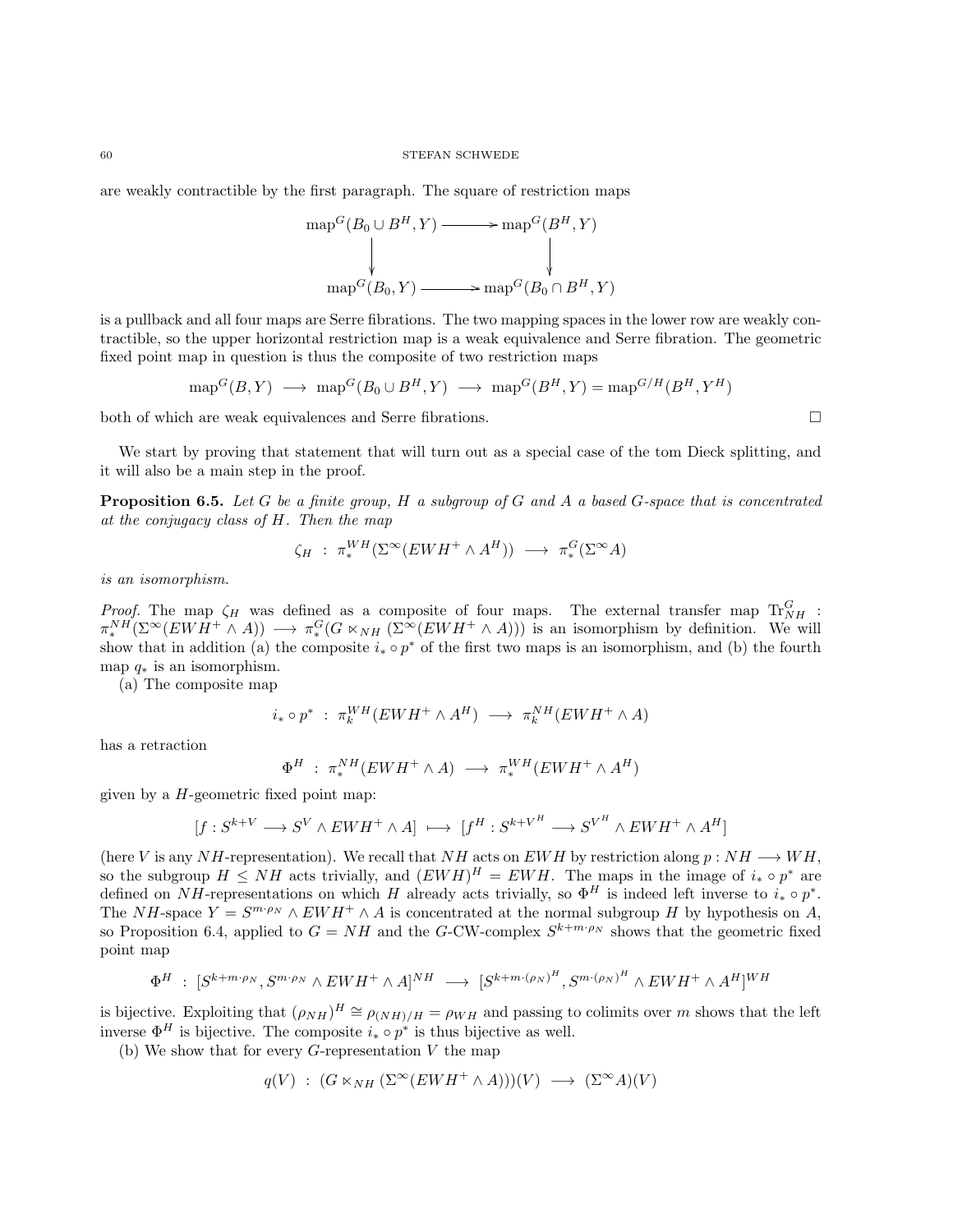is a G-weak equivalence. Hence q induces isomorphisms on G-equivariant stable homotopy groups. Indeed, we can rewrite the source of  $q(V)$  isomorphically as

$$
(G \ltimes_{NH} (\Sigma^{\infty} (EWH^+ \wedge A)))(V) \cong G \ltimes_{NH} (\Sigma^{\infty} (EWH^+ \wedge A)(V))
$$
  
=  $G \ltimes_{NH} (EWH^+ \wedge A \wedge S^V)$   
 $\cong (G \ltimes_{NH} EWH)^+ \wedge A \wedge S^V,$ 

where the last step uses that A and  $S<sup>V</sup>$  come with a G-action and G acts diagonally on the last smash product. So we need to show that the projection

<span id="page-60-0"></span>
$$
\bar{q} \; : \; (G \ltimes_{NH} EWH)^+ \wedge A \wedge S^V \; \longrightarrow \; A \wedge S^V
$$

restricts to a weak equivalence on fixed points for every subgroup  $K \leq G$ . The K-fixed points of the source are given by

(6.6) 
$$
((G \ltimes_{NH} EWH)^+ \wedge A \wedge S^V)^K \cong ((G \ltimes_{NH} EWH)^K)^+ \wedge A^K \wedge S^{V^K}.
$$

When K is not conjugate to H, then  $A^K$  is contractible, hence so are the space [\(6.6\)](#page-60-0) and  $(A \wedge S^V)^K =$  $A^K \wedge S^{V^K}$ . For  $K = H$  we observe that

$$
(G \times_{NH} EWH)^H = \{1\} \times (EWH)^H,
$$

which is contractible because H acts trivially on EWH. So in any case  $\bar{q}^K$  is a homotopy equivalence.  $\Box$ 

The proof of the tom Dieck splitting will depend on the fact that both sides to be compared are Ghomology theories in the following sense.

**Definition 6.7.** Let G be a finite group. A G-homology theory is a Z-indexed family of covariant functors

$$
E = \{E_k\}_{k \in \mathbb{Z}}, \quad E_k : (\text{based } G\text{-spaces}) \longrightarrow Ab
$$

equipped with connecting homomorphisms  $\partial: E_{1+k}(Cf) \longrightarrow E_k(A)$ , natural for based G-maps  $f: A \longrightarrow B$ , satisfying the following conditions.

- (i) Each functor  $E_k$  is G-homotopy invariant, i.e., it has the same image on G-homotopic based maps.
- (ii) For every family of  $\{A_i\}_{i\in I}$  of G-spaces, the canonical map

$$
\bigoplus_{i\in I} E_k(A_i) \longrightarrow E_k(\bigvee_{i\in I} A_i)
$$

is an isomorphism.

(iii) For every based G-map  $f : A \longrightarrow B$  the sequence

$$
\cdots \xrightarrow{E_{1+k}(i)} E_{1+k}(Cf) \xrightarrow{\partial} E_k(A) \xrightarrow{E_k(f)} E_k(B) \xrightarrow{E_k(i)} E_k(Cf) \xrightarrow{\partial} \cdots
$$

is exact.

A morphism of G-homology theories is a Z-indexed family of natural transformations that commute with the connecting homomorphisms.

Remark 6.8. Similar as for non-equivariant homology theories, we can draw some immediate consequences from the defining properties of a G-homology theory.

- Since a wedge of two points (with trivial G-action) is one point, the wedge axiom implies that the sum map  $E_k(*) \oplus E_k(*) \longrightarrow E_k(*)$  is an isomorphism. This forces  $E_k(*)$  to be trivial for all k, i.e., a G-homology theory is 'reduced'.
- The homotopy invariance implies that each functor  $E_k$  takes based G-homotopy equivalences to isomorphisms.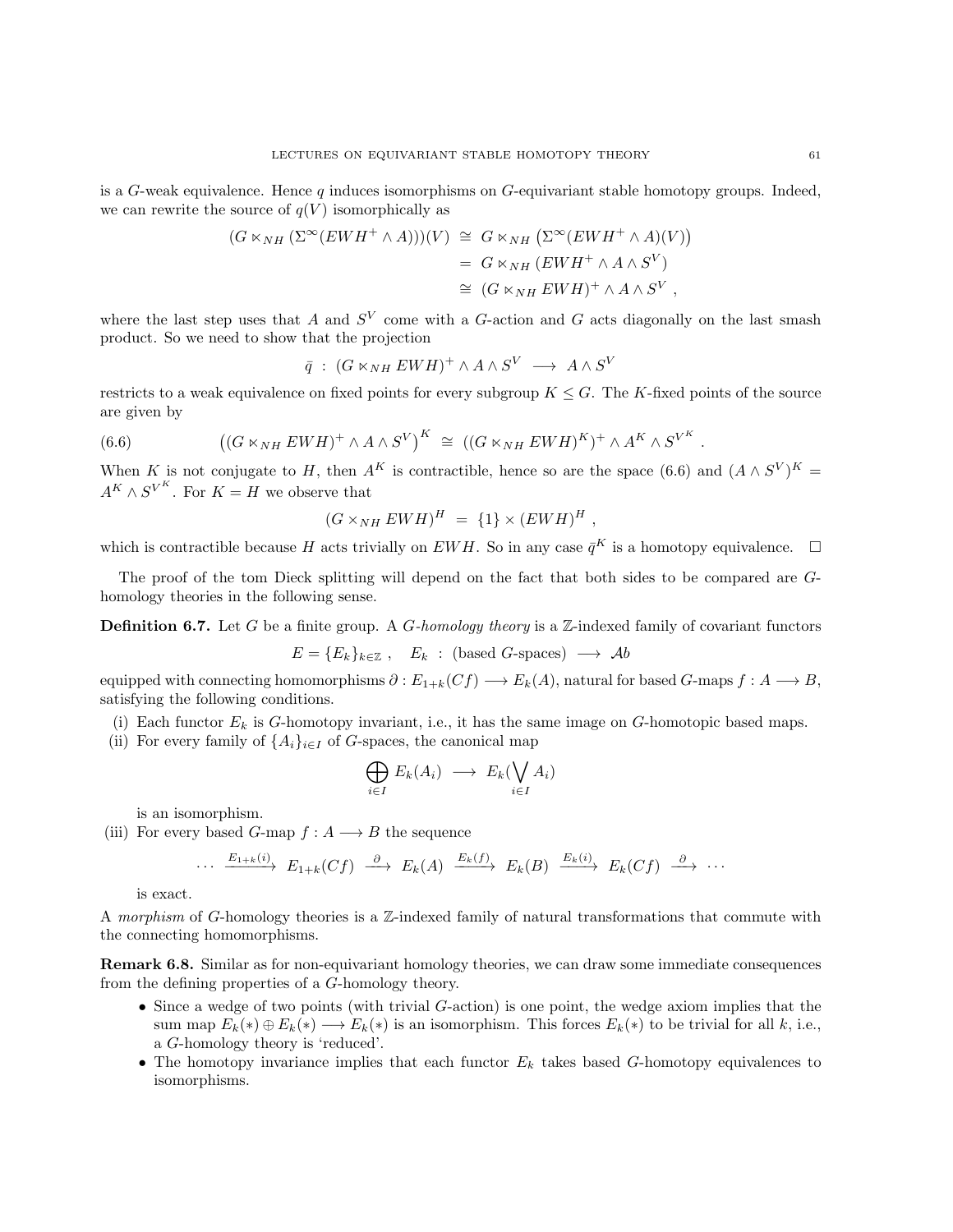• For the unique G-map  $p_A : A \longrightarrow *$  to a one point space the reduced mapping cone  $C(p_A)$  is Ghomeomorphic to the suspension  $S^1 \wedge A$ . In this case the connecting homomorphisms thus specialize to suspension isomorphism

$$
E_{1+k}(S^1 \wedge A) \cong E_{1+k}(C(p_A)) \stackrel{\partial}{\longrightarrow} E_k(A) .
$$

• We  $(B, A)$  be a pair of G-spaces, based at a point in A, such that the inclusion  $i : A \longrightarrow B$  has the equivariant homotopy extension property. For example, this is the case for relative G-CWcomplexes, or more generally for relative G-cell complexes. Then the quotient map  $Ci \longrightarrow B/A$ that collapses the cone of A is a based G-homotopy equivalence, and thus induces isomorphisms in any G-homology theory. We can thus substitute  $E_*(Ci)$  by  $E_*(B/A)$  and obtain a long exact sequence

$$
\cdots \xrightarrow{E_{1+k}(q)} E_{1+k}(B/A) \longrightarrow E_k(A) \xrightarrow{E_k(i)} E_k(B) \xrightarrow{E_k(q)} E_k(B/A) \longrightarrow \cdots
$$

where  $q : B \longrightarrow B/A$  is the projection.

• In the non-equivariant context, generalized homology theories are determined by their coefficient groups, i.e., the homology groups of a one-point space. In the equivariant context, the role of the one-point space is played by the discrete coset spaces  $G/H$  for all subgroups  $H \leq G$ . More precisely, we let  $\Phi: E \longrightarrow F$  be a natural transformation of G-homology theories and suppose that for all  $H \leq G$  and all integers k the map

<span id="page-61-0"></span>
$$
\Phi_k(G/H_+) \; : \; E_k(G/H_+) \; \longrightarrow \; F_k(G/H_+)
$$

is an isomorphism. Then the map  $\Phi_k(A) : E_k(A) \longrightarrow F_k(A)$  is an isomorphism for every based  $G$ -CW-complex A and all integers k. The proof is similar as in the non-equivariant case. So in this sense G-homology theories are determined by the graded coefficient system  $\{E_*(G/H_+)\}_{H\leq G}$ .

**Example 6.9.** Every orthogonal G-spectrum  $E$  defines a G-homology theory by setting

$$
(6.10) \t\t\t Ek(A) = \pikG(A \wedge E).
$$

Indeed, homotopy invariance is clear and the wedge axiom follows from Corollary [3.30](#page-0-0) (i) and the fact that smashing with E preserves wedges. Since  $-\wedge E$  takes space level mapping cones to mapping cones of orthogonal G-spectra, the connecting homomorphism [\(3.26\)](#page-21-0) for the morphism  $f \wedge E : A \wedge E \longrightarrow B \wedge E$ of orthogonal G-spectra and the isomorphism  $C(f \wedge E) \cong (Cf) \wedge E$  together provide the connecting homomorphism

$$
E_{1+k}(Cf) = \pi_{1+k}^G((Cf) \wedge E) \longrightarrow \pi_k^G(A \wedge E) = E_k(A) .
$$

The long exact sequence is then a special case of the long exact sequence of a mapping cone (Proposition [3.29\)](#page-22-0).

More G-homology theories can be obtained from orthogonal G-spectra by replacing  $\pi_k^G(-)$  in [\(6.10\)](#page-61-0) by the equivariant homotopy groups based on a G-universe that is not necessarily complete, compare Remark [4.23.](#page-36-0) The G-homology theories arising as in [\(6.10\)](#page-61-0) by using complete universes have a special properties of being  $^{4}RO(G)$ -gradable'.

Here are two specific examples of this construction. For  $E = S$  the sphere spectrum the associated G-homology theory is  $E_k(A) = \pi_k^G(A \wedge \mathbb{S}) \cong \pi_k^G(\Sigma^{\infty}A)$ , the equivariant stable homotopy groups of A. Given a  $\mathbb{Z}G$ -module M, the Eilenberg-Mac Lane spectrum HM was defined in Example [2.13.](#page-9-0) For  $E = HM$ the associated G-homology theory  $(HM)_k(A) = \pi_k^G(A \wedge HM)$  is isomorphic to  $H_k(A, M)$ , the Bredon homology [\[3\]](#page-103-10) for the fixed point coefficient system  $\underline{M}$  that sends a subgroup  $H \leq G$  to  $M^H$ .

Since both sides of the tom Dieck splitting are G-homology theories, one could hope to prove it by reduction to the case  $A = G/H_+$  of orbits. However, that is not the strategy of tom Dieck's proof; rather, we use an 'isotropy separation' argument to reduce the theorem to the special case of a G-space that is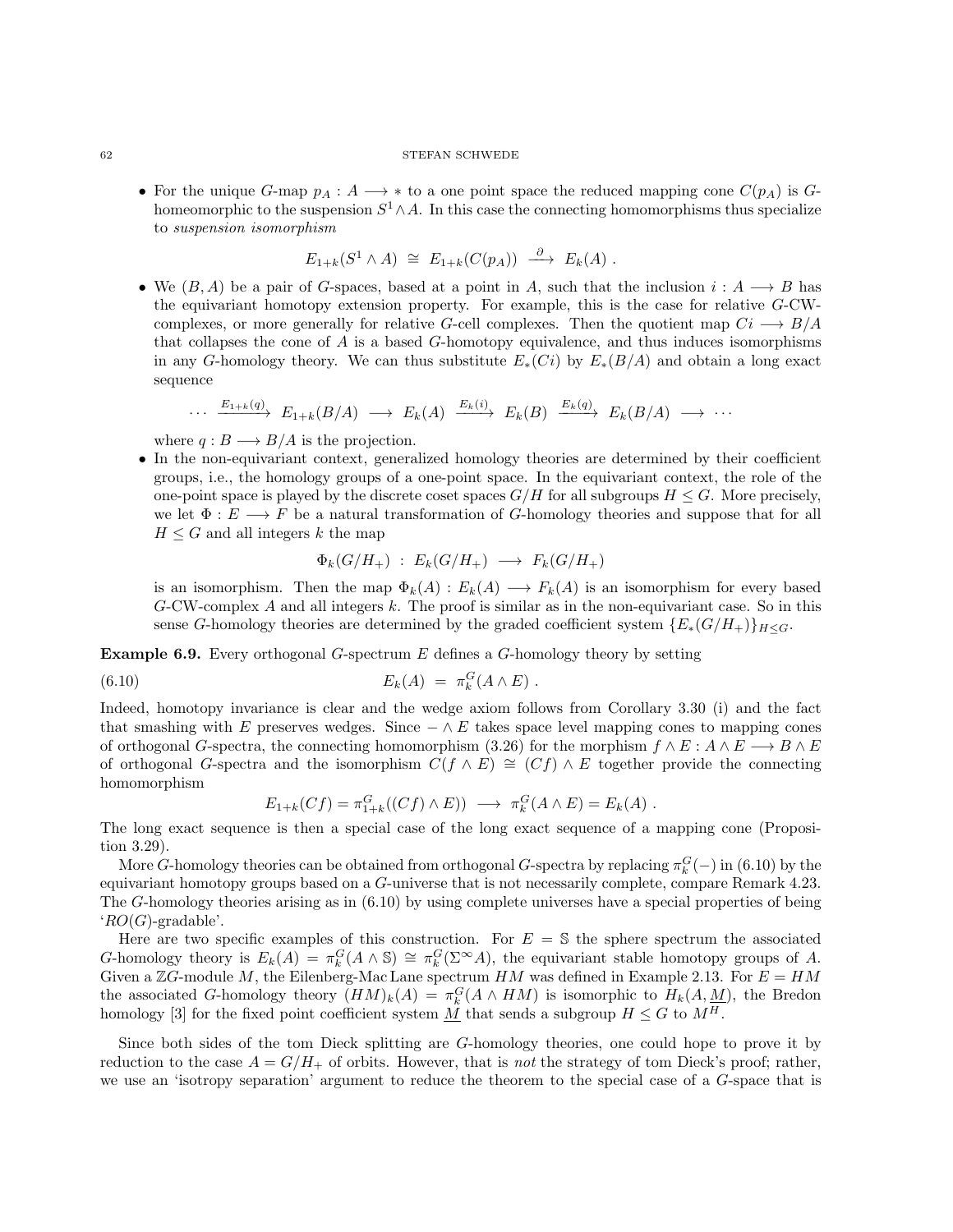concentrated at a single conjugacy class of subgroups, in which case the splitting has only one non-zero summand.

<span id="page-62-0"></span>**Proposition 6.11.** Let G be a finite group and  $\Phi : E \longrightarrow F$  a natural transformations of G-homology theories. Suppose that  $\Phi(A) : E_*(A) \longrightarrow F_*(A)$  is an isomorphism for all based G-spaces A that are concentrated at a single conjugacy class. Then  $\Phi(A) : E_*(A) \longrightarrow F_*(A)$  is an isomorphism for all based G-spaces A.

Proof. We choose a sequence of families of subgroups of G

$$
\emptyset = \mathcal{F}_0 \subset \mathcal{F}_1 \subset \cdots \subset \mathcal{F}_{m-1} \subset \mathcal{F}_m = \text{all subgroups}
$$

such that  $\mathcal{F}_i = \mathcal{F}_{i-1} \cup \{(K_i)\}\$  for some conjugacy class of subgroups  $(K_i)$  with  $K_i \notin \mathcal{F}_{i-1}$ ; in particular, m is the number of conjugacy classes of subgroups,  $\mathcal{F}_1 = \{e\}$  contains only the trivial groups and  $\mathcal{F}_{m-1}$  is the family of proper subgroups of G. We show by induction on i that the map  $\Phi(A \wedge E\mathcal{F}_{i}^{+}) : E_*(A \wedge E\mathcal{F}_{i}^{+}) \longrightarrow$  $F_*(A \wedge E\mathcal{F}^+_i)$  is an isomorphism for all based G-space A. Since  $\mathcal{F}_m$  contains all subgroups of G, the space  $E\mathcal{F}_m$  is G-equivariantly contractible, so the projection  $A \wedge E\mathcal{F}_m^+ \longrightarrow A$  is a G-homotopy equivalence and the last case  $i = m$  proves the proposition.

Since  $\mathcal{F}_0$  is empty,  $E\mathcal{F}_0$  is the empty G-space and  $E\mathcal{F}_0^+$  is a point. Hence  $A \wedge E\mathcal{F}_0^+$  is a single point, and this starts the induction. For  $i \geq 1$  the universal property of  $E\mathcal{F}_i$  provides a G-map

$$
j\;:\;E\mathcal{F}_{i-1}\;\longrightarrow\;E\mathcal{F}_i\;,
$$

unique up to G-homotopy. Because  $\mathcal{F}_i = \mathcal{F}_{i-1} \cup \{(K_i)\}\)$ , the unreduced mapping cone  $C(j^+ : E\mathcal{F}_{i-1}^+ \longrightarrow E\mathcal{F}_{i-1}^+)$  $E\mathcal{F}_i^+$ ) is then concentrated at the conjugacy class  $(K_i)$ . Hence the smash product

$$
A\wedge C(E\mathcal{F}_{i-1}^+\longrightarrow E\mathcal{F}_{i}^+) ~\cong~ C(A\wedge E\mathcal{F}_{i-1}^+\longrightarrow A\wedge E\mathcal{F}_{i}^+)
$$

is also concentrated at the conjugacy class  $(K_i)$ . The E-homology groups of  $A \wedge EF_{i-1}^+$ ,  $A \wedge EF_i^+$  and  $A \wedge C(E\mathcal{F}_{i-1}^+ \longrightarrow E\mathcal{F}_i^+)$  are related by a long exact sequence, and similarly for the F-homology groups. The transformation Φ gives compatible maps between the two long exact sequences with isomorphisms at  $A \wedge E\mathcal{F}_{i-1}^+$  (by induction) and at  $A \wedge C(E\mathcal{F}_{i-1}^+ \longrightarrow E\mathcal{F}_i^+)$  (by hypothesis). The 5-lemma then proves the induction step.  $\Box$ 

Now we finally state and prove the tom Dieck splitting.

**Theorem 6.12** (tom Dieck splitting). For every based  $G$ -space  $A$ , the map

$$
\sum_{(H)} \zeta_H : \bigoplus_{(H)} \pi_*^{WH}(\Sigma^{\infty}(EWH^+ \wedge A^H)) \longrightarrow \pi_*^G(\Sigma^{\infty} A)
$$

is an isomorphism, where the sum runs over a set of representatives of all conjugacy classes of subgroups of G.

*Proof.* We start with the special case of a based  $G$ -space A that is concentrated at one conjugacy class  $(H)$ . By Proposition [6.5](#page-59-0) the summand indexed by  $(H)$  then maps isomorphically onto  $\pi_*^G(\Sigma^{\infty}A)$ , so we need to show that all other summands vanish for such A. We let K be a subgroup of G that is not conjugate to  $H$ and claim that for every  $WK$ -representation  $V$  the  $WK$ -space

$$
(\Sigma^{\infty}(EWK^+ \wedge A^K))(V) = EWK^+ \wedge A^K \wedge S^V
$$

is WK-equivariantly weakly contractible. Indeed, if  $L$  is a non-trivial subgroup of the Weyl group  $WK$ , then EWK has no L-fixed points and  $(EWK^+)^L$  consists only of the basepoint. So in this case

$$
(EWK^{+} \wedge A^{K} \wedge S^{V})^{L} = ((EWK)^{L})^{+} \wedge (A^{K} \wedge S^{V})^{L} = *
$$

consists of the basepoint only. On the other hand, for  $L = e$  the trivial subgroup of WK, the space  $EWK^+ \wedge A^K \wedge S^V$  is contractible because  $A^K$  is. This shows the claim that  $(\Sigma^{\infty}(EWK^+ \wedge A^K))(V)$  is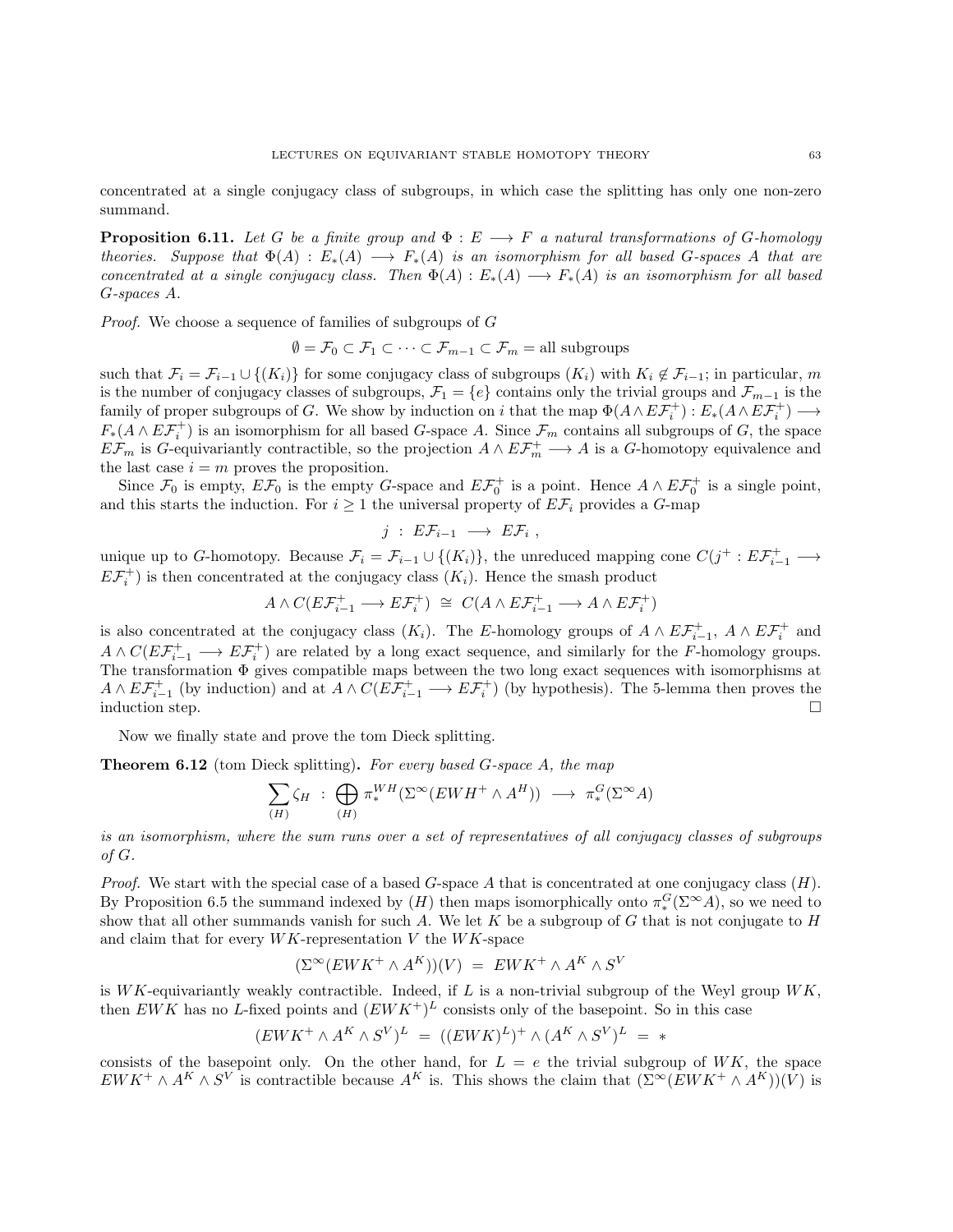$WK$ -equivariantly contractible, and hence the stable homotopy groups  $\pi^{WK}_*(EW^+ \wedge A^K)$  vanish. Altogether this proves the special case of the tom Dieck splitting when  $A$  is concentrated at a single conjugacy class.

Now we deduce the general case. Taking  $H$ -fixed points takes  $G$ -homotopies to  $WH$ -homotopies and commutes with wedges and mapping cones; the same is true for  $EWH^+ \wedge -$ , so the functor

$$
A \mapsto \pi_*^{WH}(EWH^+ \wedge A^H) ,
$$

and hence the left hand side of the tom Dieck splitting, is a G-homology theory. The tom Dieck splitting map is thus a natural transformation between G-homology theory that is an isomorphism for all based G-spaces that are concentrated at a single conjugacy class. By Proposition [6.11,](#page-62-0) the transformation is then an isomorphism in general.

In the special case  $A = S^0$  (with trivial G-action), the left hand side of the tom Dieck splitting involves the equivariant homotopy groups  $\pi_*^{WH}(\Sigma^{\infty}_+ EWH)$ . We will identify this group in dimension 0. We let W be any finite group and  $EW$  a contractible free W-CW-complex. A chosen point  $x \in EW$  determines a Wequivariant map action map  $a: W \longrightarrow EW$  with  $a(\gamma) = \gamma x$ . Since EW is path connected, the W-homotopy class of a is independent of the choice, hence so is the induced morphism of suspension spectra

$$
\bar{a} \; : \; W \ltimes \mathbb{S} = \Sigma^{\infty}_+ W \; \longrightarrow \; \Sigma^{\infty}_+ EW \; .
$$

<span id="page-63-0"></span>**Proposition 6.13.** For every finite group  $W$  the composite

$$
\pi_0 {\mathbb S} \ \xrightarrow{\mathrm{Tr}^W_e} \ \pi_0^W(W \ltimes {\mathbb S}) \ \xrightarrow{\bar{a}_*} \ \pi_0^W(\Sigma_+^\infty EW)
$$

is an isomorphism. In particular, the group  $\pi_0^W(\Sigma_+^{\infty} EW)$  is free abelian of rank 1.

*Proof.* We use the bar construction model for EW, which is filtered by W-subcomplexes  $E^{(i)}$ W with subquotients equivariantly homeomorphic to

$$
E^{(i)}W/E^{(i-1)}W \cong W \ltimes (W^{\wedge i} \wedge S^i) ;
$$

for the purposes of the smash product on the right hand side, W is viewed as a pointed set with basepoint 1. The Wirthmüller and suspension isomorphisms

$$
\pi_k^W(W \ltimes (\Sigma^\infty(W^{\wedge i} \wedge S^i)) \cong \pi_k(\Sigma^\infty(W^{\wedge i} \wedge S^i)) \cong \pi_{k-i}(\Sigma^\infty W^{\wedge i})
$$

show that the 0-th and 1-st W-equivariant stable homotopy groups of  $E^{(i)}W/E^{(i-1)}W$  vanish for  $i \geq 2$  and so does the 0-th W-equivariant stable homotopy groups of  $E^{(1)}W/E^{(0)}W$ . So the inclusion  $E^{(1)}W \longrightarrow EW$ induces an isomorphism

$$
\pi_0^W(\Sigma^\infty_+E^{(1)}W) \cong \pi_0^W(\Sigma^\infty_+EW) .
$$

Moreover, the sequence

$$
\pi_1^W(\Sigma^\infty_+(E^{(1)}W/E^{(0)}W)) \stackrel{\delta}{\longrightarrow} \pi_0^W(\Sigma^\infty_+ E^{(0)}W) \longrightarrow \pi_0^W(\Sigma^\infty_+ E^{(1)}W) \longrightarrow 0
$$

is exact. The connecting homomorphism is in fact trivial, so the inclusion  $E^{(0)}W \longrightarrow EW$  induces an isomorphism

$$
\pi_0^W(\Sigma^\infty_+ E^{(0)} W) \;\cong\; \pi_0^W(\Sigma^\infty_+ E W) \ .
$$

The claim now follows from the observation that  $E^{(0)}W$  is a discrete space with free and transitive W-action, so that its suspension spectrum  $\Sigma^{\infty}_+ E^{(0)}W$  is isomorphic to  $W \ltimes \mathbb{S}$ .

In the special case  $A = S^0$  (with trivial G-action), the tom Dieck splitting becomes an isomorphism between the group  $\pi_0^G$ (S) and the direct sum

$$
\bigoplus_{(H)} \pi_0^{WH}(\Sigma_+^{\infty} EWH) .
$$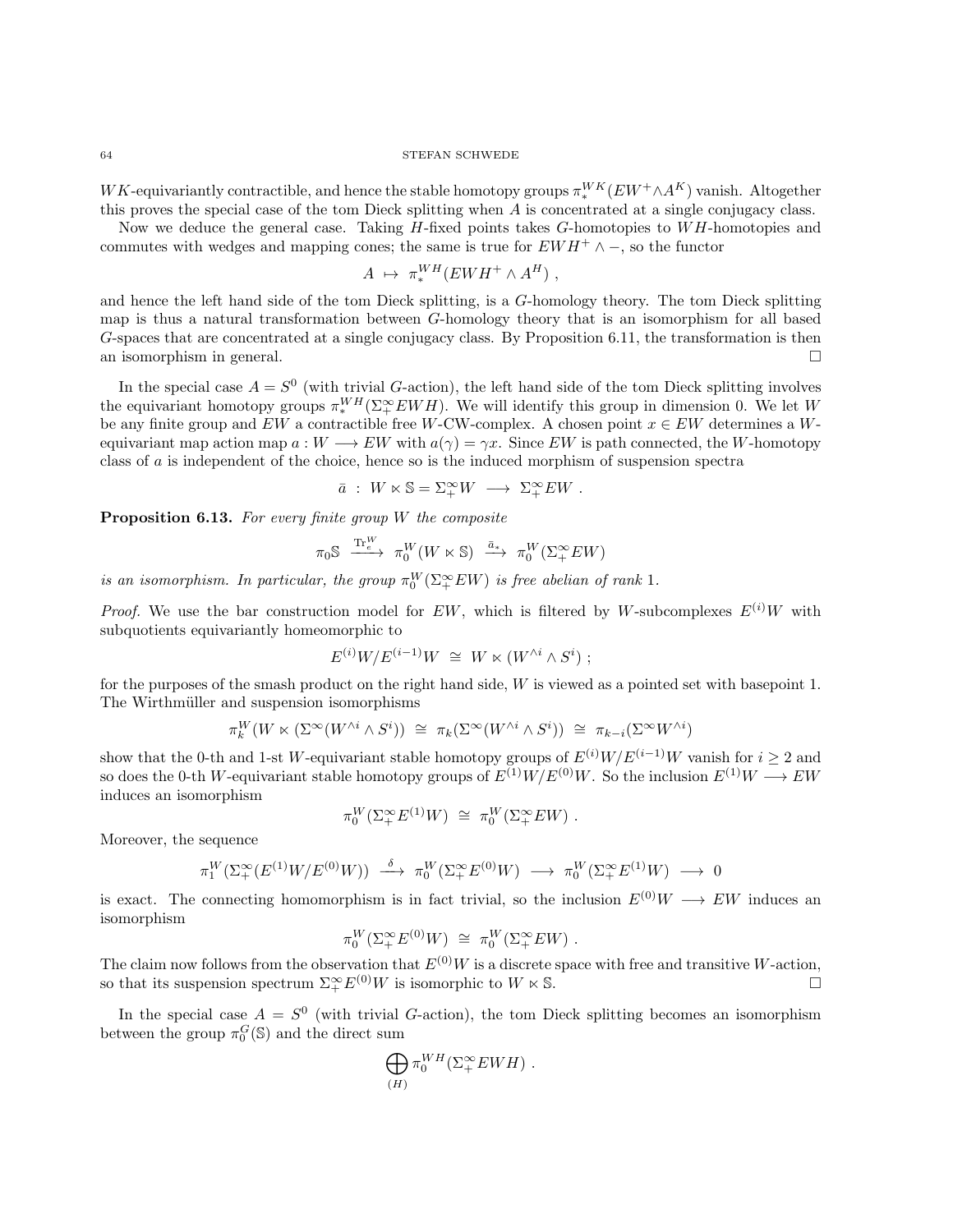In combination with Proposition [6.13](#page-63-0) this shows that for every finite group  $G$  the group  $\pi_0^G(S)$  is free abelian of rank the number of conjugacy classes of subgroups of G.

We recall that the *Burnside ring*  $A(G)$  is the Grothendieck group, under direct sum, of isomorphism classes of finite G-sets. The ring structure is given by product of G-sets. The additive group of the Burnside ring  $A(G)$  is also free abelian of the same rank as  $\pi_0^G(\mathbb{S})$ , so the Burnside ring  $A(G)$  is additively isomorphic to the equivariant 0-stem  $\pi_0^G(\mathbb{S})$ . Even better, the Mackey functor structure of the equivariant homotopy groups provide a specific isomorphism, which is moreover natural for restriction along group homomorphisms. A preferred additive basis of  $A(G)$  is given by the classes of the cosets  $G/H$ , where H runs through a set of representatives of the conjugacy classes of subgroups of G. We can thus define a homomorphism

$$
\sigma_G \; : \; A(G) \; \longrightarrow \pi_0^G(\mathbb{S})
$$

by sending the class  $[G/H] \in A(G)$  to the element  $\text{tr}_H^G(1)$ , the transfer of the unit element  $1 \in \pi_0^H(\mathbb{S})$ . According to the Construction [4.16,](#page-31-0) a representative G-map of the class  $\text{tr}_H^G(1)$  is given by the composite

$$
S^{\rho_G} \stackrel{\text{tr}}{\longrightarrow} G \ltimes_H S^{\rho_G} \stackrel{\text{act}}{\longrightarrow} S^{\rho_G}
$$

where the first map is the transfer map from the Thom-Pontryagin construction. The isomorphism  $\sigma_G$ :  $A(G) \longrightarrow \pi_0^G(\mathbb{S})$  is also natural, in the technical sense of compatibility with restriction and transfer maps. In particular, the maps  $\sigma_H$  form an isomorphism of Mackey functors as H ranges over the subgroups of G. The following theorem is due to Segal [\[21\]](#page-103-11).

<span id="page-64-0"></span>**Theorem 6.14.** For every finite group G the map  $\sigma_G$  :  $A(G) \longrightarrow \pi_0^G(\mathbb{S})$  is an isomorphism of rings. As G varies, the isomorphisms  $\sigma_G$  commute with transfer and restriction along group homomorphisms.

*Proof.* In order to show that  $\sigma_G$  is an isomorphism, we prove that it sends the preferred basis of the Burnside ring to the basis of  $\pi_0^G(\mathbb{S})$  given by the tom Dieck splitting. We recall that the map  $\zeta_H$  is the composition

$$
\pi_0^{WH}(\Sigma_+^{\infty} EWH) \xrightarrow{p^*} \pi_0^{NH}(\Sigma_+^{\infty} EWH) \xrightarrow{\text{Tr}_{NH}^G} \pi_0^G(\Sigma_+^{\infty}(G \times_{NH} EWH)) \xrightarrow{q_*} \pi_0^G(\mathbb{S}) ,
$$

where  $p : NH \longrightarrow WH$  is the projection and q is induced by the unique map  $G \times_{NH} EWH \longrightarrow *$ . Naturality of the external transfer lets us identify the map  $\zeta_H$  with the composite

$$
\pi_0^{WH}(\Sigma_+^{\infty} EWH) \xrightarrow{p^*} \pi_0^{NH}(\Sigma_+^{\infty} EWH) \xrightarrow{q'_*} \pi_0^{NH}(\mathbb{S}) \xrightarrow{\text{Tr}_{NH}^G} \pi_0^G(G \ltimes_{NH} \mathbb{S}) \xrightarrow{\text{proj}} \pi_0^G(\mathbb{S}) ,
$$

and hence, by naturality of the restriction homomorphism  $p^*$ , with the composite

$$
\pi_0^{WH}(\Sigma_+^{\infty} EWH) \xrightarrow{q'_*} \pi_0^{WH}(\mathbb{S}) \xrightarrow{p^*} \pi_0^{NH}(\mathbb{S}) \xrightarrow{\text{tr}_{NH}^G} \pi_0^G(\mathbb{S}) ;
$$

here q' is the morphism induced by the unique map  $EWH \rightarrow *$ . Evaluating this on the generator  $\bar{a}_*(\text{Tr}_{e}^{WH}(1))$  of the group  $\pi_0^{WH}(\Sigma_{+}^{\infty} EWH)$  gives

$$
\zeta_H(\bar{a}_*(\text{Tr}_{e}^{WH}(1))) = \text{tr}_{NH}^G(p^*(q'_*(\text{Tr}_{e}^{WH}(1))))
$$
  
=  $\text{tr}_{NH}^G(q'_*(p^*(\text{Tr}_{e}^{WH}(1)))) = \text{tr}_{NH}^G(\text{tr}_{H}^{NH}(p^*_H(1))) = \text{tr}_{H}^G(1)$ .

Here  $q' = q \circ \bar{a} : WH \times \mathbb{S} \longrightarrow \mathbb{S}$  is the projection and  $p_H : H \longrightarrow e$  is the unique map, which happens to be the restriction of the projection  $p: NH \longrightarrow WH$  to H. The second equation is the naturality of restriction maps and the third equation is the compatibility of transfers with restriction along epimorphisms (compare Proposition [4.18](#page-33-0) (ii)). By Proposition [6.13](#page-63-0) and the tom Dieck splitting the classes  $\zeta_H(\bar{a}_*(\text{Tr}_{e}^{WH}(1)))$  form a basis of  $\pi_0^G(\mathbb{S})$  when H ranges over representative of the conjugacy classes of subgroups of G. So this finishes the identification of the Burnside ring  $A(G)$  with  $\pi_0^G(S)$  as abelian groups.

Now we check compatibility of the isomorphisms  $\sigma_G$  with restriction along group homomorphisms. Every group homomorphism is the composite of an epimorphism followed by a subgroup inclusion. So we show compatibility with these two types of maps separately. We start with an epimorphism  $\alpha : K \longrightarrow G$ . The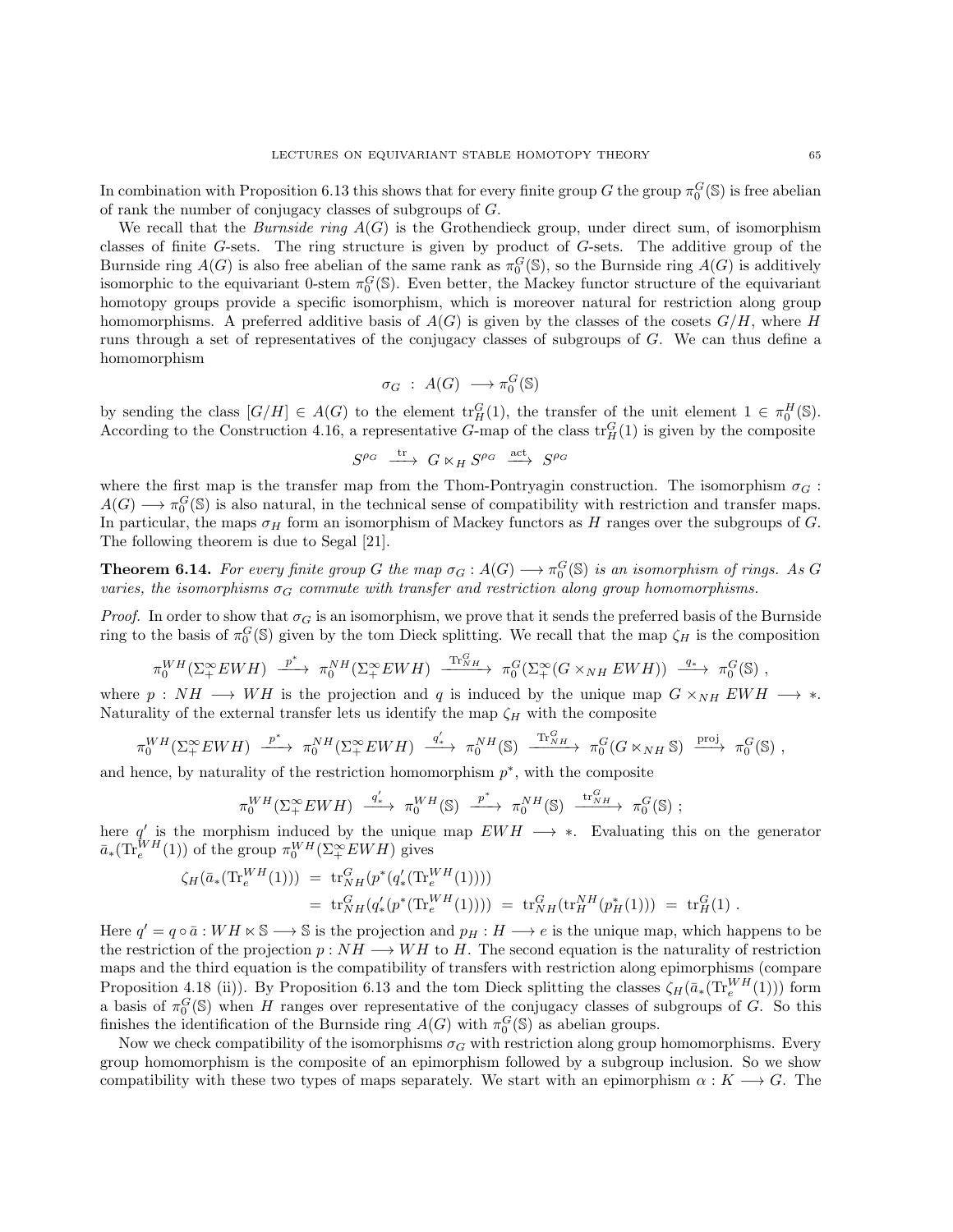restriction homomorphism  $\alpha^*: A(G) \longrightarrow A(K)$  sends the class of  $G/H$  to the class of  $\alpha^*(G/H)$ , which is K-isomorphic to  $K/L$ . Using Proposition [4.18](#page-33-0) (ii) for  $X = \mathbb{S}$  we deduce that that

$$
\alpha^*(\sigma_G[G/H]) = \alpha^*(\text{tr}_H^G(1)) = \text{tr}_L^K((\alpha|_L)^*(1)) = \text{tr}_L^K(1) = \sigma_K[K/L] = \sigma_K(\alpha^*[G/H]).
$$

Hence the homomorphisms  $\sigma_G$  are compatible with restriction along epimorphisms.

The compatibility with restriction to a subgroup  $K \leq G$  follows for the fact that both sides satisfy a double coset formula. Indeed, for every  $g \in G$ , the left K-set  $(KgH)/H$  is K-isomorphic to  $K/K \cap {}^g H$ , via

$$
K/K \cap {}^{g}H \ \longrightarrow \ (KgH)/H \ , \quad k \cdot (K \cap {}^{g}H) \ \longmapsto \ kgH \ .
$$

Hence the underlying  $K$ -set of  $G/H$  is isomorphic two

$$
\mathrm{res}^G_K(G/H) \;=\; \coprod_{[g]\in K\backslash G/H} \ \ \, \mathrm{res}^G_K((KgH)/H) \;\cong\; \coprod_{[g]\in K\backslash G/H} \ \ \, K/K\cap {}^gH
$$

(which is effectively the proof of the double coset formula for Burnside ring Mackey functor). Thus we get

$$
\text{res}_{K}^{G}(\sigma_{G}[G/H]) = \text{res}_{K}^{G}(\text{tr}_{H}^{G}(1)) = \sum_{[g] \in K \backslash G/H} \text{tr}_{K \cap g}^{K}(\sigma_{g}(\text{res}_{K^{g} \cap H}^{H}(1)))
$$

$$
= \sum_{[g] \in K \backslash G/H} \text{tr}_{K \cap g}^{K}(\text{tr}_{H}^{G}(1)) = \sum_{[g] \in K \backslash G/H} \sigma_{K}[K/K \cap gH] = \sigma_{K}(\text{res}_{K}^{G}[G/H]).
$$

Compatibility with transfers is a consequence of the transitivity of transfers in  $\pi_0(\mathbb{S})$  (see Proposi-tion [4.17\)](#page-32-0) and in the Burnside rings. Indeed, for  $K \leq H \leq G$  we have

$$
\text{tr}^G_H(\sigma_H[H/K]) \;=\; \text{tr}^G_H(\text{tr}^H_K(1)) \;=\; \text{tr}^G_K(1) \;=\; \sigma_G[G/K] \;=\; \sigma_G(\text{tr}^G_K[G/K]) \;.
$$

Multiplicativity of  $\sigma_G$  is a formal consequence of the compatibility with restriction and transfer and the fact that the multiplication on both sides of  $\sigma_G$  satisfies reciprocity. Indeed, since  $\sigma_G$  is additive, it suffices to check multiplicativity for products of two basis elements. So we let  $H$  and  $K$  be two subgroups of  $G$ . Then

$$
\sigma_G[G/H] \cdot \sigma_G[G/K] = \text{tr}_H^G(1) \cdot \text{tr}_K^G(1) =_{(4.26)} \text{tr}_H^G(\text{res}_H^G(\text{tr}_K^G(1))
$$
  
=  $\text{tr}_H^G(\text{res}_H^G(\sigma_G[G/K])) = \sigma_G(\text{tr}_H^G(\text{res}_H^G[G/K])) = \sigma_G([G/H] \cdot [G/K])$ .

Having identified the ring  $\pi_0^G(\mathbb{S})$  one can ask how its elements can be distinguished by invariants. In the non-equivariant context the degree of a map between spheres provides the answer, and in the equivariant context the collection of degrees of all fixed point maps serves the same purpose. The situation is slightly more subtle, though, because the fixed point degrees of an equivariant map between representation spheres satisfy certain congruences, so they cannot be assigned arbitrarily.

We let  $C(G)$  denote the set of class functions, i.e., maps  $\varphi$  from the set of conjugacy classes of subgroups of G to the integers. Every G-map  $f: S^V \longrightarrow S^V$  gives rise to a *degree function*  $d(f) \in C(G)$  by

$$
d(f)(K) = \deg(f^K : S^{V^K} \longrightarrow S^{V^K}) ,
$$

the (non-equivariant) degree of the K-fixed point map. The degree function only depends on the  $G$ homotopy class of f and is invariant under suspension with any representation sphere. So it descends to a map

$$
d : \pi_0^G(\mathbb{S}) \longrightarrow C(G) .
$$

Since the map  $\sigma_G : A(G) \longrightarrow \pi_0^G(S)$  is a ring isomorphism, one can understand the degree map by studying the composite  $d \circ \sigma_G : A(G) \longrightarrow C(G)$ , and this turns out to be a purely algebraic issue. Indeed, the degree function associated to  $\sigma_G[G/H] = \text{tr}_H^G(1)$  assigns to the conjugacy class of K the cardinality of the set  $(G/H)^K$ . So the composite map

$$
A(G) \xrightarrow{\sigma_G} \pi_0^G(\mathbb{S}) \xrightarrow{d} C(G)
$$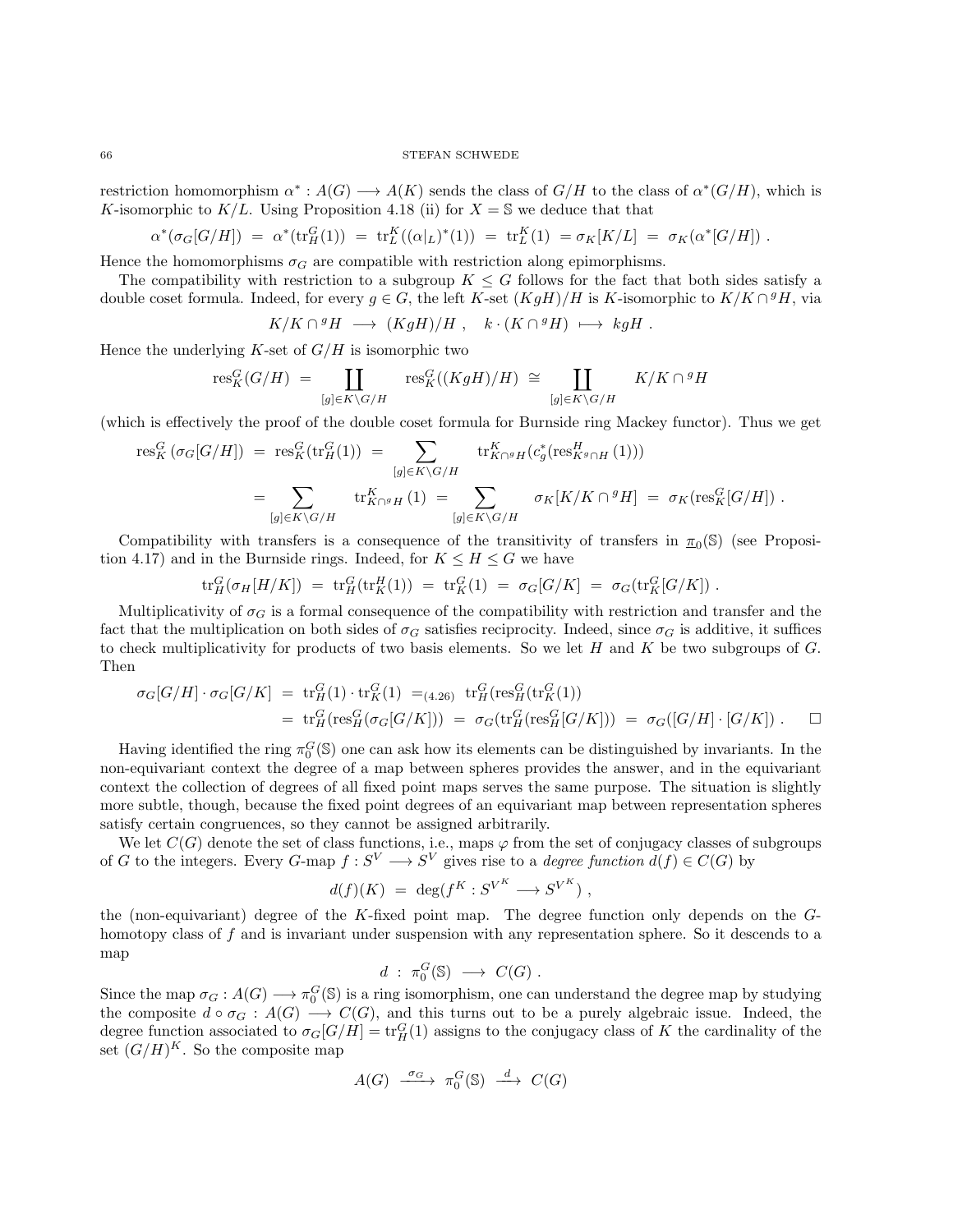sends a finite  $G$ -set  $S$  to the function

$$
(d(\sigma_G[S])(K) = |S^K|
$$

that counts the number of fixed points. By pure algebra (see for example [\[5,](#page-103-12) Sec. 1.2]), the fixed point counting map  $d \circ \sigma_G$ , and hence also degree map d, is injective, and its image has finite index, namely the product, over conjugacy classes of subgroups  $(H)$ , of the orders of the Weyl groups  $W_GH$ .

The image of the degree map  $d : \pi_0^G(\mathbb{S}) \longrightarrow C(G)$ , or equivalently the image of  $d \circ \sigma_G$ , can be characterized in terms of certain explicit congruences. The example  $G = C_p$ , the cyclic group of order a prime p, can serve to illustrate the issue. The Burnside ring  $A(C_p)$  is free abelian of rank 2 generated by the classes of the trivial  $C_p$ -sets  $C_p/C_p$  and the free  $C_p$ -set  $C_p/e$ . We have

$$
(|C_p/C_p|, |(C_p/C_p)^{C_p}|) = (1,1) \quad \text{and} \quad (|C_p/e|, |(C_p/e)^{C_p}|) = (p,0).
$$

Every finite  $C_p$ -set S is isomorphic to a union of copies of  $C_p/C_p$  and  $C_p/e$ , so the relation

$$
|S| \equiv |S^{C_p}| \mod p
$$

holds for all finite  $C_p$ -sets S. In general, the image of the ring homomorphism  $d \circ \sigma_G : A(G) \longrightarrow C(G)$  is the subring of those class functions  $\varphi \in C(G)$  that satisfy the congruence

<span id="page-66-0"></span>(6.15) 
$$
\sum_{K \trianglelefteq(H) \leq N_G K, H/K \text{ cyclic}} \mu(H/K) \cdot |N_G H/N_G K \cap N_G H| \cdot \varphi(H) \equiv 0 \mod |W_G H|
$$

for every subgroup K of G, see for example [\[5,](#page-103-12) Prop. 1.3.5]. The sum is taken over  $N_GK$ -conjugacy classes of subgroups  $H \leq G$  that contain K as a normal subgroup and such that  $H/K$  is cyclic;  $\mu(H/K)$  is the number of generators of the cyclic group  $H/K$ .

**Example 6.16.** We illustrate the congruences [\(6.15\)](#page-66-0) with the example  $G = \Sigma_3$  of the symmetric group on 3 letters. There are four conjugacy classes of subgroups, namely

$$
e, (12), A_3 \text{ and } \Sigma_3.
$$

So  $A(\Sigma_3)$  and  $C(\Sigma_3)$  are free abelian of rank 4, and the index of the monomorphism  $d \circ \sigma_{\Sigma_3}: A(\Sigma_3) \longrightarrow$  $C(\Sigma_3)$  is the product of the orders of the Weyl groups, so it is  $6 \cdot 1 \cdot 2 \cdot 1 = 12$ .

A priori, we get four congruences [\(6.15\)](#page-66-0), one for each conjugacy class of subgroups, for a class function  $\varphi \in C(\Sigma_3)$  to lie in the image. However, the subgroups (12) and  $\Sigma_3$  are self-normalizing, so their Weyl groups are trivial, and the respective congruence contains no information. For  $K = e$ , the sum [\(6.15\)](#page-66-0) is over all conjugacy classes of cyclic subgroups of  $\Sigma_3$ , and becomes

$$
1 \cdot \varphi(e) + 1 \cdot \varphi((12)) + 2 \cdot \varphi(A_3) \equiv 0 \mod 6.
$$

For  $K = A_3$ , the sum [\(6.15\)](#page-66-0) has two summands with  $H = A_3$  and  $H = \Sigma_3$ , and it becomes

$$
1 \cdot \varphi(A_3) + 1 \cdot \varphi(\Sigma_3) \equiv 0 \mod 2.
$$

These two congruences are equivalent to the three more basic congruences

$$
\varphi(e) \equiv \varphi(A_3) \mod 3
$$
,  $\varphi(e) \equiv \varphi((12)) \mod 2$ , and  $\varphi(A_3) \equiv \varphi(\Sigma_3) \mod 2$ .

The group  $\Sigma_3$  is simple enough that one could verify the congruences directly: the following so-called 'table of marks' lists the numbers of fixed points  $|(G/H)^K|$  of the transitive  $\Sigma_3$ -sets, and one can read off the three congruences between the numbers in the respective columns:

| Н            | $ (\Sigma_3/H)^e  \quad  (\Sigma_3/H)^{(12)}  \quad  (\Sigma_3/H)^{A_3} $ | $ (\Sigma_3/H)^{\Sigma_3} $ |
|--------------|---------------------------------------------------------------------------|-----------------------------|
|              |                                                                           |                             |
|              |                                                                           |                             |
| $A_3$        |                                                                           |                             |
| $\Sigma_{2}$ |                                                                           |                             |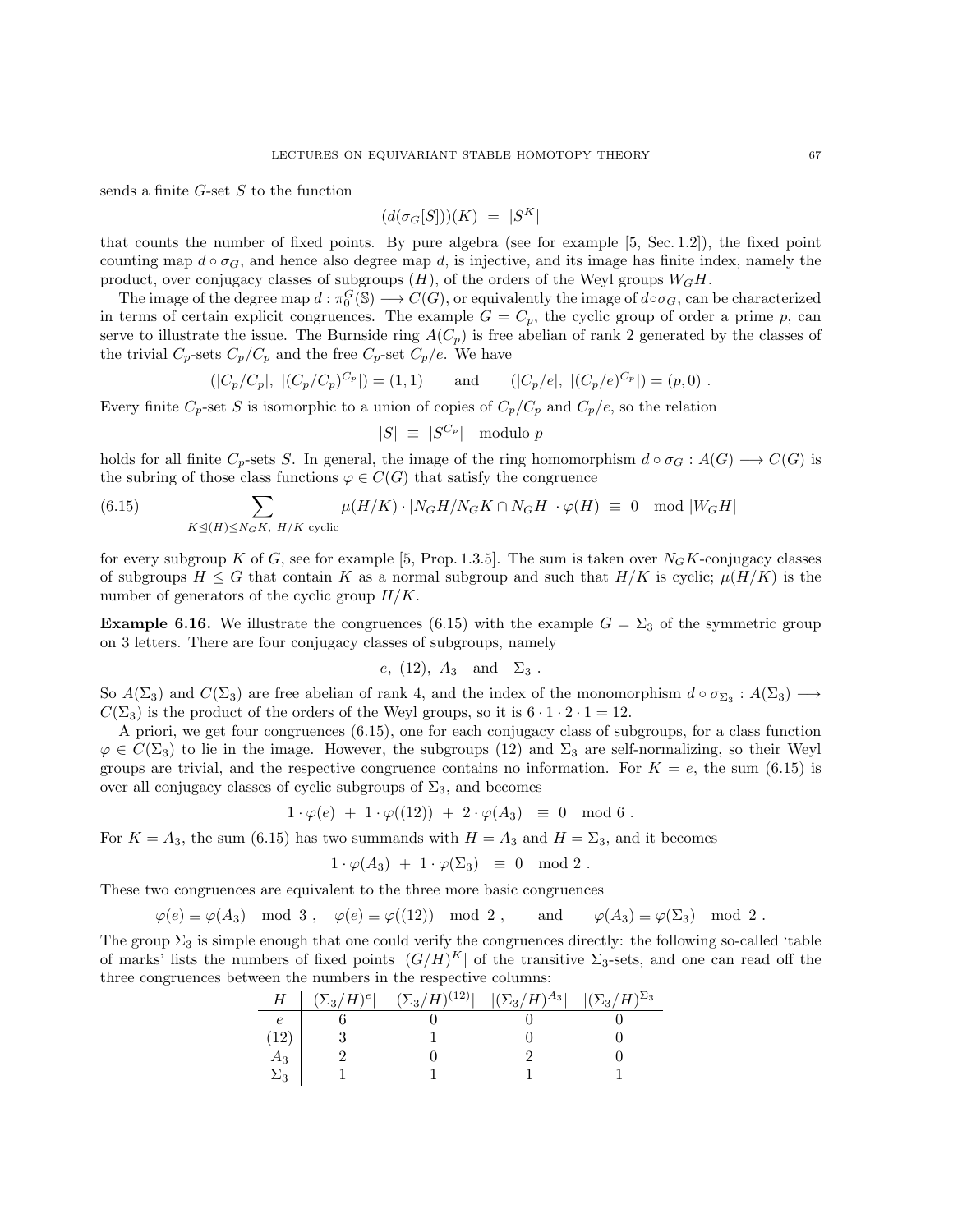## 7. Fixed points and geometric fixed points

In this section we investigate different kinds of fixed point spectra for orthogonal G-spectra. Each of these constructions turns an equivariant spectrum into a non-equivariant spectrum by taking fixed points at an appropriate stage.

7.1. Naive fixed points. We start with the *naive fixed points* of a G-spectrum X that we denote by  $X^G$ and which are simply the categorical fixed points taken levelwise. In other words, we have

$$
(X^G)_n = X_n^G,
$$

the G-fixed points of the n-th level, with restricted  $O(n)$ -action. Since the structure maps  $\sigma_n: X_n \wedge S^1 \longrightarrow$  $X_{n+1}$  are G-equivariant for the trivial G-action on  $S^1$ , they restrict to structure maps

$$
\sigma_n^G : X_n^G \wedge S^1 = (X_n \wedge S^1)^G \xrightarrow{\sigma_n^G} X_{n+1}^G
$$

for naive fixed point spectrum  $X^G$ .

One problem with the naive fixed point construction is that it is not homotopy invariant. More precisely, if  $f: X \longrightarrow Y$  is a  $\underline{\pi}_*$ -isomorphism of G-spectra, then the induced map  $f^G: X^G \longrightarrow Y^G$  is generally not a π∗-isomorphism of non-equivariant orthogonal spectra. However, naive fixed points take level Gequivalences to level equivalences, hence they take  $\pi_*$ -isomorphism between G- $\Omega$ -spectra (which are level G-equivalences) to level equivalences of orthogonal spectra. Thus the naive fixed point functor can be derived by applying it to a  $\pi_*$ -isomorphic replacement by a  $G$ - $\Omega$ -spectrum.

7.2. Fixed points. Fortunately, there is a simpler and explicit construction that achieves the same goal. Given a G-spectrum X we define a new G-spectrum  $FX$  by

$$
(FX)_n = \text{map}(S^{\mathbb{R}^n \otimes \bar{\rho}_G}, X(\mathbb{R}^n \otimes \rho_G)),
$$

where  $\otimes$  is short for  $\otimes_{\mathbb{R}}$ , the tensor product of G-representations. Here the source of the mapping space uses the *reduced* regular representation  $\bar{\rho}_G$ , whereas the target uses the regular representation  $\rho_G$ . As usual, the group G acts on the mapping space by conjugation. The orthogonal group  $O(n)$  acts on  $(F X)_n$  by conjugation, through the actions on  $\mathbb{R}^n$ . The value of FX at a general G-representation V is then given by

$$
(FX)(V) = \text{map}(S^{V \otimes \bar{\rho}_G}, X(V \otimes \rho_G)) .
$$

The structure map  $(FX)_n \wedge S^1 \longrightarrow (FX)_{n+1}$  is the composite

$$
\begin{array}{rcl}\n\operatorname{map}(S^{\mathbb{R}^n \otimes \bar{\rho}_G}, X(\mathbb{R}^n \otimes \rho_G)) \wedge S^1 & \xrightarrow{\operatorname{assembly}} \operatorname{map}(S^{\mathbb{R}^n \otimes \bar{\rho}_G}, X(\mathbb{R}^n \otimes \rho_G) \wedge S^1) \\
& \xrightarrow{-\wedge S^{\bar{\rho}_G}} \operatorname{map}(S^{\mathbb{R}^n \otimes \bar{\rho}_G} \wedge S^{\bar{\rho}_G}, X(\mathbb{R}^n \otimes \rho_G) \wedge S^1 \wedge S^{\bar{\rho}_G}) \\
&\cong \operatorname{map}(S^{\mathbb{R}^{n+1} \otimes \bar{\rho}_G}, X(\mathbb{R}^n \otimes \rho_G) \wedge S^{\rho_G}) \\
& \xrightarrow{(\sigma_{\mathbb{R}^n \otimes \rho_G}, \rho_G)^*} \operatorname{map}(S^{\mathbb{R}^{n+1} \otimes \bar{\rho}_G}, X(\mathbb{R}^{n+1} \otimes \rho_G))\n\end{array}
$$

where among other things we have used the G-equivariant isometry  $\mathbb{R} \oplus \bar{\rho}_G \cong \rho_G$ .

**Definition 7.1.** The *fixed point spectrum* of an orthogonal  $G$ -spectrum  $X$  is the orthogonal spectrum  $F^{G}X = (FX)^{G}$ , the naive fixed points of the spectrum  $FX$ .

As we shall see now, the homotopy groups of the fixed point spectrum  $F<sup>G</sup>X$  calculate the G-homotopy groups of  $X$ :

<span id="page-67-0"></span>**Proposition 7.2.** For every orthogonal G-spectrum X and integer k the groups  $\pi_k^G(X)$  and  $\pi_k(F^GX)$  are naturally isomorphic.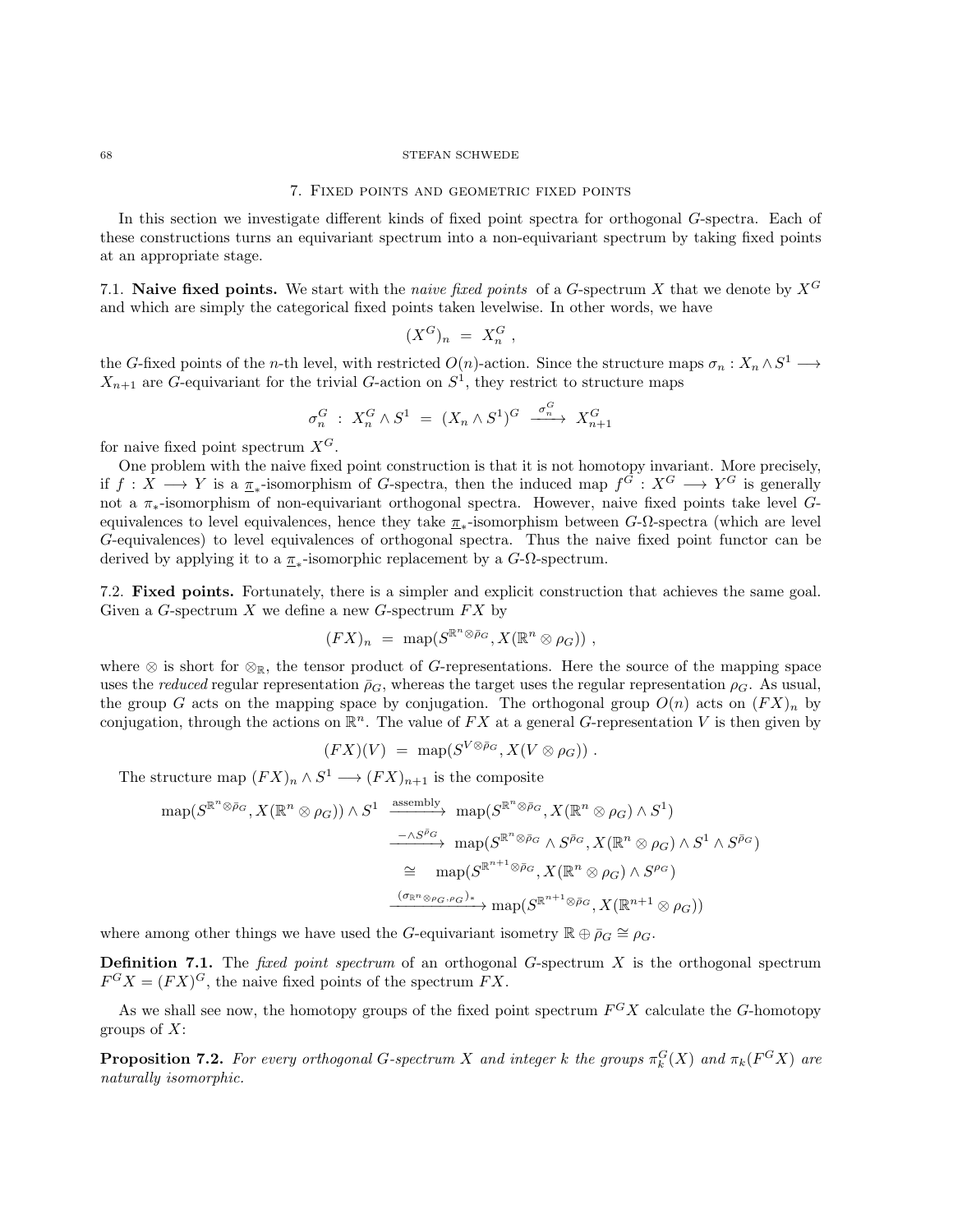Proof. We restrict to the case  $k = 0$ . The splitting  $\rho_G \cong \mathbb{R} \oplus \overline{\rho}_G$  produces an isometry  $\mathbb{R}^n \otimes \rho_G \cong$  $\mathbb{R}^n \oplus (\mathbb{R}^n \otimes \bar{\rho}_G)$  that compactifies to a G-homeomorphism  $S^{\mathbb{R}^n \otimes \bar{\rho}_G} \cong S^n \wedge S^{\mathbb{R}^n \otimes \bar{\rho}_G}$ . So we get an adjunction bijection

$$
[S^{\mathbb{R}^n \otimes \rho_G}, X(\mathbb{R}^n \otimes \rho_G)]^G \cong [S^n, \text{map}(S^{\mathbb{R}^n \otimes \bar{\rho}_G}, X(\mathbb{R}^n \otimes \rho_G))]^G
$$
  

$$
\cong \pi_n \text{map}^G(S^{\mathbb{R}^n \otimes \bar{\rho}_G}, X(\mathbb{R}^n \otimes \rho_G)) = \pi_n(F^G X)_n.
$$

The second isomorphism uses that G acts trivially on  $\mathbb{R}^n$ . The bijection is compatible with the stabilization maps that define  $\pi_0^G X$  from the groups  $[S^{n\rho_G}, X(n\rho_G)]^G$  respectively  $\pi_0(F^G X)$  from the groups  $\pi_n(F^G X)_n$ . Ò

The naive fixed points and fixed points of an equivariant spectrum are related by a map

$$
(7.3)\t\t\t X^G \xrightarrow{j^G} F^G X
$$

that is obtained from a morphism  $j : X \longrightarrow FX$  of G-spectra by taking naive fixed points. The V-th level

<span id="page-68-1"></span>
$$
j(V) : X(V) \longrightarrow \text{map}(S^{V \otimes \bar{\rho}_G}, X(V \otimes \rho_G)) = (FX)(V) .
$$

is adjoint to the G-map

$$
X(V) \wedge S^{V \otimes \bar{\rho}_G} \xrightarrow{\sigma_{V,V \otimes \bar{\rho}_G}} X(V \oplus (V \otimes \bar{\rho}_G)) \cong X(V \otimes \rho_G).
$$

For every  $\Omega$ -G-spectrum X the morphism  $j : X \longrightarrow FX$  is thus a strong level equivalence, so it induces a level equivalence  $j^G: X^G \longrightarrow F^G X$  of non-equivariant orthogonal spectra. Since the functor  $X \mapsto F^G X$ also takes  $\pi_*$ -isomorphisms of G-spectra to  $\pi_*$ -isomorphisms (by Proposition [7.2\)](#page-67-0), the fixed point functor  $F<sup>G</sup>X$  is really a right derived functor of the naive fixed points.

7.3. Geometric fixed points. Now we discuss another fixed point construction, the *geometric fixed points*  $\Phi$ <sup>G</sup>X of a G-spectrum X. It is given by

$$
(\Phi^G X)_n = X (\mathbb{R}^n \otimes \rho_G)^G ,
$$

the G-fixed points of the value of X on the tensor product of  $\mathbb{R}^n$  with the regular representation. The orthogonal group  $O(n)$  acts through  $\mathbb{R}^n$ . The structure map  $(\Phi^G X)_n \wedge S^1 \longrightarrow (\Phi^G X)_{n+1}$  is the map

$$
X(\mathbb{R}^n \otimes \rho_G)^G \wedge S^1 \cong (X(\mathbb{R}^n \otimes \rho_G) \wedge S^{\rho_G})^G \xrightarrow{\sigma_{\mathbb{R}^n \otimes \rho_G, \rho_G}} X((\mathbb{R}^n \otimes \rho_G) \oplus \rho_G)^G \cong X(\mathbb{R}^{n+1} \otimes \rho_G)^G
$$

using the identification  $(\rho_G)^G \cong \mathbb{R}$ .

The fixed points and geometric fixed points are related by a natural map

$$
F^G X \; \xrightarrow{\;\; \mathrm{ev}\; } \; \Phi^G X
$$

of orthogonal spectra. In level  $n$  by the map

$$
(F^{G}X)_{n} = \text{map}^{G}(S^{n\bar{\rho}_{G}}, X(n\rho_{G})) \longrightarrow X(n\rho_{G})^{G} = (\Phi^{G}X)_{n}
$$

evaluates a G-map  $S^{n\bar{p}_G} \longrightarrow X(n\rho_G)$  at the G-fixed point  $0 \in S^{n\bar{p}_G}$  (which is the unique G-fixed point of  $S^{n\bar{p}_G}$  other than the basepoint  $\infty$ ).

The geometric fixed point construction comes with a geometric fixed point map of homotopy groups. For an orthogonal G-spectrum  $X$  and a G-representation  $V$  the *geometric fixed point map* 

(7.4) 
$$
\Phi^G : \pi_{k+V}^G(X) \longrightarrow \pi_{k+V^G}(\Phi^G X)
$$

is defined by sending the class represented by a  $G$ -map  $f : S^{k+V+n\rho_G} \longrightarrow X(n\rho_G)$  to the class of the fixed point map

<span id="page-68-0"></span>
$$
f^G : S^{k+V^G+n} \cong (S^{k+V+n\rho_G})^G \longrightarrow X(n\rho_G)^G = (\Phi^G X)_n .
$$

We have implicitly identified the fixed points  $(n\rho_G)^G$  with  $\mathbb{R}^n$ . If we stabilize f by the regular representation we have  $(f \circ \rho_G)^G = f^G \circ \mathbb{R}$ , so this really gives a well-defined map on  $\pi_{k+V}^G X$ .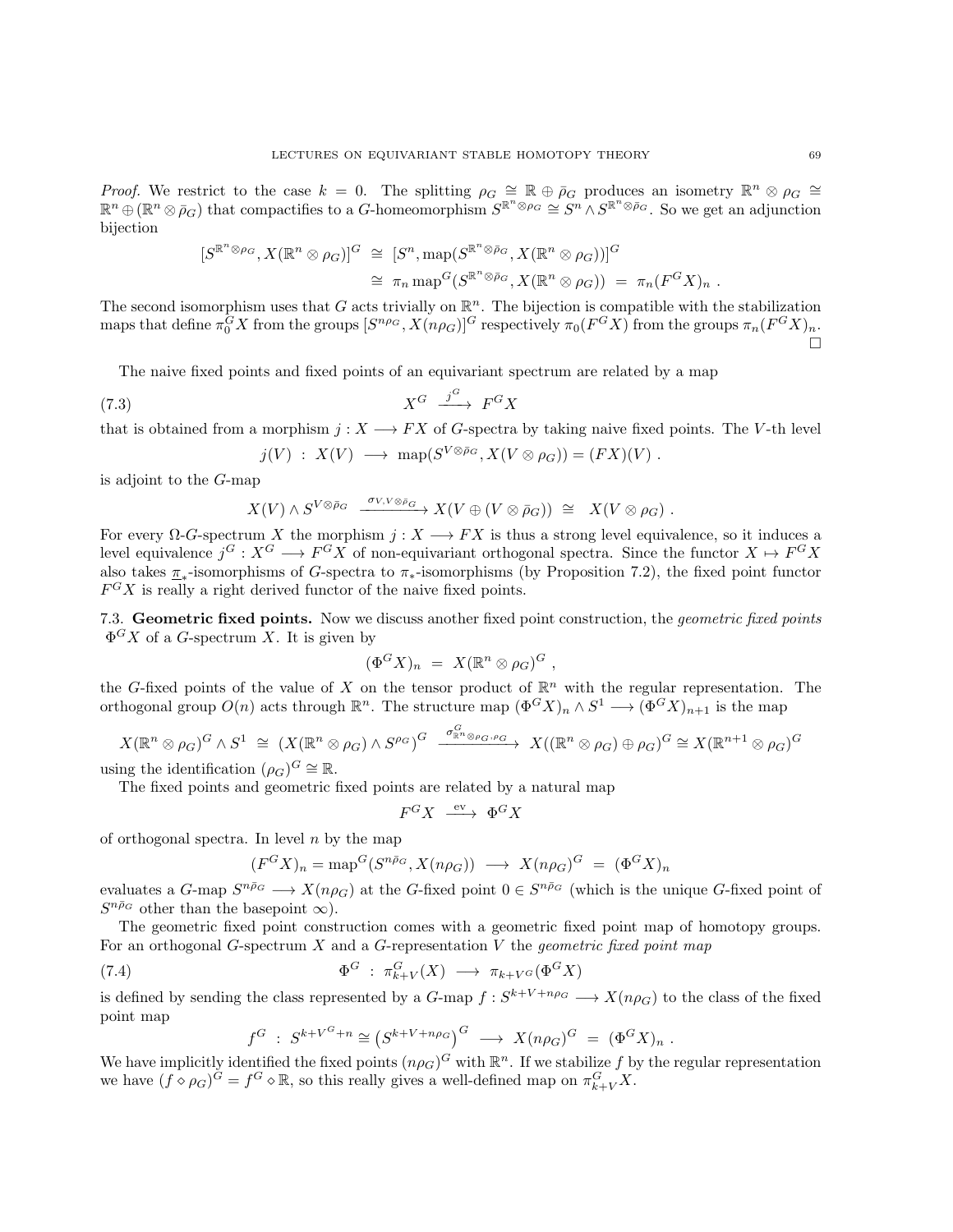Now we can given another interpretation of the geometric fixed points  $\Phi^G X$  as the fixed point of the smash product of X with a certain universal G-space. We denote by  $E\mathcal{P}$  a universal space for the family of proper subgroups of G. So  $E\mathcal{P}$  is a G-CW-complex such that the G-fixed points  $(E\mathcal{P})^G$  are empty and  $(E\mathcal{P})^H$  is contractible for every proper subgroup H of G. These properties determine  $E\mathcal{P}$  uniquely up to G-homotopy equivalence.

We denote by  $\tilde{E}P$  the reduced mapping cone of the based G-map  $E\mathcal{P}^+ \longrightarrow S^0$  that sends  $E\mathcal{P}$  to the non-basepoint of  $S^0$ . So  $E^2\mathcal{P}$  is the unreduced suspension of the universal space  $E\mathcal{P}$ . Fixed points commute with mapping cones, so the map  $S^0 \longrightarrow (\tilde{E}\mathcal{P})^G$  is an isomorphism. For proper subgroups H of G the map  $(E\mathcal{P})^H \longrightarrow (S^0)^H = S^0$  is a weak equivalence, so the mapping cone  $(\tilde{E}\mathcal{P})^H$  is contractible. This means that the G-space  $\tilde{E}P$  is concentrated at the group G, in the sense of Definition [6.3;](#page-58-1) the smash product of  $E\mathcal{P}$  with any based G-space is also concentrated at G.

For example, the reduced regular representation  $\bar{p}_G$  has no non-trivial G-fixed points, but  $(\bar{p}_G)^H \neq 0$  for all proper subgroups H of G. So by Example [5.22,](#page-56-1) the infinite dimensional unit sphere  $S(\infty \bar{\rho}_G)$  can serve as the space EP. The 'infinite representation sphere'  $S^{\infty\bar{\rho}} = \bigcup_n S^{n\bar{\rho}}$  is thus a model for the space  $\tilde{E}\mathcal{P}$ .

The inclusion  $S^0 \to \tilde{E}P$  induces an isomorphism of G-fixed points  $S^0 \cong (\tilde{E}P)^G$ . So for every based G-space A the map  $0 \wedge - : A \longrightarrow \tilde{E} \mathcal{P} \wedge A$  induces an isomorphism of G-fixed points. Hence also for every G-spectrum the induced map of geometric fixed points

<span id="page-69-0"></span>
$$
\Phi^G(X) \cong \Phi^G(\tilde{E} \mathcal{P} \wedge X)
$$

is an isomorphism. If we compose the evaluation morphism  $ev : F^G(\tilde{E}P \wedge X) \longrightarrow \Phi^G(\tilde{E}P \wedge X)$  with this isomorphism we obtain a natural map

(7.5) 
$$
F^G(\tilde{E}\mathcal{P}\wedge X) \xrightarrow{\text{ev}} \Phi^G X
$$

that we still refer to as 'evaluation at 0'. An application of Proposition [6.4](#page-58-0) (with  $G = H, Y = \tilde{E} \mathcal{P} \wedge X(n \rho_G)$ ) and  $A = S^{n\bar{p}_G}$  to the G-spaces  $A = S^{n\bar{p}_G}$  and  $Y = \tilde{E} \mathcal{P} \wedge X(n\rho_G)$  yields that the evaluation at 0 [\(7.5\)](#page-69-0) is a Serre fibration and weak equivalence in every level  $n$ :

**Proposition 7.6.** For every orthogonal G-spectrum  $X$  the natural morphism

$$
F^G(\tilde{E}\mathcal{P}\wedge X) \xrightarrow{\text{ev}} \Phi^G X
$$

is a level equivalence and level fibration of orthogonal spectra. Hence the geometric fixed point functor takes  $\pi_*$ -isomorphisms of G-spectra to  $\pi_*$ -isomorphisms of non-equivariant spectra.

A consequence of the previous proposition is the following isotropy separation sequence. The mapping cone sequence of based G-CW-complexes

$$
E\mathcal{P}^+\ \longrightarrow\ S^0\ \longrightarrow\ \tilde{E}\mathcal{P}
$$

becomes a mapping cone sequence of  $G$ -spectra after smashing with any given  $G$ -spectrum  $X$ . Taking G-fixed points gives a homotopy cofiber sequence of non-equivariant spectra; after replacing the term  $F^G(\tilde{E}P \wedge X)$  by the level equivalence spectrum  $\Phi^G X$ , we obtain a homotopy cofiber sequence of orthogonal spectra

$$
F^G(E\mathcal{P}^+\wedge X)\ \longrightarrow\ F^G X\ \longrightarrow\ \Phi^G X\ .
$$

Example 7.7 (Fixed points of suspension spectra). We discuss fixed points and geometric fixed points for equivariant suspension spectra in more detail. If A is a based G-space, then  $(\Sigma^{\infty} A)^G = \Sigma^{\infty} A^G$ . The geometric fixed points  $\Phi^G(\Sigma^{\infty}A)$  are also isomorphic to the suspension spectrum  $\Sigma^{\infty}A^G$ , using the identification of  $(\rho_G)^{\overline{G}}$  with  $\mathbb R$  and the induced identification

$$
(\Phi^G(\Sigma^{\infty}A))_n = (A \wedge S^{n\rho_G})^G \cong A^G \wedge (S^{n\rho_G})^G \cong A^G \wedge S^n.
$$

The composite map

$$
(\Sigma^{\infty} A)^G \xrightarrow{j^G} F^G(\Sigma^{\infty} A) \xrightarrow{\text{ev}} \Phi^G(\Sigma^{\infty} A)
$$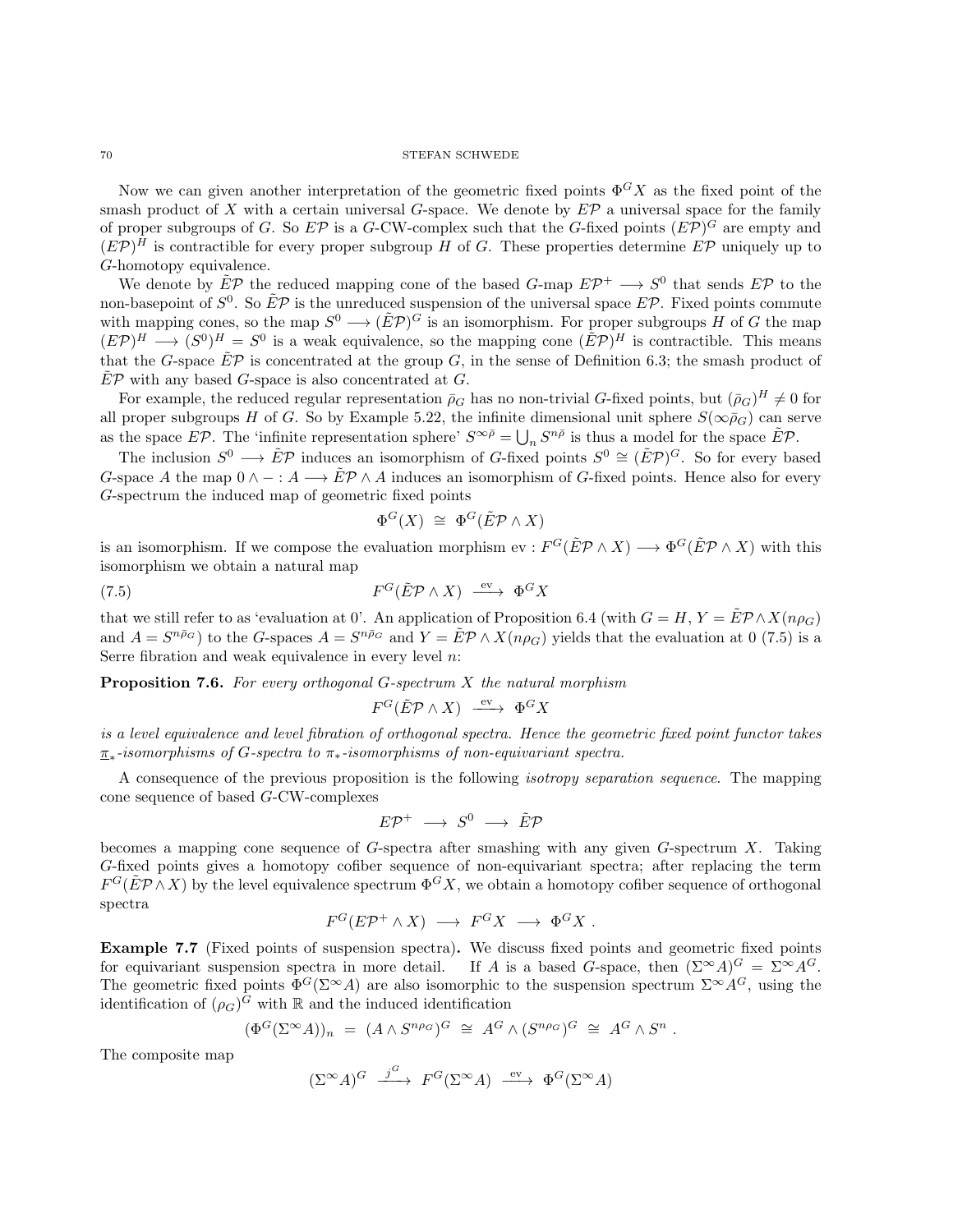from naive to geometric fixed points is an isomorphism. Moreover, the effect on (non-equivariant) homotopy groups of the morphism  $j<sup>G</sup>$  is (naturally isomorphic to) the direct summand inclusion

$$
\zeta_G : \pi_*(\Sigma^{\infty}(A^G)) \longrightarrow \pi_*^G(\Sigma^{\infty}A)
$$

in the tom Dieck splitting indexed by the group  $G$ , compare  $(6.2)$ . So for suspension spectra, the geometric fixed point map splits off the summand indexed by the group  $G$  in the tom Dieck splitting.

So the fixed point spectrum  $F^G(\Sigma^{\infty}A)$  contains the suspension spectrum of  $A^G$  as a summand. However, the fixed point spectrum typically has extra summands, that can be identified via the tom Dieck splitting that gives a  $\pi_*$ -isomorphism

$$
F^{G}(\Sigma^{\infty} A) \simeq \prod_{(H)} \Sigma^{\infty} (EW(H)^{+} \wedge_{W(H)} A^{H})
$$

of orthogonal spectra.

Example 7.8 (Fixed points of free spectra). We discuss fixed points and geometric fixed points for the free equivariant spectrum  $F_V$  generated by a G-representation V. For naive fixed points we have

$$
(F_V)_n^G = \mathbf{O}(V, \mathbb{R}^n)^G = \begin{cases} \mathbf{O}(V, \mathbb{R}^n) & \text{if } G \text{ acts trivially on } V, \text{ and} \\ * & \text{if } G \text{ acts non-trivially on } V. \end{cases}
$$

Indeed,  $\mathbf{O}(V,\mathbb{R}^n)^G$  is the Thom space of pairs  $(\alpha, x)$  where  $\alpha$  is a G-equivariant linear isometric embedding and x is a G-fixed vector in  $\mathbb{R}^n$  orthogonal to  $\alpha(V)$ . If G acts non-trivially on V, then there are no such equivariant embeddings. In other words, the naive fixed point spectrum  $F_V^G$  is trivial for non-trivial representation of G, and it is isomorphic to the free orthogonal spectrum  $F_V$  whenever V is a trivial representation.

The geometric fixed points  $\Phi^G(F_V)$  are a sphere spectrum of dimension minus the dimension of the fixed points  $V^G$ . Indeed, we can apply geometric fixed points to the  $\pi_*$ -isomorphism (by Proposition [5.14\)](#page-52-0)  $F_V S^V \longrightarrow \mathbb{S}$  adjoint to the identity of  $S^V$ . We obtain  $\pi_*$ -isomorphism

$$
\Phi^G(F_V) \wedge S^{V^G} \cong \Phi^G(F_V S^V) \stackrel{\simeq}{\longrightarrow} \Phi^G(\mathbb{S}) \cong \mathbb{S} .
$$

Hence the adjoint of this map is a  $\pi_*$ -isomorphism

$$
\Phi^G(F_V) \stackrel{\simeq}{\longrightarrow} \Omega^{V^G} \mathbb{S} .
$$

<span id="page-70-0"></span>Example 7.9 (Fixed points of coinduced spectra). We determine the naive and geometric fixed point functor on coinduced spectra  $\text{map}^H(G, Y)$  for H-spectra Y. The naive fixed points are given by  $(\text{map}^H(G, Y))^G \cong Y^H$ . For fixed points there is a stable equivalence

$$
F^H Y \rightarrow F^G \left( \text{map}^H(G, Y) \right)
$$

defined as follows [...].

Example 7.10 (Fixed points of induced spectra). The naive and geometric fixed point functor vanishes on induced spectra, i.e., for every proper subgroup  $H$  of  $G$  and every  $H$ -spectrum  $Y$  we have

$$
(G \ltimes_H Y)^G = * \quad \text{and} \quad \Phi^G(G \ltimes_H Y) = *.
$$

For geometric fixed points this uses the G-isomorphism  $(G \ltimes_H Y)(V) \cong G \ltimes_H (Y(i^*V))$  where  $i^*V$  is the restriction of a G-representation V to an  $H$ -representation, compare  $(4.8)$ .

To get at the fixed points of an induced spectrum we exploit the Wirthmüller isomorphism, i.e., the  $\pi_*$ -isomorphism  $\Phi: (G \ltimes_H Y) \longrightarrow \text{map}^H(G, Y)$ , compare Theorem [4.9.](#page-28-0) This morphism induces a  $\pi_*$ isomorphism of fixed point spectra

$$
F^G(G \ltimes_H Y) \xrightarrow{F^G \Phi} F^G(\text{map}^H(G, Y)) \simeq F^H(Y)
$$

where the last equivalence is Example [7.9.](#page-70-0)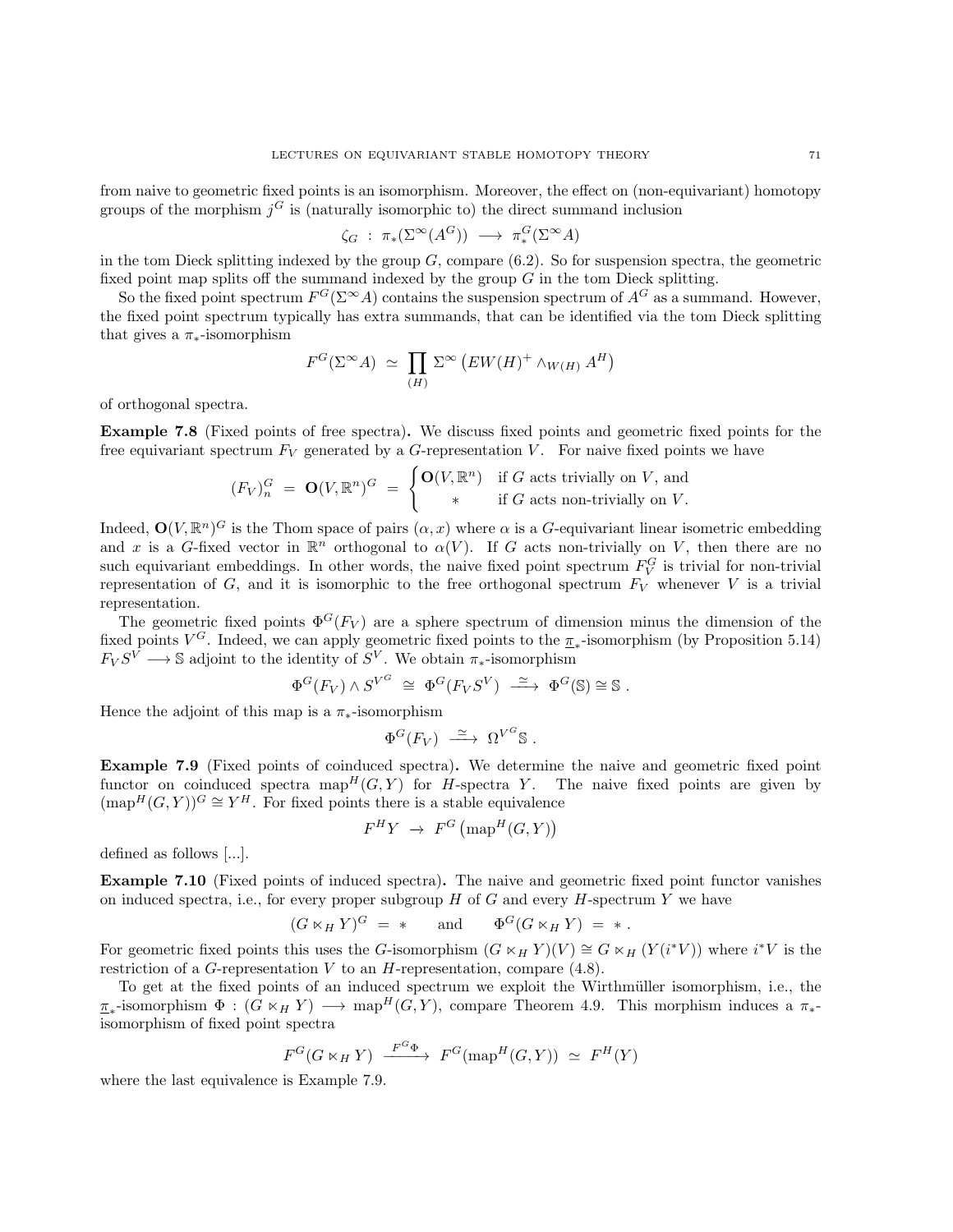**Example 7.11** (Geometric fixed points of  $MR$ ). In Example [2.14](#page-10-0) we introduced the real cobordism spectrum MR, an orthogonal  $C_2$ -ring spectrum. We will now identify the  $C_2$ -equivariant homotopy groups of MR with a more classical definition and show that the geometric fixed points  $\Phi^{C_2}(MR)$  are stably equivalent to the unoriented cobordism spectrum MO.

The orthogonal  $C_2$ -spectrum MR was obtained from a collection  $MU = \{MU_n\}$  of spaces by looping with imaginary spheres. It will make things clearer to reveal the full structure that this collection of spaces has. By a real spectrum we mean collection of based  $C_2 \ltimes U(n)$ -spaces  $Y_n$  for  $n \geq 0$ , equipped with based structure maps  $\tau_n : Y_n \wedge S^{\mathbb{C}} \longrightarrow Y_{n+1}$  for  $n \geq 0$ . Here  $C_2 \ltimes U(n)$  is the semidirect product of the action of the cyclic group  $C_2$  on  $U(n)$  by conjugation of unitary matrices. This data is subject to the condition that for all  $n, m \geq 0$ , the iterated structure map  $Y_n \wedge S^{C^m} \longrightarrow Y_{n+m}$  is  $C_2 \wedge (U(n) \times U(m))$ -equivariant. Here the group  $C_2 \ltimes U(m)$  acts on  $\mathbb{C}^m$  in the most obvious way: the  $C_2$ -factor acts by complex conjugation and the  $U(m)$ -factor via its defining action. The collection of spaces  $MU = \{MU_n\}_{n\geq 0}$  considered in Example [2.14](#page-10-0) form a commutative real ring spectrum.

Every real spectrum Y can be turned into an orthogonal  $C_2$ -spectrum  $\Psi Y$  as follows. We set

$$
(\Psi Y)_n = \text{map}(S^{i\mathbb{R}^n}, Y_n) ;
$$

the group  $C_2 \times O(n)$  acts on  $i\mathbb{R}^n$  by sign (the  $C_2$ -factor) and the defining action (the  $O(n)$ -factor), it acts on  $Y_n$  by restriction along the inclusion  $C_2\times O(n) \longrightarrow C_2\times U(n)$ , and  $C_2\times O(n)$  acts on the entire mapping space by conjugation. The structure map  $\sigma_n : (\Psi Y)_n \wedge S^1 \longrightarrow (\Psi Y)_{n+1}$  is the composite

$$
\begin{array}{rcl}\n\operatorname{map}(S^{i\mathbb{R}^n}, Y_n) \wedge S^1 & \xrightarrow{\text{assemble}} \operatorname{map}(S^{i\mathbb{R}^n}, Y_n \wedge S^1) \\
& \xrightarrow{-\wedge S^{i\mathbb{R}}} \operatorname{map}(S^{i\mathbb{R}^n} \wedge S^{i\mathbb{R}}, Y_n \wedge S^1 \wedge S^{i\mathbb{R}}) \\
&\cong \operatorname{map}(S^{i\mathbb{R}^{n+1}}, Y_n \wedge S^{\mathbb{C}}) \xrightarrow{(\tau_n)_*} \operatorname{map}(S^{i\mathbb{R}^{n+1}}, Y_{n+1})\n\end{array}.
$$

We use the  $C_2$ -equivariant decomposition  $1 \cdot \mathbb{R} \oplus i \cdot \mathbb{R} = \mathbb{C}$  to identify  $S^1 \wedge S^{i\mathbb{R}}$  with  $S^{\mathbb{C}}$ . The real bordism spectrum MR is a special case of this construction, namely  $MR = \Psi(MU)$ .

Now we claim that for every real spectrum  $Y$  the equivariant homotopy groups and geometric fixed points of the orthogonal  $C_2$ -spectrum  $\Psi Y$  can be expressed directly in terms of the real spectrum Y. Firstly, we claim that for every  $C_2$ -spectrum of the form  $\Psi Y$  the map

$$
j^{C_2} \; : \; (\Psi Y)^{C_2} \; \longrightarrow \; F^{C_2}(\Psi Y)
$$

from [\(7.3\)](#page-68-1) from the naive fixed points to the fixed points is a  $\pi_*$ -isomorphism of orthogonal spectra. The homotopy groups of the naive fixed points of  $\Psi Y$  can be rewritten as

$$
\pi_{k+n}((\Psi Y)^{C_2}_{n}) = \pi_{k+n} \operatorname{map}^{C_2}(S^{i\mathbb{R}^n}, Y_n) \cong [S^{k+n} \wedge S^{i\mathbb{R}^n}, Y_n]^{C_2} \cong [S^k \wedge S^{\mathbb{C}^n}, Y_n]^{C_2}.
$$

The homotopy groups of the fixed points  $F^{C_2}(\Psi Y)$  were identified with the  $C_2$ -homotopy groups of the spectrum  $\Psi Y$  in Proposition [7.2.](#page-67-0) So in the colimit, these isomorphism combine into a natural isomorphism

$$
\pi_k^{C_2}(\Psi Y) \cong \operatorname{colim}_n [S^{k+n\mathbb{C}}, Y_n]^{C_2}
$$

where the colimit is formed along the stabilization maps

$$
[S^{k+n\mathbb{C}},Y_n]^{C_2} \ \xrightarrow{\ \ -\wedge S^{\mathbb{C}}\ } \ [S^{k+(n+1)\mathbb{C}},Y_n\wedge S^{\mathbb{C}}]^{C_2} \ \xrightarrow{(\tau_n)_*}\ [S^{k+(n+1)\mathbb{C}},Y_{n+1}]^{C_2}
$$

.

In the example of the real spectrum MU we have  $MR = \Psi(MU)$  and this specializes to an isomorphism

$$
\pi_V^{C_2}(MR) = \pi_V^{C_2} \Psi(MU) \cong \operatorname{colim}_n [S^{V+n\mathbb{C}}, MU_n]^{C_2}
$$

where  $V$  is any  $C_2$ -representation. These are the groups studied, among others, by Landweber [\[12\]](#page-103-13) and Araki [\[2\]](#page-103-14); Landweber uses the notation  $\Omega_{p,q}^U = \pi_{p,q}(MU)$  for the equivariant homotopy group  $\pi_{p\sigma+q}^{C_2}(MR)$ where  $\sigma$  is the sign representation.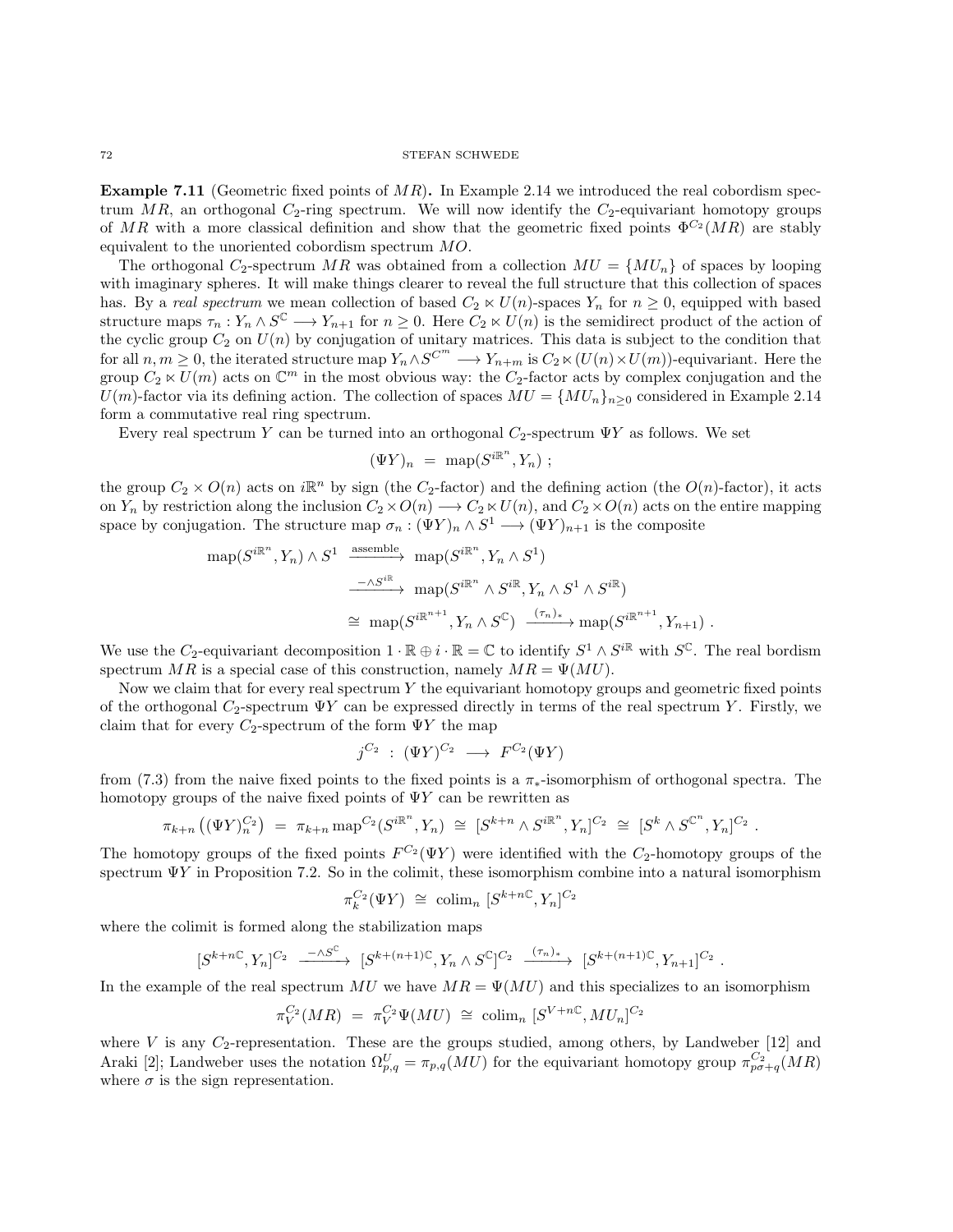Now we turn to the geometric fixed points. We define a 'real' geometric fixed point functor Φreal on a real spectrum Y by taking  $C_2$ -fixed points:

$$
(\Phi^{\text{real}} Y)_n \;=\; Y_n^{C_2} \;.
$$

Since the subgroup  $O(n)$  of  $C_2 \ltimes U(n)$  commutes with  $C_2$ , these  $C_2$ -fixed points are  $O(n)$ -invariant and form an orthogonal spectrum with structure maps

$$
Y_n^{C_2} \wedge S^1 = Y_n^{C_2} \wedge (S^{\mathbb{C}})^{C_2} \cong (Y_n \wedge S^{\mathbb{C}})^{C_2} \xrightarrow{\tau_n^{C_2}} Y_{n+1}^{C_2}.
$$

We shall now define a natural  $\pi_*$ -isomorphism of orthogonal spectra  $\Phi^{\text{real}} Y \longrightarrow \Phi^{C_2}(\Psi Y)$ . [...]

The value of the orthogonal spectrum underlying  $\Psi Y$  on a real inner product space V is given by

$$
(\Psi Y)(V) = \text{map}(S^{iV}, Y(V_{\mathbb{C}})) ;
$$

here  $V_{\mathbb{C}} = \mathbb{C} \otimes_{\mathbb{R}} V$  is the complexification of V, with induced hermitian scalar product, and

$$
Y(V_{\mathbb{C}}) = \mathbf{L}^{\mathbb{C}}(\mathbb{C}^n, V_{\mathbb{C}})^+ \wedge_{U(n)} Y_n
$$

where  $n = \dim(V)$ , and  $\mathbf{L}^{\mathbb{C}}(\mathbb{C}^n, V_{\mathbb{C}})$  is the space of C-linear isometries from  $\mathbb{C}^n$  to  $V_{\mathbb{C}}$ . So we have

$$
(\Phi^{C_2}(\Psi Y))_n = ((\Psi Y)(n\rho))^{C_2} = \text{map}^{C_2}(S^{in\rho}, Y(\mathbb{C}^n \otimes \rho))
$$

where  $\rho$  is the regular representation of  $C_2$ .

In the example of the real spectrum  $MU$  we have  $MU_n^{C_2} = MO_n$ , the Thom space of the tautological real n-place bundle over  $BO(n)$ . So the geometric fixed points of MR are stably equivalent to the Thom spectrum for unoriented bordism,

$$
\Phi^{C_2}(MR) = \Phi^{C_2}\Psi(MU) \simeq \{MO_n\}_{n\geq 0} = MO.
$$

**Theorem 7.12.** For a morphism  $f: X \longrightarrow Y$  of orthogonal G-spectra the following are equivalent:

- (i) The morphism  $f$  is a  $\underline{\pi}_*$ -isomorphism.
- (ii) For every subgroup H of G the map of H-fixed point spectra  $F^H f : F^H X \longrightarrow F^H Y$  is a stable equivalence of orthogonal spectra.
- (iii) For every subgroup H of G the map of geometric H-fixed point spectra  $\Phi^H f : \Phi^H X \longrightarrow \Phi^H Y$  is a stable equivalence of orthogonal spectra.

Proof. The equivalence of conditions (i) and (ii) is a direct consequence of the natural isomorphism between  $\pi_*^H X$  and  $\pi_*(F^H X)$  established in Proposition [7.2.](#page-67-0)

(ii)  $\Longrightarrow$ (iii) If f is is a  $\pi_*$ -isomorphism, then so is  $E^p \wedge f$  by Proposition [5.4.](#page-47-0) Since condition (i) implies condition (ii) the map  $F^G(\tilde{E}P \wedge f) : F^G(\tilde{E}P \wedge X) \longrightarrow F^G(\tilde{E}P \wedge Y)$  is a stable equivalence of orthogonal spectra. So  $\Phi^H f : \Phi^H X \longrightarrow \Phi^H Y$  is a stable equivalence by Proposition [7.6.](#page-69-0)

 $(iii) \rightarrow (ii)$  We show by induction on the order of the group G. If G is the trivial group, then all three fixed point constructions coincide (and do not do anything), and there is nothing to show.

If G is a non-trivial group we know by induction hypothesis that the map  $F^H f : F^H X \longrightarrow F^H Y$  is a stable equivalence for every proper subgroup H of G. In other words, f is a  $P$ -equivalence. Proposition [5.24](#page-57-0) lets us conclude that  $E\mathcal{P}^+ \wedge f$  is a  $\underline{\pi}_*$ -isomorphism of G-spectra. Hence  $F^G(E\mathcal{P}^+ \wedge f) : F^G(E\mathcal{P}^+ \wedge X) \longrightarrow$  $F^G(E\mathcal{P}^+\wedge Y)$  is a stable equivalence of non-equivariant spectra. Since  $\Phi^G f : \Phi^G X \longrightarrow \Phi^G Y$  is also a stable equivalence, the isotropy separation sequence lets us conclude that the map  $F^G f : F^G X \longrightarrow F^G Y$ on G-fixed points is a stable equivalence.

Monoidal properties. Naive and geometric fixed points commute with levelwise smash products 'on the nose'. In other words, there are natural isomorphisms

$$
(A \wedge X)^G \cong A^G \wedge X^G
$$
 and  $\Phi^G(A \wedge X) \cong A^G \wedge \Phi^G X$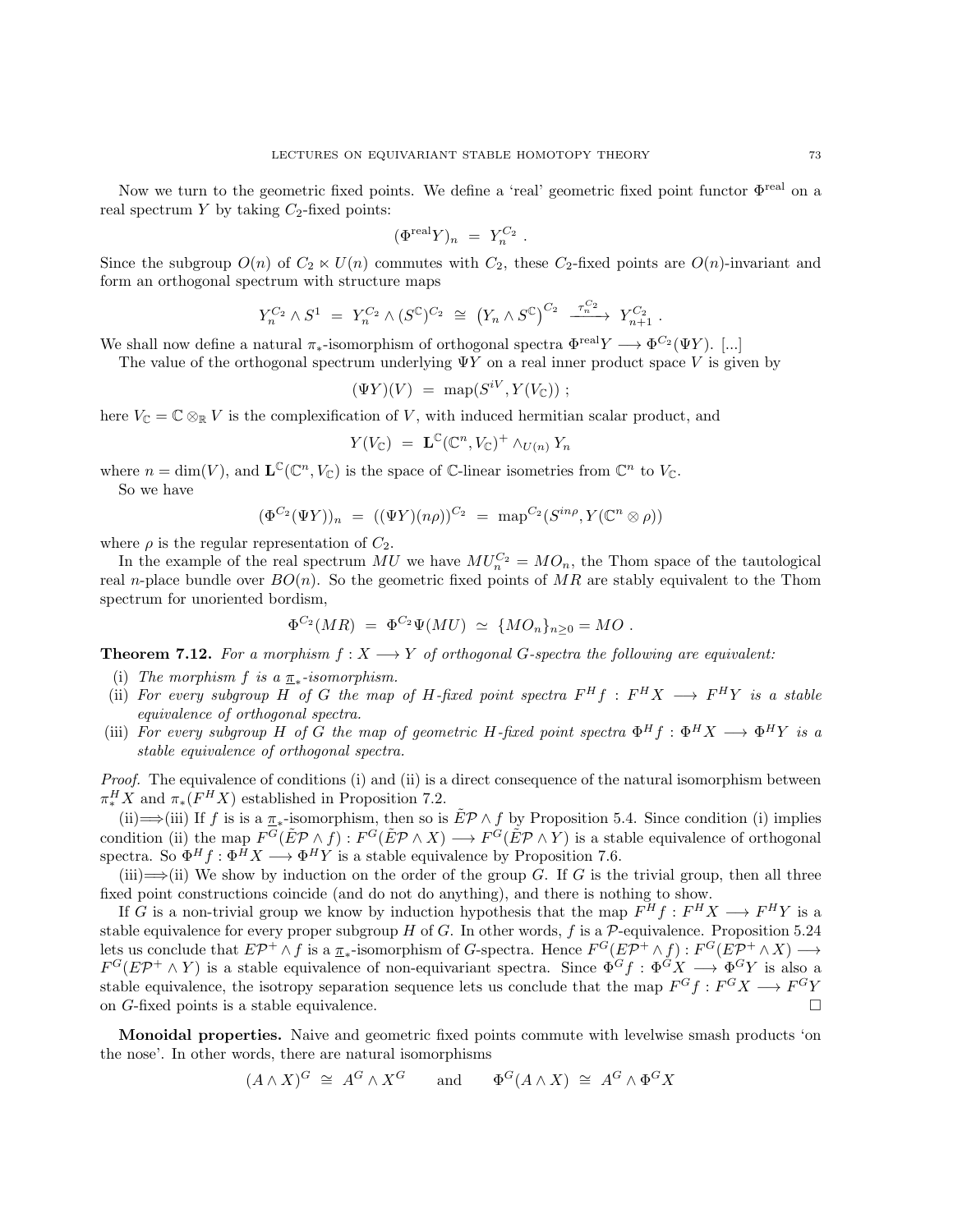for every based  $G$ -space  $A$  and every  $G$ -spectrum  $X$ .

The three kinds of fixed points construction are lax symmetric monoidal functors. For naive fixed points, the map

$$
X^G \wedge Y^G \longrightarrow (X \wedge Y)^G
$$

arises via the universal property of the smash product from the bilinear morphism

$$
X_n^G \wedge Y_m^G = (X_n \wedge Y_m)^G \xrightarrow{i_{n,m}^G} (X \wedge Y)_{n+m}^G.
$$

In the following proposition, the term 'cofibrant' refers to spectra built by attaching 'cells' of the form  $F_V(G/H \times D^n)$  for all  $n \geq 0$ , all subgroups H of G and all G-representations V.

Proposition 7.13. The natural map

$$
X^G \wedge Y^G \longrightarrow (X \wedge Y)^G.
$$

of naive fixed point spectra is an isomorphism whenever  $X$  and  $Y$  are cofibrant.

Sketch. By inspection, the claim is true when X and Y are both of the form  $F_V A$  for a based G-CW-complex A and G-representation V; moreover, the claim is stable under cobase change along cofibrations.

A word of warning: the naive fixed point functor is not homotopy invariant, and it has to be right derived to induce a functor on the equivariant stable homotopy category. However, the smash product of two  $G$ - $\Omega$ -spectra is rarely a  $G$ - $\Omega$ -spectrum, so the isomorphism of the previous proposition does not imply that the derived fixed point functor (which is modeled by  $F^{G}X$ ) commutes with smash product in the homotopy category.

For fixed points, we first observe that the functor  $F$  can be made lax symmetric monoidal as follows. The G-maps

$$
(FX)_n \wedge (FY)_m = \text{map}(S^{n\bar{\rho}_G}, X(n\rho_G)) \wedge \text{map}(S^{m\bar{\rho}_G}, Y(m\rho_G))
$$
  

$$
\xrightarrow{\wedge} \text{map}(S^{n\bar{\rho}_G} \wedge S^{m\bar{\rho}_G}, X(n\rho_G) \wedge Y(m\rho_G))
$$
  

$$
\xrightarrow{i_{n\rho_G, m\rho_G}} \text{map}(S^{(n+m)\bar{\rho}_G}, (X \wedge Y)(n\rho_G \oplus m\rho_G))
$$
  

$$
\cong \text{map}(S^{(n+m)\bar{\rho}_G}, (X \wedge Y)((n+m)\rho_G)) = F(X \wedge Y)_{n+m}
$$

form a G-equivariant bimorphism and thus assemble into a morphism of G-spectra

$$
FX \wedge FY \longrightarrow F(X \wedge Y) .
$$

We can combine this with the previous monoidal transformation of naive fixed points and arrive at an associative, commutative and unital map of orthogonal spectra

$$
F^{G}X \wedge F^{G}Y \longrightarrow (FX \wedge FY)^{G} \longrightarrow F(X \wedge Y)^{G} = F^{G}(X \wedge Y).
$$

For geometric fixed points, finally, the G-maps

$$
(\Phi^G X)_n \wedge (\Phi^G Y)_m = X(n\rho_G)^G \wedge Y(m\rho_G)^G \cong (X(n\rho_G) \wedge Y(m\rho_G))^G
$$

$$
\xrightarrow{i^G_{n\rho_G, m\rho_G}} ((X \wedge Y)(n\rho_G \oplus m\rho_G))^G
$$

$$
\cong ((X \wedge Y)(n+m)\rho_G)^G = \Phi^G (X \wedge Y)_{n+m}
$$

assemble into a morphism of orthogonal spectra

 $\Phi^G X \wedge \Phi^G Y \longrightarrow \Phi^G (X \wedge Y)$ .

Proposition 7.14. The natural map

$$
\Phi^G X \wedge \Phi^G Y \longrightarrow \Phi^G (X \wedge Y) .
$$

is a  $\pi_*$ -isomorphism whenever X or Y is a cofibrant orthogonal G-spectrum.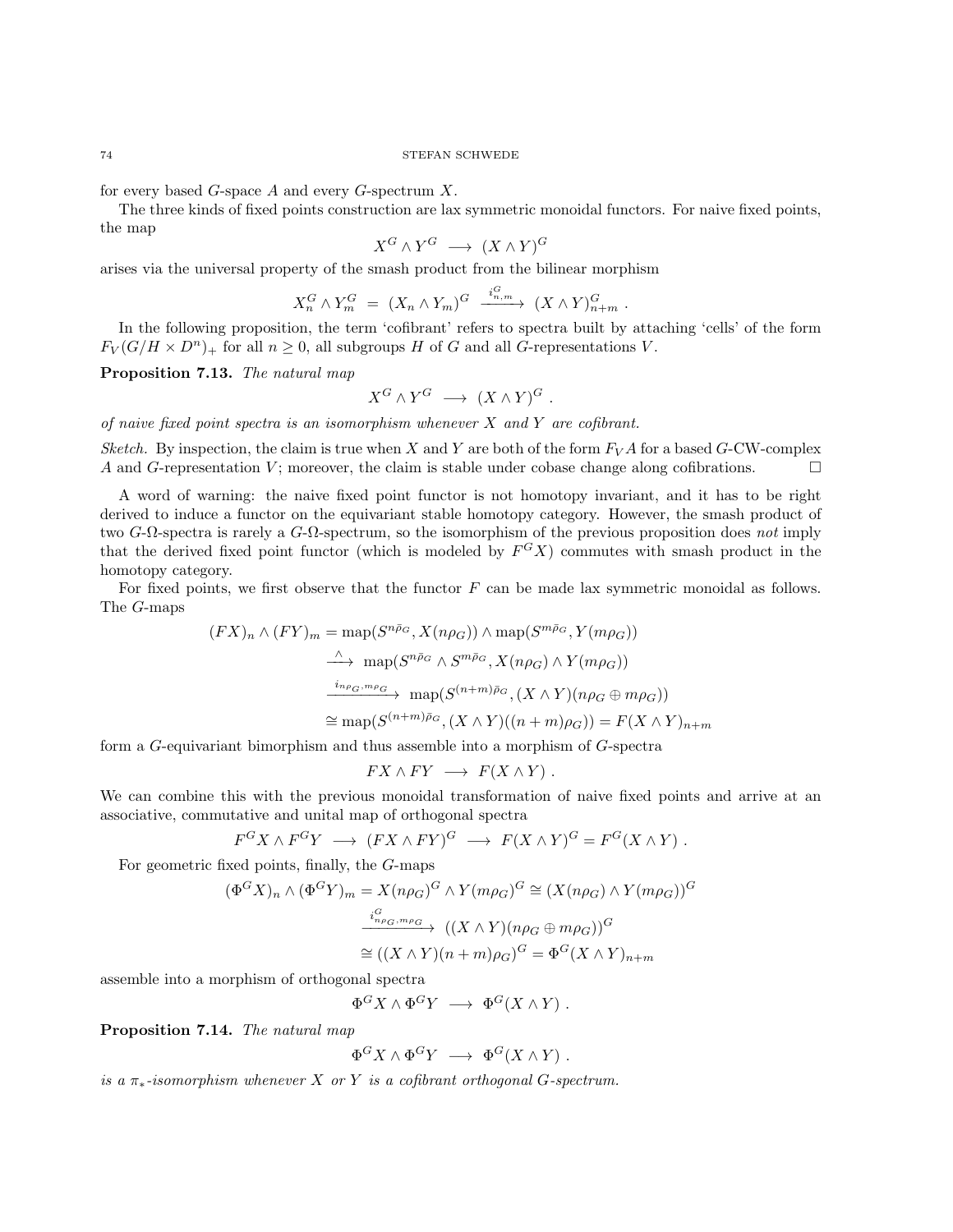*Proof.* The proof starts with the special case where  $X = F_V A$  and  $Y = F_W B$  are free G-spectra generated by G-CW-complexes A and B. This case is OK since

$$
\Phi^{G}(F_{V}A) \wedge \Phi^{G}(F_{W}B) \simeq F_{V^{G}}A^{G} \wedge F_{W^{G}}B^{G} \cong F_{V^{G}\oplus W^{G}}(A^{G} \wedge B^{G}) \cong F_{(V\oplus W)^{G}}(A \wedge B)^{G}
$$
  

$$
\simeq \Phi^{G}(F_{V\oplus W}A \wedge B),
$$

using that  $\Phi^G(F_V)$  is  $\pi_*$ -isomorphic to  $\Omega^{V^G}$ S, hence to  $F_V$ . A cell induction can then be used to work up to general cofibrant G-spectra.

Remark 7.15. The geometric fixed points is essentially determined by the properties

- (i)  $\Phi^G$  is homotopy invariant
- (ii)  $\Phi^G(\Sigma^{\infty}A) = \Sigma^{\infty}(A^G)$
- (iii)  $\Phi$ <sup>G</sup> commutes with smash products
- (iv)  $\Phi^G$  commutes with sequential homotopy colimits.

Indeed, for every G-representation V, the stable equivalence  $S^{-V} \wedge S^V \longrightarrow \mathbb{S}$  induces a stable equivalence

$$
\Phi^G(S^{-V})\wedge S^{V^G}\cong \Phi^G(S^{-V})\wedge \Phi^G(S^V)\ \stackrel{\sim}{\longrightarrow}\ \Phi^G(S^{-V}\wedge S^V)\ \stackrel{\sim}{\longrightarrow}\ \Phi^G(\mathbb{S})=\mathbb{S}\ .
$$

So we obtain

$$
\Phi^G(S^{-V}) \simeq S^{-V^G}
$$

.

In other words, if  $n = \dim(V^G)$  is the dimension of the fixed point space of V, the  $\Phi^G(S^{-V})$  is a  $(-n)$ -sphere.

Now we can consider the canonical presentation of a  $G$ -spectrum  $X$  with respect to the exhausting sequence

$$
\rho \longrightarrow 2\rho \longrightarrow 3\rho \longrightarrow \dots \longrightarrow n\rho \longrightarrow \dots
$$

of multiples of the regular representation. By Proposition [5.21](#page-56-0) the  $G$ -spectrum  $X$  is stably equivalent to the homotopy colimit of the spectra  $S^{-n\rho} \wedge X(n\rho)$ . So  $\Phi^G X$  is stably equivalent to the mapping telescope of the spectra

$$
\Phi^G(S^{-n\rho} \wedge X(n\rho)) \simeq \Phi^G(S^{-n\rho}) \wedge X(n\rho)^G \simeq S^{-n} \wedge X(n\rho)^G.
$$

Since the *n*-th term of the geometric fixed points  $\Phi^G X$  is precisely  $X(n\rho)^G$ , this reproduces the definition of  $\Phi$ <sup>G</sup>.

# 8. Power constructions

Given an orthogonal spectrum  $X$ , the m-th smash power

$$
X^{(m)} = \underbrace{X \wedge \ldots \wedge X}_{m}
$$

has a natural action of the symmetric group  $\Sigma_m$  by permuting the factors. If X is an H-spectrum, the H-actions of each factor combine into an action of  $H<sup>m</sup>$ . Altogether we obtain a natural action of the wreath product  $\Sigma_m \wr H$ 

$$
\Sigma_m \wr H = \Sigma_m \ltimes H^m
$$

on  $X^{(m)}$ . We recall that the multiplication on the wreath product is given by

$$
(\sigma; h_1, \ldots, h_m) \cdot (\tau; k_1, \ldots, k_m) = (\sigma \tau; h_{\tau(1)} k_1, \ldots, h_{\tau(m)} k_m).
$$

We can write the action on  $X^{(m)}$  symbolically as

$$
(\sigma; h_1, \ldots, h_m) \cdot (x_1 \wedge \ldots \wedge x_m) = h_{\sigma^{-1}(1)} x_{\sigma^{-1}(1)} \wedge \ldots \wedge h_{\sigma^{-1}(m)} x_{\sigma^{-1}(m)}
$$

.

To get the internal smash product in the category of H-spectra we usually restrict this action along the diagonal embedding  $H \longrightarrow \Sigma_m \wr H, h \longmapsto (1; h, \dots, h)$ , but we are going to remember all of the action of  $\Sigma_m \wr H$ . We write  $P^m X$  for  $X^{(m)}$  when we consider it as an orthogonal  $\Sigma_m \wr H$ -spectrum and refer to it as the m-th power of X. The power construction has the following formal properties: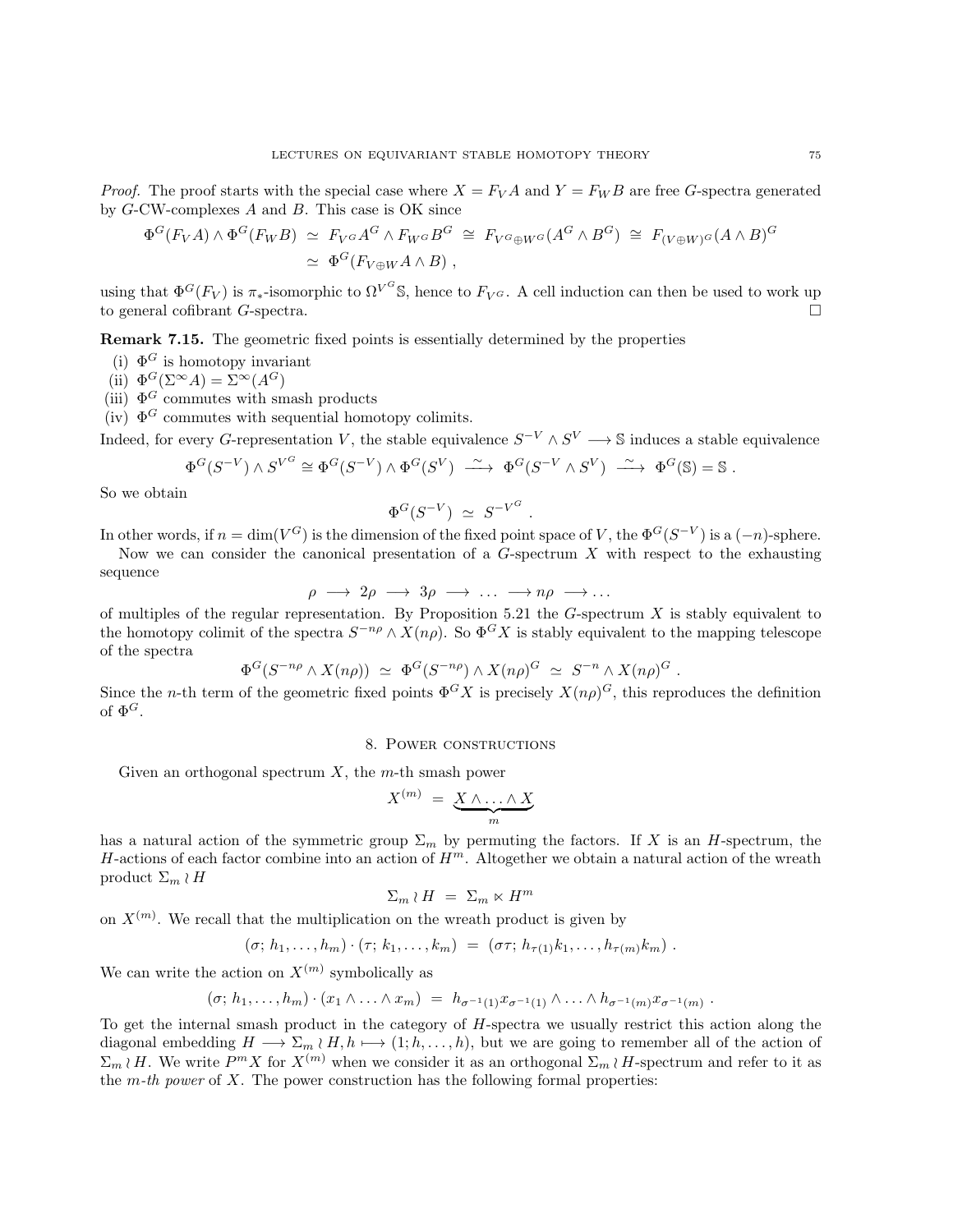(a)

$$
P^m({\mathbb S})={\mathbb S}
$$

(b)

(c)

$$
P^{m}X \wedge P^{n}X = \operatorname{res}_{(\Sigma_m \wr H) \times (\Sigma_n \wr H)}^{\Sigma_{m+n} \wr H} (P^{m+n}X)
$$

where the restriction is taken along the monomorphism

+ : 
$$
(\Sigma_m \wr H) \times (\Sigma_n \wr H) \longrightarrow \Sigma_{m+n} \wr H
$$
  
\n $(\sigma; h_1, \ldots, h_m) + (\tau; h_{m+1}, \ldots, h_{m+n}) = (\sigma + \tau; h_1, \ldots, h_m, h_{m+1}, \ldots, h_{m+n})$ 

$$
P^{m}(P^{k}X) = \operatorname{res}_{\Sigma_m \wr (\Sigma_k \wr H)}^{\Sigma_{km} \wr H} P^{km}X
$$

Here the restriction is taken along the monomorphism

<span id="page-75-0"></span>(8.1) 
$$
\Sigma_m \wr (\Sigma_k \wr H) \longrightarrow \Sigma_{km} \wr H
$$

$$
(\sigma; (\tau_1; h^1), \ldots, (\tau_m; h^m)) \longrightarrow (\tau_{\sigma^{-1}(1)}, h^{\sigma^{-1}(1)}) + \cdots + (\tau_{\sigma^{-1}(m)}, h^{\sigma^{-1}(m)})
$$

where  $h^i = (h_1^i, \ldots, h_k^i) \in H^k$  and the operation '+' is as in (b).

$$
(\mathrm{d})
$$

$$
\chi_{X,Y}^{(m)} : P^m X \wedge P^m Y \cong P^m (X \wedge Y)
$$

(e)

$$
P^{m}(X \vee Y) \cong \bigvee_{i=0}^{m} \Sigma_{m}^{+} \wedge_{\Sigma_{i} \times \Sigma_{m-i}} P^{i} X \wedge P^{m-i} Y.
$$

(f)

$$
P^{m}(H \ltimes_{K} Y) \cong (\Sigma_{m} \wr H) \ltimes_{\Sigma_{m} \wr K} (P^{m} Y)
$$

for every subgroup  $K$  of  $H$  and every orthogonal  $K$ -spectrum  $Y$ .

The most important homotopical properties of the power construction is as follows.

Theorem 8.2. The power operation functor

 $P^m$  :  $Sp_H \longrightarrow Sp_{\Sigma_m \wr H}$ 

takes  $\pi_*$ -isomorphisms between cofibrant H-spectra to  $\pi_*$ -isomorphisms.

*Proof.* Here is the crucial test case:  $\lambda_V : F_V S^V \longrightarrow \mathbb{S}$  is one of the generating  $\underline{\pi}_*$ -isomorphisms. We have  $P^m\mathbb{S} = \mathbb{S}$ , the  $\Sigma_m \wr H$ -sphere spectrum. On the other hand,

$$
P^m(F_VS^V) = F_{V^m}S^{V^m}
$$

and the map  $P^m \lambda_V$  becomes  $\lambda_{V^m}$ , which is a  $\underline{\pi}_*$ -isomorphism for the group  $\Sigma_m \wr H$ .

Now we construct natural power maps of homotopy groups

(8.3) 
$$
P^m : \pi_V^H(X) \longrightarrow \pi_{V^m}^{\Sigma_m \wr H}(P^m X) .
$$

Here V is a H-representation and  $V^m$  is the  $(\Sigma_m \wr H)$ -representation with action given by

$$
(\sigma; h_1, \ldots, h_m) \cdot (v_1, \ldots, v_m) = (h_{\sigma^{-1}(1)} v_{\sigma^{-1}(1)}, \ldots, h_{\sigma^{-1}(m)} v_{\sigma^{-1}(m)})
$$

The construction of the power map is straightforward: if  $f: S^{V+n\rho_H} \longrightarrow X(n\rho_H)$  is a H-map representing a class in  $\pi_V^H(X)$ , then the composite

$$
S^{V^m+n\rho_H^m} \cong (S^{V+n\rho_H})^{(m)} \xrightarrow{f^{(m)}} X(n\rho_H)^{(m)} \xrightarrow{i_{n\rho_H,\dots,n\rho_H}} (X^{(m)})((n\rho_H)^m) \cong (P^m X)(n\rho_H^m)
$$

is equivariant for the group  $\Sigma_m \wr H$ , so it represents an element in  $\pi_{V^m}^{\Sigma_m \wr H}(P^m X)$ . Here

$$
i_{V,\ldots,V} : X(V) \wedge \ldots \wedge X(V) \longrightarrow (X^{(m)})(V^m)
$$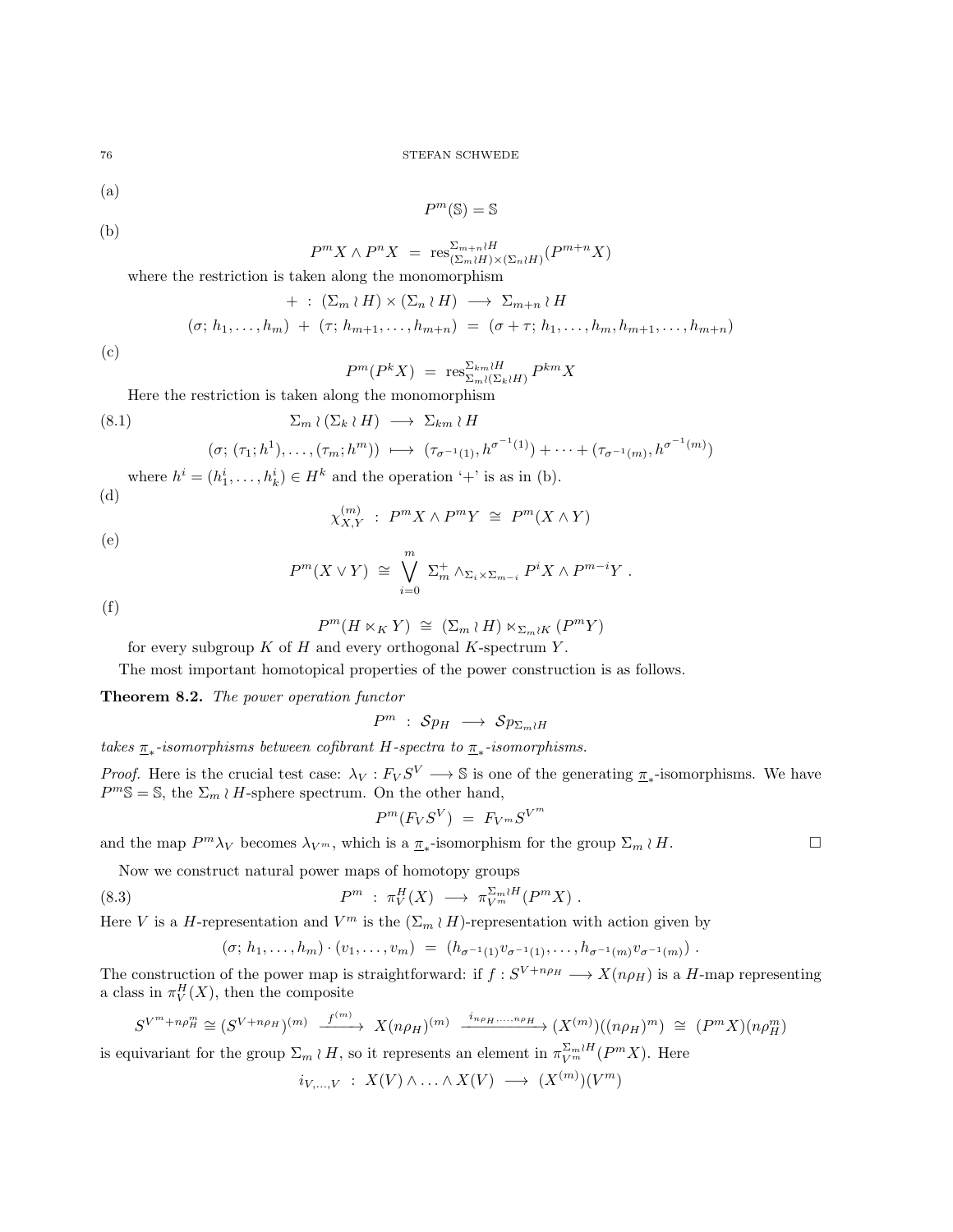<span id="page-76-1"></span>is the  $(V, \ldots, V)$ -component of the universal multilinear map, which is  $\Sigma_m \wr H$ -equivariant. If we stabilize f to  $f \circ \rho_H : S^{V \oplus (n+1)\rho_H} \longrightarrow X((n+1)\rho_H)$ , then the above composite changes into

$$
i_{(n+1)\rho_H,\dots,(n+1)\rho_H} \circ (f \circ \rho_H)^{(m)} = (i_{n\rho_H,\dots,n\rho_H} \circ f^{(m)}) \circ \rho_H^m.
$$

So the class

$$
P^{m}[f] = \langle i_{n\rho,\dots,n\rho} \circ f^{(m)} \rangle \quad \text{in} \quad \pi_{V^{m}}^{\Sigma_{m} \wr H}(P^{m}X)
$$

only depends on the class of f in  $\pi_V^H(X)$ .

**Remark 8.4.** As is immediate from the construction, the power map  $P^m$  :  $\pi_V^H(X) \longrightarrow \pi_{V^m}^{\Sigma_m \wr H}(P^m X)$  actually factors through a modified equivariant stable homotopy group  $\pi_{V^m}^{\Sigma_m \wr H,\rho_H^m}(P^mX)$  based on an 'incomplete universe', as discussed in Remark [4.23.](#page-36-0) This modified homotopy group  $\pi_W^{\Sigma_m \wr H, \rho^m_H}(Y)$  of a  $\Sigma_m \wr H$ -spectrum Y is defined by the same kind of colimit as for the ordinary equivariant homotopy groups, but via iterated stabilization with the representation  $\rho_H^m$  (instead of the regular representation of  $\Sigma_m \wr H$ ). The modified homotopy group maps to the homotopy group  $\pi_W^{\Sigma_m \wr H}(Y)$ , but the map is generally not surjective. For example, for  $H = e$  we have  $\rho_e^m = \mathbb{R}^m$  with  $\Sigma_m$ -action by coordinate permutation. In the case  $Y = \mathbb{S}$  of the sphere spectrum the group  $\pi_0^{\Sigma_m}(\mathbb{S})$  is isomorphic to the Burnside ring  $A(\Sigma_m)$  of the group  $\Sigma_m$ , whereas  $\pi_0^{\Sigma_m,\overline{\rho}_e^m}(\mathbb{S})$  is the subgroup generated by those  $\Sigma_m$ -set that can be embedded equivariantly into the natural  $\Sigma_m$ -representation on  $\mathbb{R}^m$ . A coset  $\Sigma_m/H$  belongs to the restricted Burnside ring if and only if H is the stabilizer group of some partition of the set  $\{1, \ldots, m\}$  or, equivalent, if H is conjugate to a subgroup of the form  $\Sigma_{i_1} \times \cdots \times \Sigma_{i_k}$  with  $i_1 + \cdots + i_k = m$ .

Now we discuss properties of the power map. The power map  $x \mapsto x^m$  in a commutative ring has the properties

$$
0m = 0, \t 1m = 1, \t x0 = 1, \t x1 = x, \t (xk)m = xkm, \t xm \cdot xn = xm+n,(xy)m = xm \cdot ym \t and \t (x + y)m = \sum_{i=0}^{m} {m \choose i} xi \cdot ym-i
$$

All of these properties have analogues for the power construction in equivariant stable homotopy theory.

We obviously have  $P^m(0) = 0$ . For the case  $X = \mathbb{S}$  of the sphere spectrum we have  $P^m(\mathbb{S}) = \mathbb{S}$  and the unit element  $1 \in \pi_0^H$  sexponentiates to  $P^m(1) = 1$  in  $\pi_0^{\Sigma_m \wr H}$  s. If we restrict the class  $P^1 x \in \pi_V^{\Sigma_1 \wr H} X$  along the canonical isomorphism  $H \longrightarrow \Sigma_1 \wr H$  that sends h to  $(1; h)$  we recover x.

The power map is transitive in the sense of the *composition formula* 

$$
P^{m}(P^{k}x) = \operatorname{res}_{\Sigma_m \wr (\Sigma_k \wr H)}^{\Sigma_{km} \wr H}(P^{km}x)
$$

in the group  $\pi_{(V^k)^m}^{\Sigma_m \wr (\Sigma_k \wr H)} P^m(P^k X)$ . Here we used the fact that  $P^m(P^k X)$  is the restriction of  $P^{km} X$  along the monomorphism [\(8.1\)](#page-75-0) from  $\Sigma_m \wr (\Sigma_k \wr H)$  to  $\Sigma_{km} \wr H$  and  $(V^k)^m$  is the restriction of  $V^{km}$  along the same monomorphism.

The power map interacts nicely with the external product: we have

<span id="page-76-0"></span>
$$
(P^m x) \cdot (P^n x) = \operatorname{res}_{(\Sigma_m \wr H) \times (\Sigma_n \wr H)}^{\Sigma_{m+n} \wr H} (P^{m+n} x)
$$

in the group  $\pi_{V^{m+n}}^{(\Sigma_m \wr H) \times (\Sigma_n \wr H)}(P^m X \wedge P^n X)$ , using that  $P^m X \wedge P^n X$  is the restriction of  $P^{m+n} X$  along the monomorphism  $+:(\Sigma_m\wr H)\times(\Sigma_n\wr H)\longrightarrow \Sigma_{m+n}\wr H$  and  $V^m\oplus V^n$  is the restriction of  $V^{m+n}$  along the same monomorphism.

Moreover, for classes  $x \in \pi_V^H(X)$  and  $y \in \pi_W^H(Y)$  we have the *product formula* 

(8.5) 
$$
(\chi_{X,Y}^{(m)})_* ((P^m x) \bullet (P^m y)) = P^m (x \bullet y)
$$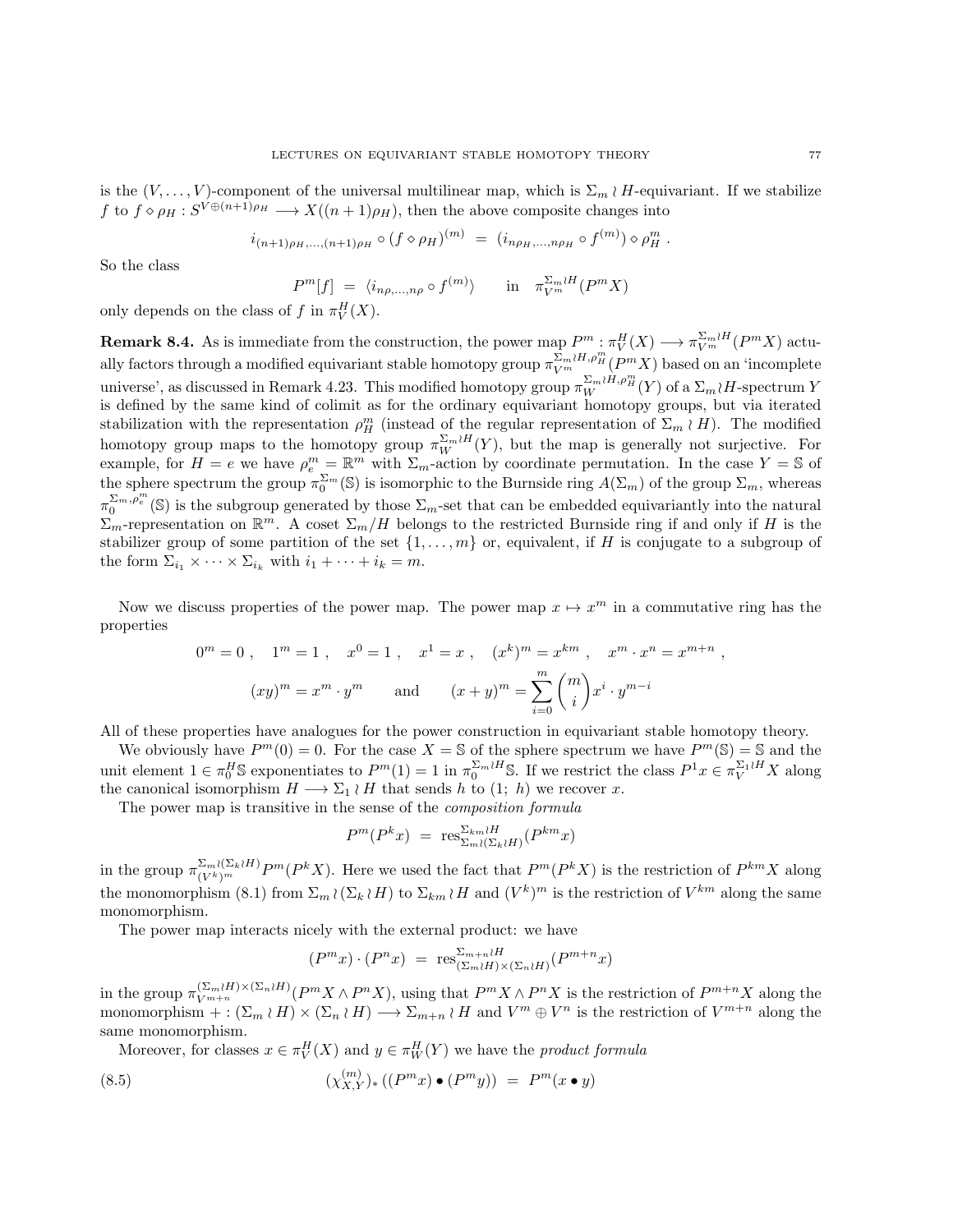<span id="page-77-2"></span>in the group  $\pi_{(V\oplus W)^m}^{\Sigma_m \wr H} P^m(X \wedge Y)$ , where  $\chi_{X,Y}^{(m)} : P^m X \wedge P^m Y \cong P^m(X \wedge Y)$  is the shuffling isomorphism and  $V^m \oplus W^m \cong (V \oplus W)^m$  given by shuffling factors respectively summands. For  $x, y \in \pi_V^H(X)$  the power operation satisfies the sum formula

(8.6) 
$$
P^{m}(x+y) = \sum_{i=0}^{m} \text{tr}_{i,m-i}(P^{i}x \cdot P^{m-i}y).
$$

The dot on the right hand side refers to the external product

<span id="page-77-0"></span>
$$
\cdot : \pi_{V^i}^{\Sigma_i \wr H}(P^i X) \times \pi_{V^{m-i}}^{\Sigma_{m-i} \wr H}(P^{m-i} X) \longrightarrow \pi_{V^i \oplus V^j}^{(\Sigma_i \wr H) \times (\Sigma_{m-i} \wr H)}(P^i X \wedge P^{m-i} X)
$$

and

$$
\text{tr}_{i,m-i} : \pi_{V^{i} \oplus V^{m-i}}^{(\Sigma_i \wr H) \times (\Sigma_{m-i} \wr H)}(P^i X \wedge P^{m-i} X) \longrightarrow \pi_{V^m}^{\Sigma_m \wr H}(P^m X)
$$

is the  $RO(G)$ -graded internal transfer map [\(4.33\)](#page-41-0) for the monomorphism + :  $(\Sigma_i H) \times (\Sigma_{m-i} H) \longrightarrow \Sigma_m H$ , using that the restriction of  $P^m X$  along this monomorphism is  $P^i X \wedge P^{m-i} X$  and the restriction of  $V^m$  is  $V^i\oplus V^{m-i}.$ 

If K is a subgroup of H and  $y \in \pi_V^K(X)$ , then we have

$$
P^m(\text{tr}_K^H y) = \text{tr}_{\Sigma_m \wr K}^{\Sigma_m \wr H} (P^m y) .
$$

Power operations are compatible with restriction: for every group homomorphism  $\alpha : K \longrightarrow H$  and every  $H$ -spectrum  $X$  we have

$$
P^m(\alpha^*X) = (\Sigma_m \wr \alpha)^* (P^m X) \quad \text{and} \quad (\alpha^* V)^m = (\Sigma_m \wr \alpha)^* (V^m)
$$

as  $\Sigma_m \wr K$ -spectra respectively  $\Sigma_m \wr K$ -representations and the square

$$
\pi_V^H(X) \xrightarrow{P^m} \pi_{V^m}^{\Sigma_m \wr H}(P^m X)
$$
\n
$$
\alpha^* \downarrow \qquad \qquad \downarrow (\Sigma_m \wr \alpha)^*
$$
\n
$$
\pi_{\alpha^* V}^K(\alpha^* X) \xrightarrow{P^m} \pi_{\alpha^* V^m}^{\Sigma_m \wr H}(P^m(\alpha^* X))
$$

commutes.

Power operations also commute with conjugation: If H is a subgroup of G and  $g \in G$  we set  $\Delta(g)$  =  $(1; g, \ldots, g) \in \Sigma_m \wr G$ . Then  $(c_g^* V)^m = c_{\Delta(g)}^* (V^m)$  as  $\Sigma_m \wr H$ -representation and for every G-spectrum X the square

$$
\begin{CD} \pi_V^H(X) \xrightarrow{P^m} \pi_{V^m}^{\Sigma_m \wr H}(P^m X) \\ \downarrow^{g_*} & \downarrow^{g_*} \\ \pi_{c^*_g V}^g X \xrightarrow{P^m} \pi_{(c^*_g V)^m}^{\Sigma_m \wr^g H}(P^m X) \end{CD}
$$

<span id="page-77-1"></span>commutes.

# 9. Norm construction

In this section we review the norm construction for equivariant orthogonal spectra. The norm construction and norm map, also known as 'multiplicative transfer', were first introduced by Evens in the algebraic context of and group cohomology [\[8\]](#page-103-0). In the context of equivariant stable homotopy theory, multiplicative norm maps were first studied by Greenlees and May in [\[9\]](#page-103-1), and the norm construction was first developed by Hill, Hopkins and Ravenel [\[10\]](#page-103-2). Again, our exposition is a little different from the ones in [\[9,](#page-103-1) [10\]](#page-103-2).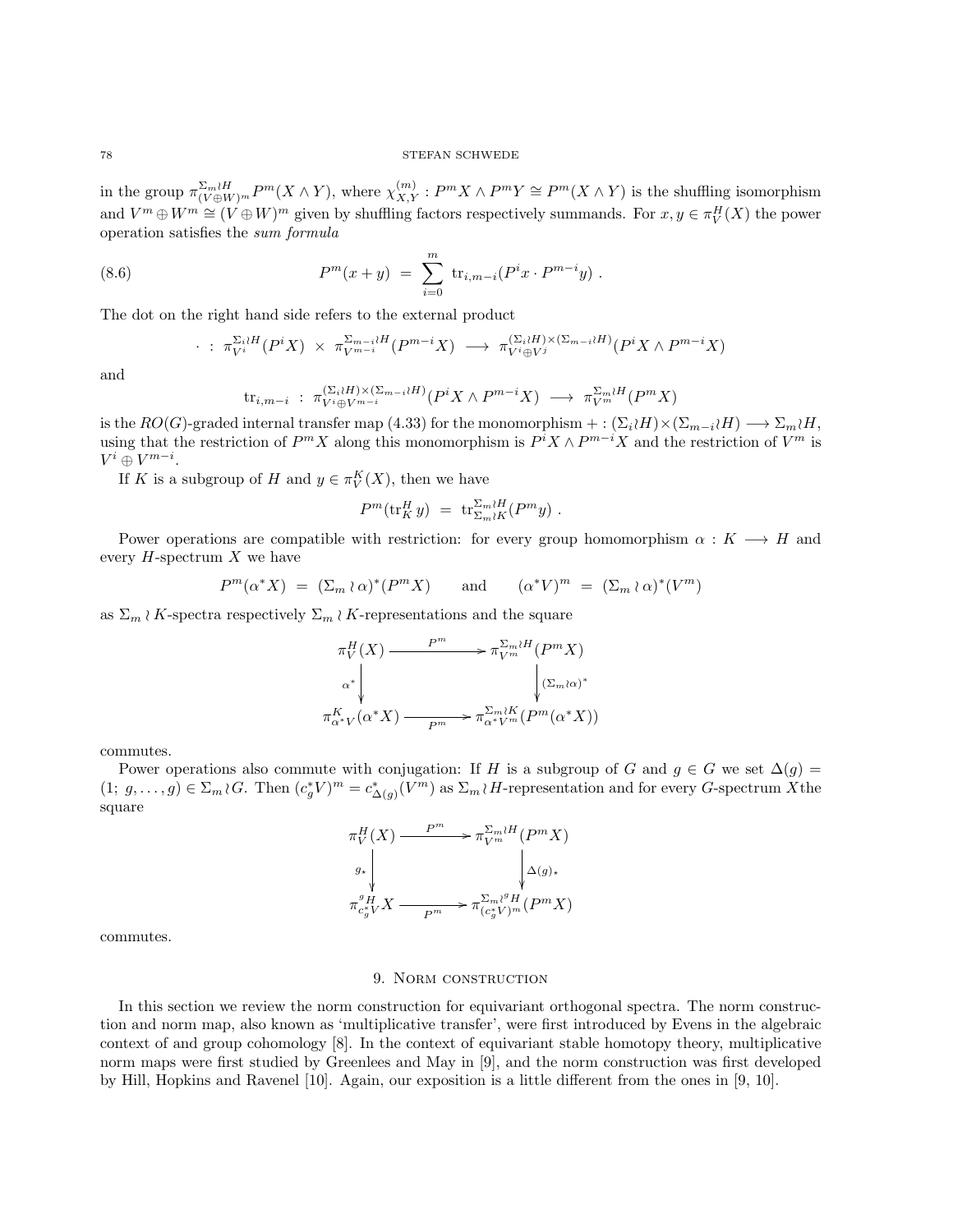<span id="page-78-0"></span>We are given a group  $G$ , a subgroup H of G and an H-spectrum X. The multiplicative norm  $N_H^G X$  is a certain G-spectrum whose underlying H-spectrum is a  $[G:H]$ -fold smash product of copies of H. The multiplicative norm construction is strong symmetric monoidal, i.e., equipped with coherent isomorphisms

$$
N_H^G X \,\wedge\, N_H^G Y \,\,\cong\,\, N_H^G (X \wedge Y) \,\, .
$$

So if R is an H-ring spectrum, then  $N_H^G R$  becomes a G-ring spectrum via the composite

$$
N_H^G R \wedge N_H^G R \cong N_H^G (R \wedge R) \xrightarrow{N_H^G \mu} N_H^G R ,
$$

and  $N_H^G R$  is commutative whenever R is. Moreover, for commutative equivariant ring spectra, the functor  $N_H^G$  is left adjoint to the restriction of commutative G-ring spectra to commutative H-ring spectra.

The most important homotopical property of the norm functor is that it takes  $\pi_*$ -isomorphism between cofibrant H-spectra to  $\underline{\pi}_*$ -isomorphism of G-spectra, so it allows a derived functor

$$
N_H^G \; : \; {\rm Ho}({\rm {\mathcal S}} p_H) \; \longrightarrow \; {\rm Ho}({\rm {\mathcal S}} p_G)
$$

that is still strong symmetric monoidal.

Motivation. The norm construction is a multiplicative version of induction from a subgroup to a larger group. In order to motivate the construction of the norm functor we review induction from a subgroup H to a supergroup  $G$  in the context of representations.

If  $V$  is an  $H$ -representation, then the induced  $G$ -representation is

$$
G\ltimes_H V = \mathbb{R}[G]\otimes_{\mathbb{R}[H]} V.
$$

Additively  $G \ltimes_H V$  is a direct sum of  $[G : H]$  copies of H. We can define an explicit decomposition by choosing an ordered set

$$
(g_1,g_2,\ldots,g_m)
$$

of representatives for the right cosets of H in G, where  $m = [G : H]$  is the index of H in G. A specific R-linear isomorphism is then given by

$$
\alpha \; : \; V^m \; \longrightarrow \; G \ltimes_H V \; , \quad (v_1, \ldots, v_m) \; \longmapsto \; \sum_{i=1}^m g_i v_i
$$

(this isomorphism is in general not H-linear). This decomposition depends on the chosen coset representatives, and the G-action on the right hand side does not a priori correspond to anything on the left hand side.

Now we 'average' over all possible collections of coset representatives and thereby obtain a version of  $V^m$ equipped with a canonical G-action. Since V is an H-representation,  $V^m$  is naturally a representation over the wreath product

$$
\Sigma_m \wr H = \Sigma_m \ltimes H^m
$$

with multiplication given by

$$
(\sigma; h_1,\ldots,h_m)\cdot(\tau; k_1,\ldots,k_m) = (\sigma\tau; h_{\tau(1)}k_1,\ldots,h_{\tau(m)}k_m).
$$

The action on  $V^m$  is given by the formula

$$
(\sigma; h_1, \ldots, h_m) \cdot (v_1, \ldots, v_m) = (h_{\sigma^{-1}(1)} v_{\sigma^{-1}(1)}, \ldots, h_{\sigma^{-1}(m)} v_{\sigma^{-1}(m)})
$$

We let  $\langle G : H \rangle$  denote the set of all systems of coset representatives for H in G. So an element of  $\langle G : H \rangle$ is an *m*-tuple  $(g_1, \ldots, g_m) \in G^m$  such that

$$
G = \bigcup_{i=1}^{m} g_i H
$$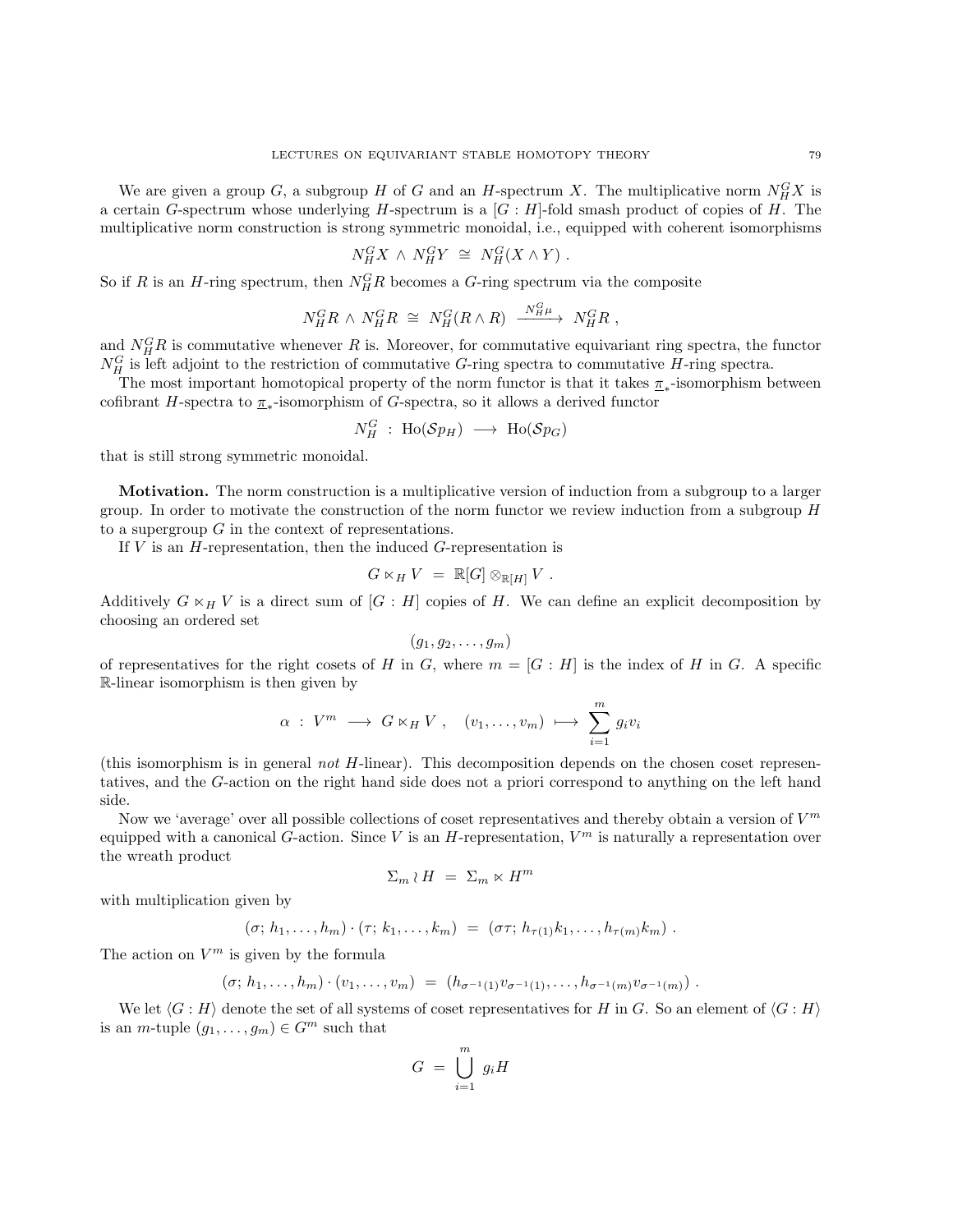as sets. The group G acts from the left on  $\langle G : H \rangle$  by

$$
\gamma \cdot (g_1, \ldots, g_m) = (\gamma g_1, \ldots, \gamma g_m) .
$$

The wreath product  $\Sigma_m \wr H$  acts on  $\langle G : H \rangle$  from the right by

$$
(g_1,\ldots,g_m)\cdot(\sigma; h_1,\ldots,h_m) = (g_{\sigma(1)}h_1,\ldots,g_{\sigma(m)}h_m);
$$

this right action of  $\Sigma_m \wr H$  is free and transitive. We can now form

$$
N_H^G V = \langle G : H \rangle \times_{\Sigma_m \wr H} V^m
$$

which becomes a *G*-representation by

$$
\gamma \cdot [g_1,\ldots,g_m;\ v_1,\ldots,v_m] = [\gamma g_1,\ldots,\gamma g_m;\ v_1,\ldots,v_m] .
$$

<span id="page-79-0"></span>Lemma 9.1. The map

$$
N_H^G V = \langle G : H \rangle \times_{\Sigma_m \wr H} V^m \longrightarrow G \times_H V , \quad [g_1, \ldots, g_m; v_1, \ldots, v_m] \longmapsto \sum_{i=1}^m g_i v_i
$$

is G-equivariant isomorphism.

The point of this reinterpretation of the induction functor is that the construction  $N_H^G V$  can be performed in any symmetric monoidal category and it yields a functor from  $H$ -objects to  $G$ -objects. The norm construction in equivariant stable homotopy theory is the special case of the category of orthogonal spectra under smash product. So we now run the analogous story 'multiplicatively', i.e., we replace m-fold direct sum by m-fold tensor or smash product. Given an orthogonal spectrum  $X$ , the m-th smash power

$$
X^{(m)} = \underbrace{X \wedge \ldots \wedge X}_{m}
$$

has a natural action of the symmetric group  $\Sigma_m$  by permuting the factors. If X is an H-spectrum, the H-actions of each factor combine into an action of  $H<sup>m</sup>$ . Altogether we obtain a natural action of the wreath product  $\Sigma_m \wr H$  on  $X^{(m)}$ . To get the internal smash product in the category of H-spectra we usually restrict this action along the diagonal embedding  $H \longrightarrow \Sigma_m \wr H, h \longmapsto (1; h, \ldots, h)$ , but now we are going to do something different.

**Definition 9.2.** Let H be a subgroup of G and X an orthogonal H-spectrum. The norm  $N_H^G X$  is the orthogonal G-spectrum given by

$$
N_H^G = \langle G : H \rangle^+ \wedge_{\Sigma_m \wr H} X^{(m)} .
$$

The following properties are immediate from the construction:

(i) Since  $\Sigma_m \wr H$  acts freely and transitively on the set  $\langle G : H \rangle$  of coset representatives, the underlying orthogonal spectrum of  $N_H^G X$  is isomorphic to  $X^{(m)}$ . Indeed, if  $(g_1, \ldots, g_m)$  is one system of coset representatives, then the map

$$
X^{(m)} \xrightarrow{[g_1, \ldots, g_m; -]} \langle G : H \rangle^+ \wedge_{\Sigma_m \wr H} X^{(m)} = N_H^G X
$$

is an isomorphism of orthogonal spectra.

(ii) The norm functor commutes with smash products up to coherently associative, unital and commutative isomorphism. Indeed, 'reshuffling the factors' provides an isomorphism of orthogonal spectra

$$
\chi_{X,Y}^{(m)} \; : \; (X \wedge Y)^{(m)} \; \cong \; X^{(m)} \wedge Y^{(m)}
$$

<span id="page-79-1"></span>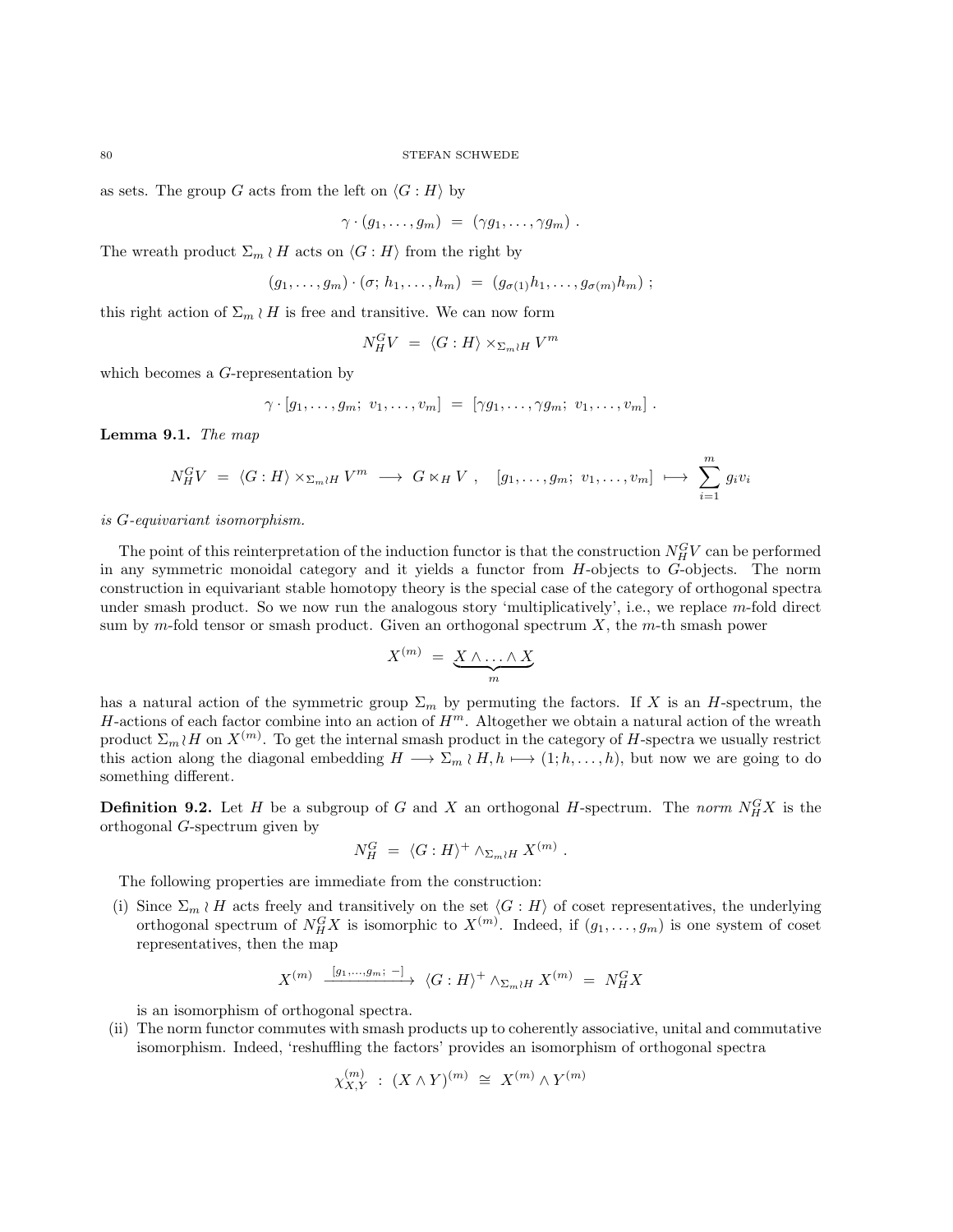that is  $\Sigma_m \wr H$ -equivariant (with diagonal  $\Sigma_m \wr H$ -action on the right hand side). So upon application of  $\langle G : H \rangle^+ \wedge_{\Sigma_m \wr H}$  – we obtain an isomorphism of orthogonal G-spectra

$$
N_H^G(X \wedge Y) = \langle G : H \rangle^+ \wedge_{\Sigma_m \wr H} (X \wedge Y)^{(m)}
$$
  
\n
$$
\longrightarrow \left( \langle G : H \rangle^+ \wedge_{\Sigma_m \wr H} X^{(m)} \right) \wedge \left( \langle G : H \rangle^+ \wedge_{\Sigma_m \wr H} Y^{(m)} \right) = N_H^G X \wedge N_H^G Y
$$
  
\n
$$
[\bar{g}; (x_1 \wedge y_1) \wedge \ldots \wedge (x_m \wedge y_m)] \longrightarrow
$$
  
\n
$$
[\bar{g}; x_1 \wedge \ldots \wedge x_m] \wedge [\bar{g}; y_1 \wedge \ldots \wedge y_m]
$$

(iii) As consequence of the previous item we get that for every H-ring spectrum R the norm  $N_H^G R$  is a G-ring spectrum with multiplication

$$
N_H^G R \,\wedge\, N_H^G R \,\,\cong\,\, H^G_H (R \wedge R) \,\xrightarrow{\phantom{a} N_H^G \mu} \,\, N_H^G R \,\,.
$$

If the multiplication of R is commutative, so is the multiplication of  $N_H^G R$ . Hence  $N_H^G$  passes to a functor from commutative  $H$ -ring spectra to commutative  $G$ -ring spectra, and as such it is left adjoint to restriction from  $G$  to  $H$ .

(iv) The norm construction is transitive, i.e., for  $K \subset H \subset G$  and every orthogonal K-spectrum X, the G-spectra  $N_H^G(N_K^H X)$  and  $N_K^G X$  are naturally isomorphic. Moreover, the collection of isomorphisms  $N_H^G(N_K^H X) \longrightarrow N_K^G X$  (to be defined below) is itself transitive, in the sense that for every quadruple of nested groups  $L \subset K \subset H \subset G$  the two composite isomorphism from  $N_H^G(N_K^H(N_L^K X))$  to  $N_L^G X$ are equal.

The construction of the transitivity isomorphism starts from the map

$$
\langle G : H \rangle \times \langle H : K \rangle^m \longrightarrow \langle G : K \rangle , \quad ((g_1, \dots, g_m), (\bar{h}^1, \dots, \bar{h}^m)) \longmapsto (g_i h_j^i)_{1 \le i \le m, 1 \le j \le n} ,
$$
  
where  $m = [G : H], n = [H : K]$  and  $\bar{h}^i = (h_1^i, \dots, h_n^i)$ . This factors over a well-defined map  

$$
\langle G : H \rangle \times_{\Sigma_m \wr H} \langle H : K \rangle^m \longrightarrow \langle G : K \rangle
$$

that is equivariant for the left G-action and for the right action of the group  $\Sigma_m \wr (\Sigma_n \wr K)$ . that is equivariant for the left G-action and for the right action of the group  $\Sigma_m \wr (\Sigma_n \wr K)$ . On the target the larger group  $\Sigma_{mn} \wr K$  acts from the right, and the map induces a morphism of orthogonal G-spectra

$$
N_H^G(N_K^H X) = \langle G : H \rangle^+ \times_{\Sigma_m \wr H} \left( \langle H : K \rangle^+ \wedge_{\Sigma_n \wr K} X^{(n)} \right)^{(m)}
$$
  
\n
$$
\cong (\langle G : H \rangle \times_{\Sigma_m \wr H} \langle H : K \rangle^m)^+ \wedge_{\Sigma_m \wr (\Sigma_n \wr K)} (X^{(n)})^{(m)}
$$
  
\n
$$
\longrightarrow \langle G : K \rangle^+ \wedge_{\Sigma_{mn} \wr K} X^{(mn)} = N_K^G X
$$

To check that this map is an isomorphism we use that the underlying non-equivariant orthogonal spectra of both sides are isomorphic to an nm-fold smash power of X. Indeed, if  $(g_1, \ldots, g_m)$  is a system of coset representatives for H in G and  $(h_1, \ldots, h_n)$  is a system of coset representatives for K in H, then  $(g_i h_j)_{1 \leq i \leq m, 1 \leq j \leq n}$  is a system of coset representatives for K in G. Moreover, the diagram

$$
(X^{(n)})^{(m)} \xrightarrow{\underbrace{\begin{bmatrix} [h_1, \dots, h_n; -]^{(m)} \end{bmatrix}} (N_K^H X)^{(m)} \xrightarrow{\begin{bmatrix} [g_1, \dots, g_m; -] \end{bmatrix}} N_H^G (N_K^H X)}
$$
\n
$$
\downarrow
$$
\n
$$
N_K^G X
$$

<span id="page-80-0"></span>commutes, and so the right vertical map is an isomorphism since the other three maps are.

**Remark 9.3.** Since  $\Sigma_m \wr H$  acts freely and transitively on the set  $\langle G : H \rangle$  of coset representatives, the map

(9.4) 
$$
X^{(m)} \xrightarrow{\left[g_1,\dots,g_m; -\right]} \langle G:H \rangle^+ \wedge_{\Sigma_m \wr H} X^{(m)} = N_H^G X
$$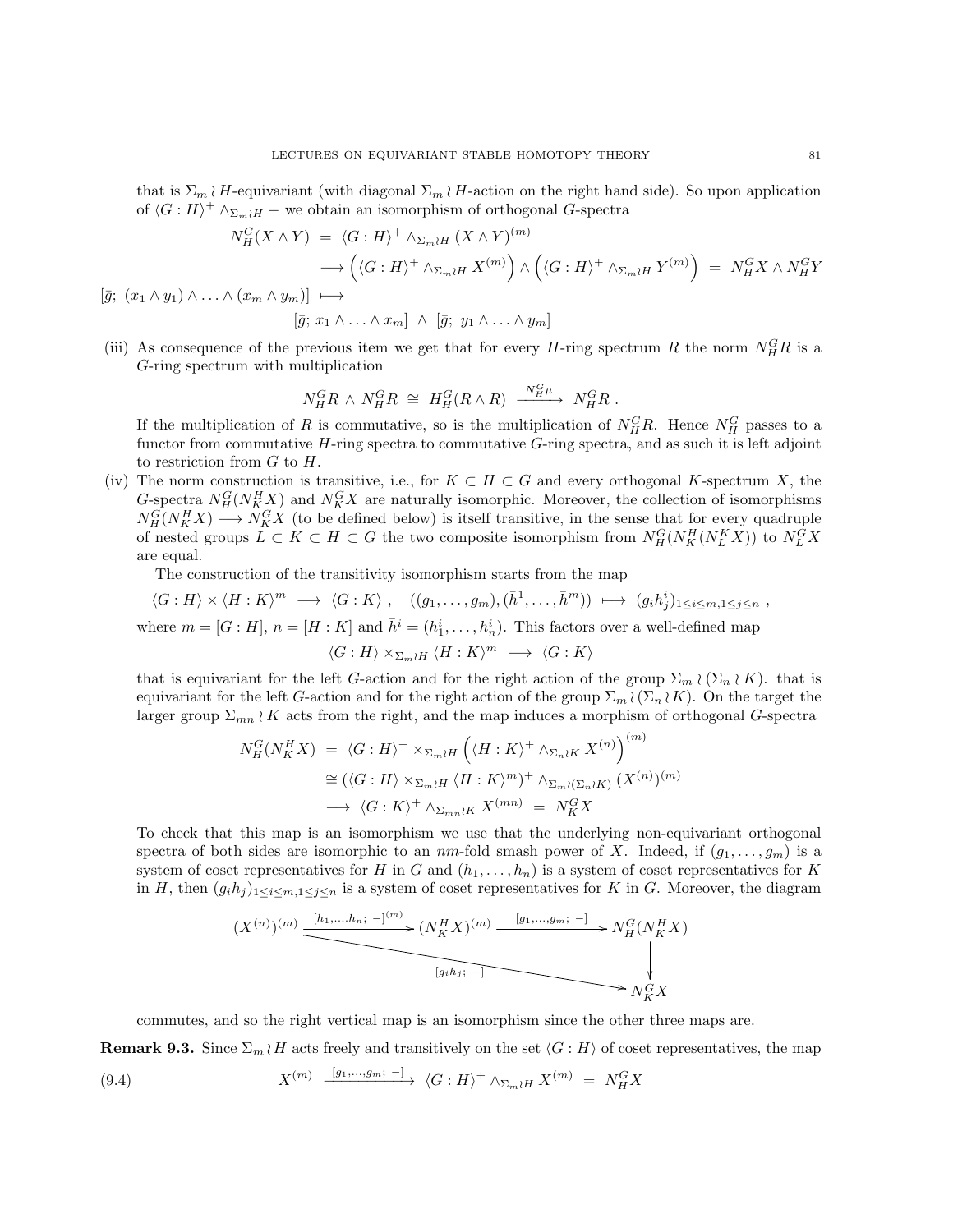#### $82$   $$\rm{STEFAN}$  SCHWEDE

is an isomorphism of orthogonal spectra for every system of coset representatives  $\bar{g} = (g_1, \ldots, g_m)$ . We can transfer the G-action on  $N_H^G X$  along this isomorphism into a G-action on  $X^{(m)}$ . The transferred G-action on  $X^{(m)}$  has the following explicit description. The chosen coset representatives  $\bar{g}$  define a monomorphism

(9.5) 
$$
\Psi : G \longrightarrow \Sigma_m \wr H \quad \text{by} \quad \gamma \cdot \bar{g} = \bar{g} \cdot \Psi(\gamma) ,
$$

using that the right action of  $\Sigma_m \wr H$  on  $\langle G : H \rangle$  is free. More explicitly the components of the element  $\Phi(\gamma) = (\sigma; h_1, \ldots, h_m)$  are determined by

<span id="page-81-0"></span>
$$
\gamma g_i = g_{\sigma(i)} h_i
$$

for  $i = 1, \ldots, m$ . We can restrict the  $\Sigma_m \wr H$ -action on  $X^{(m)}$  to a G-action along the monomorphism  $\Psi$ , and then the isomorphism [\(9.4\)](#page-80-0) is G-equivariant. In other words,  $N_H^G X$  is naturally isomorphic, as a Gspectrum, to  $\Psi^*(X^{(m)})$ . So we recover the point of view adopted by Evens [\[8\]](#page-103-0) and Greenlees-May [\[9\]](#page-103-1), who define the norm construction by choosing a set of coset representatives and restricting along the resulting homomorphism Ψ.

**Remark 9.6.** As we already indicated, the norm construction makes sense in any category  $\mathcal{C}$  equipped with a symmetric monoidal product  $\Box$ . Indeed, for every H-object X in C, object

$$
X^{(m)} = \underbrace{X \square \cdots \square X}_{m}
$$

is acted upon by  $\Sigma_m \wr H$  and we can set

$$
N_H^G X = \langle G : H \rangle \ltimes_{\Sigma_m \wr H} X^{(m)}.
$$

(This definition implicitly claims the existence of a certain coequalizer inn  $\mathcal{C}$ , which exists because we can for example take the object  $\Psi^* X^{(m)}$ , where  $\Psi: G \longrightarrow \Sigma_m \wr H$  is the monomorphism [\(9.5\)](#page-81-0) defined from any choice of coset representatives.) The formal properties  $(i)$ – $(iv)$  above carry over with the same formal proofs. Besides the category of orthogonal spectra under smash product there are some other cases where we need the associated norm construction:

(a) In the category of sets under disjoint union, the norm construction is isomorphic to induction. Indeed, for every finite  $H$ -set  $S$  the map

$$
\langle G : H \rangle \ltimes_{\Sigma_m \wr H} (\{1, \ldots, m\} \times S) \longrightarrow G \times_H S
$$

defined by

$$
[g_1,\ldots,g_m;\;(i,s)]\;\longmapsto\;g_is
$$

is G-equivariant bijection.

(b) We consider the category of bases sets, based spaces or orthogonal spectra under wedge. The the norm construction is again is isomorphic to induction because the map

$$
\langle G: H \rangle \ltimes_{\Sigma_m \wr H} (\{1, \ldots, m\}^+ \wedge X) \longrightarrow G \ltimes_H X
$$

defined as in the previous example is G-equivariant bijection.

(c) There is a 'multiplicative' version of the last two examples. We again consider the category of sets, based spaces or orthogonal spectra, but this time under cartesian product. A G-equivariant isomorphism

$$
\langle G : H \rangle \ltimes_{\Sigma_m \wr H} X^m \longrightarrow \text{map}^H(G, X)
$$

is then given by

$$
[g_1,\ldots,g_m;\;x_1,\ldots,x_m]\;\longmapsto\;[hg_i\;\mapsto\;hx_i]\;.
$$

Here we use that every element of G is uniquely of the form  $hg_i$  for one of the coset representatives  $g_i$  and a unique element  $h \in H$ .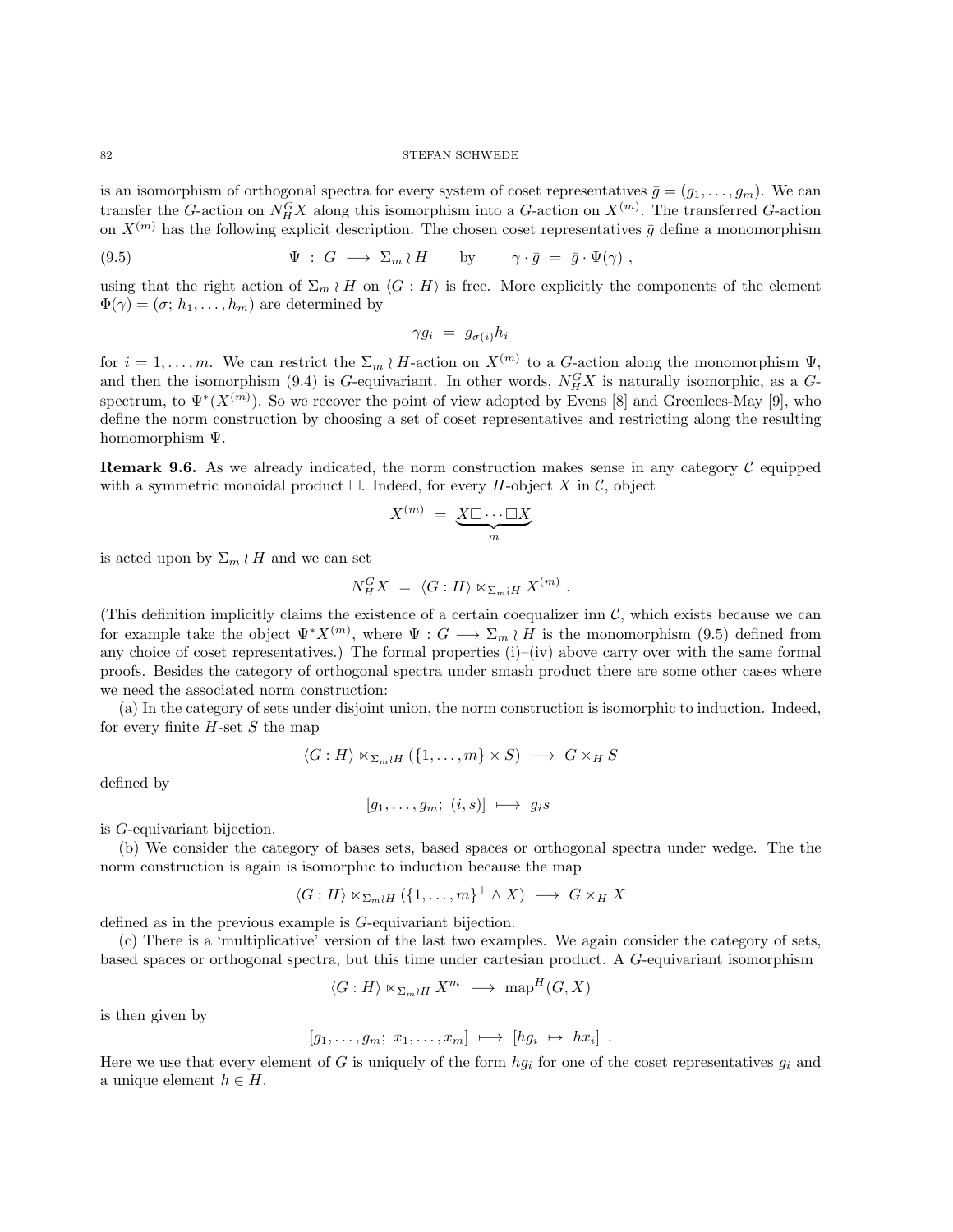<span id="page-82-2"></span>Let H be a subgroup of  $G, X$  an orthogonal H-spectrum and V an H-representation. In the following we shall need a natural map

(9.7) 
$$
J_{X,V} : N_H^G(X(V)) \longrightarrow (N_H^G X)(G \ltimes_H V)
$$

that relates the space level norm construction (with respect to smash product) of the based  $H$ -space  $X(V)$ to the value of the spectrum level norm  $N_H^G X$  at the induced representation. The construction of this map starts from the  $(V, \ldots, V)$ -component of the universal multilinear map

<span id="page-82-1"></span>
$$
i_{V,\ldots,V} : X(V) \wedge \ldots \wedge X(V) \longrightarrow (X^{(m)})(V^m)
$$

which is  $\Sigma_m \wr H$ -equivariant. On the target the wreath product acts diagonally for the two actions on the spectrum  $X^{(m)}$  and the representation  $V^m$ . We compose the induced map  $\langle G : H \rangle \ltimes_{\Sigma_m \wr H} i_{V,\ldots,V}$  with the homeomorphism [...]

$$
\langle G: H \rangle \ltimes_{\Sigma_m \wr H} (X^{(m)}(V^m)) \cong (\langle G: H \rangle \ltimes_{\Sigma_m \wr H} X^{(m)}) (\langle G: H \rangle \times_{\Sigma_m \wr H} V^m) = (N_H^G X)(G \ltimes_H V)
$$

and obtain the map  $J_{X,V}$ .

<span id="page-82-0"></span>**Example 9.8.** We consider the free orthogonal H-spectrum  $F_V$  generated by an H-representation V. A morphism of orthogonal G-spectra

$$
F_{G\ltimes_H V} \longrightarrow N_H^G(F_V)
$$

is freely generated by the image of the point  $\mathrm{Id}_V^{(m)}$  under the map

$$
N_H^G \mathbf{O}(V) = N_H^G(F_V(V)) \xrightarrow{J_{F_V,V}} (N_H^G F_V)(G \ltimes_H V).
$$

We claim that this morphisms is an isomorphism. Indeed, repeated use of the canonical isomorphism  $F_{V \oplus W} \cong F_V \wedge F_W$  defined in [\(5.8\)](#page-49-0) with  $V = W$  gives an isomorphism

$$
F_{V^m} \cong F_V^{(m)}
$$

of  $\Sigma_m$ *H*-spectra. Application of  $\langle G : H \rangle \ltimes_{\Sigma_m \wr H}$  – gives a sequence of isomorphisms of orthogonal G-spectra

$$
F_{G \ltimes_H V} = F_{\langle G:H \rangle \ltimes_{\Sigma_m \wr H} V^m} \cong \langle G:H \rangle \ltimes_{\Sigma_m \wr H} F_{V^m}
$$
  

$$
\cong \langle G:H \rangle \ltimes_{\Sigma_m \wr H} F_V^{(m)} = N_H^G(F_V)
$$

(where we used Lemma [9.1](#page-79-0) to identify  $\langle G : H \rangle \ltimes_{\Sigma_m \wr H} V^m$  with the induced representation  $G \ltimes_H V$ ). More generally, the free spectrum generated by a based  $H$ -space  $A$  norms as

$$
N_H^G(F_VA) \cong F_{G \ltimes_H V}(N_H^G A)
$$

where  $N_H^G A$  is the space level norm construction of A.

This argument generalizes to semifree spectra as follows. We let  $V$  be an  $H$ -representation and  $L$  a based  $H \ltimes O(V)$ -space. The semifree spectrum  $G_V L$  generated by L in level V was introduced in Example [5.9.](#page-50-0) There is then a natural isomorphism

$$
G_{G\ltimes_H V}\left(O(G\ltimes_H V)^+ \wedge_{N^G_H O(V)} N^G_H L\right) \cong N^G_H(G_V L) .
$$

The semifree spectrum on left hand side needs to be explained. Here  $N_H^G L$  is the space level norm construction of the underlying H-space of L. The normed space  $N_{H}^{G}L$  comes with an action of the normed group  $N_{H}^{G}O(V)$ , so that altogether the semidirect product  $G \ltimes N_{H}^{G}O(V)$  acts on  $N_{H}^{G}L$ . We extend the action of  $N_H^{\tilde{G}}O(V)$  along the monomorphism  $N_H^GO(V) \longrightarrow O(G \ltimes_H V)$  (or, equivalently, extend the  $G \ltimes N_H^GO(V)$ action along  $G \ltimes N_H^G O(V) \longrightarrow G \ltimes O(G \ltimes_H V)$  and then form the semifree G-spectrum in level  $G \ltimes_H V$ .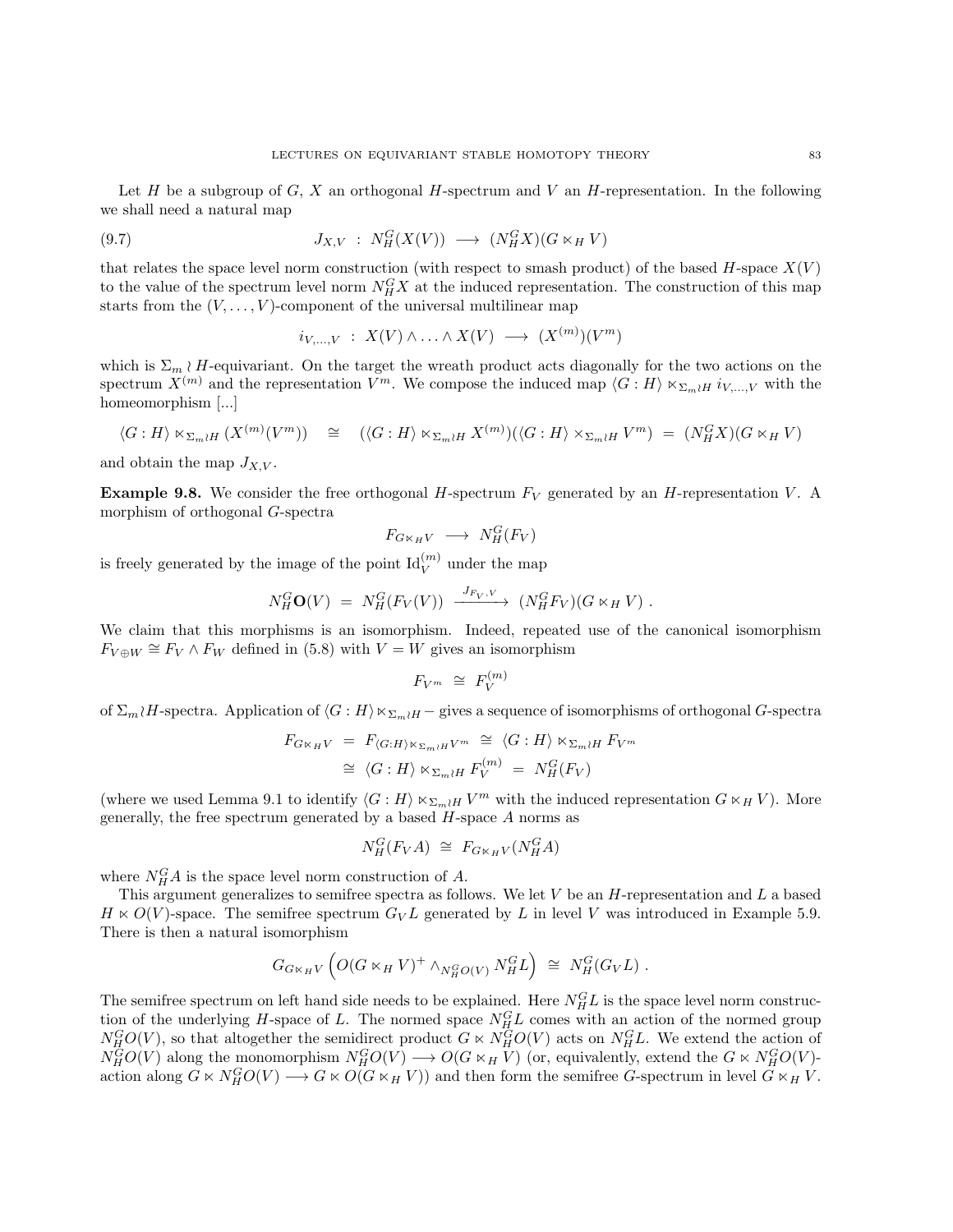<span id="page-83-0"></span> ${\small \begin{array}{c} \text{STEFAN} \end{array}}$ 

Example 9.9. We discuss an example relevant to the solution by Hill, Hopkins and Ravenel of the Kervaire invariant problem [\[10\]](#page-103-2). In Examples [2.14](#page-10-0) and [7.11](#page-71-0) we discussed the commutative  $C_2$ -ring spectrum MR whose underlying non-equivariant spectrum is the complex cobordism spectrum and whose geometric fixed point spectrum is stably equivalent to the unoriented cobordism spectrum MO.

Hill, Hopkins and Ravenel consider the spectrum

$$
MU^{(4)} \; = \; N_{C_2}^{C_8}(MR) \; ,
$$

the norm of MR along the unique monomorphism  $C_2 \longrightarrow C_8$  of the cyclic group of order 2 into the cyclic group of order 8. Then the underlying  $C_2$ -spectrum of  $MU<sup>(4)</sup>$  is

$$
MR \wedge MR \wedge MR \wedge MR.
$$

If t is a generator of  $C_8$ , we can take  $\{1, t, t^2, t^3\}$  as a set of coset representatives for  $C_2$ . The associated monomorphism  $\Phi: C_8 \longrightarrow \Sigma_4 \wr C_2$  sends the generator t to the element

$$
\Phi(t) = ((1234); 1, 1, 1, \tau) \in \Sigma_4 \ltimes C_2^4 = \Sigma_4 \wr C_2 ,
$$

where  $C_2 = \{1, \tau\}$ . That means that the action of the generator t on  $MR \wedge MR \wedge MR \wedge MR$  is given by complex conjugation of the last factor, followed a cyclic permutation of the factors; symbolically, we have

$$
t \cdot (x_1 \wedge x_2 \wedge x_3 \wedge x_4) = \bar{x}_4 \wedge x_1 \wedge x_2 \wedge x_3.
$$

To be completely honest, one has to admit that setting  $MU^{(4)} = N_{C_2}^{C_8}(MR)$  is oversimplifying matters. Indeed, we simultaneously want certain formal properties and we want to be able to control the equivariant homotopy type of  $MU^{(4)}$ . To achieve this, we have to feed into the norm construction a commutative  $C_2$ -ring spectrum whose underlying  $C_2$ -spectrum, is sufficiently cofibrant (or rather flat). I doubt that the specific model  $MR$  defined in Example [2.14](#page-10-0) is sufficiently cofibrant. So one has to construct another commutative  $C_2$ -ring spectrum  $MR^c$ , sufficiently cofibrant, and a multiplicative  $\underline{\pi}_*$ -isomorphism  $MR^c \longrightarrow MR$  and then take  $MU^{(4)} = N_{C_2}^{C_8}(MR^c)$ . This is possible, but I am not aware of a construction that avoids discussing positive model structure on equivariant spectra and equivariant ring spectra. The necessary details can be found in Appendix B of the paper [\[10\]](#page-103-2) by Hill, Hopkins and Ravenel.

Now we get to the key homotopical property of the norm construction:

**Proposition 9.10.** Let  $H$  be a subgroup of  $G$ . Then the norm functor

$$
N^G_H~:~\mathcal{S}p_H~\longrightarrow~\mathcal{S}p_G
$$

takes  $\pi_*$ -isomorphisms between cofibrant H-spectra to  $\pi_*$ -isomorphisms of G-spectra. Hence the norm functor descends to a functor

$$
N_H^G \; : \; \text{Ho}(\mathcal Sp_H) \; \longrightarrow \; \text{Ho}(\mathcal Sp_G)
$$

on homotopy categories.

*Proof.* We just give part of the argument. The  $\pi_*$ -isomorphisms of H-spectra are generated, in a suitable sense, by weak H-equivalences between based H-spaces and by the morphisms  $\lambda_V : F_V S^V \longrightarrow \mathbb{S}$ , adjoint to the identity of  $S^V$ , for all H-representations V.

So we consider a weak H-equivalence  $f : A \longrightarrow B$  between based H-CW-complexes. We have a natural isomorphism

$$
N_H^G(\Sigma^{\infty}A) \cong \Sigma^{\infty}(N_H^GA) ,
$$

where  $N_H^G A$  is the space level norm construction with respect to smash product, i.e.,  $N_H^G A = \langle G : H \rangle^+ \wedge_{\Sigma_m \wr H}$  $A^{(m)}$ . Raising an equivariant space to the m-th power takes weak H-equivalences to weak  $\Sigma_m$ *H*-equivalence, so this settles the case of suspension spectra of equivariant CW-complexes.

The case of the  $\underline{\pi}_*$ -isomorphism  $\lambda_V : F_V S^V \longrightarrow \mathbb{S}$  is handled as follows. As explained in Example [9.8,](#page-82-0) the normed spectrum  $H_G^H F_V$  is isomorphic to the free G-spectrum  $F_{G \ltimes_H V}$  of the induced representation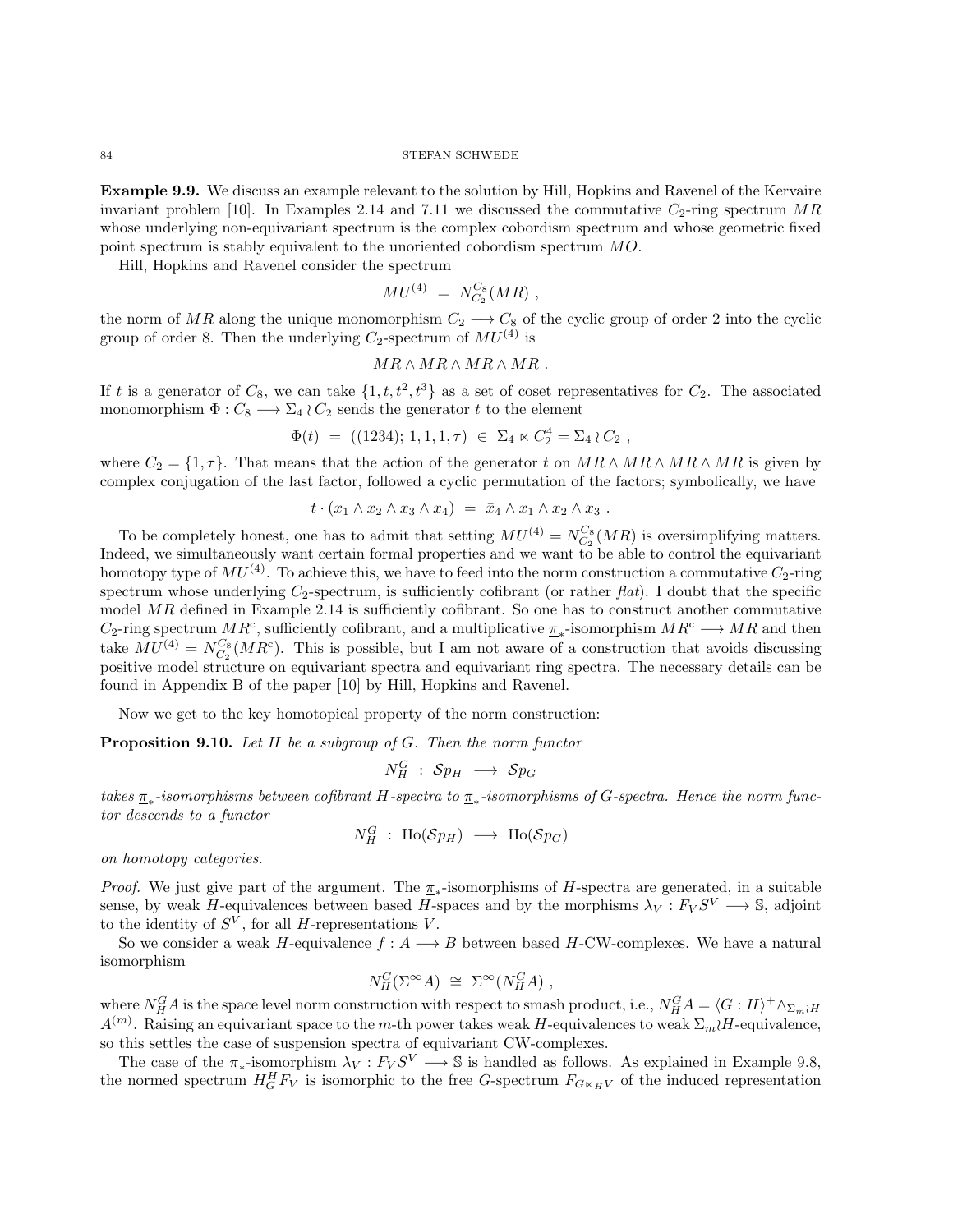<span id="page-84-1"></span> $G \ltimes_H V$ . Similarly,  $N_H^G(S^V)$  is isomorphic to the sphere  $S^{G \ltimes_H V}$  of the induced representation, so altogether we can identify

$$
N_H^G(F_VS^V) \cong F_{G \ltimes_H V} S^{G \ltimes_H V}
$$

as G-spectra. Under this identification and  $N_H^G S \cong S$ , the morphism  $N_H^G \lambda_V : N_H^G (F_V S^V) \longrightarrow N_H^G S$  becomes the morphism  $\lambda_{G\ltimes_HV}: F_{G\ltimes_HV}S^{G\ltimes_HV} \longrightarrow \mathbb{S}$ , which is a  $\underline{\pi}_*$ -isomorphism of G-spectra by Proposition [5.14.](#page-52-0)

Now we may attempt to run the usual 'cell induction argument'; a problem is then that the norm functor is not 'additive' (it does not commute with colimits), but rather a 'power construction'. So there is more to say when analyzing the effect of  $N_H^G$  on a cell attachment, but we stop here for the time being.  $\Box$ 

Our next topic is the relationship between the norm construction and geometric fixed points. This relationship is given by a natural morphism of non-equivariant spectra

(9.11) 
$$
\Delta : \Phi^H X \longrightarrow \Phi^G(N_H^G X)
$$

that is a stable equivalence whenever  $X$  is a cofibrant  $H$ -spectrum.

For every based H-space A, the diagonal map  $\Delta: A^H \longrightarrow (N_H^G A)^G$  is a homeomorphism. For every orthogonal H-spectrum X, the special case  $V = n \rho_H$  of the map [\(9.7\)](#page-82-1) is an  $O(n)$ -equivariant map

<span id="page-84-0"></span>
$$
J_{X,n\rho_H} : N_H^G(X(n\rho_H)) \longrightarrow (N_H^G X)(n\rho_G) ,
$$

where we have used that the induced representation  $G \ltimes_H \rho_H$  is canonically isomorphic to the regular representation of G. So by combining the two maps we obtain a based continuous,

$$
(\Phi^H X)_n = X(n\rho_H)^H \cong (N_H^G(X(n\rho_H)))^G \xrightarrow{J_{X,n\rho_H}^G} ((N_H^G X)(n\rho_G))^G = (\Phi^G(N_H^G X))_n
$$

As *n* varies these maps make up the morphism  $\Delta: \Phi^H X \longrightarrow \Phi^G(N_H^G X)$ .

**Proposition 9.12.** For every cofibrant orthogonal  $H$ -spectrum  $X$  the map

$$
\Delta \; : \; \Phi^H X \; \longrightarrow \; \Phi^G(N_H^G X)
$$

is a  $\pi_*$ -isomorphism of orthogonal spectra.

*Proof.* Again we only check two crucial special cases. First, if  $X = \Sigma^{\infty} A$  is the suspension spectrum of an H-CW-complex A, then  $\Phi^H X = \Phi^H(\Sigma^{\infty} A) \cong \Sigma^{\infty} A^H$  and

$$
\Phi^G(N_H^G X) = \Phi^G(N_H^G(\Sigma^\infty A)) \cong \Phi^G(\Sigma^\infty(N_H^G A)) \cong \Sigma^\infty(N_H^G A)^G \cong \Sigma^\infty A^H.
$$

Here we use that G-fixed points of the space level norm construction  $N_H^G A$  are isomorphic to H-fixed points of A. We conclude that the map  $\Delta: \Phi^H(\Sigma^{\infty} A) \longrightarrow \Phi^G(N_H^G(\Sigma^{\infty} A))$  is an isomorphism, so in particular a  $\pi_*$ -isomorphism.

If  $X = F_V$  is the free H-spectrum generated by an H-representation V, then, loosely speaking,  $\Phi^H F_V$  is a '− $V^H$ -sphere', whereas  $N_H^{\tilde{G}} F_V \cong F_{G_{\kappa_H}}$ , and so  $\Phi^G(N_H^G F_V)$  is a '− $(G \ltimes_H V)^{\tilde{G}}$ -sphere'. Since the *G*-fixed points of the induced representation are naturally isomorphic to the  $H$ -fixed points of  $V$ , this shows the claim for  $X = F_V$ .

More formally, we argue as follows. Since the norm construction preserves  $\pi_*$ -isomorphisms between cofibrant spectra, the class of cofibrant H-spectra X for which  $\Delta: \Phi^H X \longrightarrow \Phi^G(N^G_H X)$  is a  $\pi_*$ -isomorphism is closed under  $\pi_*$ -isomorphisms. Proposition [5.14](#page-52-0) provides a  $\pi_*$ -isomorphism  $F_V S^{\tilde{V}} \longrightarrow S$ . Since the sphere spectrum is an equivariant suspension spectrum, so the claim holds for S by the first paragraph, and hence for the *H*-spectrum  $F_V S^V$ . In the commutative diagram

$$
S^{V^H} \wedge \Phi^H F_V \xrightarrow{\qquad \qquad S^{V^H} \wedge \Delta} S^{V^H} \wedge \Phi^G(N_H^G F_V)
$$
  
\n
$$
\cong \downarrow \downarrow \downarrow
$$
  
\n
$$
\Phi^H(F_V S^V) \xrightarrow{\qquad \qquad \Delta} \Phi^G(N_H^G(F_V S^V)) \xrightarrow{\cong} \Phi^G(F_{G \ltimes_H V} S^{G \ltimes_H V})
$$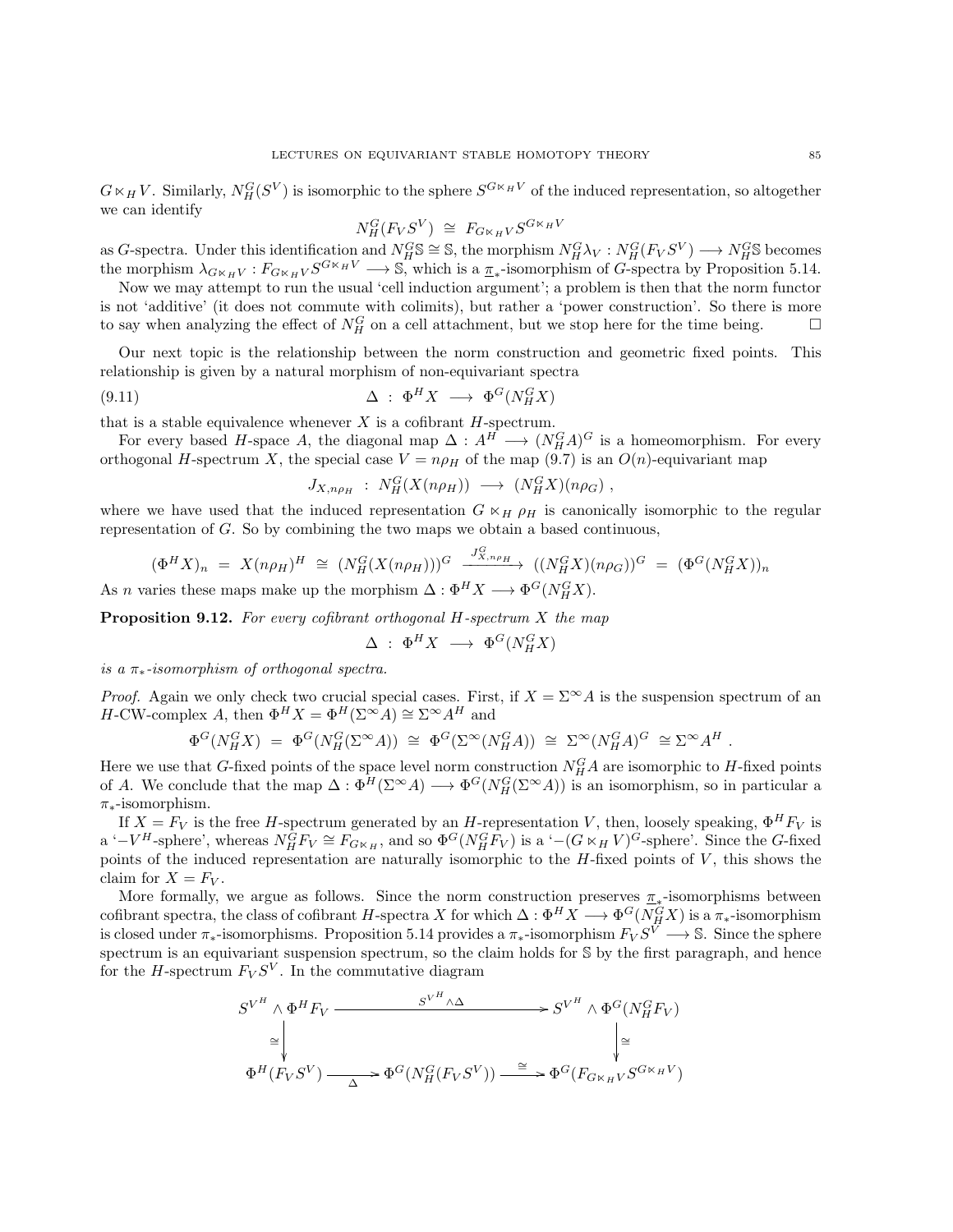<span id="page-85-2"></span>three of the five maps are isomorphisms, and the lower horizontal morphism is a  $\pi_*$ -isomorphism by the above. So the map  $S^{V^H} \wedge \Delta$  is  $S^{V^H} \wedge \Delta$  is a  $\pi_*$ -isomorphism, hence so is  $\Delta : \Phi^H F_V \longrightarrow \Phi^G(N_H^G F_V)$ .  $\Box$ 

As we mentioned at the beginning of this section, the norm construction, when extended to commutative equivariant ring spectra, is left adjoint to the restriction functor from commutative G-ring spectra to commutative  $H$ -ring spectra. Again, this is a formal argument that works in any symmetric monoidal category. Given a commutative  $G$ -ring spectrum  $R$ , we define a morphism of commutative  $G$ -ring spectra

$$
\epsilon\ :\ N^G_H(i^*R)\ \longrightarrow\ R
$$

as follows. For every system of coset representatives  $\bar{g} = (g_1, \ldots, g_m)$  we define

$$
\epsilon_{\bar{g}}~:~R^{(m)}~\longrightarrow~R
$$

as the composite

$$
R^{(m)} \xrightarrow{(g_1 \cdot -) \wedge \ldots \wedge (g_m \cdot -)} R^{(m)} \xrightarrow{\mu} R
$$

where  $\mu$  is the iterated multiplication morphism of R. For every element  $\kappa \in \Sigma_m \wr H$  the composite

$$
R^{(m)} \ \stackrel{\kappa\cdot}{\longrightarrow} \ R^{(m)} \ \stackrel{\epsilon_{\bar{g}}}{\longrightarrow} \ R
$$

equals  $\epsilon_{\bar{g}\kappa}$ , so the morphisms  $\epsilon_{\bar{g}}$  assemble into a morphism of orthogonal spectra

$$
\epsilon \; : \; N_H^G R = \langle G : H \rangle \ltimes_{\Sigma_m \wr H} R^{(m)} \; \longrightarrow \; R \; .
$$

Clearly, if we follow  $\epsilon_{\bar{g}}$  by left multiplication by an element  $\gamma \in G$ , we obtain  $\epsilon_{\gamma\bar{g}}$ , so the morphism  $\epsilon$  is G-equivariant. Moreover, the morphism  $\epsilon$  is multiplicative.

**Proposition 9.13.** The norm functor  $N_H^G$  from commutative orthogonal H-ring spectra to commutative orthogonal G-ring spectra is left adjoint to the restriction functor with respect to the morphism  $\epsilon : N^G_H R \longrightarrow$ R as adjunction counit.

*Proof.* We have to show that for every commutative orthogonal  $H$ -ring spectrum  $S$ , every commutative orthogonal G-ring spectrum R and every morphism  $f: N_H^G S \longrightarrow R$  of orthogonal G-ring spectra, there is a unique morphism  $\hat{f}: S \longrightarrow R$  of orthogonal H-ring spectra such that  $f = \epsilon \circ (N_H^G \hat{f}).$ 

## 10. Norm map

The norm construction for equivariant spectra comes with norm functions on equivariant homotopy groups. We discuss an 'internal' version of the norm map for commutative orthogonal  $G$ -ring spectra; there is also an 'external' norm map, that we briefly touch on in Remark [10.13.](#page-99-0) In the following we let  $H$  be a subgroup of  $G$  and  $R$  a commutative orthogonal  $G$ -ring spectrum. The aim of this section is to define and study a norm map  $\text{norm}_{H}^{G}: \pi_{V}^{H}R \longrightarrow \pi_{G \ltimes_{H} V}^{G}(R)$  for every H-representation V.

The norm of an element  $x \in \pi_{V}^{H} R$  is essentially a restriction of the m-th power  $P^{m}(x)$  to R, where  $m = [G : H]$  is the index of H in G. In more detail, we will define a homomorphism

<span id="page-85-1"></span>
$$
\langle G|-\rangle \; : \; \pi_{V^m}^{\Sigma_m \wr H}(P^nR) \; \longrightarrow \; \pi_{G \ltimes_H V}^G(R)
$$

and then define the norm map by

(10.1) 
$$
\operatorname{norm}_{H}^{G}(x) = \langle G|P^{m}(x)\rangle.
$$

We construct the homomorphism  $\langle G|-\rangle$  and the norm map norm $_H^G$  in a slightly more general situation.

<span id="page-85-0"></span>**Construction 10.2.** We let H a subgroup of G and  $S \subseteq G$  be an H-invariant subset, i.e., a subset such that  $S \cdot H = S$ . For a commutative orthogonal G-ring spectrum R we will now define a homomorphism

$$
\langle S | - \rangle : \pi_{V^n}^{\Sigma_n \wr H}(P^n R) \longrightarrow \pi_{S \times_H V}^{G \langle S \rangle}(R)
$$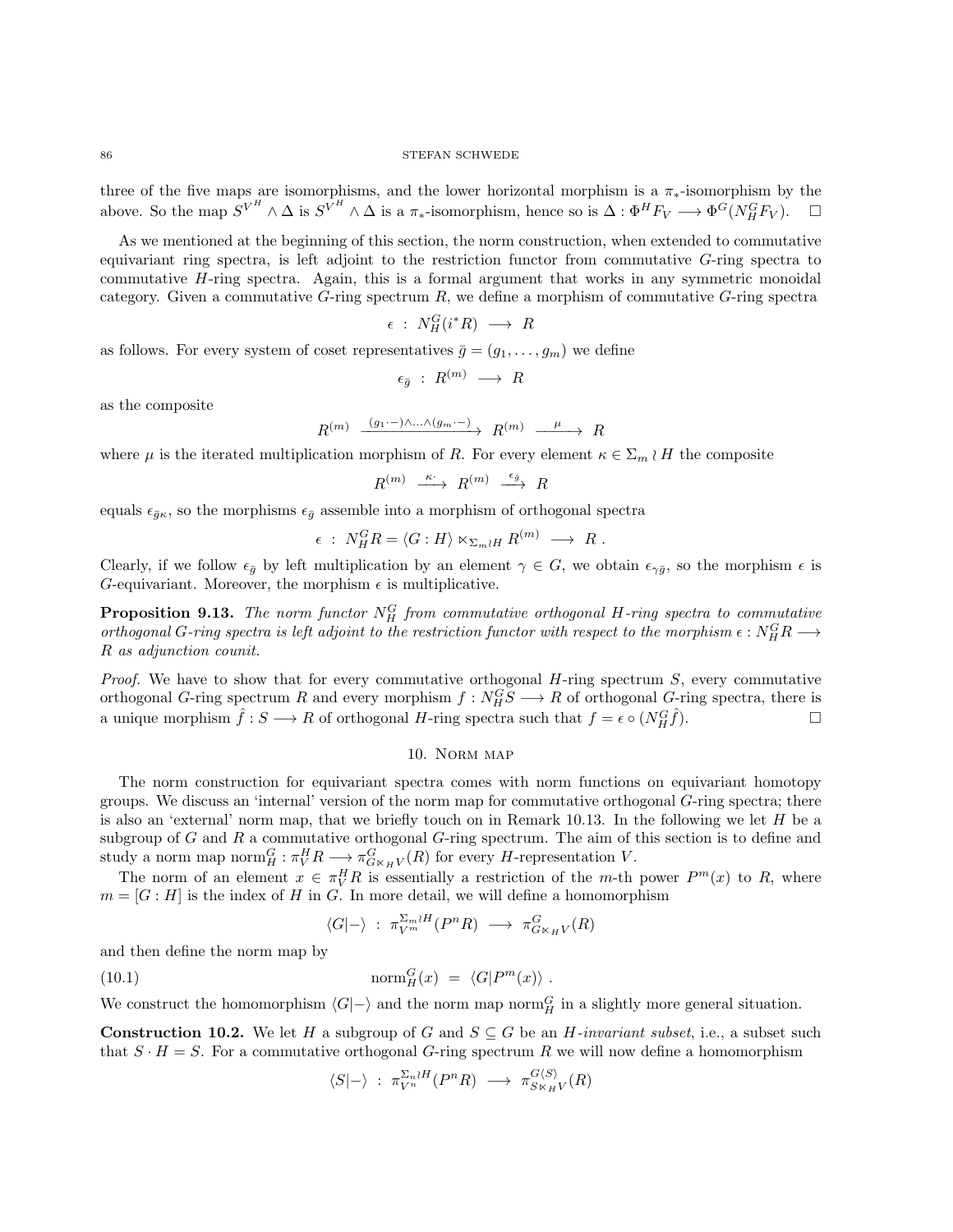where  $G\langle S\rangle = \{\gamma \in G \mid \gamma \cdot S = S\}$  is the stabilizer subgroup of S and  $n = |S/H|$  is the *index* of S, i.e., the number of disjoint  $H$ -cosets that make up  $S$ . We will then define a norm map

$$
\text{norm}_{H}^{S} : \pi_{V}^{H} R \longrightarrow \pi_{S \ltimes_{H} V}^{G \langle S \rangle} R \quad \text{by} \quad \text{norm}_{H}^{S}(x) = \langle S | P^{n} x \rangle.
$$

The morphisms  $\langle S|-\rangle$  and the norm map norm $_H^S$  are natural for homomorphism of commutative orthogonal G-ring spectra.

For the construction we choose an H-basis of S, i.e., an ordered n-tuple  $(g_1, \ldots, g_n)$  of elements in disjoint H-cosets that satisfy

$$
S = \bigcup_{i=1}^{n} g_i H.
$$

The stabilizer group  $G\langle S\rangle$  acts from the left on the set  $\langle S : H\rangle$  of all such H-bases of S by

$$
\gamma \cdot (g_1, \ldots, g_n) = (\gamma g_1, \ldots, \gamma g_n) .
$$

The wreath product  $\Sigma_n \wr H$  acts freely and transitively on  $\langle S : H \rangle$  from the right by

$$
\bar{g} \cdot (\sigma; h_1, \ldots, h_n) = (g_1, \ldots, g_n) \cdot (\sigma; h_1, \ldots, h_n) = (g_{\sigma(1)}h_1, \ldots, g_{\sigma(n)}h_n).
$$

The chosen basis then determines a monomorphism  $\Psi_{\bar{g}} : G\langle S \rangle \longrightarrow \Sigma_n \wr H$  by requiring that

$$
\gamma \cdot \bar{g} = \bar{g} \cdot \Psi_{\bar{g}}(\gamma) .
$$

We can then define a  $G\langle S\rangle$ -equivariant linear isometry

$$
i_{\bar{g}}: \Psi_{\bar{g}}^*(V^n) \longrightarrow S \ltimes_H V, \quad (v_1, \ldots, v_n) \longmapsto \sum_{i=1}^n g_i \otimes v_i.
$$

Moreover, for every commutative orthogonal G-ring spectrum R we can define a  $G\langle S\rangle$ -equivariant morphism of orthogonal spectra  $\epsilon_{\bar{g}} : \Psi_{\bar{g}}^*(P^nR) \longrightarrow R$  as the composite

$$
\Psi_{\bar{g}}^{\ast}(P^nR) \xrightarrow{(g_1\cdot -)\wedge\ldots\wedge (g_n\cdot -)} R^{(n)} \xrightarrow{\quad \mu \quad} R
$$

where  $\mu$  is the iterated multiplication morphism of R. So we can finally define the homomorphism  $\langle S|-\rangle$ associated to an  $H$ -invariant subset  $S$  of  $G$  as the composite

$$
\pi_{V^n}^{\Sigma_n \wr H}(P^nR) \xrightarrow{\Psi_{\bar{g}}^*} \pi_{\Psi_{\bar{g}}^*(V^n)}^{\mathcal{G}\langle S\rangle}(\Psi_{\bar{g}}^*(P^nR)) \xrightarrow{(\epsilon_{\bar{g}})_*} \pi_{\Psi_{\bar{g}}^*(V^n)}^{\mathcal{G}\langle S\rangle}(R) \xrightarrow{(i_{\bar{g}})_*} \pi_{S\ltimes H}^{\mathcal{G}\langle S\rangle}(R) .
$$

If S happens to be a subgroup of G containing H, then  $G\langle S\rangle = S$  and so the morphism  $\langle S|-\rangle$  and the norm map norm<sub>H</sub><sup>S</sup> take values in  $\pi_{S_{\kappa_H}V}^S(R)$ . In particular, if  $S = G$  is the full group G, then  $\langle G | \text{--} \rangle$  and norm $_H^G$  take values in  $\pi_{G \ltimes_H V}^G(R)$ .

The construction of the homomorphism  $\langle S|-\rangle$  involved a choice of H-basis for S, but we have:

<span id="page-86-0"></span>**Proposition 10.3.** Let H be a subgroup of  $G$ , S an H-invariant subset of G and R a commutative orthogonal G-ring spectrum. The homomorphism  $\langle S|-\rangle : \pi_{V^n}^{\Sigma_n \wr H}(P^nR) \longrightarrow \pi_{S \times_H V}^{G\langle S \rangle}(R)$  and the norm map norm  $_H^S$ are independent of the choice of H-basis of S.

*Proof.* Suppose that  $\bar{g}$  is one H-basis of S. Then any other H-basis is of the form  $\bar{g}\omega$  for a unique  $\omega \in \Sigma_n \wr H$ . We have  $\Psi_{\bar{g}\omega} = c_{\omega} \circ \Psi_{\bar{g}},$  where  $c_{\omega}(\gamma) = \omega^{-1}\gamma\omega$ . This implies

$$
\Psi_{\bar{g}\omega} = c_{\omega} \circ \Psi_{\bar{g}} \qquad : G\langle S \rangle \longrightarrow \Sigma_n \wr H
$$
\n
$$
\Psi_{\bar{g}\omega}^* = \Psi_{\bar{g}}^* \circ c_{\omega}^* \qquad : \pi_{V^n}^{\Sigma_n \wr H}(Y) \longrightarrow \pi_{\Psi_{\bar{g}\omega}^*(V^n)}^{\Sigma_n \wr H}(V_{\bar{g}\omega}Y) = \pi_{\Psi_{\bar{g}}^*(c_{\omega}^*(V^n))}^{\Sigma_n \wr H}(V_{\bar{g}\omega}Y)
$$
\n
$$
i_{\bar{g}\omega} = i_{\bar{g}} \circ \Psi_{\bar{g}}^*(l_{\omega}^{V^n}) \qquad : \Psi_{\bar{g}\omega}^*(V^n) = \Psi_{\bar{g}}^*(c_{\omega}^*(V^n)) \longrightarrow S \times_H V
$$
\n
$$
\epsilon_{\bar{g}\omega} = \epsilon_{\bar{g}} \circ \Psi_{\bar{g}}^*(l_{\omega}^{P^m}R) \qquad : \Psi_{\bar{g}\omega}^*(P^mR) = \Psi_{\bar{g}}^*(c_{\omega}^*(P^mR)) \longrightarrow R
$$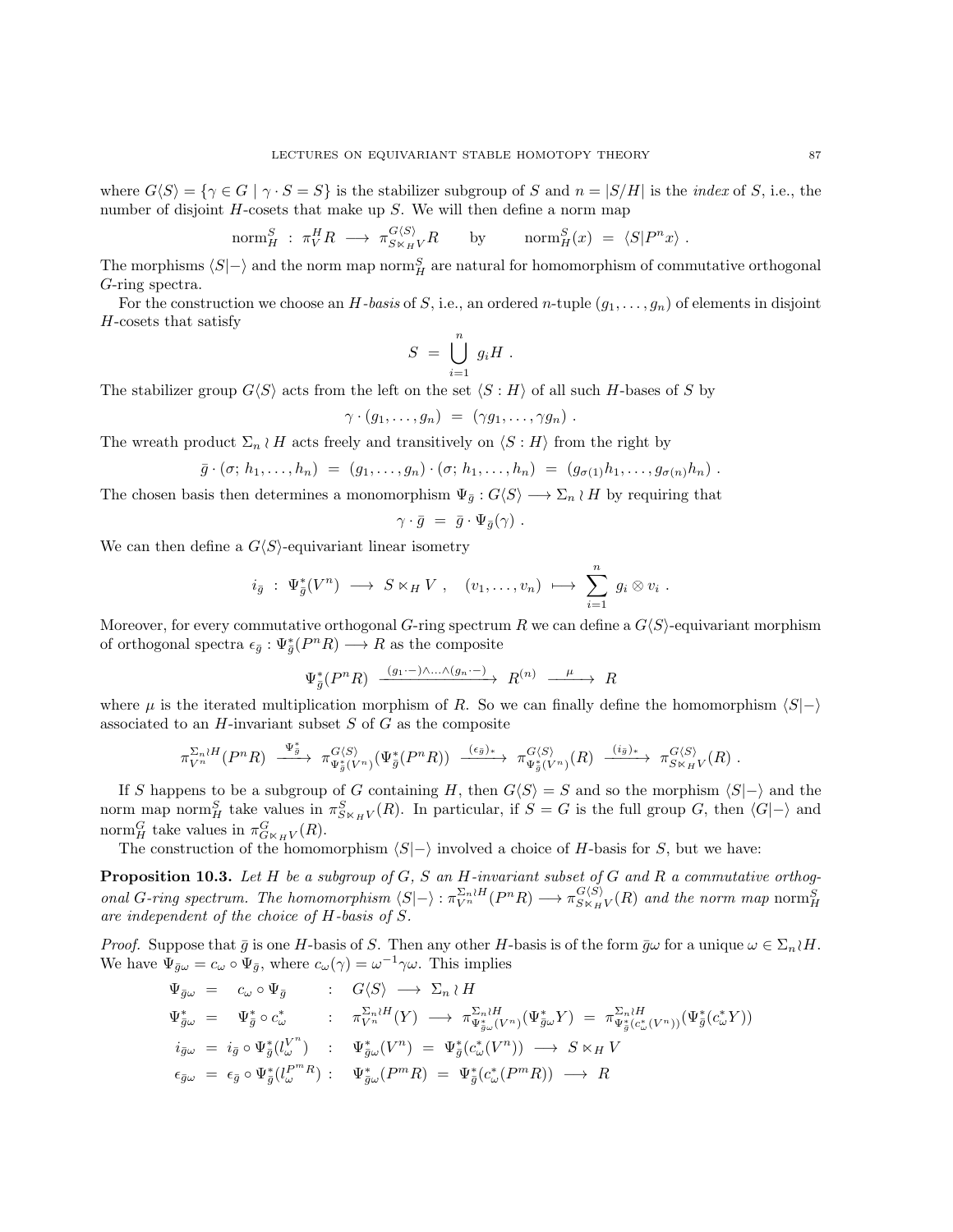Thus we get

$$
\begin{array}{rcl} i_{\bar{g}\omega_{*}}\circ\epsilon_{\bar{g}\omega_{*}}\circ\Psi_{\bar{g}\omega}^{*} & = & (i_{\bar{g}_{*}}(\Psi_{\bar{g}}^{*}(l_{\omega}^{U^{n}}))_{*})\circ(\epsilon_{\bar{g}_{*}}(\Psi_{\bar{g}}^{*}(l_{\omega}^{P^{m}R}))_{*})\circ(\Psi_{\bar{g}}^{*}c_{\omega}^{*})\\ & = & i_{\bar{g}_{*}}\circ\epsilon_{\bar{g}_{*}}\circ(\Psi_{\bar{g}}^{*}(l_{\omega}^{V^{n}}))_{*}\circ\Psi_{\bar{g}}^{*}\circ(l_{\omega}^{P^{m}R})_{*}\circ c_{\omega}^{*}\\ & = & i_{\bar{g}_{*}}\circ\epsilon_{\bar{g}_{*}}\circ\Psi_{\bar{g}}^{*}\circ(l_{\omega}^{V^{n}})_{*}\circ(l_{\omega}^{P^{m}R})_{*}\circ c_{\omega}^{*}\\ & = & i_{\bar{g}_{*}}\circ\epsilon_{\bar{g}_{*}}\circ\Psi_{\bar{g}}^{*}\circ\omega_{*} & = & i_{\bar{g}_{*}}\circ\epsilon_{\bar{g}_{*}}\circ\Psi_{\bar{g}}^{*} \end{array}
$$

We have used the naturality properties of various constructions and, in the last equation, the fact that conjugation by an inner automorphism is the identity on equivariant homotopy groups.  $\Box$ 

The various properties of the power construction imply corresponding properties of the norm map. Given any H-invariant subset S of G, the stabilizers of S and its complement  $S^c = G - S$  agree,

$$
G\langle S\rangle = G\langle S^c\rangle .
$$

Moreover, the induced representation  $G \ltimes_H V$  is the orthogonal,  $G\langle S\rangle$ -equivariant direct sum of the subspaces  $S \ltimes_H V$  and  $S^c \ltimes_H V$ ; so we have an internal product

$$
\cdot \; : \; \pi_{S\ltimes_H V}^{G\langle S\rangle}(R) \; \times \; \pi_{S\ltimes_K H V}^{G\langle S\ltimes^{\circ}\rangle}(R) \; \longrightarrow \; \pi_{G\ltimes_H V}^{G\langle S\rangle}(R) \; .
$$

add:

$$
g_{\star} \circ \mathrm{norm}^S_H = \mathrm{norm}^g_g \circ g_{\star}
$$

**Proposition 10.4.** Let S be an H-invariant subset of G and R a commutative orthogonal G-ring spectrum. The norm maps  $\text{norm}_{H}^{S}: \pi_{V}^{H}(R) \longrightarrow \pi_{S \times_H V}^{G \langle S \rangle}(R)$  have the following properties.

(i) We have

$$
\text{norm}_{H}^{S}(0) = 0 , \quad \text{norm}_{H}^{S}(1) = 1 , \quad \text{norm}_{H}^{\emptyset}(x) = 1 \quad and \quad \text{norm}_{H}^{H}(x) = x .
$$

(ii) For every  $g \in G$  we have

$$
\mathrm{norm}^{gS}_{H} = (l_g)_{*} \circ g_{*} \circ \mathrm{norm}^{S}_{H}
$$

where  $l_g : c_g^*(S \ltimes_H V) \longrightarrow gS \ltimes_H V$  is the  $G\langle gS \rangle$ -linear isometry defined by  $l_g(s \otimes v) = gs \otimes v$ . In particular we have  $\mathrm{norm}^{gH}_{H}(x) = (i_g)_*(g_*x)$ .

(iii) (Consistency) Given nested subgroups  $H \subseteq K \subseteq G$  and an H-invariant subset S of K, we have  $K\langle S\rangle \subseteq G\langle S\rangle$  and the norm maps relative to K and G are related by

$$
\mathrm{norm}^S_H = \; \mathrm{res}^{G\langle S\rangle}_{K\langle S\rangle}\circ \mathrm{norm}^S_H
$$

where the norm on the left hand side is formed relative to  $K$  and the norm on the right hand side is formed relative to G.

(iv) (Transitivity) The norm maps are transitive, i.e., for subgroups  $K \subseteq H \subseteq G$ , every K-invariant subset T of H and every  $H\langle T\rangle$ -invariant subset S of G

$$
\mathrm{norm}^S_{H\langle T\rangle}\circ\mathrm{norm}^T_K~=~\mathrm{res}^{G\langle ST\rangle}_{G\langle S\rangle}\circ\mathrm{norm}^{ST}_K
$$

as maps from  $\pi_V^H(R)$  to  $\pi_{(ST)\ltimes_KV}^G(R)$ , using the identification  $S \ltimes_{H\langle T\rangle} (T \ltimes_K V) \cong (ST) \ltimes_K V$ . (v) (Union) Let S and T be disjoint H-invariant subsets of  $G$ . Then

$$
(\operatorname{res}^{G\langle S\rangle}_{G\langle S\rangle\cap G\langle T\rangle}\operatorname{norm}^S_H(x))\cdot (\operatorname{res}^{G\langle T\rangle}_{G\langle S\rangle\cap G\langle T\rangle}\operatorname{norm}^T_H(x))\,\,=\,\, \operatorname{res}^{G\langle S\cup T\rangle}_{G\langle S\rangle\cap G\langle T\rangle}\operatorname{norm}^{S\cup T}_H(x)\,\,.
$$

(vi) (External multiplicativity) The norm maps are multiplicative with respect to external product: for two commutative G-ring spectra R,  $\bar{R}$  and classes  $x \in \pi_V^H(R)$  and  $\bar{x} \in \pi_W^H(\bar{R})$  we have

$$
(\text{norm}_{H}^{S} x) \cdot (\text{norm}_{H}^{S} \bar{x}) = \text{norm}_{H}^{S} (x \cdot \bar{x})
$$

in  $\pi_{S\ltimes_H(V\oplus W)}^{G\langle S\rangle}(R\wedge \bar{R}).$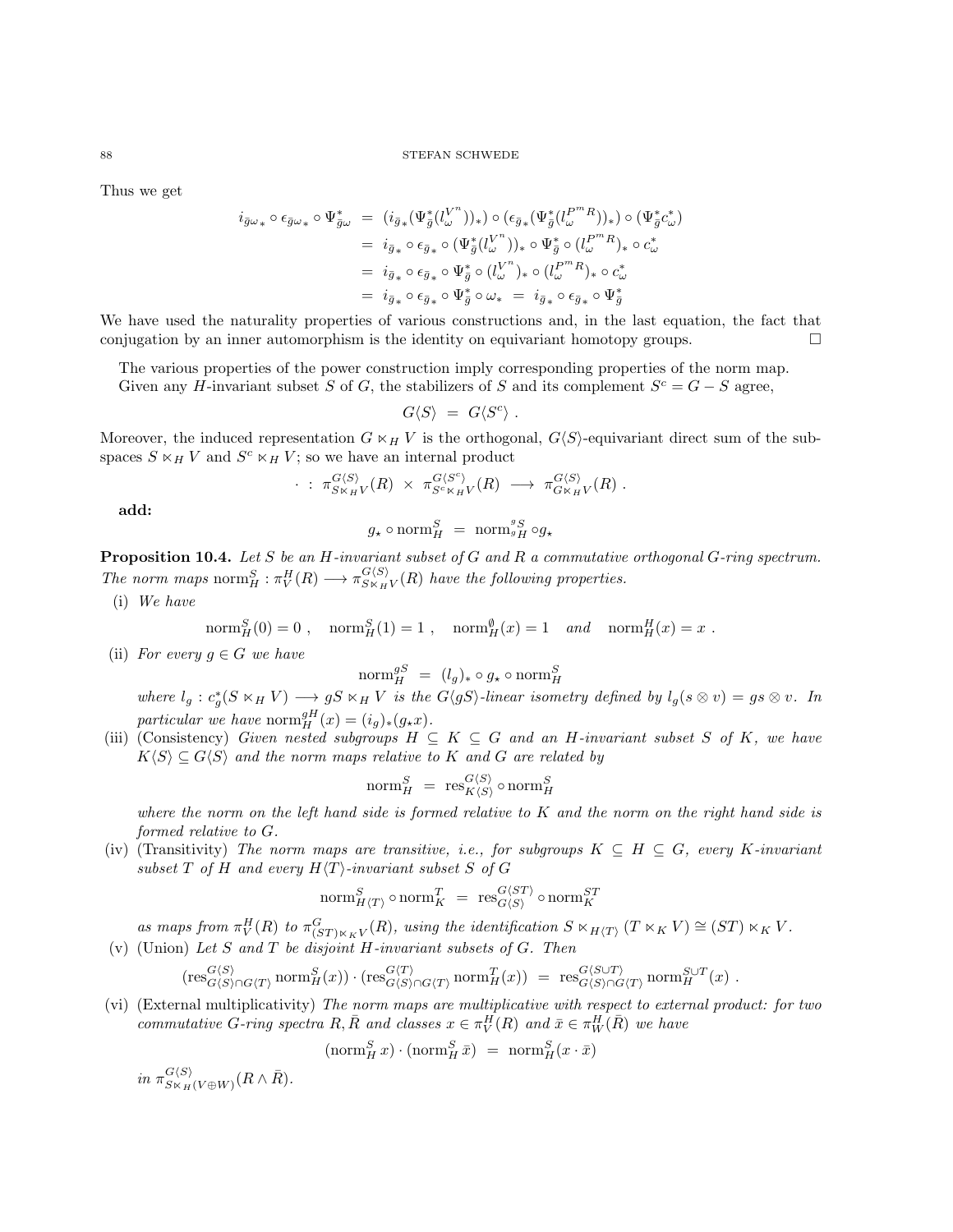<span id="page-88-0"></span>(vii) (Internal multiplicativity) The norm maps are multiplicative with respect to internal product:  $x \in$  $\pi_V^H(R)$  and  $y \in \pi_W^H(R)$  we have

$$
(\operatorname{norm}^S_H x) \cdot (\operatorname{norm}^S_H y) = \operatorname{norm}^S_H (x \cdot y)
$$

in  $\pi_{S\ltimes_H(V\oplus W)}^{G\langle S\rangle}(R)$ .

(viii) (Double coset formula) For every H-invariant subset S and every subgroup K of  $G\langle S\rangle$  we have:

$$
\operatorname{res}^{G\langle S\rangle}_K\circ \operatorname{norm}^S_H \ = \ \prod_{[g]\in K\backslash S/H} \operatorname{norm}^K_{K\cap^g H} \circ g_{\star}\circ \operatorname{res}^H_{K^g\cap H}
$$

as maps from  $\pi_V^H(R)$  to  $\pi_{S\ltimes_HV}^K(R)$ . Here [g] runs over a system of representatives of all K-H-orbits of S and we use the K-linear isometry

$$
\bigoplus_{\substack{\in K \setminus S/H}} K \ltimes_{K \cap {}^g H} (c_g^* V) \cong S \ltimes_H V
$$

to identify the indexing representations of both sides.

 $[g$ 

(ix) (Sum) For  $x, y \in \pi_V^H(R)$  the relation

$$
\text{norm}_{H}^{G}(x+y) = \sum_{[S]} \text{tr}_{G\langle S\rangle}^{G} (\text{norm}_{H}^{S}(x) \cdot \text{norm}_{H}^{G-S}(y))
$$

holds in  $\pi_{G\ltimes_HV}^G(R)$ . The sum runs over a set of representatives S of all orbits of the left G-action on the set of H-invariant subsets of G.

*Proof.* (i) We have norm  ${}_{H}^{S}(0) = \langle S|P^{n}(0)\rangle = \langle S|0\rangle = 0$ . In the case  $R = \mathbb{S}$  of the G-sphere spectrum and with  $V = \mathbb{R}^0$  we have  $P^n(\mathbb{S}) = \mathbb{S}$  and  $P^n(1) = 1$ . Also, in this case  $G\langle S \rangle$  acts trivially on the representation and on  $P^n\mathbb{S} = \mathbb{S}$ , so the maps  $\Psi_{\bar{g}}^*$ ,  $\epsilon_{\bar{g}}$  and  $i_{\bar{g}}$  involved in the definition of  $\langle S|-\rangle$  are all identity maps. So we get norm ${}_{H}^{S}(1) = \langle S|P^{n}(1)\rangle = \langle S|1\rangle = 1$  in  $\pi_{0}^{G\langle S\rangle}$ S. For an arbitrary commutative *G*-ring spectrum we then have norm ${}_{H}^{S}(1) = 1$  by naturality of the norm map. The empty H-invariant set has index 0 and stabilizer group  $G\langle\emptyset\rangle = G$ . We have  $\Sigma_0 \wr H = e$ , the trivial group, and  $P^0R = \mathbb{S}$  is the sphere spectrum. Moreover,  $\langle \emptyset | - \rangle : \pi_0^c \mathbb{S} \longrightarrow \pi_0^C R$  sends the unit element 1 to the unit in  $\pi_0^C R$ . So we have norm $_M^{\emptyset}(x) = \langle \emptyset | 1 \rangle = 1$ . For  $S = H$  we can choose the unit 1 as the H-basis, and this choice yields that  $\langle H|-\rangle$  is the restriction along the canonical isomorphism  $H \longrightarrow \Sigma_1 \wr H$  that sends h to (1; h). The restriction of  $P^1x$  along this isomorphism is x, so we get  $\text{norm}_{H}^{H}(x) = \langle H|P^{1}x \rangle = x.$ 

(ii) If  $\bar{g} = (g_1, \ldots, g_n)$  is an H-basis of S, then  $g\bar{g} = (gg_1, \ldots, gg_n)$  is an H-basis of gS. We have  $G\langle gS\rangle = {}^gG\langle S\rangle$  and the homomorphism  $\Psi_{g\bar{g}} : G\langle gS\rangle \longrightarrow \Sigma_n \wr H$  is equal to the composite  $\Psi_{g\bar{g}} = \Psi_{\bar{g}} \circ c_g$ .

$$
\langle gS|-\rangle = i_{g\bar{g}} \circ \epsilon_{g\bar{g}} \circ \Psi_{g\bar{g}}^*
$$
  
\n
$$
= (l_g)_* \circ c_g^*(i_{\bar{g}}) \circ l_g^R \circ c_g^*(\epsilon_{\bar{g}}) \circ c_g^* \circ \Psi_g^*
$$
  
\n
$$
= (l_g)_* \circ l_g^R \circ c_g^*(i_{\bar{g}}) \circ c_g^* \circ \epsilon_{\bar{g}} \circ \Psi_{\bar{g}}^*
$$
  
\n
$$
= (l_g)_* \circ l_g^R \circ c_g^* \circ i_{\bar{g}} \circ \epsilon_{\bar{g}} \circ \Psi_{\bar{g}}^* = (l_g)_* \circ g_* \circ \langle S|-\rangle
$$

The second equation uses that

$$
\epsilon_{g\bar{g}} = l_g^R \circ c_g^*(\epsilon_{\bar{g}}) \quad : \Psi_{g\bar{g}}^*(P^n R) = c_g^*(\Psi_{\bar{g}}^*(P^n R)) \longrightarrow R \quad \text{and}
$$
  

$$
i_{g\bar{g}} = l_g \circ c_g^*(i_{\bar{g}}) \quad : \Psi_{g\bar{g}}^*(V^n) = c_g^*(\Psi_{\bar{g}}^*(V^n)) \longrightarrow (gS) \ltimes_H V
$$

where  $l_g : c_g^*(S \ltimes_H V) \longrightarrow gS \ltimes_H V$  is the  $G\langle gS \rangle$ -linear isometry with  $l_g(s \otimes v) = gs \otimes v$ . Composing this relation with  $P^n$  gives

$$
\mathrm{norm}^{gS}_{H} \; = \; \langle gS | - \rangle \circ P^{n} \; = \; (l_g)_{*} \circ g_{*} \circ \langle S | - \rangle \circ P^{n} \; = \; (l_g)_{*} \circ g_{*} \circ \mathrm{norm}^{S}_{H} \; .
$$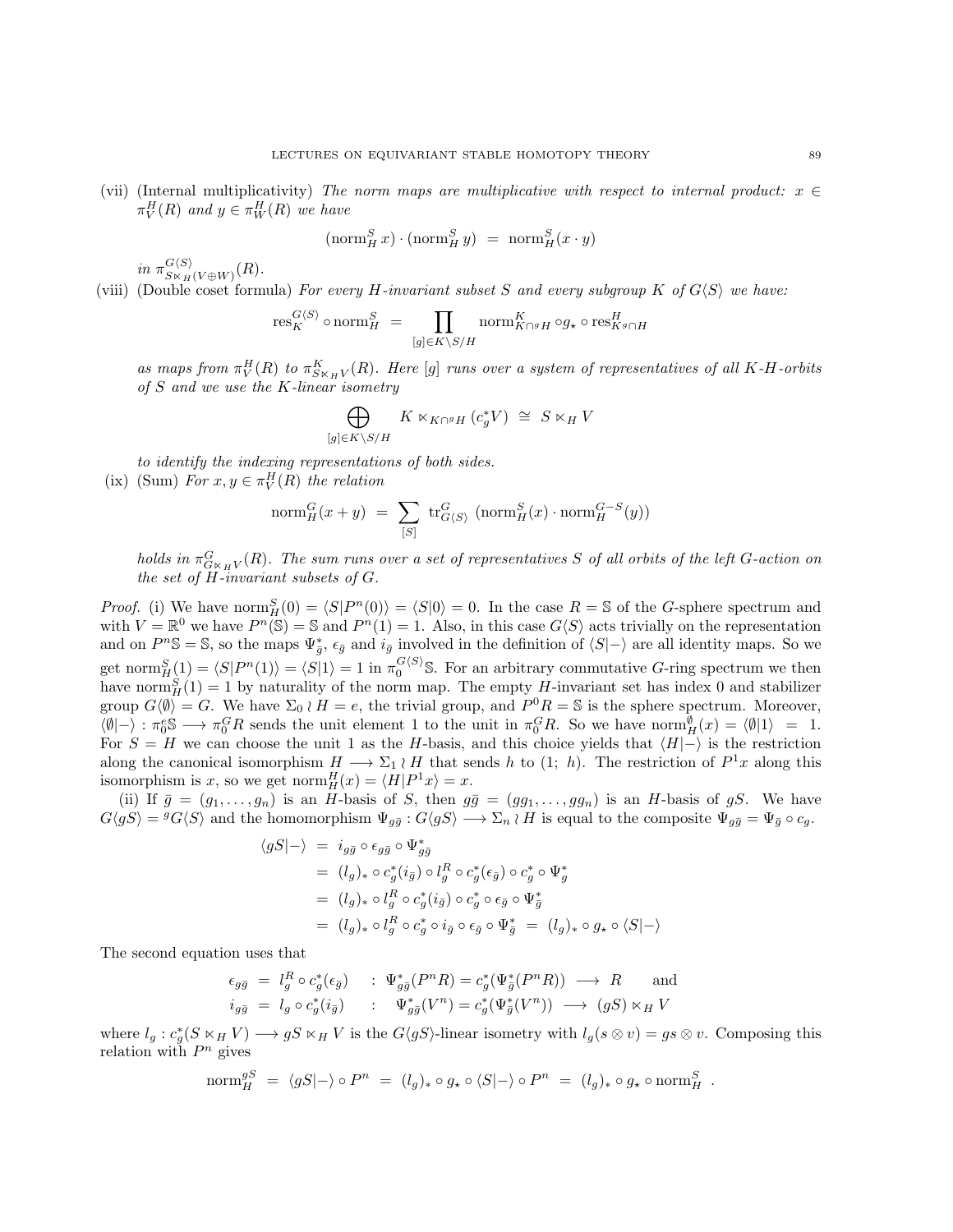In the special case  $S = H$  the map norm H is the identity and the isometry  $l_g : c_g^*(H \ltimes_H V) \longrightarrow gH \ltimes_H V$ agrees with  $i_g$  (where implicitly we used the tautological isometry between  $H \times_H V$  and V). So the relation specializes to

$$
\mathrm{norm}^{gH}_{H}~=~(i_g)_*\circ g_*~.
$$

(iii) The notion of  $H$ -basis for  $S$  is absolute, i.e., does not depend on whether  $S$  is viewed as a subset of K or of G. So we can use the same H-basis of S for the construction of  $\langle S|-\rangle$  relative to K or G, and obtain  $\langle S|-\rangle = \text{res}_{K/S}^{G\langle S\rangle}$  $K(S) \circ (S|\text{–})$  where the left hand side is relative to K and the right hand side is relative to G. Precomposing with the power operation gives the desired consistency relation for the norm maps.

(iv) Suppose that  $k = \langle H : K \rangle$  is the index of K in H. We choose a K-basis  $\bar{h} = (h_1, \ldots, h_l)$  for T and an  $H\langle T\rangle$ -basis  $\bar{g} = (g_1, \ldots, g_n)$  of S. Then

$$
\bar{g}\bar{h} = (g_1h_1, \ldots, g_1h_l, g_2h_1, \ldots, g_2h_l, \ldots, g_nh_1, \ldots, g_nh_l)
$$

is a K-basis of ST. With respect to this basis, the restriction of the homomorphism  $\Psi_{\bar{a}\bar{h}} : G\langle ST \rangle \longrightarrow \Sigma_{ln} K$ to the subgroup  $G\langle S\rangle$  equals the composite map

 $G\langle S\rangle \stackrel{\Psi_{\bar{g}}}{\longrightarrow} \Sigma_n \wr H\langle T\rangle \stackrel{\Sigma_n\wr\Psi_{\bar{h}}}{\longrightarrow} \Sigma_n \wr (\Sigma_l \wr K) \longrightarrow \Sigma_{ln} \wr K$ 

where the last homomorphism was defined in [\(8.1\)](#page-75-0). We have

$$
\text{res}_{G(S)}^{G(ST)}(\Psi_{gh}^*(P^{ln}R)) = \Psi_g^*((\Sigma_n \wr \Psi_h)^*(\text{res}_{\Sigma_n \wr (\Sigma_l \wr K)}^{\Sigma_{ln} \wr H} (P^{ln}R))
$$
  
=  $\Psi_g^*((\Sigma_n \wr \Psi_h)^*(P^n(P^lR))) = \Psi_g^*(P^n(\Psi_{\bar{h}}^*(P^lR)))$ 

as  $G\langle S\rangle$ -spectra and

$$
\operatorname{res}_{G \langle S \rangle}^{G \langle ST \rangle}(\epsilon_{gh}) \,\, = \,\, \epsilon_g \circ \big( \Psi_g^* \big( P^n \epsilon_h ) \big)
$$

as  $G\langle S\rangle$ -equivariant morphisms from

$$
\text{res}_{G\langle S\rangle}^{G\langle ST\rangle}(\Psi_{gh}^*(P^{ln}R)) = \Psi_{\bar{g}}^*(P^n(\Psi_{\bar{h}}^*(P^lR)))
$$

to R. Similarly, we have

$$
\operatorname{res}_{G\langle S\rangle}^{G\langle ST\rangle}(i_{gh})\,\,=\,\,i_g\circ\,(\Psi_g^*(P^ni_h))
$$

as  $G\langle S\rangle$ -isometries from

$$
\text{res}_{G\langle S\rangle}^{G\langle ST\rangle}(\Psi_{gh}^*(V^{ln})) = \Psi_{\bar{g}}^*(P^n(\Psi_{\bar{h}}^*(V^l)))
$$

to  $(ST) \ltimes_K V$ . Moreover,

$$
\begin{array}{rcl}\n\operatorname{res}_{G\langle S\rangle}^{G\langle ST\rangle} \Psi_{\bar{g}\bar{h}}^{*}(P^{ln}x) & = & \Psi_{\bar{g}}^{*}((\Sigma_{n} \wr \Psi_{\bar{h}})^{*}(\operatorname{res}_{\Sigma_{n}(\Sigma_{l} \wr K)}^{\Sigma_{ln\langle K\rangle}}(P^{ln}x))) \\
& = & \Psi_{\bar{g}}^{*}((\Sigma_{n} \wr \Psi_{\bar{h}})^{*}(P^{n}(P^{l}x))) \\
& = & \Psi_{\bar{g}}^{*}(P^{n}(\Psi_{\bar{h}}^{*}(P^{l}x)))\n\end{array}
$$

in the group

$$
\pi_{\Psi^*_{gh}(V^{ln})}^{G\langle S\rangle}(\Psi^*_{gh}(P^{ln}R)) = \pi_{\Psi^*_{g}((\Psi^*_{h}(V^l))^n)}^{G\langle S\rangle}(\Psi^*_{\bar{g}}(P^n(\Psi^*_{\bar{h}}(P^lX)))) .
$$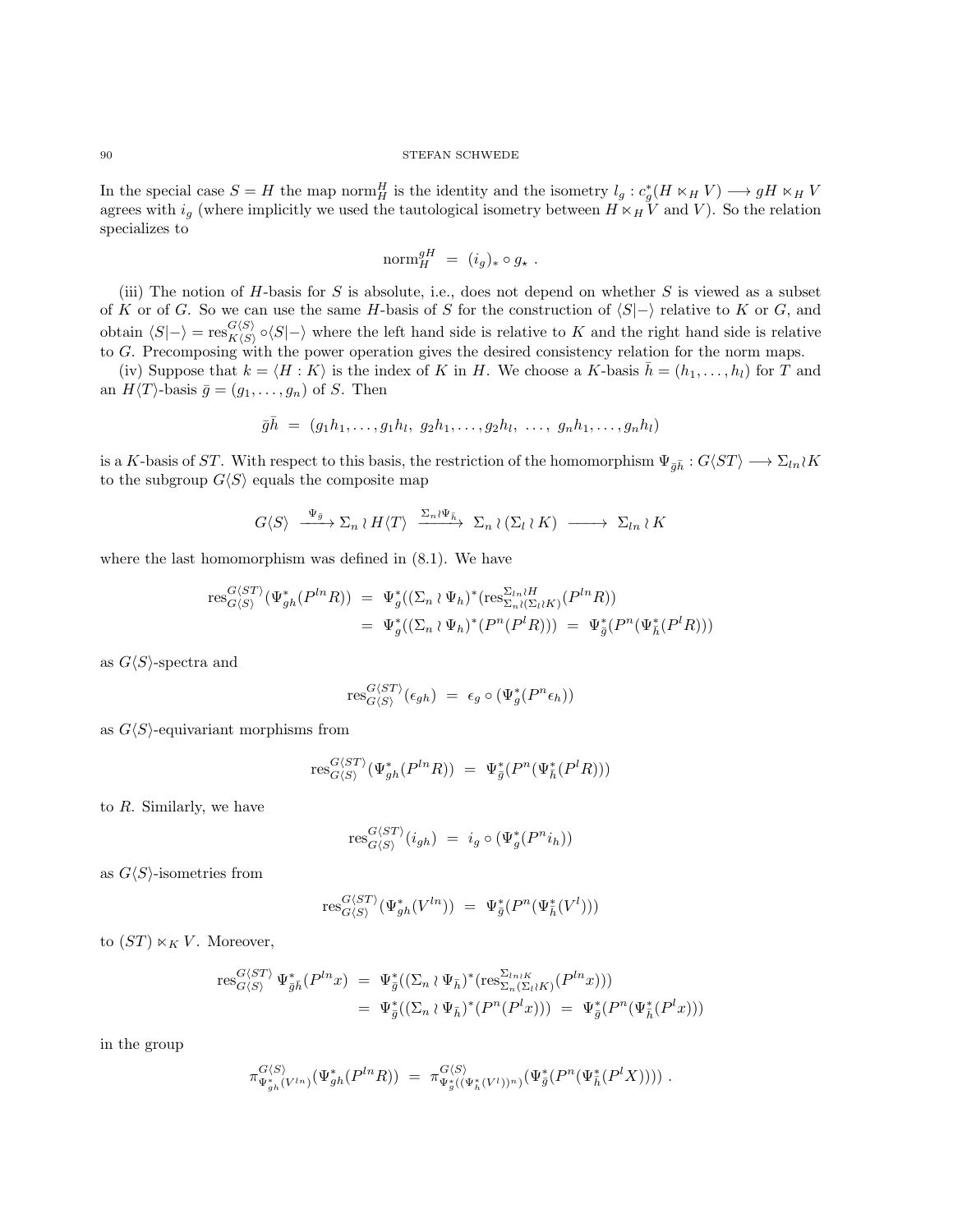Putting all of this together yields

$$
\begin{split}\n\operatorname{res}_{G\langle S\rangle}^{G\langle ST\rangle}(\operatorname{norm}_K^{ST}(x)) &= \operatorname{res}_{G\langle S\rangle}^{G\langle ST\rangle}\langle ST|P^{ln}x\rangle \\
&= \operatorname{res}_{G\langle S\rangle}^{G\langle ST\rangle}\left(i_{\bar{g}\bar{h}}(\epsilon_{\bar{g}\bar{h}})\Psi_{\bar{g}\bar{h}}^*(P^{ln}x))\right) \\
&= (i_g \circ (\Psi_g^*(P^{n}i_h))) \circ \operatorname{res}_{G\langle S\rangle}^{G\langle ST\rangle}\left((\epsilon_{\bar{g}\bar{h}})\Psi_{\bar{g}\bar{h}}^*(P^{ln}x))\right) \\
&= (i_g \circ (\Psi_g^*(P^{n}i_h))) \circ (\epsilon_g \circ (\Psi_g^*(P^{n}\epsilon_h))) \circ \operatorname{res}_{G\langle S\rangle}^{G\langle ST\rangle}\left(\Psi_{\bar{g}\bar{h}}^*(P^{ln}x))\right) \\
&= i_g \circ \epsilon_g \circ \Psi_g^*(P^{n}i_h) \circ \Psi_g^*(P^{n}\epsilon_h) \circ (\Psi_{\bar{g}}^*(P^{n}(\Psi_{\bar{h}}^*(P^{l}x)))) \\
&= i_g \circ \epsilon_g \circ \Psi_g^*(P^{n}(i_h \epsilon_h \Psi_{\bar{h}}^*(P^{l}x))) \\
&= i_g \circ \epsilon_g \circ \Psi_g^*(P^{n}(\operatorname{norm}_K^T(x))) = \operatorname{norm}_{H\langle T\rangle}^{S}(\operatorname{norm}_K^T(x))\n\end{split}
$$

(v)

(vi) The composite

$$
\Psi_{\bar{g}}^*(P^n(R\wedge \bar{R}))\ \xrightarrow{\ \Psi_{\bar{g}}^*(\chi_{R,\bar{R}}^{(m)})\ } \ \Psi_{\bar{g}}^*(P^nR\wedge P^n\bar{R})\ =\ \Psi_{\bar{g}}^*(P^nR)\wedge \Psi_{\bar{g}}^*(P^n\bar{R})\ \xrightarrow{\ \epsilon_{\bar{g}}\wedge \epsilon_{\bar{g}}\ } \ R\wedge \bar{R}
$$

equals the morphism  $\epsilon_{\bar{g}} : \Psi_{\bar{g}}^*(P^n(R \wedge \bar{R})) \longrightarrow R \wedge \bar{R}$  and the composite

$$
\Psi_{\bar{g}}^*((V \oplus W)^n) \cong \Psi_{\bar{g}}^*(V^n) \oplus \Psi_{\bar{g}}^*(W^n) \xrightarrow{i_{\bar{g}} \oplus i_{\bar{g}}} (S \ltimes_H V) \oplus (S \ltimes_H W) \cong S \ltimes_H (V \oplus W)
$$

equals the morphism  $i_{\bar{g}} : \Psi_{\bar{g}}^*(V \oplus W)^n) \longrightarrow S \ltimes_H (V \oplus W)$ . Together with naturality of the external product on equivariant homotopy groups this implies that the diagram

$$
\pi_{V^n}^{\Sigma_n \wr H}(P^nR) \times \pi_{W^n}^{\Sigma_n \wr H}(P^n\bar{R}) \longrightarrow \pi_{V^n \oplus W^n}^{\Sigma_n \wr H}(P^nR \wedge P^n\bar{R}) \xrightarrow{(\chi_{R,\bar{R}}^{\langle n \rangle})^*} \pi_{V^n \oplus W^n}^{\Sigma_n \wr H}(P^n(R \wedge \bar{R}))
$$
\n
$$
\langle S| \rightarrow \times \langle S| \rightarrow \rangle
$$
\n
$$
\pi_{S \times H}^{G\langle S \rangle}(R) \times \pi_{S \times H}^{G\langle S \rangle}(R) \longrightarrow \pi_{S \times (V \oplus W)}^{G\langle S \rangle}(R \wedge \bar{R})
$$

commutes. So we get

$$
\begin{aligned}\n\operatorname{norm}^S_H(x) \bullet \operatorname{norm}^S_H(\bar{x}) &= \langle S|P^n(x)\rangle \bullet \langle S|P^n(\bar{x})\rangle \\
&= \langle S|(\chi^{(n)}_{R,\bar{R}})_*(P^n(x) \bullet (P^n\bar{x}))\rangle \\
&= \langle S|P^n(x \bullet \bar{x})\rangle \\
&= \operatorname{norm}^S_H(x \bullet \bar{x})\n\end{aligned}
$$

using the product formula [\(8.5\)](#page-76-0) for the power map.

(vii) For every commutative orthogonal G-ring spectrum R the multiplication map  $\mu : R \wedge R \longrightarrow R$  is a homomorphism of commutative G-ring spectra. So naturality of the norm yields

$$
\begin{aligned}\n\text{norm}_{H}^{S}(x \cdot y) &= \text{norm}_{H}^{S}(\mu_{*}(x \bullet y)) = \mu_{*}(\text{norm}_{H}^{S}(x \bullet y)) \\
&=_{\text{(iv)}} \mu_{*}(\text{norm}_{H}^{S}(x) \bullet \text{norm}_{H}^{S}(y)) = \text{norm}_{H}^{S}(x) \cdot \text{norm}_{H}^{S}(y) \ .\n\end{aligned}
$$

(viii) The set S is the disjoint union of its  $K-H$ -orbits. By the union property (v) we have

$$
\operatorname{res}^{G\langle S\rangle}_K\operatorname{norm}^S_H(x) \,\, = \,\, \prod_{T\in K\backslash S/H} \operatorname{res}^{G\langle T\rangle}_K \operatorname{norm}^T_H(x) \,\, .
$$

So it suffices to show that

$$
\text{res}_{K}^{G\langle T\rangle} \circ \text{norm}_{H}^{T} = \text{norm}_{K \cap^{g} H}^{K} \circ \text{res}_{K^{g} \cap H}^{H} \circ g_{\star}
$$

for any representative  $q \in T$ .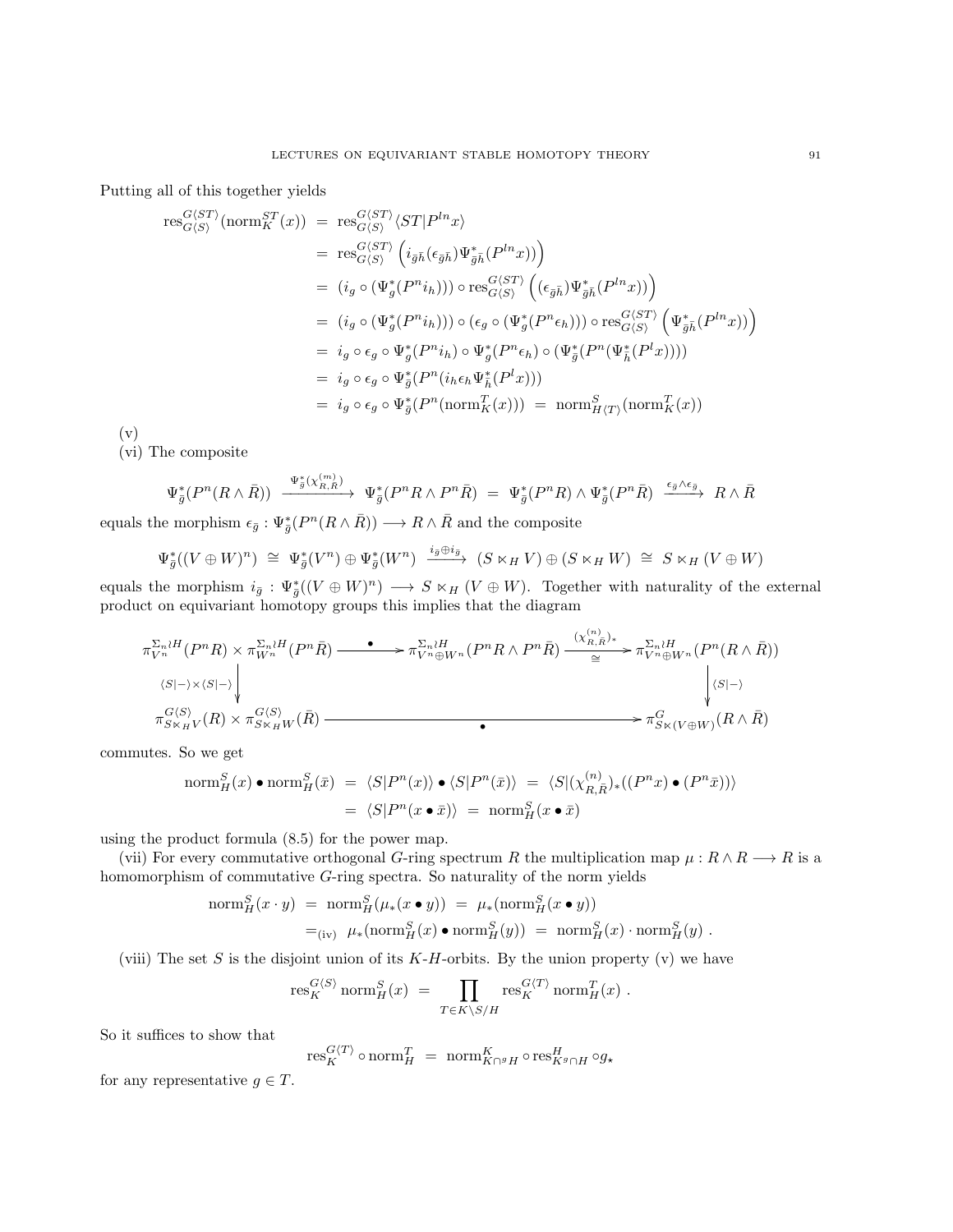We let  $\bar{\kappa} = (\kappa_1, \ldots, \kappa_n)$  be coset representatives for  $K \cap {}^g H$  in K. Then  $\bar{\kappa}g = (\kappa_1g, \ldots, \kappa_ng)$  is an H-basis for KgH. Moreover, the restriction of  $\Psi_{\bar{\kappa}g}: G\langle KgH \rangle \longrightarrow \Sigma_n \wr H$  to K is the composite

$$
K \xrightarrow{\Psi_{\bar{\kappa}}} \Sigma_n \wr (K \cap {}^g H) \xrightarrow{c_{\Delta(g)}} \Sigma_n \wr (K^g \cap H) \xrightarrow{\text{ incl}} \Sigma_n \wr H ,
$$

where  $\Delta(g) = (1; g, \ldots, g) \in \Sigma_n \wr G$ . This implies that

$$
\Psi_{\bar{\kappa}g}^*(P^nR) = \Psi_{\bar{\kappa}}^*(c_{\Delta(g)}^*(P^nR))
$$

as K-spectra and

$$
\Psi_{\bar{\kappa}g}^*(V^n) \,\, = \,\, \Psi_{\bar{\kappa}}^*(c_{\Delta(g)}^*(V^n)) \,\, = \,\, \Psi_{\bar{\kappa}}^*((c_g^*V)^n)
$$

as K-representations. Then we have

$$
\begin{split} \operatorname{res}_{K}^{G\langle KgH \rangle} \langle KgH \vert - \rangle &= \operatorname{res}_{K}^{G\langle KgH \rangle} \circ i_{\bar{g}g} \circ \epsilon_{\bar{g}g} \circ \Psi_{\bar{g}g}^{*} = i_{\bar{g}g} \circ \epsilon_{\bar{g}g} \circ \operatorname{res}_{K}^{G\langle KgH \rangle} \circ \Psi_{\bar{g}g}^{*} \\ &= \alpha^{g} \circ i_{\bar{\kappa}} \circ \epsilon_{\bar{\kappa}} \circ (\Psi_{\bar{\kappa}}^{*}(l_{\Delta(g)}^{P^{n}R}))_{*} \circ \Psi_{\bar{\kappa}}^{*} \circ c_{\Delta(g)}^{*} \circ \operatorname{res}_{\Sigma_{n}\wr(K^{g}\cap H)}^{\Sigma_{n}\wr H} \\ &= \alpha^{g} \circ (i_{\bar{\kappa}} \circ \epsilon_{\bar{\kappa}} \circ \Psi_{\bar{\kappa}}^{*}) \circ (l_{\Delta(g)}^{P^{n}R})_{*} \circ c_{\Delta(g)}^{*}) \circ \operatorname{res}_{\Sigma_{n}\wr(K^{g}\cap H)}^{\Sigma_{n}\wr H} \\ &= \alpha^{g} \circ \langle K \vert - \rangle \circ \Delta(g)_{*} \circ \operatorname{res}_{\Sigma_{n}\wr(K^{g}\cap H)}^{\Sigma_{n}\wr H} \end{split}
$$

The third equation uses that

$$
\epsilon_{\bar{\kappa}g} = \epsilon_{\bar{\kappa}} \circ \Psi_{\bar{\kappa}}^*(l_{\Delta(g)}^{P^nR}) \qquad : \Psi_{\bar{\kappa}g}^*(P^nR) = \Psi_{\bar{\kappa}}^*(c_{\Delta(g)}^*(P^nR)) \longrightarrow R \qquad \text{and}
$$
  

$$
i_{\bar{\kappa}g} = \alpha^g \circ i_{\bar{\kappa}} \qquad : \Psi_{\bar{\kappa}g}^*(V^n) = \Psi_{\bar{\kappa}}^*((c_g^*V)^n) \longrightarrow (KgH) \ltimes_H V
$$

where  $\alpha^g: K \ltimes_{K\cap^g H} (c_g^* V) \longrightarrow (KgH) \ltimes_H V$  is the K-linear isometry with  $\alpha^g (k \otimes v) = kg \otimes v$ . From this the desired formula follows easily with the help of two naturality properties of the power operation:

$$
\begin{aligned} \operatorname{res}_{K}^{G\langle KgH \rangle} \circ \operatorname{norm}_{H}^{KgH} \; &= \; \operatorname{res}_{K}^{G\langle KgH \rangle} \circ \langle KgH \vert - \rangle \circ P^{n} \\ &= \; \alpha^{g} \circ \langle K \vert - \rangle \circ \Delta(g)_{\star} \circ \operatorname{res}_{\Sigma_{n} \wr (K^{g} \cap H)}^{\Sigma_{n} \wr H} \circ P^{n} \\ &= \; \alpha^{g} \circ \langle K \vert - \rangle \circ \Delta(g)_{\star} \circ P^{n} \circ \operatorname{res}_{K^{g} \cap H}^{H} \\ &= \; \alpha^{g} \circ \langle K \vert - \rangle \circ P^{n} \circ g_{\star} \circ \operatorname{res}_{K^{g} \cap H}^{H} \\ &= \; \alpha^{g} \circ \operatorname{norm}_{K \cap^{g} H}^{K} \circ g_{\star} \operatorname{res}_{K \cap^{g} H}^{g} \; . \end{aligned}
$$

To sum up, we have shown

$$
\mathrm{res}^{G\langle S\rangle}_K\circ \mathrm{norm}^S_H\;=\;\prod_{KgH\in K\backslash S/H}\mathrm{res}^{G\langle KgH\rangle}_K\mathrm{norm}^{KgH}_H(x)\;=\;\alpha_*\circ\prod_{[g]\in K\backslash S/H}\mathrm{norm}^K_{K\cap^gH}\circ g_{\star}\circ\mathrm{res}^H_{K^g\cap H}
$$

where

$$
\alpha \;=\; \sum \alpha^g \;:\; \bigoplus_{[g]\in K\backslash S/G} K^g\ltimes_{K^g\cap H} (c_g^*V) \;\longrightarrow\; S\ltimes_H V\;.
$$

(ix) The sum formula is mainly a consequence of the sum formula for the m-th power operation and the additive double coset formula. However, getting all the details straight requires a certain amount of notation and bookkeeping.

We consider any H-invariant subset S of G such that  $|S/H| = i$ . We choose a complete set of coset representatives  $\bar{g}$  whose first i components are an H-basis of S. Then the monomorphism  $\Psi_{\bar{g}} : G \longrightarrow \Sigma_m \wr H$ restricts to a monomorphism  $\Psi_{\bar{g}}: G\langle S \rangle \longrightarrow \Sigma_{i,m-i} \wr H$ . We write  $\langle S, S^c | \rangle$  for the composite

$$
\pi_{V^m}^{\Sigma_{i,m-i} \wr H}(P^mR) \xrightarrow{\Psi_{\bar{g}}^*} \pi_{\Psi_{\bar{g}}^*(V^m)}^{G\langle S \rangle}(\Psi_{\bar{g}}^*(P^mR)) \xrightarrow{(\epsilon_{\bar{g}})_*} \pi_{\Psi_{\bar{g}}^*(V^m)}^{G\langle S \rangle}(R) \xrightarrow{(i_{\bar{g}})_*} \pi_{G\ltimes_H V}^{G\langle S \rangle}(R) .
$$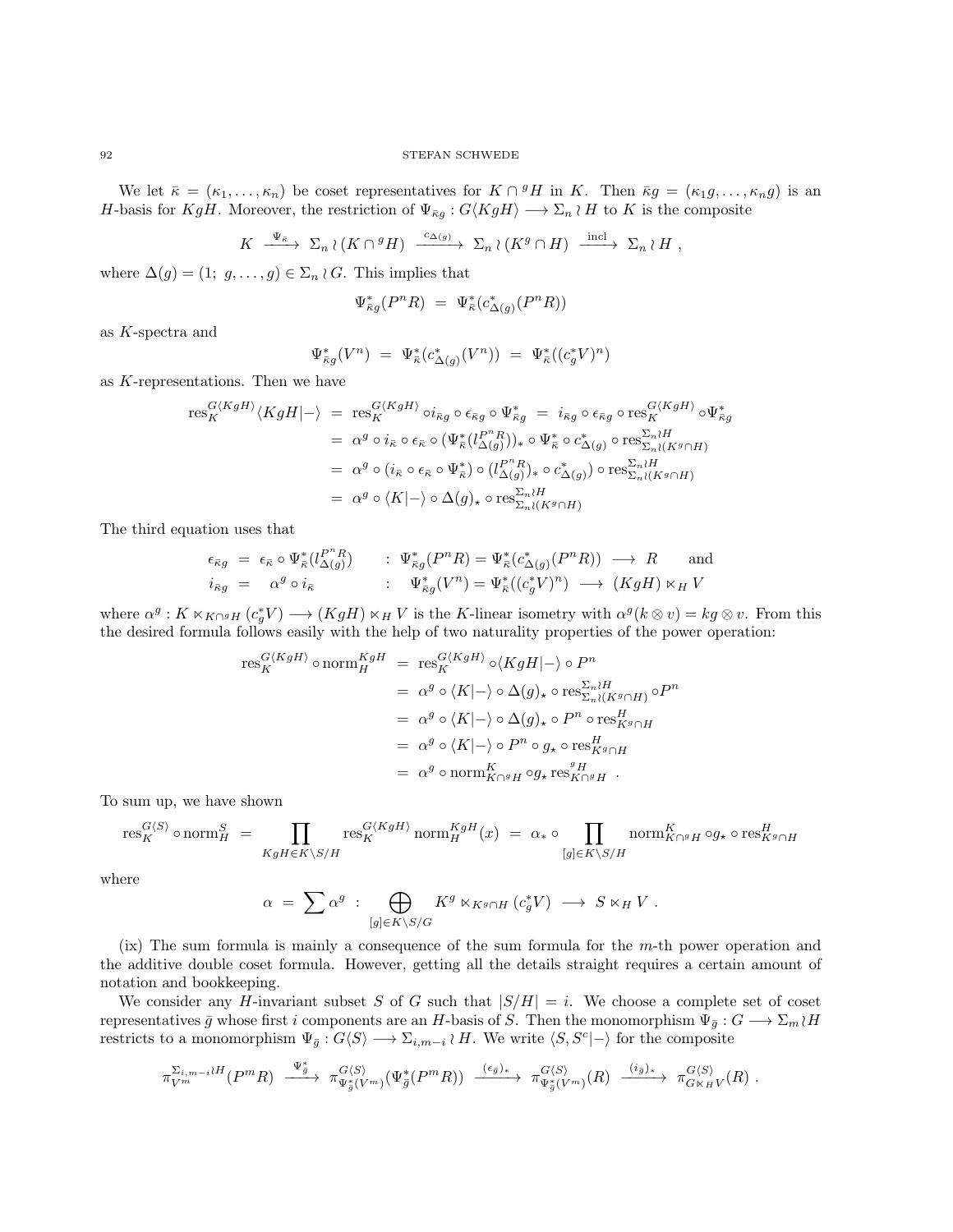The same arguments as in Proposition [10.3](#page-86-0) show that the map  $\Psi_{S,S^c}$  is independent of the choice of  $\bar{g}$ . We claim that this map satisfies

<span id="page-92-1"></span>(10.5) 
$$
\langle S, S^c | a \cdot b \rangle = \langle S | a \rangle \cdot \langle S^c | b \rangle
$$

for  $a \in \pi_{V_i}^{\Sigma_i \wr H}(P^iR)$  and  $b \in \pi_{V_i^{m-i}}^{\Sigma_{m-i} \wr H}(P^{m-i}R)$ , as well as

<span id="page-92-0"></span>(10.6) 
$$
\langle G | \operatorname{tr}_{i,m-i}(z) \rangle = \sum_{[S], |S/H|=i} \operatorname{tr}_{G\langle S \rangle}^G \circ \langle S, S^c | z \rangle
$$

 $\text{for all } z \in \pi_{V^m}^{\Sigma_{i,m-i} \wr H}(P^m R)$ , where  $\text{tr}_{i,m-i}$  is the  $RO(G)$ -graded internal transfer map from  $\pi_{V^m}^{\Sigma_{i,m-i} \wr H}(P^m R)$ to  $\pi_{V^m}^{\Sigma_m \wr H}(P^mR)$ . The sum runs over a set of representatives S of all left G-orbits of those H-invariant subsets of cardinality  $i \cdot |H|$ .

Given these two properties, the sum formula follows easily:

$$
\text{norm}_{H}^{G}(x+y) = \langle G|P^{m}(x+y)\rangle = \sum_{i=0}^{m} \langle G|\text{tr}_{i,m-i}(P^{i}x \cdot P^{m-i}y)\rangle
$$

$$
\text{(10.6)} = \sum_{i=0}^{m} \sum_{[S], |S/H|=i} \text{tr}_{G\langle S\rangle}^{G}\langle S, S^{c}|P^{i}x \cdot P^{m-i}y\rangle
$$

$$
\text{(10.5)} = \sum_{i=0}^{m} \sum_{[S], |S/H|=i} \text{tr}_{G\langle S\rangle}^{G}\left(\langle S|P^{i}x\rangle \cdot \langle S^{c}|P^{m-i}y\rangle\right)
$$

$$
= \sum_{i=0}^{m} \sum_{[S], |S/H|=i} \text{tr}_{G\langle S\rangle}^{G}\left(\text{norm}_{H}^{S}(x) \cdot \text{norm}_{H}^{G-S}(y)\right)
$$

where the second relation is the sum formula  $(8.6)$  for the power operation. So we need to show  $(10.5)$ and [\(10.6\)](#page-92-0).

*Proof of* [\(10.5\)](#page-92-1). We choose one particular complete set of coset representatives  $\bar{g}$  for H in G. We let  $\bar{g} = (g_1, \ldots, g_m)$  be an H-basis of G such that  $\bar{g}^S = (g_1, \ldots, g_i)$  is an H-basis of S, and hence  $\bar{g}^{S^c} =$  $(g_{i+1},\ldots,g_m)$  is an H-basis of  $S^c$ . Then  $G\langle S\rangle = G\langle S^c\rangle$  and the square of group homomorphisms

$$
G\langle S \rangle \xrightarrow{\ (\Psi_{\bar{g}S}, \Psi_{\bar{g}S^c}) \ \ } } (\Sigma_i \wr H) \times (\Sigma_{m-i} \wr H)
$$
  
incl.  

$$
G \xrightarrow{\Psi_{\bar{g}}} \Sigma_{i,m-i} \wr H
$$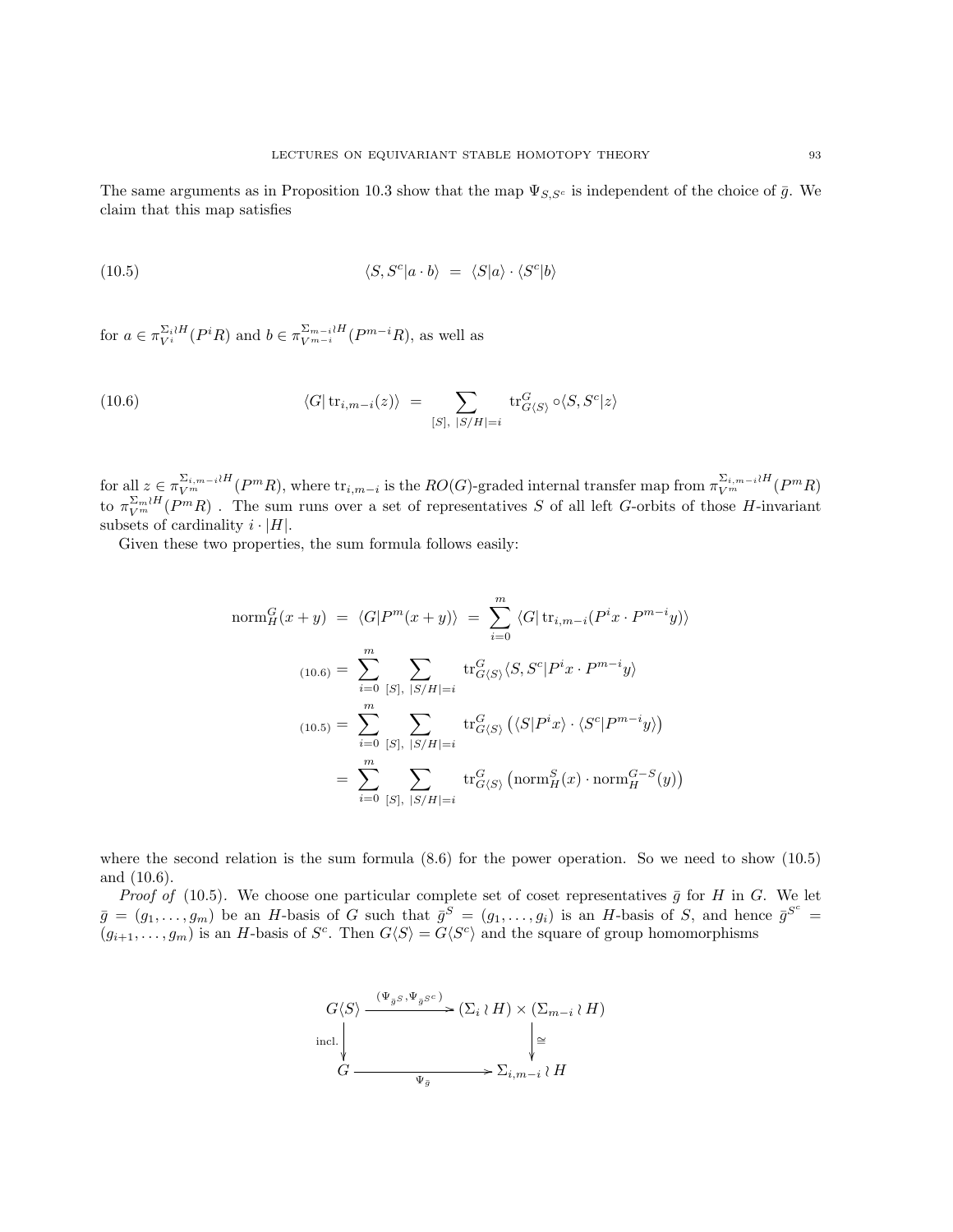commutes. Hence the diagram

$$
\pi_{V^{i}}^{\Sigma_{i}iH}(P^{i}R) \times \pi_{V^{m-i}}^{\Sigma_{m-i}iH}(P^{m-i}R) \longrightarrow \pi_{V^{m}}^{\Sigma_{i,m-i}iH}(P^{m}R)
$$
\n
$$
\downarrow \qquad \qquad \downarrow \qquad \downarrow \qquad \downarrow \qquad \downarrow \qquad \downarrow \qquad \downarrow \qquad \downarrow \qquad \downarrow \qquad \downarrow \qquad \downarrow \qquad \downarrow \qquad \downarrow \qquad \downarrow \qquad \downarrow \qquad \downarrow \qquad \downarrow \qquad \downarrow \qquad \downarrow \qquad \downarrow \qquad \downarrow \qquad \downarrow \qquad \downarrow \qquad \downarrow \qquad \downarrow \qquad \downarrow \qquad \downarrow \qquad \downarrow \qquad \downarrow \qquad \downarrow \qquad \downarrow \qquad \downarrow \qquad \downarrow \qquad \downarrow \qquad \downarrow \qquad \downarrow \qquad \downarrow \qquad \downarrow \qquad \downarrow \qquad \downarrow \qquad \downarrow \qquad \downarrow \qquad \downarrow \qquad \downarrow \qquad \downarrow \qquad \downarrow \qquad \downarrow \qquad \downarrow \qquad \downarrow \qquad \downarrow \qquad \downarrow \qquad \downarrow \qquad \downarrow \qquad \downarrow \qquad \downarrow \qquad \downarrow \qquad \downarrow \qquad \downarrow \qquad \downarrow \qquad \downarrow \qquad \downarrow \qquad \downarrow \qquad \downarrow \qquad \downarrow \qquad \downarrow \qquad \downarrow \qquad \downarrow \qquad \downarrow \qquad \downarrow \qquad \downarrow \qquad \downarrow \qquad \downarrow \qquad \downarrow \qquad \downarrow \qquad \downarrow \qquad \downarrow \qquad \downarrow \qquad \downarrow \qquad \downarrow \qquad \downarrow \qquad \downarrow \qquad \downarrow \qquad \downarrow \qquad \downarrow \qquad \downarrow \qquad \downarrow \qquad \downarrow \qquad \downarrow \qquad \downarrow \qquad \downarrow \qquad \downarrow \qquad \downarrow \qquad \downarrow \qquad \downarrow \qquad \downarrow \qquad \downarrow \qquad \downarrow \qquad \downarrow \qquad \downarrow \qquad \downarrow \qquad \downarrow \qquad \downarrow \qquad \downarrow \qquad \downarrow \qquad \downarrow \qquad \downarrow \qquad \downarrow \qquad \downarrow \qquad \downarrow \qquad \downarrow \qquad \downarrow \qquad \downarrow \qquad \down
$$

commutes by the various naturality properties of external and internal product. This is [\(10.5\)](#page-92-1).

*Proof of*  $(10.6)$ . This is an instance of the double coset formula, suitably reinterpreted. The bookkeeping is complicated by the fact that we are simultaneously changing all three parameters of an equivariant homotopy group, namely the group, the spectrum and the indexing representation. We fix one particular complete set  $\bar{g} = (g_1, \ldots, g_m)$  of coset representatives for H in G, with associated monomorphism  $\Psi_{\bar{g}}$ :  $G \longrightarrow \Sigma_m \wr H$ . The monomorphism  $\Psi_{\bar{g}}$  factors as an isomorphism  $\bar{\Psi}_{\bar{g}} : G \longrightarrow \Psi_{\bar{g}}(G) = \bar{G}$  onto its image followed by the inclusion  $i : \bar{G} \longrightarrow \Sigma_m \wr H$ ; so  $\Psi_{\bar{g}}^* = \bar{\Psi}_{\bar{g}}^* \circ \text{res}_{\bar{G}}^{\Sigma_m \wr H}$ . Thus  $\langle G | \neg \rangle$  is the composite

$$
\pi_{V^m}^{\Sigma_m \wr H}(P^mR) \xrightarrow{\operatorname{res}_{G}^{\Sigma_m \wr H}} \pi_{V^m}^{\bar{G}}(P^mR) \xrightarrow{\bar{\Psi}_{\bar{g}}^*} \pi_{\bar{\Psi}_{\bar{g}}^*(V^m)}^G(P^mR) \xrightarrow{(\epsilon_{\bar{g}})^*} \pi_{\bar{\Psi}_{\bar{g}}^*(V^m)}^G(R) \xrightarrow{(i_{\bar{g}})^*} \pi_{G \ltimes_H V}^G(R) .
$$

The double coset formula [\(4.22\)](#page-36-1) gives

$$
\langle G | \operatorname{tr}_{i,m-i} \rangle = i_{\bar{g}_*} \circ \epsilon_{\bar{g}_*} \circ \bar{\Psi}_{\bar{g}}^* \circ \operatorname{res}_{\bar{G}}^{\Sigma_m \wr H} \circ \operatorname{tr}_{i,m-i}
$$
  
= 
$$
\sum_{[\omega] \in \bar{G} \setminus (\Sigma_m \wr H) / (\Sigma_{i,m-i} \wr H)} i_{\bar{g}_*} \circ \epsilon_{\bar{g}_*} \circ \bar{\Psi}_{\bar{g}}^* \circ \operatorname{tr}_{\bar{G} \cap \omega(\Sigma_{i,m-i} \wr H)}^{\bar{G}} \circ \omega_* \circ \operatorname{res}_{\bar{G}^{\omega} \cap (\Sigma_{i,m-i} \wr H)}^{\Sigma_{i,m-i} \wr H}
$$

Now we rewrite the summands that occur in this formula. For  $\omega = (\sigma; h_1, \ldots, h_m) \in \Sigma_m \wr H$  and we can define an  $H$ -invariant subset with exactly  $i$  right  $H$ -orbits by

$$
S(\omega) = \bigcup_{j=1}^i (\bar{g}\omega)_j \cdot H = \bigcup_{j=1}^i g_{\sigma(j)} \cdot H,
$$

the H-invariant subset generated by the first i components of  $\bar{g}\omega$ . For  $\tau \in \Sigma_{i,m-i} \wr H$  we have

$$
S(\omega \tau) = S(\omega) ,
$$

so the H-invariant set  $S(\omega)$  depends only on the right  $\Sigma_{i,m-i}$ -coset of  $\omega$ . The isomorphism  $\bar{\Psi}_{\bar{g}} : G \longrightarrow \bar{G}$ restricts to an isomorphism of  $G\langle S(\omega)\rangle$  onto  $\bar{G} \cap^{\omega} (\Sigma_{i,m-i} \wr H)$ , so we get

$$
\begin{split} \Psi_{\bar{g}}^{*} \circ \operatorname{tr}^{\bar{G}}_{G \cap \omega}(\Sigma_{i,m-i} \wr H) \circ \omega_{*} \circ \operatorname{res}^{\Sigma_{i,m-i} \wr H}_{\bar{G}^{\omega} \cap (\Sigma_{i,m-i} \wr H)} &= \operatorname{tr}^{G}_{G^{\langle S}(\omega) \rangle} \circ \bar{\Psi}_{\bar{g}}^{*} \circ \omega_{*} \circ \operatorname{res}^{\Sigma_{i,m-i} \wr H}_{\bar{G}^{\omega} \cap (\Sigma_{i,m-i} \wr H)} \\ &= \operatorname{tr}^{G}_{G^{\langle S}(\omega) \rangle} \circ \bar{\Psi}_{\bar{g}}^{*} \circ (l_{\omega}^{V^{m}})_{*} \circ (l_{\omega}^{P^{m}R})_{*} \circ c_{\omega}^{*} \circ \operatorname{res}^{\Sigma_{i,m-i} \wr H}_{\bar{G}^{\omega} \cap (\Sigma_{i,m-i} \wr H)} \\ &= \operatorname{tr}^{G}_{G^{\langle S}(\omega) \rangle} \circ (\bar{\Psi}_{\bar{g}}(l_{\omega}^{V^{m}}))_{*} \circ (\bar{\Psi}_{\bar{g}}^{*}(l_{\omega}^{P^{m}R}))_{*} \circ \bar{\Psi}_{\bar{g}}^{*} \circ c_{\omega}^{*} \circ \operatorname{res}^{\Sigma_{i,m-i} \wr H}_{\bar{G}^{\omega} \cap (\Sigma_{i,m-i} \wr H)} \\ &= \operatorname{tr}^{G}_{G^{\langle S}(\omega) \rangle} \circ (\bar{\Psi}_{\bar{g}}(l_{\omega}^{V^{m}}))_{*} \circ (\bar{\Psi}_{\bar{g}}^{*}(l_{\omega}^{P^{m}R}))_{*} \circ \bar{\Psi}_{\bar{g}\omega}^{*} \end{split}
$$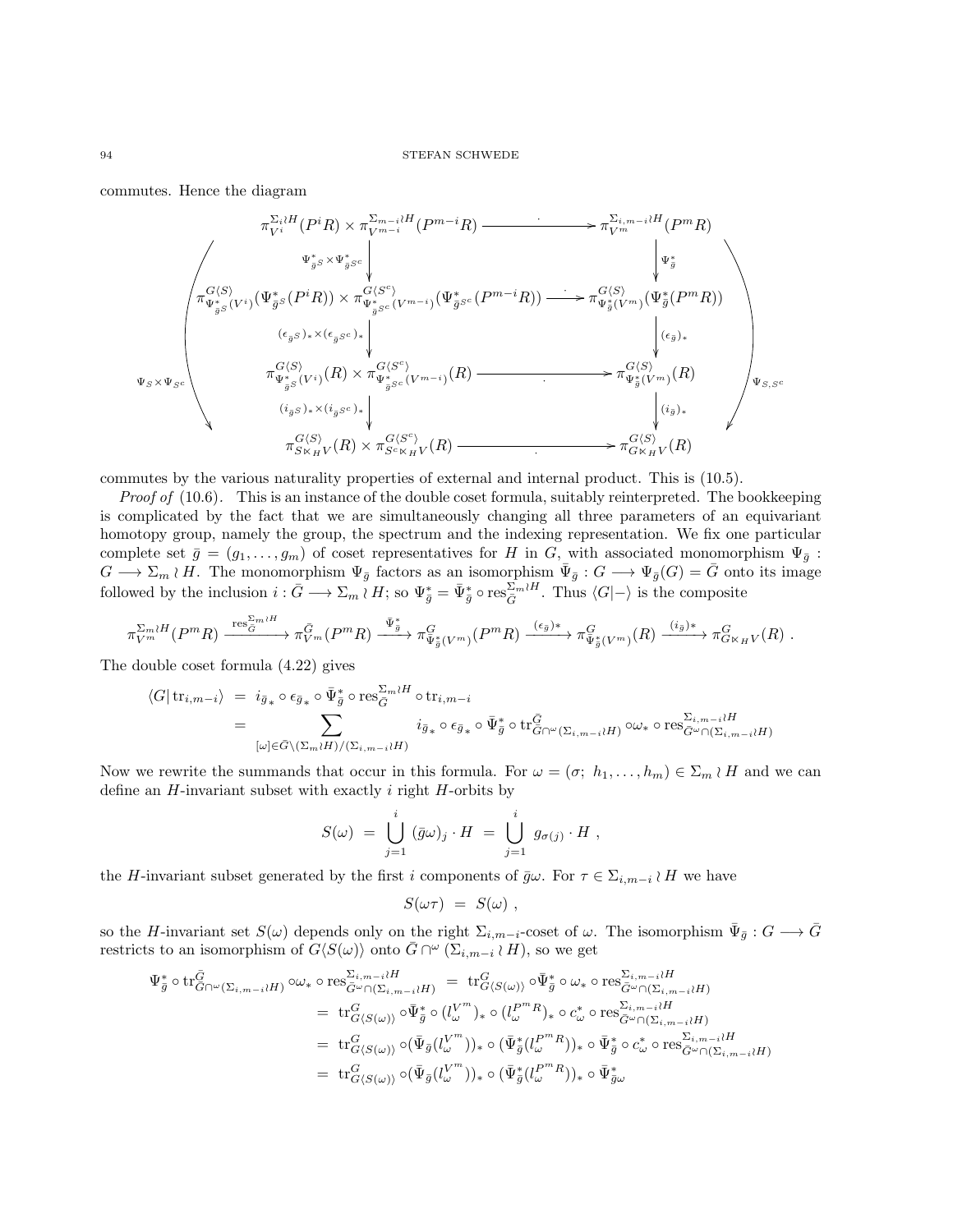We have used that  $\Psi_{\bar{g}\omega} = c_{\omega} \circ \Psi_{\bar{g}}$  and hence  $\Psi_{\bar{g}\omega}^* = \Psi_{\bar{g}}^* \circ c_{\omega}^*$ . We also have

$$
\begin{array}{rcl}\ni_{\bar{g}\omega} &=& i_{\bar{g}}\circ \bar{\Psi}_{\bar{g}}^{\ast}(l_{\omega}^{V^m}) \quad : \ \bar{\Psi}_{\bar{g}\omega}^{\ast}(V^m) \ = \ \Psi_{\bar{g}}^{\ast}(c_{\omega}^{\ast}(V^m)) \ \longrightarrow \ G \ltimes_H V \\\epsilon_{\bar{g}\omega} \ = \ \epsilon_{\bar{g}}\circ \bar{\Psi}_{\bar{g}}^{\ast}(l_{\omega}^{P^mR}) \quad : \ \Psi_{\bar{g}\omega}^{\ast}(P^mR) \ = \ \Psi_{\bar{g}}^{\ast}(c_{\omega}^{\ast}(P^mR))) \ \longrightarrow \ R \end{array}
$$

so if we compose the previous relation with  $i_{\bar{g}_*} \circ \epsilon_{\bar{g}_*}$  we get

$$
\begin{split} i_{\bar{g}_{*}} \circ \epsilon_{\bar{g}_{*}} \circ \bar{\Psi}_{\bar{g}}^{*} \circ \text{tr}^{\bar{G}}_{G \cap \omega}(\Sigma_{i,m-i} \wr H) \circ \omega_{*} \circ \text{res}^{\Sigma_{i,m-i} \wr H}_{\bar{G}^{\omega} \cap (\Sigma_{i,m-i} \wr H)} \\ & = i_{\bar{g}_{*}} \circ \epsilon_{\bar{g}_{*}} \circ \text{tr}^{\bar{G}}_{G \langle S(\omega) \rangle} \circ (\bar{\Psi}_{\bar{g}}(l^{\bar{V}^{m}}_{\omega}))_{*} \circ (\bar{\Psi}_{\bar{g}}^{*}(l^{\bar{P}^{m}R}_{\omega}))_{*} \circ \bar{\Psi}_{\bar{g}\omega}^{*} \\ & = \text{tr}^{\bar{G}}_{G \langle S(\omega) \rangle} \circ i_{\bar{g}_{*}} \circ (\bar{\Psi}_{\bar{g}}(l^{\bar{V}^{m}}_{\omega}))_{*} \circ \epsilon_{\bar{g}_{*}} \circ (\bar{\Psi}_{\bar{g}}^{*}(l^{\bar{P}^{m}R}_{\omega}))_{*} \circ \bar{\Psi}_{\bar{g}\omega}^{*} \\ & = \text{tr}^{\bar{G}}_{G \langle S(\omega) \rangle} \circ i_{\bar{g}\omega_{*}} \circ \epsilon_{\bar{g}\omega_{*}} \circ \bar{\Psi}_{\bar{g}\omega}^{*} = \text{tr}^{\bar{G}}_{G \langle S(\omega) \rangle} \circ \langle S(\bar{g}\omega), S(\bar{g}\omega)^{c}| - \rangle \end{split}
$$

Now we sum up over a set of double coset representatives. For  $\gamma \in G$  we have  $\gamma \bar{g} = \bar{g} \Psi_{\bar{g}}(\gamma)$  and hence

$$
S(\Psi_{\bar{g}}(\gamma) \cdot \omega) = \gamma \cdot S(\omega) .
$$

So the assignment  $\omega \mapsto S(\omega)$  induces a G-equivariant bijection

 $\Psi_{\bar{g}}^*(\Sigma_m \wr H/\Sigma_{i,m-i} \wr H) \longrightarrow \{ H$ -invariant subsets of G of cardinality  $i \cdot |H| \}$ ,

and thus a bijection between the  $\bar{G}$ -( $\Sigma_{i,m-i}$  i H)-double cosets in  $\Sigma_m$  if A and the G-orbits of H-invariant subsets of cardinality  $i \cdot |H|$ . So we conclude that

$$
\Psi_G \circ \operatorname{tr}_{i,m-i} = \sum_{[\omega] \in \bar{G} \setminus (\Sigma_m \wr H)/(\Sigma_{i,m-i} \wr H)} i_{\bar{g}_*} \circ \epsilon_{\bar{g}_*} \circ \bar{\Psi}_{\bar{g}}^* \circ \operatorname{tr}_{\bar{G} \cap \omega(\Sigma_{i,m-i} \wr H)}^{\bar{G}} \circ \omega_* \circ \operatorname{res}_{\bar{G}^{\omega} \cap (\Sigma_{i,m-i} \wr H)}^{\Sigma_{i,m-i} \wr H} \n= \sum_{[\omega] \in \bar{G} \setminus (\Sigma_m \wr H)/(\Sigma_{i,m-i} \wr H)} \operatorname{tr}_{G \langle S(\omega) \rangle}^{\bar{G}} \circ \langle S(\bar{g}\omega), S(\bar{g}\omega)^c \vert - \rangle = \sum_{[S], |S/H| = i} \operatorname{tr}_{G \langle S \rangle}^{\bar{G}} \circ \langle S, S^c \vert - \rangle .
$$

This justifies the relation [\(10.6\)](#page-92-0) and concludes the proof of the sum formula.  $\square$ 

**Remark 10.7.** We observe that for every *H*-invariant subset S, the stabilizer group  $G\langle S \rangle$  contains the intersection of all H-conjugates, i.e.,

$$
\bigcap_{g\in G}{}^gH\ \subseteq\ G\langle S\rangle\ .
$$

Indeed,  $gH$  is the stabilizer of the orbit  $gH$ . So the elements in the intersection stabilize all H-orbits, hence all H-invariant subsets.

The empty subset of  $G$  is unique within its  $G$ -orbit, and by property (i) its contribution to the sum formula (ix) is

$$
\mathrm{norm}^{\emptyset}_{H}(x)\cdot \mathrm{norm}^G_H(y) ~=~ 1\cdot \mathrm{norm}^G_H(y) ~=~ \mathrm{norm}^G_H(y)~.
$$

Similarly, the contribution from the subset G is norm  $_G^G(x)$ . On the other hand, for every proper H-invariant subset (i.e., different from  $\emptyset$  and G), the group  $G\langle S\rangle$  is a proper subgroup of G. We conclude that the obstruction to additivity of the norm map

$$
\mathrm{norm}^G_H(x+y) - \mathrm{norm}^G_H(x) - \mathrm{norm}^G_H(y)
$$

is a sum of transfers from the proper subgroups that contain the intersection of all  $H$ -conjugates.

Example 10.8. We look at the sum formula in the smallest non-trivial example, i.e., when the subgroup H has index 2 in G. Then G has four H-invariant subsets  $\emptyset, H, G - H$  and G. The empty subset respectively G are unique in their respective G-orbits and contribute  $\text{norm}_{H}^{G}(y)$  respectively  $\text{norm}_{H}^{G}(x)$ . The other two H-invariant subsets H and  $G - H$  are in the same G-orbit, and we have

$$
\operatorname{norm}_{H}^{G-H}(y) = \operatorname{norm}_{H}^{\tau H}(y) = l_{\tau}(\tau_{\star}(y))
$$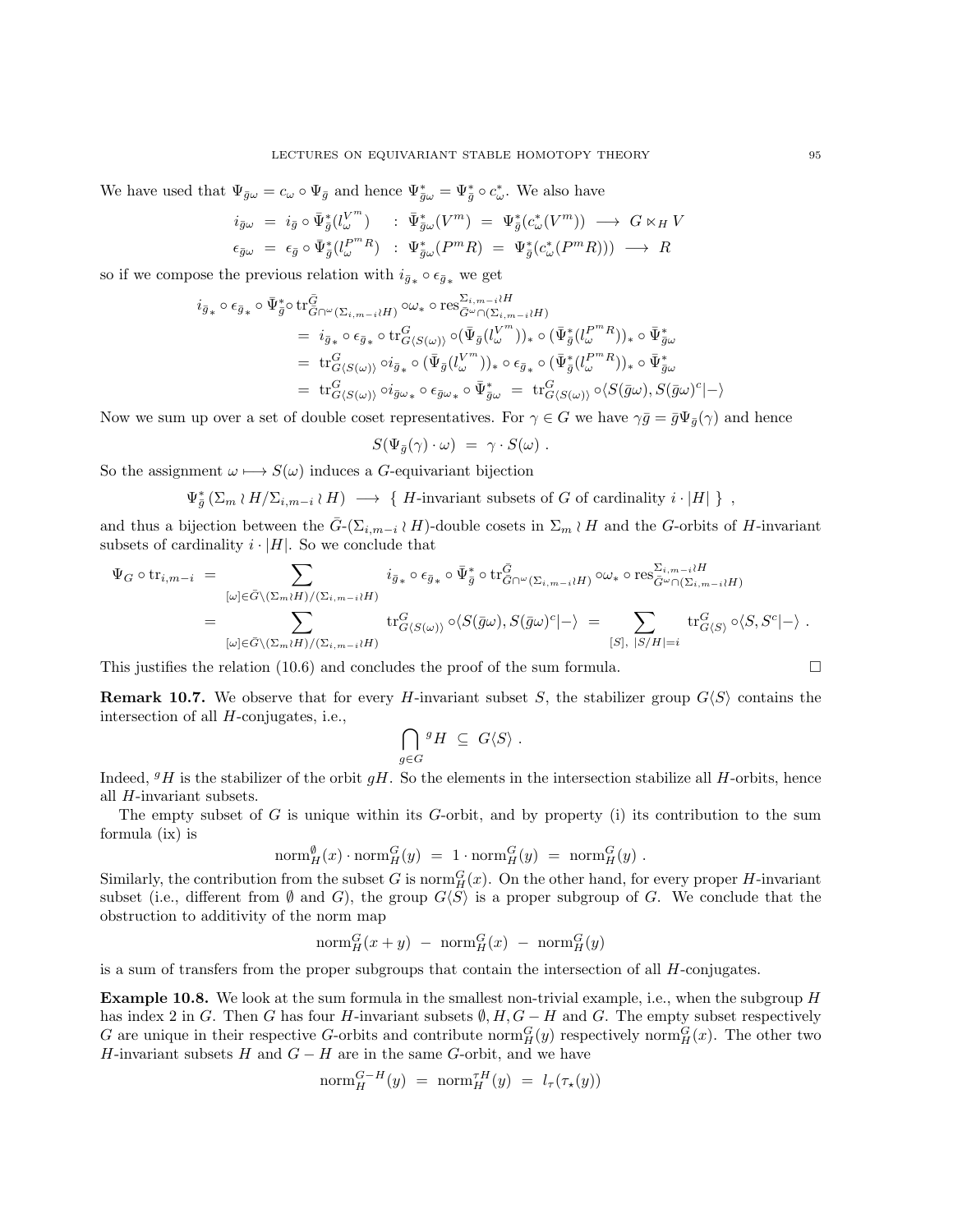<span id="page-95-0"></span>where  $\tau$  is any element in  $G - H$ . We can pick H as the representative of the G-orbit  $\{H, G - H\}$  and the corresponding contribution to the sum formula is then

$$
\mathrm{tr}_H^G\left(\,\mathrm{norm}^H_H(x) \cdot \mathrm{norm}^{G-H}_H(y)\right) \,\, = \,\, \mathrm{tr}_H^G\left(x \cdot (\tau_*(y))\right)
$$

where  $\tau$  is any element in  $G - H$ . So altogether the sum formula for  $x, y \in \pi_V^H(R)$  becomes

$$
\text{norm}_{H}^{G}(x+y) = \text{norm}_{H}^{G}(x) + \text{tr}_{H}^{G}(x \cdot (l_{\tau}(\tau_{\star}(y)))) + \text{norm}_{H}^{G}(y)
$$

in  $\pi_{G\times_HV}^G(R)$ , where  $\text{tr}_H^G: \pi_V(R) \longrightarrow \pi_{G\times_HV}^G(R)$  is the  $RO(G)$ -graded transfer map [\(4.33\)](#page-41-0).

The most important special case of the norm construction is when  $S = G$  is the entire group. For easier reference we summarize the properties that apply to this special case in the following proposition.

**Proposition 10.9.** Let  $H$  be a subgroup of  $G$  and  $R$  a commutative orthogonal  $G$ -ring spectrum. The norm map norm $_H^G: \pi_V^H(R) \longrightarrow \pi_{G \ltimes_H V}^G(R)$  have the following properties.

- (i) We have  $\text{norm}_{H}^{G}(0) = 0$ ,  $\text{norm}_{H}^{G}(1) = 1$  and  $\text{norm}_{G}^{G}(x) = x$ .
- (ii) (Transitivity) The norm maps are transitive, i.e., for subgroups  $K \subseteq H \subseteq G$  and  $x \in \pi_V^K(R)$  we have

$$
\mathrm{norm}^G_H(\mathrm{norm}^H_K(x)) = \mathrm{norm}^G_K(x)
$$

in  $\pi_{G_{\kappa_K V}}^G(R)$ , using the identification  $G \ltimes_H (H \ltimes_K V) \cong G \ltimes_K V$ .

(iii) The norm maps are multiplicative with respect to external product: for two commutative G-ring spectra  $R, \overline{R}$  and classes  $x \in \pi^H_V(R)$  and  $\overline{x} \in \pi^H_W(\overline{R})$  we have

$$
(\operatorname{norm}^G_H x) \cdot (\operatorname{norm}^G_H \bar{y}) \ = \ \operatorname{norm}^G_H (x \cdot \bar{x})
$$

in  $\pi_{G\ltimes_H(V\oplus W)}^G(R\wedge\bar{R})$ .

(iv) The norm maps are multiplicative with respect to internal product:  $x \in \pi_V^H(R)$  and  $y \in \pi_W^H(R)$  we have

$$
(\operatorname{norm}^G_H x) \cdot (\operatorname{norm}^G_H y) \ = \ \operatorname{norm}^G_H (x \cdot y)
$$

in  $\pi_{G \ltimes_H(V \oplus W)}^G(R)$ .

(v) (Double coset formula) for two subgroup H and K of G and a homotopy class  $x \in \pi_V^H(R)$  we have:

$$
\text{res}^G_K\circ \text{norm}^G_H \ = \ \prod_{[g]\in K\backslash G/H} \text{norm}^K_{K\cap^g H}\circ g_{\star}\circ \text{res}^H_{K^g\cap H}
$$

as maps from  $\pi_V^H(R)$  to  $\pi_{G\ltimes_HV}^K(R)$ . Here [g] runs over a system of double coset representatives and we use the K-linear isometry

$$
\bigoplus_{[g]\in K\backslash G/H} K\ltimes_{K\cap^g H}(c_g^*V)\ \cong\ G\ltimes_H V
$$

to identify the indexing representations of both sides. (vi) (Sum) For  $x, y \in \pi_{V}^{H}R$  the relation

$$
\mathrm{norm}_{H}^{G}(x+y) \ = \ \sum_{[S]}\ \mathrm{tr}_{G\langle S\rangle}^{G} \ (\mathrm{norm}_{H}^{S}(x)\cdot \mathrm{norm}_{H}^{G-S}(y))
$$

holds in  $\pi_{G\ltimes_HV}^G(R)$ . The sum runs over a set of representatives S of all orbits of the left G-action on the set of H-invariant subsets of G.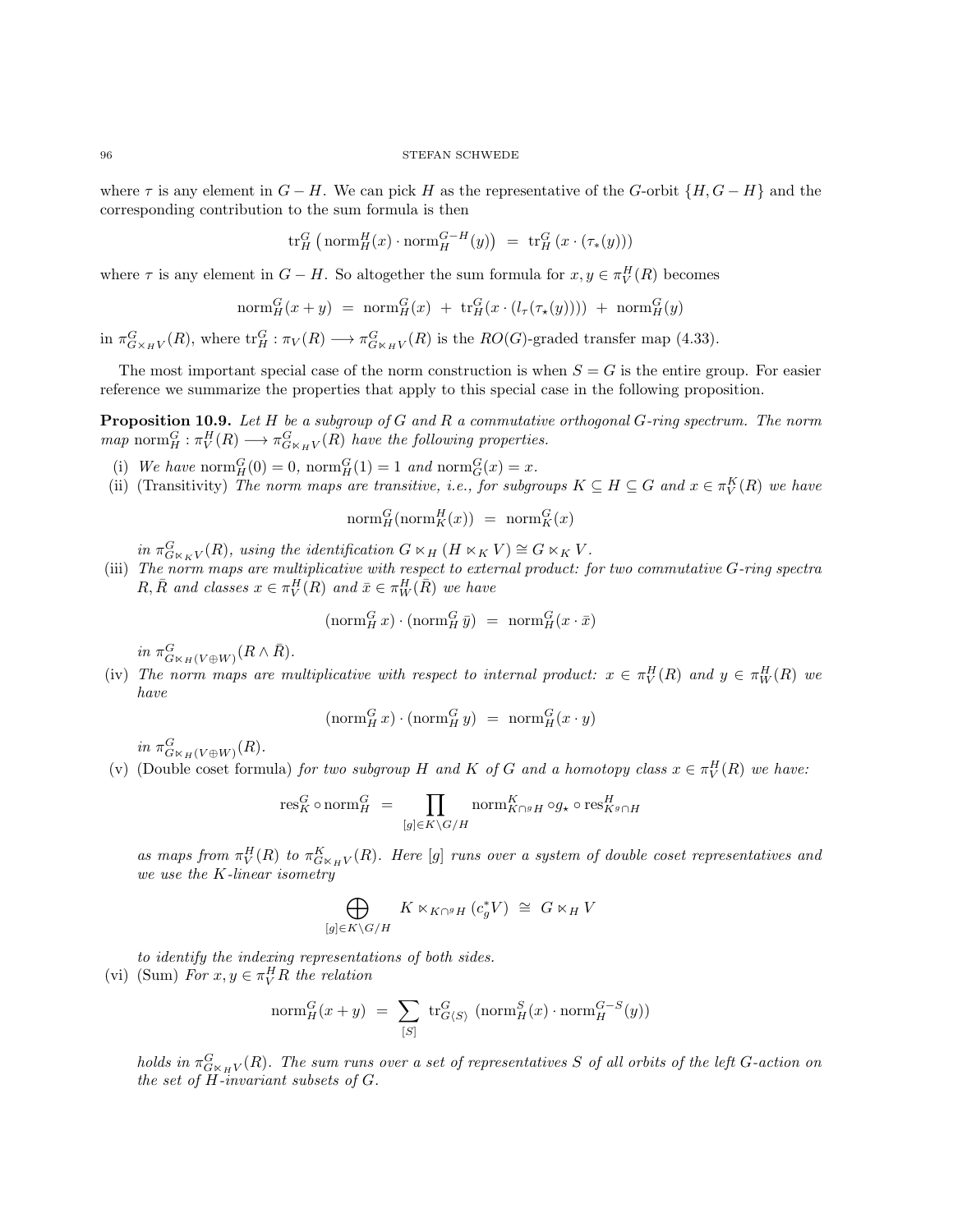<span id="page-96-0"></span>(vii) The norm map is compatible with the geometric fixed point map in the sense that the square

$$
\pi_V^H(R) \xrightarrow{\text{norm}_H^G} \pi_{G \ltimes_H V}^H(R)
$$
\n
$$
\pi_{V^H}(\Phi^H R) \xrightarrow{\text{tr}_{\Theta_{\Delta_*}}} \pi_{(G \ltimes_H V)^G}^G(\Phi^G R)
$$

commutes, where  $\Delta : \Phi^H R \longrightarrow \Phi^G R$  was defined in [\(9.11\)](#page-84-0) and  $i : V^H \cong (G \ltimes_H V)^G$  is the transfer isomorphism given by  $tr(v) = \sum_{[g] \in G/H} g \otimes v$ .

*Proof.* (vii) Let consider an H-map  $f: S^{V+n\rho} \longrightarrow X(n\rho)$  that represents an element in  $\pi_V^H(X)$ , where  $\rho = \rho_H$  is the regular representation of H. The m-th smash power

$$
f^{(m)}\;:\;S^{mV+nm\rho}=(S^{V+n\rho})^{(m)}\;\longrightarrow\;(X(n\rho))^{(m)}
$$

is then  $\Sigma_m \wr H$ -equivariant. We compare the restrictions of this  $\Sigma_m \wr H$ -map to fixed points for the subgroup  $\Phi(G)$  and for the whole wreath product group:



The clockwise composite is a representative for the class  $(\pi_k \Delta)(\Phi^H[f])$ , and the counter-clockwise composite is a representative for  $\Phi^G(\text{Norm}_H^G[f])$ . Since the diagram commutes, these two classes agree.

Remark 10.10. The algebraic structure on the 0-th equivariant homotopy groups of a commutative G-ring spectrum can be packaged differently and more conceptually into the form of a TNR-functor in the sense of Tambara [\[25\]](#page-103-3); here the acronym stands form 'Transfer, Norm and Restriction'.

**Example 10.11** (Sphere spectrum). The sphere spectrum  $\mathcal{S}$  is a commutative orthogonal G-ring spectrum for every group G. For all  $H \subseteq G$  the restriction of the G-sphere spectrum is the H-sphere spectrum. We claim that under the isomorphism between the Burnside ring and the equivariant 0-stem, the norm map

$$
\mathrm{norm}^G_H : \pi_0^H(\mathbb{S}) \longrightarrow \pi_0^G(\mathbb{S})
$$

becomes the multiplicative norm of Burnside rings. More generally we claim that for every  $H$ -invariant subset  $S$  of  $G$  the diagram

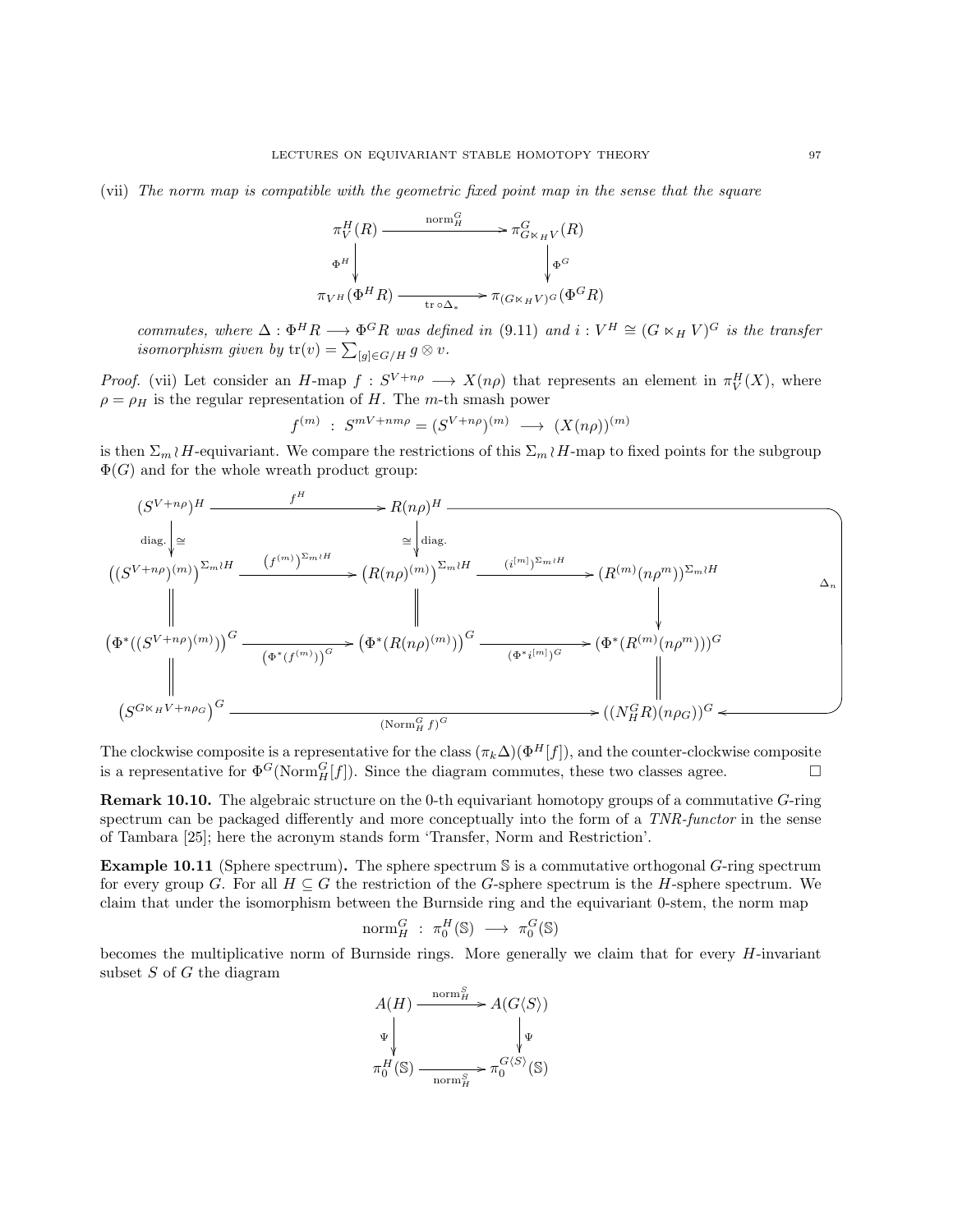commutes, where the upper map arises by sending the class of a finite  $H$ -set  $X$  to the class of the  $G$ set map<sup>H</sup> $(S, X)$ . In particular, the norm map on equivariant stable stems corresponds to the assignment  $X \mapsto \mathrm{map}^H(G, X).$ 

We quickly recall how the norm map norm $_H^G: A(H) \longrightarrow A(G)$  is defined. This is basically the norm construction in the category of finite sets under cartesian product, but since norming is not additive, the extension from finite H-sets to the Burnside ring  $A(H)$  requires justification. For this purpose we consider the product set

$$
\mathbb{A}(H) = \prod_{n \geq 0} A(\Sigma_n \wr H).
$$

We endow  $\mathbb{A}(H)$  with a new binary operation  $\star$  given by

$$
((s_i)\star (t_j))_n ~=~ \sum_{i+j=n}~ {\rm tr}^{\Sigma_n\wr H}_{(\Sigma_i\times \Sigma_j) \wr H}(s_i\cdot u_j)~.
$$

The operation  $\star$  is evidently commutative and associative and has as neutral element the sequence 1 with

$$
\underline{1}_n = \begin{cases} 1 & \text{for } n = 0, \text{ and} \\ 0 & \text{for } n > 0. \end{cases}
$$

So  $\mathbb{A}(H)$  becomes a commutative monoid under  $\star$ . Given a finite H-set X, the n-th power  $X^n$  is a  $\Sigma_n$  H-set and we have

$$
(X \amalg Y)^n \cong \amalg_{i+j=n} \Sigma_n \wr H \times_{\Sigma_{i,j} \wr H} X^i \times Y^j
$$

as  $\Sigma_n \wr H$ -sets. In other words, the 'power series'

$$
P(X) = ([Xn])n \ge 0 \text{ in } A(H) \quad \text{satisfies} \quad P(X \amalg Y) = P(X) \star P(Y) .
$$

Since  $X^0$  is a one-element set, it represents the multiplicative unit in  $A(e) = A(\Sigma_0 \wr H)$ , and so the power series  $P(X)$  is invertible with respect to  $\star$ . So by the universal property of the Burnside ring, there is a unique map

$$
P : A(H) \longrightarrow A(H)
$$

that agrees with the power series on finite H-sets and satisfies  $P(x + y) = (Px) \star (Py)$ . We denote by  $P^m: A(H) \longrightarrow A(\Sigma_m \wr H)$  the composite of P with the projection the the m-th factor.

We claim that this power construction corresponds to the power construction for the equivariant sphere spectra, i.e., for every  $m \geq 0$  the square



commutes. Since both power maps have the same behavior on sums, it suffices to check this for the classes of the cosets  $H/K$  that generate  $A(H)$  as an abelian group. We have

$$
P^{m}(\Psi(H/K)) = P^{m}(\text{tr}_{K}^{H}(1)) = \text{tr}_{\Sigma_{m} \wr K}^{\Sigma_{m} \wr H}(P^{m}(1)) = \text{tr}_{\Sigma_{m} \wr K}^{\Sigma_{m} \wr H}(1)
$$
  
= 
$$
\Psi((\Sigma_{m} \wr H)/(\Sigma_{m} \wr K)) = \Psi(P^{m}(H/K))
$$

using that  $(H/K)^m$  is isomorphic to  $(\Sigma_m \wr H)/(\Sigma_m \wr K)$  as a  $\Sigma_m \wr H$ -set.

Now suppose that H is a subgroup of a group G and S is an H-invariant subset of G of index n. We define the map

$$
\langle S | - \rangle = \langle S : H \rangle \times_{\Sigma_n \wr H} - : A(\Sigma_n \wr H) \longrightarrow A(G \langle S \rangle)
$$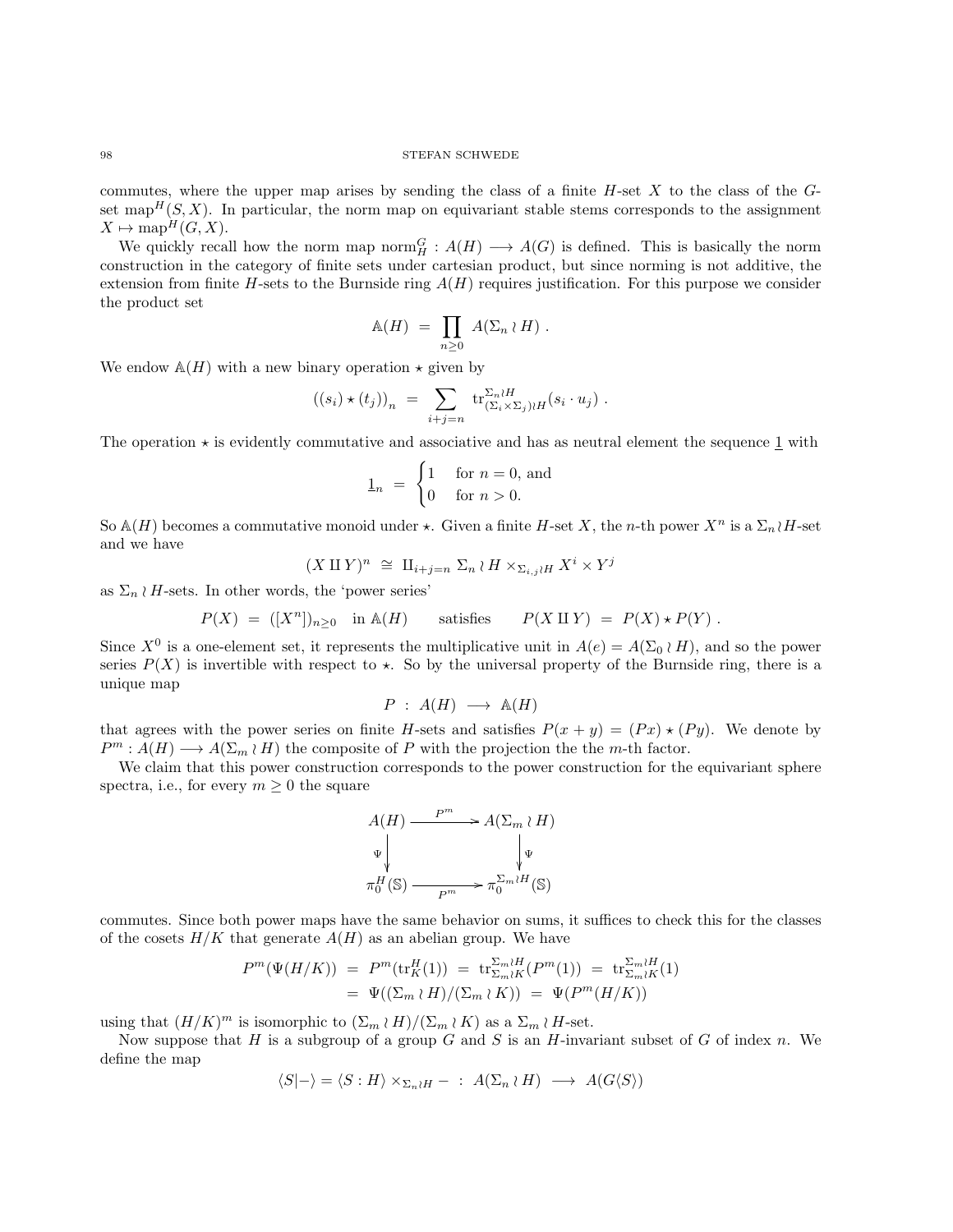<span id="page-98-0"></span>by balanced product over  $\Sigma_n \wr H$  with the set  $\langle S : H \rangle$  of H-bases of S (which has commuting left  $G\langle S \rangle$ -action and right  $\Sigma_n \nmid H$ -actions as explained in Construction [10.2\)](#page-85-0). For any choice of H-basis  $\bar{g}$  of S and every  $\Sigma_n \wr H$ -set Y the map

$$
\Psi_{\bar{g}}^* Y \xrightarrow{[\bar{g}, -]} \langle S : H \rangle \times_{\Sigma_n \wr H} Y
$$

is a natural isomorphism of  $G\langle S\rangle$ -sets. The identification between Burnside rings and and equivariant zero stems commutes with restriction homomorphism, so the square

$$
\begin{array}{ccc}\nA(\Sigma_n\wr H) & \xrightarrow{\langle S|-\rangle=\Psi_{\tilde{g}}^*} & A(G\langle S\rangle) \\
\Psi & & \downarrow \Psi \\
\pi_0^{\Sigma_n\wr H}(\mathbb{S}) & & \downarrow \Psi \\
\end{array}
$$

commutes because [...].

The norm map norm $_H^S$  on Burnside rings is now the composite

$$
A(H) \xrightarrow{P^n} A(\Sigma_n \wr H) \xrightarrow{\langle S|-\rangle} A(G\langle S \rangle) .
$$

The norm map norm  $_H^G$  is the special case where  $S = G$  is the entire group. Since the identification between Burnside rings and and equivariant zero stems commutes with power operations and with the maps  $\langle S|-\rangle$ , it commutes with the norm maps as well. If we unravel the definitions, we see that for every  $H$ -set  $X$ , the element norm  $_{H}^{S}(X)$  in  $A(G\langle S\rangle)$  is represented by  $\langle S:H\rangle\times_{\Sigma_n\wr H}X^n$  which naturally isomorphic, as a  $G\langle S\rangle$ -set, to map<sup>H</sup> $(S, X)$ , by the map

$$
\mathrm{map}^H(S, X) \longrightarrow \langle S : H \rangle \times_{\Sigma_n \wr H} X^n
$$
  

$$
\varphi \longmapsto [g_1, \dots, g_n; \; \varphi(g_1), \dots, \varphi(g_n)] .
$$

Here  $(g_1, \ldots, g_n)$  is any H-basis of S, but the map is independent of this basis.

**Example 10.12** (Eilenberg-Mac Lane spectra). Let A be a commutative ring with a  $G$ -action by ring automorphisms. Then the Eilenberg-Mac Lane spectrum  $HA$ , defined in Example [2.13,](#page-9-0) is a commutative orthogonal G-ring spectrum. All equivariant homotopy groups of HA are concentrated in dimension 0 and we have  $\pi_0^K(HA) = A^K$  for every subgroup K of G. We claim that the norm map coincides with the multiplicative transfer. More generally, we claim that for every  $K$ -invariant subset  $S$  of  $G$  the diagram

$$
A^K \xrightarrow{\text{norm}_K^S} A^{G\langle S \rangle} \downarrow
$$
  
\n
$$
\uparrow \qquad \qquad \downarrow
$$
  
\n
$$
\pi_0^K(HA) \xrightarrow{\text{norm}_K^S} \pi_0^{G\langle S \rangle}(HA)
$$

commutes, where the upper horizontal map is defined by

$$
\text{norm}^S_K(a) = \prod_{gK \in S} ga,
$$

where the product is taken over a K-basis of S. The norm map is the special case  $S = G$ , where we have

$$
\text{norm}_{K}^{G}(a) = \prod_{gK \in G/K} ga.
$$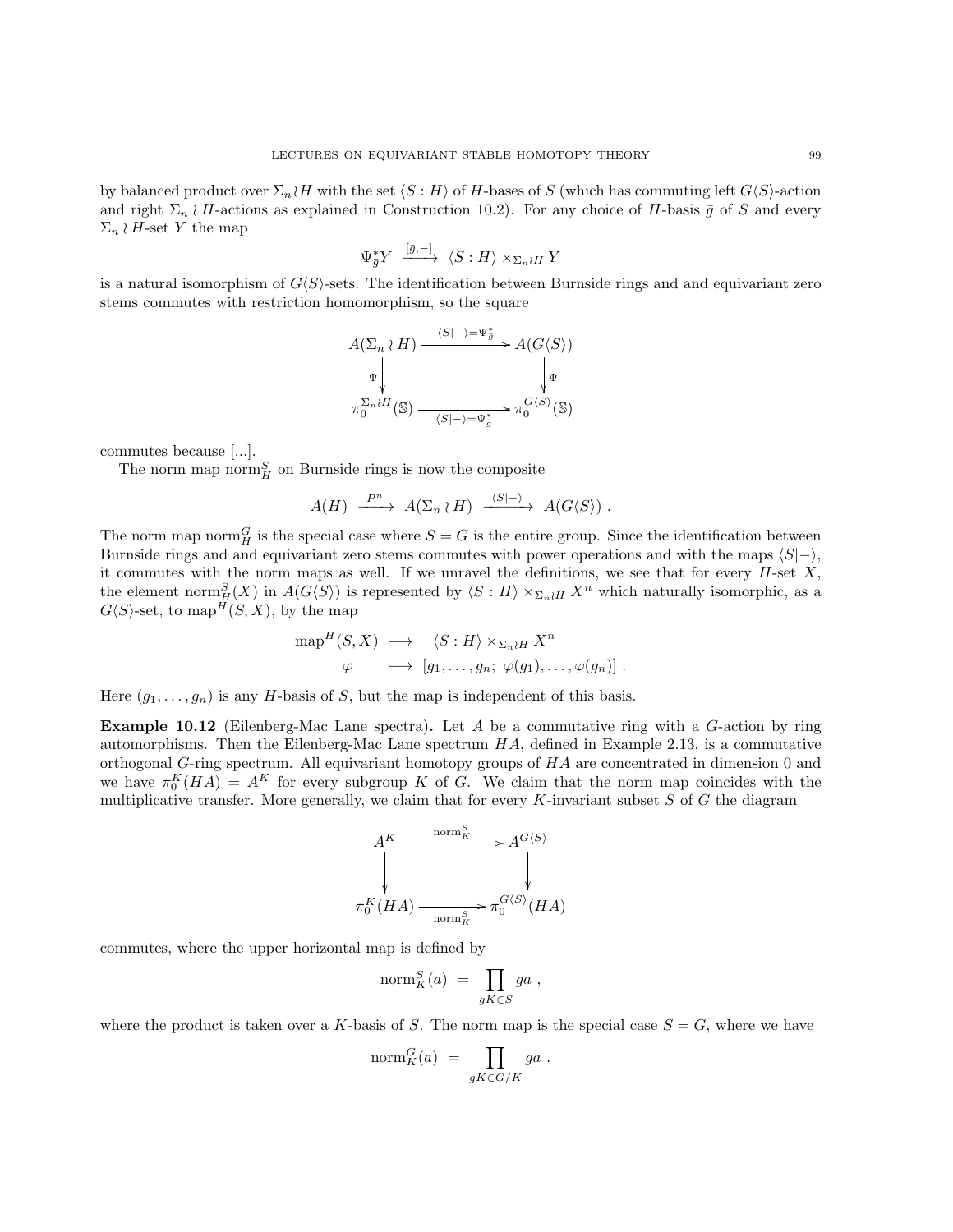<span id="page-99-1"></span><span id="page-99-0"></span>Remark 10.13 (External norm map). The norm map for equivariant homotopy groups of commutative orthogonal ring spectrum can be obtained from a more general external norm map on  $RO(G)$ -graded homotopy groups that has the form of:

(10.14) 
$$
\text{Norm}_{H}^{S} : \pi_{V}^{H}(X) \longrightarrow \pi_{S \ltimes_{H} V}^{G\langle S \rangle}(N_{H}^{S} X).
$$

Here S an H-invariant subset of G, V is an H-representation,  $S \ltimes_H V$  the induced  $G\langle S \rangle$ -representation, X is an H-spectrum and

$$
N_H^S X = \langle S : H \rangle_{\Sigma_n \wr H} P^n X
$$

is the norm construction based on the invariant subset S of index  $n = [S : H]$ . For  $S = G$  this gives the external norm map for the norm construction  $N_H^G X$  in the sense of Section [9.](#page-77-1) The 'internal' norm map [\(10.1\)](#page-85-1) is then obtained from the external norm map for  $X = R$  by postcomposing with the effect of the adjunction counit  $\epsilon : N_H^G R \longrightarrow R$ .

The construction of the external norm map is the same as for the internal norm map, except that the morphism  $\epsilon_{\bar{g}}$ :  $\Psi_{\bar{g}}^*(P^nR) \longrightarrow R$  has no analog and does not occur. So the external norm map is the composite

$$
\pi_V^H(X) \xrightarrow{P^n} \pi_{V^n}^{\Sigma_n \wr H}(P^n X) \xrightarrow{\Psi_{\bar{g}}^*} \pi_{\Psi_{\bar{g}}^*(V^n)}^{\mathcal{G}\langle S\rangle}(\Psi_{\bar{g}}^*(P^n X)) \xrightarrow{i_{\bar{g}}^*} \pi_{S \times_H V}^{\mathcal{G}\langle S\rangle}(\mathcal{N}_H^S X)
$$

where  $\bar{g}$  is a choice of H-basis for S with associated monomorphism  $\Psi_{\bar{g}}: G\langle S \rangle \longrightarrow \Sigma_m \wr H$  (and the map does not depend on this choice).

The external norm map has various properties that are analogues, or rather precursors, of corresponding properties of the internal norm map:

- (i) We have  $\text{Norm}_{H}^{S}(0) = 0$  and  $\text{Norm}_{H}^{H}(x) = x$ . When  $X = S$  is the *H*-sphere spectrum, we have  $N_H^S$ S = S, the *G*-sphere spectrum, and  $\text{Norm}_H^S(1) = 1$  in  $\pi_0^{G(S)}$ S.
- (ii) The external norm maps are transitive, i.e., for subgroups  $K \subseteq H \subseteq G$  we have

$$
\text{Norm}_{H}^{G} \circ \text{Norm}_{K}^{H} = \text{Norm}_{K}^{G} : \pi_{V}^{H}(X) \longrightarrow \pi_{G_{K K}V}^{G}(N_{K}^{G}X).
$$

Here we used the identification  $G \ltimes_H (H \ltimes_K V) \cong G \ltimes_K V$  and the transitivity isomorphism  $N_H^G(N_K^GX)\cong N_K^GX.$ 

(iii) The norm map is multiplicative with respect to external product: for two orthogonal  $H$ -spectra  $X$ and Y and classes  $x \in \pi_V^H X$  and  $y \in \pi_W^H Y$  we have

$$
(\mathrm{Norm}^G_H\, x)\cdot(\mathrm{Norm}^G_H\, y) \,\,=\,\, \mathrm{Norm}^G_H(x\cdot y)
$$

in the group  $\pi_{G_{\kappa_H}(V\oplus W)}^G N_H^G(X\wedge Y)$ , using the identification  $N_H^G X \wedge N_H^G Y \cong N_H^G (X\wedge Y)$  and  $(G \ltimes_H V) \oplus (G \ltimes_H W) \cong G \ltimes_H (V \oplus W).$ 

(iv) The external norm map is also compatible with the geometric fixed point map in the sense that the square

$$
\pi_V^H(X) \xrightarrow{\text{Norm}_{H}^G} \pi_{G \times_H V}^G(N_H^G X)
$$
\n
$$
\Phi^H \downarrow \qquad \qquad \downarrow \Phi^G
$$
\n
$$
\pi_k(\Phi^H X) \xrightarrow{\pi_* \Delta} \pi_k(\Phi^G(N_H^G X))
$$

commutes, where  $k = \dim(V^H) = \dim(G \times_H V)^G$  and the morphism  $\Delta : \Phi^H X \longrightarrow \Phi^G(N_H^G X)$  was defined in [\(9.11\)](#page-84-0).

We will not prove the 'external' forms of these formulas; they can be guesses by systematically 'externalizing' the proofs for the internal norm map.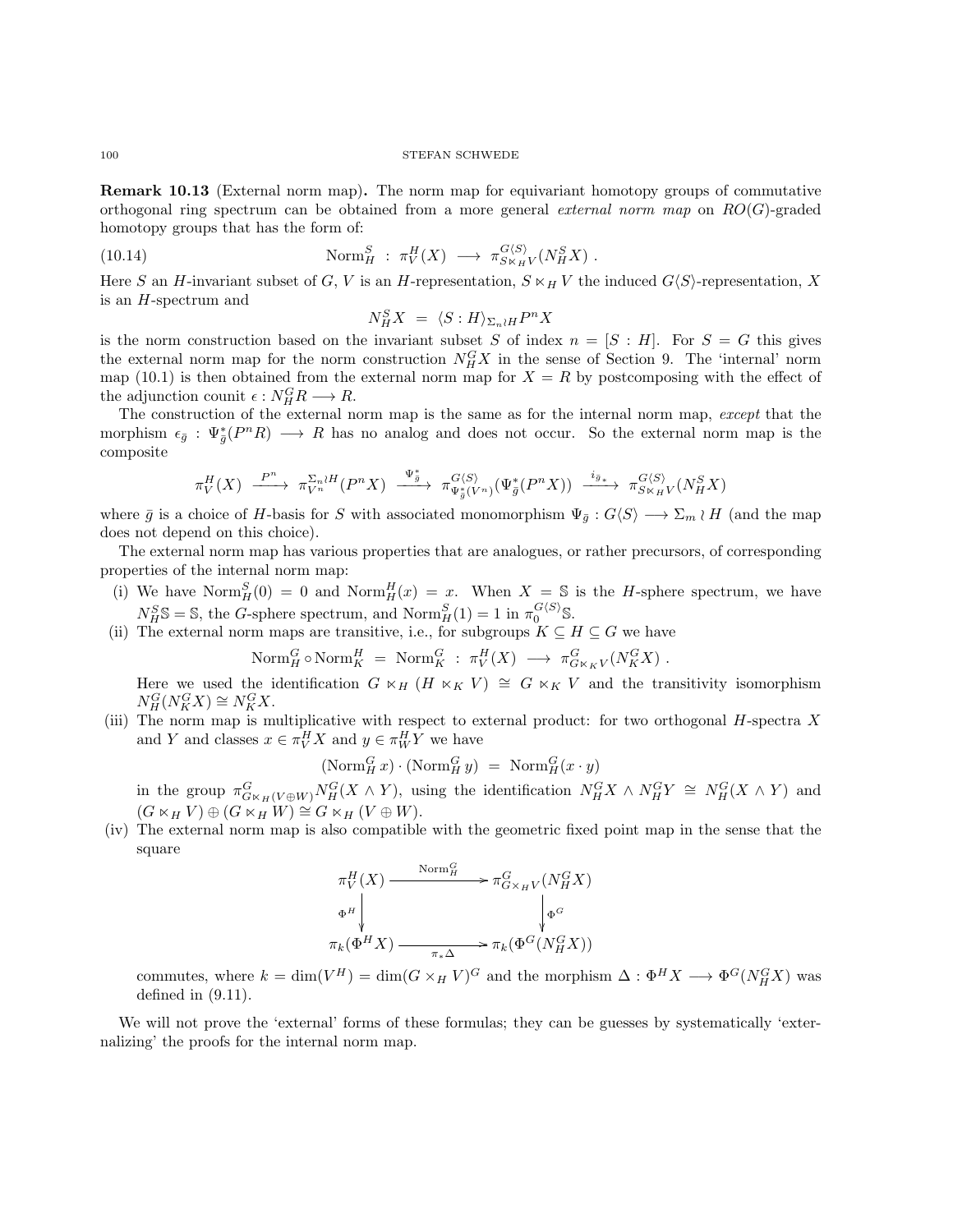### **INDEX**

<span id="page-100-0"></span> $A(G)$ , Burnside ring of  $G$  64  $C_2$ , group of order 2 11  $D(V)$ , unit disc of  $V$  1  $E\mathcal{P}$ , universal space for proper subgroups 69  $F^G X$ , fixed points 68  $F_V$ , free orthogonal G-spectrum generated in level V 50  $F_V A$ , free orthogonal spectrum generated by  $A = 50$ G-spectrum free, [48](#page-47-1)  $G \ltimes_H Y$ , induced spectrum 29  $G_V L$ , semifree orthogonal G-spectrum 51 HM, Eilenberg-Mac Lane spectrum 10  $J_{X,V},$  natural map  $N_H^G(X(V)) \longrightarrow (N_H^G X)(G\ltimes_H V)$ 83 MO, unoriented cobordism spectrum 72  $MR$ , real cobordism spectrum 11  $P^m X$ , m-th power of  $X$  75  $RO(G)$ -graded homotopy groups, [40](#page-39-0)  $S(V)$ , unit sphere of  $V$  1  $S^V$ , one-point compactification of  $V$  1  $X^G$ , naive fixed points 68  $\Delta$ , natural morphism  $\Phi^H X \longrightarrow \Phi^G(N_H^G X)$  85  $Ho(\mathcal{S}p_G)$ , G-equivariant stable homotopy category 14  $Hom(X, Y), 52$  $\text{Norm}_{H}^{G}$ , external norm map 100  $\mathcal{O}(G)$ , orbit category of  $G \quad 2$  $\Phi$ <sup>G</sup>X, geometric fixed points 69  $\Sigma^\infty, \;$  suspension spectrum  $-10$  $\text{Tr}^G_H$ , external transfer 31  $\pi_k$ , homotopy group 4  $\alpha^*$ , restriction along group homomorphism 15 L, category of inner product spaces and isometric embeddings 53  $L(V, W)$ , space of linear isometries 49  $\mathbf{O}(V, W)$ , Thom space of orthogonal complement bundle 49  $\bar{p}_G$ , reduced regular representation of  $G$  13  $\chi_{m,n}$ , shuffle permutation 3  $\eta_{C_2}$ ,  $C_2$ -equivariant Hopf map 44  $\text{ev}_V$ , evaluation functor at level  $V = 51$ ι, [4](#page-3-0)  $\kappa$ , map  $S^W \longrightarrow \mathbf{O}(V, V \oplus W)$  49  $\lambda_X$ , natural morphism  $S^V \wedge X \longrightarrow \text{sh}^V X$  19  $\langle G|-\rangle$ , homomorphism  $\pi_{V^m}^{\Sigma_m \wr H}(P^nR) \longrightarrow \pi_{G \ltimes_H V}^G(R)$ 86 S, sphere spectrum 10  $map(X, Y)$ , mapping space 51  $map^H(G, Y)$ , coinduced spectrum 28  $norm_{H}^{G}$ , norm map 86  $\pi_V^G$ , *V*-graded equivariant homotopy group 40  $\pi_k^G$ , equivariant homotopy group 12  $\mu_k$ , equivariant nonlotopy group<br> $\rho_G$ , regular representation of  $G$  2 sh<sup>V</sup>, shift homomorphism  $\pi_0^G X \longrightarrow \pi_V^G(\sh^V X)$  18  $Sp$ , orthogonal spectrum 2  $\langle G : H \rangle$ , set of coset representatives 79

 $\langle S|-\rangle$ , norm operator  $\pi_V^H R \longrightarrow \pi_{S \ltimes_H V}^{G \langle S \rangle} R$  86  $\tilde{E}P$ , [70](#page-69-1)  $\text{tr}_{H}^{G}$ , internal transfer 31  $\xi(\widetilde{V}, W)$ , orthogonal complement vector bundle 49  $\zeta_H$ , summand inclusion in tom Dieck splitting 58  $f \diamond W$ , stabilization of f by  $W = 8$ g∗, conjugation map on equivariant homotopy groups 16, conjugation map 41  $g_{\star}$ , conjugation map on  $RO(G)$ -graded homotopy action map, [49](#page-48-0) bilinearity diagram of a bimorphism, [4](#page-3-0) bimorphism, [4](#page-3-0) Bredon homology, [62](#page-61-0) Burnside ring, [64](#page-63-0) cobordism spectrum real, [11,](#page-10-1) [72,](#page-71-1) [84](#page-83-0) unoriented, [72](#page-71-1) coinduced spectrum, [28](#page-27-0) colimit of orthogonal G-spectra, [46](#page-45-0) composition formula for norm map, [77](#page-76-1) conjugation map, [35](#page-34-0) on  $RO(G)$ -graded homotopy groups, [41](#page-40-0) on equivariant homotopy groups, [16,](#page-15-0) [35](#page-34-0) connecting homomorphism, [22](#page-21-0) in a G-homology theory, [61](#page-60-0) degree, [66](#page-65-0) double coset formula, [37](#page-36-2) external, [35](#page-34-0) external  $RO(G)$ -graded, [42](#page-41-1) for internal norm map, [89,](#page-88-0) [96](#page-95-0) internal, [36](#page-35-0) internal  $RO(G)$ -graded, [42](#page-41-1) Eilenberg-Mac Lane spectrum, [10](#page-9-1), [44,](#page-43-0) [99](#page-98-0) of a ZG-module, [10,](#page-9-1) [62](#page-61-0) of a Mackey functor, [45](#page-44-0) exhausting sequence, [56](#page-55-0) fixed points, [68](#page-67-1) geometric, [69](#page-68-0) naive, [25,](#page-24-0) [68](#page-67-1) of a free spectrum, [71](#page-70-0) of a suspension spectrum, [70](#page-69-1) of coinduced spectra, [71](#page-70-0) of induced spectra, [71](#page-70-0) free G-spectrum,  $48$ function spectrum, [52](#page-51-0) G-homology theory, [61](#page-60-0)  $G$ - $\Omega$ -spectrum, [20](#page-19-0) generalized structure map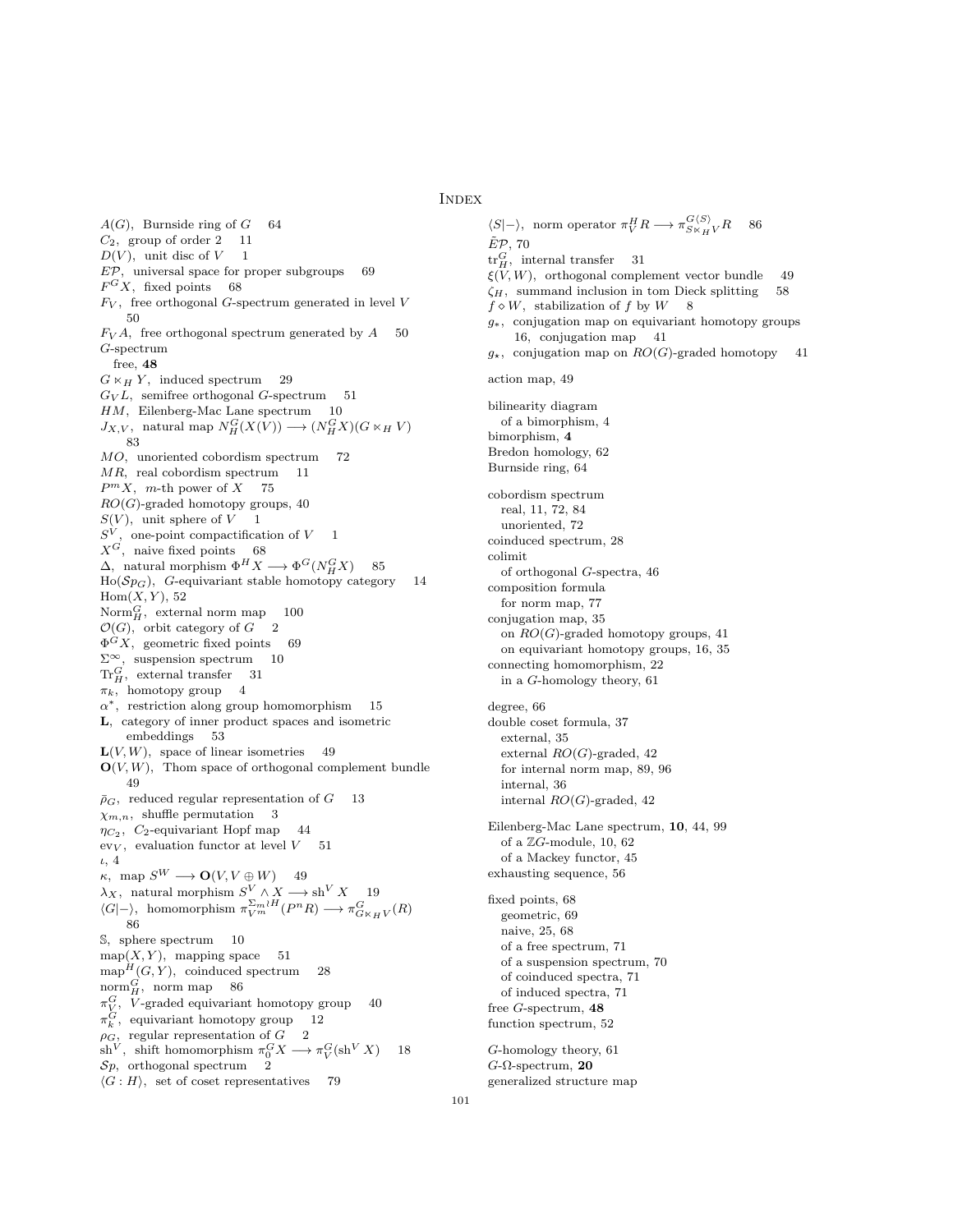of an orthogonal G-spectrum, [7](#page-6-0) geometric fixed point map, [43,](#page-42-0) [69](#page-68-0) geometric fixed points, [69](#page-68-0) of a free spectrum, [71](#page-70-0) of a normed spectrum, [85](#page-84-1) of a suspension spectrum, [70](#page-69-1) of coinduced spectra, [71](#page-70-0) of induced spectra, [71](#page-70-0) homology theory equivariant, [61](#page-60-0) homotopy fiber, [21](#page-20-0) homotopy group, [4](#page-3-0), [12](#page-11-0)  $RO(G)$ -graded, [40](#page-39-0) of a shift, [18](#page-17-0) of a suspended spectrum, [18](#page-17-0) of a wedge, [24](#page-23-0) of an orthogonal G-spectrum, [12](#page-11-0) Hopf map, [44](#page-43-0) induced spectrum, [29](#page-28-0) inner product space, [7](#page-6-0) invariant subset, [86](#page-85-2) isotropy separation sequence, [70](#page-69-1)  $L$ -G-space, [53](#page-52-1) level of an orthogonal spectrum, [2](#page-1-0) level equivalence strong, [54](#page-53-0) limit of orthogonal G-ring spectra, [47](#page-46-0) of orthogonal G-spectra, [46](#page-45-0) linearization of a space, [10](#page-9-1) long exact sequence of homotopy groups, [23](#page-22-0) loop spectrum, [16](#page-15-0), [47](#page-46-0) map, [51](#page-50-1) mapping cone, [21](#page-20-0), [22](#page-21-0) mapping space, [51](#page-50-1) morphism of orthogonal spectra, [2](#page-1-0) multiplication in stable stems, [38](#page-37-0) naive fixed points, [25,](#page-24-0) [68](#page-67-1) norm, [80](#page-79-1) multiplicative, [79](#page-78-0) of a free spectrum, [83](#page-82-2) of a semifree spectrum, [83](#page-82-2) norm map, [86](#page-85-2) external, [100](#page-99-1) for Eilenberg-Mac Lane spectra, [99](#page-98-0) for equivariant sphere spectra, [97](#page-96-0)

orbit category, [2](#page-1-0) orthogonal G-ring spectrum, [6](#page-5-0) orthogonal G-spectrum, [6](#page-5-0)

semifree, [51](#page-50-1), [83](#page-82-2) orthogonal function spectrum, [101](#page-100-0) orthogonal ring spectrum, [2](#page-1-0) commutative, [3](#page-2-0) orthogonal spectrum, [2](#page-1-0) π∗ -isomorphism, [14](#page-13-0) power map composition formula, [77](#page-76-1) product formula, [77](#page-76-1) sum formula, [78](#page-77-2) product on  $RO(G)$ -graded homotopy groups, [40](#page-39-0) on equivariant homotopy groups external, [39](#page-38-0) product formula for norm map, [77](#page-76-1) real bordism spectrum, [11,](#page-10-1) [72,](#page-71-1) [84](#page-83-0) real spectrum, [72](#page-71-1) reciprocity, [39](#page-38-0) regular representation, [2](#page-1-0) reduced, [13](#page-12-0) restriction map on  $RO(G)$ -graded homotopy groups, [41](#page-40-0) on equivariant homotopy groups, [15,](#page-14-0) [16](#page-15-0) ring spectrum orthogonal, see also orthogonal ring spectrum semifree orthogonal G-spectrum, [51](#page-50-1) shift, [18](#page-17-0) shift homomorphism, [18](#page-17-0) smash product, [5](#page-4-0) of a G-space and orthogonal G-spectrum, [47](#page-46-0) of an L-space and orthogonal spectrum, [53](#page-52-1) spectrum orthogonal, see also orthogonal spectrum sphere spectrum, [4](#page-3-0), [62](#page-61-0) equivariant, [10](#page-9-1) stabilization of a map by a representation, [8](#page-7-0) stabilization map, [4](#page-3-0) stable homotopy category G-equivariant, [14](#page-13-0) strong level equivalence, [54](#page-53-0) structure map generalized, [7](#page-6-0) sum formula for power map, [78](#page-77-2) suspension, [17](#page-16-0), [47](#page-46-0) suspension isomorphism for homotopy groups, [17](#page-16-0) in a G-homology theory, [61](#page-60-0) suspension spectrum, [10](#page-9-1)

TNR-functor, [97](#page-96-0) tom Dieck splitting, [58,](#page-57-1) [70,](#page-69-1) [71](#page-70-0) transfer external, [31,](#page-30-0) [32,](#page-31-0) [58](#page-57-1)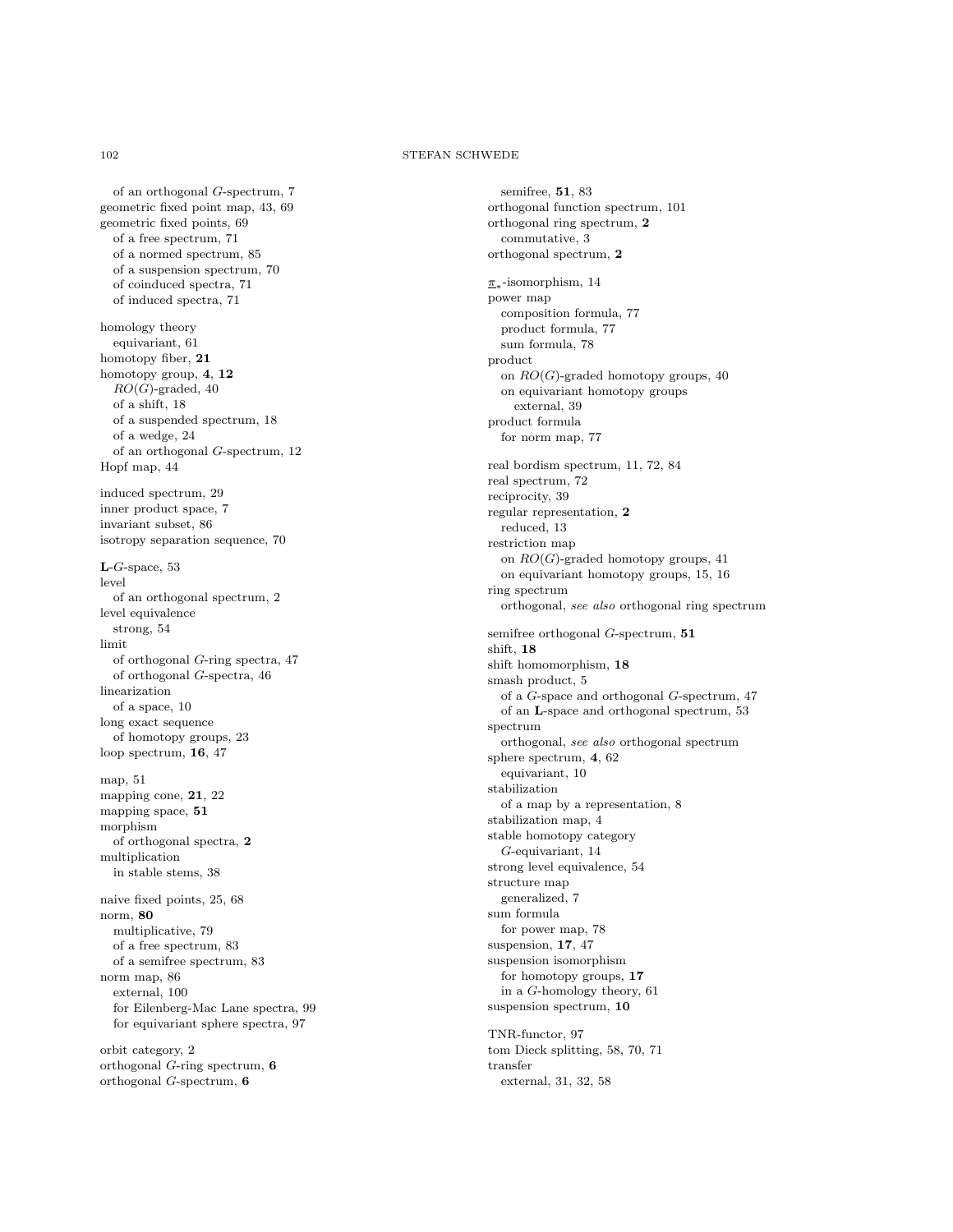internal, [31](#page-30-0) on  $RO(G)$ -graded homotopy groups, [41](#page-40-0) on equivariant homotopy groups, [31](#page-30-0)

unit maps, [3](#page-2-0) universal property of smash product, [5](#page-4-0) universe, [38,](#page-37-0) [62](#page-61-0) complete, [38](#page-37-0) trivial, [38](#page-37-0)

Wirthmüller isomorphism, [29](#page-28-0)